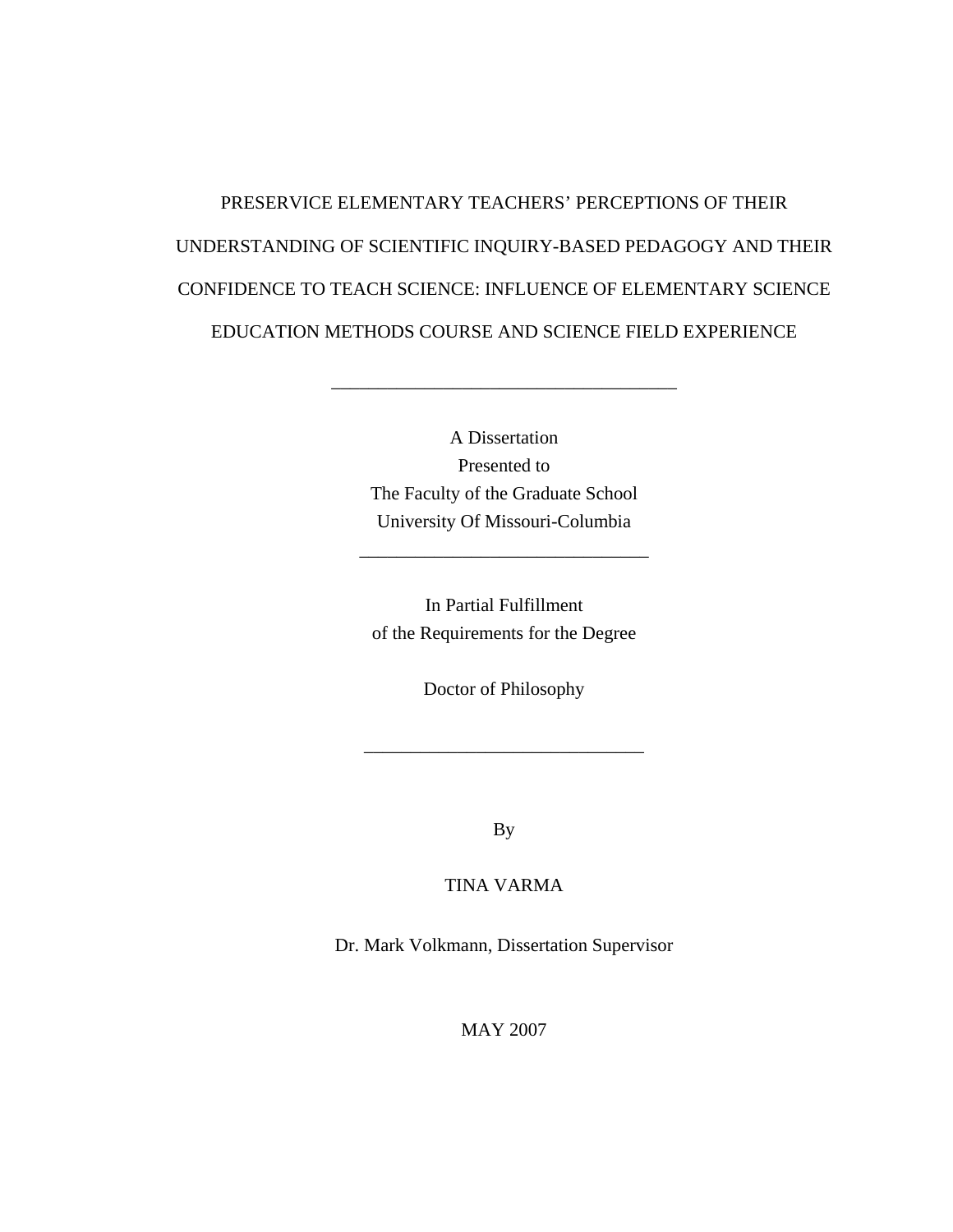© Copyright by Tina Varma 2007 All Rights Reserved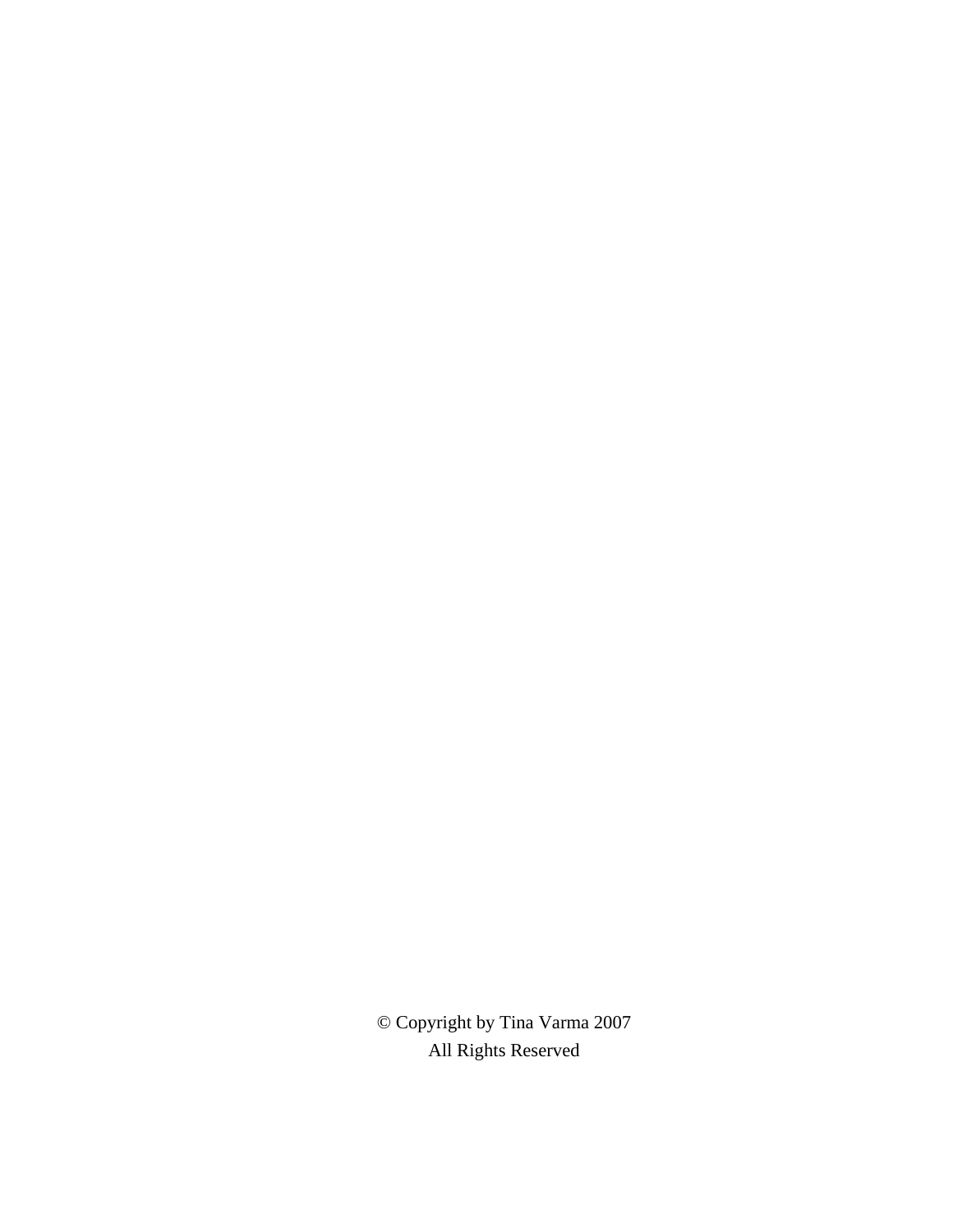The undersigned, appointed by the Dean of the Graduate School, have examined the dissertation entitled

## PRESERVICE ELEMENTARY TEACHERS' PERCEPTIONS OF THEIR UNDERSTANDING OF SCIENTIFIC INQUIRY-BASED PEDAGOGY AND THEIR CONFIDENCE TO TEACH SCIENCE: INFLUENCE OF ELEMENTARY SCIENCE EDUCATION METHODS COURSE AND SCIENCE FIELD EXPERIENCE

Presented by Tina Varma

A candidate for the degree of Doctor of Philosophy

And hereby certify that in their opinion it is worthy of acceptance.

\_\_\_\_\_\_\_\_\_\_\_\_\_\_\_\_\_\_\_\_\_\_\_\_\_\_\_\_\_\_\_\_\_\_\_\_\_\_\_\_\_\_\_\_\_ Professor Mark Volkmann

\_\_\_\_\_\_\_\_\_\_\_\_\_\_\_\_\_\_\_\_\_\_\_\_\_\_\_\_\_\_\_\_\_\_\_\_\_\_\_\_\_\_\_\_\_ Professor Judy Wedman

\_\_\_\_\_\_\_\_\_\_\_\_\_\_\_\_\_\_\_\_\_\_\_\_\_\_\_\_\_\_\_\_\_\_\_\_\_\_\_\_\_\_\_\_\_ Professor Peggy Placier

\_\_\_\_\_\_\_\_\_\_\_\_\_\_\_\_\_\_\_\_\_\_\_\_\_\_\_\_\_\_\_\_\_\_\_\_\_\_\_\_\_\_\_\_\_ Professor Danna Vessell

\_\_\_\_\_\_\_\_\_\_\_\_\_\_\_\_\_\_\_\_\_\_\_\_\_\_\_\_\_\_\_\_\_\_\_\_\_\_\_\_\_\_\_\_\_ Professor Deborah Hanuscin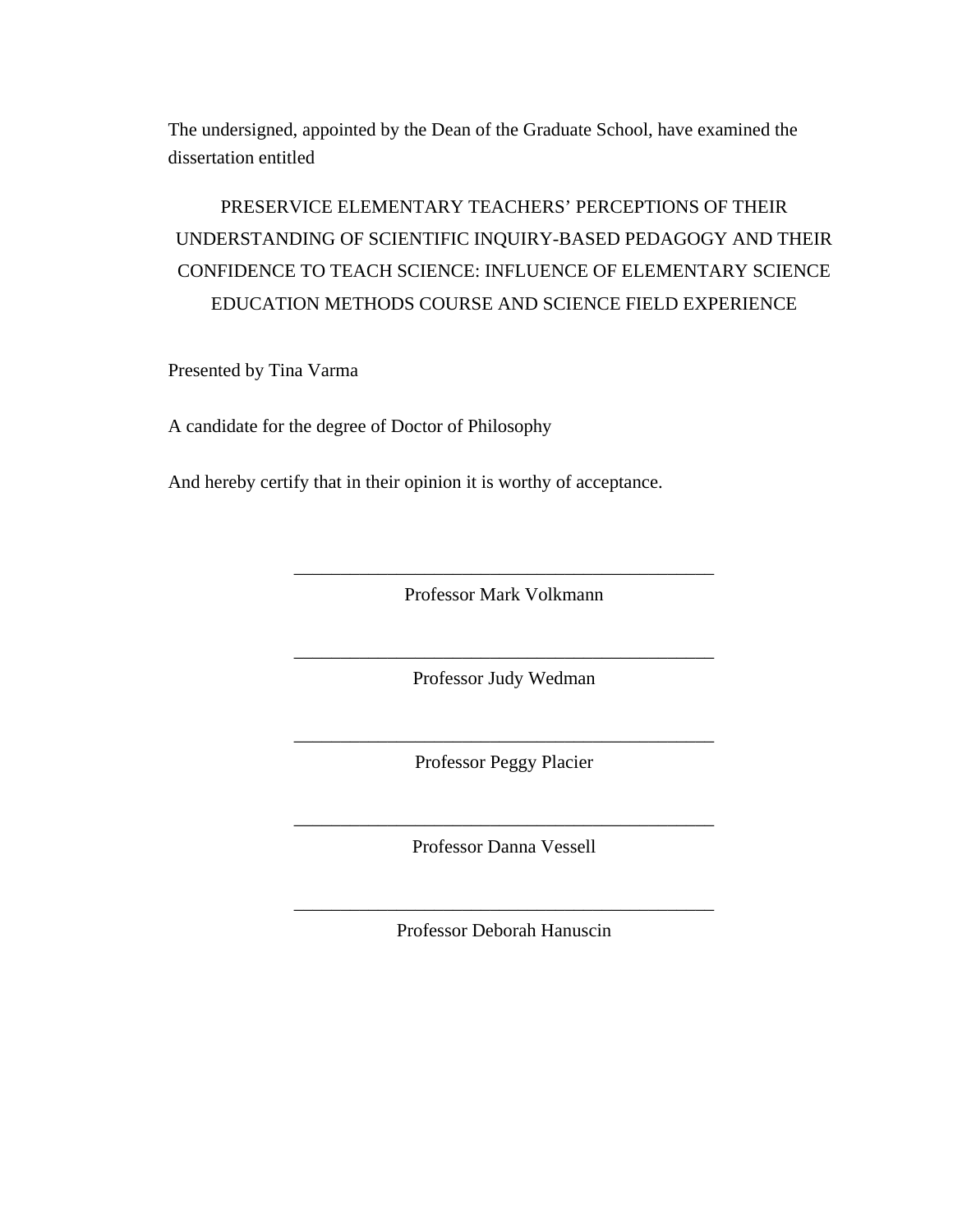## ACKNOWLEDGEMENTS

I would like to thank Dr. Mark Volkmann for very kindly agreeing to take over the chairmanship of my Dissertation Committee in the middle of my research write-up and for providing in-valuable input, guidance and support throughout my proposal and dissertation write up.

I would also like to thank Dr. Judy Wedman for taking me under her wing as an Elementary Education Ph.D student in the Department of Curriculum and Instruction and for guiding me through my research proposal process.

I am also grateful to Dr. Debi Hanuscin for guiding me through my research and teaching internships. I am grateful to her for mentoring me like a student but treating me like a peer. I will always value and remember her friendship, support and guidance throughout my research internships and research.

I would also like to thank Dr. Peggy Placier and Dr. Danna Vessell for agreeing to serve on my dissertation committee, for their support and valuable input into my research proposal and my research dissertation.

Last but not least, I would like to thank my family: my dad, my mom and my sister for their undying love, understanding and support throughout my research and their commitment to my well-being, education and career.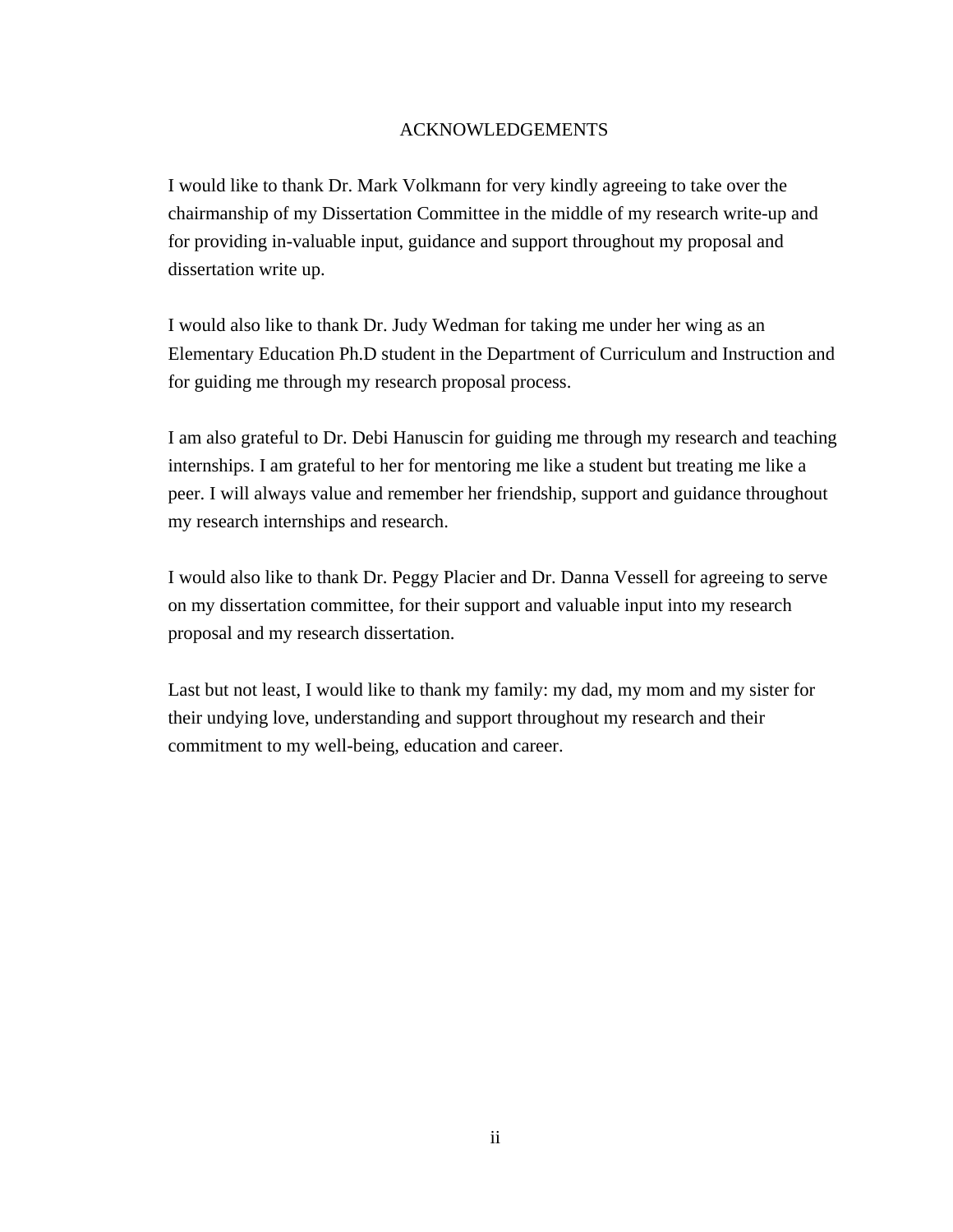| State of Inquiry Instruction in US Elementary Schools  8    |
|-------------------------------------------------------------|
| Confidence of Elementary Teachers to Teach Science          |
| Effect of Status-Quo in Elementary Schools on NSES Goals 10 |
|                                                             |
| What Inquiry Gets Taught to Elementary Teachers 13          |
| Confidence of Elementary Teachers to Teach Science14        |
| Effect of Science Education Status-Quo on NSES Goals 14     |

## TABLE OF CONTENTS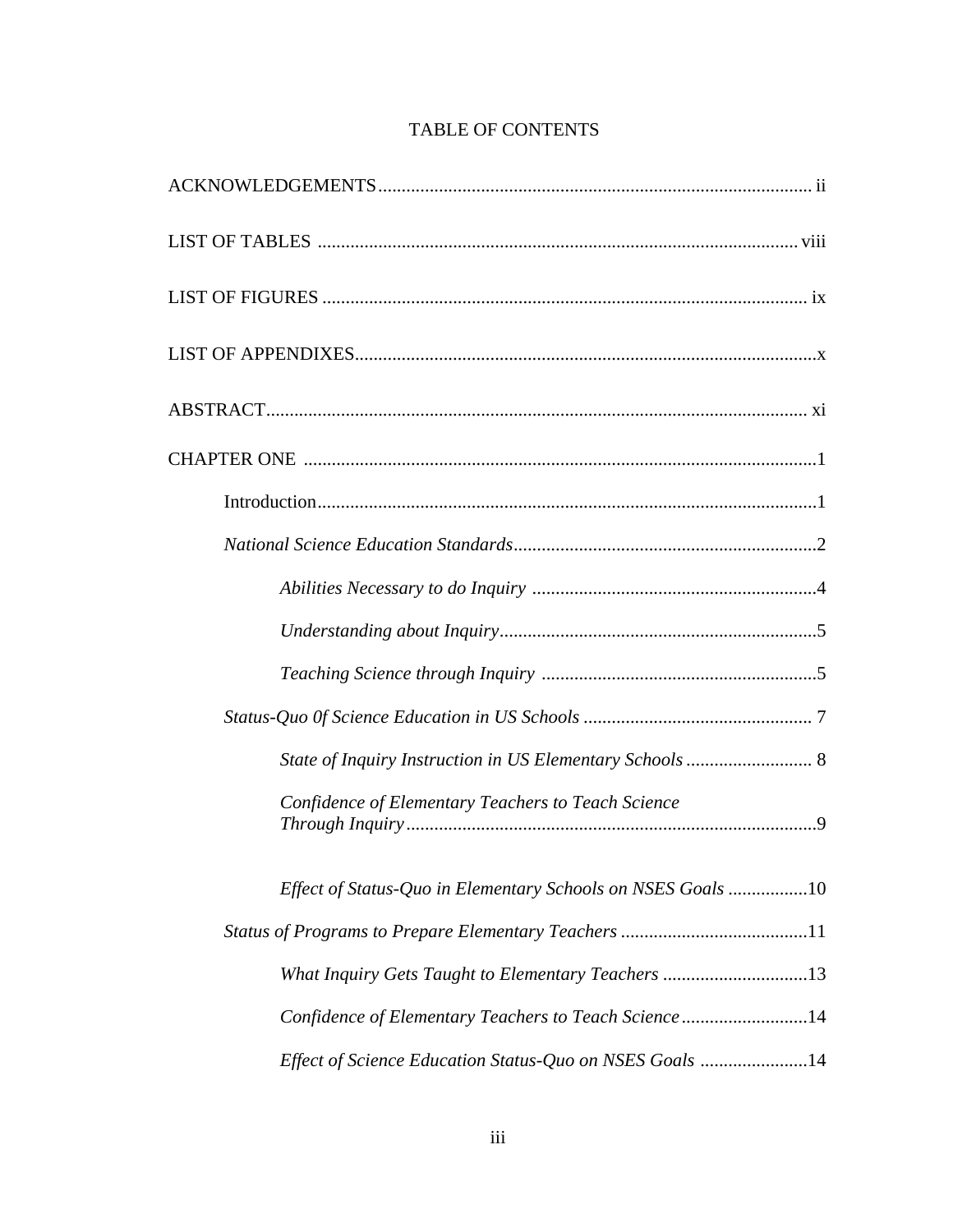| Self-Efficacy and Bandura's Theory of Social Learning25         |  |
|-----------------------------------------------------------------|--|
| Field Experience and John Dewey's Experiential Learning29       |  |
|                                                                 |  |
| Inquiry Experiences in the Elementary Science Methods Course 32 |  |
| Inquiry Experiences in the Science Field Experience33           |  |
| Self-Efficacy and the Elementary Science Methods Course 35      |  |
|                                                                 |  |
|                                                                 |  |
|                                                                 |  |
|                                                                 |  |
| Elementary Preservice Teacher Preparation in Science Pedagogy45 |  |
|                                                                 |  |
|                                                                 |  |
|                                                                 |  |
|                                                                 |  |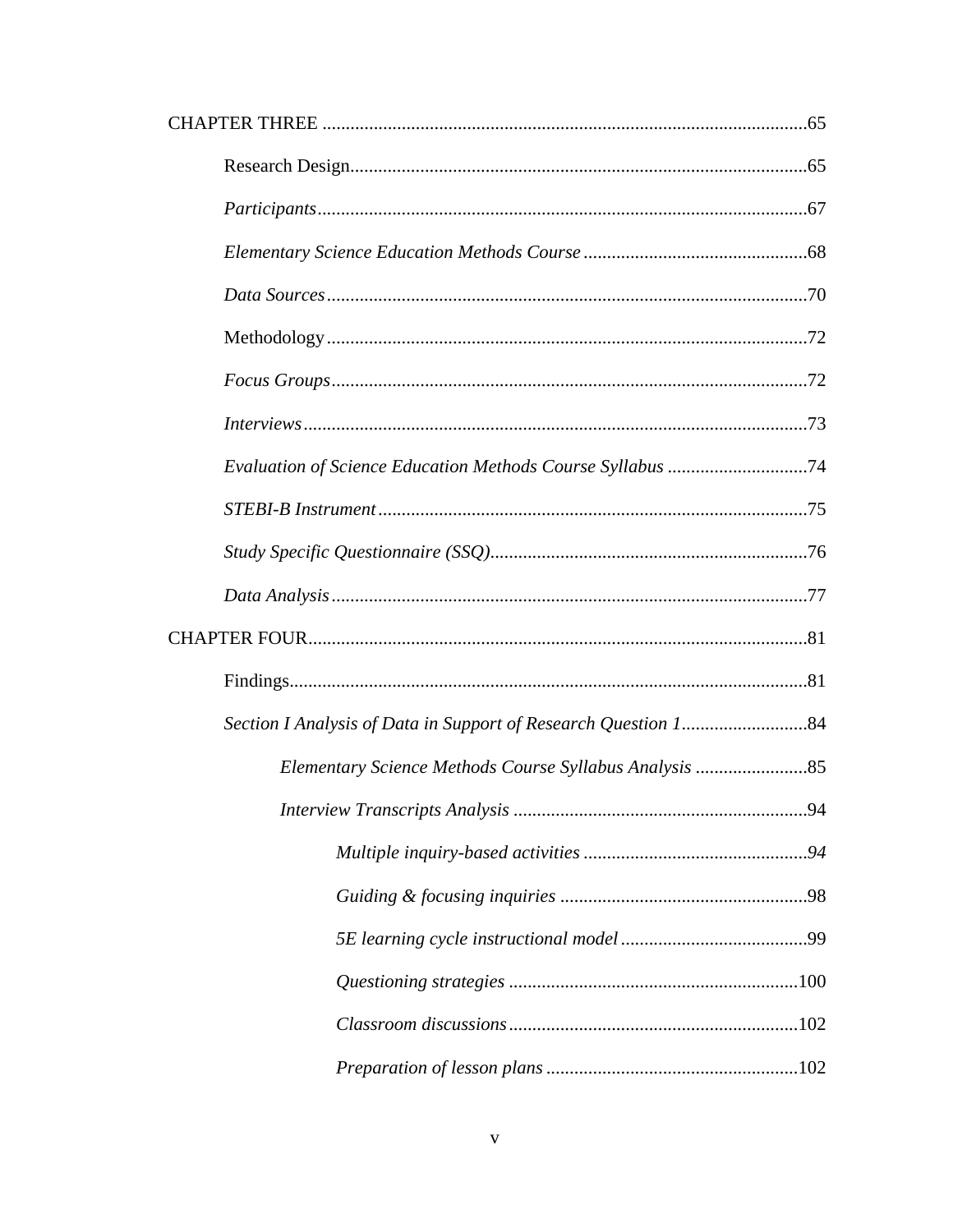| Section II Analysis of Data in Support of Research Question 2 111      |
|------------------------------------------------------------------------|
|                                                                        |
| Exposure to Inquiry through the Science Methods Course 116             |
| Contribution of the Science Methods Course to Learning Inquiry Based   |
| Contribution of the Science Field Experience to Learning Inquiry Based |
| Understanding of Scientific Inquiry and Inquiry-Based Pedagogy129      |
| Fundamental abilities necessary to conduct inquiry 130                 |
|                                                                        |
| Understanding value of inquiry-based pedagogy in science 136           |
| Understanding the NSES recommendations for inquiry 141                 |
| Reflections on Learning Science through Inquiry 143                    |
|                                                                        |
| Inquiry-based pedagogy versus teaching from the text 153               |
| Apprehensions about using inquiry-based pedagogy 155                   |
|                                                                        |
| Section III Analysis of Data in Support of Research Question 3162      |
|                                                                        |
| Self Doubt and Desire for Stronger Content Knowledge166                |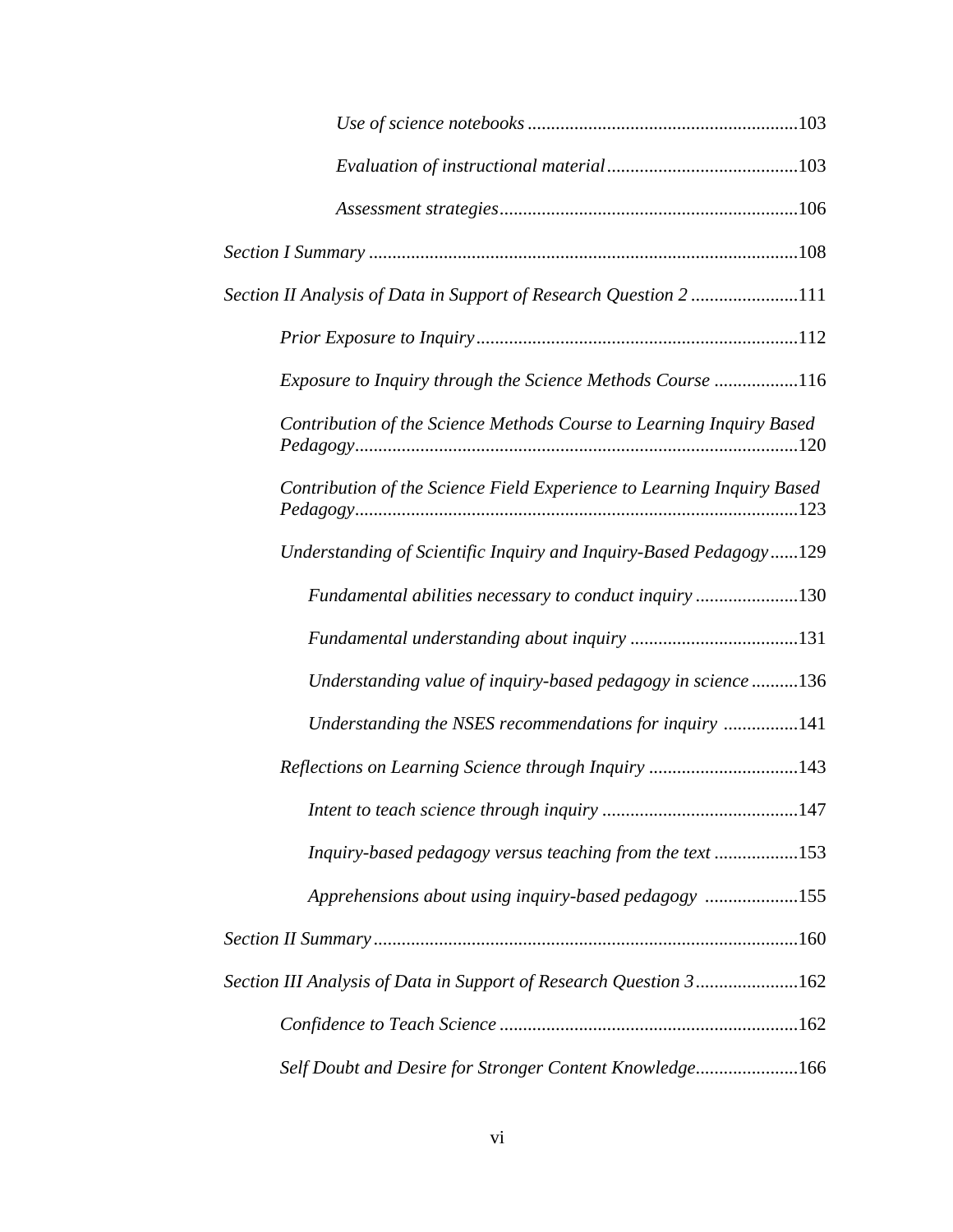| Overcoming Frustrations of Learning in a Constructivist Environment196 |
|------------------------------------------------------------------------|
| Overcoming Apprehension about Teaching with Inquiry198                 |
|                                                                        |
|                                                                        |
|                                                                        |
|                                                                        |
|                                                                        |
|                                                                        |
|                                                                        |
| .238                                                                   |
|                                                                        |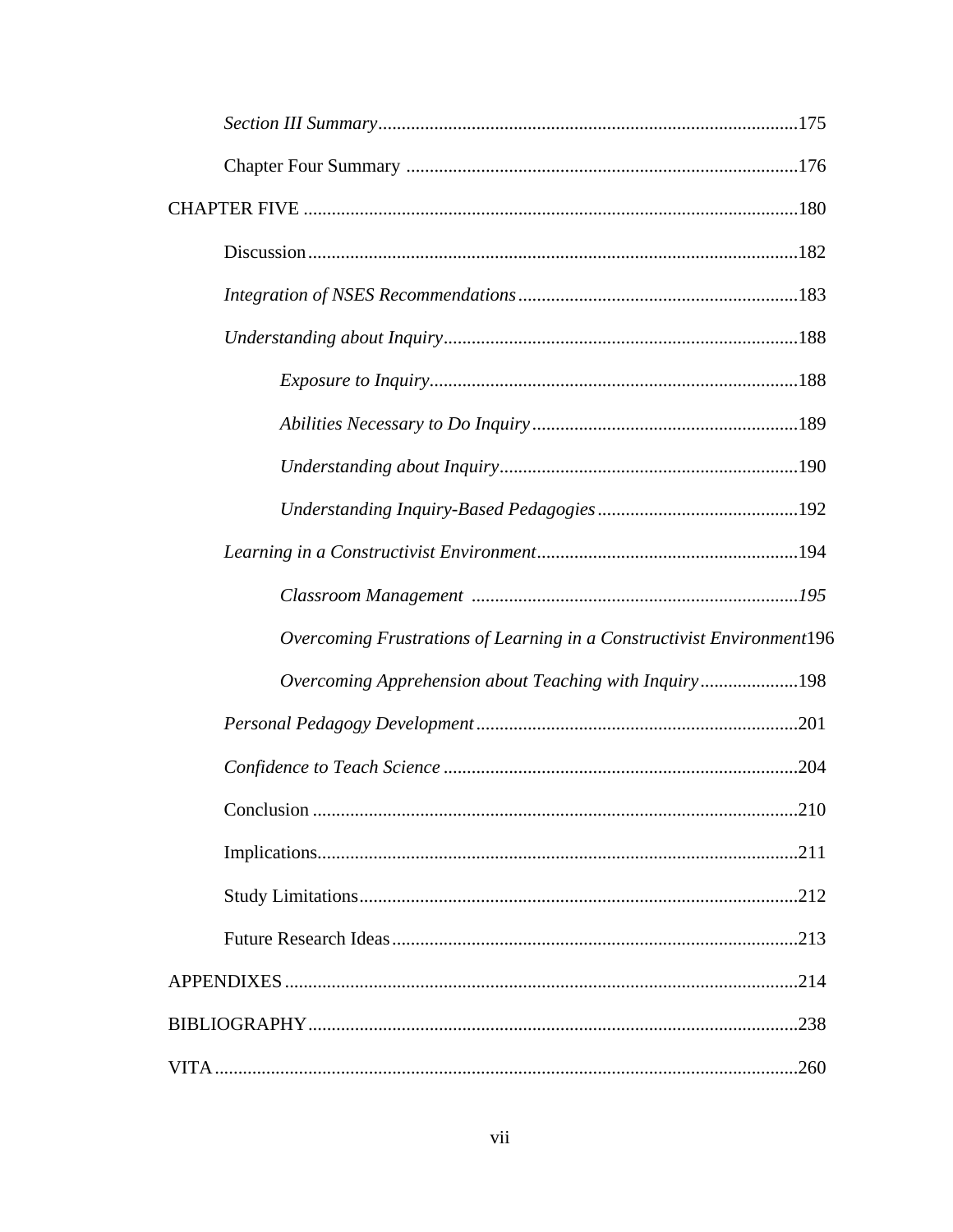## LIST OF TABLES

| Table          | Page                                                                        |
|----------------|-----------------------------------------------------------------------------|
| 1.             |                                                                             |
| $\overline{2}$ |                                                                             |
| 3.             |                                                                             |
| 4.             | NSES Essential Features for Classroom Inquiry vs 5E Instructional Model55   |
| 5.             | NSE Teaching Standard B and the 5E Learning Cycle Instructional Model 56    |
| 6.             | Summary: Research Questions, Data Collection and Data Analysis 71           |
| 7.             |                                                                             |
| 8.             |                                                                             |
| 9.             | SSQ: Similarities Between Instructional Strategies Modeled and Observed 125 |
| 10.            |                                                                             |
| 11.            | SSQ: Preservice Teachers' Confidence to Teach Science 171                   |
| 12.            | STEBI-B: Personal Science Teaching Efficacy (PSTE) 172                      |
| 13.            | STEBI-B: Science Teaching Outcome Expectancy (STOE) 173                     |
|                |                                                                             |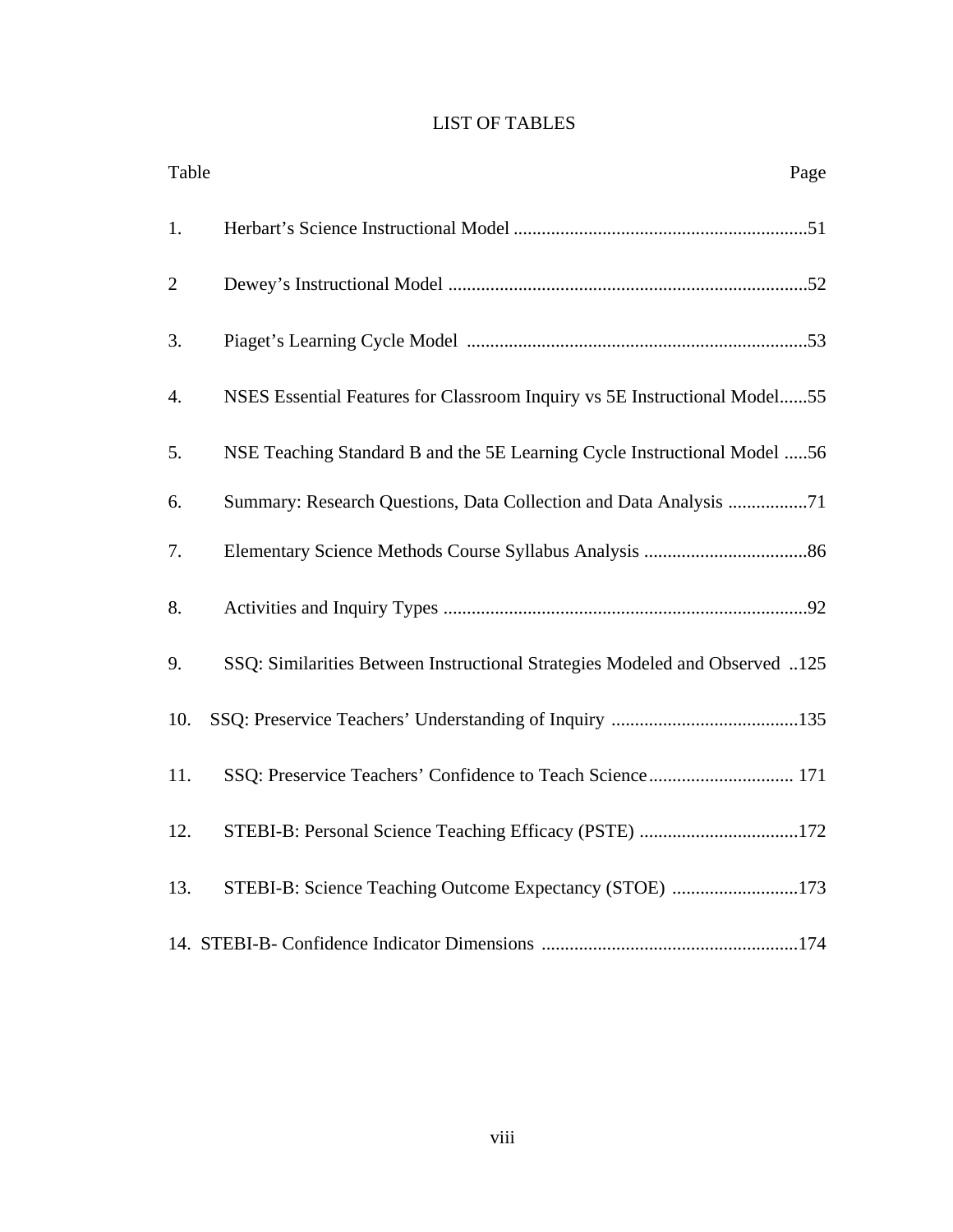## LIST OF FIGURES

| Figure | Page                                                                        |
|--------|-----------------------------------------------------------------------------|
| 1.     | SSQ: Similarities Between Instructional Strategies Modeled and Observed 125 |
| 2.     |                                                                             |
| 3.     | SSQ: Preservice Teachers' Confidence to Teach Science. 171                  |
| 4.     | STEBI-B: Personal Science Teaching Efficacy (PSTE) 172                      |
| 5.     | STEBI-B: Personal Science Teaching Outcome Expectancy (STOE) 173            |
| 6.     |                                                                             |
| 7.     |                                                                             |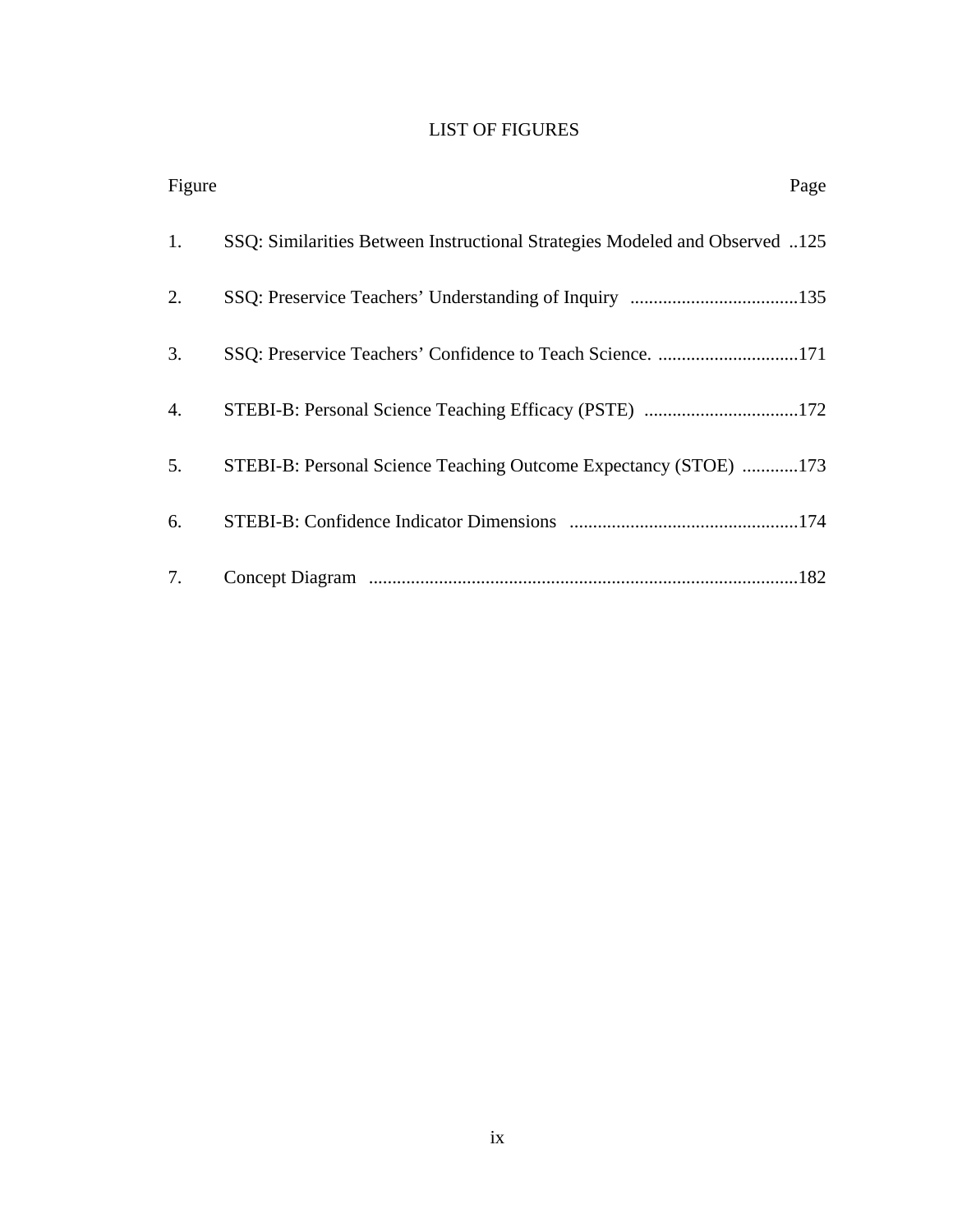## LIST OF APPENDIXES

| A.        |                                                          |
|-----------|----------------------------------------------------------|
| <b>B.</b> |                                                          |
| $C$ .     |                                                          |
| D.        |                                                          |
| E.        |                                                          |
| F.        |                                                          |
| G.        |                                                          |
| H.        | Elementary Science Education Methods Course Syllabus 228 |
| Ι.        |                                                          |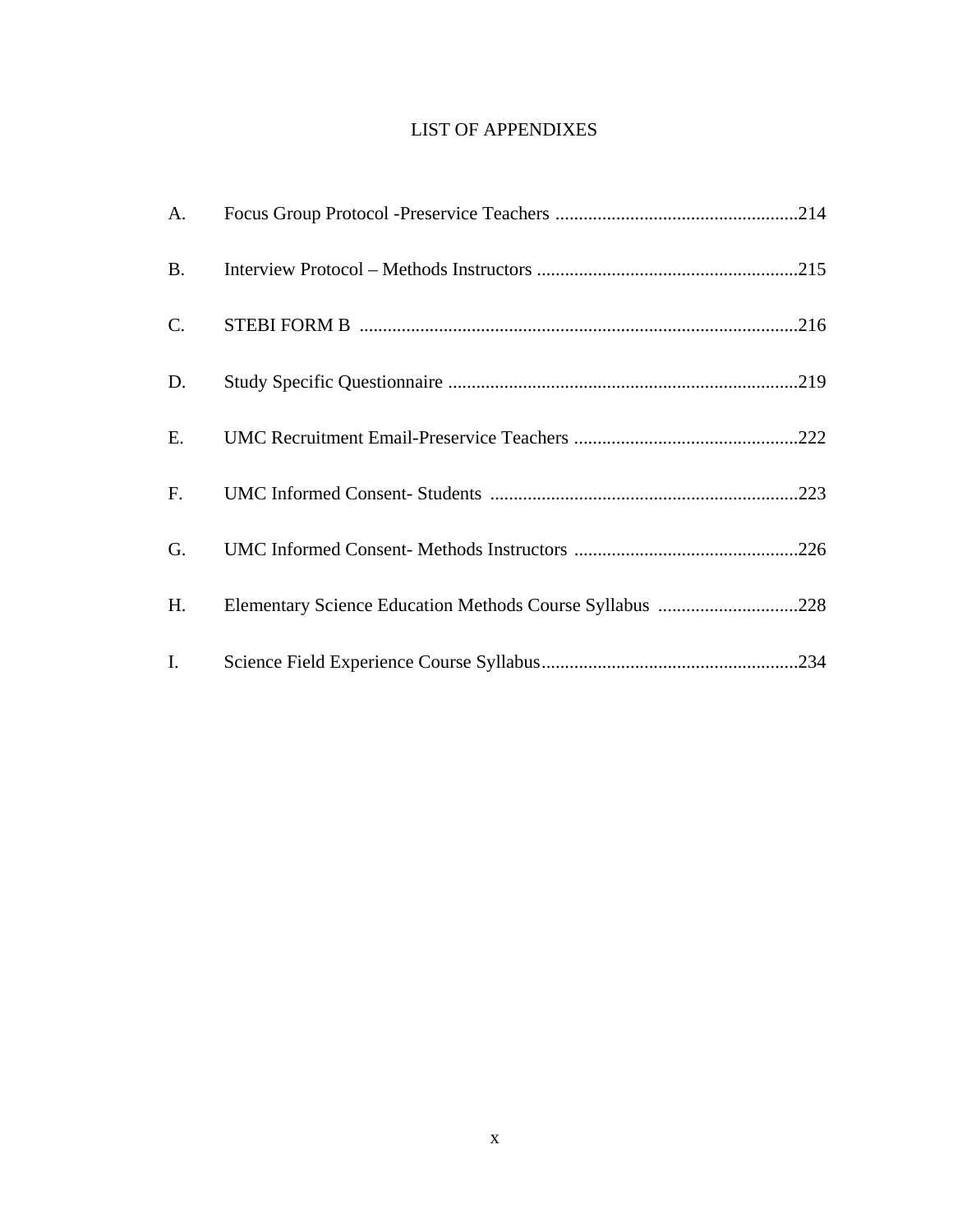## PRESERVICE ELEMENTARY TEACHERS' PERCEPTIONS OF THEIR UNDERSTANDING OF SCIENTIFIC INQUIRY-BASED PEDAGOGY AND THEIR CONFIDENCE TO TEACH SCIENCE: INFLUENCE OF ELEMENTARY SCIENCE EDUCATION METHODS COURSE AND SCIENCE FIELD EXPERIENCE

#### Tina Varma

Dr. Mark Volkmann, Dissertation Supervisor

#### **ABSTRACT**

The purpose of this research was to determine from elementary preservice teachers' perspectives their understanding of inquiry-based pedagogy and their confidence to teach science after concurrently completing a traditional elementary science education methods course and the associated science field experience. Results of this study indicate that when multiple inquiry-based experiences and instructional strategies, consistent with the National Science Education Standards, are integrated into a traditional elementary science methods course and reinforced through observations of classroom practice in the field, preservice teachers develop an understanding of scientific inquiry and inquirybased science instruction, develop an appreciation for the benefits of teaching and learning science in a constructivist environment, develop confidence to teach science and indicate intent to use inquiry-based science teaching strategies in their own classroom practice. Findings from this research study have implications for the design of the elementary education science methods course and its associated science field experience.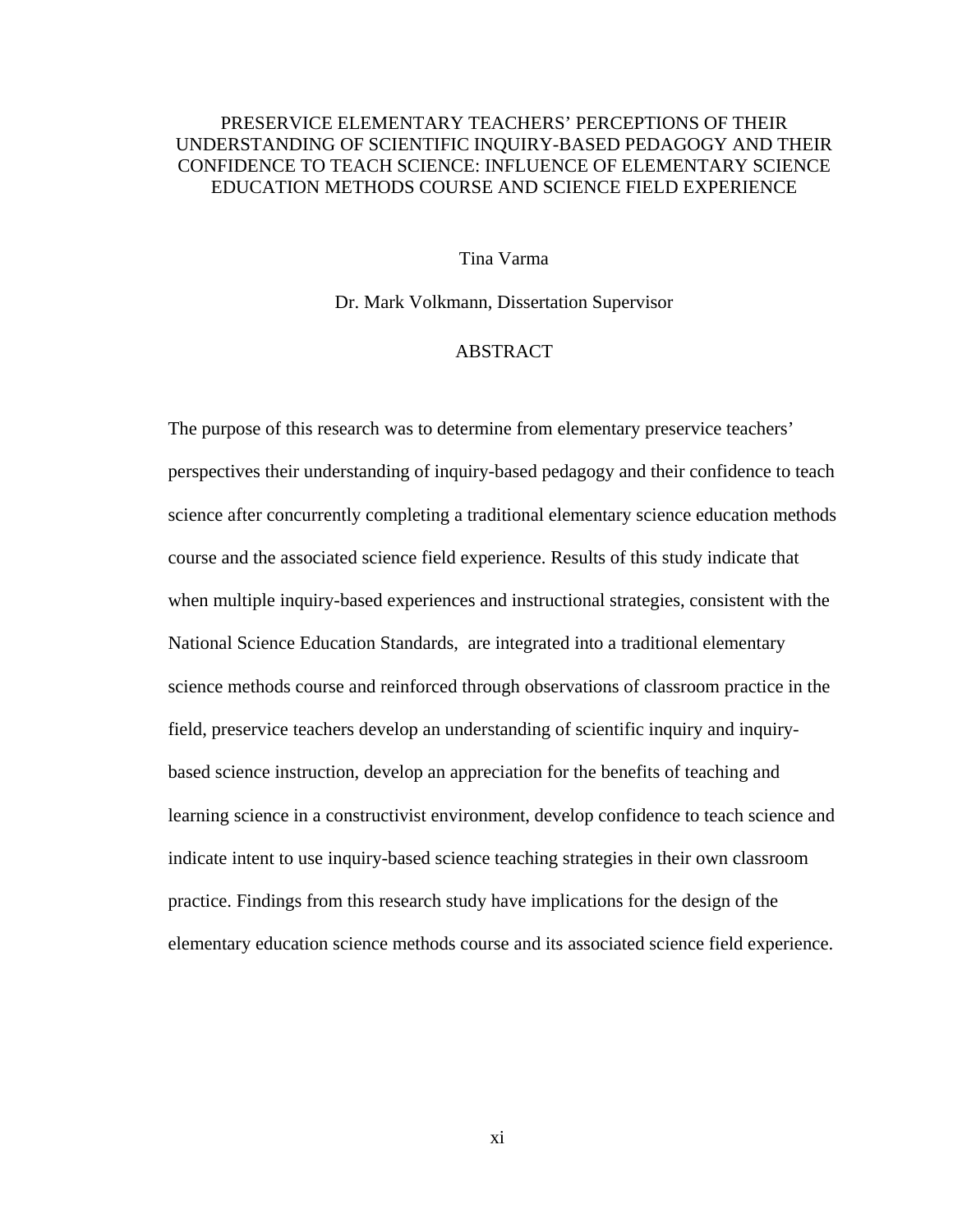#### CHAPTER ONE

#### Introduction

 The National Science Teachers' Association (NSTA) surveys found in literature indicate serious deficiencies in the science preparation of elementary teachers (Weiss et al., 2001; 2003; Wilson et al., 2001; NSTA, 1998). The *National Assessment of Educational Progress (NAEP): Report Card for the Nation and States* (O'Sullivan, Reese, & Mazzeo, 1997) indicates that preservice teachers do not have a clear understanding of the teaching of science. Research also indicates that students K-12 possess inadequate understanding of scientific inquiry (Lederman, 1998). To achieve knowledge and understanding about science, the National Science Education Standards (NSES) emphasize teaching and learning science through inquiry (NRC, 1996).

 Literature indicates that scientific inquiry complements science instruction and that the inquiry form of science instruction can be used to teach students the concepts and processes of the nature of science (Bianchini & Colburn, 2000). It has been proposed that teachers who lack a functional and conceptual understanding of scientific inquiry would not be able to teach science in a constructivist environment recommended by the NSES (Lederman, 1998). The NSES define scientific inquiry as the "diverse ways in which scientists study the natural world and propose explanations based on evidence derived from their work" (NRC, 1996. p. 23). Lederman (1998) defines scientific inquiry as the science process that utilizes scientific knowledge, reasoning and critical thinking to conduct investigations resulting in the development of scientific knowledge.

 Contemporary reform efforts in science education emphasize the importance of children learning science through inquiry (American Association for the Advancement of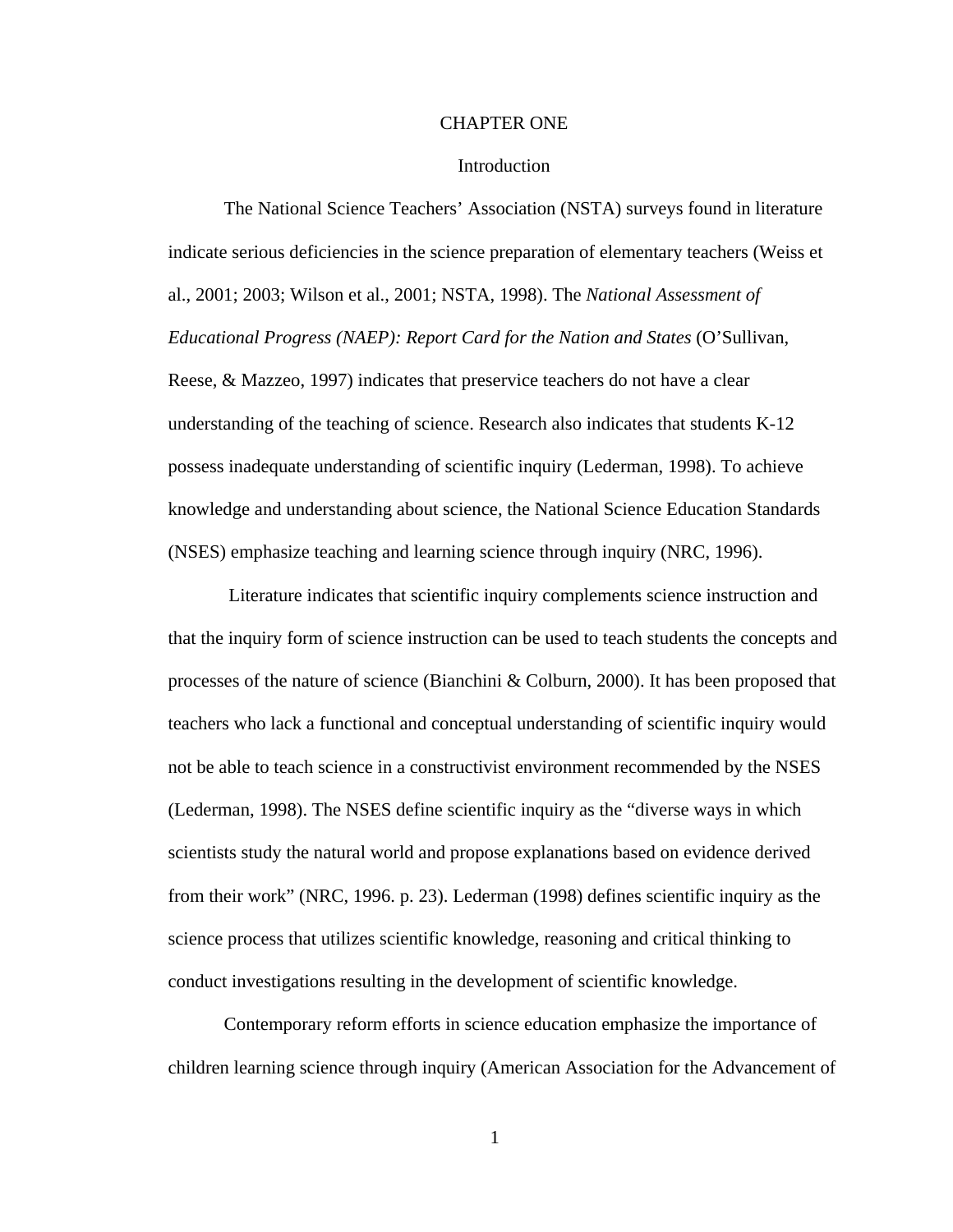Science (AAAS), 1990; 1992; 1993; National Research Council (NRC) 1996; 2000). Science educators in the United States have long recommended that teaching science as inquiry should be a priority in science education and that inquiry be placed at the core of science instruction (DeBoer, 1991; DeBoer & Bybee, 1995; Lawson, 1995; Tamir, 1983). Science education research on inquiry related experiences of teachers (Abell, 2000; Crawford, 2000; Simpson, 2000), inquiry related experiences of students (Lehrer et al., 2000; Wild, 2000) and classroom inquiry (Anderson, 2002) support inquiry-based science instruction. Inquiry has been used to describe a method of science instruction (Chiappetta, 1997; DeBoer, 1991; NRC, 1996; Schwab, 1962; Tamir, 1983). Instruction using inquiry is believed to develop students' science process skills, promote their understanding of science content, scientific inquiry, and science (NRC, 1996). Therefore, understanding inquiry and exposure to inquiry-based pedagogies is important for the training of prospective elementary teachers.

#### *National Science Education Standards*

 One of the major outcomes of the national science education reform efforts was the promulgation of the National Science Education Standards (NSES). These standards advocate a constructivist approach to teaching and learning where science is learned through exploring and discovery (NRC, 1996; 2000). Inquiry in the NSES is defined as "a multifaceted activity that involves making observations; posing questions; examining books and other sources of information to see what is already known; planning investigations; reviewing what is already known in light of experimental evidence; using tools to gather, analyze, and interpret data; proposing answers, explanations, and predictions; and communicating the results" (NRC, 1996 p.23). Inquiry, is also described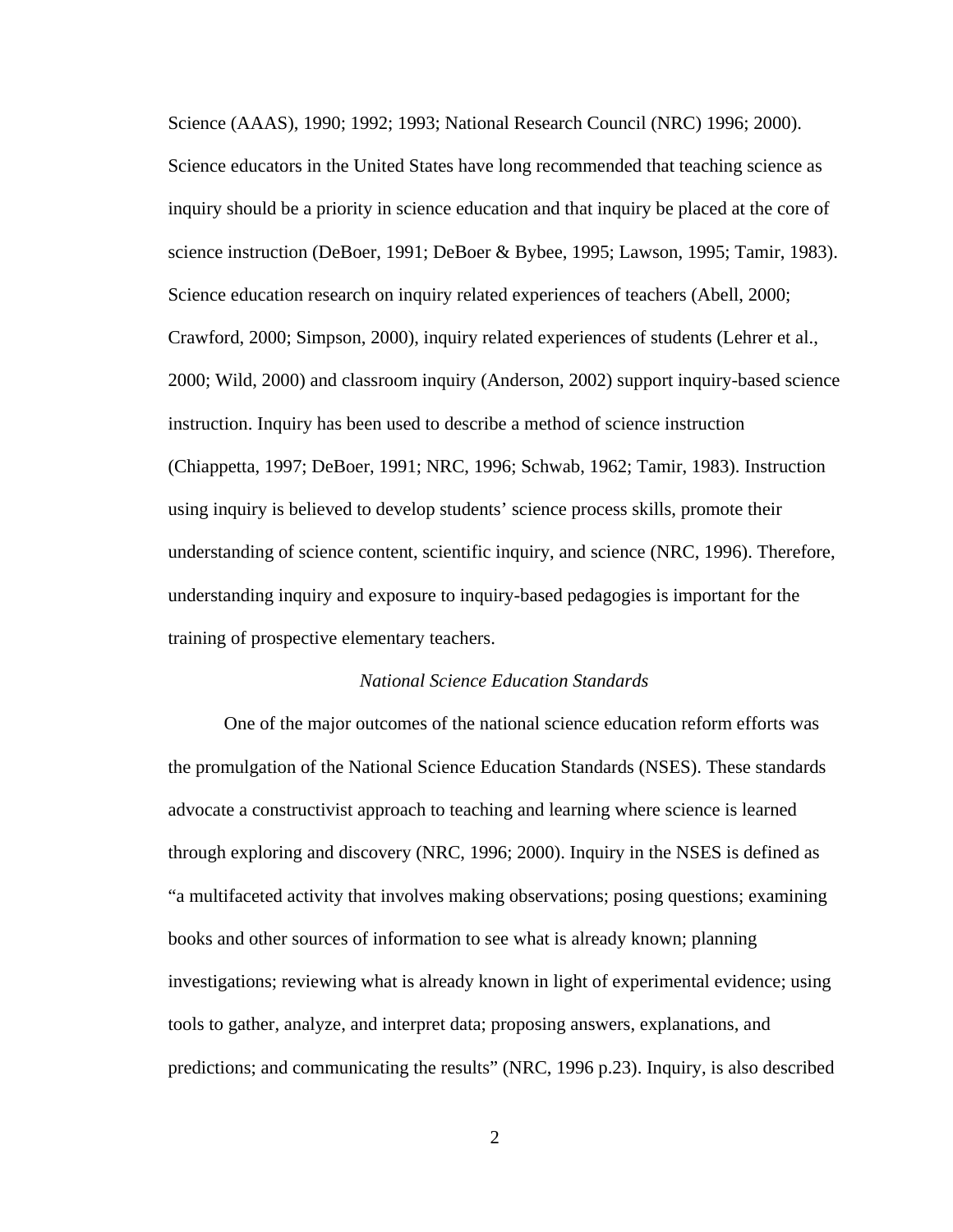as the "activities of students in which they develop knowledge and understanding of scientific ideas, as well as understanding of how scientists study the natural world" (NRC, 1996, p.23).

 The NSES vision for science education is scientific literacy for all students. Scientific literacy in the NSES document, includes both the abilities required to do science and the understanding of what science is, what science is not, what science can and cannot do, and how science contributes to culture (NRC, 1996). For students to grasp these concepts the NSES recommend that teachers use inquiry-based science pedagogies to teach science as these instructional strategies engage students in constructing and learning from their experiences. This is based on the premise that student understanding of science is actively constructed through individual and social processes. However, the NSES document does not operationally define inquiry-based teaching; instead the NSES provide guidance on what science students should know, how teachers should teach science, and how teachers should assess students (Abd-El-Khalick, 2004; Anderson, 2002).

 According to the NSES students' inquiry-based experiences should develop their abilities to conduct inquiry, their critical thinking abilities, their scientific reasoning and a deeper understanding of science (NRC, 2000). Thus, the goal of the NSES is three fold, one to develop students' abilities to do inquiry, second to help students understand science content and third to help students understand the nature or concepts of scientific inquiry (NRC, 2000). To develop fundamental abilities required to do inquiry as recommended by the NSES, teachers of science must provide multi investigational opportunities for their students (Barrow, 2006).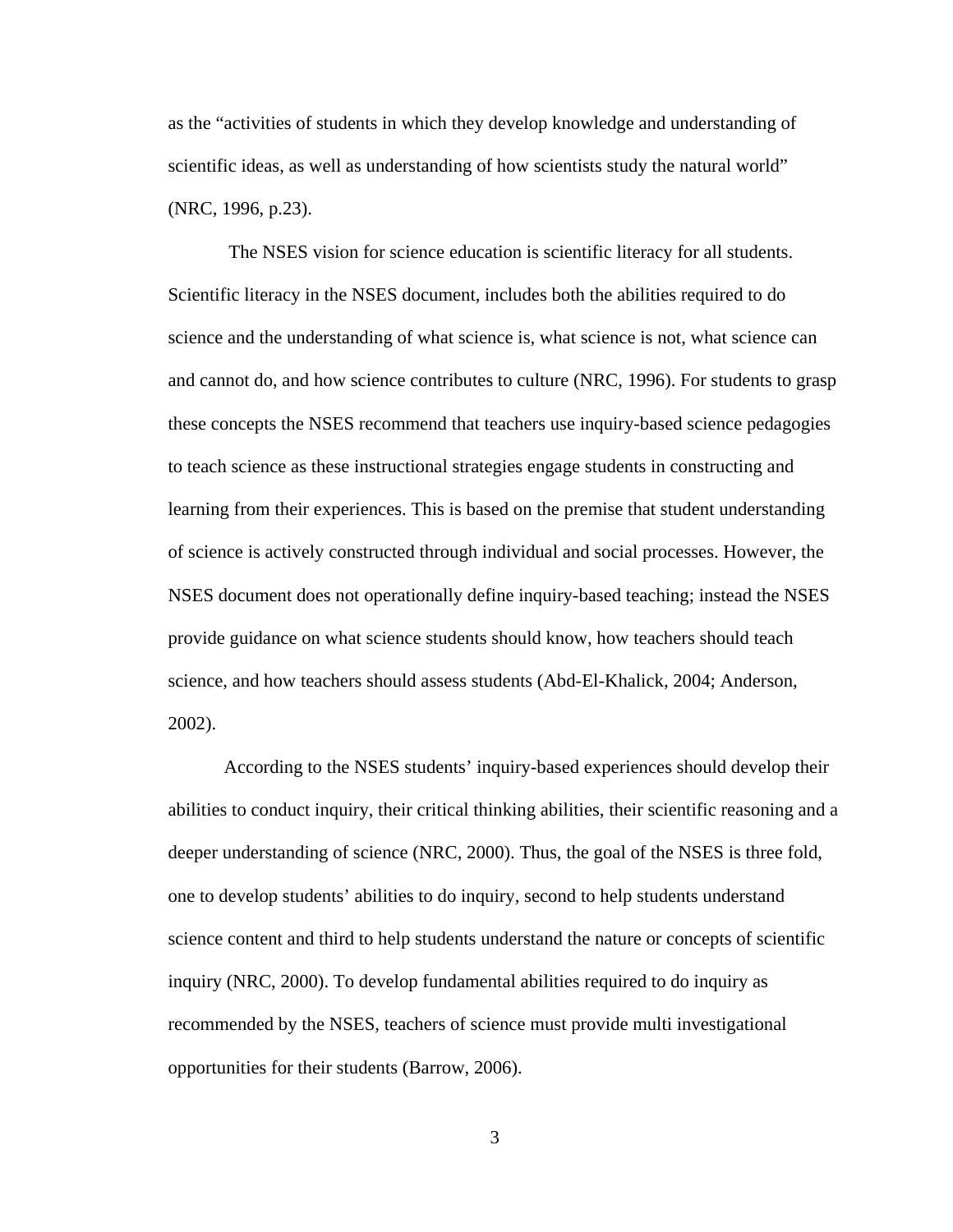Inquiry in the NSE standards is addressed both in the content standards for science as inquiry and in the science teaching standards (NRC, 1996; 2000). Inquiry included as a content area is viewed from two perspectives: what students should understand about scientific inquiry, and the abilities students develop based on their experiences with scientific inquiry (NRC, 1996; 2000; Barrow, 2006). Inquiry included in the teaching standards addresses teaching strategies associated with inquiry-oriented science activities (NRC, 1996).

#### *Abilities Necessary to do Inquiry*

 The general recommendations for science as inquiry under the content standards for all three grade spans (K-4, 5-8, 9-12) require students in grades K-12 to develop abilities necessary to do scientific inquiry and to develop understanding about what constitutes scientific inquiry (NRC, 2000). However, even though the general requirements for science as inquiry are the same for grades K-12 the fundamental abilities to do and understand scientific inquiry become more complex from one grade level to another, reflecting the differential expected cognitive development of students at different grade levels. According to the NSES recommendations, the fundamental abilities that students in grades K-4 should develop to do scientific inquiry are as follows (NRC, 2000, p. 19):

- Ask a question about objects, organisms, and events in the environment.
- Plan and conduct a simple investigation.
- Employ simple equipment and tools to gather data and extend the senses.
- Use data to construct a reasonable explanation.
- Communicate investigations and explanations.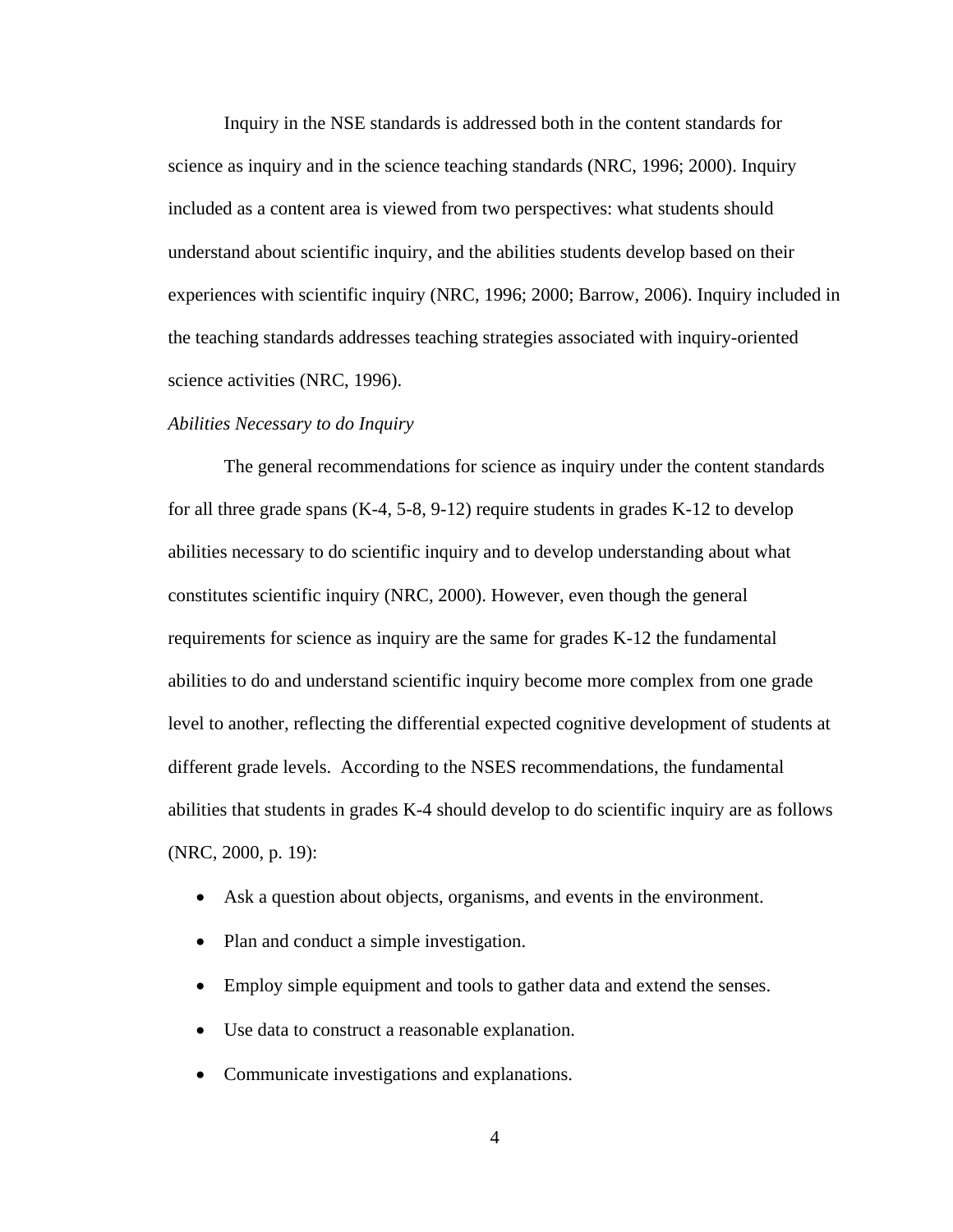#### *Understanding about Inquiry*

The fundamental understanding about scientific inquiry that students in grades K-4 should have is as follows (NRC, 2000, p. 20):

- 1. Scientific investigations involve asking and answering a question and comparing the answer with what scientists already know about the world.
- 2. Scientists use different kinds of investigations depending on the questions they are trying to answer.
- 3. Simple instruments, such as magnifiers, thermometers, and rulers, provide more information than scientists obtain using their senses.
- 4. Scientists develop explanations using observations (evidence) and what they already know about the world (scientific knowledge).
- 5. Scientists make the results of their investigations public; they describe the investigations in ways that enable others to repeat the investigations.
- 6. Scientists review and ask questions about the results of other scientists' work.

#### *Teaching Science through Inquiry*

To develop students' abilities necessary to do inquiry and their understanding about inquiry, the NSES emphasize teaching science through inquiry-based pedagogy. The teaching standards outlined below "describe what teachers of science at all grade levels should know and be able to do" (NRC, 1996, p.4):

- Teaching Standard A: Teachers of science plan an inquiry-based science program for their students.
- Teaching Standard B: Teachers of science guide and facilitate learning.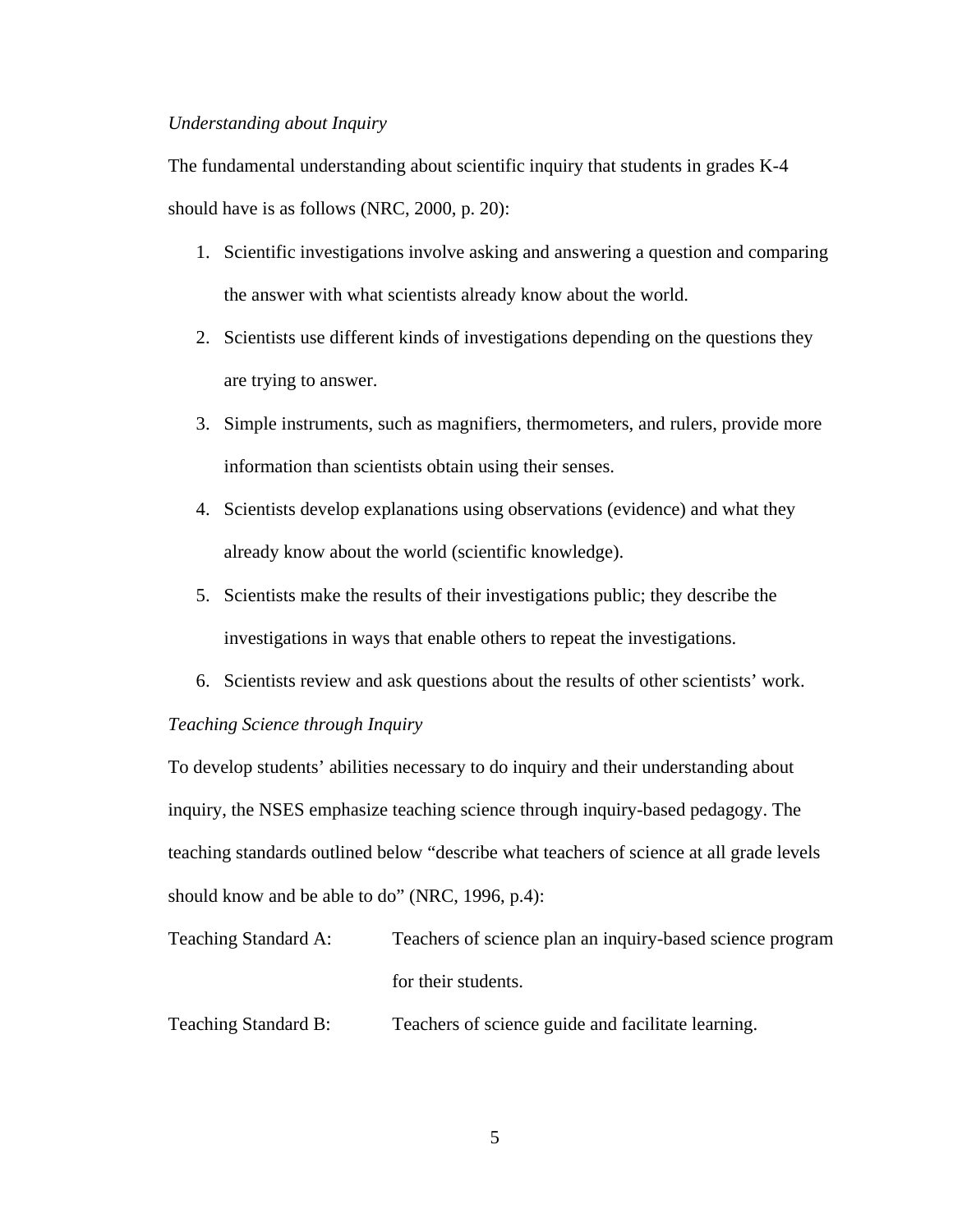- Teaching Standard C: Teachers of science engage in ongoing assessment of their teaching and of student learning.
- Teaching Standard D: Teachers of science design and manage learning environments that provide students with time, space, and resources needed for learning science.
- Teaching Standard E: Teachers of science develop communities of science learners that reflect the intellectual rigor of scientific inquiry and the attitudes and social values conducive to science learning.
- Teaching Standard F: Teachers of science actively participate in the ongoing planning and development of school science programs.

To guide and facilitate inquiries, the NSES (NRC, 1996, p. 32) recommend that teachers

- 1. Focus and support inquiries while interacting with students.
- 2. Orchestrate discourse among students about scientific ideas.
- 3. Challenge students to accept and share responsibilities for their own learning.
- 4. Recognize and respond to student diversity and encourage all students to participate fully in science learning.
- 5. Encourage and model the skills of scientific inquiry, as well as curiosity, openness to new ides and data, and skepticism that characterize science.

 Even though the National Science Education Standards emphasize scientific inquiry as a way to learn and teach science, they do not recommend a single approach to teaching science, but instead emphasize that "teachers should use different strategies to develop the knowledge, understanding, and abilities described in the content standards.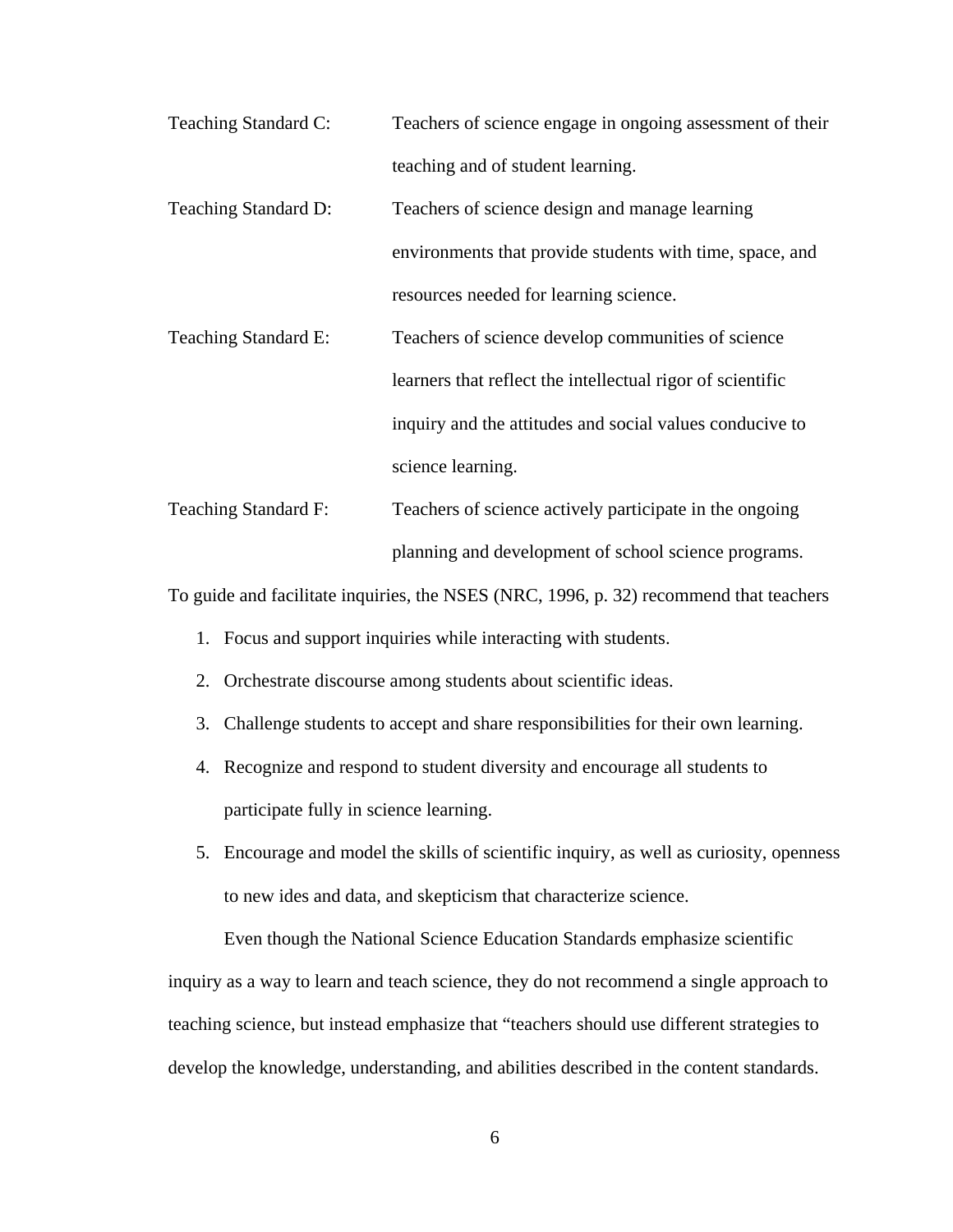Conducting hands-on science activities does not guarantee inquiry, nor is reading about science incompatible with inquiry" (NRC, 1996, p. 2). According to the National Science Education Standards (NRC, 1996) understanding of teaching inquiry-based pedagogy means that teachers should know that they "can focus inquiry predominantly on real phenomena, in classrooms, outdoors, or in the laboratory settings, where students are given investigations or guided toward fashioning investigations that are demanding but within their capabilities," or that they can use an inquiry approach to "guide students in acquiring and interpreting information from sources such as libraries, government documents, and computer data-bases." (NRC, 1996)

#### *Status-Quo of Science Education in U.S. Schools*

 National surveys indicate that only 33% of elementary teachers in practice indicate familiarity with the NSES document (Weiss et al., 2001). Also, about 25% of elementary teachers surveyed indicated not teaching science at all, and those who did, indicated devoting little classroom time to science instruction (Tilgner, 1990; Weiss et. al., 2001; Wilson et al., 2001).A survey conducted to evaluate the status of science and mathematics education in the nation indicates that though the national standards in science and mathematics are influencing instruction, the extent of impact is limited, that more attention is given to the mathematics standards than the science standards in schools, and that the penetration of the NSES into the American school system is shallow (Weiss et. al., 2001). Additionally, only one-third of the schools surveyed for each grade span, reported making changes in keeping with the NSES. Of these only half reported discussing the NSES thoroughly among the teachers in school, and only 23-30 % of the science program representatives reported being prepared themselves to explain the NSES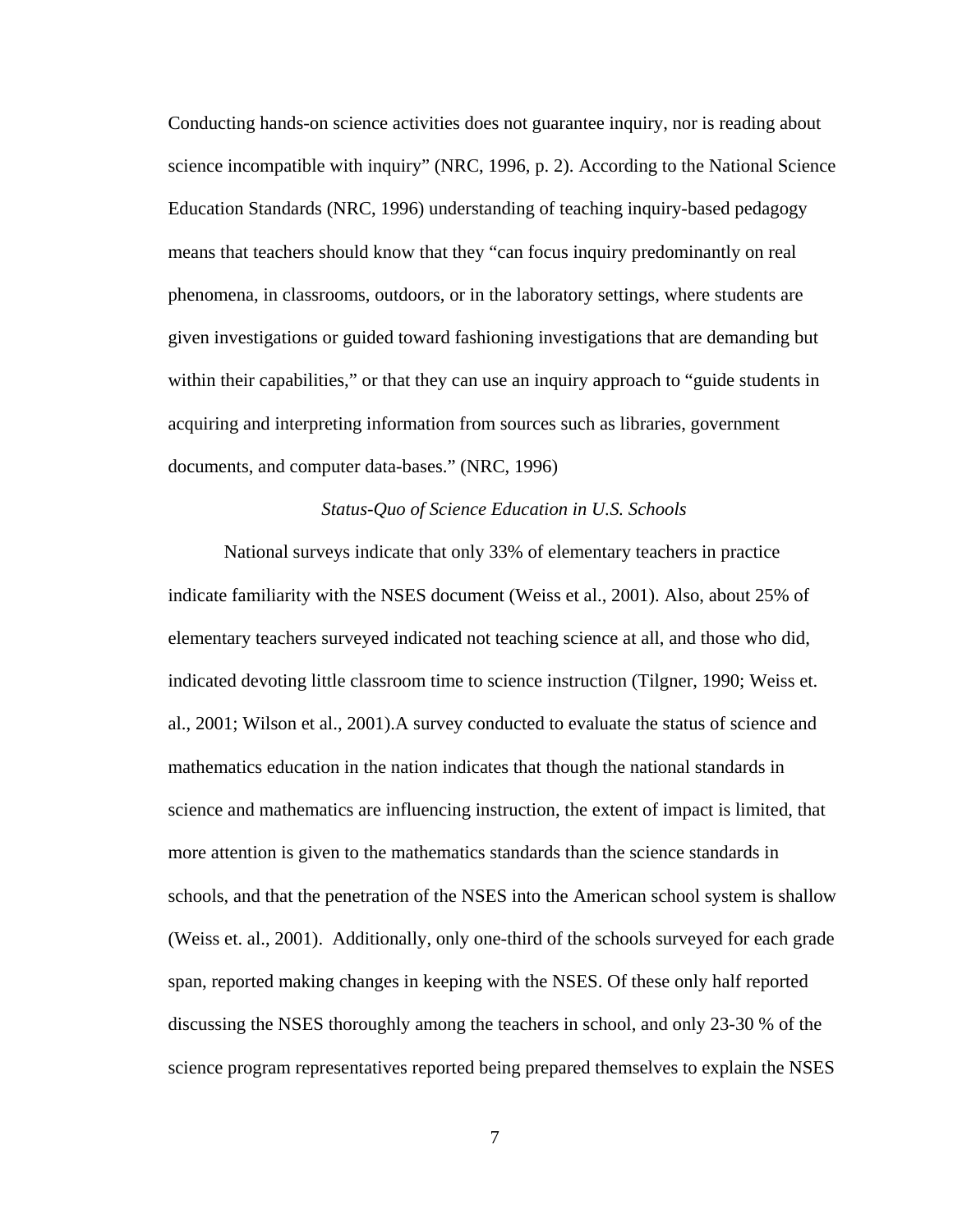to their colleagues. In addition, only one-third or fewer schools in each grade span report that their districts are planning staff development based on the NRC Standards (Weiss et. al., 2001).

#### *State of Inquiry Instruction in U.S. Elementary Schools*

 From the above description of the state of science education in the nation, it is not surprising to note that inquiry has not yet become a characteristic of science practice and that "in classrooms where it does take place, confirmatory exercises and structured inquiries are by far more common than guided or open inquiries" (Windschitl, 2002 p.115). For example, a U.S. Department of Education survey, (1999) on student work and teacher practices in American schools indicates that  $69\%$  of the  $12<sup>th</sup>$  graders surveyed had "never" or "hardly ever" designed and carried out their own investigation. Thirty-seven and 32% of students surveyed in grades 8 and 12 respectively reported that they did not "conduct science projects or investigations that took more than a week or more.

 Similar findings were made by a study conducted to evaluate quality of science and mathematics lessons in grades K-12. Specifically, the authors found that reformbased lessons were only minimally implemented at all grade levels. The authors ranked 59 % of the science lessons evaluated nationally as low quality, 27 % as medium quality and only 15 percent as high quality. Science lessons that were judged high quality shared a number of key elements such as giving students experience with phenomena, making real-life connections, activities that focus on important learning goals, and using contrived contexts to motivate the learners (Weiss et al., 2003). The authors pointed out that "some high quality lessons are 'traditional' in nature, incorporating the use of lectures and worksheets; other high quality lessons were 'reform-oriented', involving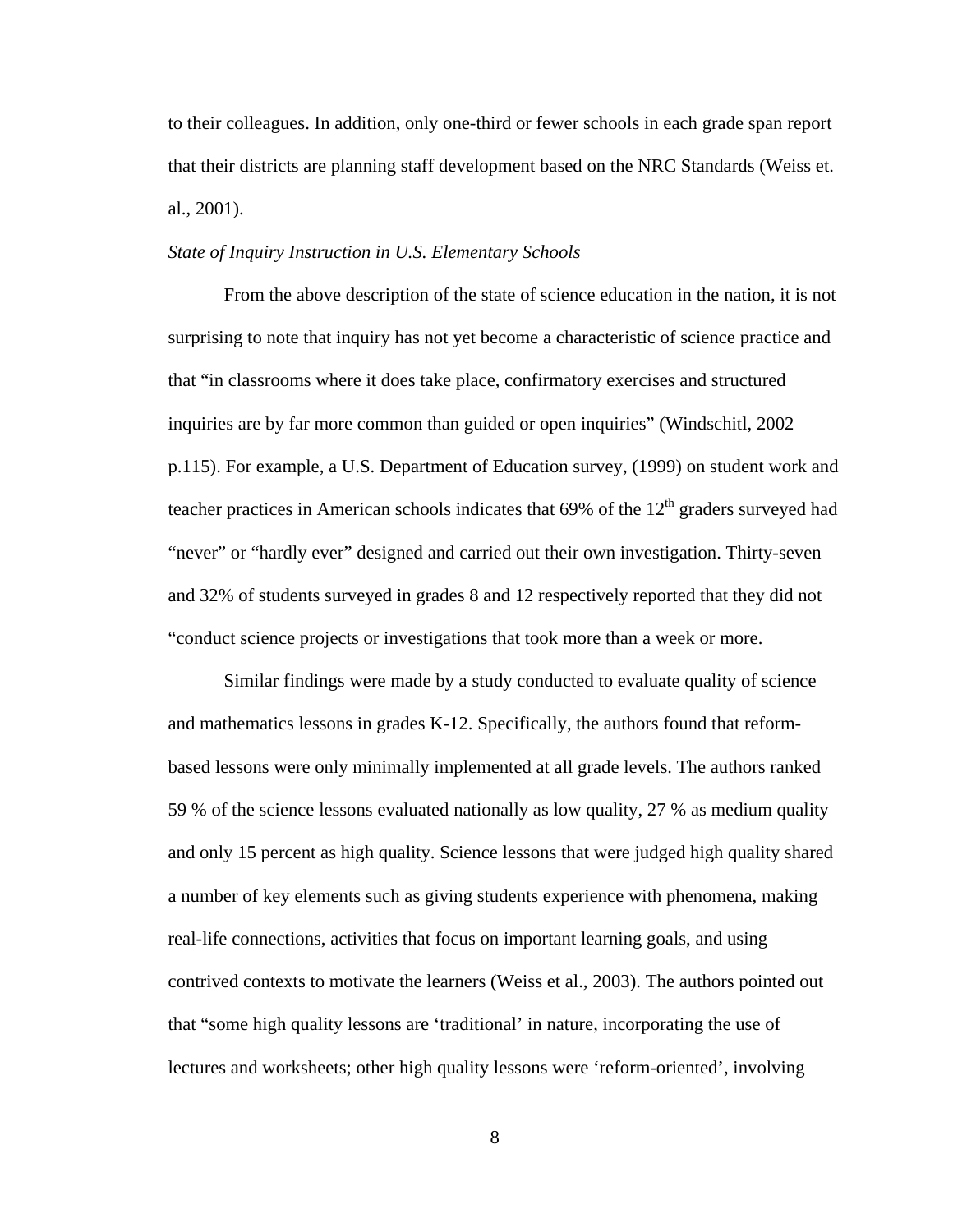students in more open-ended inquiries. In all cases, the lessons that were judged high quality started where the students were, and provided opportunities for students to deepen their understanding" (Weiss et al., 2003, p.103). According to this study, only 16% of the elementary teachers, 27% of middle school teachers, and 20% of high school teachers initiate inquiry in their classroom (Weiss et al., 2003).

 Research indicates that many teachers avoid teaching inquiry-based science because their own experiences did not stimulate their interest in science, and what little science is taught in elementary school is done so primarily through lecture and textbooks rather than through exploration and experimentation (Jarret, 1999). In a survey of elementary teachers only about 25% indicated some comfort with using textbooks as a resource rather than as the primary instructional tool even though 99% of the respondents asserted that hands-on manipulative activities should be an important aspect of science instruction (Jarret, 1999). Therefore, one can assume that the inquiry form of teaching and learning science is probably not practiced in most elementary schools today. *Confidence of Elementary Teachers to Teach Science through Inquiry* 

 There are numerous reports in literature indicating that elementary in-service teachers show a lack of confidence and interest in science and in their ability to use the inquiry form of instruction. On a survey conducted to ascertain the science efficacy of inservice teachers, only 27% of elementary teachers surveyed felt qualified to teach life science while an even smaller percentage (18%) felt qualified to teach physical or earth science (Weiss, 1987). Recent surveys of Science and Mathematics Education in the USA report that elementary teachers, though assigned to teach science, mathematics, and other academic subjects to their class, do not feel equally qualified to teach all these subjects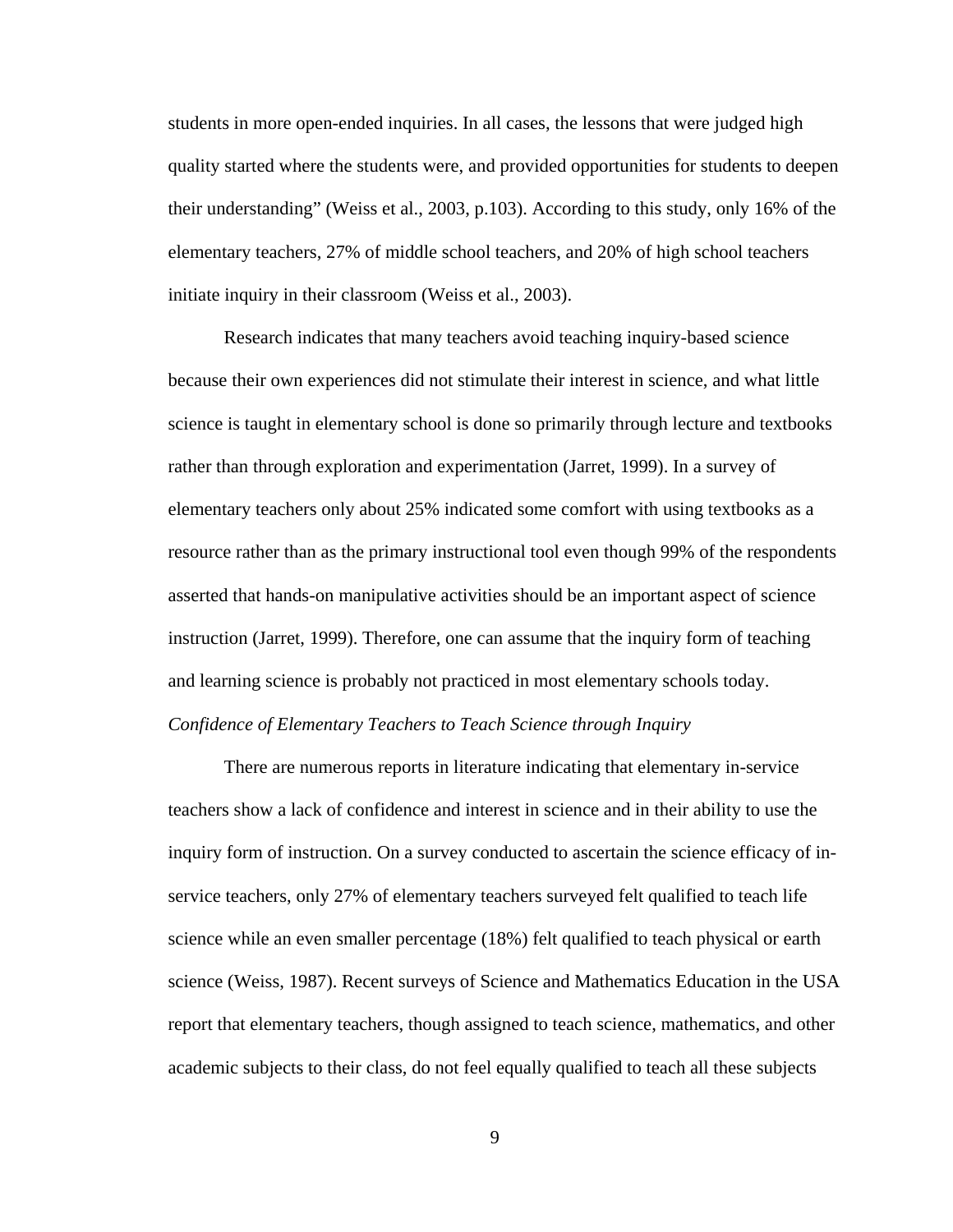and have less extensive backgrounds in science than do their middle school counterparts (Weiss et.al., 2001; 2003; Wilson et al., 2001).

 Also, majority of elementary preservice teachers are not familiar with inquirybased science instruction (Weiss, 2001; 2003). One reason given for this is that efforts to date in science teacher preparation have centered more on teaching scientific content or central concepts and principles and their hierarchy of organization in science than on learning through exploring (Smith, 1999). Additionally, literature reports that the requirement of training preservice teachers in inquiry presents challenges in that (1) scientific inquiry has not been a prominent feature of science teacher preparation (Zembal-Saul et. al., 2000), (2) that prospective teachers have never been engaged in learning science as inquiry or been exposed to effective, inquiry-based instruction and therefore do not understand it (Haefner & Zembal-Saul, 2004), therefore, preservice teachers are not prepared to incorporate scientific inquiry into their teaching practices (Roth et al., 1998). Consequently, literature reports that most elementary teachers are not confident to teach science, especially science through inquiry.

#### *Effect of Status Quo in Elementary Schools on NSES Goals*

 Surveys indicate that only 52 percent of elementary teachers in grades K-4 meet the recommendations of the National Science Teachers Association (NSTA). Thus, the NSES recommendations for teaching and learning science through inquiry are either not being implemented or being implemented minimally in the K-12 classroom (Weiss et.al. 2003).

 It is believed that for teachers to focus and support scientific inquiry recommended by the NSES, they must themselves have opportunities to participate in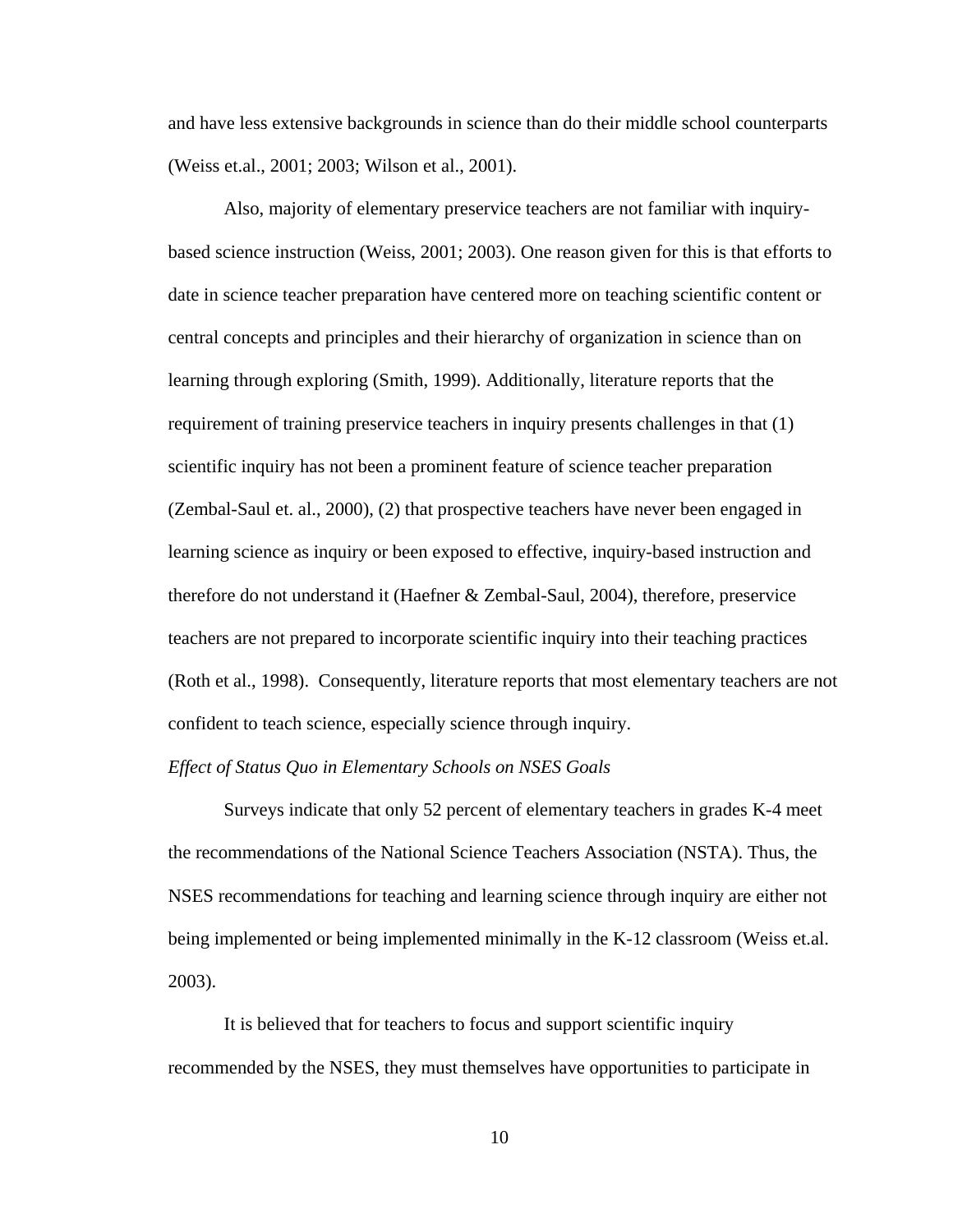inquiry-based science learning and must experience a constructivist learning environment (NRC, 1996). Therefore the National Science Education Standards for teaching and learning science recommend that "prospective teachers must take science courses in which they learn science through inquiry, having the same opportunities as their students will have to develop understanding (NRC, 1996, p. 60). Therefore, research is urging educators to provide teacher education programs that help elementary preservice teachers develop pedagogical practices and beliefs /dispositions that are consistent with understanding the nature of science (Hart, 2002) and that preparation of elementary and middle school science teachers in addition to coursework in science education should also include balanced conceptual content among life, earth/space, physical, natural resources, and environmental science (NSTA, 1998 as reported in Weiss, et.al., 2001).

#### *Status of Programs to Prepare Elementary Teachers*

 Exposure to the inquiry form of instruction for elementary preservice teachers occurs through the elementary science education methods course or science field experience internships. Research suggests that methods courses have the potential to shape the practice of new teachers (Abell & Bryan, 1997; Gess-Newsome, 1999). However, literature indicates that in the past only 26 percent of the 50 states required a separate elementary science education methods course for elementary certification and 17 percent required no methods course at all and that opportunities existed for preservice elementary teachers to take a general methods course or no methods course at all (Stedman & Dowling, 1982). Contemporary elementary science teacher preparation programs, require prospective teachers to successfully complete a varying number of courses in arts and sciences in addition to the core of professional courses which typically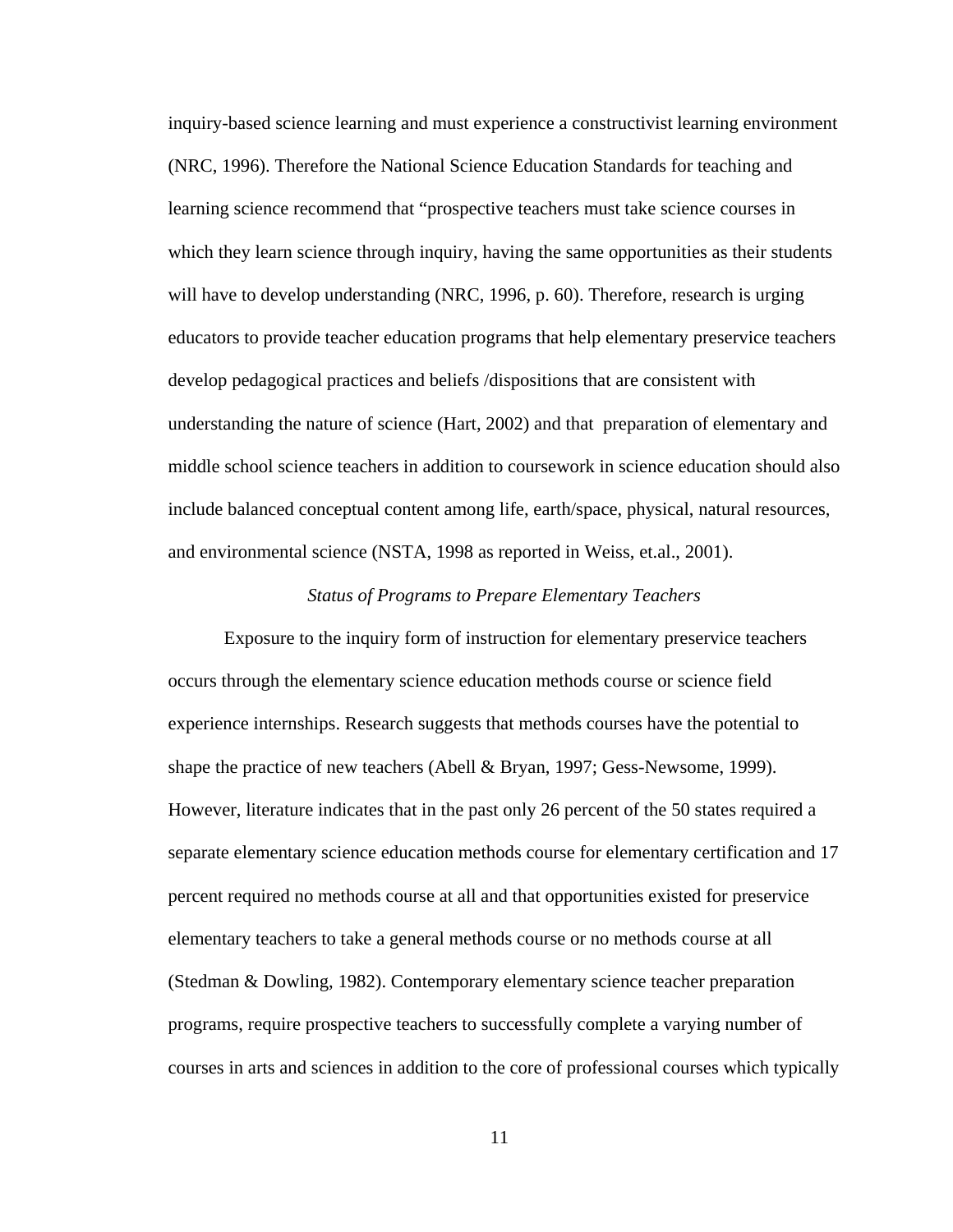includes the foundations courses, the methods courses and practice teaching. However, even when an elementary science education methods course is required, it is not known how aligned this course is with the inquiry-based science learning and instruction recommended by the NSES (Barrow, 2006).

 Smith and Gess-Newsome (2004) in their review of literature on elementary teacher preparation report that although there are suggested general standards of practice representing "what teacher educators should think about, know and be able to do" (Association of Teacher Educators, 2003, p.1) and existing program standards for the preparation of elementary science specialists (National Science Teachers Association, 1998), there are no explicit standards or universally accepted expectation for elementary science methods courses pointing out that the NSES are not uniformly implemented in the science methods course syllabi (Smith and Gess-Newsome, 2004). Barrow (2006) in his review of the brief history of inquiry points out that same pattern could exist for the implementation of inquiry-based pedagogy in the elementary science education methods courses. For elementary preservice teachers to graduate with the understanding of the NSES recommendations for science as inquiry, it is important to know how the elementary science education methods course syllabi are fulfilling the NSES recommendations for learning and teaching science through inquiry.

 Literature indicates that most elementary preservice teachers are placed for the field experience in schools where science is taught by generalists who are required to teach a number of subjects (Jarret, 1999). These mentor teachers therefore do not have time to develop or implement inquiry-based instruction for science or to develop innovative strategies to teach science. Thus, it is possible that pedagogy in elementary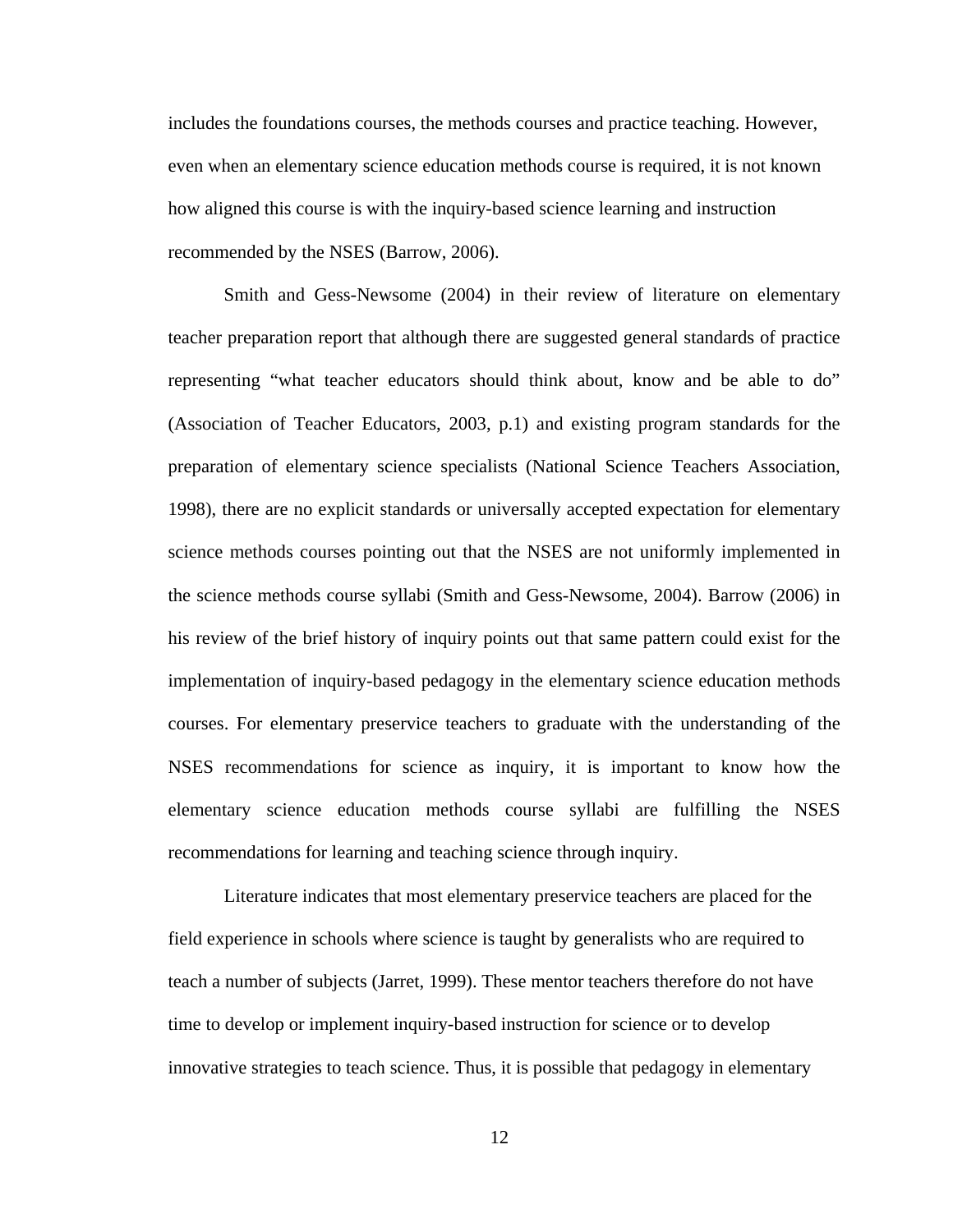classrooms might not provide adequate exposure to inquiry-based science for preservice teachers (Abell, 2006; Anderson, 1997).

#### *What Inquiry Gets Taught to Elementary Teachers*

 Windschitl (2002) points out that the model of inquiry that preservice science teachers are exposed to in undergraduate science classes are "not unlike the confirmatory laboratory experiences found in high school"(p. 116). Others point out that undergraduate science laboratory class experiences are highly structured inquiry (Trumbull  $\&$  Kerr, 1993) and that preservice teachers are rarely exposed to discussions about science as a discipline at the college level and do not participate in discussions of how new knowledge is brought into the field (Bowen & Roth,1998). In a study conducted with an elementary science methods class, Shapiro (1996) found that 90% of her students had never experienced science as an investigation, and most of those who had, did so in school science fairs. In another study Roth (1999) found that when elementary preservice teachers with science degrees were asked to conduct an independent inquiry on an ecology topic, they had considerable trouble creating research questions. Thus, there have been calls to integrate inquiry experiences not only into undergraduate science courses but also into teacher education courses (Bencze & Bowen, 2001; van Zee, Lay, & Roberts, 2000). Volkmann et al. (2005) point out that for inquiry-based science to become a reality in today's schools, "university science courses must model inquiry so that elementary preservice teachers may experience it" and that "breaking the cycle of teacher-centered didactic science instruction is well worth the effort required to initiate inquiry practices" (p. 867).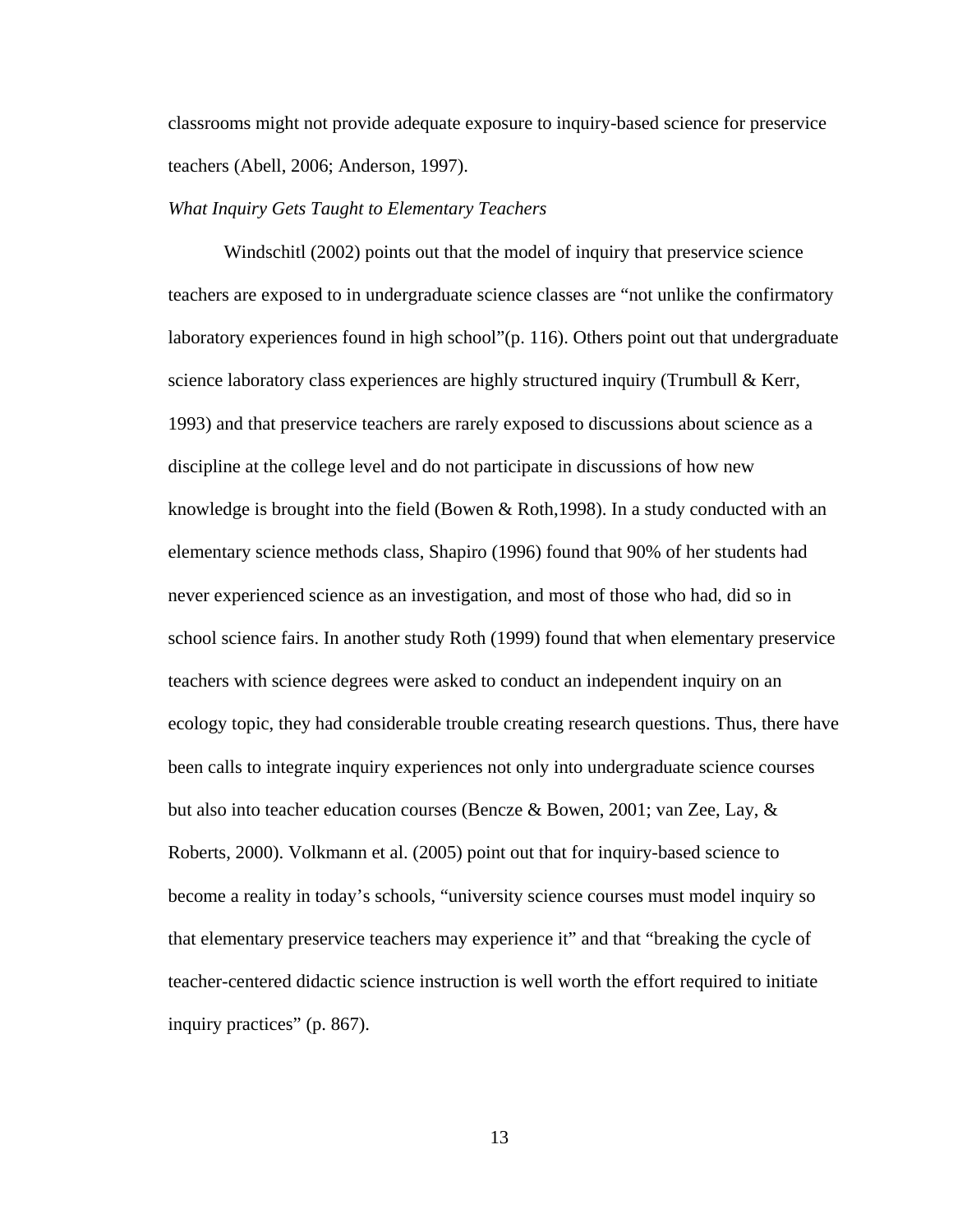#### *Confidence of Elementary Teachers to Teach Science*

 One of the most documented difficulties facing the majority of elementary school teachers is their low level of confidence in teaching science (Appleton, 2006; Abell  $\&$ Roth, 1992). Research indicates that as a result of low self-efficacy in science, some elementary teachers simply avoid the teaching of science, while others pass on negative attitudes toward science to their students (Czerniak & Chiarelott, 1990; Westerback, 1982).

 A national survey of the status of science and mathematics education in the U.S. indicates that only 18-29% of elementary teachers indicate feeling well qualified to teach science, compared to the 76% who indicate feeling very well qualified to teach reading/language arts, and 60% who indicate feeling well qualified to teach mathematics (Weiss et al., 2001). This survey also indicates that about 80 percent of elementary teachers do not major in sciences but major in elementary education completing less than 6 semester hours in science courses Estimates indicate 25% of elementary teachers do not teach science at all, and little classroom time is devoted to science in the classrooms of those who do (Tilgner, 1990). A needs assessment survey, conducted at Kansas State University, to evaluate the elementary preservice teacher education program in science, mathematics and technology education, indicated that most preservice and mentor teachers ranked science, mathematics, and technology teaching lowest in terms of confidence and experience (Parker et.al., 1989).

#### *Effect of Science Education Status-Quo on NSES Goals*

 Literature informs us that the vision of science education in the U.S is to inculcate scientific literacy in all students, that the NSES recommendations for teaching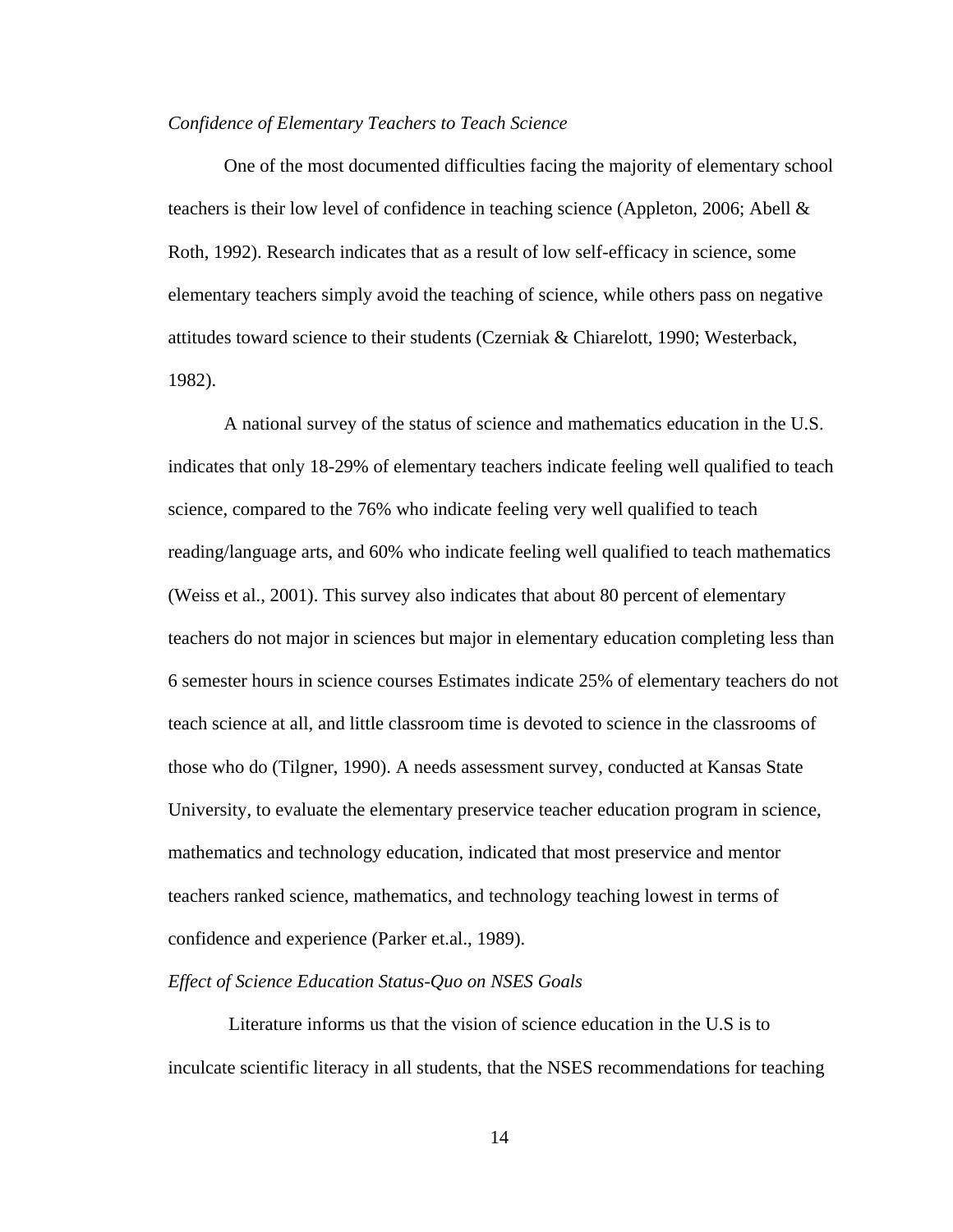and learning science through inquiry-based pedagogy is the way to achieve this national vision (NRC, 1996). Research indicates that both preservice teachers and elementary teachers report anxiety and negative attitudes about teaching science (Westerback, 1982; Czerniak & Chiarelott, 1990), that most elementary preservice teachers have not engaged in learning science as inquiry or been exposed to inquiry-based instruction (Haefner & Zembal-Saul, 2004; Hayes, 2002; Weiss, 2001; Anderson, 2002), that elementary teachers do not receive adequate preparation in the theory and practice of inquiry (Radford, 1998; Rutherford & Ahlgren, 1990), that the majority of elementary teachers are not familiar with the NSES recommendations, do not devote much time to teaching science (Weiss et.al., 2001) and struggle to implement inquiry because of personal dilemmas or other barriers, (Anderson, 2002; Colburn, 2000; Newman et al. 2004; Wee et al., 2007; Crawford, 2007; Newman et. al., 2004) Consequently inquiry is not being implemented by elementary teachers in their classrooms (Weiss et al., 2003; Hayes, 2002).

 Research also informs us that the elementary science methods course is a good avenue for providing exposure to inquiry-based pedagogy and for improving preservice teachers' self-efficacy to teach science (Palmer, 2006; Hunker & Madison, 1997; Bleicher, 2006; Wheatley, 2000; 2001; Rice & Roychoudhury, 2003). However, literature indicates that the NSES teaching standards and hence inquiry-based teaching strategies for science, are not uniformly incorporated into the elementary science education methods courses across the country (Smith & Gess-Newsome, 2004; Barrow, 2006) and that preservice teachers placement for the field experience in schools where science is taught by generalists, might not provide exposure to inquiry-based science pedagogy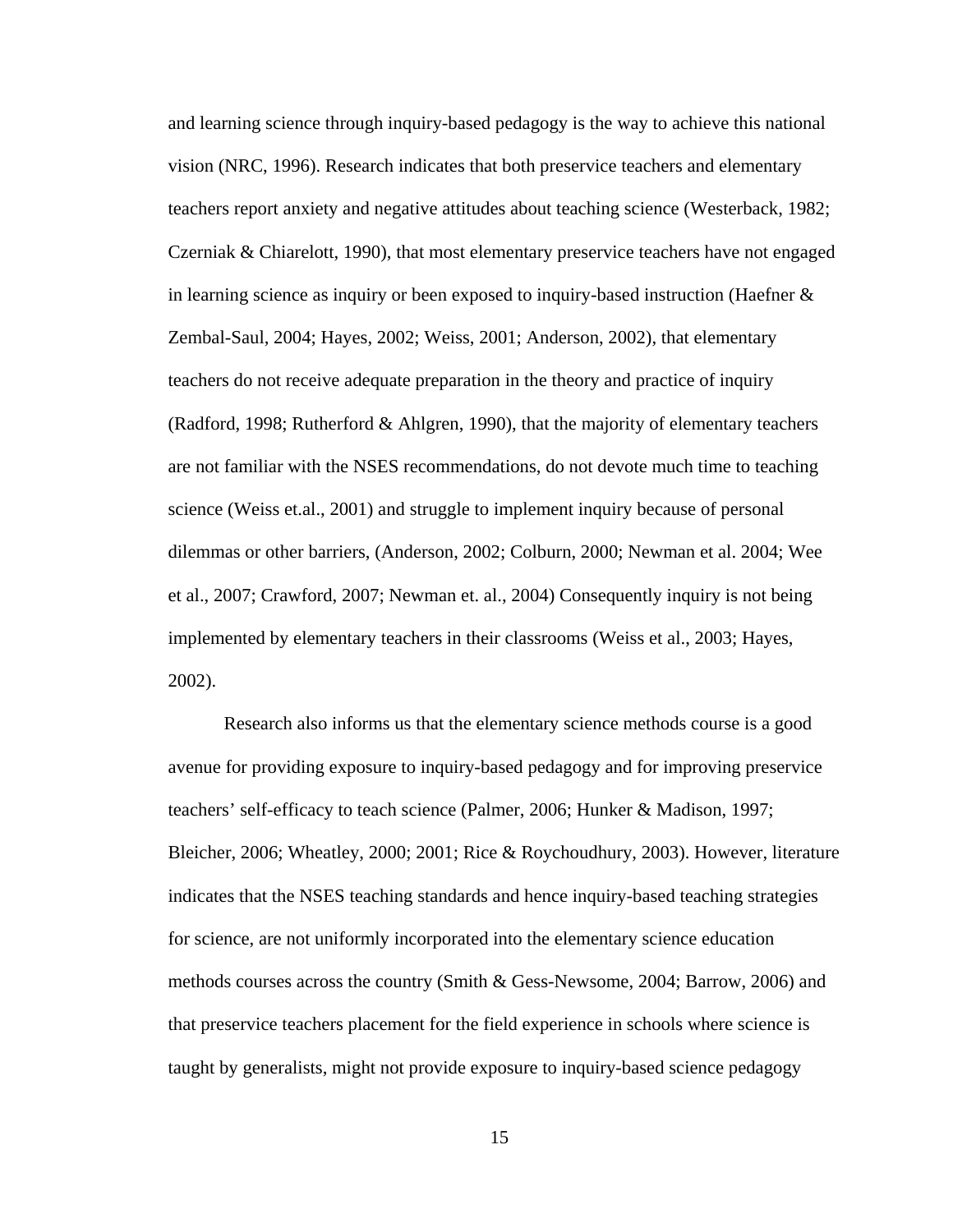recommended by the NSES (Abell, 2006). Taken together these findings indicate that prospective elementary teachers graduating from teacher preparation programs might not be prepared or confident about understanding of inquiry or inquiry-based pedagogies for teaching science.

 Thus, literature informs us that even though learning to teach is a difficult task in itself (McDonald, 1992), implementation of inquiry in the classroom presents its own challenges (Volkmann & Abell, 2003; Hayes, 2002). Therefore, the goals of the NSES standards are only being met minimally (Weiss et.al.,2003). Some of the reasons cited in the literature why teachers are not implementing inquiry in the science classroom include the beliefs, values, and goals that support their teaching orientation being at odds with those that support inquiry (Volkmann et. al., 2005), the lack of self-efficacy to teach science (Enochs, Scharmann, & Riggs, 1995, Weiss et al., 2001), lack of class time to implement inquiry, lack of school support and school systems to implement inquiry and the increased extent of time it takes to prepare inquiry-based lessons. However, no research study to date has examined understanding of teachers and preservice teachers about inquiry or inquiry-based pedagogy or its possible relationship to implementation of inquiry within the classroom.

#### Statement of the Problem

 Most research in literature on teaching of nature of science focuses on the preservice or inservice teachers' understanding of the nature of science (Bianchini  $\&$ Colburn, 2000; Kelly, Chen, & Crawford, 1998; Lederman, 1992; Lederman, Wade & Bell, 1998) and their reflections on learning science in a constructivist environment or their confidence to teach science after going through a methods course, field experience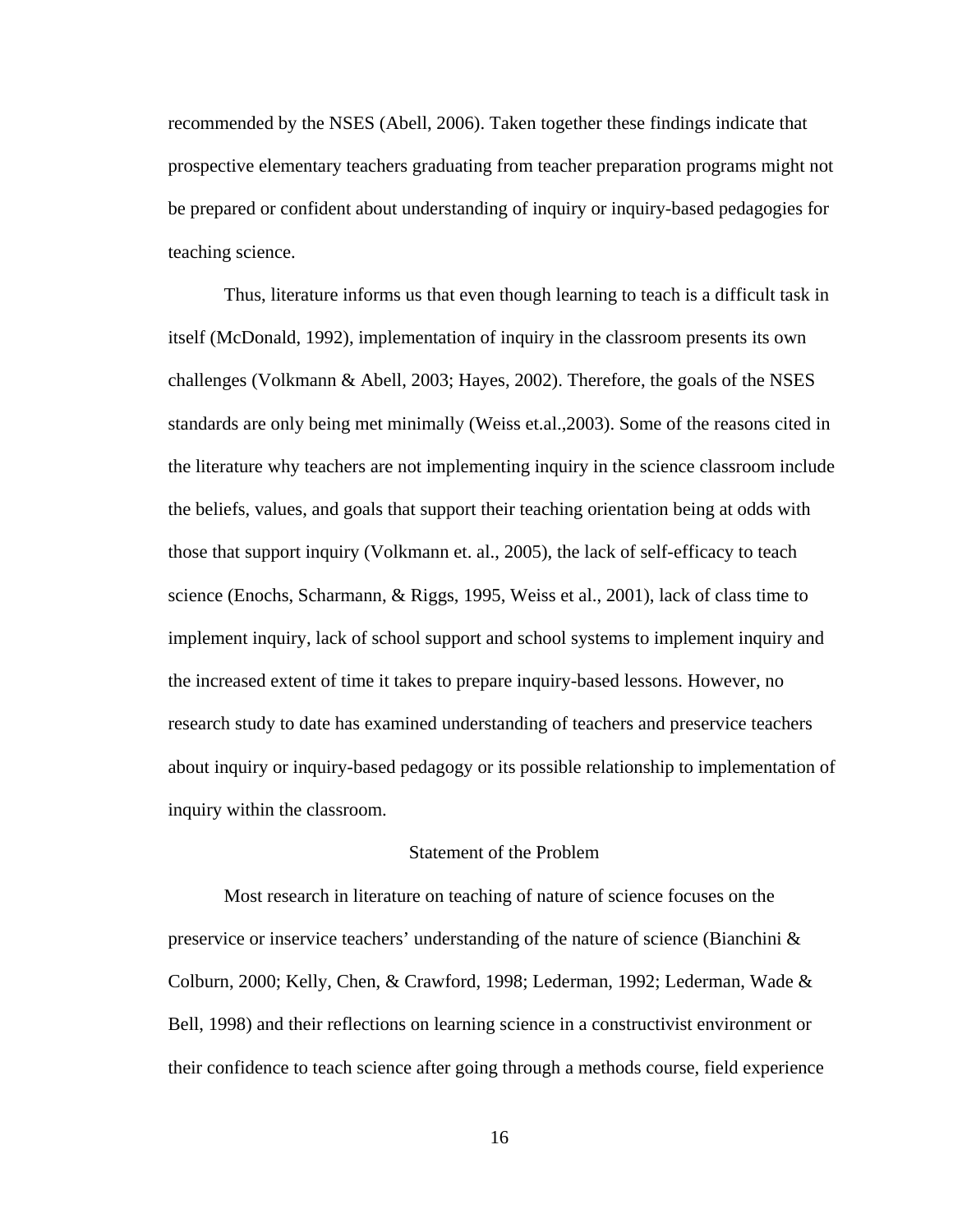or specialized inquiry-based science content courses (Bebout et.al., 1992; Downing & Filer, 1999; Friedrichsen, 2001; Hancock & Gallard, 2004; Jarret, 1999; Lee, Hart, Cuevas & Enders, 2004; McLoughlin & Dana, 1999; Jones, et.al., 1997; McArthur, Duran & Hook, 2004).

 To date no research exists that has specifically examined preservice teachers' perceptions regarding their understanding of inquiry and inquiry-based pedagogy and their confidence to teach science after concurrently completing the elementary science education methods course and the science field experience, two avenues available for prospective elementary teachers to learn, observe or formulate pedagogical strategies in science consistent with the NSES recommendations for inquiry-based instruction and learning in science (NRC, 1996).

 A previous study conducted by the author to examine experiences of elementary preservice teachers in a content-specific field-based experience with elementary specialists indicates that preservice teachers embrace the reform-based pedagogy of the specialists (Varma & Hanuscin, 2007) who mentor them in the field experience. Therefore, as preservice teachers begin to form their beliefs about learning and teaching science, their perceptions of their experiences in the elementary science education methods course and science field experience can provide valuable information for the evaluation of the elementary science education methods course and the associated science field experience in meeting the recommendations of the NSES for teaching and learning science as inquiry.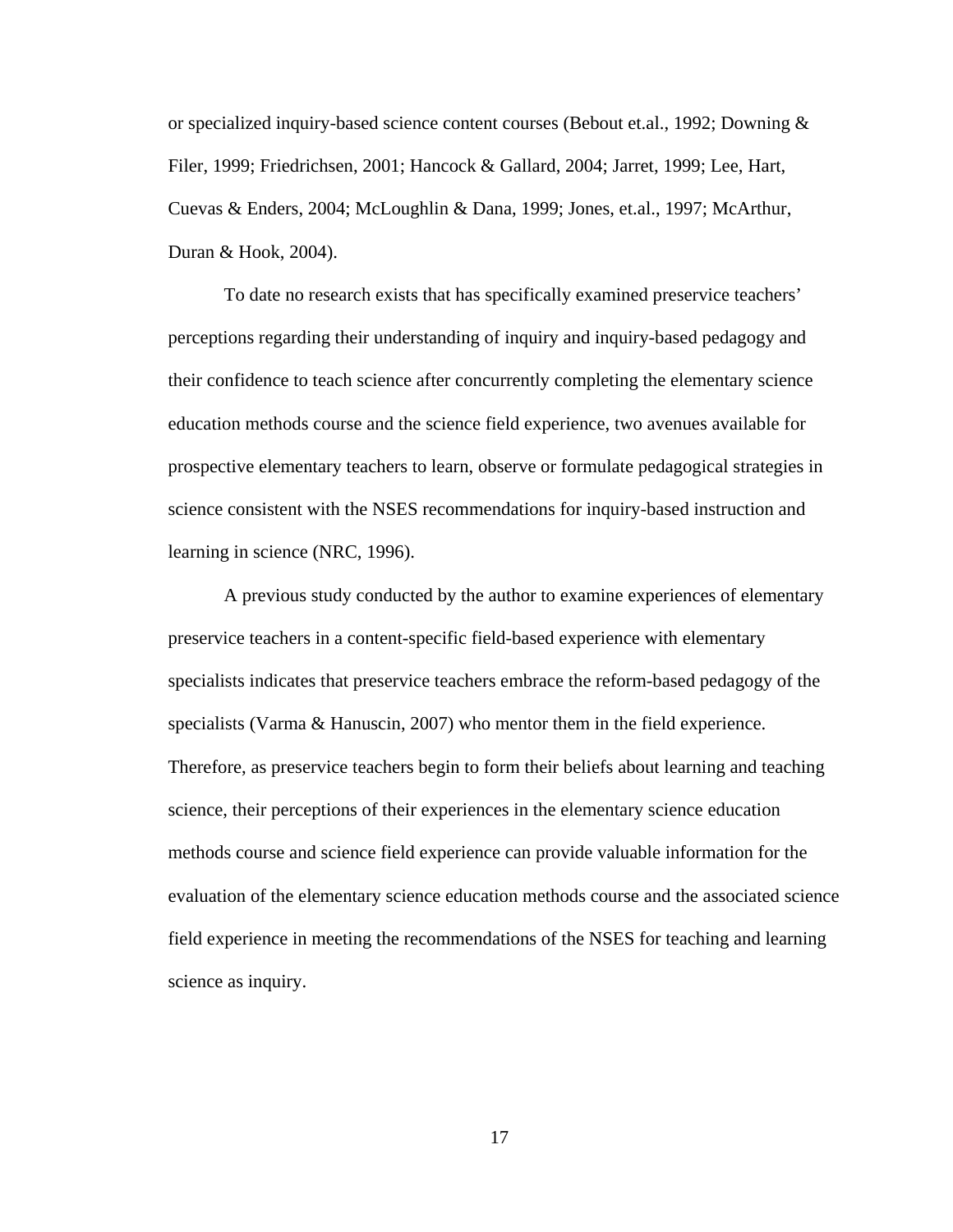#### UMC Elementary Teacher Education Program

At the University of Missouri-Columbia, elementary education majors are required to take 12 semester hours of biological, physical and mathematical science courses. Laboratory courses in biological and physical sciences are required. In addition, students take subject specific elementary education methods courses such as the elementary education science methods course (3 semester hours) along with the associated field experience. The science methods course and its science field experience are taken within the same semester.

#### Purpose Statement

 The purpose of this research was to determine from elementary preservice teachers' perspectives their understanding about inquiry and inquiry-based pedagogy and their confidence to teach science after concurrently completing the traditional elementary science education methods course and science field experience at the University of Missouri-Columbia (UMC).

 Specifically, the intent was to find out what the elementary preservice teachers report regarding their understanding of scientific inquiry, their understanding of the value of inquiry-based pedagogy for teaching science, their comfort with using the inquiry form of instruction and their confidence to teach science after concurrently completing the traditional elementary science education methods course and its associated science field experience. This is especially important since inquiry-based instruction and learning is believed to help students learn about the nature of science and scientific concepts and is the vision of national science education reforms (AAAS, 1990, 1992; NRC, 1996, 2000).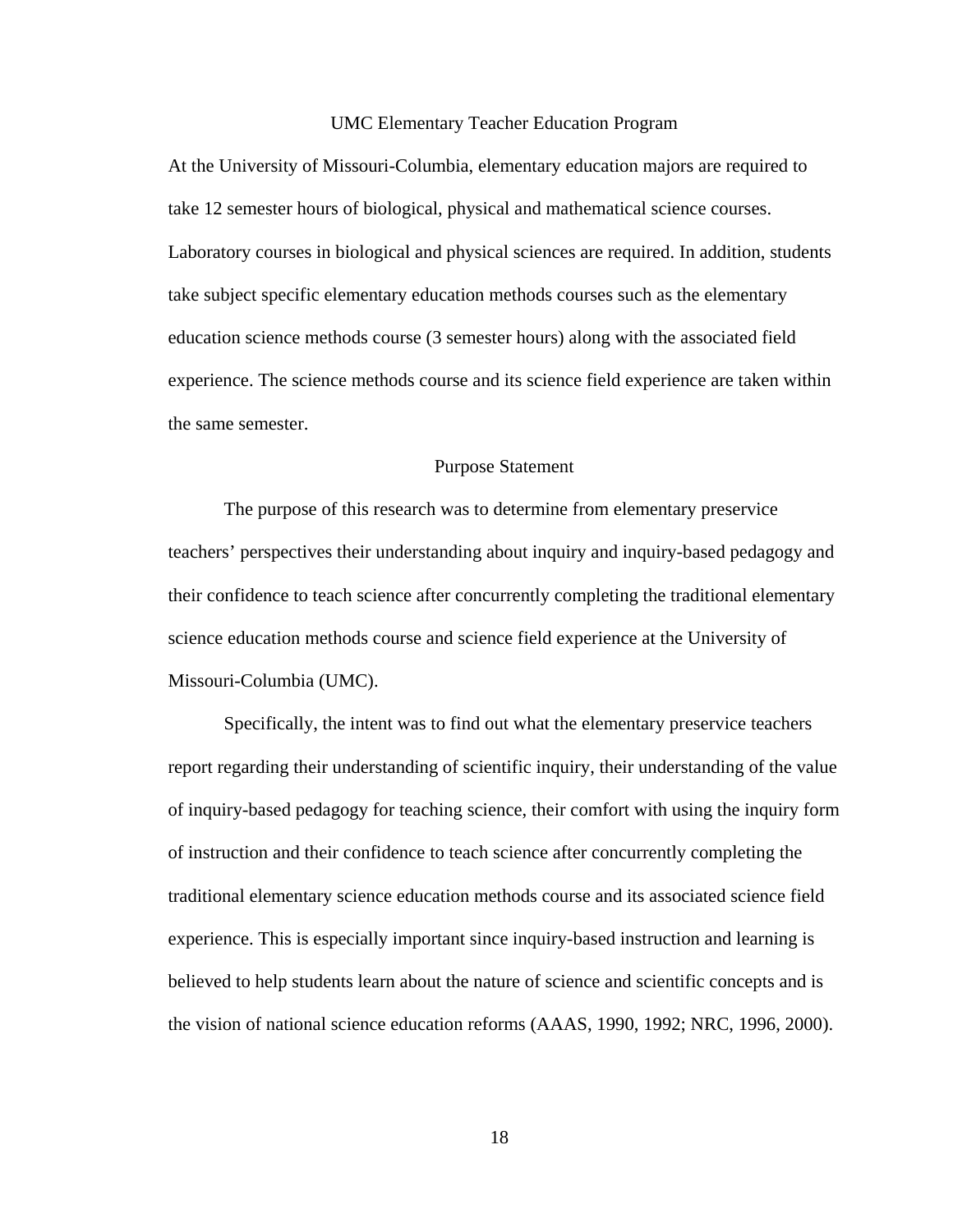The findings from this research study have implications for the design of the elementary science education methods course and its associated field experience.

#### Research Questions

This research was guided by the following questions:

- 1. In what ways are inquiry-based science teaching and learning strategies recommended by the National Science Education Standards integrated / emphasized in the elementary science education methods course at the University of Missouri-Columbia?
- 2. What do elementary preservice teachers report regarding their understanding of inquiry and inquiry-based science instruction after concurrently completing the elementary science education methods course along with the science field experience at the University of Missouri-Columbia?
- 3. What do elementary preservice teachers report regarding their confidence (selfefficacy) to teach science after concurrently completing the elementary science education methods course and science field experience at the University of Missouri-Columbia?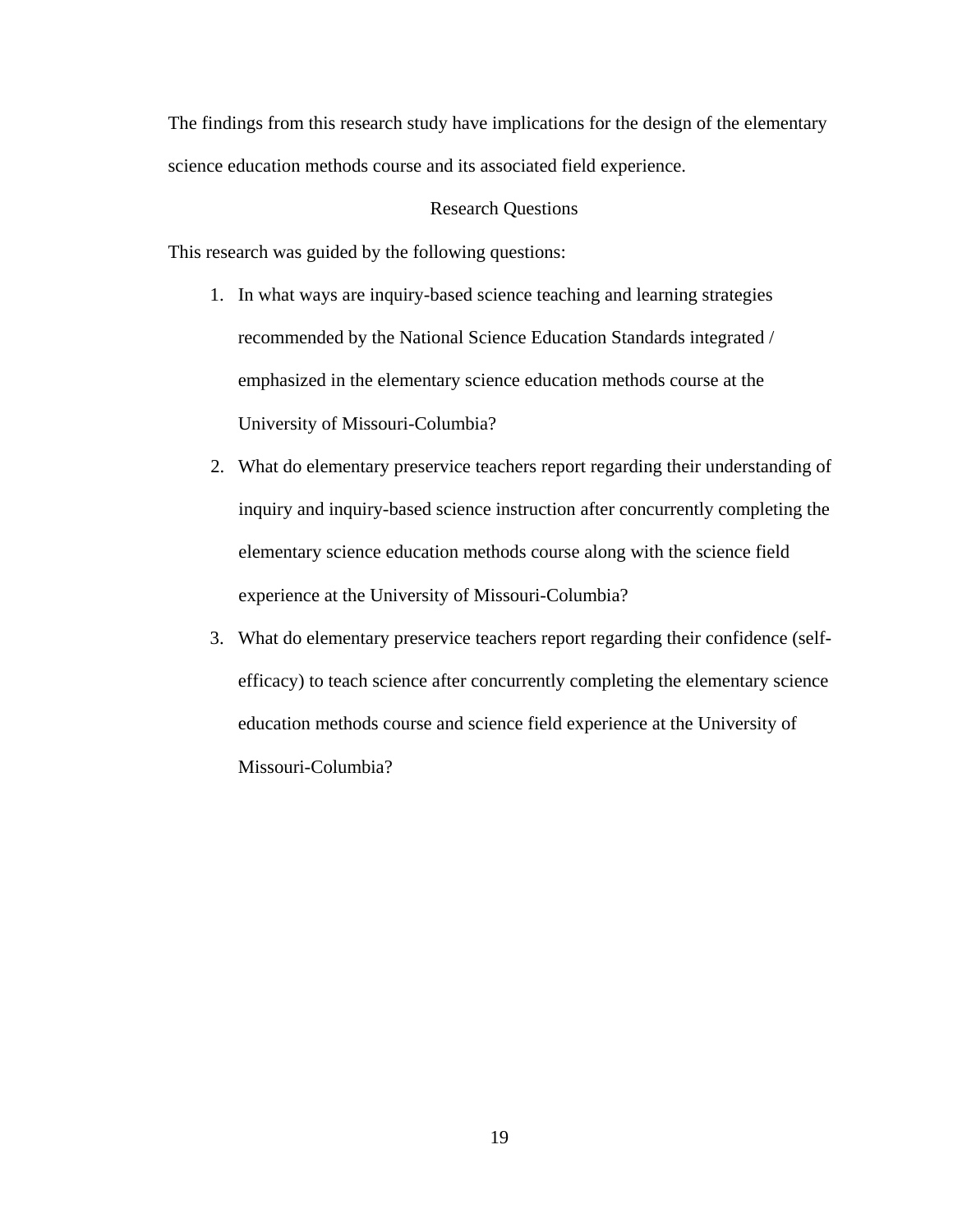#### CHAPTER TWO

 This chapter is organized into three parts. The first part presents the theoretical framework guiding this research study. The second part covers the review of specific research that was used to inform the current study, while the third part is a review of literature related to this research study.

#### Theoretical Framework

 This research study is framed in the literature for elementary preservice teachers' efficacy to teach science, the importance of the inquiry form of science instruction recommended by the NSES (NRC, 1996) and in the ability of individuals to draw meaning from their experiences. The theoretical perspective most relevant to this research is the phenomenological perspective. However, other perspectives such as Bandura's (1977) theory of social learning, the constructivist perspective, and Dewey's (1938) theory on experiential learning are also relevant to this research study.

#### *Inquiry & the Constructivist Perspective*

 Inquiry-based pedagogical strategies are framed by the cognitive constructivist theory. According to this theory, learning is a process of building up structures of experience where prior knowledge and experiences add to new understandings (Shank, 1993). The theoretical perspective of cognitive constructivism enables one to examine changing thinking about science teaching and learning. This study examines preservice teachers' perceptions regarding their understanding of inquiry and inquiry-based pedagogy in three dimensions: the abilities that students should possess to do scientific inquiry, the understanding students should have about scientific inquiry and how teachers should teach science through inquiry.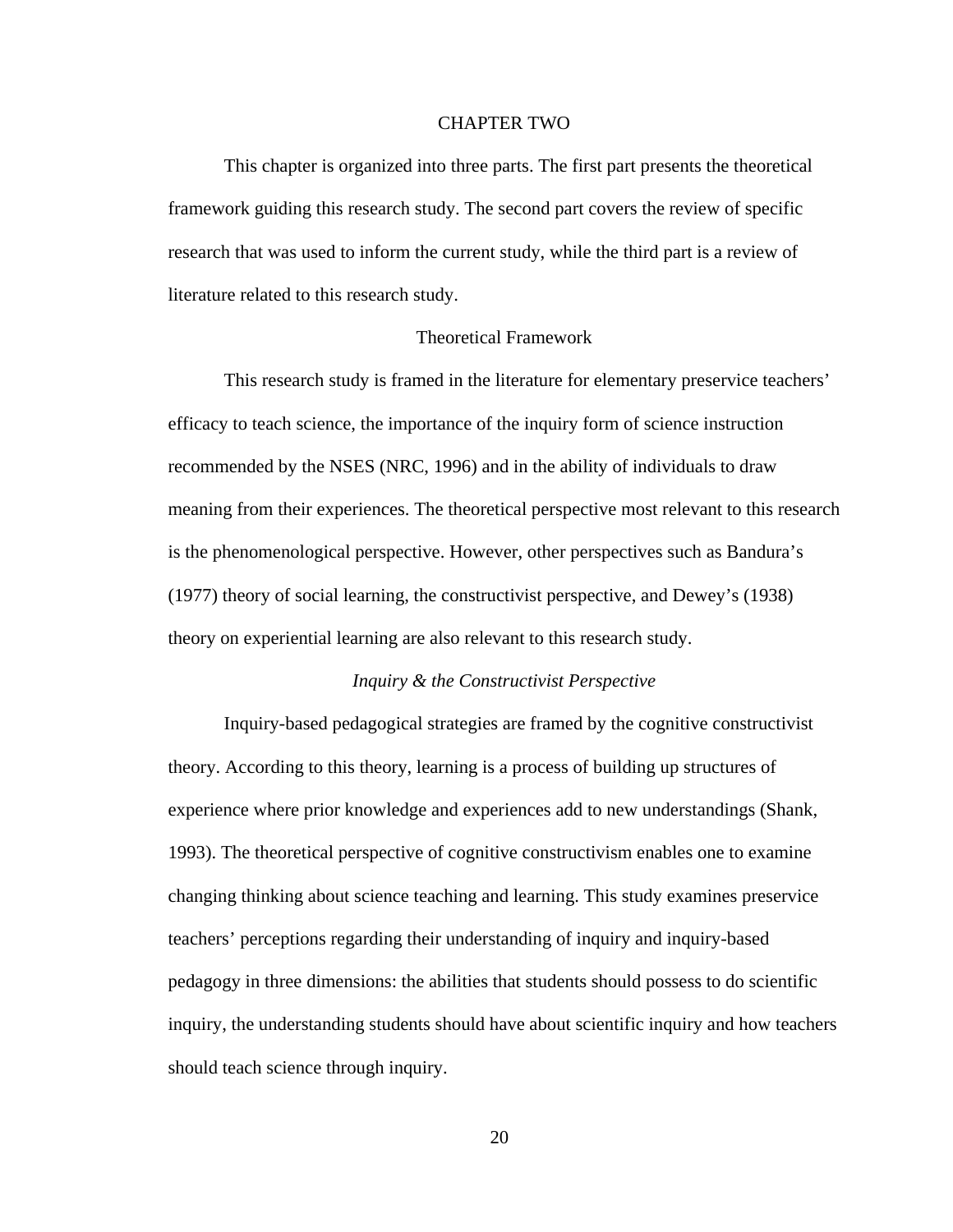Inquiry in science learning has been a recurring theme in science education (Bybee 2000; Chiappetta & Adams, 2000; DeBoer, 1991; Schwab, 1962; Trowbridge & Bybee, 1990). The premise is that in order to provide more hands-on, minds-on experiences where students are central to the learning process, inquiry-based teaching techniques must be used (Tamir, 1990). Therefore, research is urging educators to provide teacher education programs that help preservice teachers develop pedagogical practices and beliefs/dispositions that are consistent with the current education reform (Hart, 2002).

 Inquiry is very prominent in both the NSES teaching and content standards (NRC, 1996). Teaching and learning by inquiry has been referred to the way in which teaching and learning is executed, the nature of classroom instructions and to the practice of inquiry skills (Chiappetta & Adams, 2000; Downing & Filer, 1999; Tamir, 1990). Understanding of scientific inquiry includes both processes for testing knowledge and also processes for generating knowledge (NRC, 1996; Duschl, 1990).

 Developing an inquiry-based science program is a central tenet of the NSES. According to Colburn (2000) and Barrow (2006), the most confusing thing about inquiry is its definition. There is a lack of agreement on the meaning of inquiry in the field of science education (Martin-Hauser, 2002; Minstrell & van Zee, 2000). For example, Barnam (2002, as referenced in Barrow, 2006) considers inquiry as a teaching strategy and set of student skills (i.e. individual process skills), while Lederman (2002, 2003 as referenced in Barrow, 2006) equates inquiry with the knowledge about inquiry, and Minstrell (2000 as referenced in Barrow, 2006) defines inquiry as: encouraging inquisitiveness, a teaching strategy for motivating learning, hands-on and minds-on,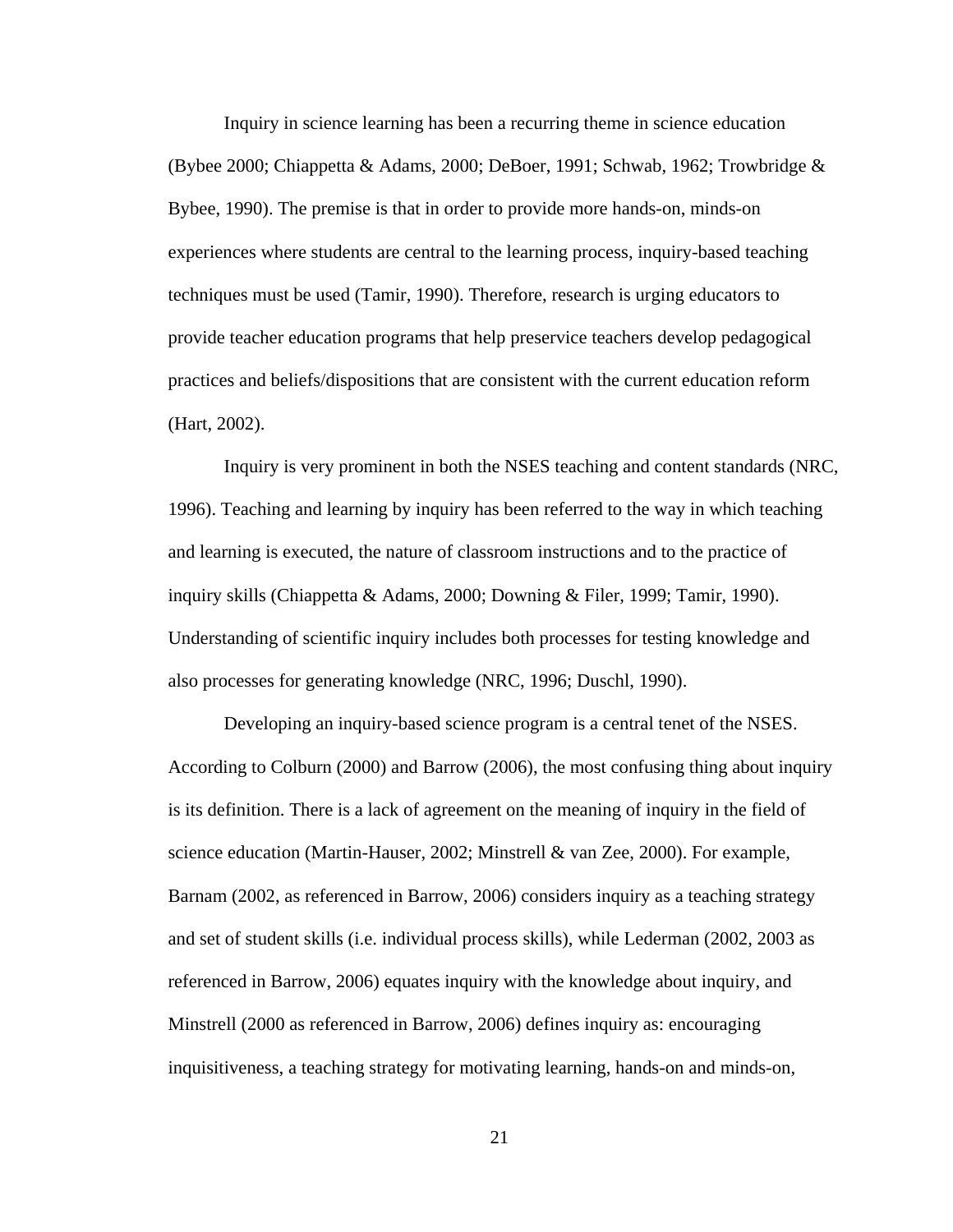manipulating materials to study particular phenomena and stimulating questions by students (Barrow, 2006).

 Anderson (2002) raises the question: "what does it mean to teach science as, through, or with inquiry? Is the emphasis on science as inquiry, learning as inquiry, teaching as inquiry or all of the above?" (p.1).The NSES note this dichotomy in the definition of inquiry below:

A multifaceted activity that involves making observations; posing questions; examining books and other sources of information to see what is already known; planning investigations; reviewing what is already known in light of experimental evidence; using tools to gather, analyze, interpret data; proposing answers, explanations, and predictions; and communicating the results" (NRC, 1996, p.23)

 According to Anderson (2002), there are several usages of inquiry in the NSES, but only three main ones, each being distinct from the other, namely: scientific inquiry which is the "diverse ways in which scientists study the natural world and propose explanations based on evidence derived from their work" (NSES, 1996, p. 23); inquiry learning which is a learning process in which students are engaged in active hands-on, minds-on learning through a "range of activities" (NSES, 1996, p. 23) and is directly related to the nature of scientific inquiry; while inquiry teaching refers to the "activities of students in which they develop knowledge and understandings of scientific ideas, as well as an understanding of how scientists study the natural world" (NSES, 1996, p. 23).

 Anderson (2002) points out that inquiry in the teaching context is "seen both as a characteristic of a desired form of teaching and as a central kind of activity. In either case, there is no precise operational definition and even though the NSES has some specific teaching examples, the reader is left to create his or her own images of what constitutes this form of teaching" (p. 3). Thus, inquiry teaching is defined differently by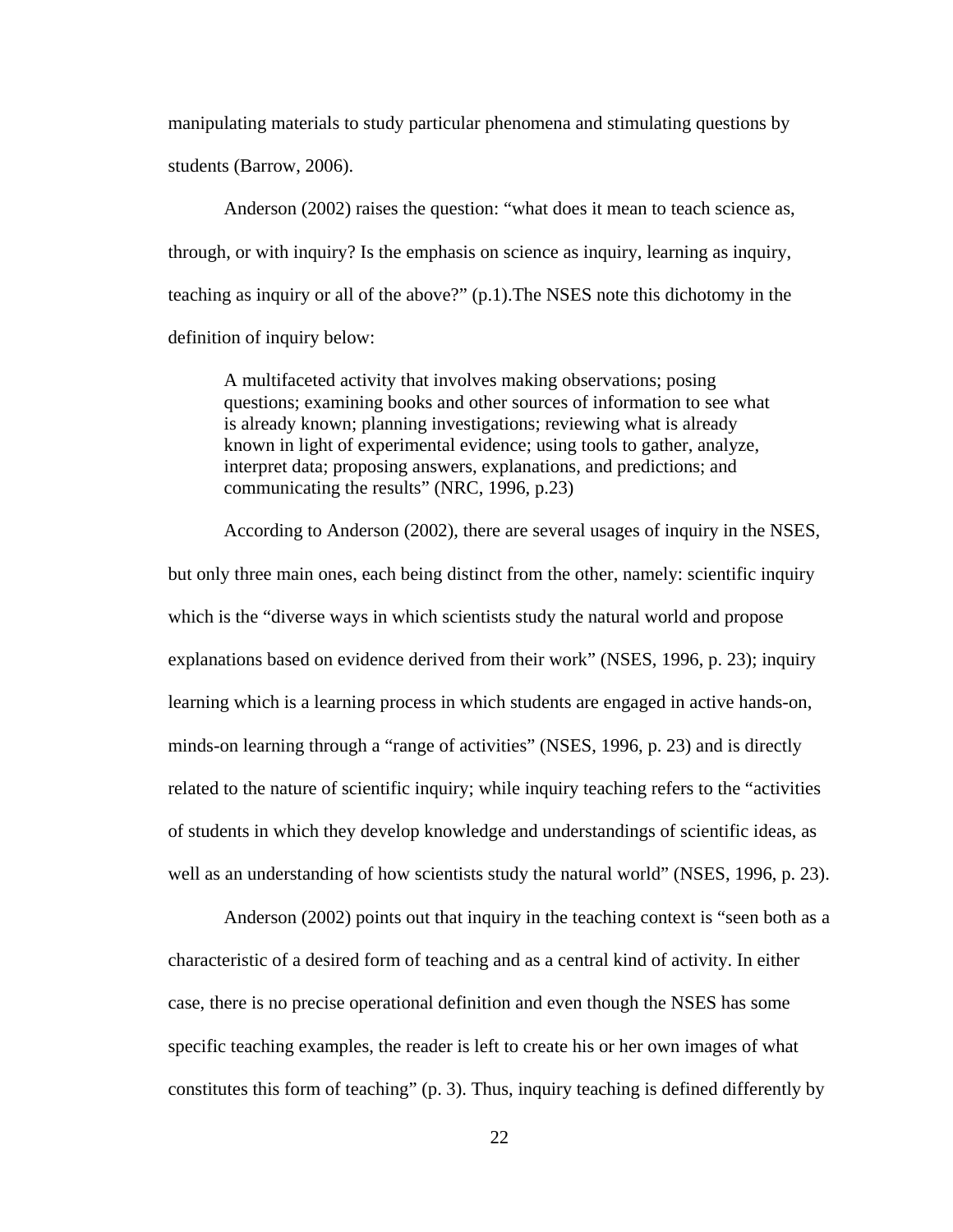different researchers in that researchers might use a term for an approach that others would identify with the inquiry label (Anderson, 2002).

 The NSES document emphasizes that inquiry-based teaching "does not imply that all teachers should pursue a single approach to teaching science" (p.2), instead, the NSES state that "Inquiry into authentic questions generated from student experiences is the central strategy for teaching science" (p.2). Additionally, the NSES document acknowledges that not all inquiries are the same and distinguishes between a "full inquiry" and a "partial inquiry" and between a "guided inquiry" and an "open inquiry" (p.143).

 Barrow (2006) in his brief review of history of inquiry points out that the inclusion of inquiry into the K-12 science curriculum was first recommended by John Dewey who encouraged an emphasis on science thinking and teaching science with inquiry where the teacher's role was to facilitate and guide learning, and that Schwab was the first to propose that science be taught in a way that was consistent with the way modern science operates suggesting the use of inquiry-based science instruction. Schwab called this instruction "enquiry into enquiry" (Duschl & Hamilton, 1998, p. 1060).

 Inquiry as a goal for scientific literacy for all was first articulated in the NSES (1996) policy document. The NSES provide guidance on what science students are to know, how teachers are to teach science and how teachers are to assess students. Inquiry in the NSES is for the first time included as a content area that is viewed from two perspectives: what students should understand about scientific inquiry and the abilities that students should develop based on their experiences with scientific inquiry. Inquiry in the NSES also includes teaching strategies associated with inquiry-oriented science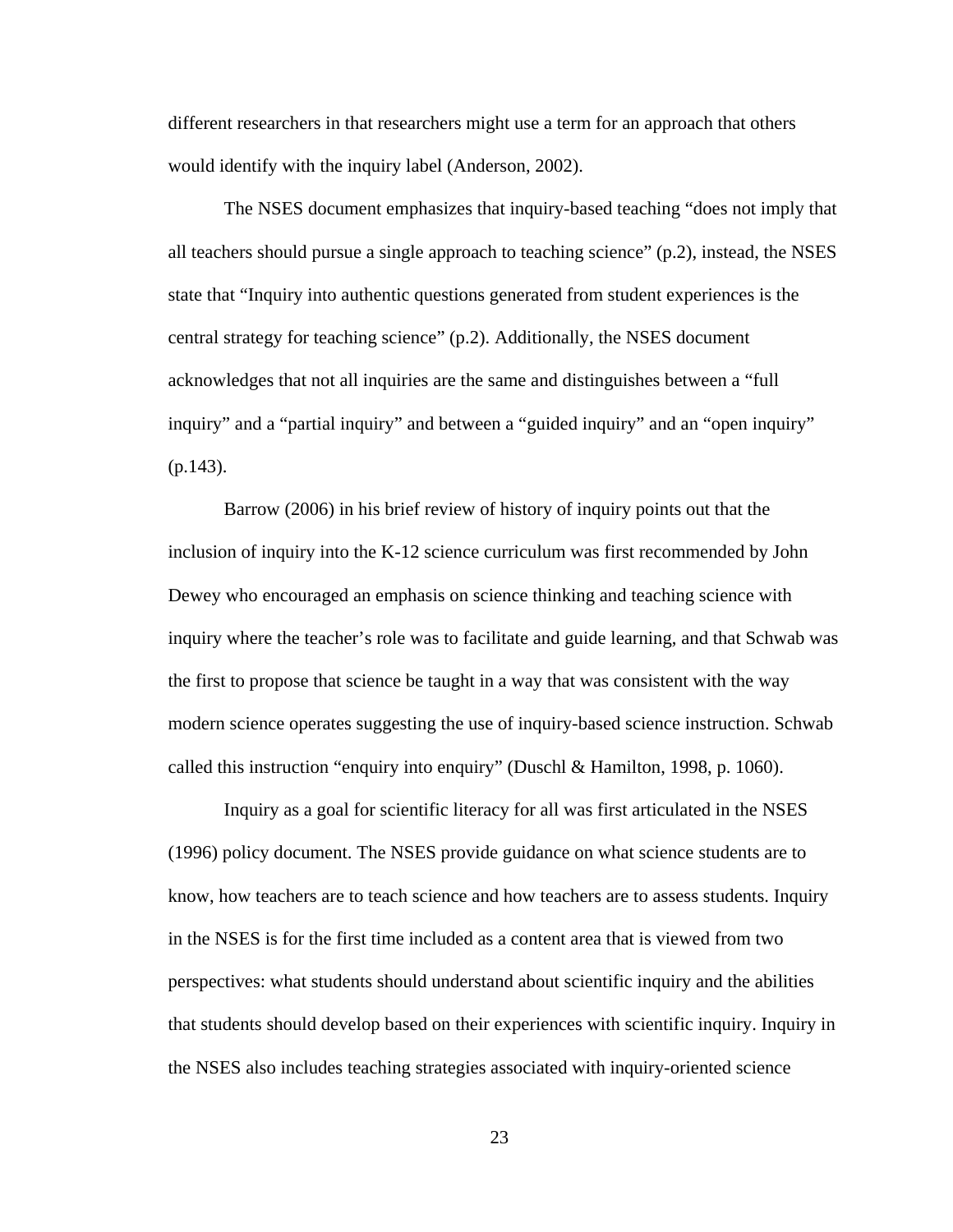activities. The NSES encourage combining of science processes with scientific knowledge, reasoning and critical thinking so students can develop a richer, deeper understanding of science (NRC, 1996; Bybee, 1997).Thus, contemporary reform efforts in science education, including the NSES, emphasize the importance of children learning science through inquiry (NRC, 1996).

 Literature indicates that scientific inquiry complements the nature of science instruction and that the inquiry form of science instruction can be used to teach students the concepts and processes of the nature of science (NRC, 1996; Bianchini & Colburn, 2000). It is also known that greater emphasis on inquiry methods as a medium for development of personal meaning can lead to higher student achievement in the sciences (Anderson, 1997; Von Secker, 2002). The inquiry form of instruction is believed to be important because it engages students in the investigative processes which help them learn science through doing (NRC, 1996; Haefner & Zembal-Saul, 2004). Inquiry-based experiences are believed to help students learn science concepts and to understand how science knowledge is generated and accepted (Haefner & Zembal-Saul, 2004). Yet inquiry remains largely unimplemented in the classrooms (Weiss et.al., 2001).

 The main route for preservice teachers to learn pedagogy in specific subjects is through the education methods courses for that subject. Evidence exists indicating that a mathematics methods course can change preservice teachers' beliefs and attitudes to be more consistent with the current reform movement in mathematics education and positively impact their self-efficacy towards the subject (Wilkins & Brand, 2004). Similarly, in a study conducted to examine the impact of science methods courses, student teaching and science content courses on elementary preservice teachers' science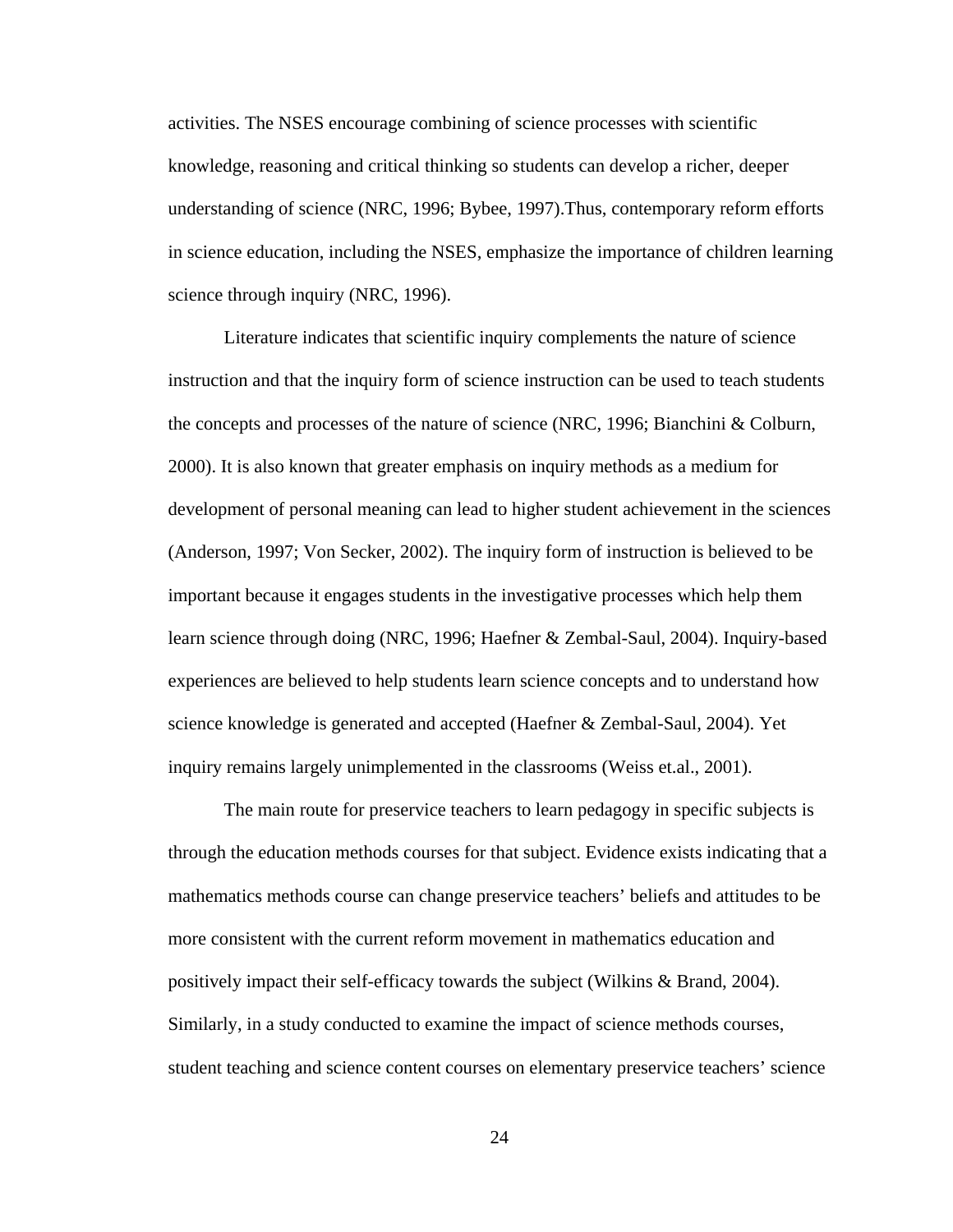teaching self-efficacy, researchers found significant gains in the Personal Science Teaching Efficacy (PSTE) for elementary preservice teachers and attributed these gains in self-efficacy to the program design (Morrell & Carroll, 2003). It is not known how aligned the elementary science education methods courses and science field experiences are with the inquiry-based science learning and instruction recommended by the science reform movement and the NSES. Accordingly, one of the goals of this study was to examine the reflections of preservice elementary teachers' regarding their understanding of science as inquiry and teaching science as inquiry following the elementary science education methods course and science field experience.

# *Self-Efficacy & Bandura's Theory of Social Learning*

 Research recommends that preservice elementary teachers possess a high degree of self-efficacy in teaching science in order to positively influence their students about learning science (Cannon, 1999). Science self-efficacy is defined as one's self-confidence in relation to teaching science (Enochs, Scharmann, & Riggs, 1995). Self-efficacy or the extent to which teachers believe they can influence student learning is important for effective teaching (Enochs & Riggs, 1990). A low self-efficacy of a teacher to teach elementary science can result in stress and anxiety about teaching science (Enochs & Riggs 1990). Several studies suggest that teacher self-efficacy beliefs may account for individual differences in teacher effectiveness (Palmer, 2006; Huinker & Madison, 1997; Rice & Roychoudhury, 2003; Bleicher, 2006; Armor et. al., 1976; Brookover et.al., 1978; Brophy & Evertson, 1981) and student achievement (Ashton & Webb, 1982).

 Surveys indicate that one reason inquiry is not being implemented in the elementary classroom is because of low teacher self-efficacy in science (Weiss et. al.,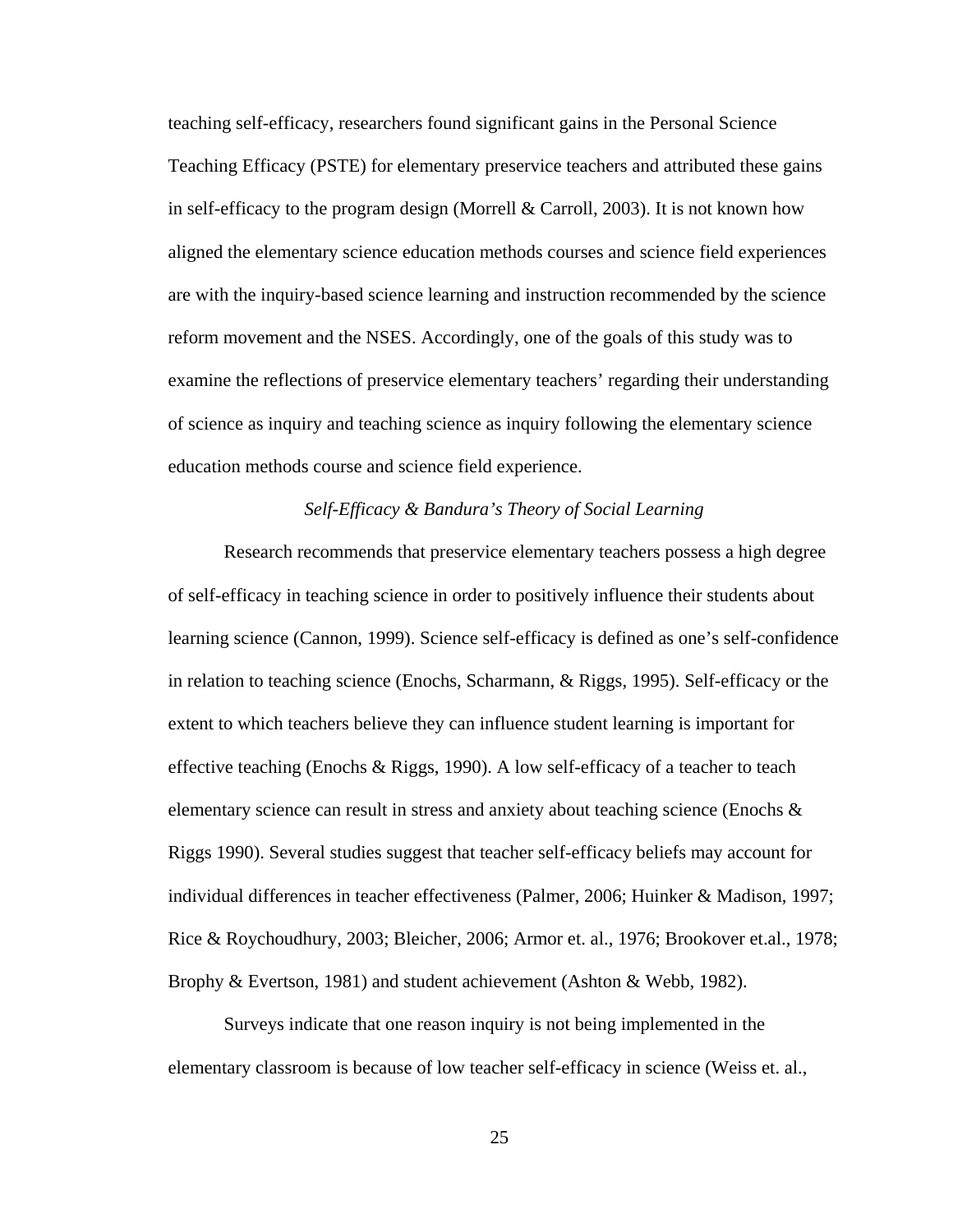2003). Research has found positive relationships between a variety of productive teacher behaviors and high self-efficacy ratings (Tschannen-Moran, Hoy, & Hoy, 1998). Therefore, one way to encourage implementation of inquiry-based pedagogy in the classroom could be to improve self-efficacy of teachers to teach science through inquiry. Preparing prospective teachers, who possess self-efficacy in inquiry, may increase the likelihood of them teaching science using inquiry-based pedagogy.

 The self-efficacy or confidence of preservice elementary teachers to teach science is framed by Bandura's (1977) theory of social learning which suggests that people develop a generalized expectancy concerning action-outcome contingencies based upon their own life experiences. They also develop specific beliefs concerning their own ability to cope. Behavior of people is dependent on both types of beliefs. Therefore, according to Bandura, people's behavior is consistent with the desired outcomes and the belief in their own ability to perform or their own self-efficacy. When the theory of Bandura is applied to the study of teachers, it is believed that teachers "who believe student learning can be influenced by effective teaching (outcome expectancy beliefs) and who also have confidence in their own teaching abilities (self-efficacy beliefs) should persist longer, provide a greater academic focus in the classroom, and exhibit different types of feedback than teachers who have lower expectations concerning their ability to influence student learning" (Gibson & Dembo, 1984, p.570).

 Literature indicates that self-efficacy is a predictor of behavior (Tschannen-Moran, Hoy, & Hoy, 1998). Bandura (1981) defines self-efficacy as a situation-specific construct. Enochs and Riggs (1990) contend that specificity is especially important when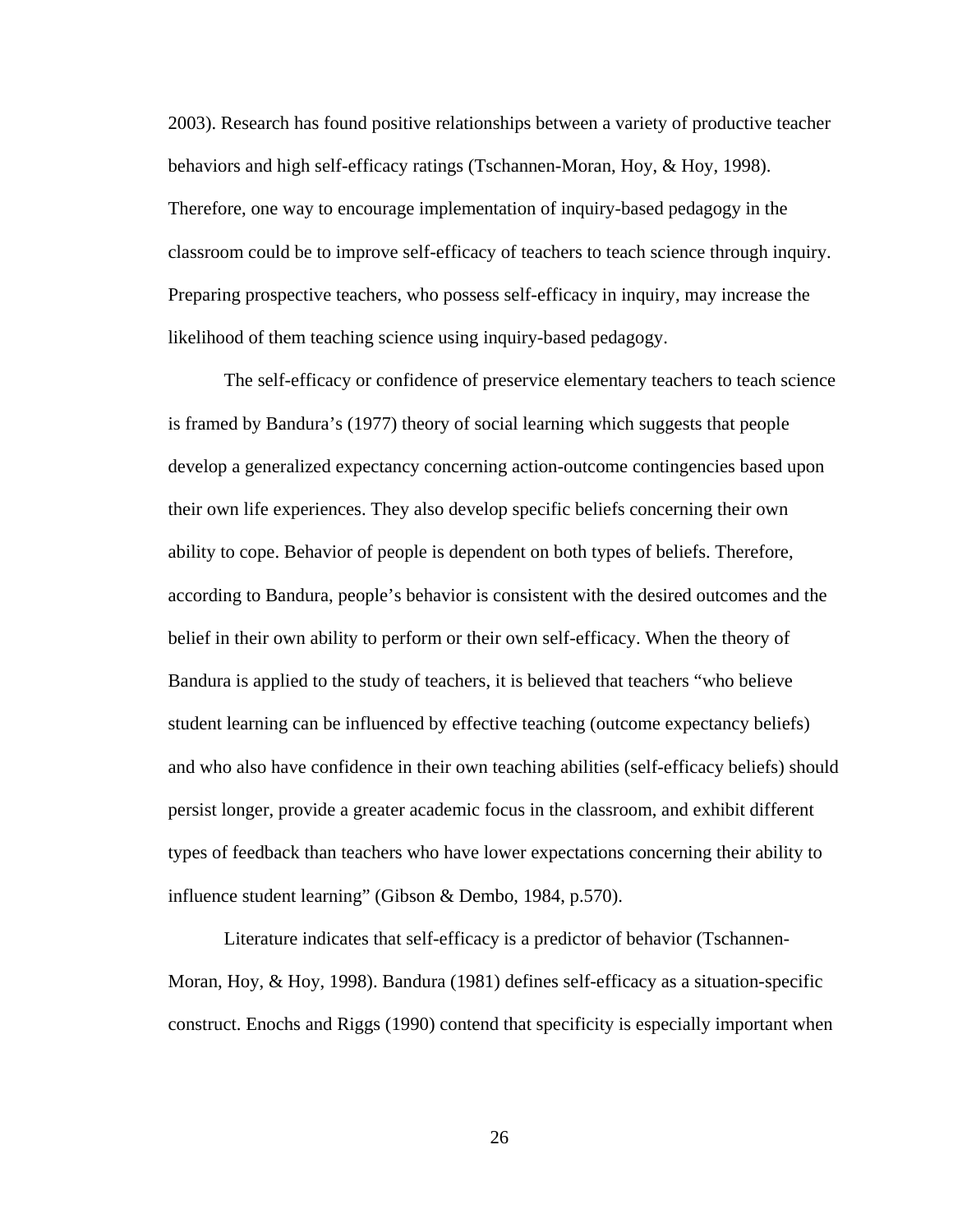studying elementary science teaching behavior and beliefs since elementary teachers teach all subjects and may not be equally effective in teaching all of them.

 Bandura presents four potential sources that may impact self-efficacy and outcome expectations: performance accomplishment or mastery experiences, vicarious experience, verbal persuasion, and physiological and emotional cues (Bandura, 1977). Bleicher (2006) points out that performance accomplishment derives from personal practical experience, that vicarious experience involves a person observing another's performance and gaining confidence, that verbal persuasion from others can influence one's confidence either positively or negatively and that the stress of performance relays emotive information that can affect one's self-efficacy. Bandura (1977) points out that 'perceived self-efficacy' contributes significantly to the level of motivation and performance accomplishments. According to Bandura, self-efficacy of individuals can be enhanced through modeling and successful mastery experiences such as those acquired through methods courses and field experiences (Bandura, 1981). This contention is substantiated by research that has shown that the science field experience is important in improving preservice teachers' self-efficacy to teach science (Wilson, 1996).

 A number of studies have examined the relationship between the science methods course and the development of science teaching self-efficacy as defined by Enochs  $\&$ Riggs (1990). For example, Enochs, Scharmann and Riggs (1995) found evidence that self-confidence, or self-efficacy, could be developed through activities in which science teaching methods were modeled. Similarly, Huinker & Madison (1997) found that elementary education students' science teaching efficacy improved when their mathematics and science methods courses modeled student-centered, inquiry-based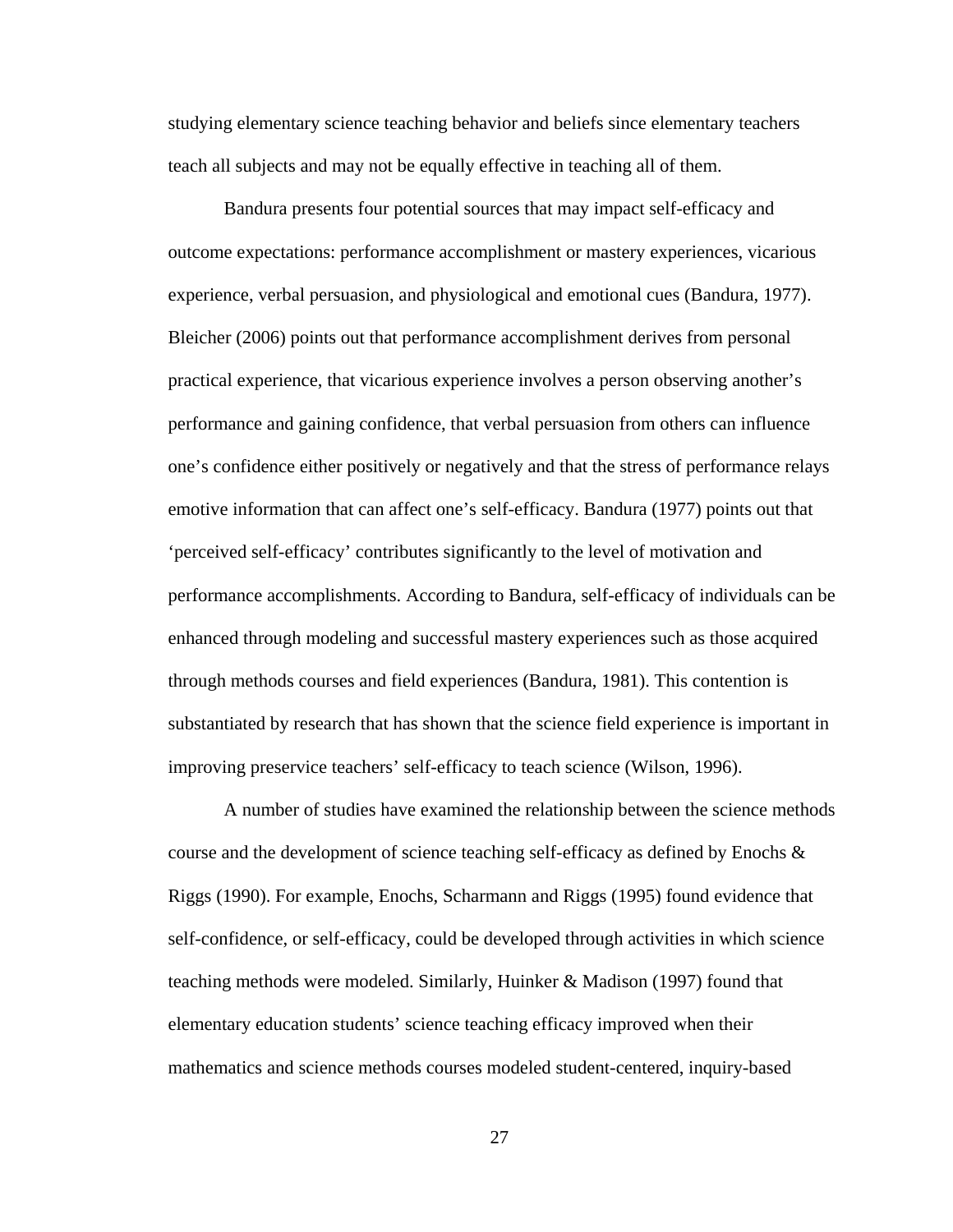teaching strategies. Others have called for a more comprehensive and fundamental vision for changing the science methods course that challenges the traditional roles of teacher and student (Abell & Bryan, 1997).

 Reports in literature indicate that field experiences help preservice teachers become more reflective (Hines & Mussington, 1996; Abell & Bryan, 1997), reinforce and challenge beliefs held by them (Hancock  $\&$  Gallard, 2004), positively affect their personal science teaching efficacy beliefs (Cannon, 1999), and enhance their ability to understand and explain instructional observations (Pryor & Kuhn, 2004). In addition it has been reported that teachers rate student teaching or field experience as the most valuable aspect of their teacher education program (McIntyre & Byrd, 1996).

 Consistent with these findings, research suggests that one method of improving the attitudes and self-efficacy of teacher trainees towards science is the inclusion of an early science field experience during the preservice program (Cannon, 1999) where preservice teachers are placed for the field experience with mentor teachers who possess positive attitudes about the nature and teaching of science (Ginns & Foster, 1983) and the second is the involvement of preservice teachers in student-centered, inquiry-based activities through the methods courses ( Huinker & Madison, 1997). Accordingly, one of the goals of this study was to understand how the traditional elementary science education methods course, along with its associated science field experience, contributes to the preservice elementary teachers' confidence/self-efficacy to teach science. The findings can provide valuable insight into the design of the science methods course and its associated field experience.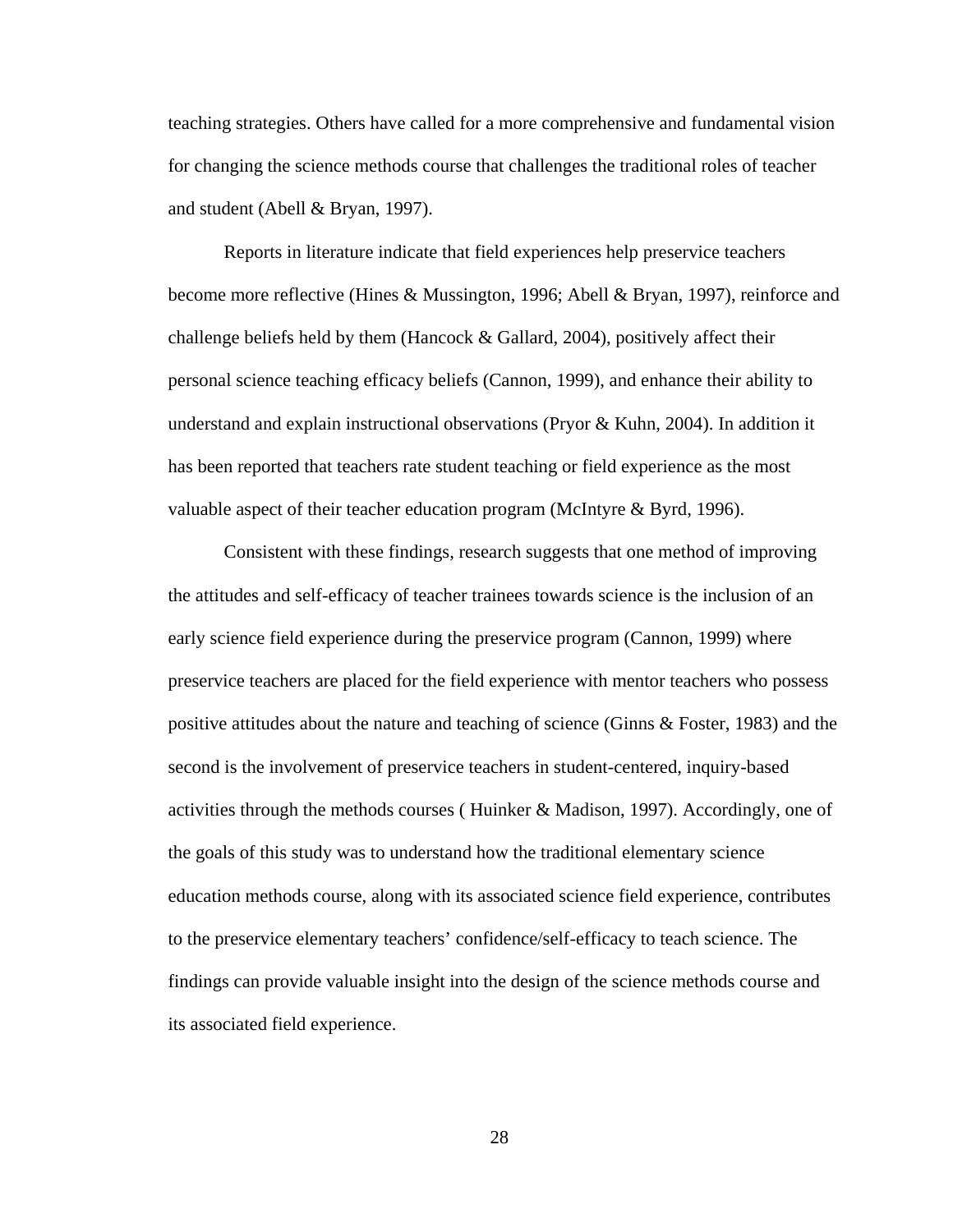#### *Field Experience and John Dewey's Experiential Learning*

 According to Bandura (1977), mastery experiences such as those obtained through the science field help improve self-efficacy of preservice teachers. Further, literature indicates that when field experience is integrated into the methods course, the preservice teachers' abilities to understand and explain instructional observations increase (Pryor & Kuhn, 2004). Therefore, the quality of the field experience for preservice teachers is important not only to their self-efficacy but also to their understanding of science pedagogies.

 The rationale for a quality field experience for preservice teachers is grounded in the work of John Dewey (1938) who emphasized learner-centered instruction and was an advocate of providing experiential training to teachers. According to literature, Dewey viewed teachers as learners and consequently advocated the need for these learners to be provided experiences through which they could construct their own learning (Huling, 1998). Field experiences are a step in the fulfillment of this vision. However, according to research reports, field experiences have often been fragmented and lack coherence (Smith, 1992). It has been pointed out that sending prospective teacher candidates to observe in schools does not result in substantive learning needed to become successful science teachers (Huling, 1998). According to research, for elementary preservice teachers to understand the critical aspects of science teaching and interactions they must be exposed to quality science instruction within the classroom and must be encouraged to interpret or reflect on instructional strategies they observe in the field (Abell & Bryan, 1997). Reflection can help preservice teachers build the complex schema required to effectively teach science at the elementary level (Hufford, 2000; Abell & Bryan, 1997).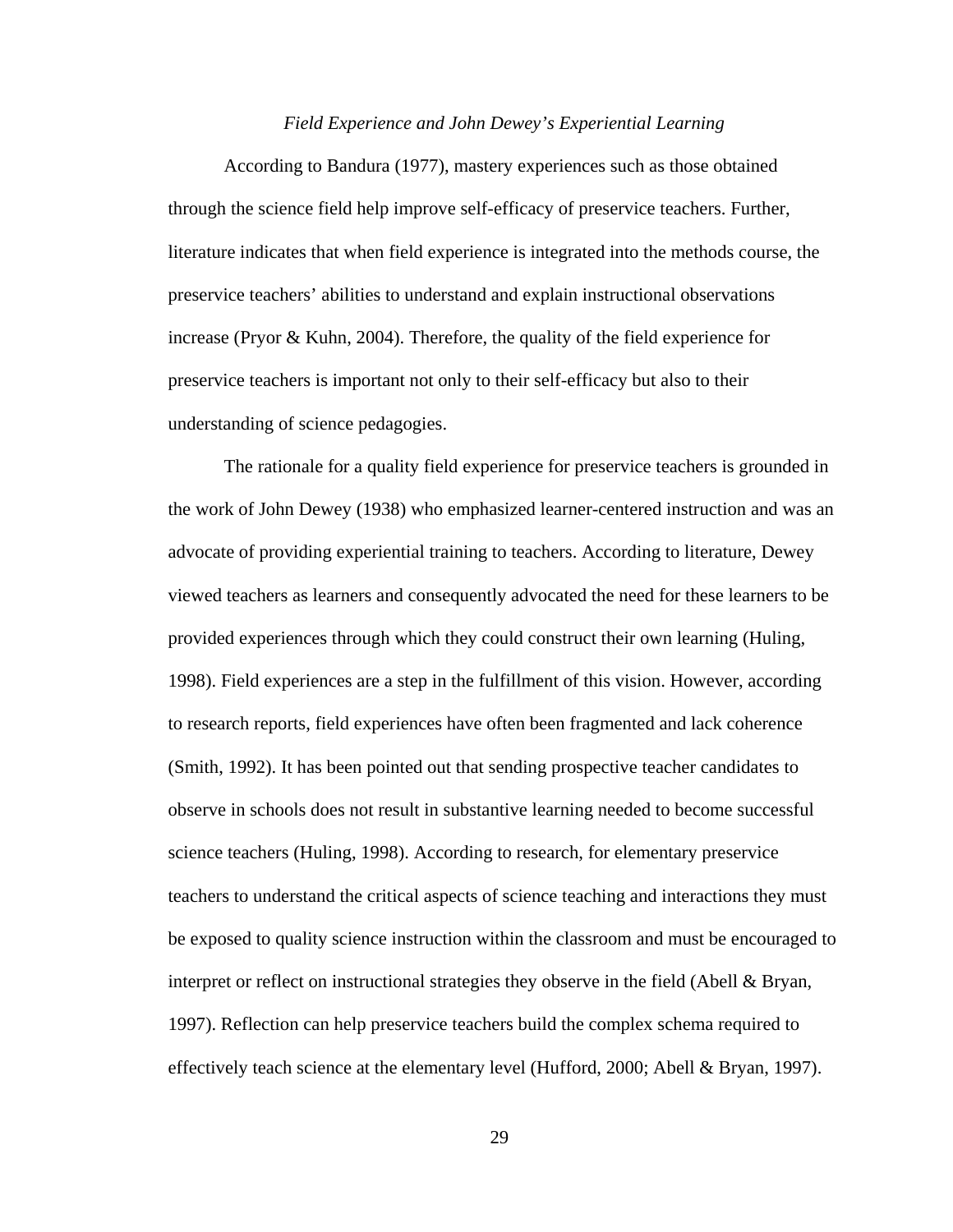Studies have shown that disconnect between coursework and field experience is a barrier to the development of the ability to frame a theoretical explanation of classroom practice (Metcalf & Kalich, 1996; Goodlad et.al., 1990; Beyer, 2001). Thus, educators point out that observation of classroom practice can help elementary preservice teachers understand how to teach (Clift & Thomas, 1996; Rauch & Whittaker, 1999). Therefore, to develop pedagogical practices consistent with the recommendations of the NSES, participation in a quality science field experience is important for preservice elementary teachers.

 Literature indicates that when field experience is integrated (in this case held at the school site) into the methods course, the preservice teachers' abilities to understand and explain instructional observations increase (Pryor & Kuhn, 2004). At the University of Missouri-Columbia, the elementary science education methods course and the science field experience though not integrated on a school campus are required to be taken concurrently in the same semester. Taking these two courses concurrently should help students anchor their science pedagogy theory with field observations of teaching.

 Therefore, the overreaching goal of this study was to examine from the preservice teachers' perspectives how the elementary science education methods course and the science field experience, taken concurrently in the same semester, help the preservice teachers construct and refine their ideas about science teaching and learning, or help their understanding of the inquiry form of instruction, or help them develop confidence to teach science at the elementary level.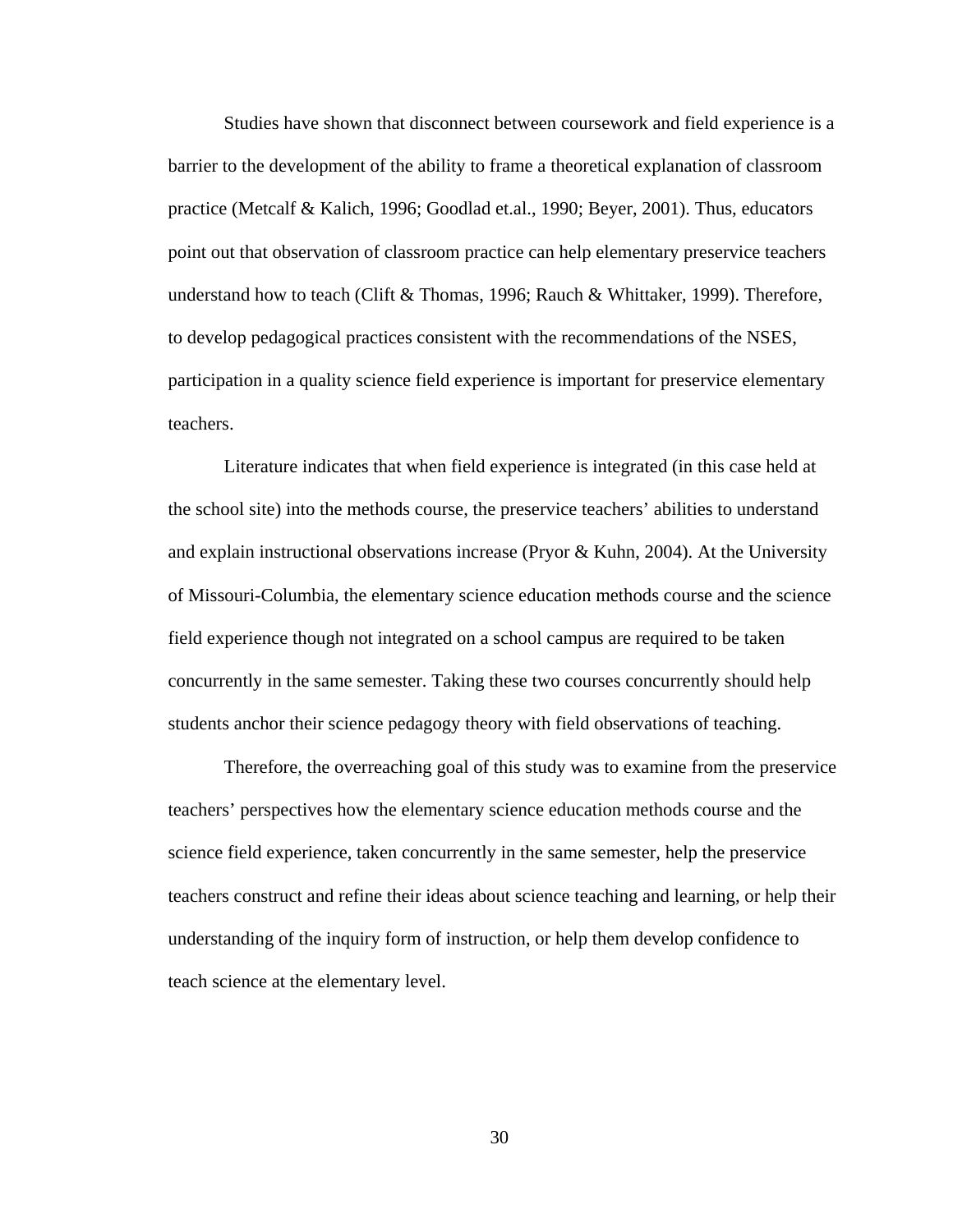## Review of Related Research

 In this section, I present a review of specific research that informed my study. The papers I discuss in this section cover two dimensions namely: (1) elementary preservice teachers' experiences with inquiry in the science methods course (Newman et. al., 2004) and the science field experience (Hayes, 2002) and (2) elementary preservice teachers' self-efficacy beliefs as a result of the science methods course (Huinker & Madison, 1997) and the science field experience (Cantrell, Young, & Moore, 2003).

 The Huinker & Madison (1997) research paper used the STEBI-B instrument to capture self-efficacy and outcome expectancy data for preservice teachers to teach science. This study was relevant to my study because it used the STEBI-B instrument to measure self-efficacy and also because the science teaching self-efficacy assessment was done in context of the science methods course. The paper by Cantrell et. al. (2003) is relevant to my research because it evaluates the factors affecting science teaching efficacy of preservice teachers after their science field experience and the methods course and also because it addresses gender specific differences related to self-efficacy. The paper by Newman et. al. (2004) is relevant to my research because it talks about the dilemmas faced by elementary preservice teachers and instructors in an inquiry-based science methods course. This research helped me put into perspective the findings from my research. The paper by Hayes (2004) is relevant to my research because it articulates preservice teachers' struggles to define inquiry-based pedagogy during implementation of inquiry-based lessons in the field. This research was used to put into context the frustrations and apprehensions faced by preservice teachers in my study.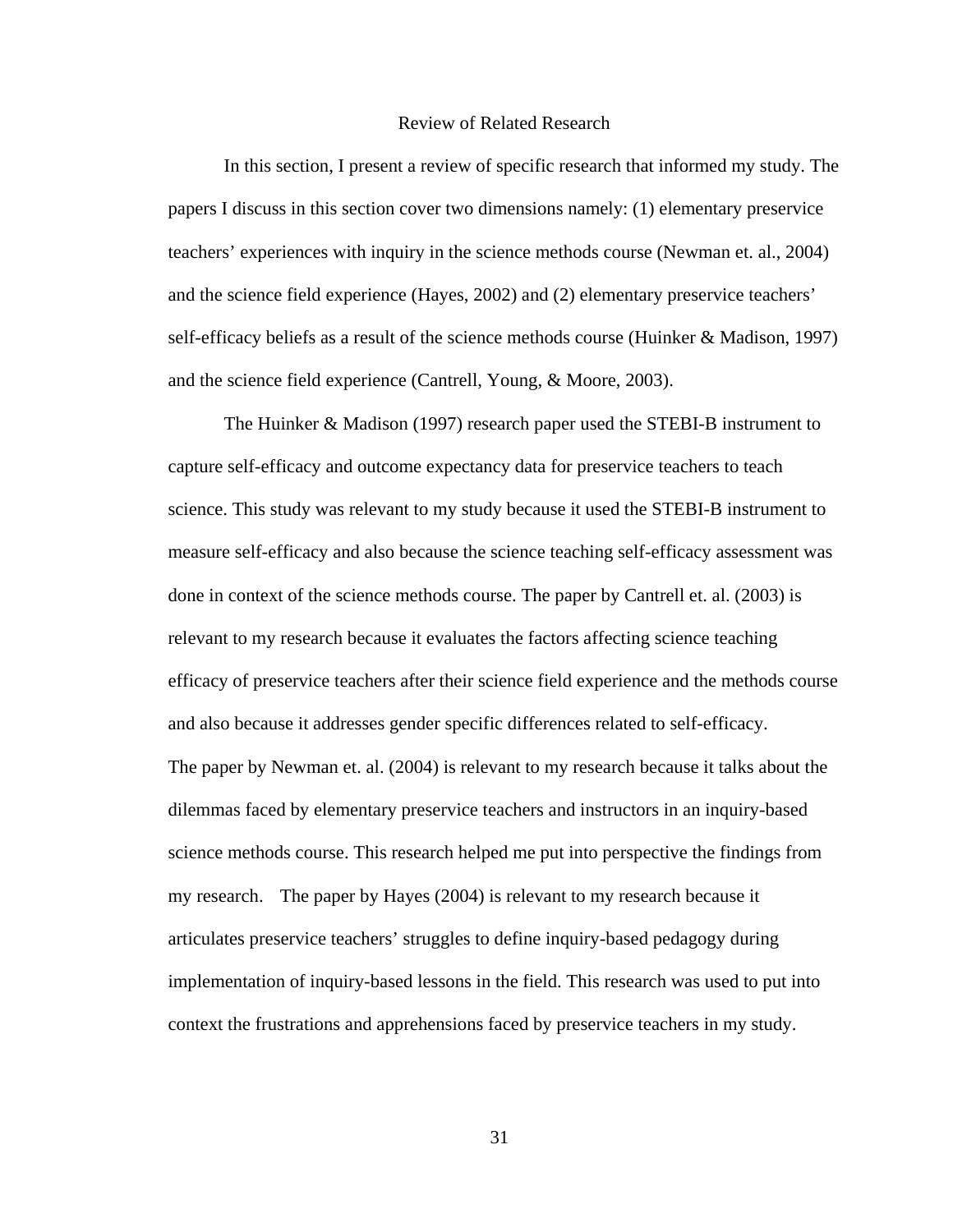#### *Inquiry Experiences in the Elementary Science Methods Course*

 Most studies have not directly addressed inquiry in preservice science teacher education (Newman et. al., 2004). One of the aims of this research study was to capture elementary preservice teachers' understanding of inquiry-based pedagogy after completing an elementary science education methods course. Newman et al. (2004) point out that the purported lack of teacher understanding and skills must be addressed in the methods course and that the potential challenges that face future teachers in inquiry teaching must be an explicit part of science methods instruction. Thus, because of the multiple definitions for inquiry in science education literature and in the classroom practice, examining how inquiry is taught in the elementary science methods course , and how the students respond and understand inquiry-based pedagogy is important in creating a successful teacher education program.

 Newman et al. conducted a study to capture the experiences/dilemmas faced by the instructors and the students (preservice teachers) during the study of inquiry in an elementary science methods course and how inquiry is taught in the elementary science methods course. The researchers deigned an elementary science methods course to examine how they taught inquiry in the science methods course. The elementary science methods course under study was built on a reflection orientation (Abell & Bryan, 1997) that provides opportunities for students to build theories of science teaching and learning. This course had been used by the researchers previously to examine the development of teacher thinking about science teaching and the nature of science (Abell & Bryan, 1997; Abell, Bryan & Anderson, 1998; Abell, George & Martini, 2001).The research questions that guided the study included the following: "How are we currently teaching inquiry?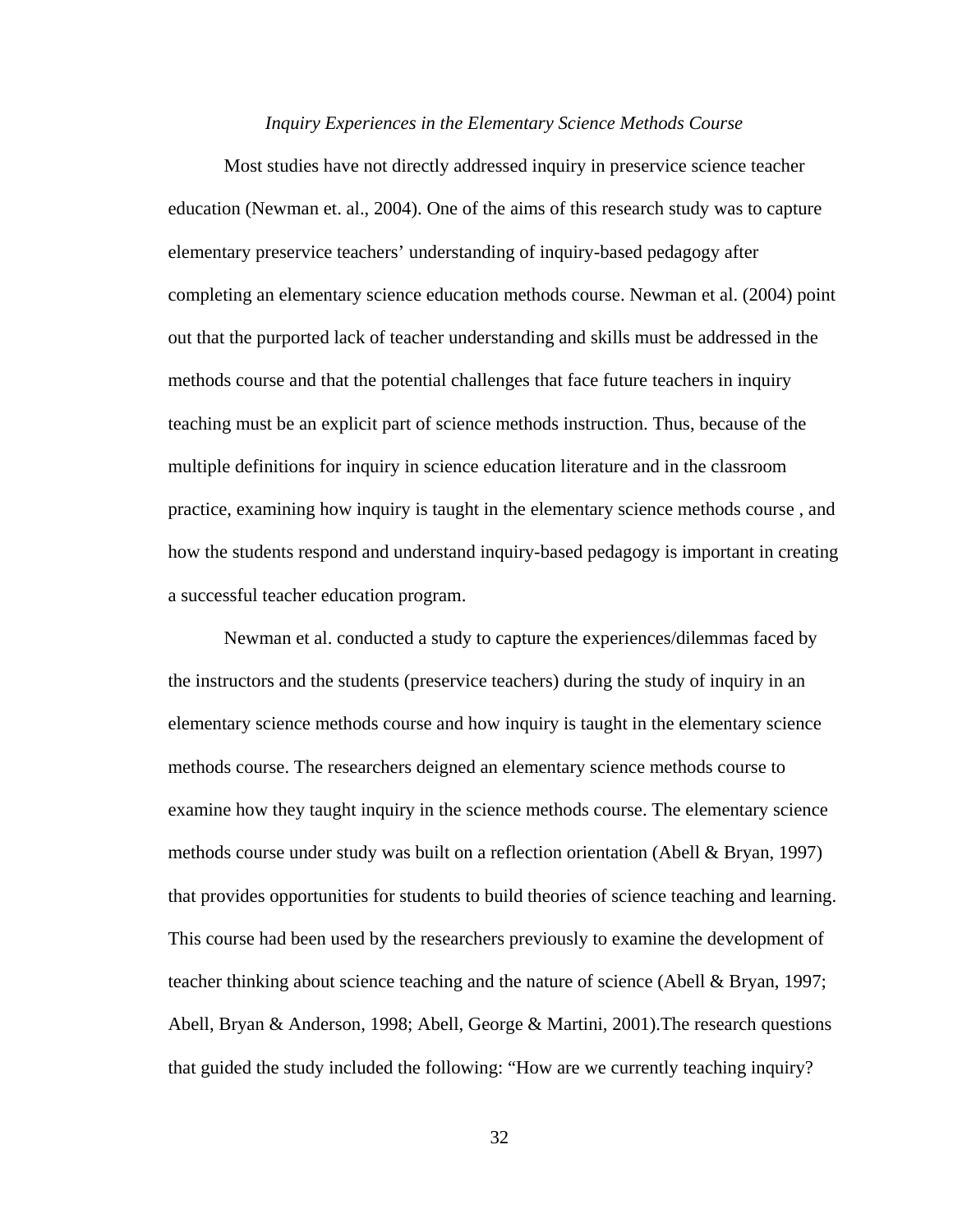What aspects of inquiry instruction seem to be working well and what aspects are not working well? What factors influence inquiry instruction in our course? How can we address any identified problems? "(p. 260). The science methods instructors in this study created fictional journal entries, using field notes, instructor anecdotal notes, student products, and course artifacts, to represent the experiences of both the instructors and the students during the instruction on inquiry. Results of this study identified seven dilemmas namely: (1) varying definitions of inquiry; (2) instructors' struggle to provide sufficient inquiry-based science experiences, (3) perceived time constraints, (4) determining how much course time should be slated for science instruction versus pedagogy instruction, (5)instructors' and students' lack of inquiry-based learning experiences, (6) grade versus trust issues, and (7) students' science phobias. This study provides important insight into experiences of both students and instructors involved in an elementary science methods course. Knowledge of the dilemmas faced by both preservice teachers and the instructors in the elementary science methods course will help put the findings of my study in proper perspective.

## *Inquiry Experiences in the Science Field Experience*

 Teaching science through inquiry recommended by the NSES, demands that preservice teachers engage in a much more difficult process of re-conceiving their roles and identities as teachers. As a result, conflicts and struggles permeate preservice teachers' articulations of their professional roles and identities as a science teacher (Helms, 1998). Literature indicates that the struggle for science teachers to construct a particular kind of identity is often articulated as tension between competing versions of good teaching practice which are combinations of personal visions and cultural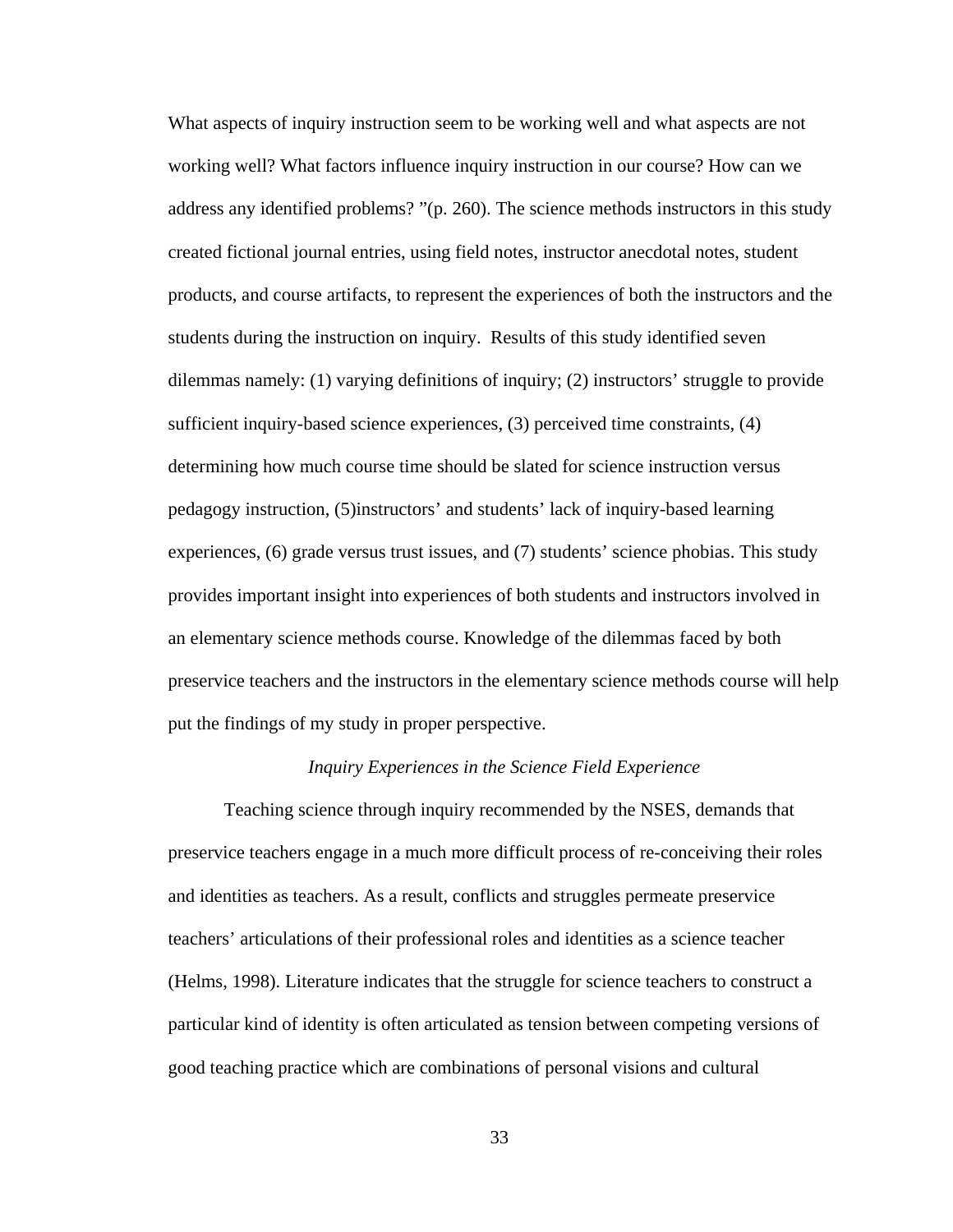expectations (Hayes, 2002).Volkmann & Anderson ( 1998) suggest that the teacher in their study worked to negotiate the tensions between possible versions of science teacher identity, such as the caring teacher who is expected to nurture the students and the tough teacher who is expected to maintain control in the classroom. Similarly, Bryan and Abell (1999) describe the conflicts and struggles a preservice teacher in their study faced developing her professional identity.

 The apprehensions and concerns preservice teachers face regarding the implementation of inquiry-based science in their classrooms, was informed by the study conducted by Hayes (2002) to examine how one class of elementary preservice teachers engaged in productive struggles to understand and implement an inquiry teaching unit in their field-placement setting. Twenty-two elementary preservice teachers enrolled in the elementary science methods course and in their third semester of a four-semester intensive field-based teacher education program were the participants in this study. Preservice teachers' experiences of implementing inquiry-based lessons in their field placement were captured through their reflections in journals, written documents, the final project produced by the preservice teachers to meet the course requirements and the instructor's reflections about his observations of events that occurred during his guiding of inquiry in class (Hayes, 2002). The preservice teachers were required to keep daily journals of their experiences implementing their inquiry projects then produce a three to five page summary of the project. Methods of qualitative analysis were used to organize the contents of these documents into descriptive categories which were used to identify themes around which the preservice teachers organized their experiences (Hayes, 2002).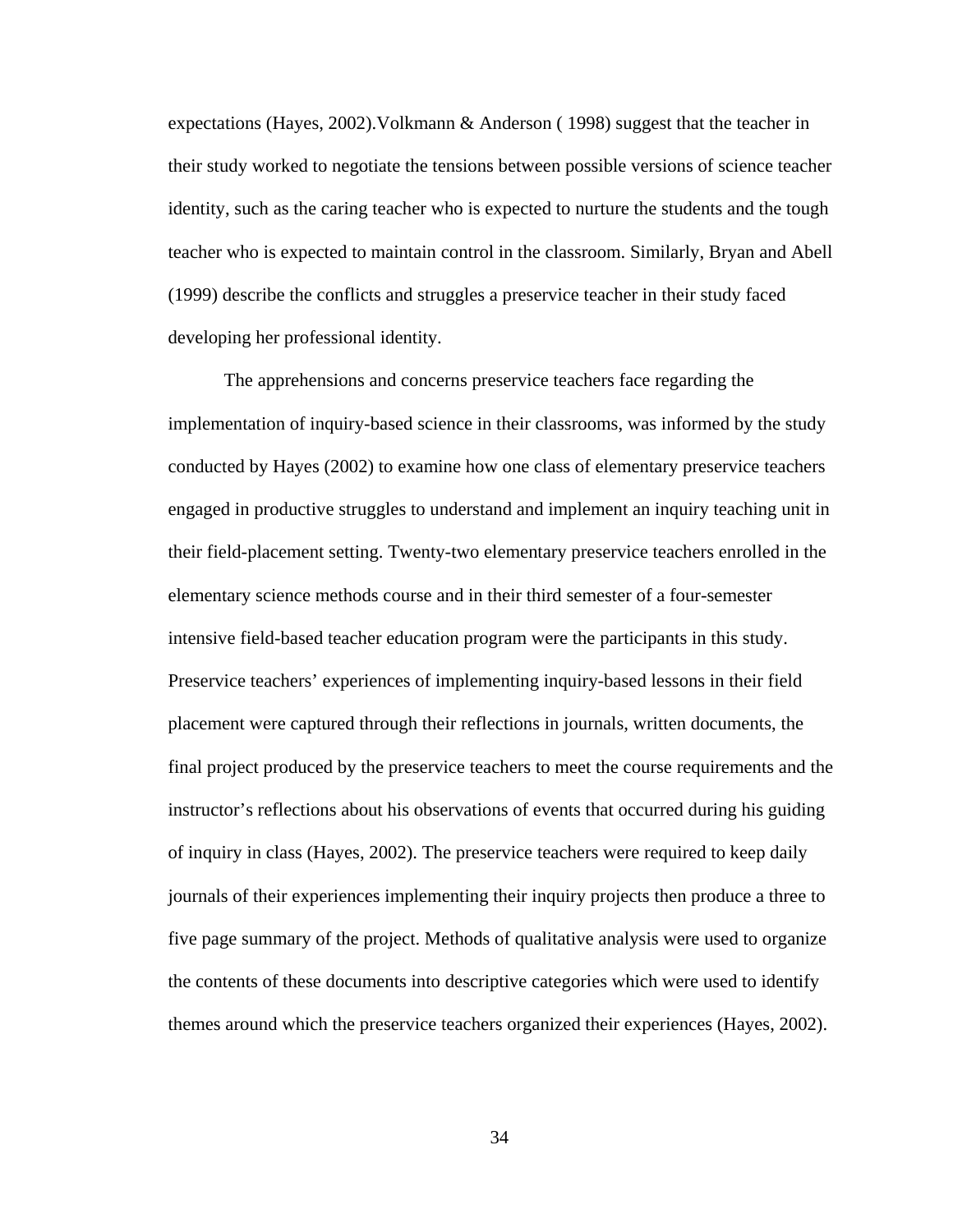Results of this study indicate that preservice teachers struggled with their emerging identities and roles as facilitators, voiced concern about removing themselves out of the traditional authoritarian role as a teacher within the classroom and struggled to construct categories of meaning for their teaching practice which were articulated around three notions, namely: letting go, going with students' interests, and asking the right questions. Hayes (2002) points out that the theory and practice of inquiry science teaching moved the elementary preservice teachers from an identity that was safe, sure, and comfortable to an identity that was unsettled, uncertain and uncomfortable. However, through their struggles came an appreciation of inquiry-based learning as they began to create a new vision of their role as teachers under reform based science. Experiences of the preservice teachers are relevant to the findings from my study about the frustrations and apprehensions faced by preservice teachers as they define their role as science teachers and shape their pedagogical practices.

## *Self-Efficacy and the Elementary Science Methods Course*

 Research indicates that preservice teachers' beliefs about science and science teaching and learning are responsible for limiting their development as teachers in elementary methods courses (Rice & Roychoudhury, 2003; Palmer, 2006; Cantrell, Young, & Moore, 2003). Enochs and Riggs (1990) developed a valid and reliable instrument (the Science Teaching Efficacy Belief Instrument, STEBI-B) based on Bandura's two component self-efficacy model. The STEBI-B is composed of two subscales, the Personal Science Teaching Efficacy Belief (PSTE) and the Science Teaching Outcome Expectancy (STOE). This instrument has been used by several researchers to explore issues of self-efficacy in preservice teachers. For example, the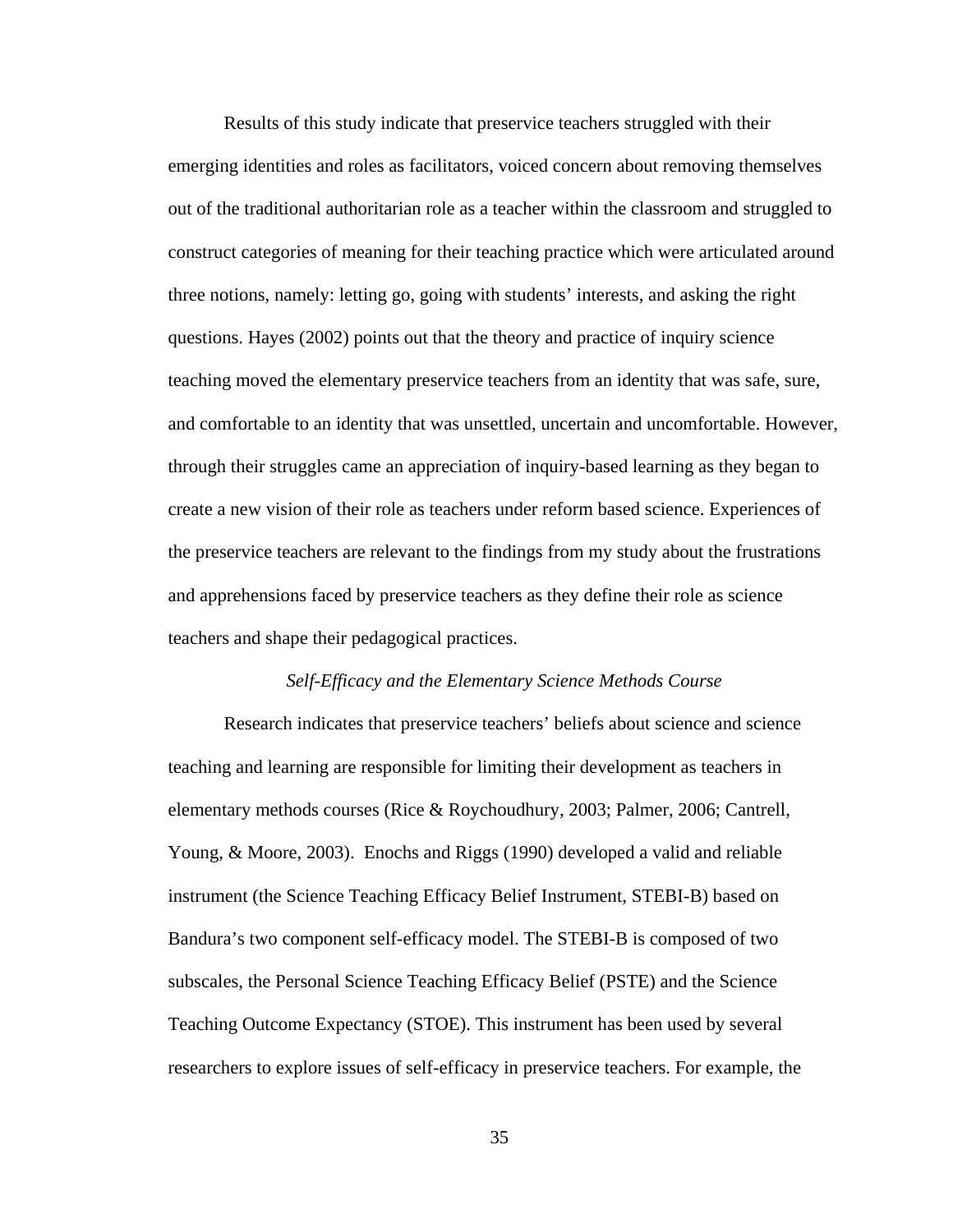STEBI-B instrument was used by Bleicher and Lindgren (2005) in a study of the learning cycle and self- efficacy. Tosun (2000) used it to study the effects of prior science coursework on self efficacy. Palmer (2006) used it to examine the relative importance of various sources of self-efficacy in an elementary science methods course and found that the main source of self-efficacy was cognitive pedagogical mastery. Bleicher (2006) used it to examine changes in personal science teaching self-efficacy, outcome expectancy, and science conceptual understanding and relationships among preservice teachers, while Morrell & Carroll, (2003) used it to evaluate the impact of science methods courses, student teaching, and science content courses on elementary preservice teachers' science teaching self-efficacy. The study by Huinker and Madison (1997) which was helpful in informing my study is discussed below.

 In a study conducted to evaluate the impact of methods courses on preservice teachers' personal efficacy beliefs and outcome expectancy beliefs in science and mathematics teaching, researchers captured self-efficacy and outcome expectancy data for preservice teachers to teach science (Huinker & Madison, 1997). Results of this study indicate that the methods course consistently had a positive influence on the preservice elementary teachers' beliefs in their ability to teach science (Huinker & Madison, 1997). The authors point out that the success of the science methods course in enhancing preservice teachers' teaching efficacy beliefs is consistent with the four principles posited by Bandura for self-efficacy namely, performance attainments, vicarious experiences, verbal persuasion and physiological states. According to the researchers' explanation, preservice teachers had positive experiences as learners of science and mathematics during the methods courses. These experiences influenced their physiological states as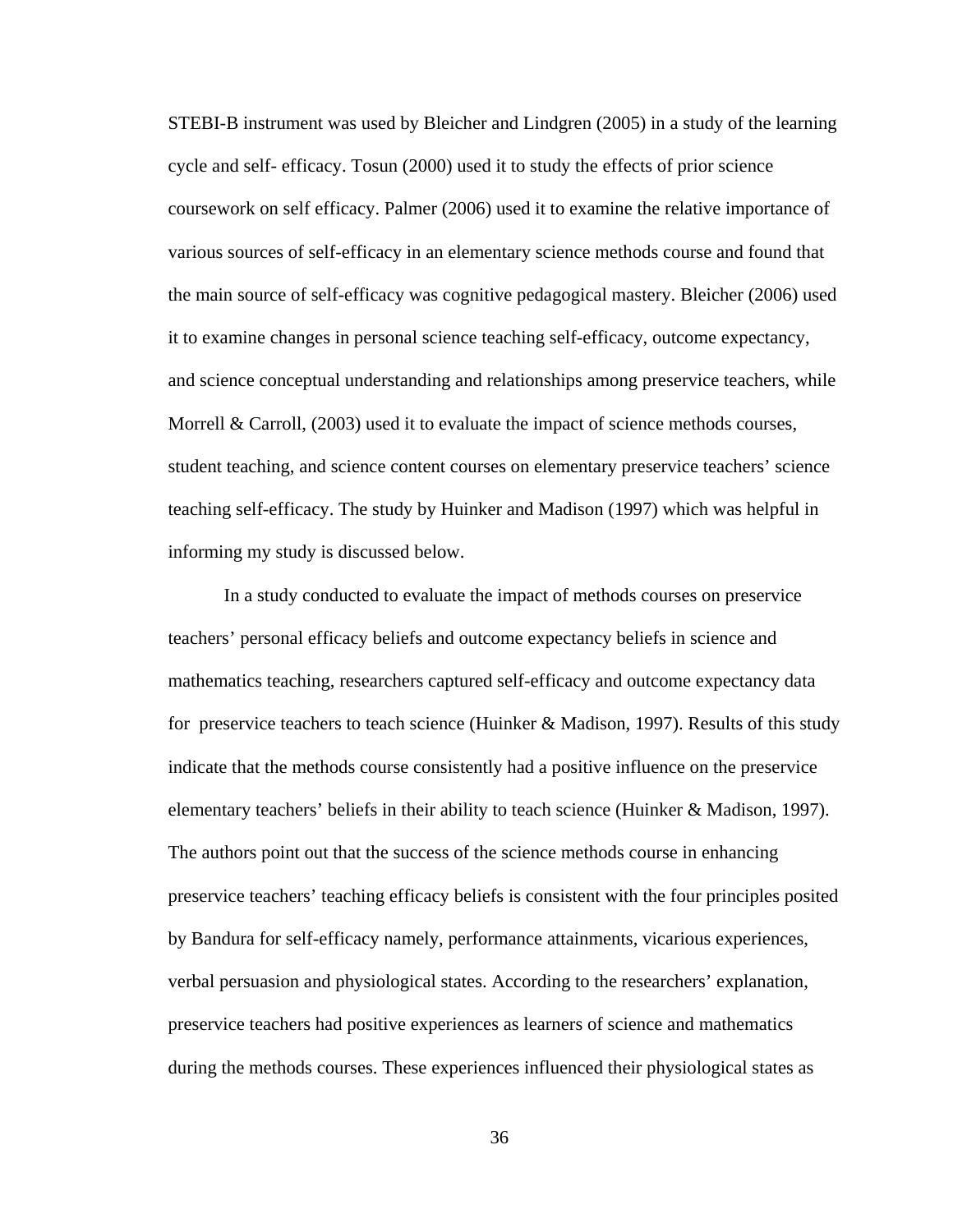they realized learning science and mathematics did not have to be stressful or anxiety provoking and could be enjoyable. Additionally, researchers reported that as learners of science and mathematics, the preservice teachers had vicarious experiences where they observed the professors modeling teaching strategies. Researchers point out that it is possible that the preservice teachers visualized themselves performing similarly as teachers in their own classrooms. According to Bandura (1986), "self-efficacy can be readily changed by relevant modeling influences when people have had little prior experience on which to base evaluations of their personal competence." (p. 399-400). In addition to the methods courses, the preservice teachers in this study had vicarious experiences in the field as they observed classroom teachers and their peer partners. These types of experiences influenced preservice teachers' efficacy beliefs as they persuaded themselves that if others can do it, they should be able to do it too. Verbal persuasion, according to the researchers was a subtle but pervasive aspect of the methods courses as both professors felt responsible to convince the preservice teachers that they could be effective teachers of science and mathematics. According to Bandura (1986), people who are persuaded verbally that they possess the capabilities to successfully perform given tasks are likely to put forth greater sustained effort that promotes the development of skills. Performance attainment was achieved through teaching lessons in the field and observing the enthusiasm of the children to learn. This study shows that content methods courses with a field component can contribute to preparing efficacious elementary teachers in science and mathematics as these courses allow them to function both as learners and teachers.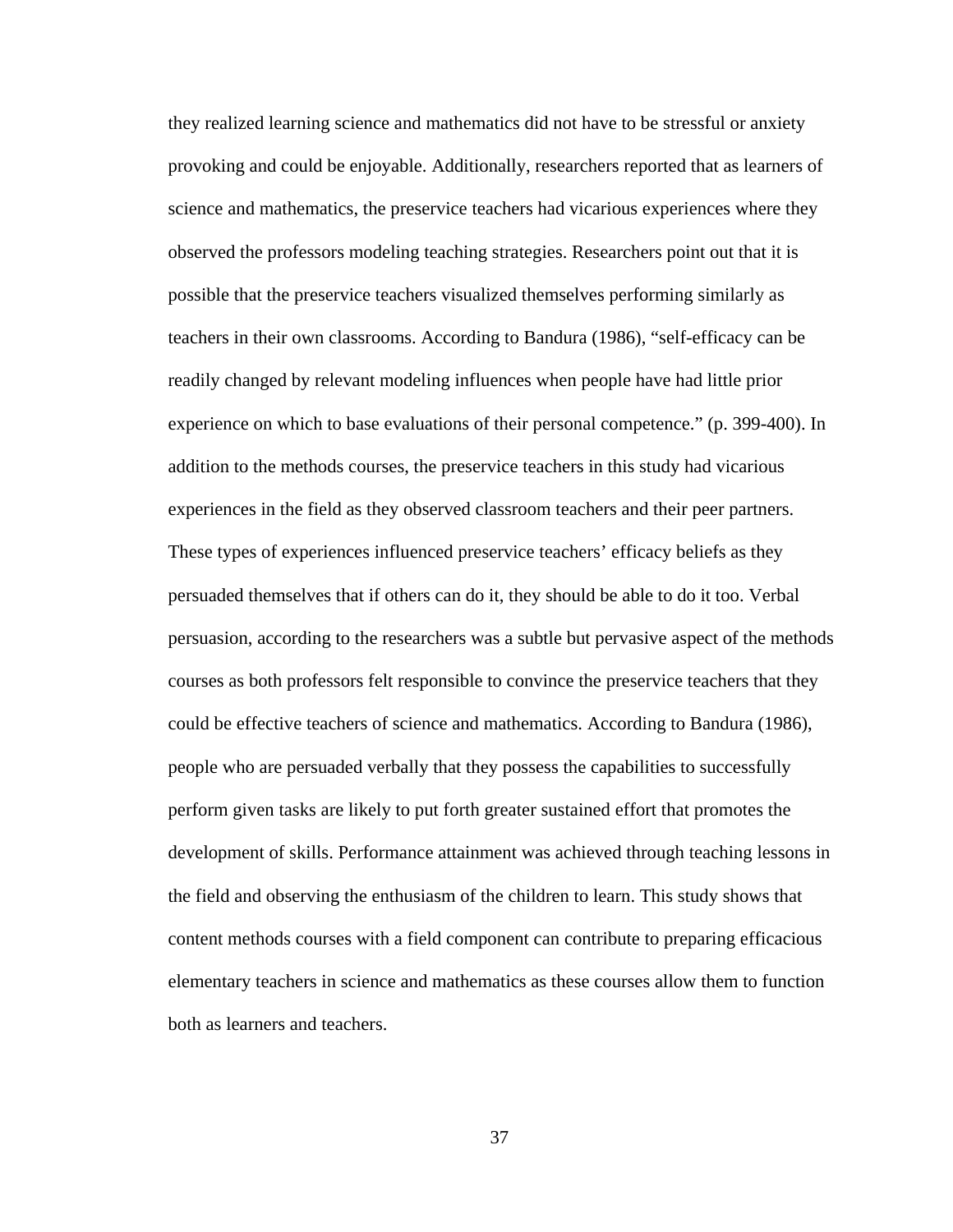#### *Self-Efficacy and the Science Field Experience*

 In a study conducted by Cantrell, Young & Moore (2003) to examine the efficacy beliefs of a sample of elementary preservice teachers at three stages of their program starting with introductory methods seminar courses, followed by the advanced methods course, and in the field placements, researchers explored the relationships between the levels of efficacy beliefs and various factors such as gender, prior science experiences, and science teaching time. A total of 268 elementary preservice teachers participated in this study. Data was collected at the end of each successive level of coursework namely: seminars, advanced methods, and student teaching in the field. However, due to scheduling conflicts, only 12 preservice teachers appeared in all three data sets and were accordingly referred to as the embedded group. Thus, data for 154 seminar preservice teachers, 84 methods preservice teachers, and 54 preservice teachers in the field experience were collected across the three semesters with the embedded group appearing in each set. The STEBI-B instrument was used to assess science teaching efficacy in this study.

 Results indicate that there was a moderate gender effect on the PSTE beliefs in the seminar group with males scoring higher which was attributed in part to the fact that 59.3% of the males in the sample reported taking 4 to 5 years of high school science courses compared to only 33.3% of females and to the slightly higher percentage of males (42.9%) participation in the high school extracurricular science activities compared to the females (38%). The difference in PSTE between males and females for the methods group was zero. Interestingly none of the males in this group reported participating in extra curricular science activities in high school, while only 17% of the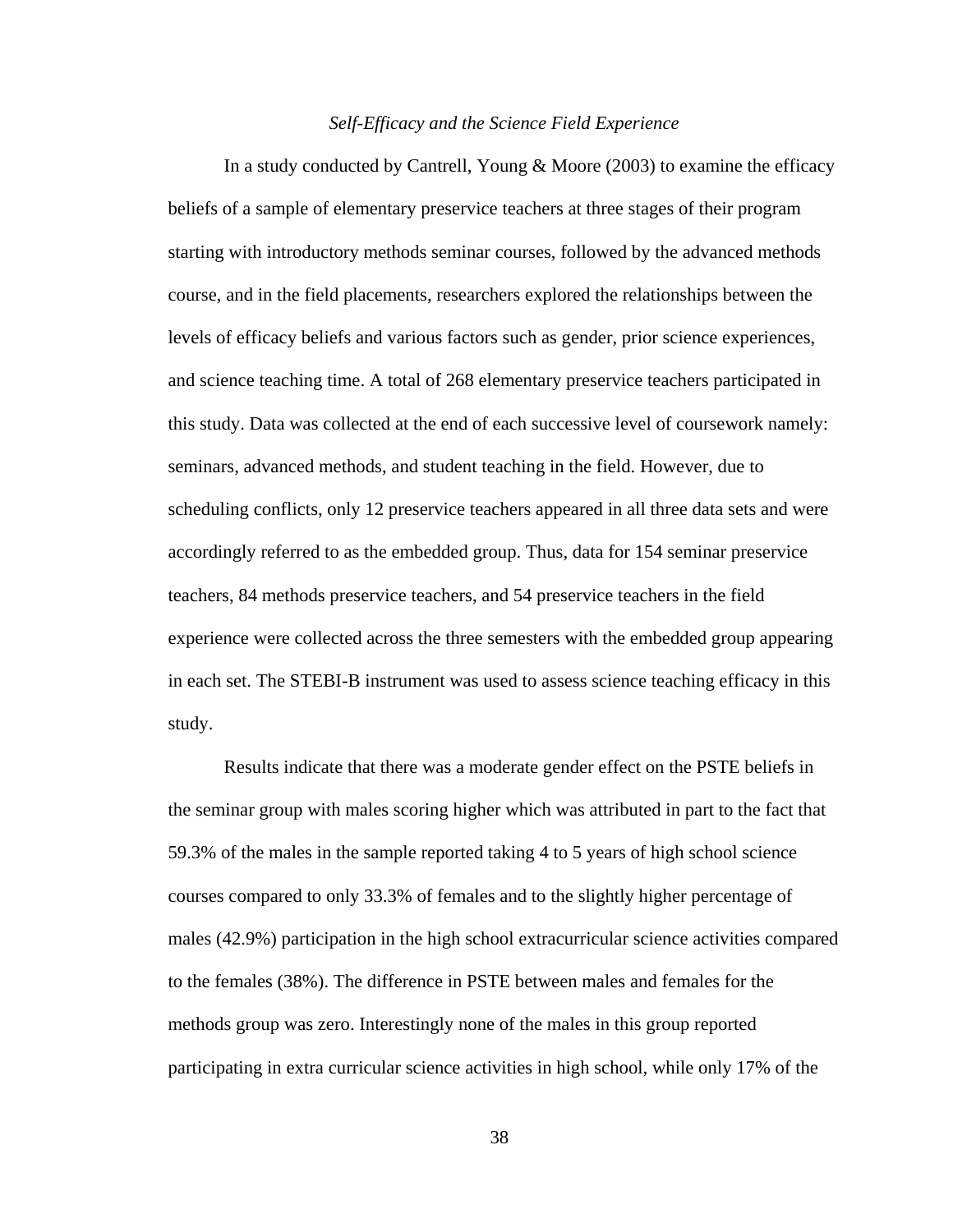females reported participating. The percentage of males (57.1%) in this group taking more than the required two years of science was similar to the percentage of females (63.6%).For the preservice teachers in the field experience/student teaching group, the gender effect was moderately low and once again none of the males reported that they had participated in extra-curricula activities in high school, while 32.6% of the females did. A higher percentage of males (85.7%) in this group reported taking more than the required two years of college science compared with 55.4% of the females. Another factor that seemed to give rise to large effect sizes on PSTE was the amount of time spent by preservice teachers in teaching science to children in an elementary classroom in the field. The largest increase in PSTE was for the preservice teachers in the methods group who were able to teach science to children for more than 3 hours across the span of their 3-week practicum in the field. This suggests that there may be a significant increase in PSTE with the first successful science teaching experiences, which is supported by Bandura's (1997) suggestion that mastery experiences help to increase efficacy beliefs. The researchers concluded that the methods courses might be the most appropriate time to provide science teaching experiences in order to develop preservice teachers' efficacy beliefs. The only significant effect found for STOE occurred in the group of preservice teachers involved in student in the field. Interestingly, preservice teachers in this group who had taken more than the required number of college science content courses had higher STOE scores than those who took only the required courses. The authors point out that this increase could be explained by the fact that the practice of teaching science caused the student teachers group to draw upon their content knowledge and training most recently completed at the university and by doing so their outcome efficacy beliefs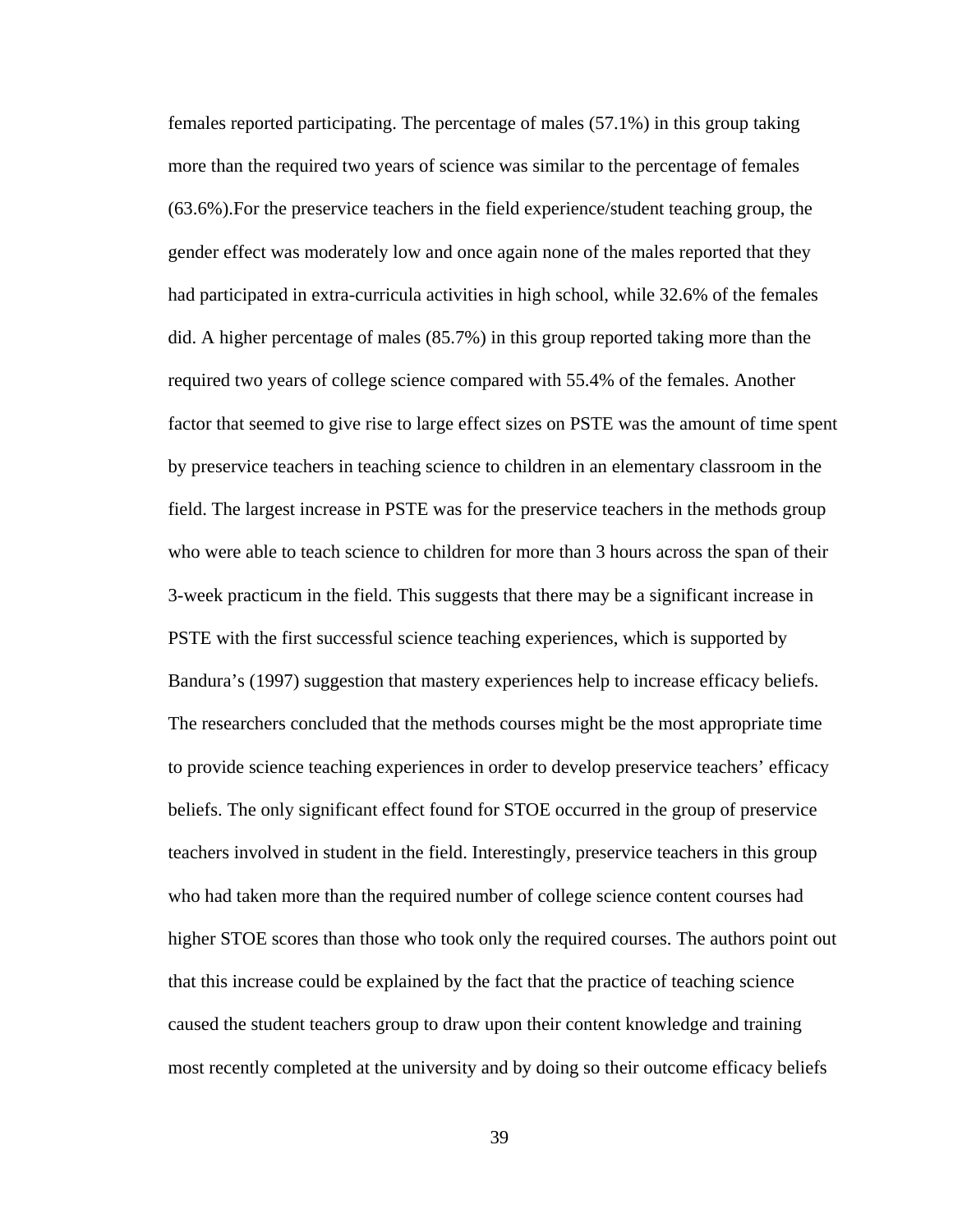were positively impacted. About 75% of the preservice teachers in the student teacher or field group reported taking more than the required amount of science courses at the college level, compared to only 32% of the seminar group and 27% of the methods group. Thus, the authors concluded that (a) providing early field experiences for preservice teachers that include science lesson plan development and delivery for a sustained period of time, and (b) methods classes which provide safe and ample opportunities for vicarious experiences, positive physiological and emotional arousal, and social persuasion with respect to successful science teaching experiences can enhance preservice teachers PSTE beliefs and STOE beliefs in science. This study is relevant to my research as it addresses the impact of the science field experiences and gender on preservice teachers' self-efficacy to teach science.

#### Review of Related Literature

#### *Science Education Reforms*

 To improve science education in grades K-12, a number of national reports have stressed the need for major improvements in the preparation of teachers. The Holmes Group (1986), the National Commission on Teaching & America's Future (1996), and others (National Commission on Excellence in Education, 1983; Goodlad, 1990; Darling-Hammond, 1997; AAAS, 1990; 1992) have recommended that preservice teacher candidates should be exposed to more rigorous preparation and meaningful experiences to help them understand and handle the complexity, challenges, and diversity of today's classrooms. Accordingly, science educators and researchers have called for the redesign of preservice teacher preparation programs (Beeth & Rissing, 2003; McDermott, 1990). This call for reform includes inquiry-based learning/teaching (Chiappetta & Adams,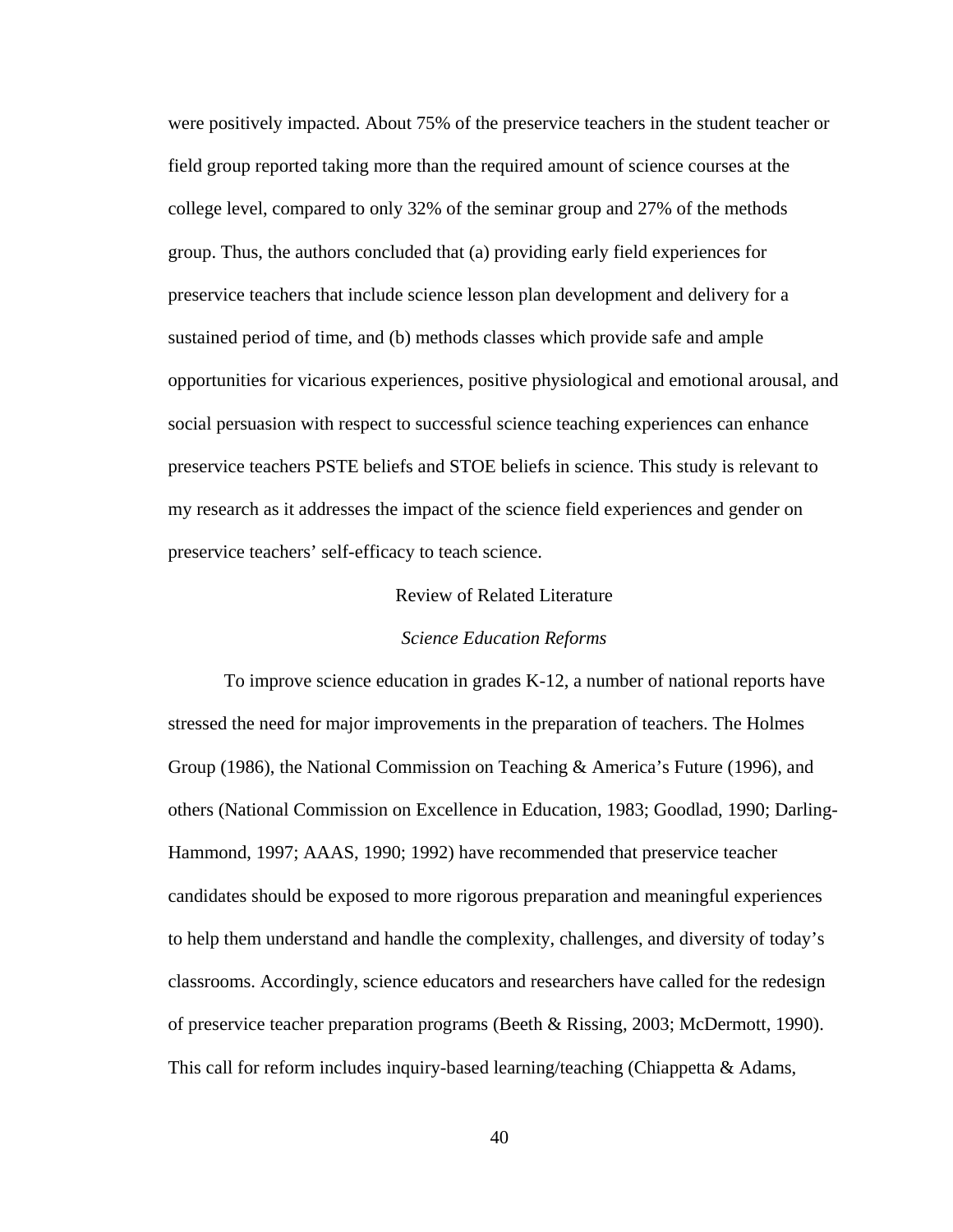2000; NRC 1996; NRC, 2000) and exposure to a quality field experience to provide meaningful experiences to improve teachers' confidence to teach science (Haefner & Zembal-Saul, 2004; Carnegie Forum, 1986; Committee on Science and Mathematics Teacher Preparation, 2001; The Holmes Group, 1990). Thus, the reform movement in science education is trying to address problems in science education identified over the last decades namely, lack of science teaching taking place in elementary schools, lack of confidence in elementary preservice or in-service teachers to teach science, and the limited science content and science pedagogical knowledge of elementary preservice and in-service teachers (Appleton, 2006).

 There is evidence that preservice teachers benefit from active, learner-centered constructivist environments (Brindley, 2000; Holt-Reynolds, 2000; Kelly, 2000; Lowery, 2002). Some have suggested that science for preservice teachers should be taught in a way that develops preservice teachers' understanding of science content and pedagogy (Barr, 1994; Fraser-Abder, 1992; Raizen & Michelsohn, 1994; National Center for Improving Science Education, 1989a; 1989b) and should be closely tied to elementary classroom curricula to develop the preservice teachers' confidence to teach science (DeTure et.al, 1990). Others report that learning science is more meaningful for preservice teachers when it is framed within a context of science pedagogy and that the confidence to teach science is most enhanced through activities-based experiences and pedagogically-oriented assignments (McLoughlin & Dana, 1999).

 While the primary focus of the science education reform movement has been on teachers and the teaching of science, the recent national surveys of science and mathematics education in the United States (Weiss et.al., 2001; 2003; Wilson et al., 2001)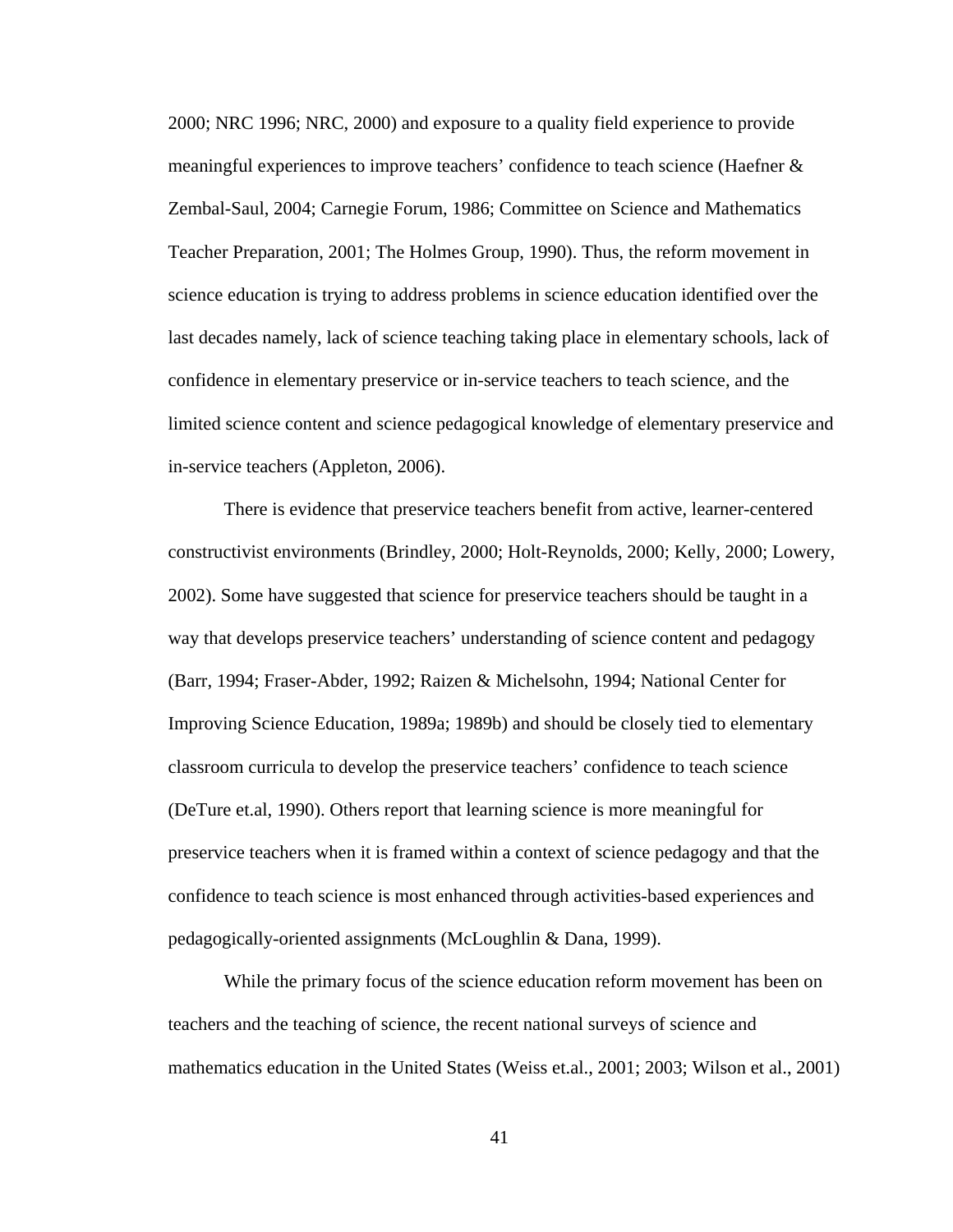points out that not only teacher preparedness but a number of factors such as school and district policies and practices as well as administrator and community support, effect student learning of science and mathematics. Responses on this survey on the issues or problems effecting science instruction in the elementary grades indicates a lack of time to teach science, lack of teacher preparation to teach science, lack of time available for professional development in science, lack of time for teachers to plan and prepare science lessons, and a lack of opportunities for teachers to share ideas or to work with each other during the school year (Weiss, et.al., 2001).

## *Elementary Preservice Teacher Preparation*

 Educators believe for teachers to construct views about the nature of science, preservice teacher preparation programs need an increased emphasis on science content, science processes, and methods and inquiry-based instructional strategies (Lederman, 1998; NSTA, 1983; 1998).

The NSES (NRC, 1996; 2000) point out that for preservice teachers to focus and support scientific inquiry recommended by the NSES, they must themselves have opportunities to participate in inquiry-based science learning and must experience a constructivist learning environment. The two avenues for preservice teachers to learn inquiry-based science instruction is through science education methods courses and the science field experience.

 However, literature indicates serious deficiencies in the preparation of elementary teachers to teach science (Weiss et. al., 2001; 2000; Wilson et al., 2001) pointing out that science education programs for preservice teacher preparation are inadequate in both content and pedagogical strategies (Weiss et. al., 2001; Fort, 1993; McDermott, 1990;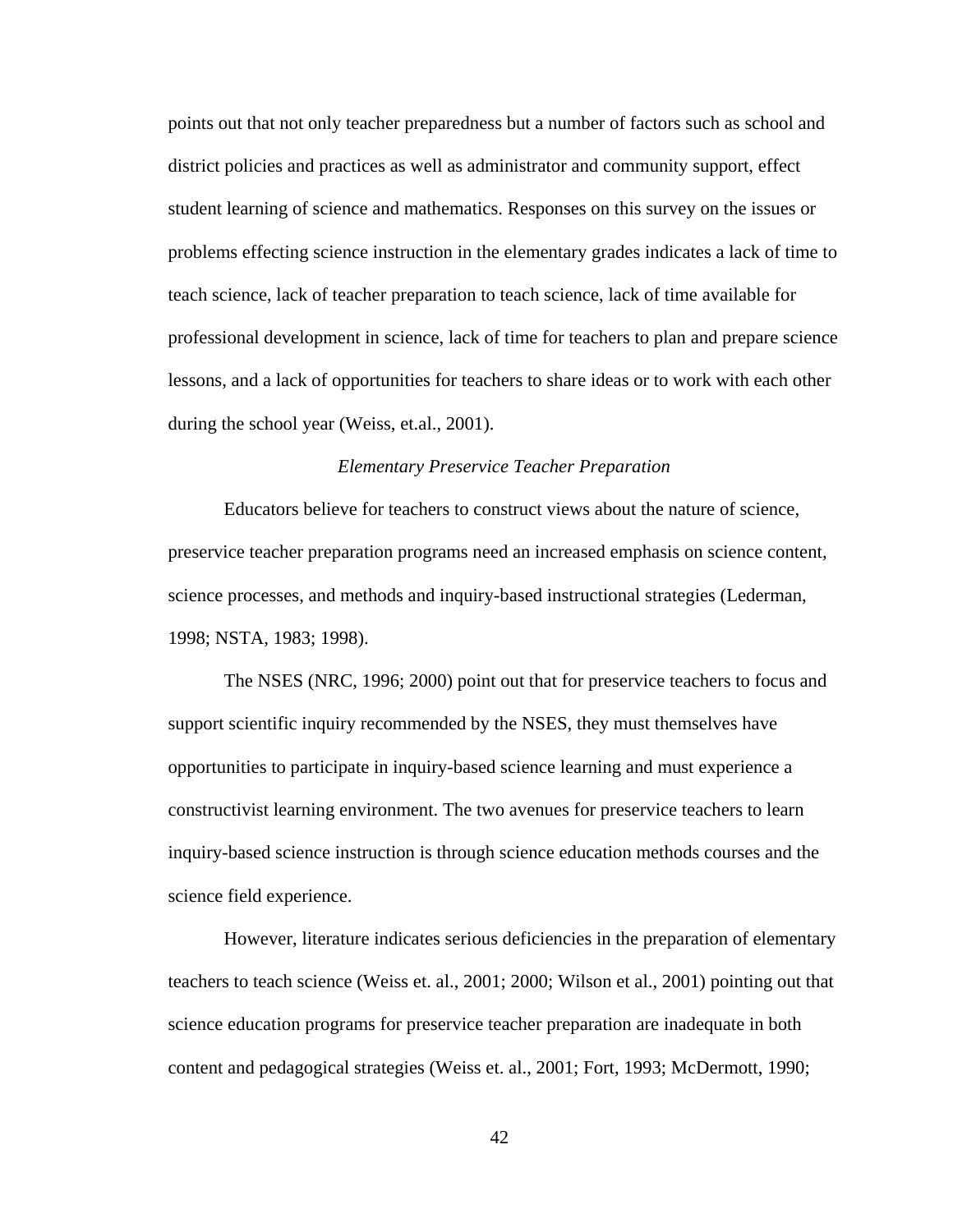NRC, 1996). This is supported by the findings of the National Commission on Teaching and America's Future (1996) that a number of licensed teachers lack adequate content knowledge. Others have pointed out that science course work is often separated from practice and that the traditional design, delivery and structure of university science courses is not supportive of improving or influencing the science-literacy level or self efficacy of future elementary or middle school science teachers. (Duran, McArthur & Van Hook, 2004).

 An important concern of science educators has been to promote preservice teachers' understanding of science in a way that encourages effective science teaching consistent with the vision of elementary school science (McLoughlin & Dana, 1999; NRC, 1996). Many elementary education graduates express their lack of science content expertise, and pedagogical content expertise and consequently do not feel confident to teach science (Downing & Filer, 1999). Further, most undergraduate introductory science courses taken by elementary education majors today may or may not expose them to scientific investigations or inquiry. Some researchers question whether the one elementary science education methods course requirement typical of the elementary teacher education programs can foster elementary science teaching consistent with science-as-inquiry grounded in the constructivist epistemology which requires that learners be treated as active members of the knowledge-building (McLoughlin & Dana, 1999).

 Accordingly, the reform movement of undergraduate science education has suggested that college level science courses be taught in a manner that challenges and develops future teachers' science content understandings through specially designed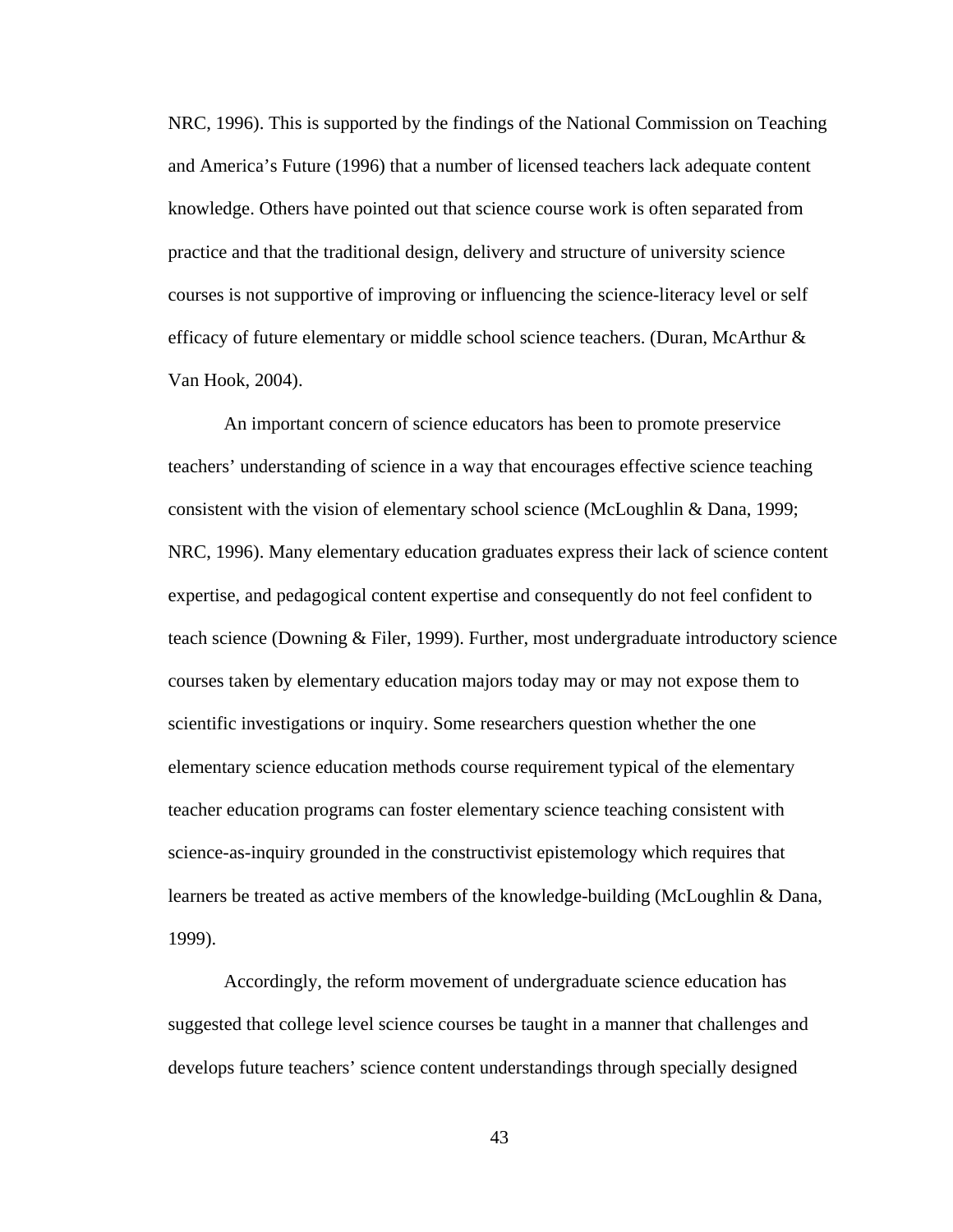experiences. In other words educators have called for science being taught in an investigative manner, emphasizing the central concepts and tools of scientific inquiry mentioned in the NSES (McLoughlin & Dana, 1999; NRC, 1996).

 In keeping with the above call for the reform of college science content courses for prospective teachers, science learning experiences of prospective teachers are being evaluated through participation in specially designed science content courses built around the recommendations outlined in the NSES (NRC, 1996). For example, a study examining the prospective elementary teachers' learning about scientific inquiry in context of an innovative life science course, found that engaging preservice teachers in scientific inquiry supported their development and understanding of science and scientific inquiry and made them more accepting of approaches to teaching science that encourage children's questions about science phenomenon (Haefner & Zembal-Saul, 2004). Similarly, in a mathematics content course designed to help preservice teachers develop a solid foundation for standards-based methods course, researchers found positive changes in the students' beliefs, attitudes and perceptions on how mathematics should be taught and learned (Lubinski & Otto, 2004).

 Abell and Roth (1992) point out that "science content courses for preservice elementary teachers may be more effective if they are taught in conjunction with elementary science education methods courses instead of separately and prior to the methods course" (p. 593). In keeping with this contention, McLoughlin & Dana (1999) through a specially designed integrated science content/methods course demonstrated that learning science was most meaningful to prospective teachers when it was framed within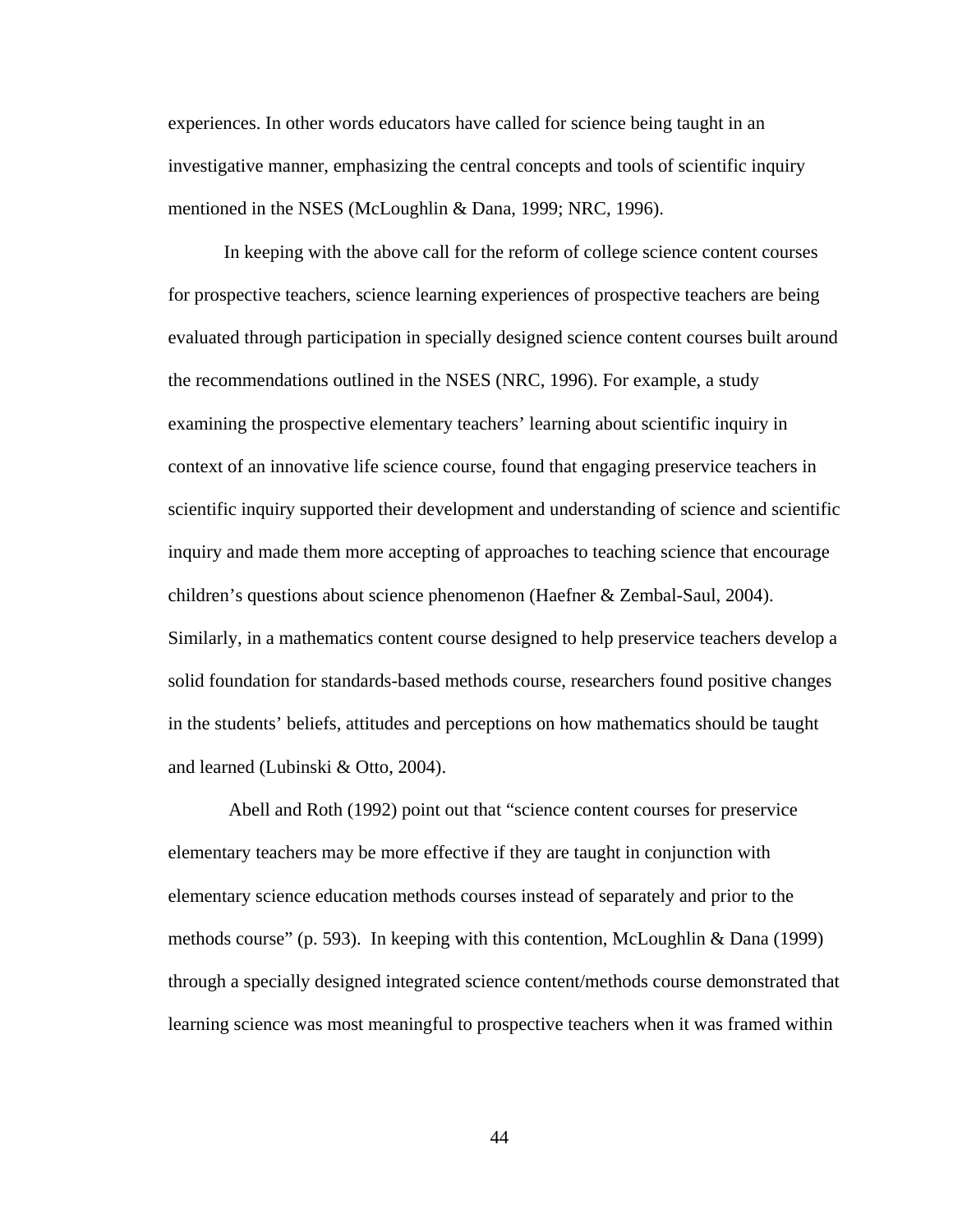a context of science pedagogy, and included activities based experiences and pedagogically oriented assignments.

#### *Elementary Preservice Teacher Preparation in Science Pedagogy*

 In the area of teacher perceptions of their preparation to teach science and to use the various instructional strategies recommended for science by the NSES (NRC, 1996), the National Survey of Science and Mathematics Education in the USA (Weiss et.al., 2001) indicates that in the elementary grades (K-6) teachers on an average spend only 23- 31 minutes per day teaching science as compared to the 96-115 minutes a day they spend teaching reading/language arts or 52-60 minutes per day they spend teaching mathematics (Weiss, et.al., 2001).

 Regarding teacher pedagogical beliefs, the National Survey of Science and Mathematics Education (Weiss et. al., 2001) revealed that science teachers as a whole were much less likely to be familiar with the National Science Education Standards released by the National Research Council. In this survey only 33 percent of elementary school science teachers showed familiarity with the National Science Education Standards recommendations compared to 62 percent of high school and 58 percent of middle school science teachers who showed familiarity with the recommendations of the NSES (Weiss, et. al., 2001). The encouraging statistic in this survey was that the majority (70 %) of the science teachers showing familiarity with the NSES recommendations indicated their agreement with the vision of the standards and expressed their intent to implement the NSES recommendations (Weiss, et. al. 2001).

 The above statistics are especially important in light of reports in literature of studies analyzing student achievement data which indicate that student achievement gains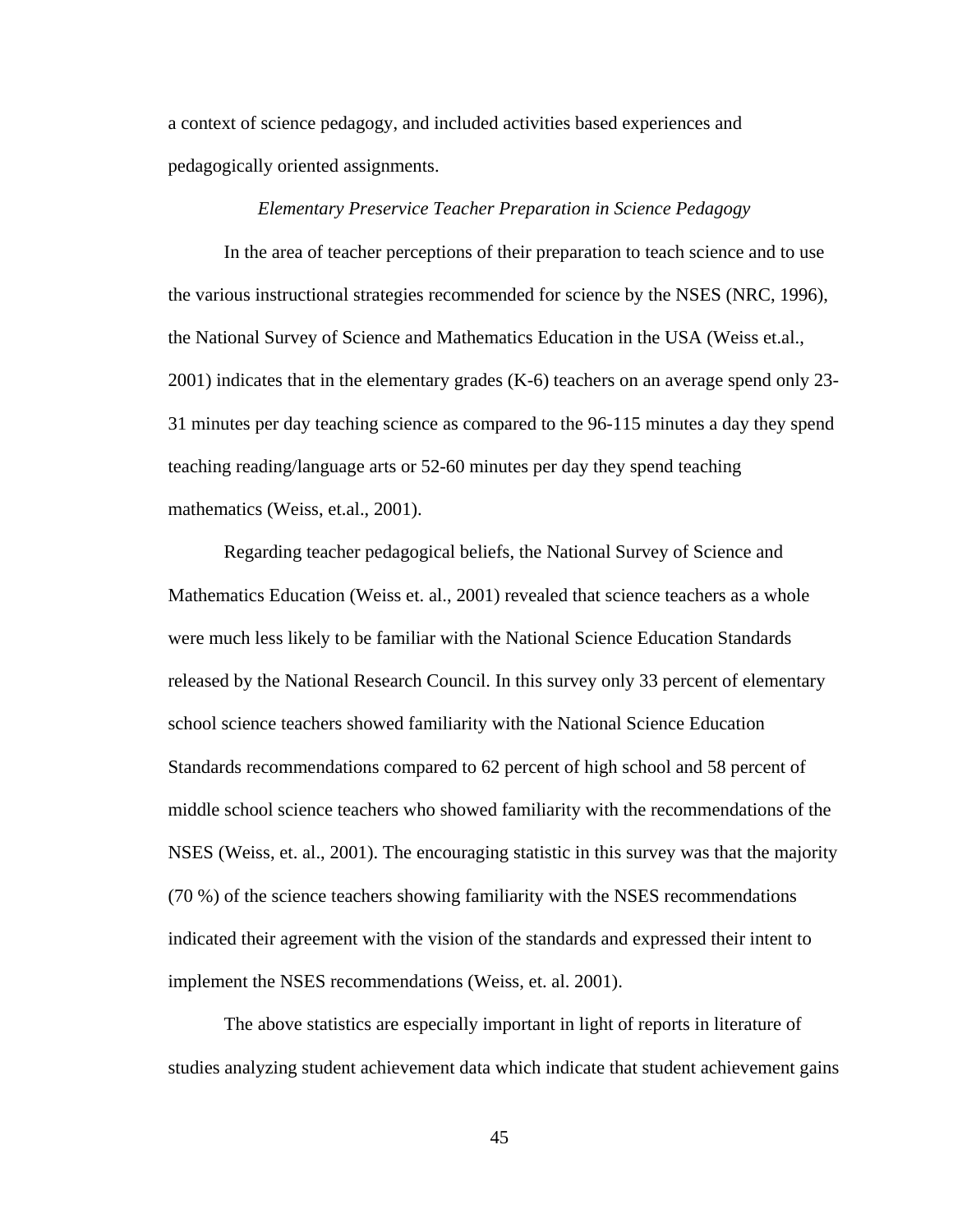are much more influenced by the student's assigned teacher than by other factors such as class size and composition (Sanders & Rivers, 1996; U. S. Department of Education, 2002). This is supported by studies evaluating the effectiveness of teachers in the classroom which attribute at least 7% of the total variance in students' test-score gains to differences in teacher effectiveness (Rivkin, et. al., 2001). The implication of these findings is that preservice teacher preparation programs are very important to producing teachers who are confident and effective in teaching science.

 There is considerable debate in literature on how much influence is exerted by education programs on the pedagogy in class and student learning, and whether education coursework or content or both are needed for training future teachers in science and mathematics. Some studies examining the relationship between teacher qualifications and student achievement indicate that subject matter degrees have a greater effect on teacher effectiveness than certification (Darling-Hammond & Youngs, 2002). For example, the U.S. Department of Education's (2002) Annual Report on Teacher Quality titled "Meeting the Highly Qualified Teachers Challenge" points out that there is little evidence that education school work leads to improved student achievement indicating that the current teacher certification programs are inadequate. This report recommends higher standards for verbal and content knowledge and interestingly de-emphasizes requirements for educational coursework for preservice teacher preparation (U.S. Department of Education, 2002).

 However, Darling-Hammond & Youngs (2002) contend that teacher preparation and certification have a stronger influence on student achievement above and beyond the effects of teachers' subject matter degrees indicating that while a good grasp of one's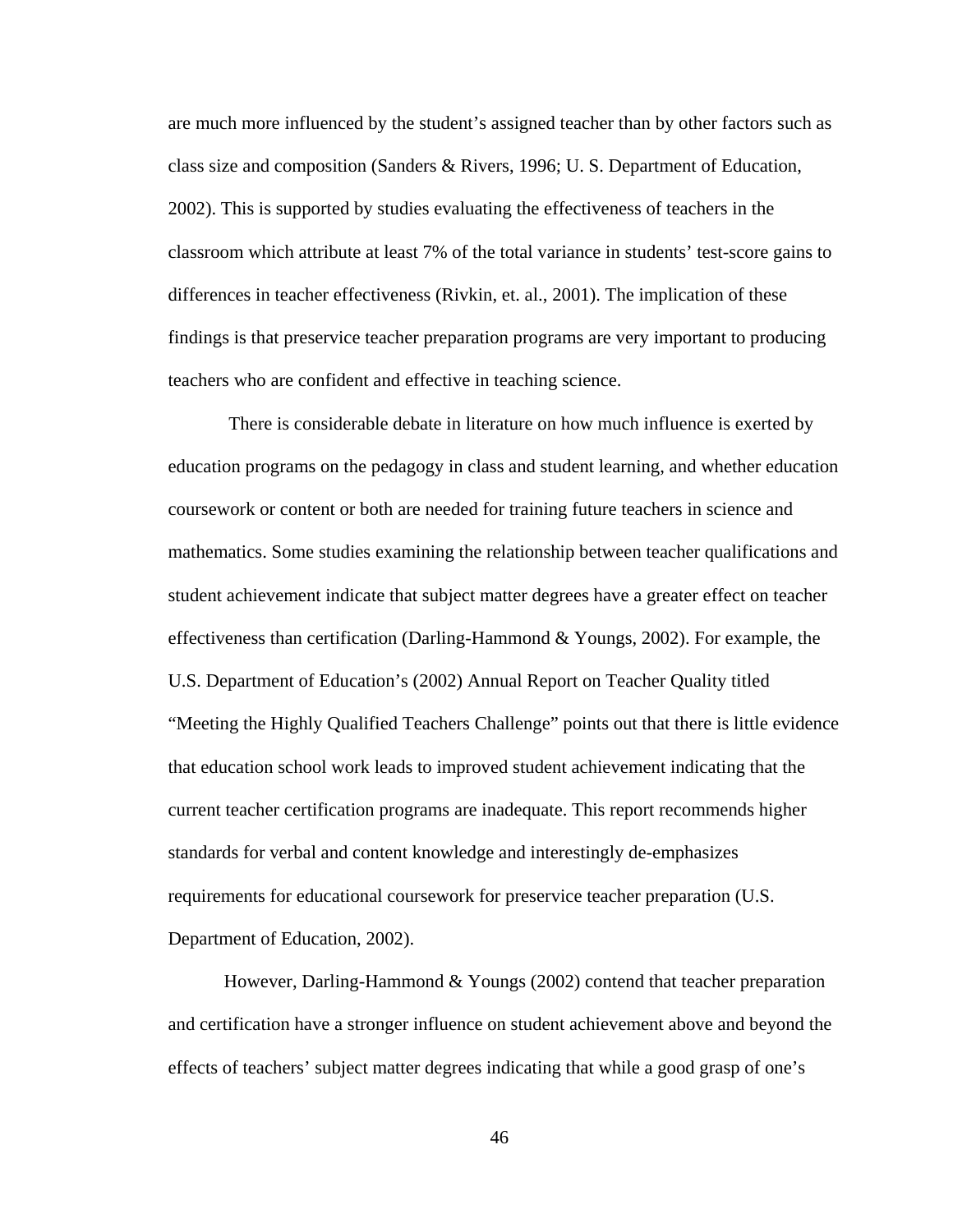subject area is necessary it is not sufficient for effective teaching. They point out that in a longitudinal study of American students researchers found that while teachers' college coursework in the subject field usually positively impacts student achievement in science and mathematics, it is the education course in the subject matter methods that has a positive effect on student learning at all grade levels (Monk, 1994 as stated in Darling-Hammond & Youngs, 2002). This is supported by school level studies in California (Betts et. al., 2000) and Texas (Fuller, 2000) which found that teacher's education training and certification impacts student achievement.

 Most educators agree that a multitude of factors influence teacher effectiveness in bringing about student learning. Teacher attributes identified for effectiveness of teaching include teachers (a) general academic and verbal ability; (b) subject matter knowledge; (c) knowledge about teaching and learning as reflected in teacher education courses or preparation experiences; (d) teaching experience; and (e) the combined set of qualifications measured by teacher certifications (Darling-Hammond et. al., 2001; Darling-Hammond and Youngs, 2002).

#### *Types of Inquiries within the Classroom*

 It is believed that one of the most important contributions a teacher can make to students' future successes in education is to provide them with ample opportunities to learn and use science process skills or inquiry (NRC, 1996). The NSES recommend that "at all stages of inquiry, teachers guide, focus, challenge, and encourage student learning" (NRC, 1996, p. 3). Colburn (2000) has described inquiry–based instruction as the "creation of a classroom where students are engaged in essentially open-ended, studentcentered, hands-on activities."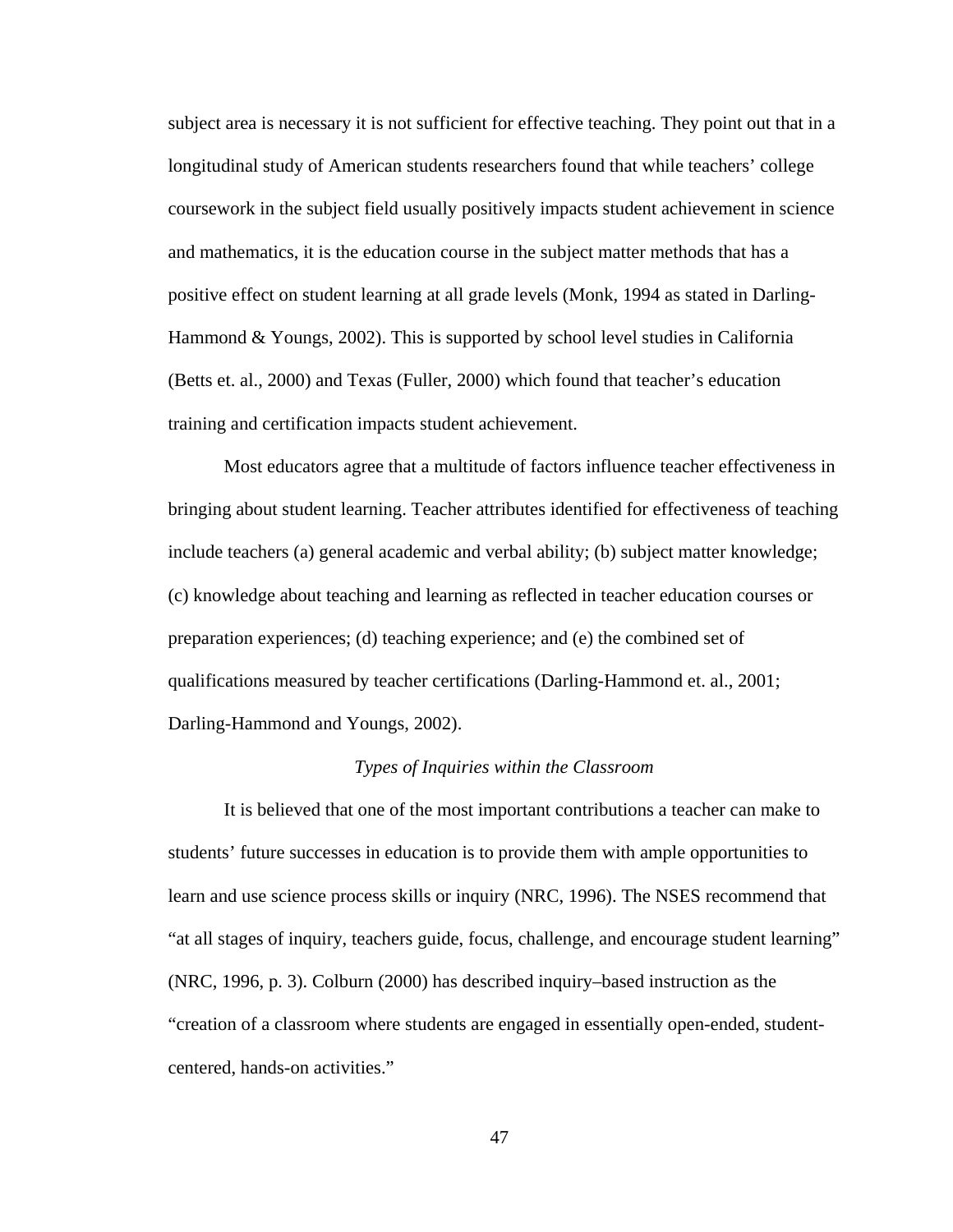The National Science Education teaching standards among other things expect preservice teachers to (a) plan an inquiry-based science program; (b) guide and facilitate student learning through inquiry-based science; (c) develop communities of science learners; (d) design and manage learning environments for effective use of time, space, and resources for learning/teaching science (NRC, 1996).

 The NSES points out that the type of scientific inquiry conducted depends upon the amount of guidance provided by the teacher. The NSES describe inquiries as 'partial' or "full". According to the NSES, full inquiries are those where all five of the essential elements of classroom inquiry are present whereas partial inquiries are those investigations where one or more essential features for classroom inquiry are missing such as when the "teacher chooses to demonstrate how something works rather than have students explore it and develop their own questions or explanations," or when a teacher "does not engage students with a question but begins by assigning an experiment (NRC, 2000, p.28).

 According to the NSES, inquiry-based teaching can vary in the "amount of structure, guidance, and coaching the teacher provides for students engaged in inquiry" (NRC, 2000, p. 28). The degree to which teachers structure what students do is sometimes referred to as 'guided' versus 'open' inquiry. The more responsibility learners have for posing and responding to the questions, designing investigations, extracting and communicating their learning, the more "open" the inquiry, while the more responsibility the teacher takes, the more structured or guided the inquiry (NRC, 2000). The Standards also point out that students rarely have the abilities to begin with open inquiries and that experiences that vary in 'openness' are needed to develop the abilities necessary to do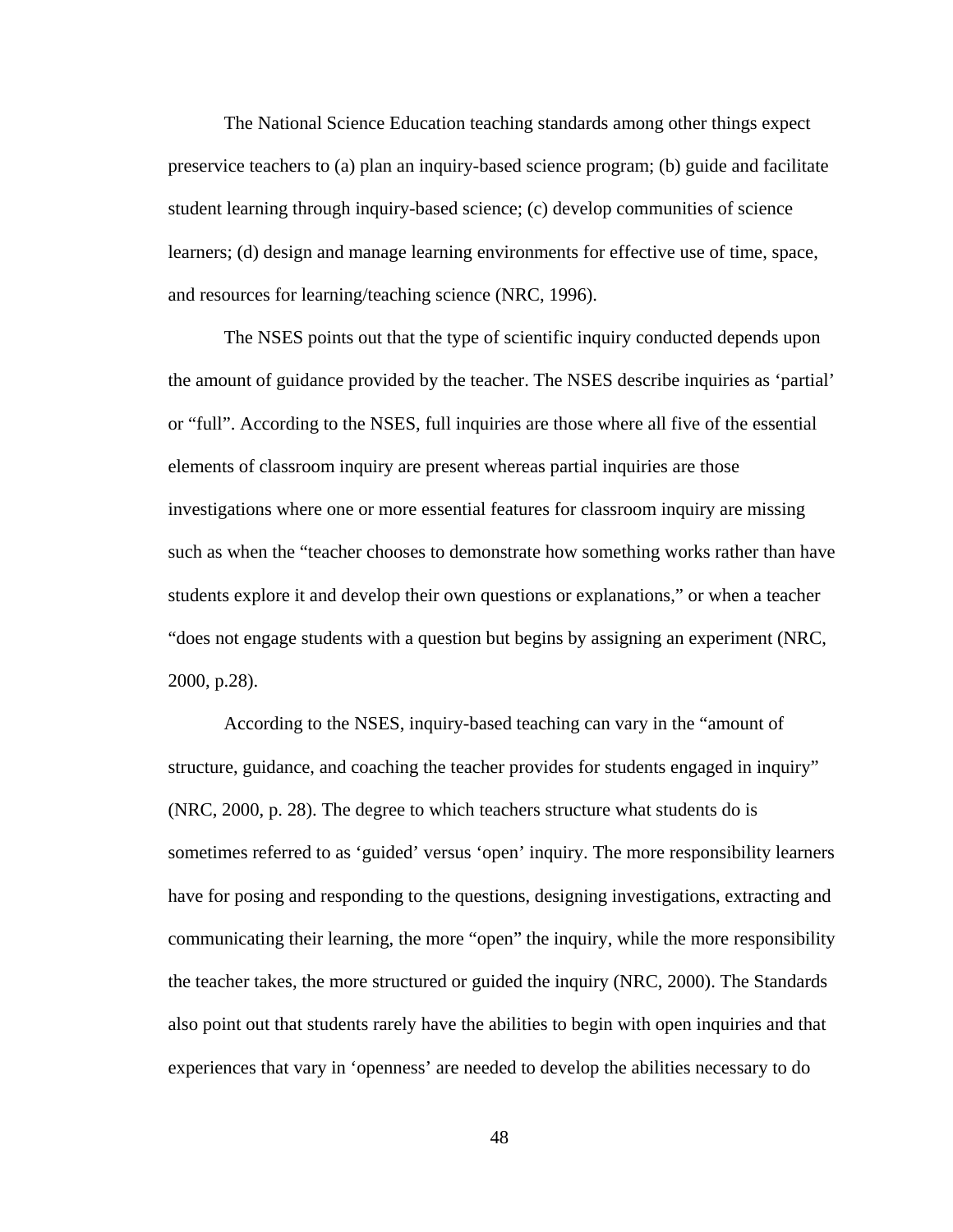inquiry and that "guided inquiry can best focus learning on the development of particular science concepts" while a "more open inquiry will afford the best opportunities for cognitive development and scientific reasoning" (NRC, 2000, p.30). The Standards recommend that students should have "opportunities to participate in all types of inquiries in the course of their science learning" (NRC, 2000, p.30). The nature of the inquiry used to teach science depends upon whether the teacher wants students to "learn a particular science concept, acquire certain inquiry abilities, or develop understandings about scientific inquiry (or some combination)" (NRC, 2000, p.30).

 Colburn (2000) defines inquiry-based instruction as the "creation of a classroom where students are engaged in essentially open-ended, student-centered hands-on activities" (p.42). This definition embraces several different approaches to inquiry-based instruction, as articulated below (Colburn, 2000, p.42):

Structured inquiry- The teacher provides students with hands-on problem to investigate, as well as the procedures, and materials, but does not inform them of the expected outcomes.

Guided inquiry- The teacher provides only the materials and problem to investigate. Students devise their own procedure to solve the problem.

Open Inquiry-This approach is similar to the guided inquiry, with the addition that students also formulate their own problem to investigate. Open inquiry, according to Colburn, in many ways is similar to doing science.

Learning cycle*-*Students are engaged in an activity that introduces a new concept. The teacher then provides the formal name for the concept. Students take ownership of the concept by applying it in a different concept.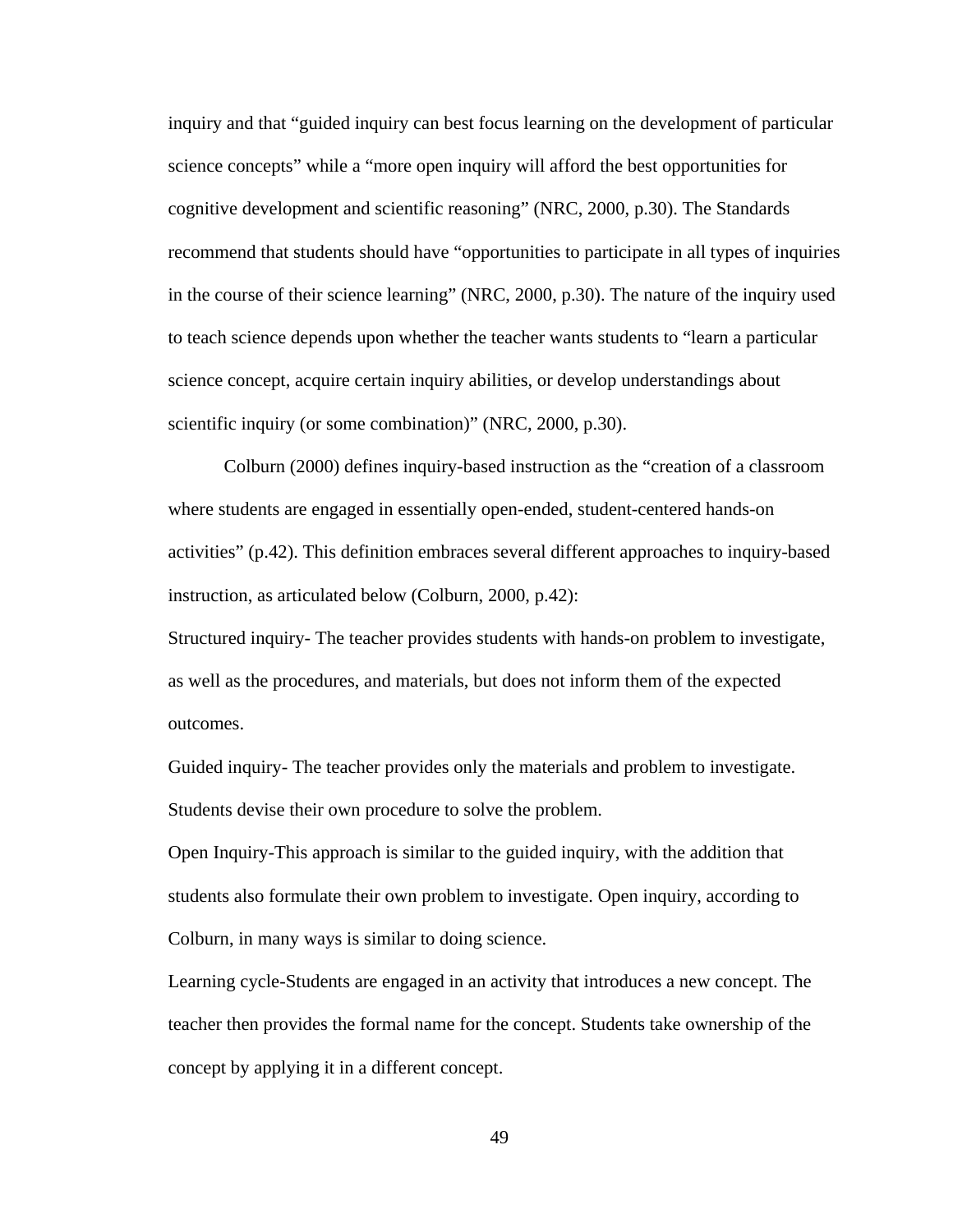In the science classroom envisioned by the NSES, effective teachers "continually create opportunities that challenge students and promote inquiry by asking questions" (NRC, 1996, p.3). Some educators believe that only teachers who have themselves mastered inquiry related skills can successfully pass them on to their students (Downing & Filer, 1999). Research reports that teachers express weakness in their own understanding of science processes and do not feel confident to facilitate conceptual development in their students (Downing & Filer, 1999). The consequence of this discomfort with science is that many teachers minimize their involvement with science instruction as a method of coping with science anxiety (Downing & Filer, 1999).

 To date some of the initiatives that have emerged to prepare prospective teachers to teach science as inquiry include offering a teacher preparation curriculum that emphasizes inquiry such as courses with modified content that engage preservice teachers in science inquiry as learners (Zembal-Saul et al, 2000; Hudson, 2004; Jarvis et al, 2001). Research has shown that prospective teachers respond positively when exposed to inquiry-based instruction in their undergraduate science content classes and become more accepting of approaches to teaching science that encourage children's questions about science phenomena (Haefner & Zembal-Saul, 2004). Also preservice teachers who were exposed to the inquiry form of instruction in their science courses reported being better prepared to teach science (Powell, 2003). For example, in a specialized inquiry-based science biology course, preservice elementary teachers transitioned from initial feelings of hesitation to feelings of improved confidence and self-efficacy (Friedrichsen, 2001). What is not known is how effective the elementary science education methods courses are in teaching inquiry-based science pedagogy to prospective teachers. To date no study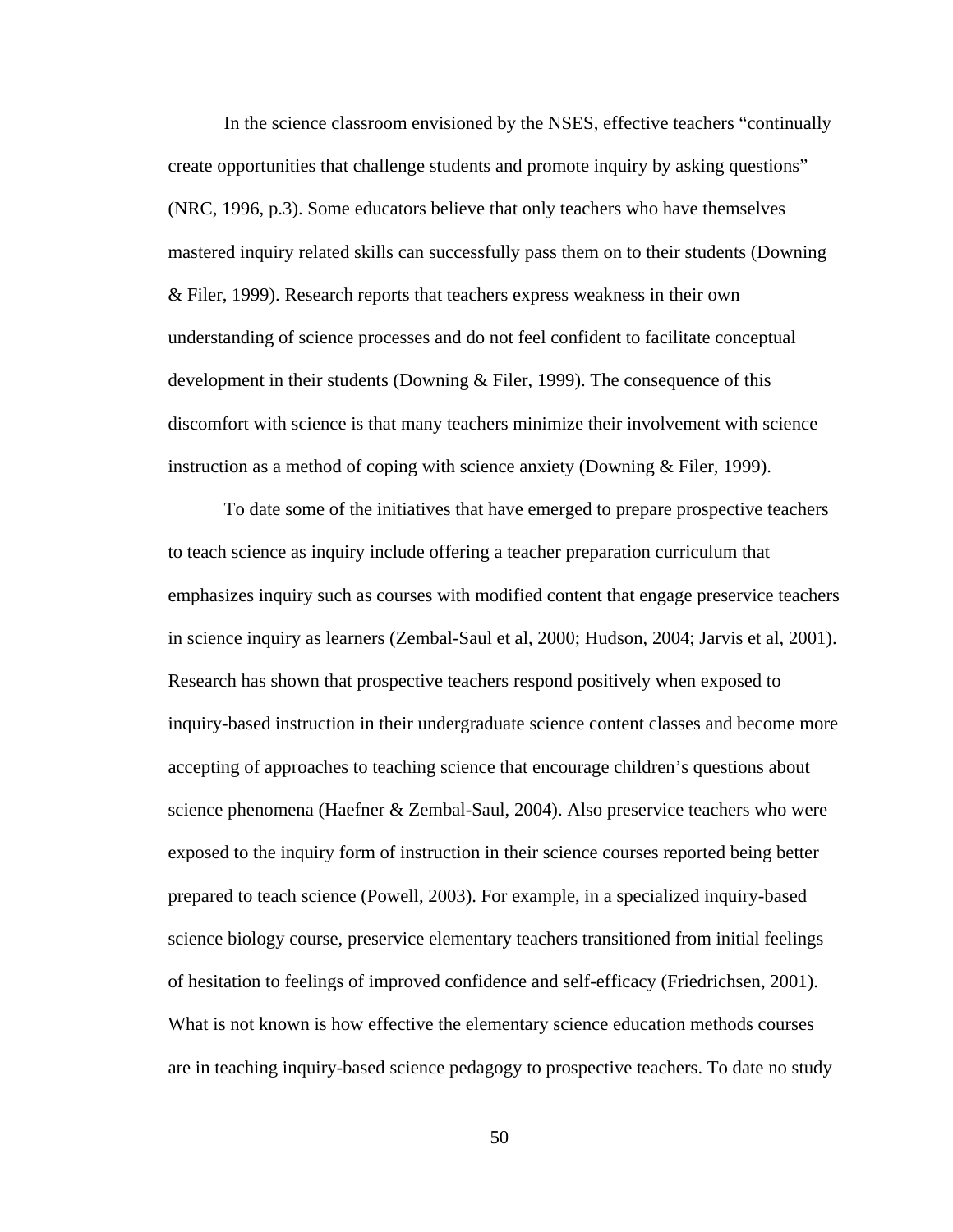has examined elementary preservice teachers' perspectives on their understanding and teaching of inquiry-based science after completing a science methods course.

# *Science Instructional Models*

Historically learning has been classified into three broad categories namely:

transmission, maturation, and construction of knowledge (Bybee, 1997). The

instructional model (Table 1) proposed by J. F. Herbart (Bybee, 1997) was one of the first

systematic approaches to teaching and has been used in various forms by educators to

allow students to discover the relationships among experiences.

| Table 1: Herbart's Science Instructional Model (Bybee, 1997, p.170) |  |
|---------------------------------------------------------------------|--|
|                                                                     |  |

| Preparation    | The teacher brings experiences to students' awareness.                                                                       |
|----------------|------------------------------------------------------------------------------------------------------------------------------|
| Presentation   | The teacher introduces new experiences and makes connections to<br>prior experiences.                                        |
| Generalization | The teacher explains ides and develops concepts for students.                                                                |
| Application    | The teacher provides experiences where the students demonstrate<br>their understanding by applying concepts in new contexts. |

John Dewey's instructional approach (Table 2) was based on the belief that learning occurs through diverse experiences and reflective thinking to synthesize those experiences.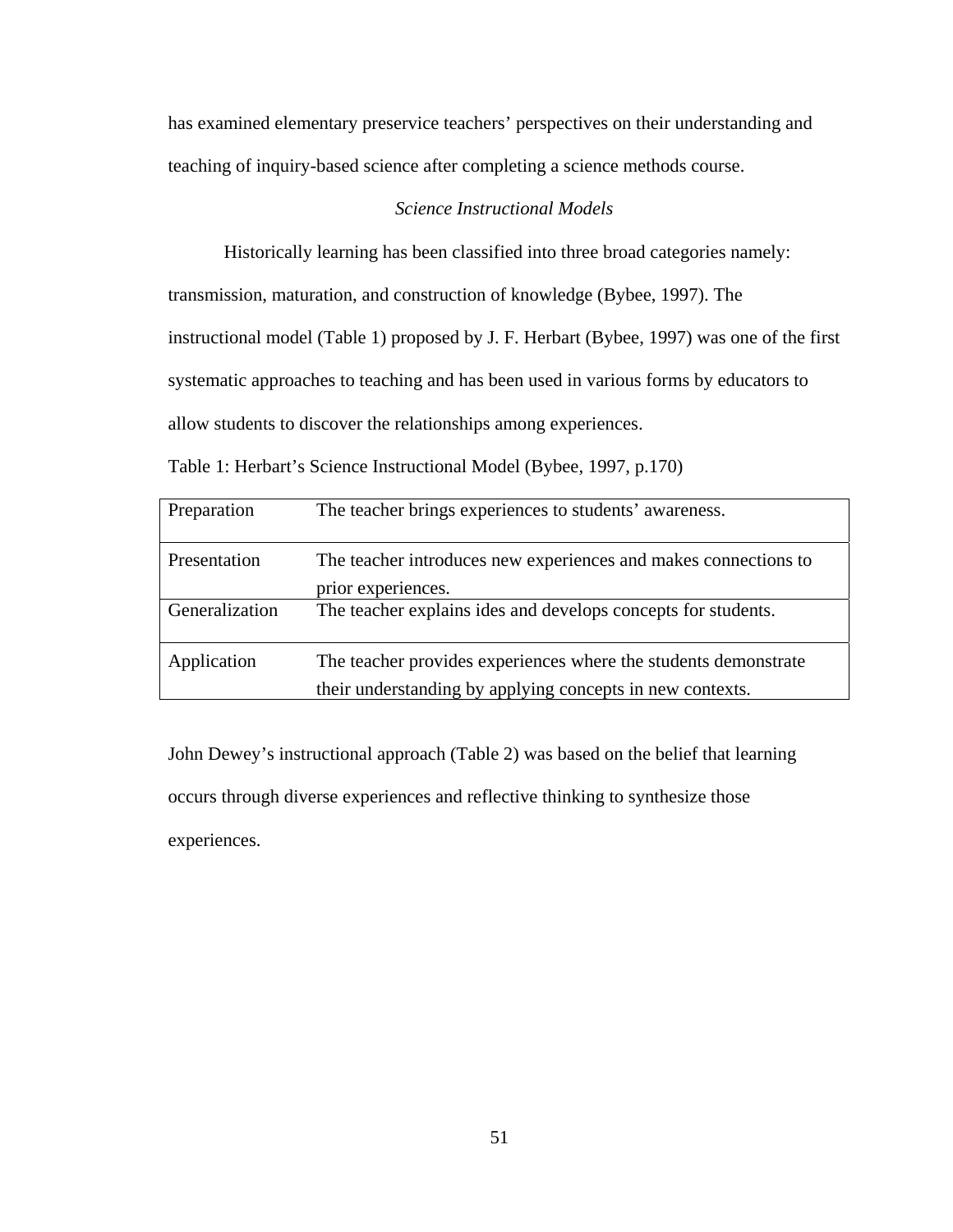| Sensing perplexing situations      | The teacher presents an experience where<br>the students feel thwarted and sense a<br>problem.                                                                     |
|------------------------------------|--------------------------------------------------------------------------------------------------------------------------------------------------------------------|
| Clarifying the problem             | The teacher helps the students identify and<br>formulate the problem.                                                                                              |
| Formulating a tentative hypothesis | The teacher provides opportunities for<br>students to form hypotheses and tries to<br>establish a relationship between the<br>previous experiences.                |
| Testing hypothesis                 | The teacher allows students to try various<br>types of experiments, including imaginary,<br>pencil-and-paper, and concrete<br>experiments, to test the hypothesis. |
| Revising rigorous tests            | The teacher suggests tests that result in<br>acceptance or rejection of the hypothesis.                                                                            |
| Acting on solution                 | The teacher asks the students to devise a<br>statement that communicates their<br>conclusions and expresses possible actions.                                      |

Table 2: Dewey's Instructional Model (Bybee, 1997, p.171)

 Dewey's approach is consistent with the contemporary NSES approach of both hands-on and minds-on experiences in science. Embedded in his approach is the model of scientific inquiry.

 Piaget's model of equilibration explains how learning occurs. According to Piaget, intellectual development occurs through an "adaptation in response to a discrepancy between the individual's current cognitive structure and a cognitive referent in the environment. Disequilibrium results from a discrepancy. Modification of intellectual structures brings the cognitive system back to equilibrium" (Piaget, 1975 as cited in Bybee, 1997, p.172). In Piaget's mode, organization (the maintenance of an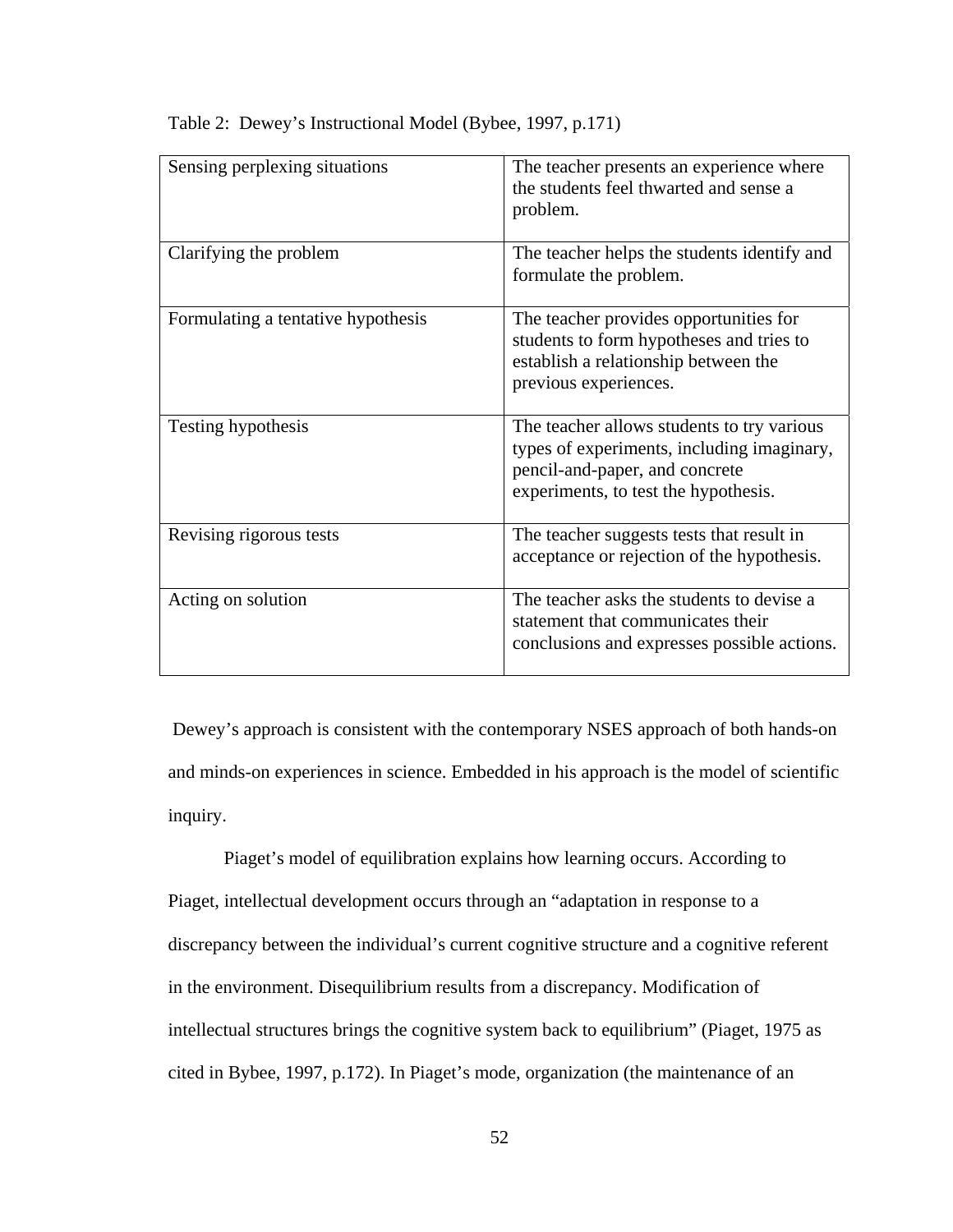internal order of intellectual structure) and adaptation (changing the intellectual structure through interaction with the environment) bring about equilibration. The learning cycle proposed by J.M. Atkin and R. Karplus is based on Piaget's theory of learning and is the basis of a number of contemporary instructional models incorporating inquiry-based instructional strategies teaching science. The three phases of the learning cycle model of instruction are represented in Table 3.

| Table 3: Piaget's Learning Cycle Model (Bybee, 1997, p. 175) |  |  |
|--------------------------------------------------------------|--|--|
|--------------------------------------------------------------|--|--|

| Exploration | Unstructured experiences in which students gather new information. This<br>phase involves the process of knowledge assimilation.                                                                                                                                               |
|-------------|--------------------------------------------------------------------------------------------------------------------------------------------------------------------------------------------------------------------------------------------------------------------------------|
| Invention   | The invention phase begins the process of accommodation that allows<br>interpretation of newly acquired information through the restructuring of<br>prior concepts. Refers to a formal statement, often definition, of a new<br>concept.                                       |
| Discovery   | This phase involves application of the new concept to another novel<br>situation. During this phase, the learner continues to move closer to a state<br>of equilibrium and to a new level of cognitive organization (integration of<br>the new concept with related concepts). |

 Teaching science through inquiry is grounded in the constructivist paradigm that learning is constructed by the learner. The constructivist view assumes a "dynamic and interactionist conception of human learning in which students bring to the learning experience their current explanations, attitudes, and skills. Through meaningful interactions between themselves and their environment, which includes other students and teachers, they redefine, replace, and reorganize their initial explanations, attitudes, and skills" (Bybee, 1997, p.167).

 The 5E instructional model proposed by Bybee (1997) is based on the constructivist paradigm and includes the structural elements of the Atkin and Karplus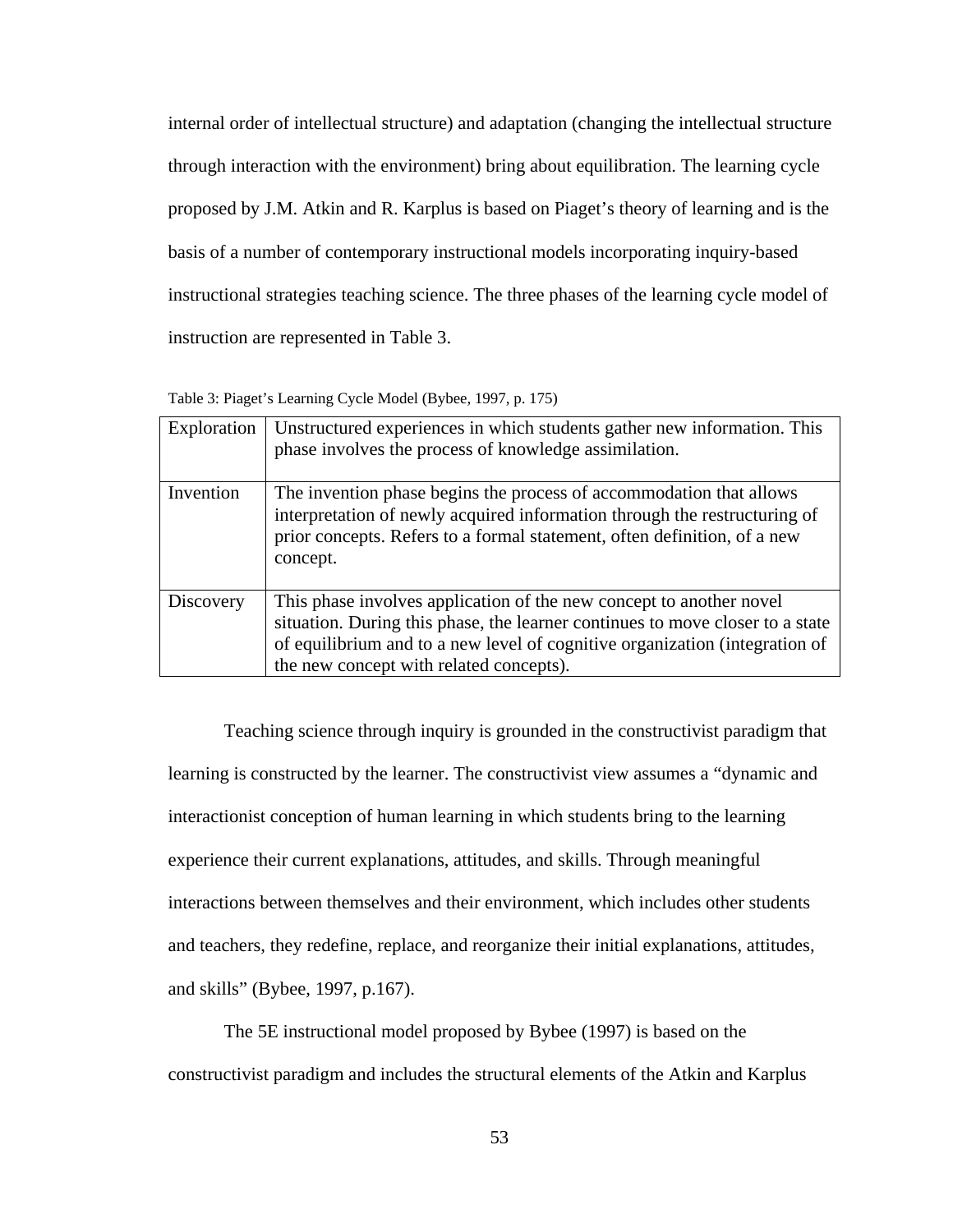learning cycle model. The 5E model has the following five phases which are designed to facilitate the process of conceptual change in students:

Engagement- In this phase, the teacher designs experiences intended to make connections with current concepts and skills and to bring into question the adequacy of those concepts and skills. This phase brings about disequilibrium.

Exploration-In this phase and social interactions (cooperative learning)to give students concrete, meaningful experiences, upon which they can continue to build concepts, processes, and skills. This phase initiates the process of equilibration.

Explanation- In this phase, the students have the opportunity to articulate their ideas to their peers and the teacher, and the teacher helps students clarify their ideas through scientific and technological terms and concepts. This phase is teacher directed. Elaboration- In this phase, the teacher provides activities based on the same concepts and skills, but there is a new and different context. The students must expand or generalize

their new conceptions to the different experiences.

Evaluation- In this phase, the teacher uses a variety of assessments to determine the students' conceptual understanding and level of skill development. This phase also is an opportunity for students to test their understanding and skills.

 The 5E instructional model represents a systematic and coherent approach to teaching science and is supported by the following 4 factors: (1) educational research on conceptual change, (2) congruence of the model with general processes of scientific inquiry and technological design, (3) utility of the model for designing and developing curriculum materials, and (4) practical use by science teachers (Bybee, 1997, p.186). The 5E instructional model is consistent with the five essential features of classroom inquiry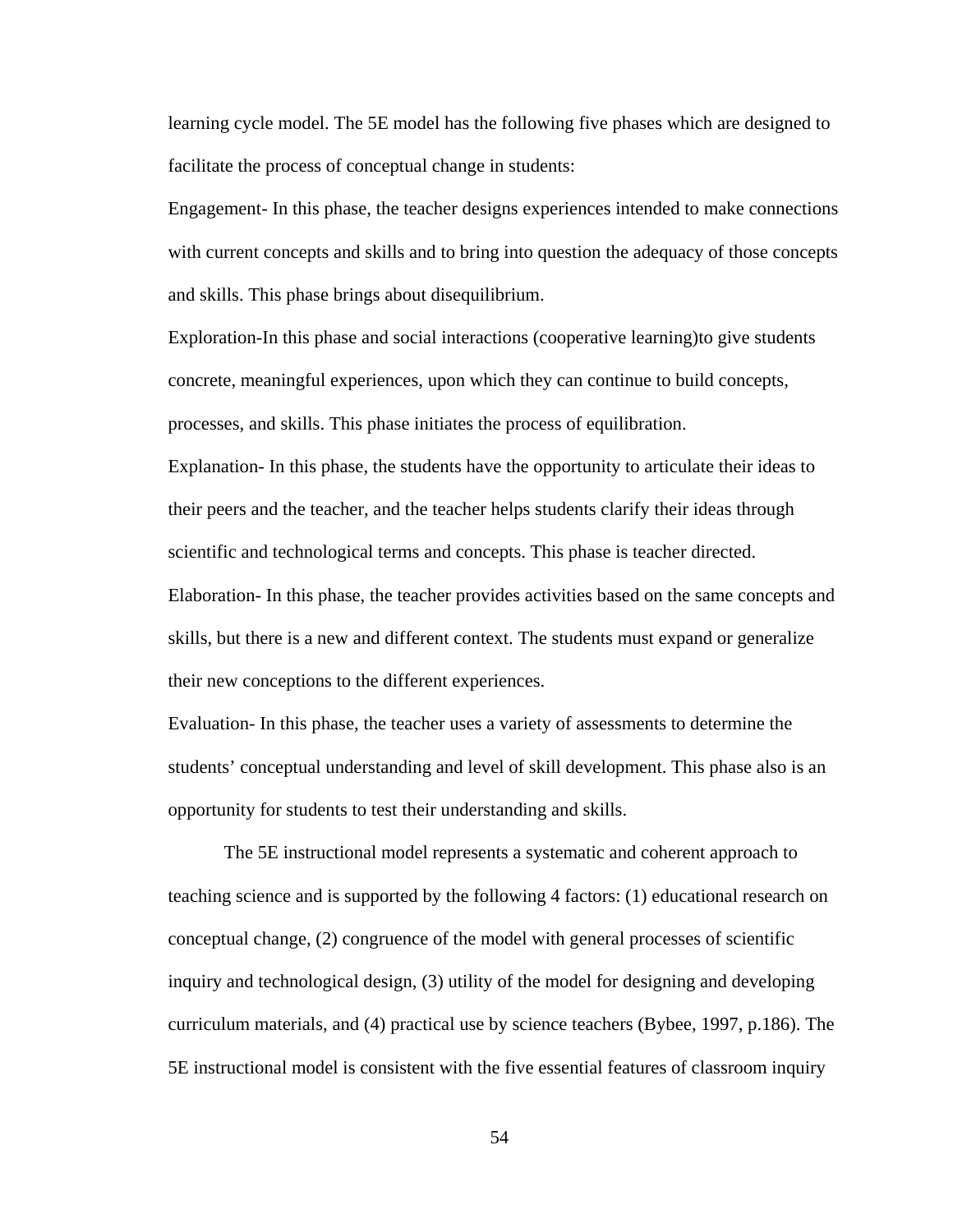outlined by the NSES (Table 4) and the expected student outcomes defined in the NSES Teaching Standard B (Table 5).

| <b>Essential Features of Classroom Inquiry</b>                                                                                                      | <b>5E Instruction Model</b>                                                      |
|-----------------------------------------------------------------------------------------------------------------------------------------------------|----------------------------------------------------------------------------------|
| (NRC, 2000)                                                                                                                                         | (Bybee, 1997)                                                                    |
| Learners are <b>engaged</b> by scientifically oriented<br>questions.                                                                                | <b>Engage</b> in independent problem solving in a<br>constructivist environment. |
| Learners give priority to evidence, which<br>allows them to develop and evaluate<br>explanations that address scientifically oriented<br>questions. | <b>Explore</b> –Oral and written discourse.                                      |
| Learners formulate explanations from evidence<br>to address scientifically oriented questions.                                                      | <b>Explain</b> conceptual understanding.                                         |
| Learners evaluate their explanations in light of<br>alternative explanations, particularly those<br>reflecting scientific understanding.            | <b>Evaluate</b> and understand skills and<br>behavior that drive inquiry.        |
| Learners communicate and justify their<br>proposed explanations.                                                                                    | <b>Elaborate</b> and develop deeper<br>understanding.                            |

Table 4: NSES Essential Features for Classroom Inquiry versus 5E Instructional Model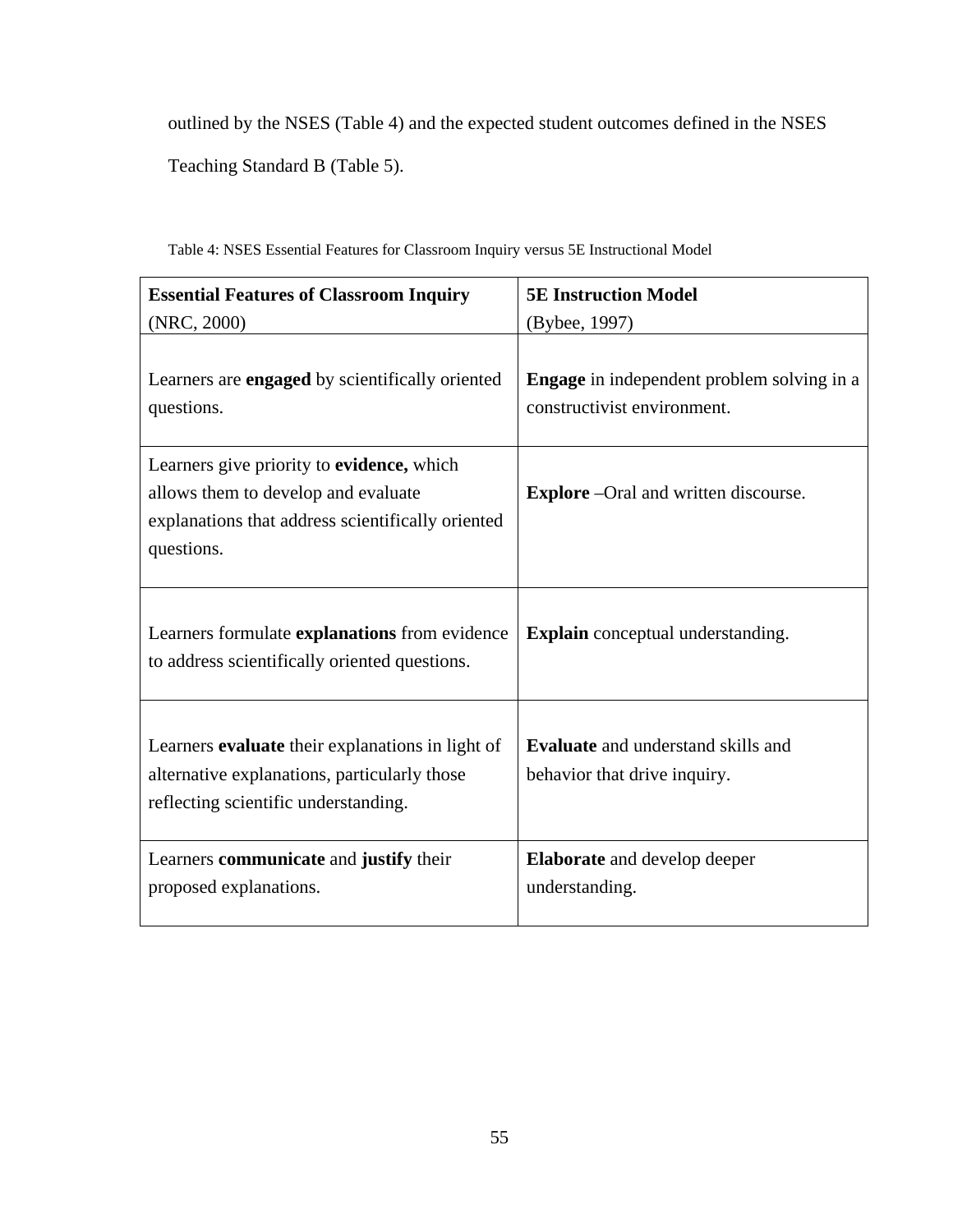| <b>National Science Education</b>    | <b>NSE Content Standard For</b>    | <b>5E Instruction Model</b> |
|--------------------------------------|------------------------------------|-----------------------------|
| <b>Teaching Standard B</b>           | <b>Science as Inquiry-Expected</b> | (Bybee, 1997)               |
| <b>Recommendations</b>               | <b>Student Learning Outcomes</b>   |                             |
| (NRC, 1996)                          | K-4 (NRC, 1996)                    |                             |
|                                      |                                    | <b>Engage</b>               |
| Focus and support inquiries while    | -Plan and conduct a simple         | Independent problem         |
| interacting with students.           | investigation.                     | solving in a                |
|                                      |                                    | constructivist              |
|                                      |                                    | environment.                |
|                                      | -Ask questions.                    | <b>Explore</b> – Oral and   |
| Orchestrate discourse among          | -Record data and observations.     | written discourse.          |
| students about scientific ideas.     |                                    |                             |
|                                      | -Use data to construct a           | <b>Explain</b> conceptual   |
| Challenge students to accept and     | reasonable explanation.            | understanding.              |
| share responsibility for their own   |                                    |                             |
| learning.                            | -Use secondary sources-            | <b>Elaborate</b> and        |
|                                      | media, books, journals in          | develop deeper              |
|                                      | library to develop deeper          | understanding.              |
|                                      | understanding.                     |                             |
|                                      |                                    |                             |
|                                      | -Curiosity, asking and             |                             |
| Encourage and model the skills of    | answering questions.               | <b>Evaluate</b> and         |
| scientific inquiry, as well as       |                                    | understand skills and       |
| curiosity, openness to new ideas and | -Develop explanations based        | behavior that drive         |
| data.                                | on data / knowledge.               | inquiry.                    |
|                                      | -Communicate/share findings        |                             |
|                                      | with peers.                        |                             |

Table 5: NSE Teaching Standard B and the 5E Learning Cycle Instructional Model

 The NRC (2000) commentary on teaching and learning science through inquiry, acknowledges the existence of a number of different instructional models for use by teachers to "organize and sequence inquiry-oriented learning experiences for students" (NRC, 2000, p. 34). The NRC commentary points out that each of these models can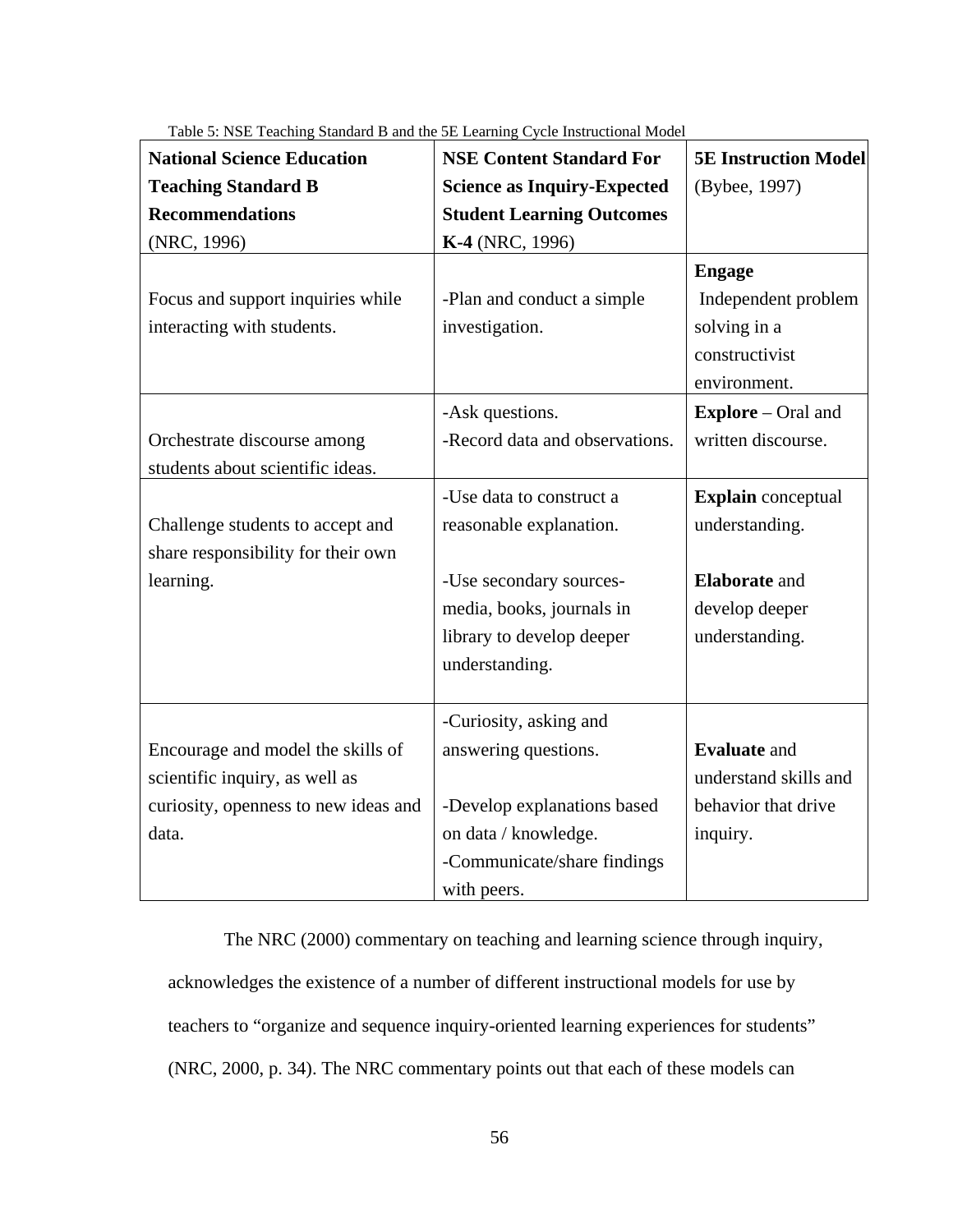incorporate, to varying degrees, the following five essential features of teaching science through inquiry proposed by the NSES (NRC, 2000, p. 25) namely:

- 1. Learner engages in scientifically oriented questions.
- 2. Learner gives priority to evidence in responding to questions.
- 3. Learner formulates explanations from evidence.
- 4. Learner connects explanations to knowledge.
- 5. Learner communicates and justifies explanations.

Thus, according to the NSES, the inquiry-based instructional models should seek to engage students in important scientific questions, give students opportunities to explore and create their own explanations, provide scientific explanations and help students connect these to their own ideas, and create opportunities for students to extend, apply, and evaluate what they have learned (NRC, 2000). Although the NSES recommend teaching science through inquiry, they are very emphatic in pointing out that this should not be the only way of teaching science and that other methods can also be used. The use of the 5E instructional model helps students and preservice teachers develop abilities necessary to do inquiry and understanding of classroom inquiry as outlined in the Standards (Bybee, 1997).

## *Research on Science Field Experience*

 Researchers report that learning science is more meaningful for preservice teachers when it is framed within a context of science pedagogy and that confidence to teach science is most enhanced through activities-based experiences and pedagogicallyoriented assignments (McLoughlin & Dana, 1999). Research indicates that field experiences help preservice teachers to become reflective, think deeply and critically and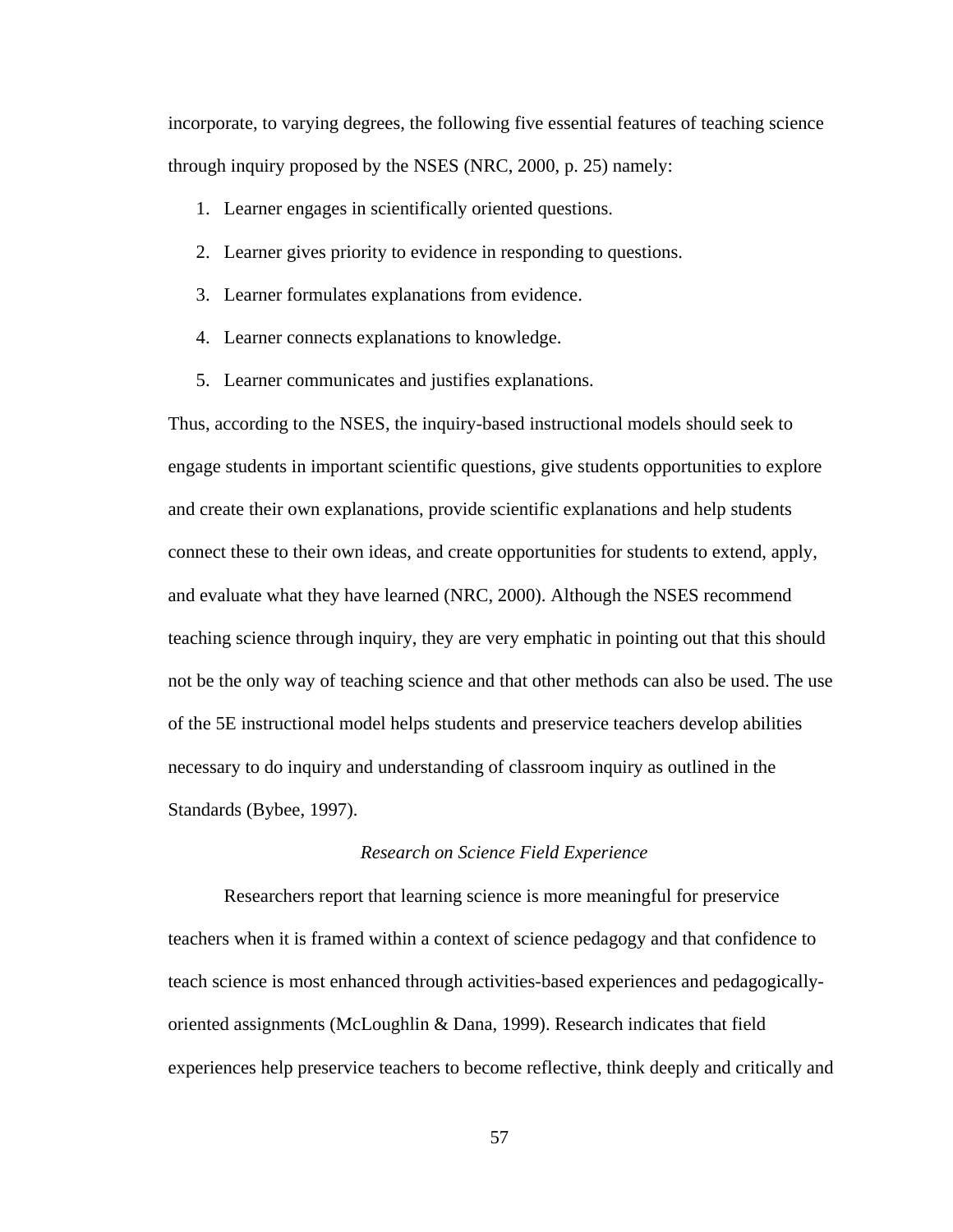transition from being students to teachers (Abell & Bryan, 1997; Hines & Mussington, 1996; Murray-Harvey, 2001; Korthagen & Kessels, 1999). Research has also shown that learning from field experience is enhanced when it is integrated into formal coursework (Pryor & Kuhn, 2004). Studies have shown that when field experience is integrated into the methods course, the preservice teachers' abilities to understand and explain instructional observations or frame a theoretical explanation of classroom practice increases (Metcalf & Kalich, 1996; Goodlad et.al., 1990; Beyer, 2001; Sunal, 1980; Pryor & Kuhn, 2004). In a multi campus research study examining what role mathematics methods courses could play in providing preservice teachers with an understanding of mathematics for teaching, researchers concluded that methods courses are the logical place to bring the subject matter expertise of college professors together with the pedagogical understanding of expert teachers (Floden et.al, 1996).

 Some have suggested that science for preservice teachers should be taught in a way that develops preservice teachers' understanding of science content and pedagogy (Barr, 1994; Fraser-Abder, 1992; Raizen & Michelsohn, 1994; National Center For Improving Science Education 1989a; 1989b) and should be closely tied to elementary classroom curricula to develop the preservice teachers' proficiency in science process skills and improve confidence to teach science (DeTure et.al, 1990).

 Educators consider the field experience along with student teaching and the first years of teaching to be an important component of teacher development which helps preservice teachers transition from being student teachers to being effective teachers (DeBolt, 1996). Therefore, field experience or observation of classroom practice is an important part of teacher education as it helps preservice teachers understand pedagogy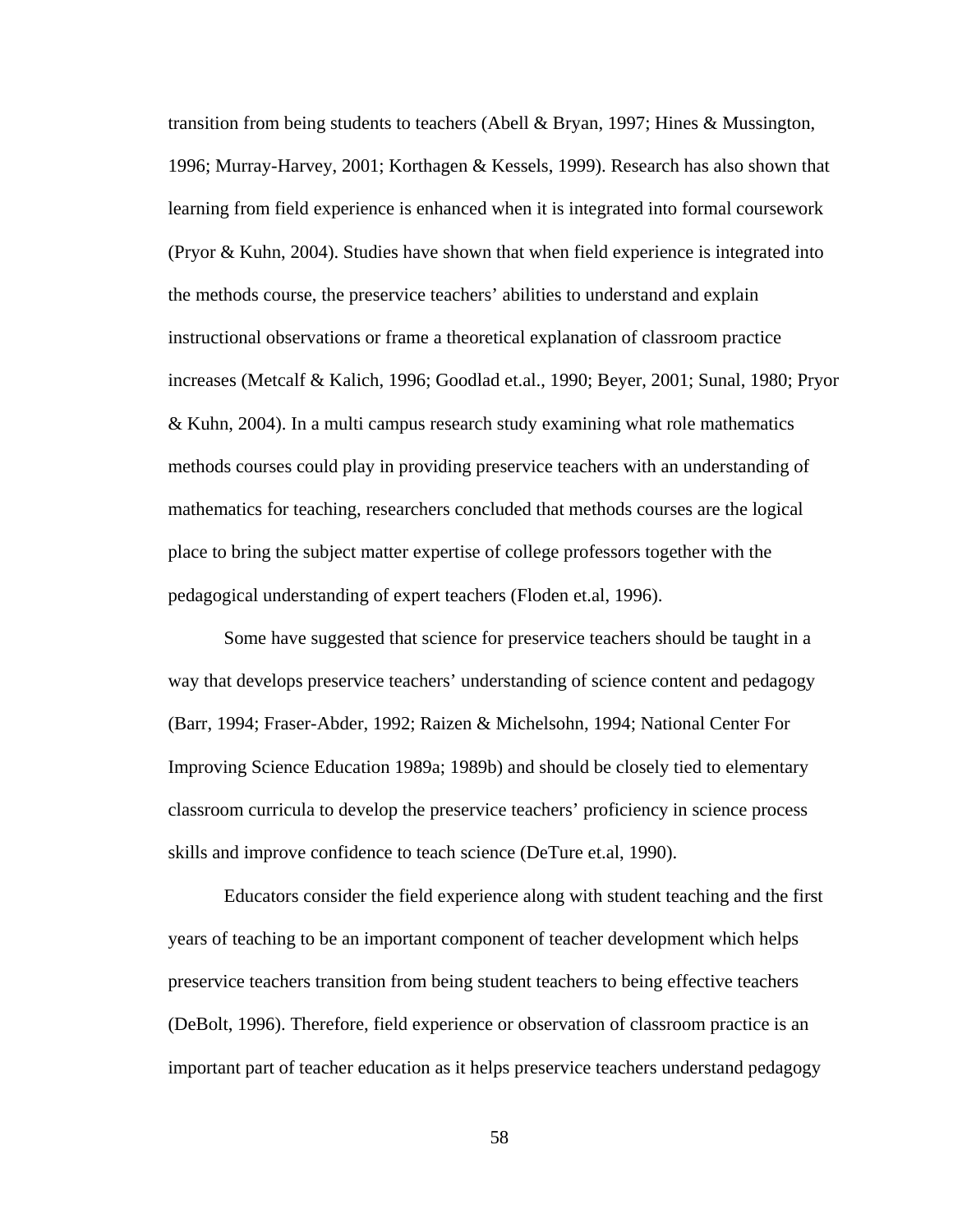(Clift & Thomas, 1996; Rauch & Whittaker, 1999). Through field experiences, teacher candidates observe and work with real students, teachers and curricula in school settings. Research indicates that elementary preservice teachers who are provided increased amounts of or an extended field experience remain in their profession through the induction years in greater numbers than those who receive less field experience or those prepared through traditional campus-based programs (Houston & Huling, 1998).

 Research also reports that effective field experience is important for preservice teachers who are required to teach science as inquiry within a constructivists' epistemology and that exposure to a quality field experience can help reduce teachers' anxiety and improve their confidence to teach science (Haefner & Zembal-Saul, 2004).

 Review of research on field experience indicates that most teacher education programs require field experience (McIntyre & Byrd, 1996). Observation of classroom practice has been shown to help preservice teachers understand how to teach (Clift  $\&$ Thomas, 1996; Rauch & Whittaker, 1999).The field experience can consist of one or both components of practicum namely early field experience (placements in classrooms prior to student teaching) and student teaching. The most prevalent field experience until the early 1980s was student teaching, however in recent years more and more students are being placed in classrooms where they can observe a veteran teacher as part of their early field experiences (Huling, 1998). Reports in literature claim that early field experiences result in better prepared teachers (Huling, 1998). Early field placements expose prospective teachers to classroom experiences prior to becoming involved in student teaching and are a good place for preservice teachers to observe teaching strategies which could ultimately shape their own pedagogy (Huling, 1998).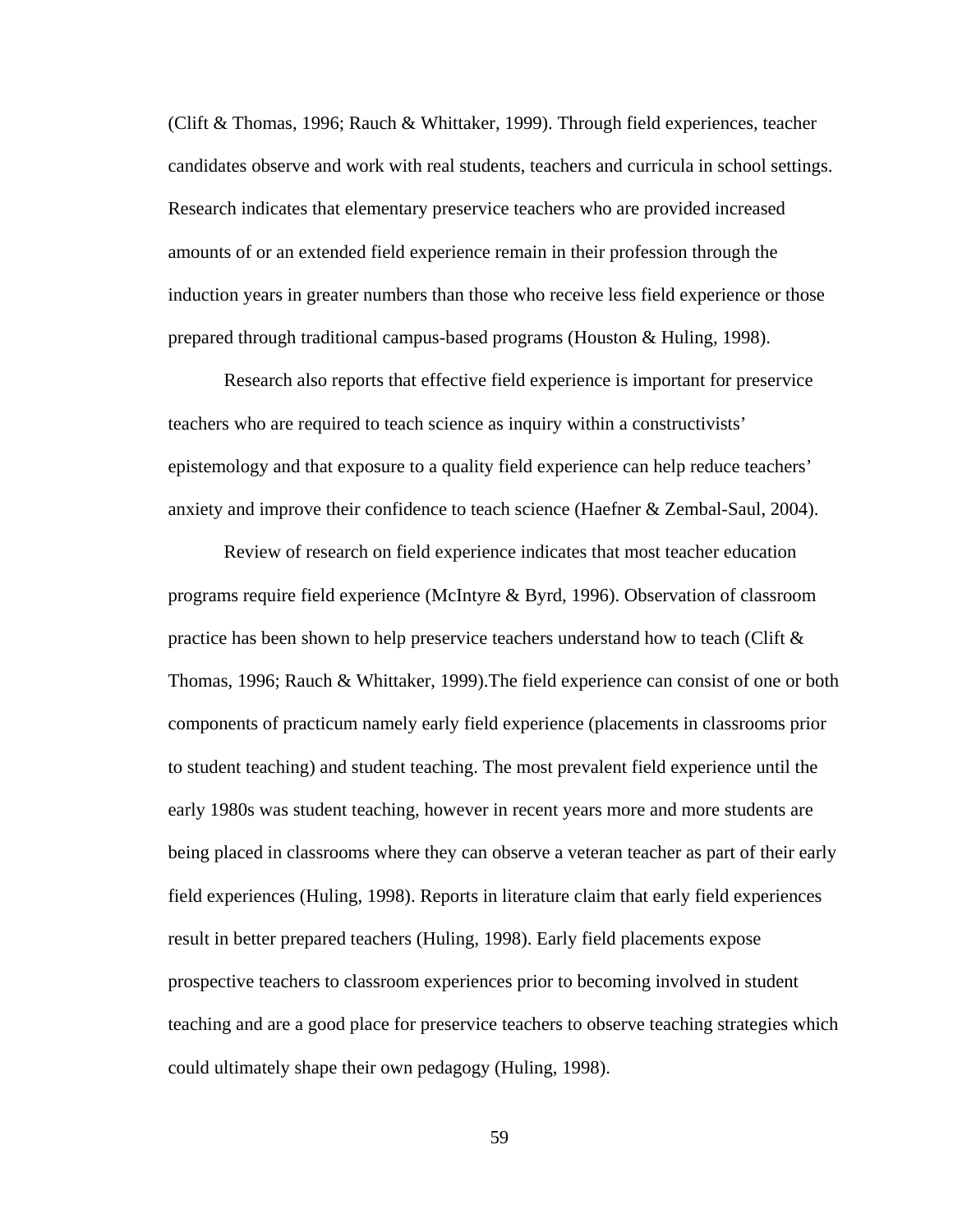Literature indicates that the context of field experiences is affected by a number of factors including the nature or location of the field experience and support received from mentor teachers (Guyton & McIntyre, 1990; Zeichner & Gore, 1990). It is believed that mentor teachers are a very critical component of the field placement (Paes, 1996). Mentoring has been identified as a way to help prospective teachers develop confidence and pedagogy. To achieve this goal mentor teachers must possess attributes such as awareness of system requirements, pedagogical knowledge, and the ability to model and provide meaningful feedback (Hudson, 2004). It is believed that the mentor's pedagogical knowledge is the key for providing quality field experiences within preservice teacher education programs (Briscoe & Peters, 1997; Kesselheim, 1998). Increasingly educators are calling for mentor teachers who are critical, analytical thinkers or "problem solving coaches" (Ponticell & Zepeda, 1996). This is consistent with the recommendation from educators that teacher education programs provide high quality experiences at each step in the training of a new teacher (DeBolt 1996; Diez, 1995).

 Literature indicates that teachers are not being placed with proper mentor teachers (McIntyre & Byrd, 1996) where training is consistent with science teaching reforms (NRC, 1996) requiring the understanding of inquiry-based science process skills (Abell, 2006). Literature indicates that most elementary preservice teachers are placed for the field experience in schools where science is taught by generalists who are required to teach a number of subjects (Jarret, 1999). It has been pointed out that mentor teachers therefore do not have time to develop or implement inquiry-based instruction for science or to develop innovative strategies to teach science (Andersen, 1997; Stake & Easley, 1978). Jarvis et. al., (2001) indicate that mentors with who preservice teachers are placed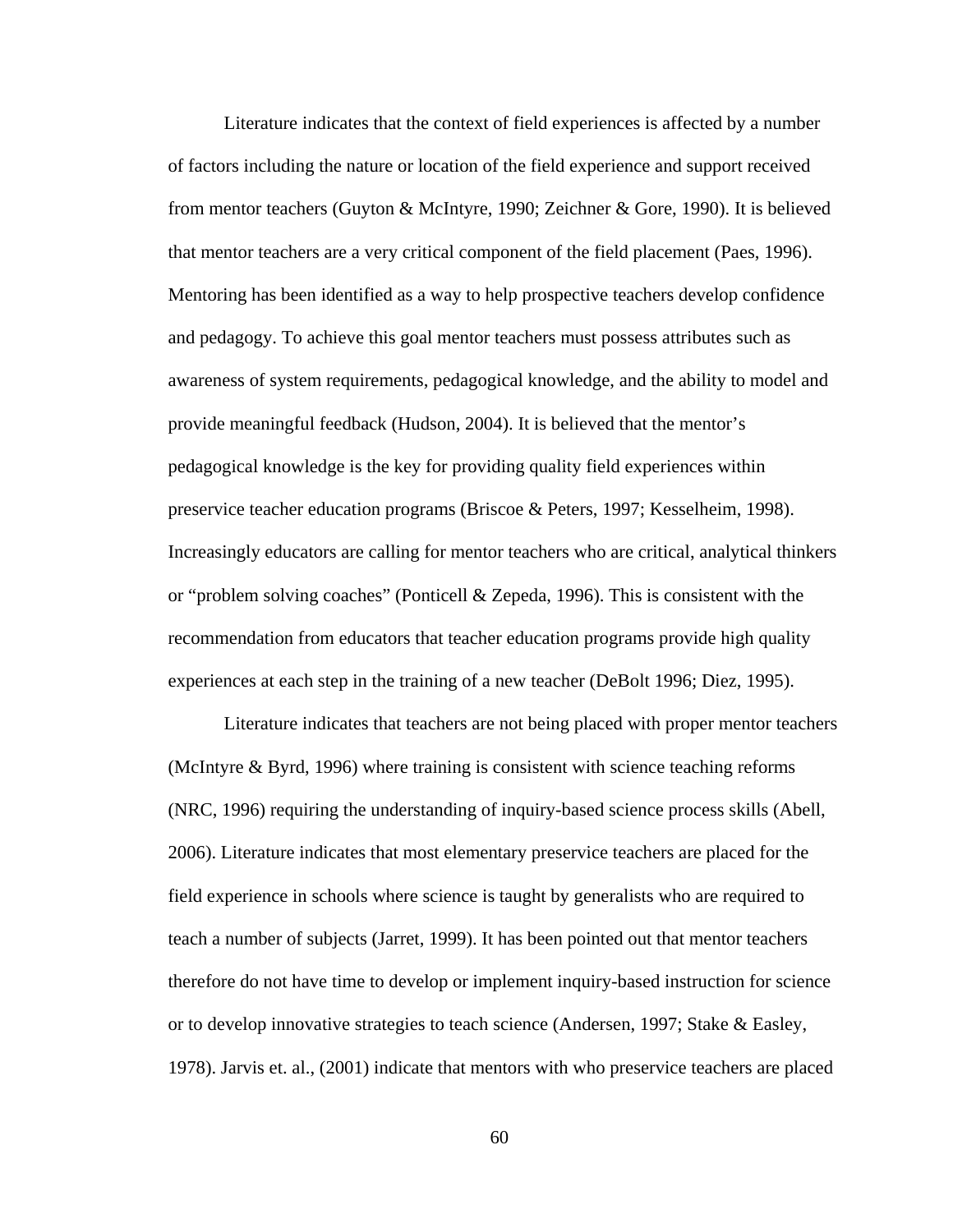might not be confident to mentor in specific subject areas such as science. According to research the time spent by elementary teachers on K-6 science averages only 10% of the total instructional time available (Goodlad, 1984; Weiss et.al., 2001). It is believed that this lack of time devoted to science and the marginal instructional quality for science in elementary schools can be detrimental to students' achievement, academic preparation, and career awareness (Abell, 1990). Therefore, pedagogy in elementary classrooms does not provide adequate exposure to inquiry-based science for students (Clift & Thomas, 1996).

 Thus, to develop teachers who are proficient in teaching in a constructivist environment required by the current science education standards (NRC, 1996), it has been proposed that research needs to examine alternate models of experiences at all levels of teacher education and development (DeBolt, 1996; Guyton & McIntyre, 1990). It is believed that the placement of first year teachers with mentors who successfully model problem solving approaches can help preservice teachers construct and refine knowledge, skills, and values appropriate to teaching (Mager, 1992). The use of science specialists has been suggested as an alternate model for teaching science at the elementary grades (Abell, 1990).

 The presence of a science teaching specialist is believed to ensure that science is a regular part of every elementary student's day (Abell, 1990). The specialist is a generalist who is solely devoted to teaching science, has above average knowledge and interest in science, is confident and knowledgeable about teaching science, can communicate positive feelings about science to the students, and uses pedagogical practices consistent with science reform goals. Therefore, the specialist model for elementary science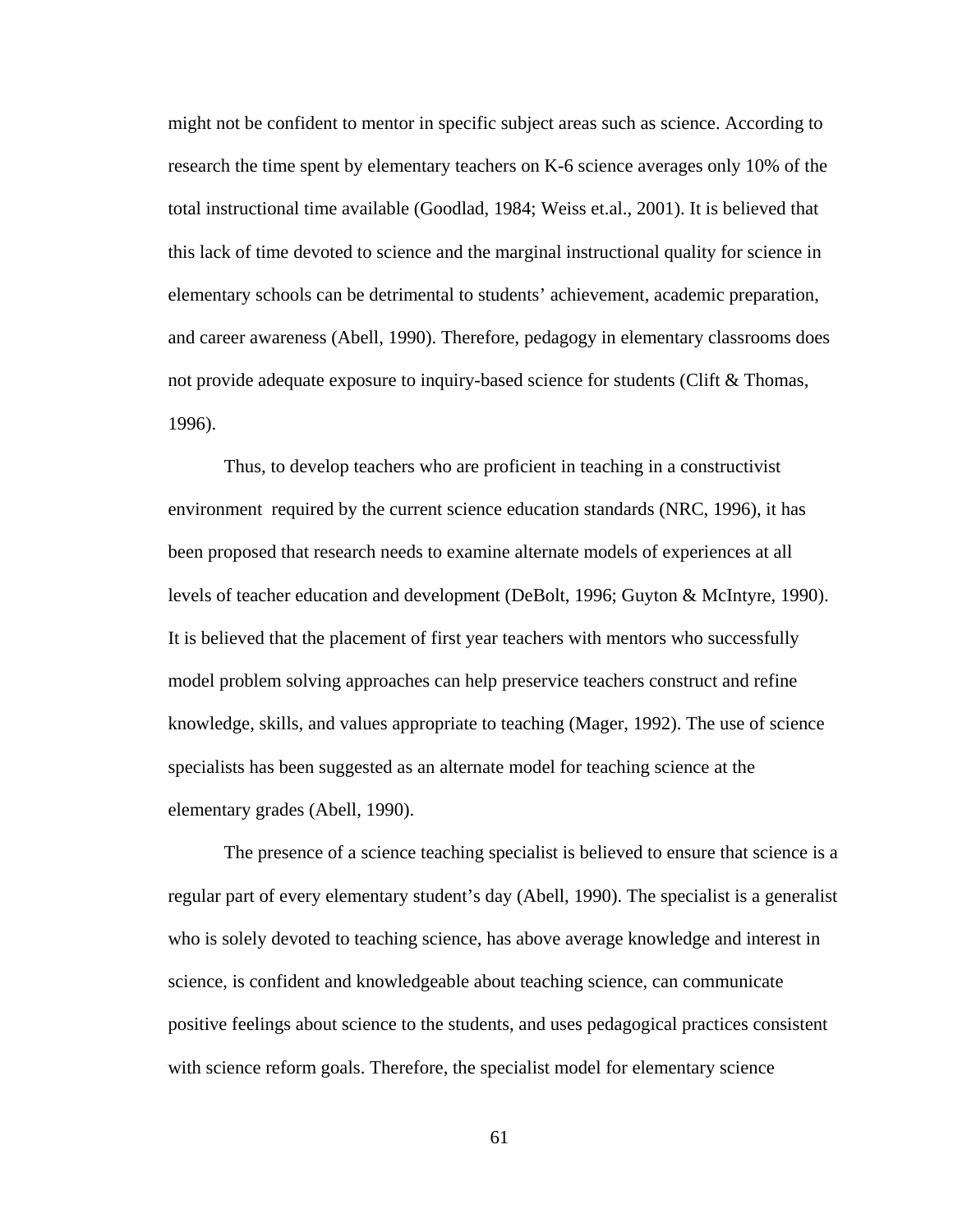instruction can provide the quality mentorship needed to help prospective teachers develop confidence and pedagogy in science (Abell, 1990; Olson,1992).

 Review of literature on field experience for preservice teachers indicates that early field placements have been fragmented (Smith, 1992), that most field experiences are not well designed or successful in inculcating confidence in elementary preservice teachers to teach (Zeichner & Gore, 1990; Zeichner, 1992) and that tensions are likely to result from participation in field experience (Hancock & Gallard, 2004; Black-Branch & Lamont, 1998). In addition, Metcalf and Kahlich (1996) in their review of the last 25 years of the field experience component of teacher education programs point out that many teacher education programs are not able to provide meaningful field experiences because there has been a saturation of school sites with an increasingly heavy load placed mentor teachers who are reluctant to work with preservice education students.

 Field experience is helpful in inculcating positive attitudes in prospective elementary teachers for teaching science and for exposing them to the inquiry form of instruction (Bryan & Abell, 1999). Additionally, research has shown that when preservice teachers exchange ideas and reflect together with their peers, they develop into reflective thinkers and form the support networks needed to alleviate stress (Beyer, 2001; Casey, 1994). Reflection is considered an effective methodology to draw connections between theory and field observations (Abell & Bryan, 1997; Doecke et.al, 2000).

 Disconnect between the field experience and the coursework, is believed to have a negative effect on the development of preservice teachers' ability to frame a theoretical explanation of classroom practice (Goodlad et al., 1990; Beyer, 2001). Thus, researchers question whether the placement of preservice teachers for the field experience in schools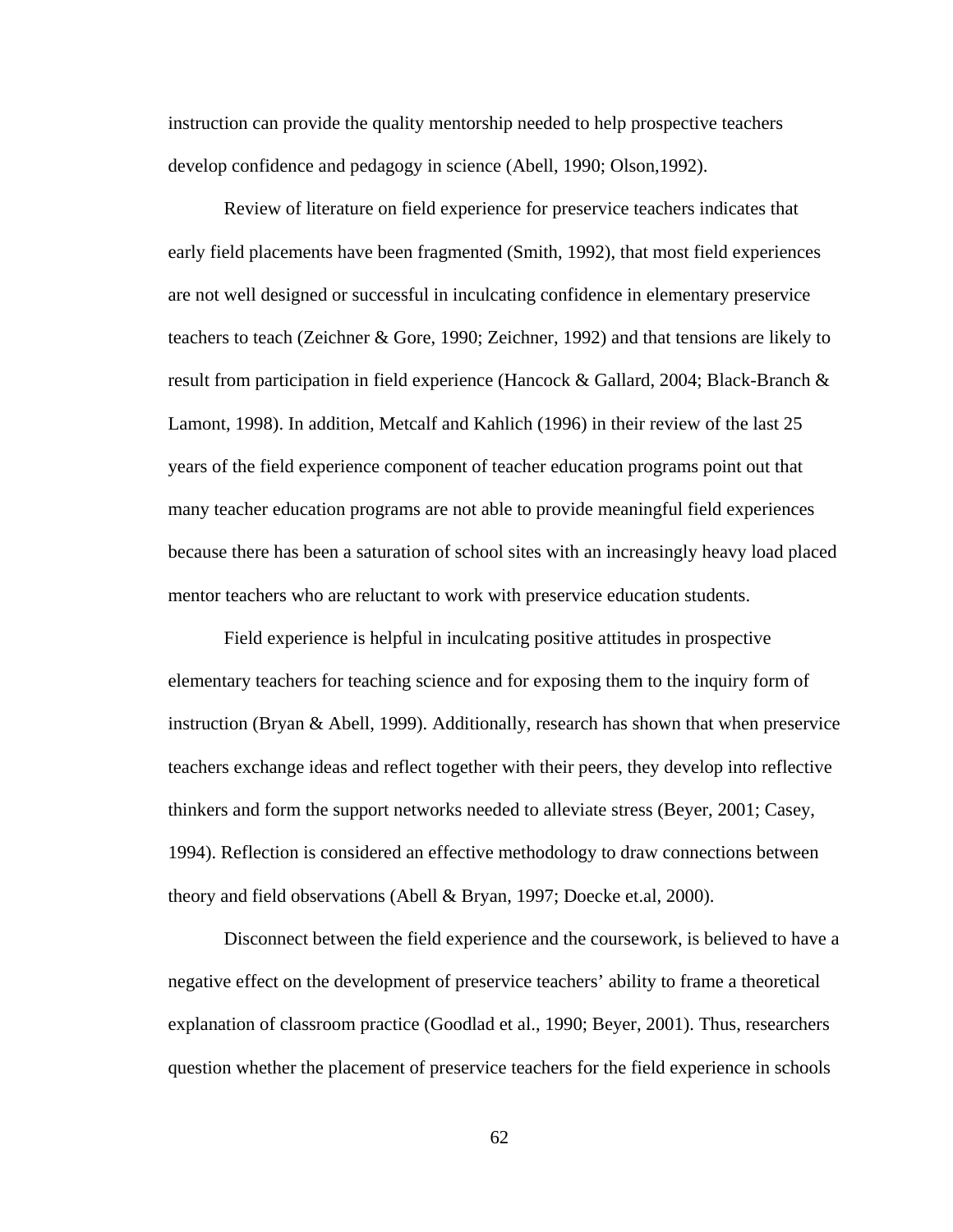as they exist today is adequate for the development of teachers who are reflective, and who are confident in teaching science (Abell, 2006; Zeichner, 1986; McIntyre & Byrd, 1996).

## Research Gap

 Research indicates that both elementary and preservice teachers have not been exposed to inquiry-based pedagogy recommended by the NSES (Haefner & Zembal-Saul, 2004) and lack self-efficacy to teach science (Appleton, 2006). Research also indicates that science methods courses can improve the personal science teaching efficacy of elementary preservice teachers (Palmer, 2006; Bleicher, 2006; Morrell & Carroll, 2003), and provide inquiry-based experiences to preservice teachers. However, literature indicates that the NSES are not uniformly implemented in the science methods courses and therefore it is possible that inquiry is not uniformly implemented in these courses (Smith & Gess-Newsome, 2004). Preservice teachers learn pedagogical practices in both the science methods course and the science field experience. Research suggests that when the science methods course is integrated with the field component, it helps preservice teachers anchor their learning about pedagogy with classroom practice (Pryor & Kuhn, 2004).

 To date no research exists that has examined from preservice teachers' perspectives the contribution of the traditional elementary science education methods course and the science field experience to developing their understanding of inquirybased pedagogy, their confidence to teach science and the development of their pedagogical strategies for teaching science through inquiry as recommended by the NSES (NRC, 1996).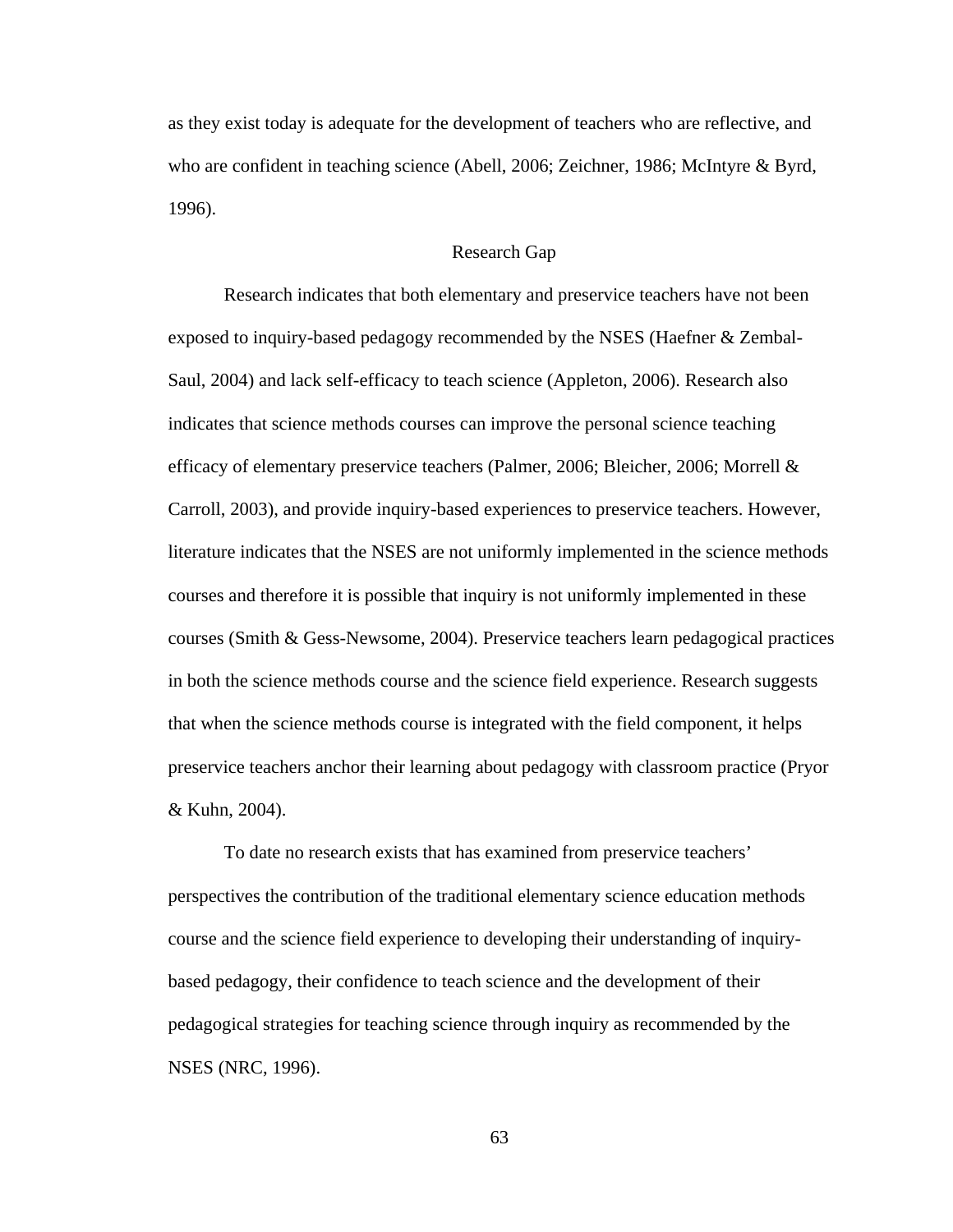Research shows that reflective thinking facilitates learning for preservice teachers (Abell, 2006; Abell & Bryan, 1997; Hines & Mussington, 1996; Murray-Harvey, 2001; Korthagen & Kessels, 1999; Doecke et. al., 2000). As preservice teachers begin to form their beliefs about learning and teaching science, their perceptions of their experiences in the elementary science education methods course and science field experience can provide valuable information for the evaluation of the elementary science education methods course and associated field experience in meeting the recommendations of the NSES for teaching science as inquiry.

 Therefore, the goal of this research was to capture preservice teachers' perceptions of their understanding of scientific inquiry, inquiry-based pedagogy for teaching science as recommended by the NSES and their confidence to teach science after concurrently completing the elementary science education methods course and the science field experience. The findings from this research are expected to help with the improvement or design of pedagogical experiences for preservice teachers offered through the elementary science education methods course and the associated science field experience.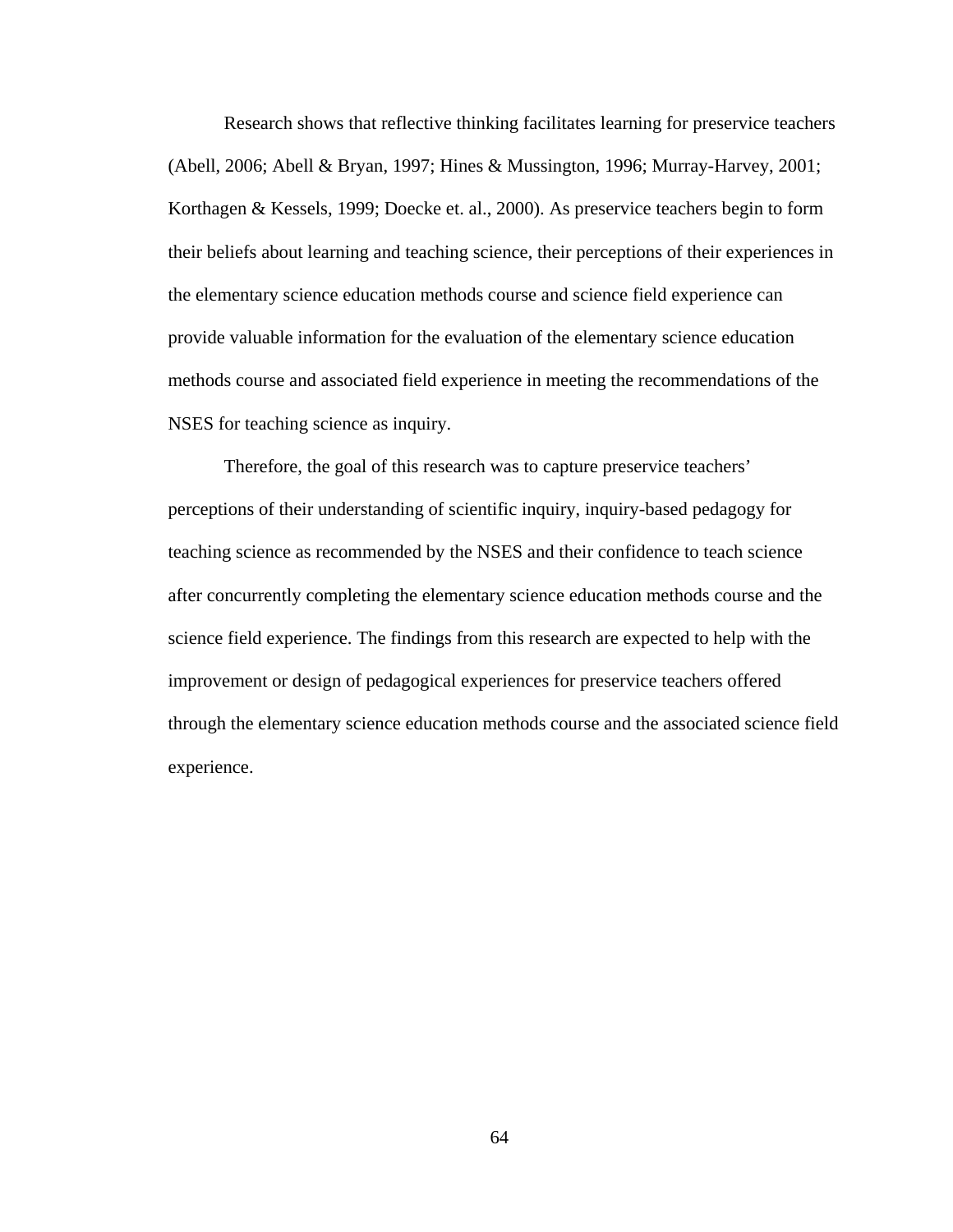# CHAPTER THREE

 The goal of this research was to capture the elementary preservice teachers' perceptions regarding their understanding of inquiry-based science instructional strategies and their confidence to teach science as a result of concurrently completing the elementary science education methods course and science field experience at the University of Missouri-Columbia. Therefore this inquiry was guided by the phenomenological perspective which attempts to understand the meaning of events and interactions from the point of view of participants (Douglas, 1976).

 Phenomenological inquiry attempts to understand the conceptual world of the subjects and is the search for understandings and meanings that the involved participants, themselves, hold about an object, person, or situation (McLoughlin and Dana, 1999). Reflections are an important component of phenomenological research as they help to recapitulate the participants' experiences to create a reflective cognitive stance through which meaning can be assigned to events and interactions experienced by people (Van Manen, 1990). Also, literature points out that course discussion and reflection using the preservice teachers' field observations and classroom learning are critical to their ability to integrate theoretical understandings in making sense of school observations (Pryor  $\&$ Kuhn 2004; Bogdan & Bilken, 2003; Abell & Bryan, 1997).

# Research Design

 This research study was designed as a qualitative study with a quantitative component. The major emphasis was on qualitative methodology. This is because qualitative research has the capacity to enable inquirers to identify the understandings held by individuals and the meanings they make of their experiences (Erickson, 1998).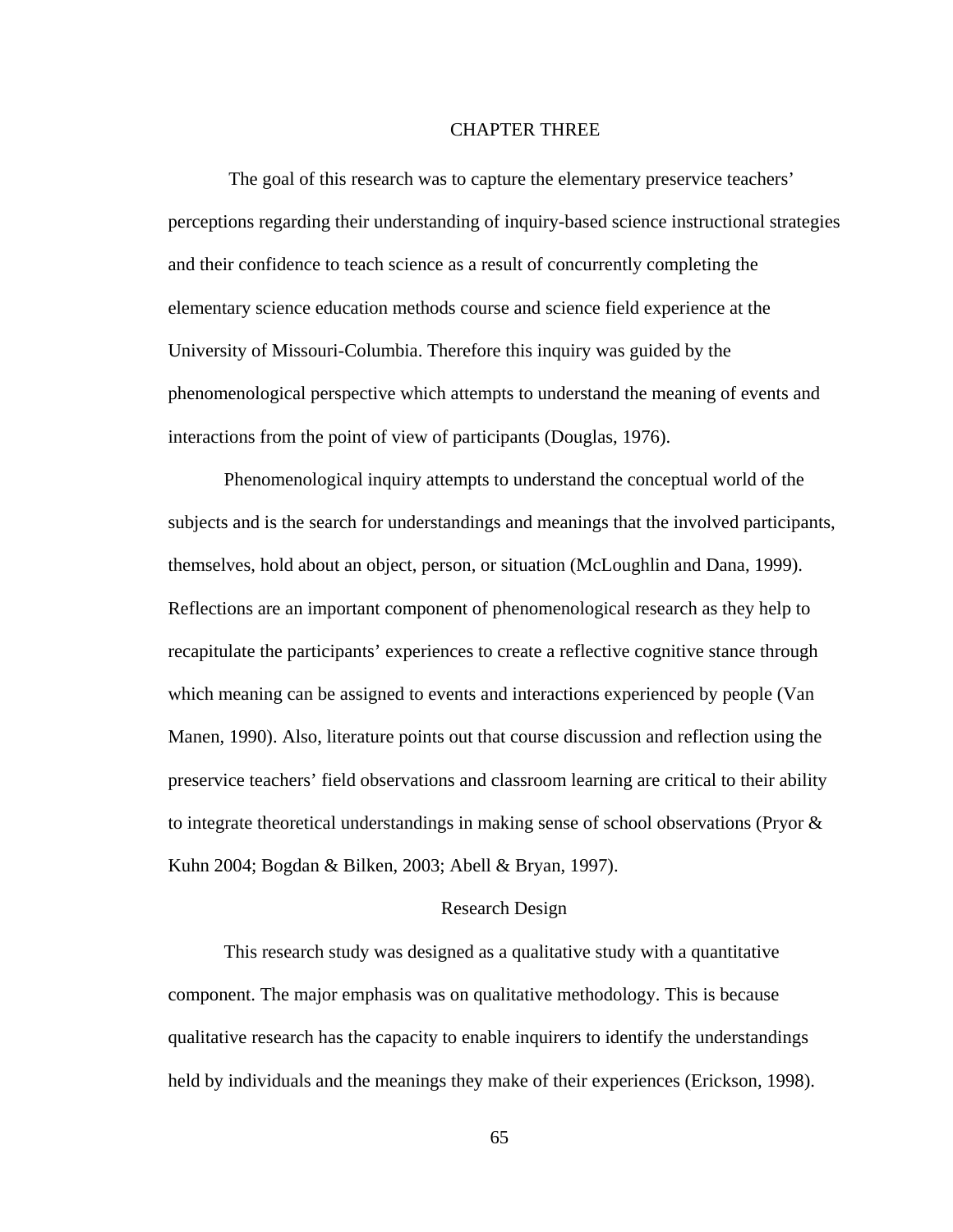According to Glaser and Strauss (1999) there is no fundamental clash between the purposes and capacities of qualitative and quantitative methods or data. According to these authors the generation and comparison of both forms of data on the same subject can help generate findings that are grounded in data.

 The design of this research study is consistent with the characteristics defined for naturalistic inquiry (Lincoln & Guba, 1985, p.39-45) in that this research used human instruments for primary data gathering; was conducted in the natural setting of the students (classroom); used mostly qualitative methods such as interviews and focus groups to capture data as these methods help to deal with multiple realities which are inherent in the perceptions of individuals and can be varied based on the meaning each individual draws from his or her experience even when it is the same for all participants; the research was focused in that boundaries of research were defined and guided by the research questions proposed; trustworthiness of the data was confirmed through comparison of data obtained through multiple sources such as a questionnaire, survey, focus groups, interviews and syllabus evaluation; the researcher elicited meaning and interpretations from the participants reflections by constructions of their multiple realities i.e. responses into categories of meaning and emerging themes; grounded theory principles were used to arrive at conclusions in that the conclusions emerged from the data or were grounded in data; and finally the researcher was aware that individual realities can be multiple and different and may not be duplicated in other settings and therefore refrained from making broad application of the findings.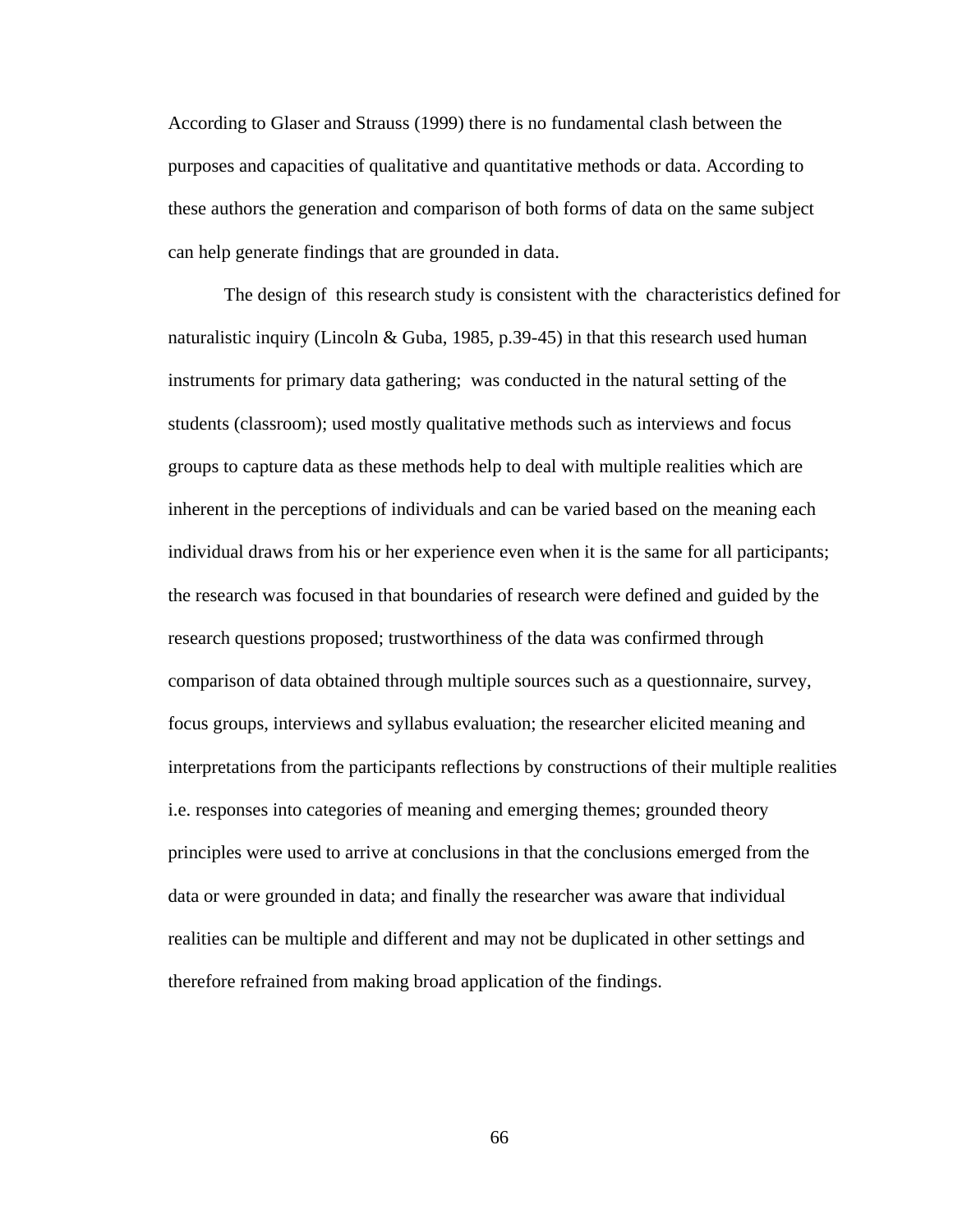#### *Participants*

 The primary respondents in this research were the elementary preservice teachers in the four-year undergraduate teacher education program and enrolled in the elementary science education methods course for the winter 2006 semester at the University of Missouri-Columbia. These students are juniors or seniors going through their science field experience in parallel with the elementary science education methods course during the winter 2006 semester. Junior and senior students are required to maintain a 2.750 MU GPA of record and an overall GPA is required for progression to graduation and certification.

 Other participants included in the research were the instructors who taught the two sections of the elementary science education methods course during the winter 2006 semester at the University of Missouri-Columbia (UMC). Both the instructors were informed of the intent and purpose of the research study and assured of anonymity. Anonymity of the instructors was assured by coding their responses on the interview transcripts as P1 and P2. The instructor coded as P1 in this study was a PhD seeking graduate student at the University of Missouri-Columbia, who was teaching the elementary science education methods course in the winter 2006 semester. The instructor coded as P2 in this study, has a Ph.D and is a professor of science education at the University of Missouri-Columbia. Both the graduate student instructor and the professor teaching the science methods course will hereafter be referred to as instructors teaching this course.

 Preservice teachers were recruited via email (Appendix E-University of Missouri-Columbia Recruitment email). Permission was obtained from all students who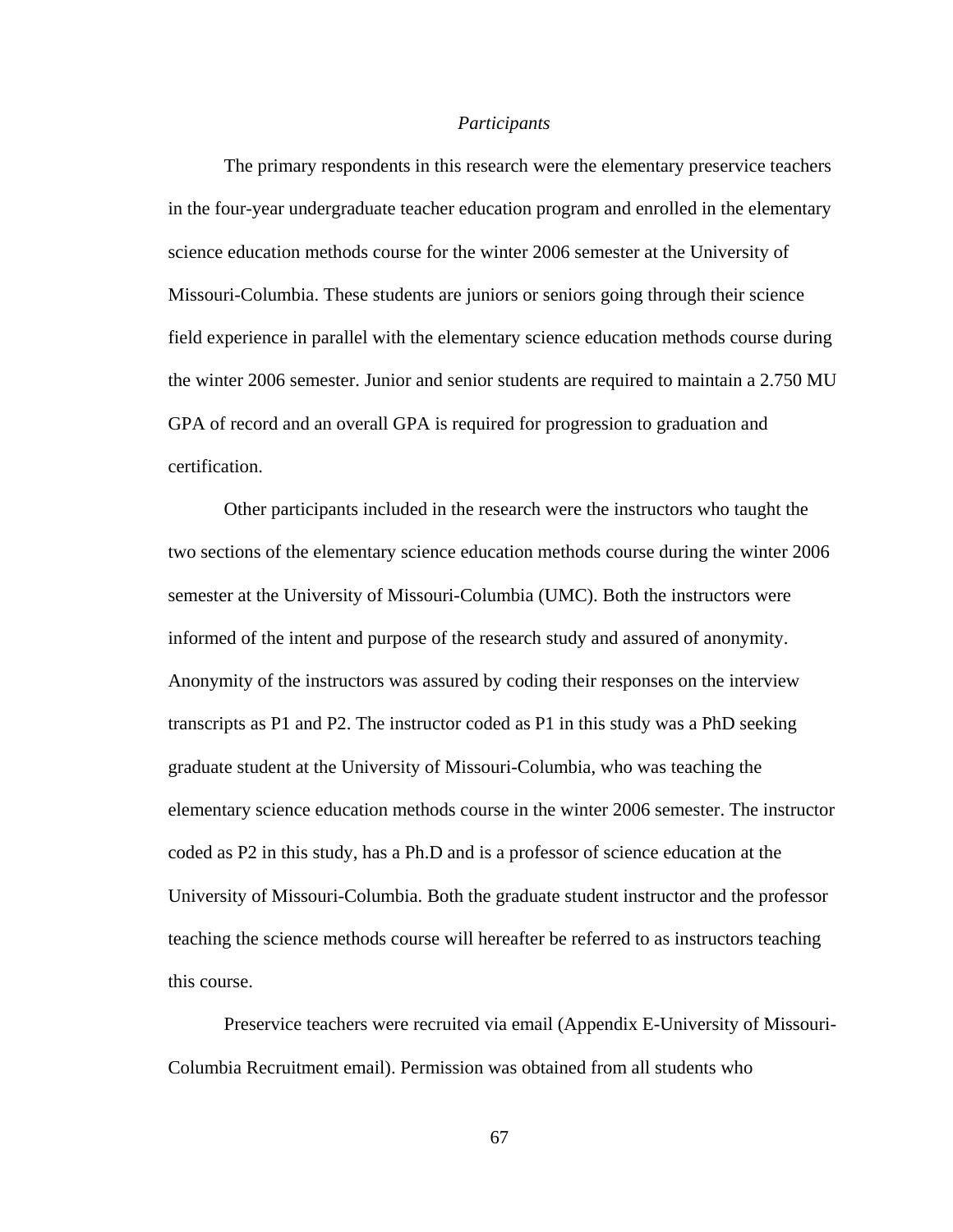participated in the research. Only students consenting in writing (Appendix F-University of Missouri-Columbia Informed Consent) were used as participants in the study. Forty (40) preservice elementary teachers, ranging from juniors to seniors, consented to participate in the study. Twenty two (22) participants were from one section and eighteen (18) from the second section. All participants were females. Written consent was also obtained from the instructors of the science methods course (Appendix G-University of Missouri-Columbia Informed Consent) before involving them in the study.

 In addition, prior to the initiation of the study, the University of Missouri Institutional Review Board (IRB) application was filled out to get approval for the research study and the use of human subjects. The researcher was also required to take and pass an online test for IRB approval to confirm the understanding of IRB rules and processes. Research was only initiated after IRB approval had been received.

#### *Elementary Science Education Methods Course*

 At the University of Missouri-Columbia, science pedagogy is taught to prospective teachers seeking baccalaureate degrees in elementary education through the elementary science education methods course. The elementary science education methods course is a laboratory and research-based course designed to integrate theory and practice. The goal is to help preservice teachers integrate instructional strategies learned through the elementary science education methods course with their observations of a mentor teacher's instruction in the field. Accordingly, an important component of this course is the field experience placement in the elementary classrooms in the Columbia, Missouri Public Schools usually in grades 4-5. The science field experiences in the Columbia, Missouri Public Schools are geared to allow preservice teachers to observe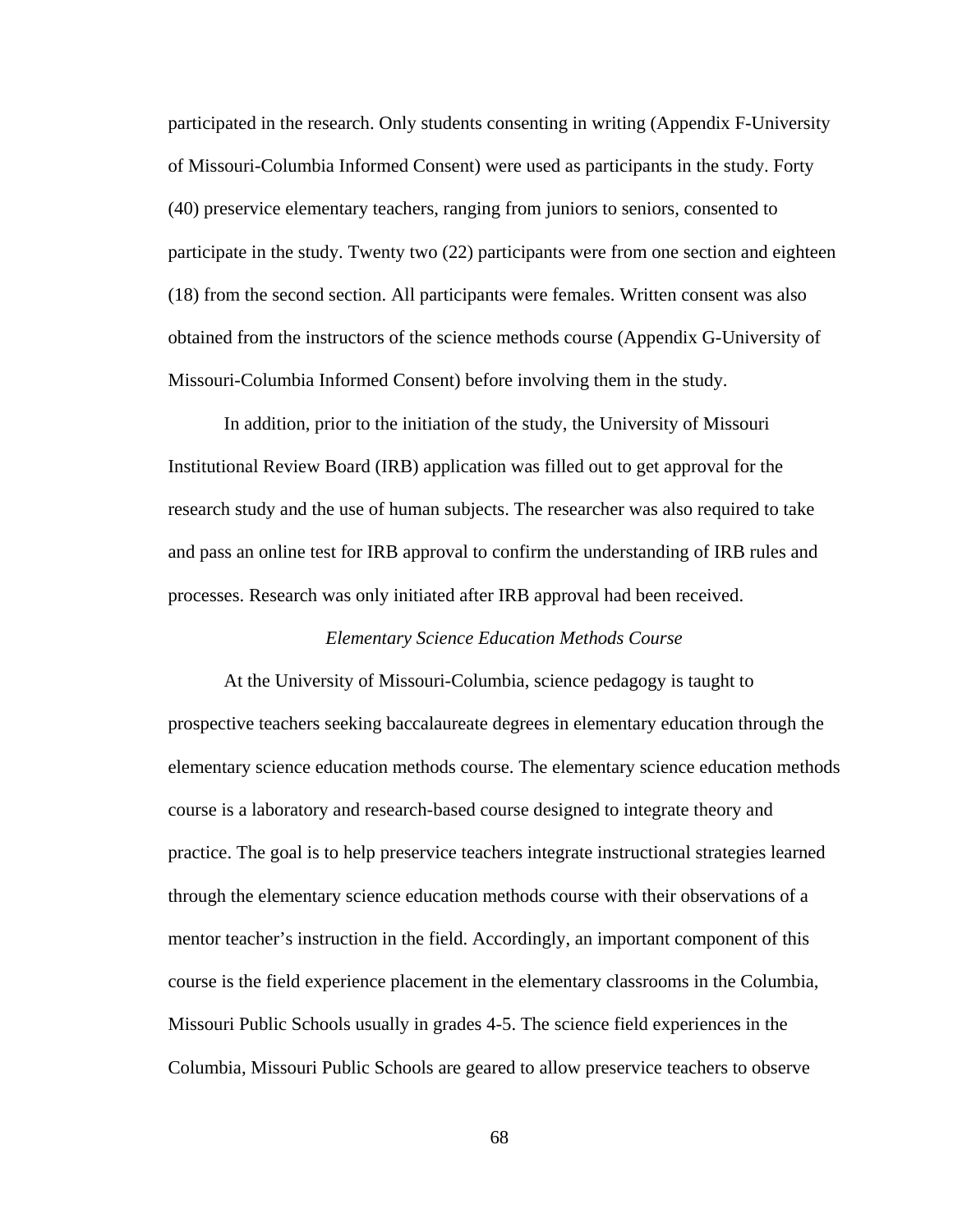science teaching techniques and strategies. Students are placed with mentor teachers (science specialist's grades 4-5, or K-3 teachers). Each placement is for two (2) hours per week for at least 12 weeks providing 24 hours of field experience in which the preservice teachers observe delivery of instruction by mentor teachers and on occasions participate in different classroom activities. Thus, through field placements in elementary science classrooms preservice teachers are able to examine the problems of practice and are expected to begin the process of becoming inquiring, reflective professionals.

 The methods courses are taught in 'cohorts' or 'blocks' each made up of approximately 20-30 students. Students are enrolled in a 12 credit hour 'block' which includes science, math, and literacy methods courses, and 3 hours of field experience. Each student is assigned to one elementary school (usually grade 4-5) and conducts two hours of science teaching observations per week over one semester. The number of schools that participate in the science field experience usually varies from 4-5 based on the permissions received from the cooperating teachers and the school district. Students are required to observe teaching strategies used to teach science in the schools (field) with limited hands on teaching which usually occurs in the form of helping students with their work or helping the cooperating teacher with the delivery of the lesson. In most cases there is no independent teaching conducted by the students. The elementary science education methods course is divided into two sections each being taught by a different instructor.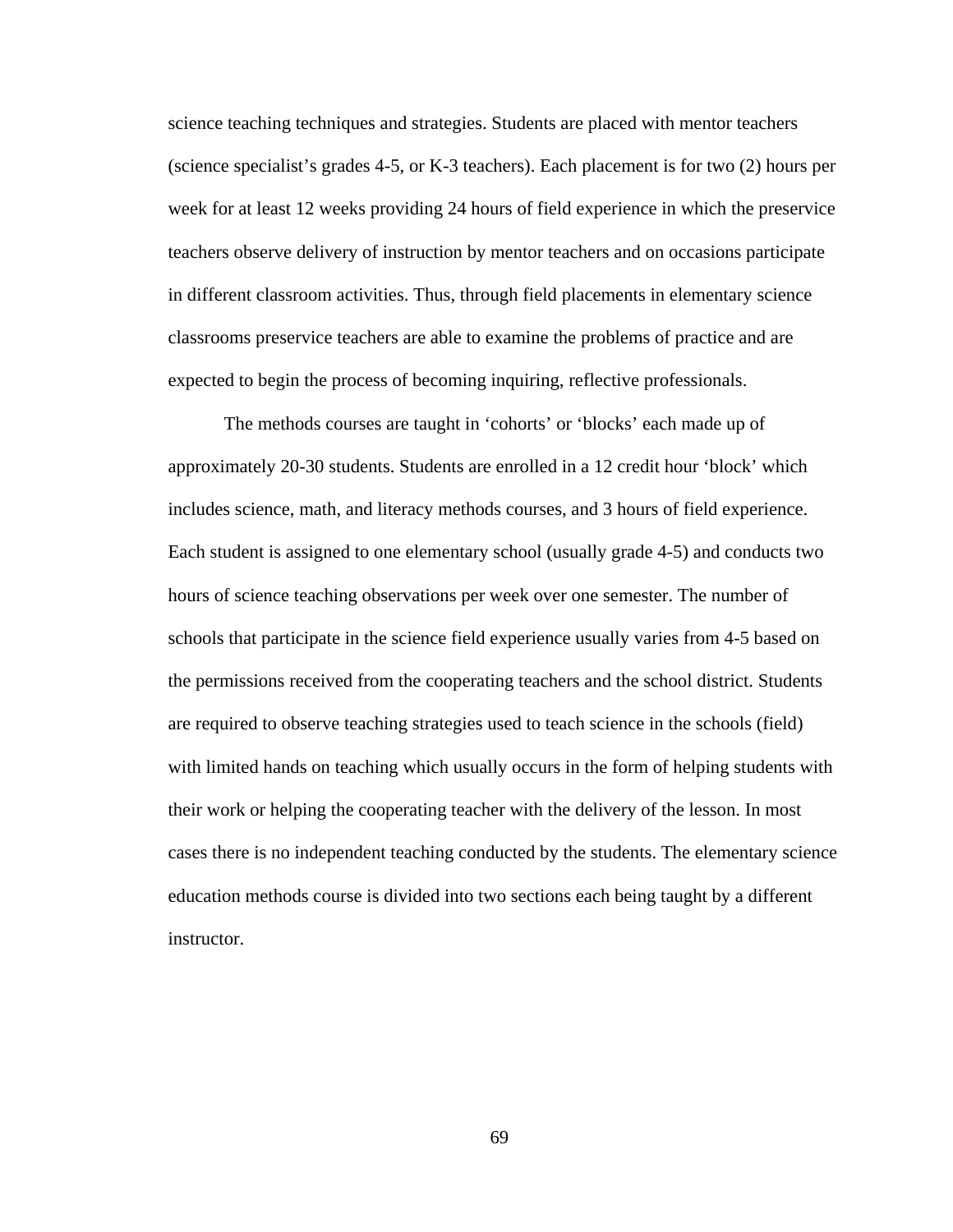### *Data Sources*

 The benefit of collecting data from multiple sources is that it allows the researcher to carefully check and cross check whether the researcher's interpretation of data is correct. According to Glaser and Strauss (1999) replication of data is the best means for validating facts. Accordingly, multiple modes of data collection were used in this study, including: (1) focus group sessions capturing preservice teachers' reflective discussions on their confidence to teach science, the teaching strategies discussed and taught in the elementary science education methods course and those observed in the science field experience, and preservice teachers' understanding of inquiry for teaching and learning science, (2) a study specific questionnaire, specifically designed by the researcher for this study, to capture their understanding of scientific inquiry and confidence to teach science following the elementary science education methods course and the science field experience, 3) the Science Teaching Efficacy Belief Instrument (STEBI-B) (Enochs & Riggs, 1990), 4) interviews with the instructors of the science methods course, and 5) examination of the elementary science education methods course syllabus. Table 6 summarizes the research questions and data collection/data analysis strategies. In the following sections, each data source is discussed in further detail.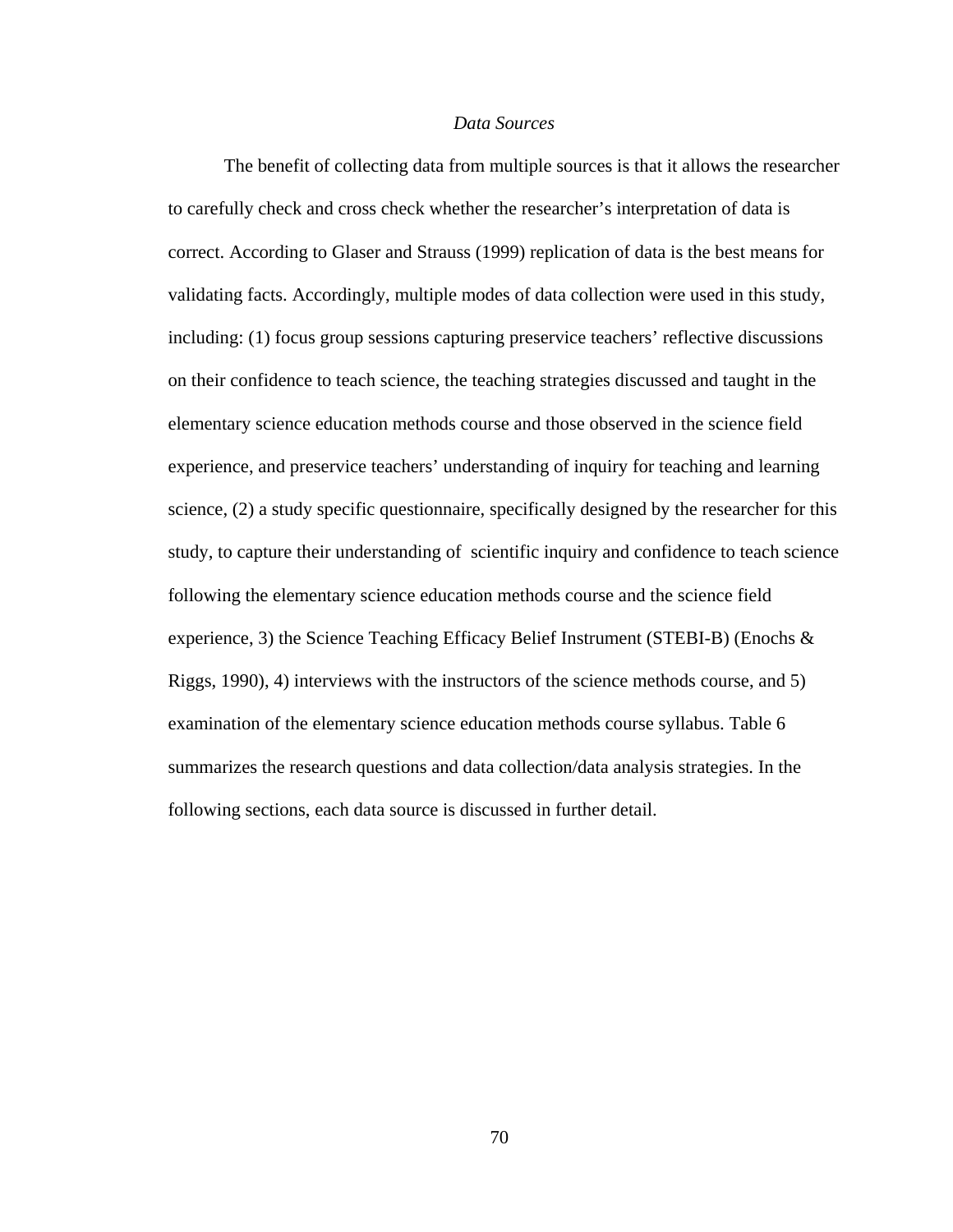|   | <b>Research Question</b>            | Data Sources                        | Method of Analysis            |  |
|---|-------------------------------------|-------------------------------------|-------------------------------|--|
|   | 1 In what ways are the inquiry-     | Focus Group Transcripts:            | Evaluation of transcripts for |  |
|   | based science teaching and          | Preservice Teachers' reflections    | themes.                       |  |
|   | learning strategies recommended     | Interview transcripts :             | Evaluation of use of inquiry  |  |
|   | by the NSES, integrated             | <b>Methods Instructors</b>          | in the methods course.        |  |
|   | emphasized in the elementary        |                                     | Review of responses for       |  |
|   | science education methods course    | <b>Evaluation of Elementary</b>     | support of themes.            |  |
|   | at the University of Missouri-      | <b>Science Education Methods</b>    | Confirm integration of        |  |
|   | Columbia?                           | Course Syllabus                     | inquiry into the syllabus.    |  |
|   |                                     |                                     |                               |  |
|   | What do elementary preservice       | <b>Focus Group Transcripts</b>      | Evaluation of themes.         |  |
|   | teachers report regarding their     |                                     |                               |  |
|   | 2 understanding of inquiry and      | <b>Interview Transcripts</b>        | Review for support of         |  |
|   | inquiry-based science instruction   |                                     | themes.                       |  |
|   | after concurrently completing the   |                                     |                               |  |
|   | elementary science education        | <b>Study Specific Questionnaire</b> | Review for support of         |  |
|   | methods course along with the       | Responses                           | themes.                       |  |
|   | science field experience at the     |                                     |                               |  |
|   | University of Missouri- Columbia?   |                                     |                               |  |
|   | What do elementary preservice       | <b>Focus Group Transcripts</b>      | Evaluation of themes.         |  |
| 3 | teachers report regarding the       |                                     |                               |  |
|   | effect, if any, on their confidence | <b>Interview Transcripts</b>        | Review for support of         |  |
|   | (self-efficacy) to teach science    |                                     | themes.                       |  |
|   | after simultaneously going          |                                     |                               |  |
|   | through the elementary science      | <b>STEBI-B</b> Instrument           | Support of themes.            |  |
|   | education methods course and        | <b>Study Specific Questionnaire</b> | Support of themes.            |  |
|   | science field experience?           |                                     |                               |  |

Table 6: Summary: Research Questions, Data Collection, and Data Analysis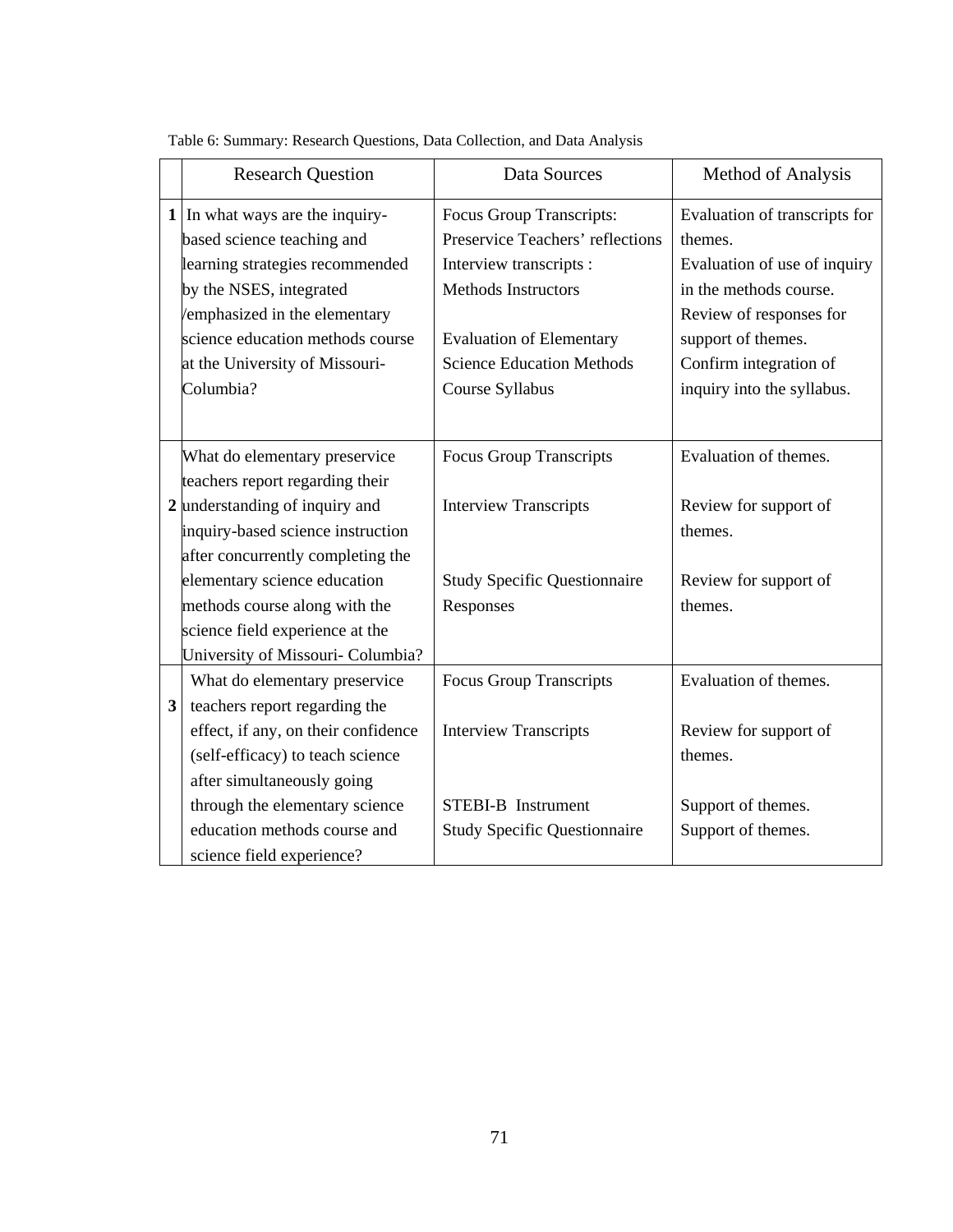#### Methodology

#### *Focus Groups*

 An important part of this research design was to have preservice teachers share their reflections and to comment on each others' understanding. Reflection and dialog among the preservice teachers has been shown by researchers to help preservice teachers learn about teaching and the foundations of education (Hufford, 2000; Kerrins, 1990; Huling, 1998). To capture the elementary preservice teachers' perceptions regarding their understanding of inquiry and inquiry-based pedagogy and their confidence to teach science, focus groups were convened to have preservice teachers reflect on the inquirybased science teaching strategies learned through the elementary science education methods course and through the science field experience. A series of five focus-group interviews were conducted with students from both sections of the methods course. The focus group technique allows for a semi-structured interview. Focus groups were selected as a method of purposeful sampling (Lincoln & Guba, 1985) of the preservice teachers' perceptions about their understanding of inquiry and their confidence to teach science as a result of going through the elementary science education methods course that integrates the science field experience. Purposeful sampling is desired under the naturalistic paradigm as it allows for the selection of a representative sample for the group under study. By selecting five groups (approximately 5-6 students each) assurance was made to include as much information as possible to give context to the generalizations following from the data (Lincoln & Guba, 1985). Discussions in these focus groups were initiated by the researcher by asking open ended questions. Questions used to stimulate discussions in the focus groups were formulated ahead of time (Appendix A-Focus Group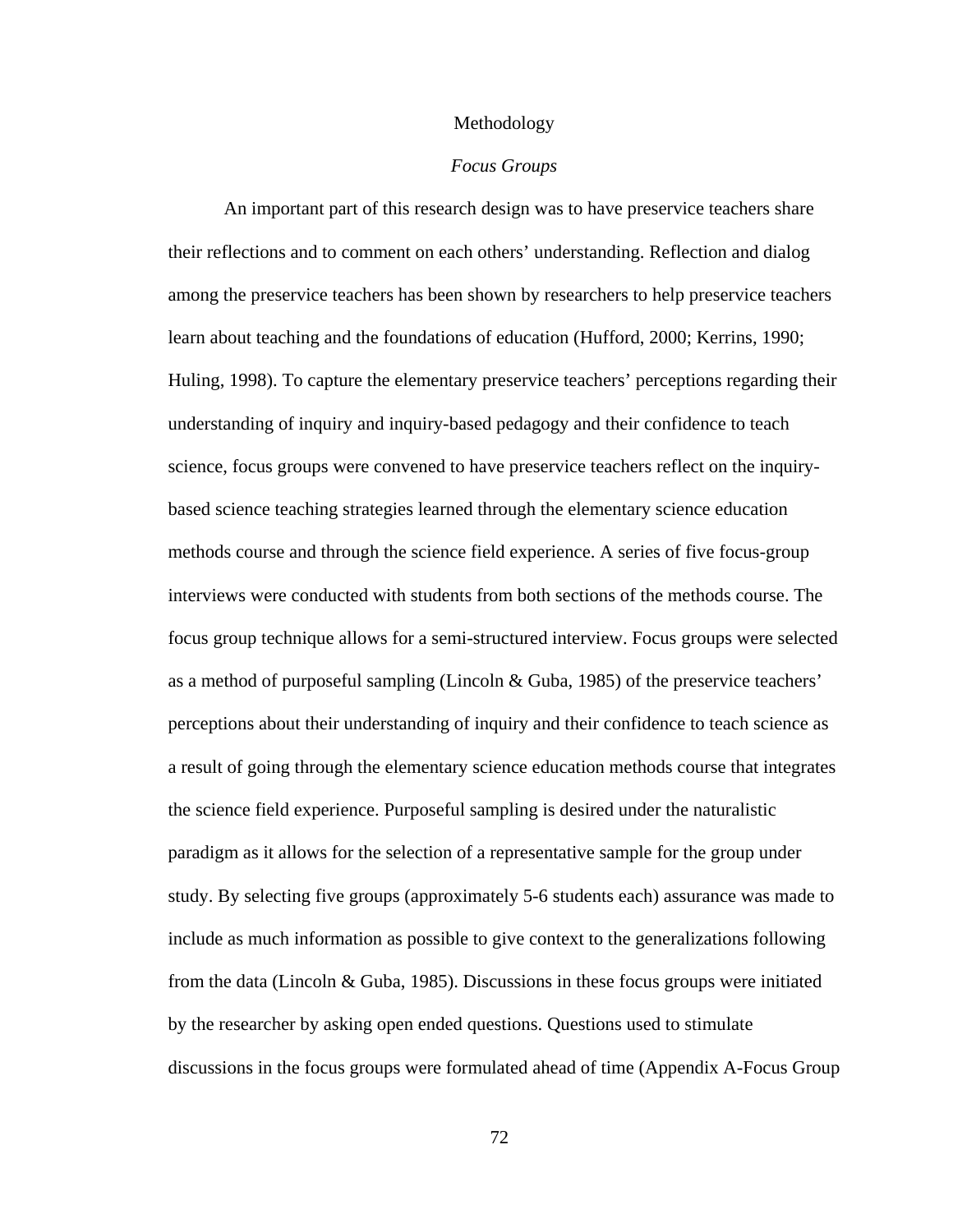Protocol Preservice Teachers). The intent of the focus group sessions was to stimulate discussions and reflections among the preservice teachers about their understanding of inquiry and inquiry-based instructional strategies and their confidence to teach science and to determine whether students' understanding of inquiry-based science instruction was consistent with the inquiry form of science pedagogy taught in the methods course. The reflective discussions of the preservice teachers were audio taped and transcribed. Students in each focus group were assigned a numerical number to keep track of responses. Whenever a response was made the numerical number of the respondent was noted down. In this manner responses were coded by group number and respondent number e.g. G1-S4 represents student 4 in group 1. Transcripts from the focus groups served as the primary data source. Focus groups were convened towards the end of the winter semester 2006 when preservice teachers were finishing up their science field experience and the science methods course.

#### *Interviews*

 Structured interviews were conducted with the instructors teaching each section of the elementary science education methods course in the winter 2006 semester. According to Lincoln & Guba (1985, p. 269), a structured interview is the mode of choice when the interviewer knows what he or she does not know and can therefore frame appropriate questions to find out. As required for a structured interview, the intent of the interview was defined prior to the interview and the interview questions (Appendix B-Interview Protocol-Science Methods Instructors) were formulated ahead of time to elicit respondents' answers *"*in terms of the interviewers' framework and definition of the problem" (Lincoln & Guba, 1985, p.268).Anonymity of the instructors was maintained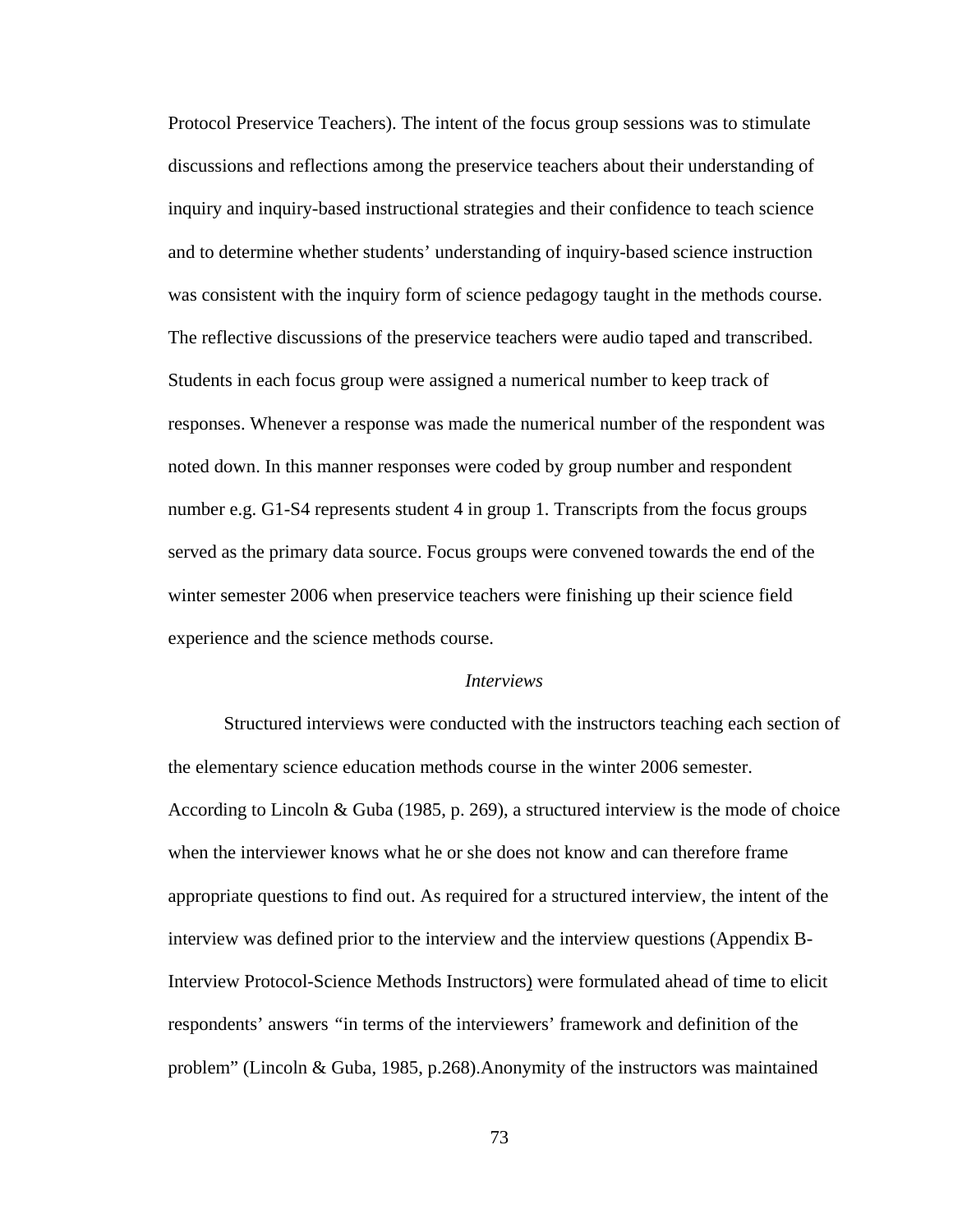by coding their responses on the interview transcripts as P1 and P2 as described earlier. The interviews were conducted towards the end of the 2006 winter semester.

 Interview questions were a mixture of convergent (closed) and divergent (open) in nature to allow the gathering of specific information while allowing reflection from the participants. Additional questions were asked during the interviews to stimulate further reflection by the participants. Responses from the interviews with the instructors teaching the science methods course were used to verify the categories and the assertions emerging from focus group data.

#### *Evaluation of Science Education Methods Course Syllabus*

 To validate the findings from the focus groups and interviews, the elementary science education methods course syllabus for winter 2006 supplied by the instructors was examined to determine what elements, of inquiry and inquiry-based pedagogy recommended by the National Science Education Standards, were explicitly included in the elementary science education methods course. Each lesson module was examined for contents and conformance to the National Science Education Standards' recommendation for learning and teaching science through inquiry. Transcripts from focus groups and from the interviews were also reviewed to confirm the findings from the elementary science education methods course syllabus evaluation. Conversely, the elementary science education methods course syllabus was examined to confirm categories and assertions emerging from the focus group data.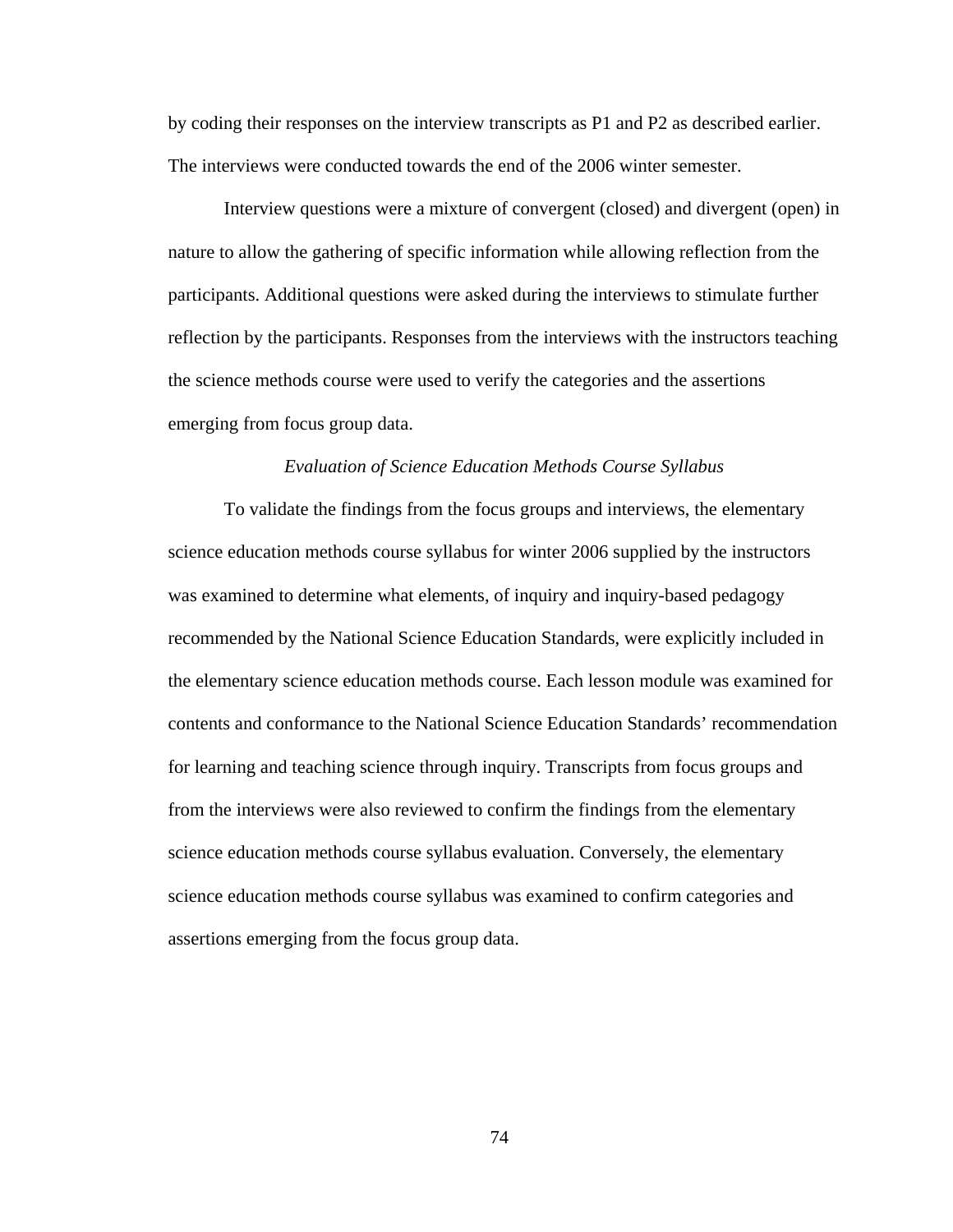### *STEBI-B Instrument*

 The elementary preservice teachers' self-efficacy or confidence to teach science after going through the elementary science education methods course and the science field experience was assessed using the Enochs and Riggs (1990) instrument: STEBI-B (Science Teaching Efficacy Belief Instrument Form B). This instrument was administered in person by the researcher, towards the end of the winter 2006 semester (Appendix C-STEBI-FORM B) during a regularly scheduled science methods class period.This instrument is a modified version of the original Riggs STEBI-A instrument (Riggs, 1988) which was developed to determine elementary inservice teachers' selfefficacy to teach science (Enochs and Riggs, 1990). It consists of 23 items in a 5-choice, Likert-type scale format. Response categories include SA=strongly agree, A=agree, UN=uncertain, D=disagree, and SD=strongly disagree. Of the 23 items in the survey, 13 are designed to address preservice teachers' confidence to teach science or their Personal Science Teaching Efficacy (PSTE) (Morrell & Carroll, 2003). The remaining 10 questions are designed to assess the respondents' belief that teaching can have a positive effect on students or their Science Teaching Outcome Expectancy (STOE) (Morrell  $\&$ Carroll, 2003). The validity and reliability of the instrument to measure preservice teacher self-efficacy for teaching science has been established (Enochs & Riggs, 1990) through the administration of the survey instrument to 212 preservice elementary teachers (184 females and 27 males) in California and Kansas. In the present study, the STEBI-B instrument was administered to preservice teachers at the end of the winter 2006 semester to determine how the elementary science education methods course and the science field experience had effected their confidence to teach science.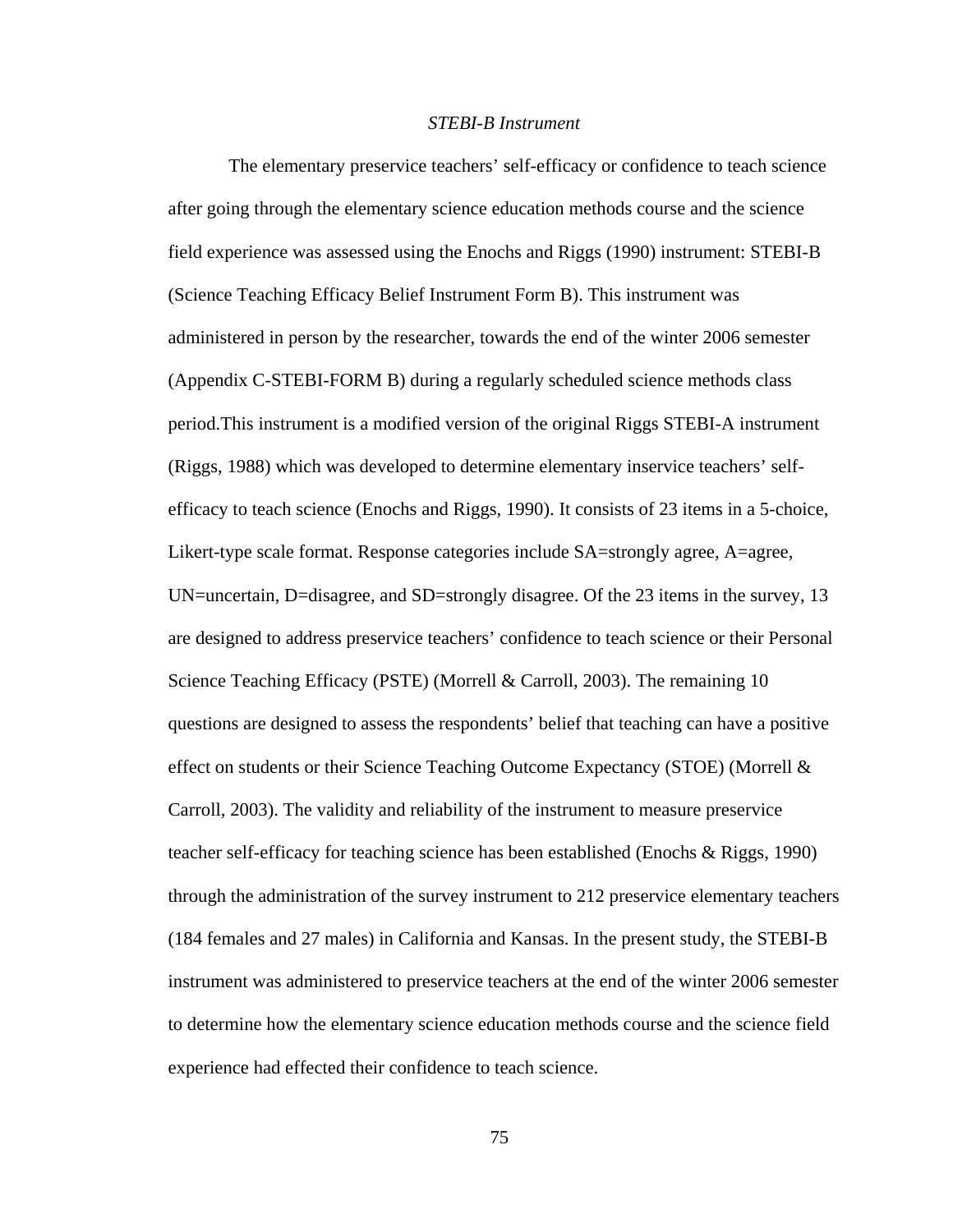# *Study Specific Questionnaire-SSQ*

The preservice teachers were also administered a study specific questionnaire which was designed by the researcher specifically (Appendix D-Study Specific Questionnaire) to capture preservice teachers' understanding of scientific inquiry and their perceptions regarding the contribution of the elementary science education methods course and the science field experience to their understanding of inquiry-based pedagogy and confidence to teach science. The study specific questionnaire was designed with 20 items in a 5-choice, Likert-type scale format. Response categories included SA=strongly agree, A=agree, UN=uncertain, D=disagree, and SD=strongly disagree. Of the 20 items in the survey, 14 were designed to capture the preservice teachers' understanding and knowledge about scientific inquiry, 3 questions were designed to capture preservice teachers' confidence to teach science and the remaining 3 questions captured their perceptions regarding similarities between science teaching strategies modeled and taught in the elementary science education methods course and those observed in the field. This instrument was administered to the elementary preservice teachers by the researcher towards the end of the winter 2006 semester during a regularly scheduled class period at the conclusion of the elementary science education methods course and the science field experience.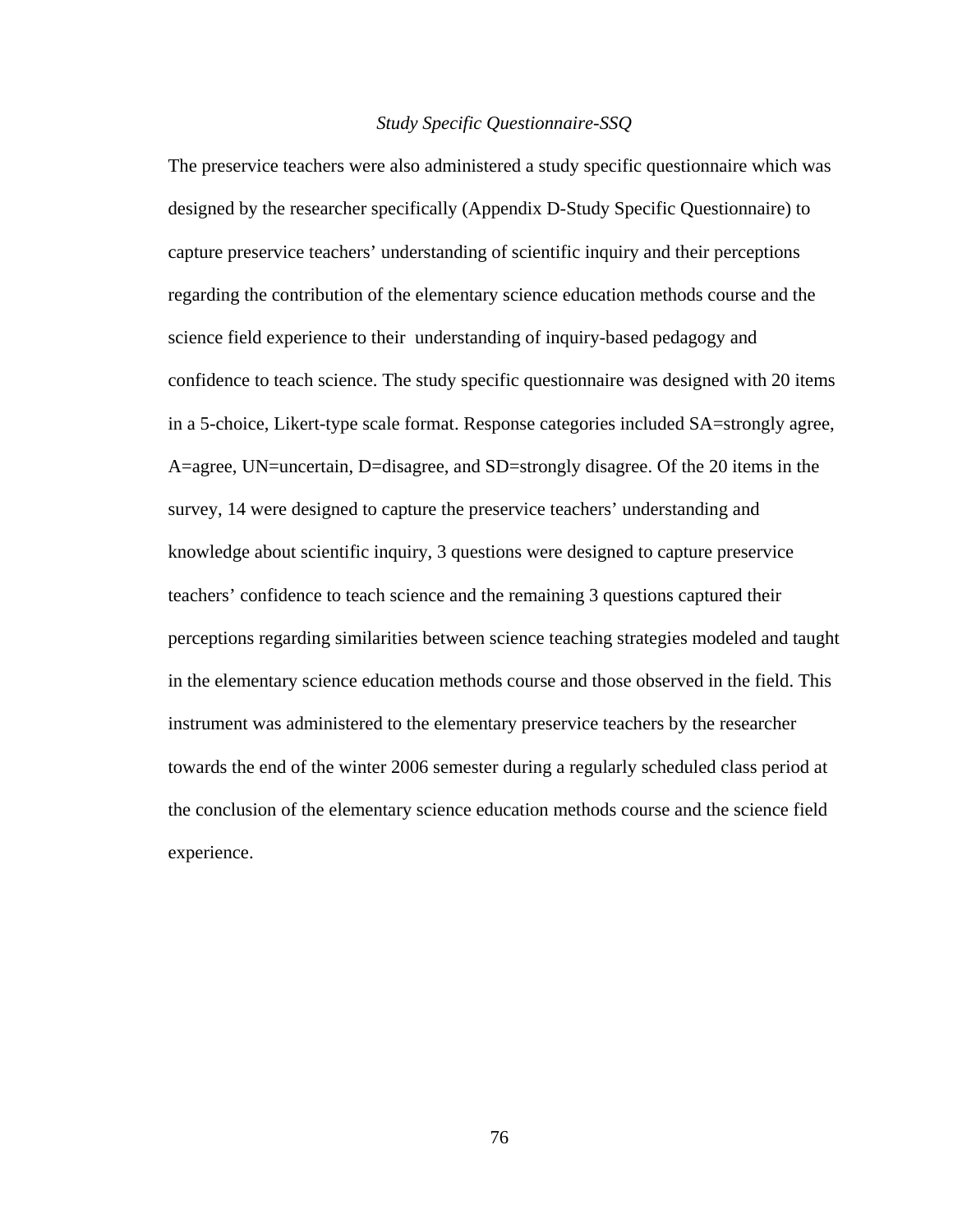#### *Data Analysis*

 Data collected from multiple sources was analyzed using principles of grounded theory (Glaser and Strauss, 1999) i.e. data was used to generate assertions and not vice versa. Use of grounded theory is consistent with the naturalistic paradigm that posits "multiple realities and makes transferability dependent on local contextual factors" (Lincoln & Guba, 1985, p. 204) and as articulated by Glaser and Strauss (1967, p.3) in the following statement: "the categories must be readily (not forcibly) applicable to and indicated by the data under study" (Glaser and Strauss, 1967, p.3).

 The constant comparison method (Glaser and Strauss, 1967; Lincoln & Guba ,1985; Hatch, 2002) was used to generate categories of meaning and emerging assertions. To get repeated confirmations of the emerging assertions for relevance, comparison was done between data from multiple sources such as transcripts from focus group discussions, transcripts from the methods instructors' interviews, preservice teachers' responses on the Study Specific Questionnaire (SSQ) and STEBI-B instrument, and analysis of the elementary science education methods course syllabus with respect to the National Science Education Standards'(NSES) recommendations for inquiry-based instruction and student learning. The comparison of data collected through multiple sources helped assure that the emerging assertions were grounded in data (Lincoln  $\&$ Guba, 1985; Hatch, 2002) and assured the trustworthiness of the emerging assertions which is one of the hallmarks of naturalistic inquiry (Lincoln & Guba, 1985).

 The intent of this study was to have the categories of meaning/assertions emerge from the data i.e. be grounded in data. Focus group audio recordings' transcripts served as the primary data source. The focus group questions were designed to elicit preservice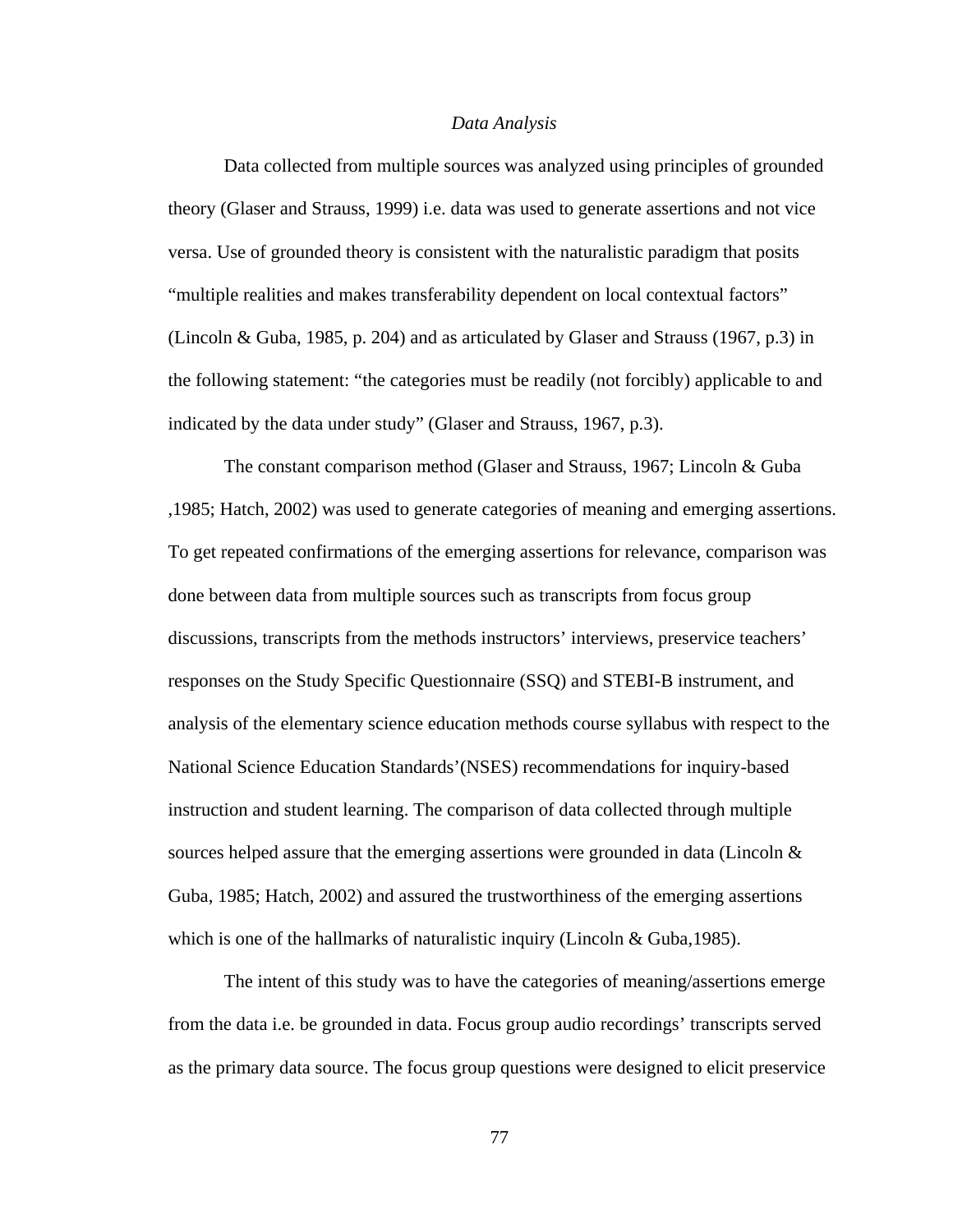teachers understanding of inquiry, science pedagogy, and their confidence to teach science. Data analysis began by transcribing audio recordings from the focus group sessions and from interviews with the science methods instructors.

 Focus group responses were assigned to provisional categories based on similarity and content of responses using the constant comparative method outlined by Lincoln  $\&$ Guba (1985). This approach has been used previously in research for evaluating preservice teachers' conceptions of science (Abell & Smith, 1994; Bloom 1989), their understanding of scientific inquiry and science teaching and learning (Haefner  $\&$ Zembal-Saul, 2004), and for capturing undergraduate students perceptions of an inquirybased physics course (Duran, McArthur & Hook, 2004).

 Focus group responses were compared, coded and descriptively labeled into provisional categories using intuitive judgments of "look-alikeness" or "feel-alikeness" (Guba & Lincoln, 1985). Some categories were imminent based on the focus of the research questions, others emerged from reflective responses of preservice teachers captured during the focus group sessions. Categories were compared across groups and continuously refined to identify and capture the emergent patterns within and across the various groups. Emerging categories were re-examined to define the property of each category and responses re-categorized based on the emerging category definitions. According to Glaser and Strauss (1967, p.106), this "constant comparison of incidents very soon starts to generate theoretical properties of categories" which in this case led to the reclassification of some responses to conform to the property of the category. Thus, the emergent categories are qualitatively derived and reflect the participants in this study. Categories were examined for emerging commonalities to identify the emerging themes.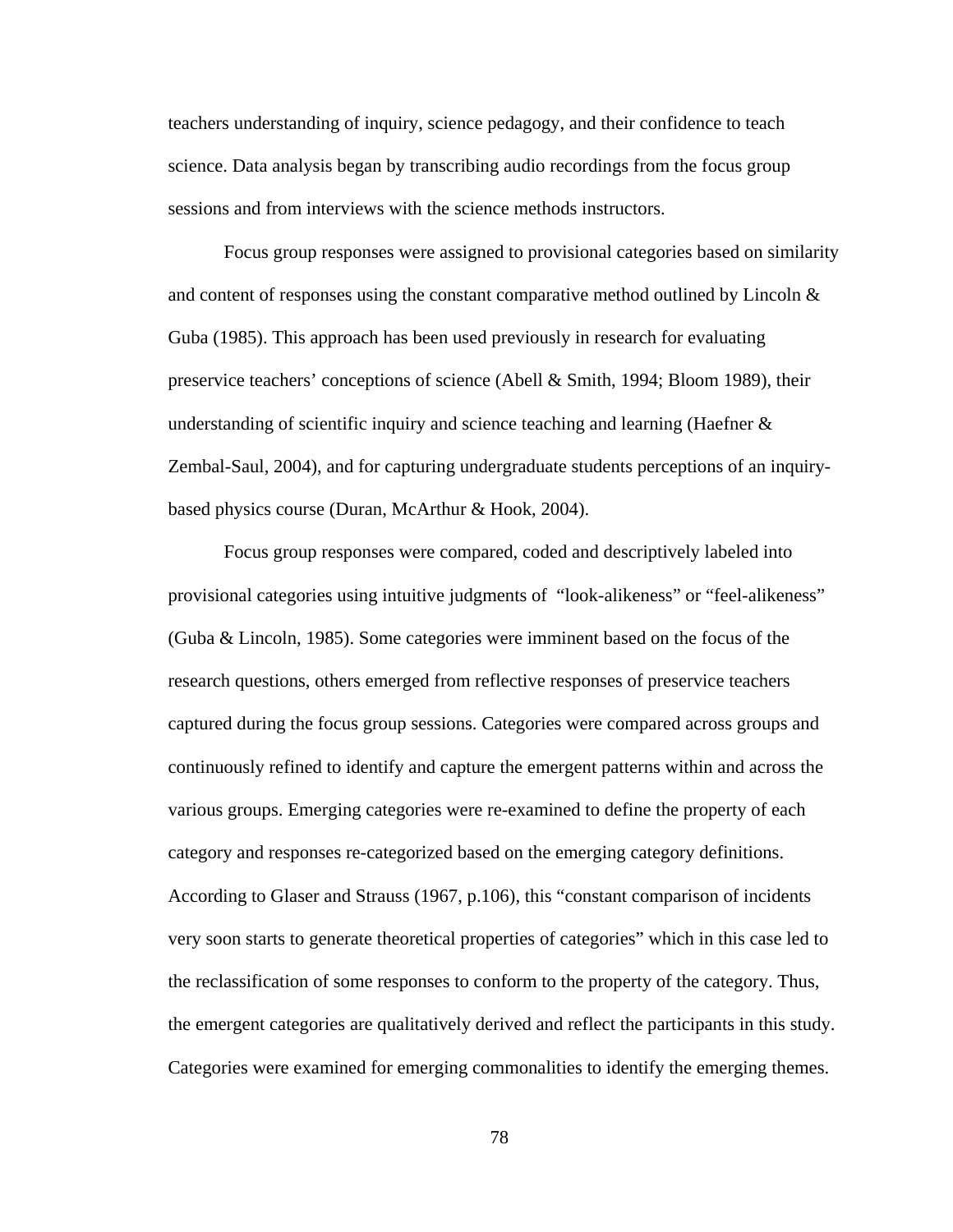Trustworthiness of the assertions emerging from the focus group data was confirmed through the triangulation of data from multiple sources such as the interview transcripts from the interviews with the methods' instructors, the preservice teachers' responses on the Study Specific Questionnaire and the STEBI-B instrument, and the results of the evaluation of the winter 2006 semester course syllabus for the methods courses. Triangulation of data in naturalistic inquiries is considered important because it allows researchers to validate the data against at least one other source and according to Lincoln & Guba: "No single item of information (unless coming from an elite and unimpeachable source) should ever be given serious consideration unless it can be triangulated" (Lincoln & Guba, 1985, p. 283).

 Thus, in this research, assertions emerging from the focus group transcripts were validated through comparison with the transcripts from interviews with the methods instructors. The responses in the interviews were validated through the comparison and evaluation of the course syllabus for the elementary science education methods course for the winter 2006 semester in which this study was executed. The elementary science education methods course syllabus was evaluated for conformance to recommendations for inquiry-based science teaching and learning by the National Science Education Standards specifically to determine what elements of scientific inquiry recommended by the National Science Education Standards are emphasized in the elementary science education methods course at the University of Missouri-Columbia. Finally, preservice teachers' responses on the Study Specific Questionnaire and the STEBI-B instrument and interviews with the elementary science education methods instructors were examined to further confirm and validate the themes emerging from the focus group discussions.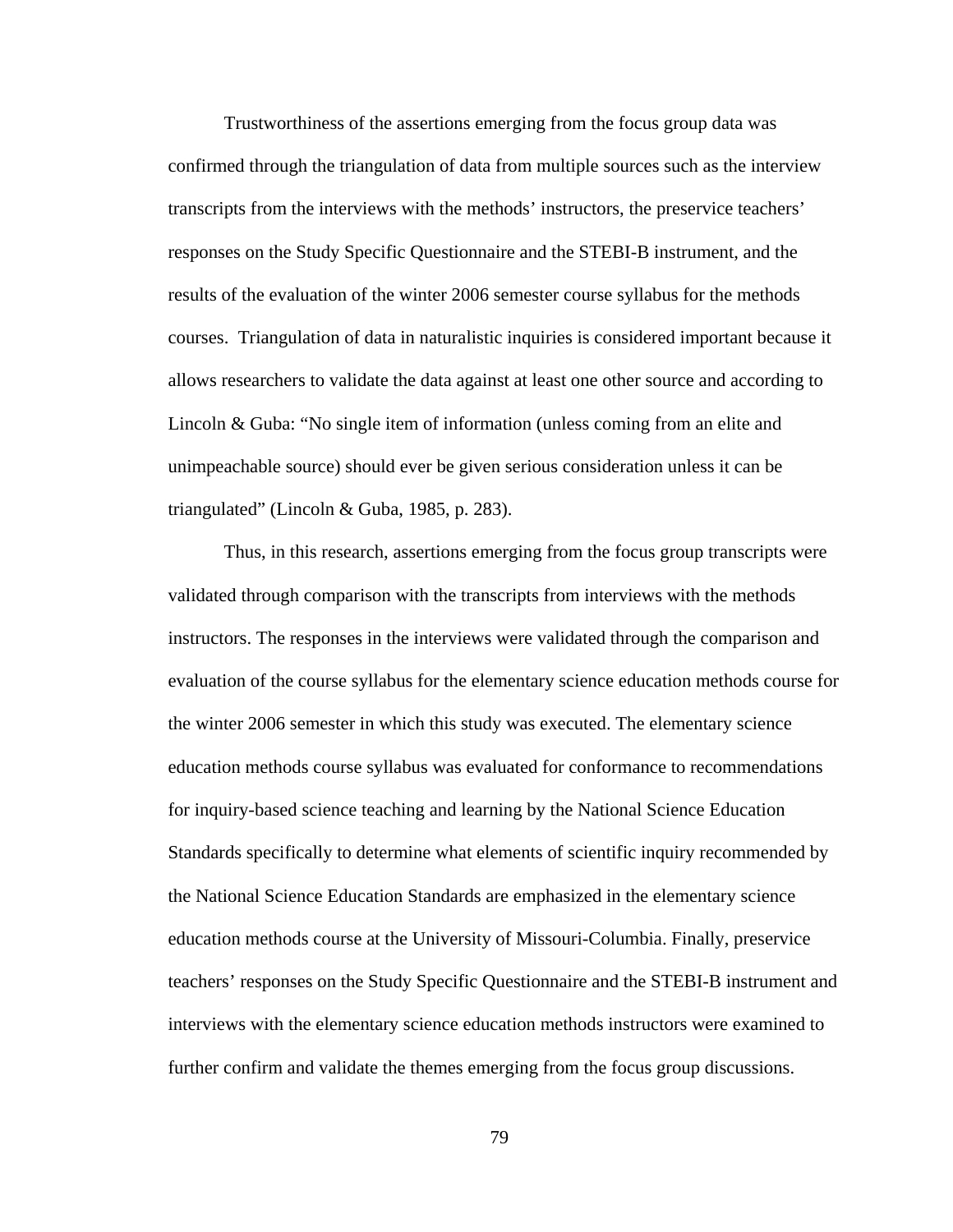Constant comparison of data from multiple sources was used to provide confidence in the emerging assertions being identified and assured trustworthiness of data required under a naturalistic inquiry (Lincoln & Guba, 1985). Use of the constant comparative method of coding data helped identify the emerging assertions with respect to the preservice elementary teachers' understanding of inquiry-based pedagogy and their confidence to teach science.

Scoring on the response categories ("strongly agree", "agree", "uncertain", "disagree", and "strongly disagree") for the STEBI-B instrument was similar to that used by Enochs and Riggs (1990) to originally validate the STEBI-B instrument. This consisted primarily of assigning 5 to the positively worded items receiving "strongly agree" down to 1 for "strongly disagree". Negatively phrased items had their scores reversed. Possible scores on the PSTE subscale range from 13 to 65 while on the STOE subscale range from 10-50. High scores on the STEBI-B subscale measuring PSTE indicate a strong belief in one's ability to teach science while high scores on the STEBI-B subscale measuring STOE subscale indicate high expectations in regard to the outcomes of science teaching. Scoring on the SSQ was similar to what was done on the STEBI-B.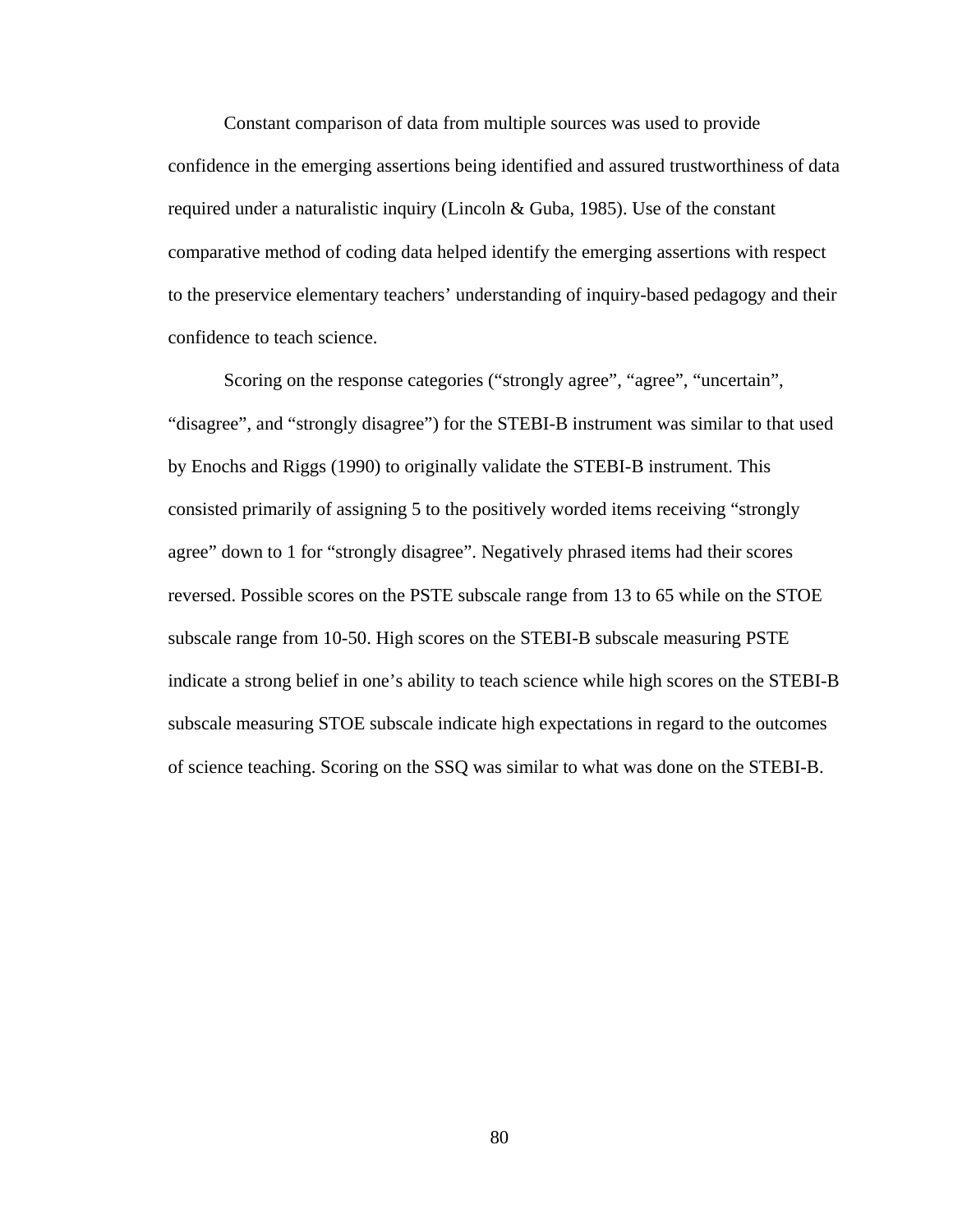### CHAPTER FOUR

# Findings

 In this chapter, I present the findings from analysis of data collected from the following five data collection sources:

- 1. Transcripts capturing preservice teachers' reflections during the focus group discussions
- 2. Transcripts of interviews with the two methods professor / instructor
- 3. Assessment of the science methods course syllabus from winter/spring semester 2006 for conformance to the NSES recommendations for teaching and learning through inquiry for grades K-4
- 4. Results on the STEBI-B instrument which measured the preservice teachers' personal science teaching efficacy (PSTE) and science teaching outcome expectancy (STOE). The two dimensions together served as indicators of the preservice teachers' confidence to teach elementary science
- 5. Results of the Study Specific Questionnaire which measured the preservice teachers' understanding of inquiry, their confidence to teach science, and synergies between science teaching strategies demonstrated and taught in the science methods course and those observed in the field.

Preservice teachers' reflections captured through the focus groups were used as the primary data to develop descriptive categories of meaning (Lincoln & Guba, 1985). Discussions in the focus groups were guided by the questions listed in Appendix A (Focus Group Protocol-Preservice Teachers). Preservice teachers' responses on the focus group transcripts were grouped according to the category of meaning each response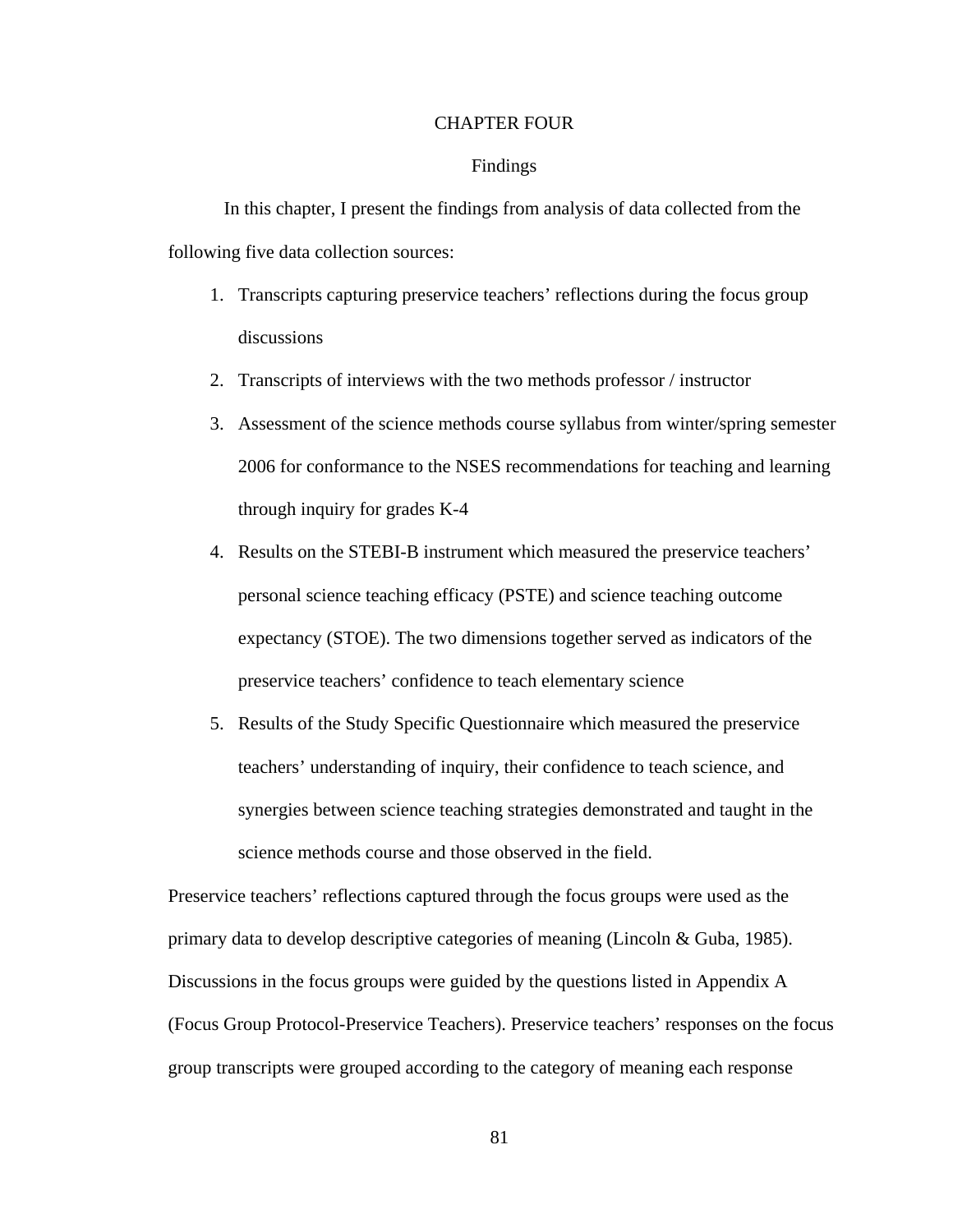conveyed using the constant comparative method described in chapter 3 (Lincoln & Guba, 1985). The following categories of meaning emerged from the focus group data:

- 1. Integration of NSES recommendations for science as inquiry into the science methods course
- 2. Previous exposure to inquiry-based learning
- 3. Exposure to inquiry-based pedagogy through the science methods course
- 4. Exposure to inquiry-based pedagogy through the science field experience
- 5. Influence of science methods course on preservice teachers' understanding of inquiry.
- 6. Influence of science methods course and science field experience on preservice teachers' understanding of inquiry-based pedagogies to students' learning of science.
- 7. Preservice teachers' reflections on learning science through inquiry
- 8. Personal science pedagogy concept development.
- 9. Preservice teachers' confidence to teach elementary science

 Trustworthiness of the data was verified using the constant comparative method (Lincoln & Guba, 1985) where findings from the focus group transcripts were compared against findings from other data collection sources. Data from the interview transcripts, the STEBI-B instrument and from the Study Specific Questionnaire (SSQ) were used to confirm and support the themes emerging from the categories of meaning developed from the focus group data. Scoring on the response categories of the STEBI-B and Study Specific Questionnaire is detailed in chapter 3. Review of the science methods syllabus, course materials, and interview transcripts was done to evaluate how inquiry based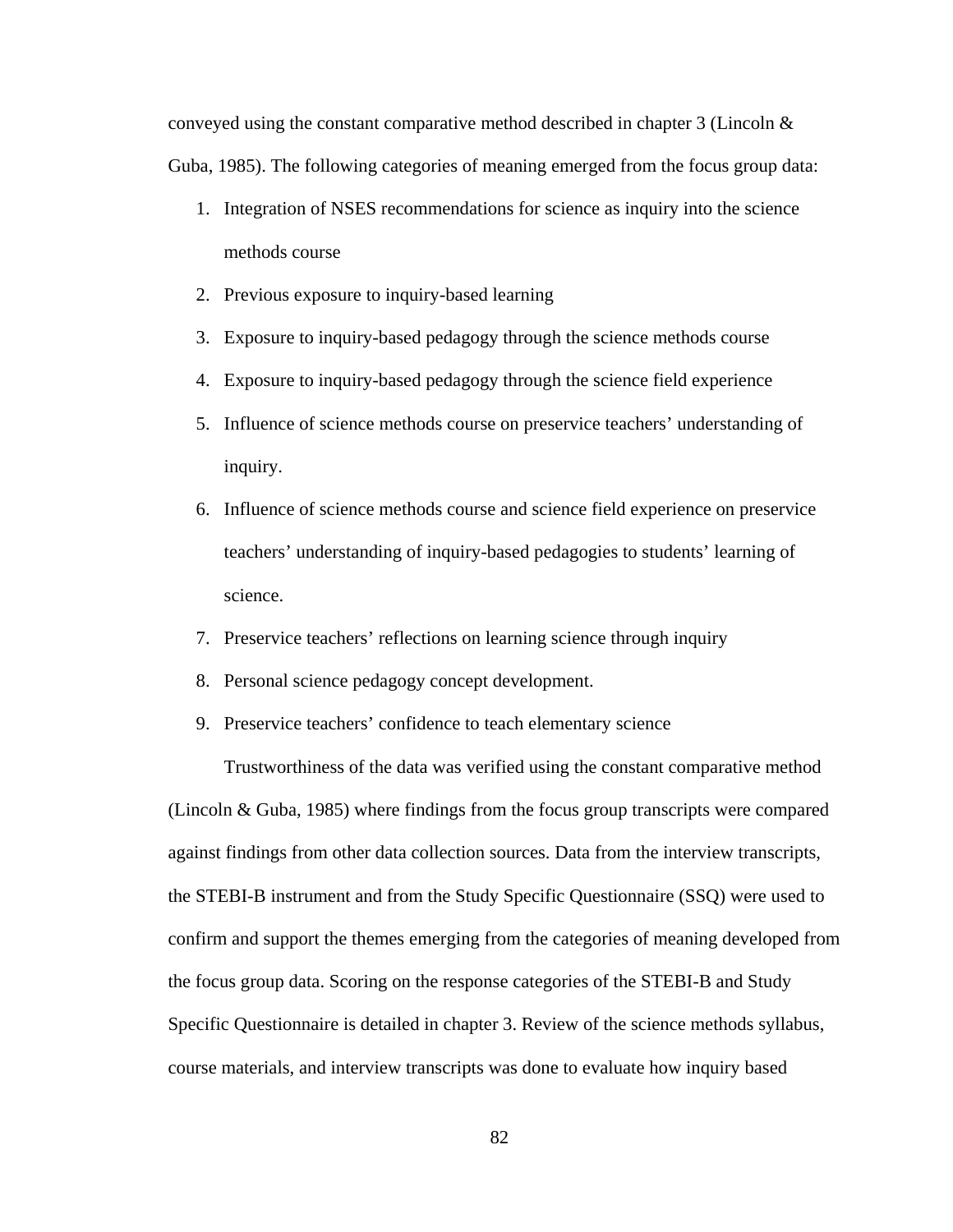instructional strategies recommended by the NSES were integrated into the science methods course. The findings from this set of data were confirmed through the data from the preservice teachers' reflections on the focus groups.

 This chapter is organized into three sections according to the research questions to be answered by this study. Section I includes analysis of data pertaining to research question 1, section II includes analysis of data pertaining to research question 2, and section III includes analysis of data pertaining to research question 3. I begin each section by listing the categories of meaning applicable to the research question being addressed. Data in each section is organized under the category of meaning it belongs to. Sub questions, defined by the category of meaning, are used to analyze the data in each section. For example, data in Section I, pertain to research question 1 and is grouped under the following category of meaning:

Integration of NSES recommendations for science as inquiry into the science methods course

Section II contains data from all instruments grouped under the following categories of meaning pertaining to research question 2:

- 1. Previous exposure to inquiry inquiry-based learning
- 2. Exposure to inquiry-based pedagogy through the science methods course
- 3. Exposure to inquiry-based pedagogy through the science field experience
- 4. Influence of science methods course on preservice teachers' understanding of inquiry.
- 5. Influence of science methods and science field experience on preservice teachers' understanding of inquiry-based pedagogies to students' learning of science.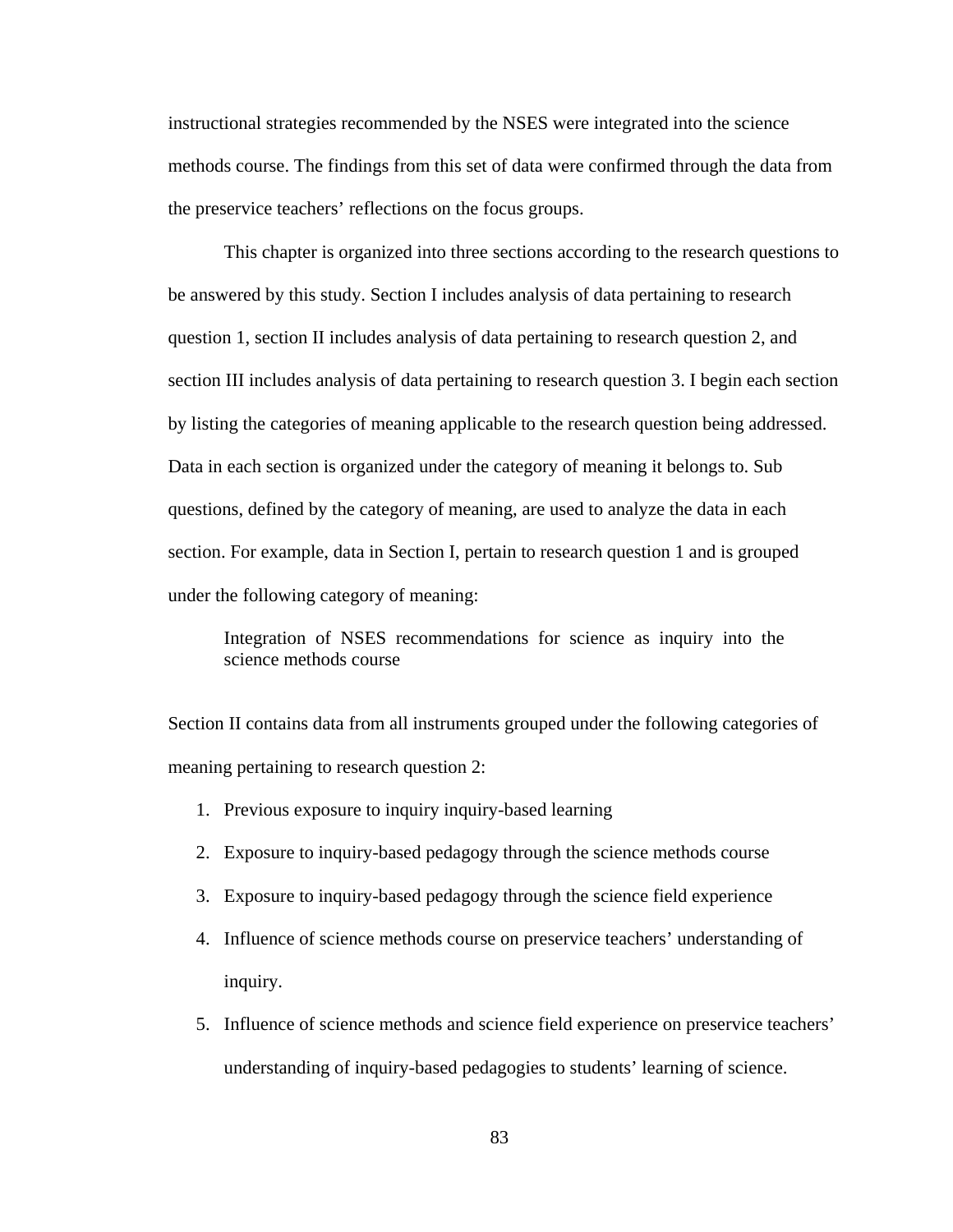- 6. Preservice teachers' reflections on learning science through inquiry
- 7. Personal science pedagogy concept development.

Section III contains data grouped under the following category of meaning pertaining to research question 3:

Preservice teachers' confidence to teach elementary science

Thus, analysis of data is conducted by using sub questions derived from the categories of meaning applicable to the specific research question. Data from all instruments applicable to the category of meaning are discussed under each sub question. Each section is concluded with the summary from that section. At the end of the chapter, I present summary of findings from analysis of data from all five data collection sources.

# *Section-I-Analysis of Data in Support of Research Question 1*

The category of meaning used to generate the sub questions in section I was the integration of NSES recommendation into the science methods course syllabus. This category of meaning is relevant to answering research question 1namely:

Research Question 1:

In what ways are inquiry-based science teaching and learning strategies recommended by the National Science Education Standards integrated/emphasized in the science methods course at the University of Missouri- Columbia?

The sub question used to analyze the syllabus was as follows:

Q1: How are the inquiry-based science teaching and learning strategies recommended by the National Science Education Standards integrated/emphasized in the elementary science methods course at the University of Missouri-Columbia?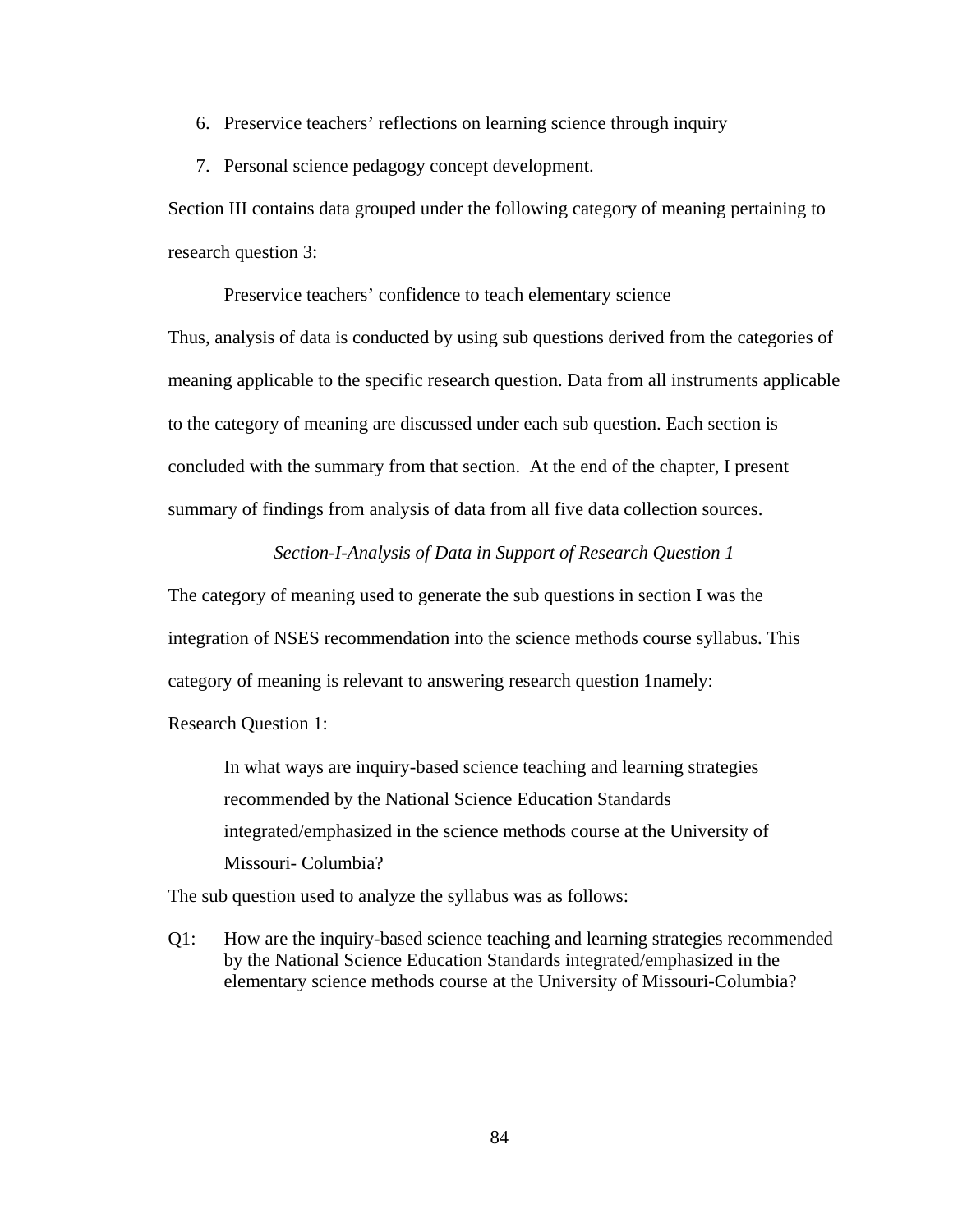### *Elementary Science Methods Course Syllabus Analysis*

 My examination of the science methods syllabus (Appendix I), the course handouts (TDP 4280 at UMC) and reading materials, shows that multiple investigations were designed for preservice teachers to practice and learn abilities required to conduct inquiry and to develop concepts relating to the understanding of classroom inquiry. My examination of the syllabus shows that these investigations were designed to teach preservice teachers abilities and concepts required to do inquiry, while some taught understanding about inquiry. Table 7 provides a listing of week by week activities for the science methods course and shows how these address the expected student learning outcomes outlined by the NSES for fundamental abilities necessary to do scientific inquiry and the fundamental understanding about scientific inquiry for K-4.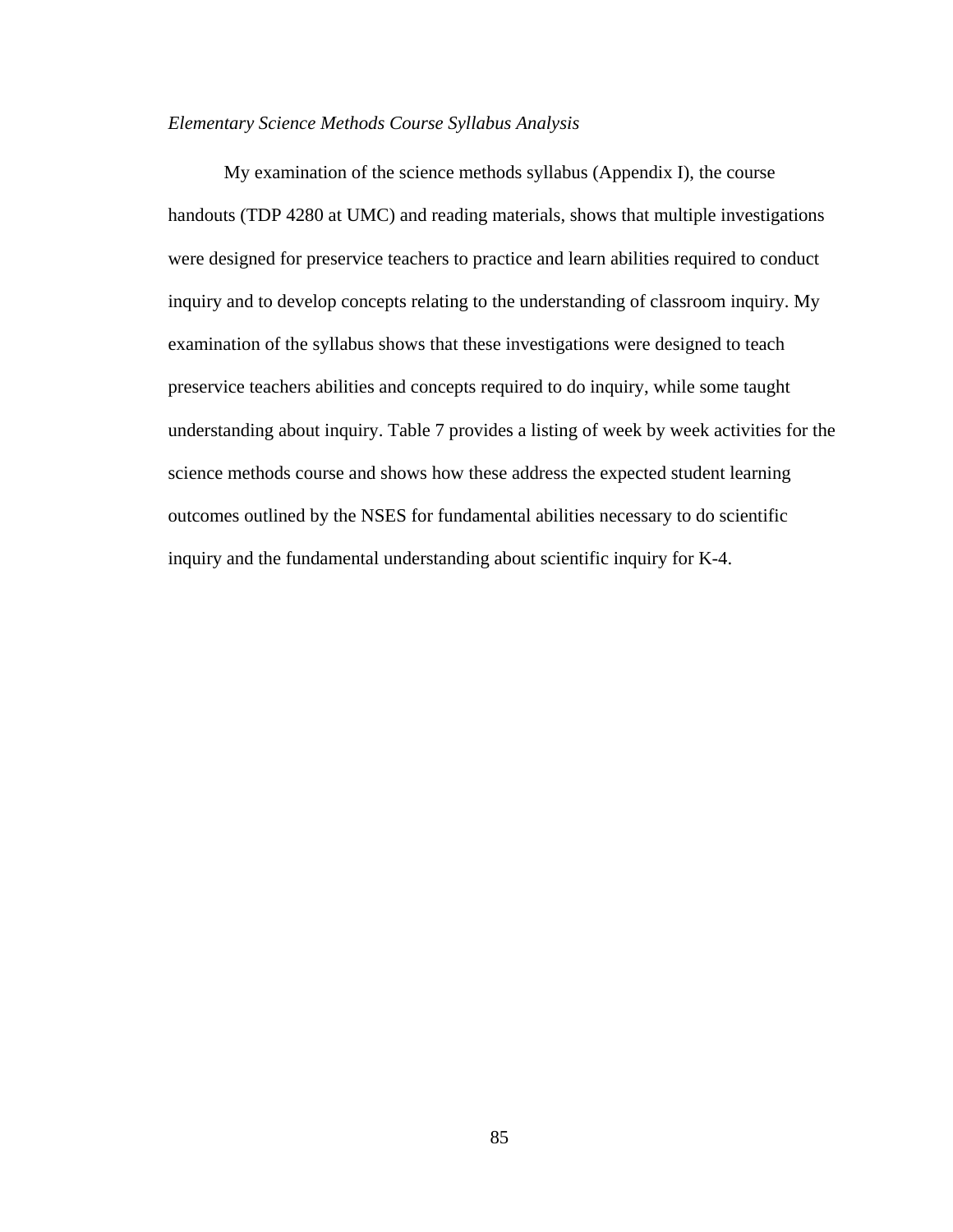| <b>Expected Student Learning Outcomes</b>                           | <b>Activities/ Demonstration From Science Methods</b>            |  |  |
|---------------------------------------------------------------------|------------------------------------------------------------------|--|--|
|                                                                     | Syllabus Analysis                                                |  |  |
| <b>General Requirements</b> for Science as                          |                                                                  |  |  |
| Inquiry for Grades K-12 (NRC, 2000)                                 |                                                                  |  |  |
| 1. Develop abilities necessary to do                                | Weeks 1-10: Discussion and introduction to the                   |  |  |
| scientific inquiry (NRC, 2000).                                     | following:                                                       |  |  |
|                                                                     | Inquiry and science process skills.                              |  |  |
|                                                                     | Use of science notebooks to record data and                      |  |  |
|                                                                     | observations.                                                    |  |  |
|                                                                     | Use of journals to record reflections.                           |  |  |
|                                                                     | Involvement in inquiry-based activities.<br>٠                    |  |  |
|                                                                     | Presentations of inquiry-based lesson plans                      |  |  |
|                                                                     | and curriculums.                                                 |  |  |
| 2. Develop understanding about scientific                           | Week 1 lesson plan:                                              |  |  |
| inquiry (NRC, 2000)                                                 | What Science is appropriate for elementary school?               |  |  |
|                                                                     | Week 2 lesson plan:                                              |  |  |
|                                                                     | Discussion on nature of science.                                 |  |  |
|                                                                     | Discussion of constructivist orientation to science.             |  |  |
|                                                                     | Week 6&7 lesson plan:                                            |  |  |
|                                                                     | Discussion of Learning Cycle.                                    |  |  |
|                                                                     | Discussion and use of operational questions and                  |  |  |
|                                                                     | effective.                                                       |  |  |
|                                                                     | questioning strategies to initiate student                       |  |  |
|                                                                     | investigations.                                                  |  |  |
|                                                                     | Week 8-10 Lesson plan:                                           |  |  |
|                                                                     | Preparation and presentation of inquiry based                    |  |  |
|                                                                     | science lesson plans.                                            |  |  |
|                                                                     | Discussion and analysis of instruction material for              |  |  |
|                                                                     | suitability for teaching inquiry.                                |  |  |
|                                                                     | Discussion of assessment strategies to test                      |  |  |
|                                                                     | understanding about science and inquiry.                         |  |  |
| Fundamental Abilities Necessary to Do                               |                                                                  |  |  |
| scientific Inquiry: K-4 (NRC, 2000)                                 |                                                                  |  |  |
| Ask questions about organisms, objects<br>events in the environment | Week 1-10:<br>Designing multiple investigations based on prompts |  |  |

Table 6: Elementary Science Methods Course Syllabus Analysis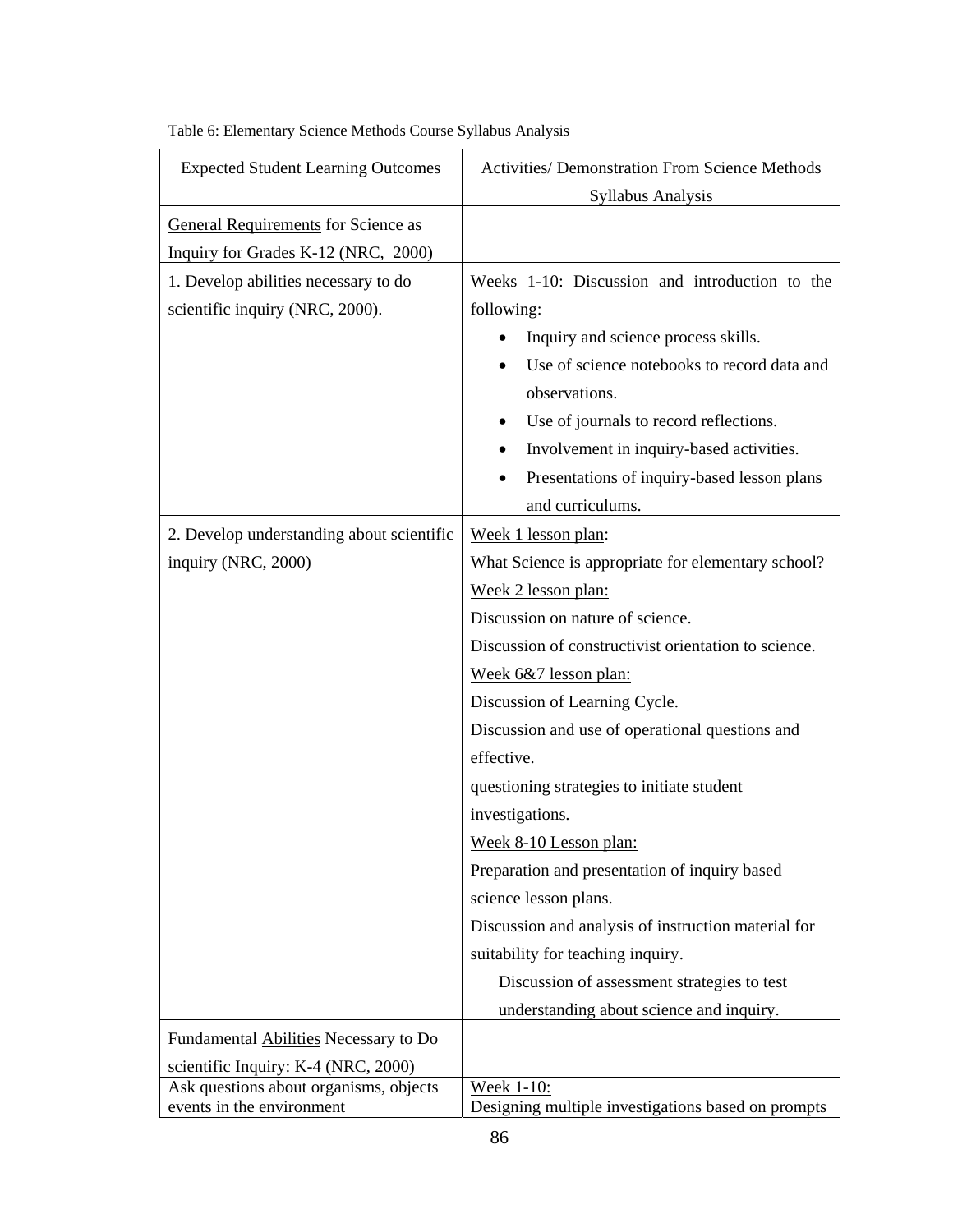|                                           | from the instructor instructors.                      |  |  |
|-------------------------------------------|-------------------------------------------------------|--|--|
|                                           | Taking a trip through the woods and discussing their  |  |  |
|                                           | observations with each other and the professor /      |  |  |
|                                           | instructor.                                           |  |  |
| Plan and conduct a simple investigation   | Week 1-10:                                            |  |  |
|                                           | Multiple hands-on experiments                         |  |  |
|                                           | Seeds/pendulums/raisin tonic/magnets/food             |  |  |
|                                           | car/electricity                                       |  |  |
| Employ simple equipment and tools to      | Week 1-10:                                            |  |  |
| gather data                               | Designing equipment for multiple experiments          |  |  |
|                                           | Seeds/pendulums/raisin tonic/magnets/food             |  |  |
|                                           | car/electricity                                       |  |  |
| Use data to construct an reasonable       | Week 1-10:                                            |  |  |
| explanation                               | Data analysis from multiple hands-on experiments      |  |  |
|                                           | Seeds/pendulums/raisin tonic/magnets/food             |  |  |
|                                           | car/electricity                                       |  |  |
| Communicate explanations and              | Week 1-10:                                            |  |  |
| investigations                            | Presenting findings to classmates from multiple       |  |  |
|                                           | hands-on experiments.                                 |  |  |
|                                           | Seeds/pendulums/raisin tonic/magnets/food             |  |  |
|                                           | car/electricity Project presentations                 |  |  |
| Fundamental Understandings About          |                                                       |  |  |
| Scientific Inquiry: K-4 (NRC, 2000)       |                                                       |  |  |
| Inquiry investigation involves asking and | Week 1-10:                                            |  |  |
| answering questions and comparing         | Design/execution/data gathering/data analysis on the  |  |  |
| answers with what scientists already      | multiple experiments                                  |  |  |
| know.                                     |                                                       |  |  |
| Scientists use different kinds of         | Week 1-10:                                            |  |  |
| investigations depending upon what        | Multiple experimental designs                         |  |  |
| questions they are trying to answer.      | Seeds/pendulums/raisin tonic/magnets/food             |  |  |
|                                           | car/electricity                                       |  |  |
| Simple instruments provide more           | Week 1-10:                                            |  |  |
| information than scientists obtain using  | Multiple experimental designs                         |  |  |
| only their senses.                        | Seeds/pendulums/raisin tonic/magnets/food             |  |  |
|                                           | car/electricity                                       |  |  |
| Scientists develop explanations using     | Week 1-10:                                            |  |  |
| observations (evidence) and what they     | Data gathering, research and journal entries and data |  |  |
| already know (inquiry knowledge).         | analysis.                                             |  |  |
| Scientists make results of their          | Week 1-10:                                            |  |  |
| investigations public to enable others to | Sharing data with peers in other groups               |  |  |
| repeat the investigations                 |                                                       |  |  |
| Scientists review and ask questions about | Dialog with the instructors and peers on findings     |  |  |
| results of other scientists' work         | and explanations                                      |  |  |

Both instructors stated that they used the same syllabus and the same course materials.

The syllabus was developed by the senior instructor teaching the science methods course.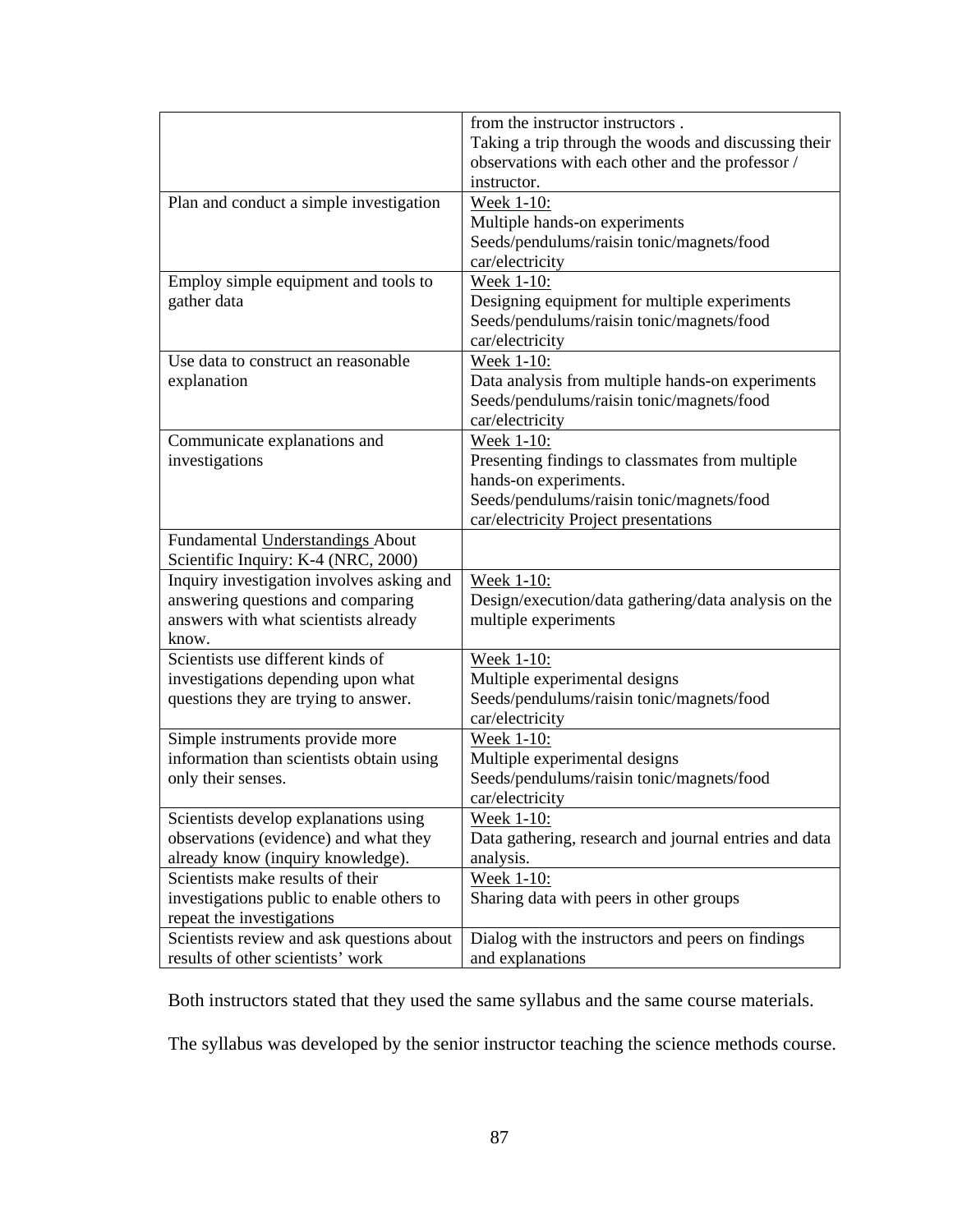He indicated that he had developed the syllabus based on the NSES recommendation as articulated by the response below:

I used the teaching standards in developing the syllabi. I also used the MO STEP standards they are specified……. uh on that the summary report from their field experiences they are to address what they've learned during their field experience and connect it to the teaching standards (P2).

Examination of the course materials (TDP 480) outlining the experimental activities shows that the instructors initiated teaching about inquiry starting with structured (provided step-by-step direction, Colburn, 2000) partial (one or more of the essential features of inquiry were missing, NRC, 2000) inquiries where preservice teachers were given step by step directions for an investigation in their handouts, to guided (teacher provides only the materials and problem to investigate, Colburn,2000), partial inquiries where the preservice teachers were provided materials but were required to design their own investigation, and finally to full (encompasses all the essential features of classroom inquiry, NRC, 2000) and more open (similar to guided but students formulate their own problem to investigate, NRC, 2000; Colburn, 2000) inquiries where preservice teachers were challenged with a probing question and were required to investigate the question by designing an experiment, executing the experiment, collecting data, evaluating data , reporting their findings, and finally sharing their conclusions with their peers. Use of structured (Colburn, 2000) and guided inquiries is consistent with recommendations in literature that "unless students have opportunities to receive guidance as they investigate phenomena, they will not develop the abilities to perform inquiry" (Volkmann et al., 2005, p.866). Also, the use of multiple types of inquiries (structured versus guided versus open inquiry and partial versus full inquiry) by the science methods instructors is consistent with the recommendations of the Standards that students should have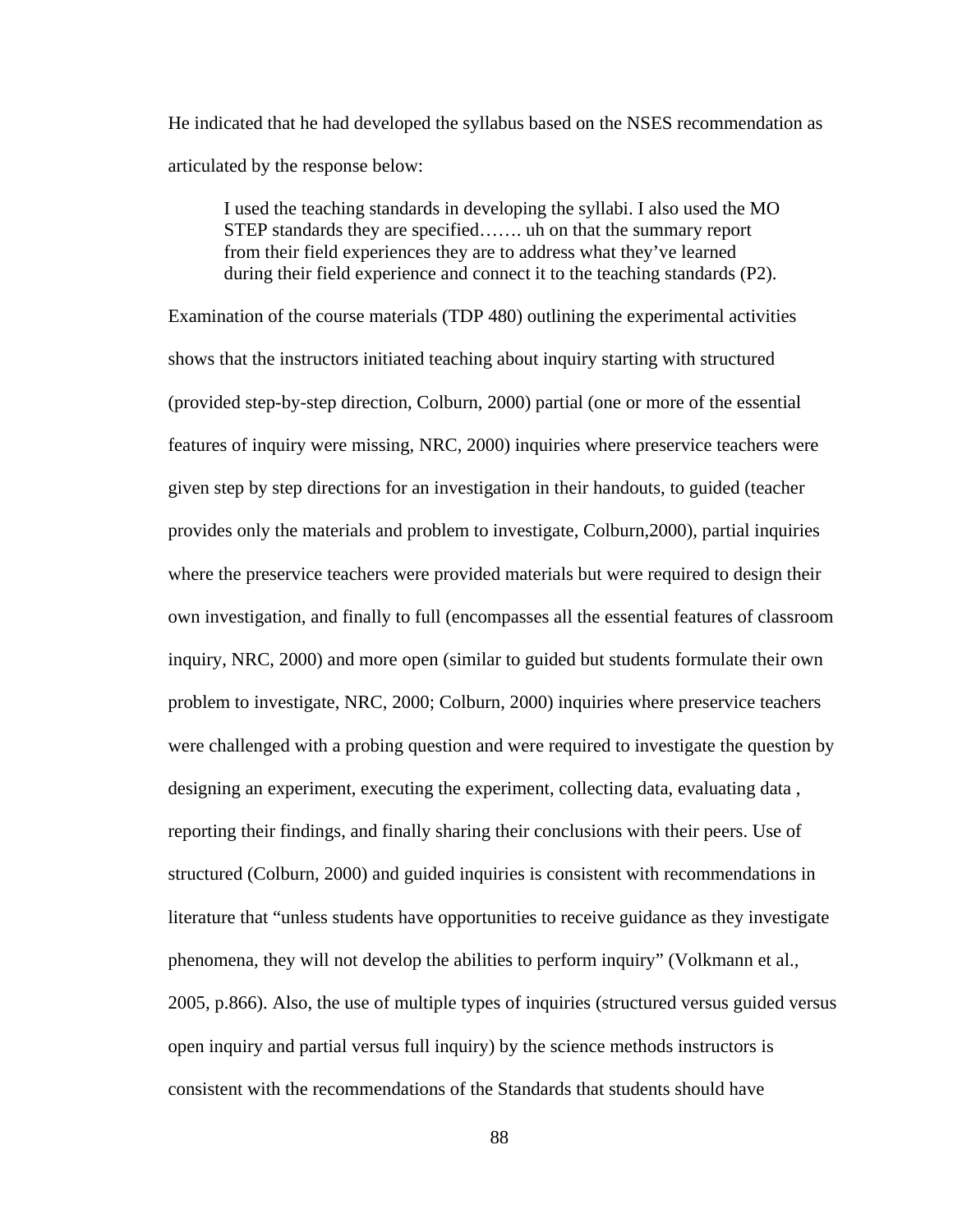"opportunities to participate in all types of inquiries in the course of their science learning" (NRC, 2000, p.30).

 Structured and guided inquiries were used to develop abilities and concepts in inquiry. Most activities started out with structured or guided partial inquiries and then progressed to guided, full inquiries. For example in the pendulum experiment preservice teachers were given step by step directions on how to construct a pendulum using a string, a paper clip and a washer and were asked to make it swing. They were then asked to record the number of times the pendulum swung, how they accomplished it, to repeat their experiment and record the number of swings it made in 20 seconds, thus this was a structured inquiry. An extension of this experiment asked preservice teachers to identify the variables that might affect the swing rate and to record their results for changes in each variable keeping everything else constant. This was a guided, partial inquiry because preservice teachers were engaged with a question but were not asked to evaluate their results in light of what is already known.

 Similarly, in an experiment on magnetism students were given a magnet and different materials and asked to perform directed experiments, make and record their observations, and report their findings. This first part of the experiment started out as a structured inquiry as it provided preservice teachers step by step directions on what to do. For example, the preservice teachers initially ascertained what happens when certain materials are brought near a magnet. However, in an extension of this activity preservice were asked to repeat the experiment with different materials or under different conditions such as under water, and asked to predict and explain the change in the outcome. This activity was geared towards developing their cognitive analytical thinking skills and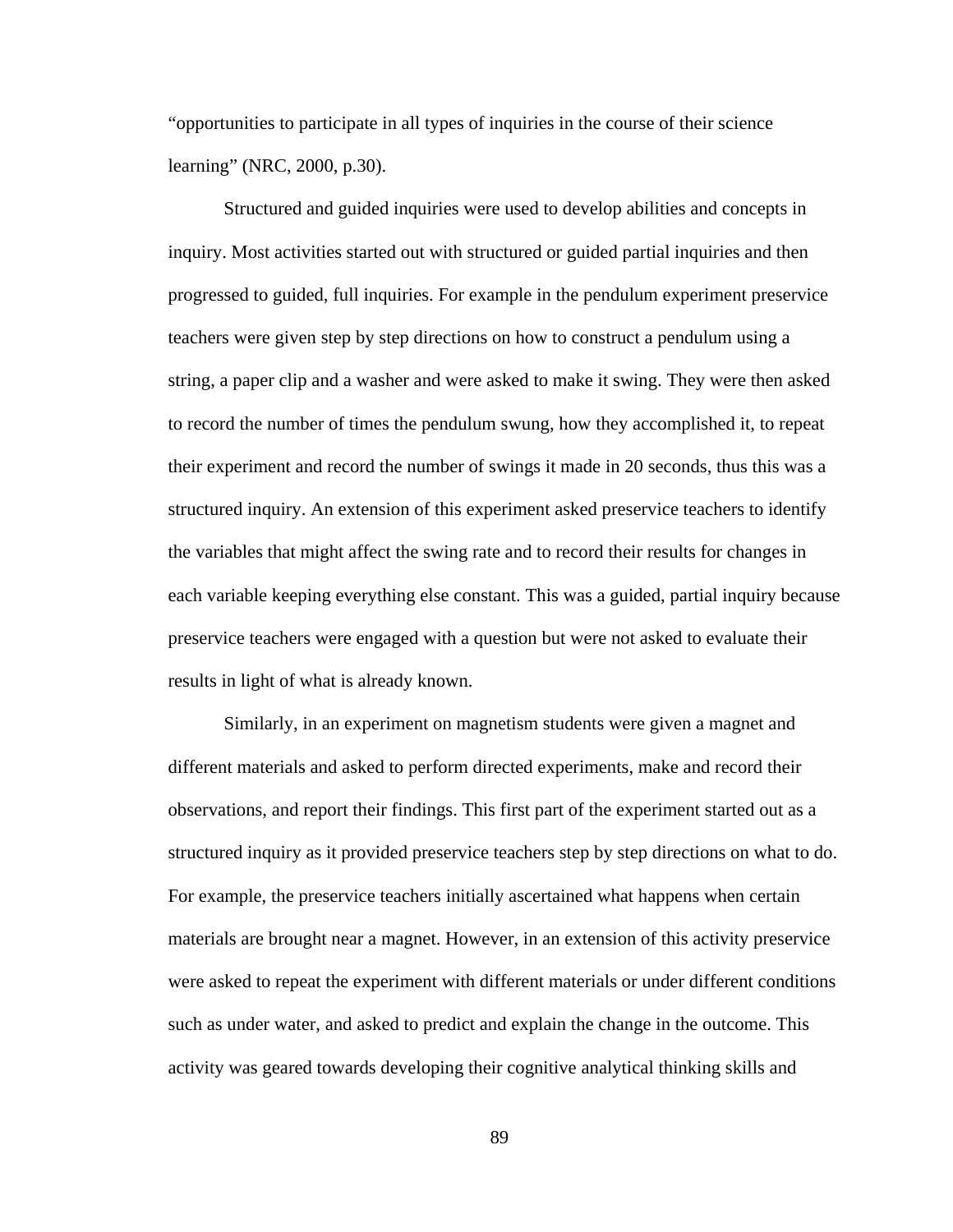showed preservice teachers that learning science involves both hands-on and minds-on activities as articulated by the NSES. This activity transitioned from a structured inquiry to a guided, full inquiry as the preservice teachers were required to design their experiment and evaluate their explanation in light of what was already known.

 The electricity experiment was a guided, partial inquiry because the instructors assigned the experiment and provided the materials for the experiment. Specifically, the instructors left a few materials such as a battery, bulb, a strip of aluminum on each student station and asked preservice teachers to design an electric circuit to light a bulb. The electricity experiment also had extension activities that required preservice teachers to design further experiments using the materials provided to answer probing questions or to predict an outcome of change in the findings as result of change in experimental design. Therefore, this experiment also went from guided, partial to a guided, full inquiry.

 All three activities cited above were structured or guided inquiries designed to specifically teach preservice teachers skills associated with observation, recording data, developing findings based on data, and reporting their results. However, the extension activities required preservice teachers to explore the answer to scientifically oriented questions. In all three extension activities preservice teachers were not required to "evaluate their explanations in light of alternate explanations particularly those reflecting scientific understanding" (NRC, 2000, p.25). Therefore, the extension activities were guided, partial inquiries. According to the NRC commentary on the NSES (NRC, 2000), full inquiries include all five essential features of classroom inquiry outlined by the standards (NRC, 1996) and if an inquiry is missing one of these five essential features, it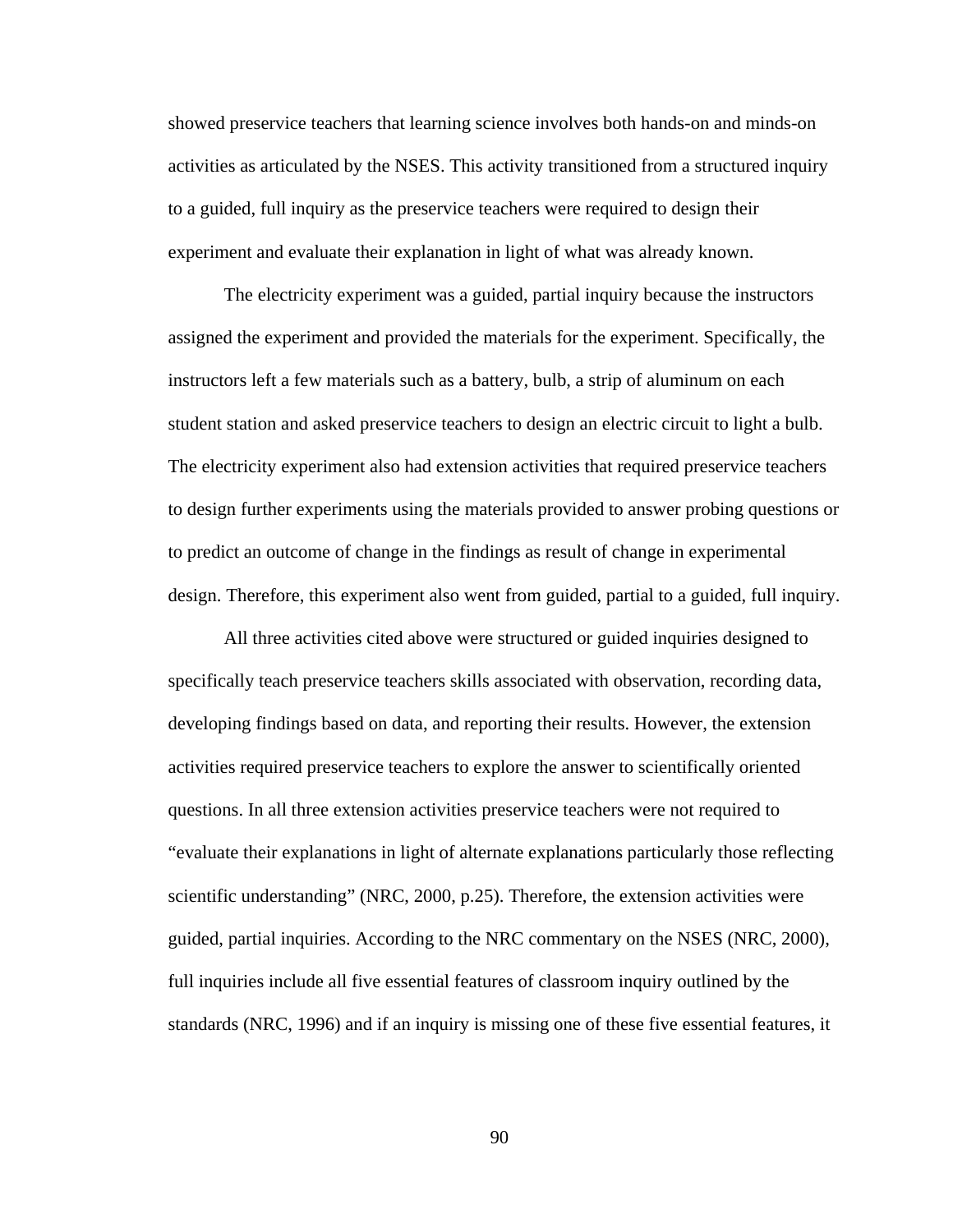is considered a partial inquiry. The above activities, and others like these, were geared to develop and reinforce abilities and concepts necessary to do inquiry.

 The seed experiment started out with a structured inquiry, progressed to a guided, partial inquiry with the first set of extension activities, then progressed to guided, full inquiry and culminated with activity designed as full, and more open inquiry. The seed experiments lasted from weeks 1-10. The culmination activity of the seed experiment was a full inquiry as it encompassed all five essential features of classroom inquiry outlined by the Standards and the instructor did not provide guidance. For example, in the culmination activity the preservice teachers were engaged to explore by scientifically oriented questions raised by their instructor, were required to design and perform experiments (outside their class hours) to answer at least four of the ten scientifically oriented questions noted in their handout, collect data or evidence, formulate explanations of their findings based on evidence, evaluate their explanations in light of what they had learned about seed germination through reading of books or journal articles, justify their explanations from their readings, summarize their experiments and findings in a report, and finally to communicate their findings to the class. Thus all five essential features identified by the NSES for classroom inquiry, were integrated into this activity. During the culminating seed extension activity very little to no guidance was provided by the instructor, therefore this activity was more on the open side. According to the NSES, inquiry-based teaching can vary in the "amount of structure, guidance, and coaching the teacher provides for students engaged in inquiry" (NRC, 2000) and the most open form of inquiry-based teaching and learning occurs when students' carry out an inquiry without any guidance. However the Standards also point out that students rarely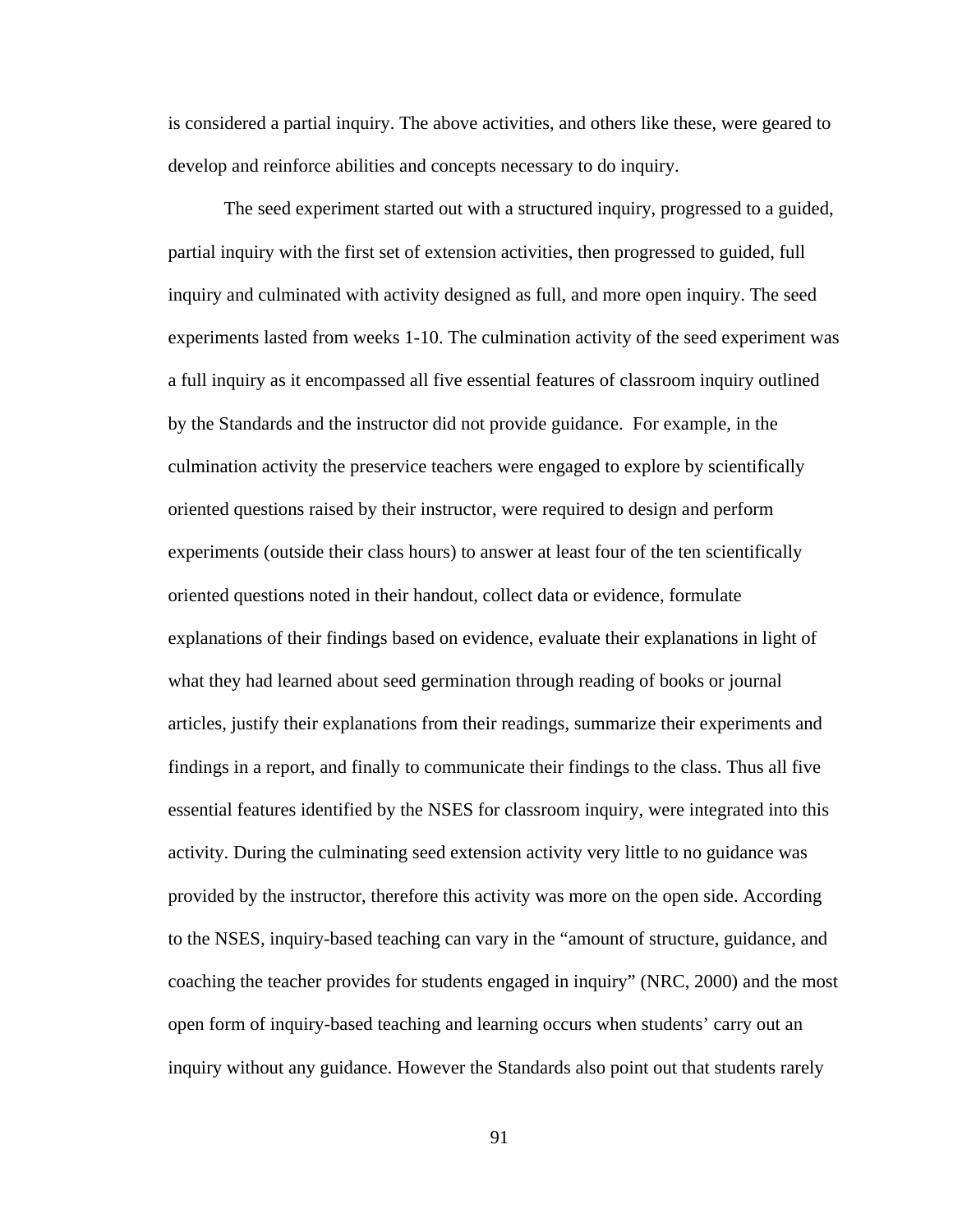have the abilities to begin with open inquiries (NRC, 2000). This is especially true of elementary students. Therefore most of the activities that the elementary preservice teachers in this study were involved in were guided, partial or full inquiries; only the seed activity was a full, open inquiry. Table 8 is an example of some of the activities executed in the methods class and the corresponding categories of inquiry.

| Activity Type | Types of Inquiries |                         |                |                         |  |
|---------------|--------------------|-------------------------|----------------|-------------------------|--|
|               | Structured/Partial | Guided/Partial          | Guided/Full    | Open/Full               |  |
| Pendulum      |                    |                         |                |                         |  |
| Stage I       | $\overline{X}$     |                         |                |                         |  |
| Stage II      |                    | $\overline{\textbf{X}}$ |                |                         |  |
| Magnetism     |                    |                         |                |                         |  |
| Stage I       | $\overline{X}$     |                         |                |                         |  |
| Stage II      |                    | $\overline{\textbf{X}}$ |                |                         |  |
| Electricity   |                    |                         |                |                         |  |
| Stage I       |                    | $\overline{\textbf{X}}$ |                |                         |  |
| Stage II      |                    |                         | $\overline{X}$ |                         |  |
| Seeds         |                    |                         |                |                         |  |
| Stage I       | $\overline{X}$     |                         |                |                         |  |
| Stage II      |                    | $\overline{X}$          |                |                         |  |
| Stage III     |                    |                         | $\overline{X}$ |                         |  |
| Culminating   |                    |                         |                | $\overline{\textbf{X}}$ |  |

Table 7: Activities and Inquiry Types

 According to the instructors, the seed activity was extremely important in giving the preservice teachers hands-on and minds-on experience and in developing their understanding about what constitutes an inquiry, how an inquiry is executed, and the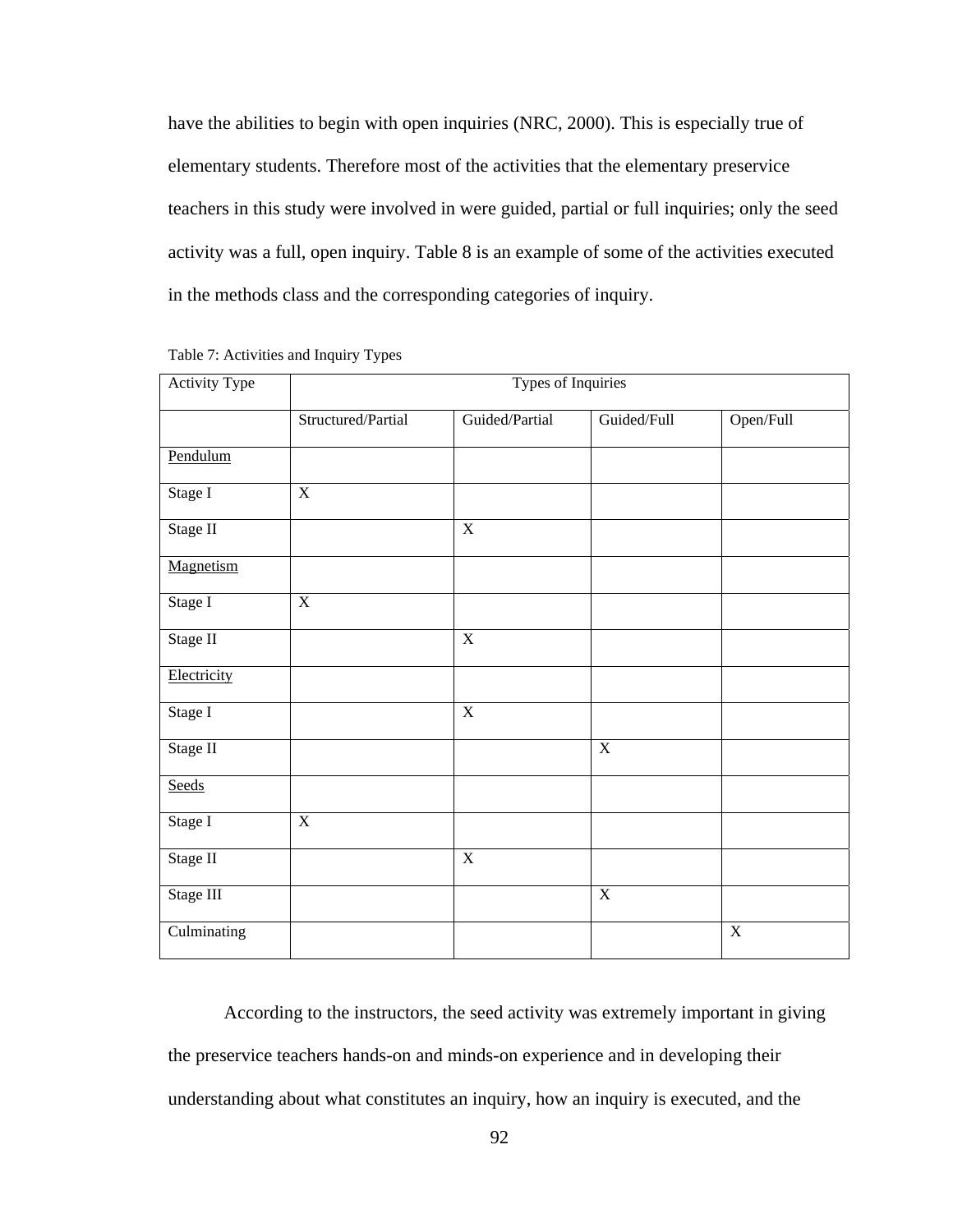value of inquiry to learning and teaching science. It also taught preservice teachers how scientifically oriented questions from the teacher can get students engaged in investigations, data collection, recording findings, and evaluating results. The instructors also pointed out that the seed experiment with its multiple extension activities taught preservice teachers how initial investigations done by students can raise further student questions which can then trigger further student investigations.

 Examination of course materials also shows that classroom time was devoted to the understanding and use of operational questions for initiating student inquiries and to teaching effective questioning strategies. For example, the course material for TDP 480 included a section on 'Effective Questioning Strategies'. This section was geared to teach preservice teachers how to ask questions. There was also a section on 'Operational Questions'. This section dealt with teaching preservice teachers how to formulate scientifically oriented questions to initiate student questions or inquiries. An operational question is defined in this handout as a question that states or implies what must be done with the science materials to obtain an answer to the question. An operational question excludes questions beginning with "why". The text of this handout explains that these questions are designed to help students ask more productive questions and explains that students must ask questions that lead them back to doing something with the materials in order to derive answers. The handout on 'Effective Questioning Strategies' outlines ten steps on how questions can be used to promote and facilitate inquiries. The use of Operational Questions to trigger student investigations and effective questioning strategies were demonstrated, in the science methods course, through multiple inquirybased activities outlined above. The sub question utilized to analyze the interview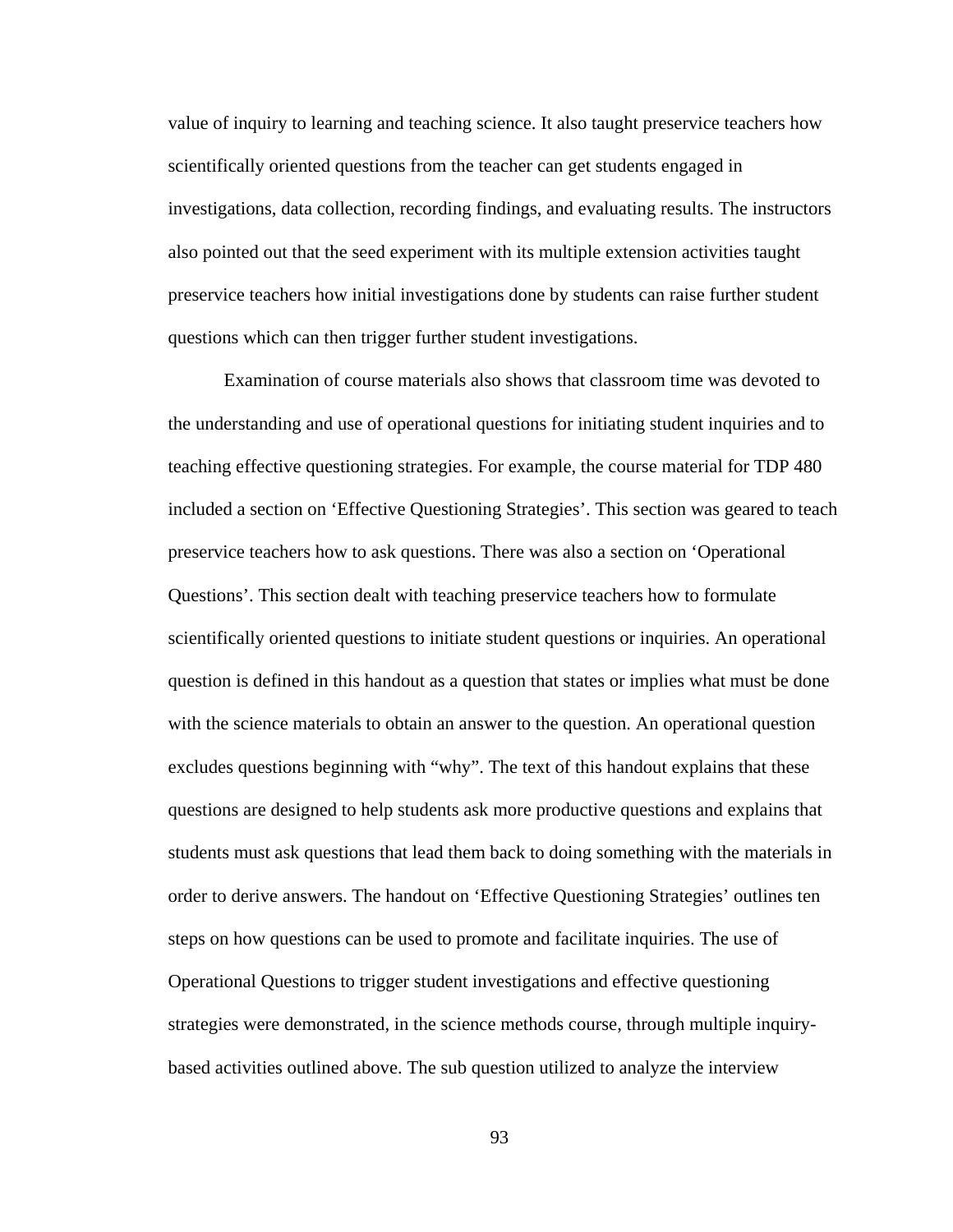( delivered curriculum)data was as follows:

Q 2: What teaching strategies were used to develop abilities and understanding of preservice teachers for science as inquiry as articulated by the NSES?

*Interview Transcripts Analysis* 

 Multiple teaching strategies were used by the science methods instructors to integrate the NSES recommendations for teaching and learning science as inquiry. These include the following:

- 1. Designing multiple inquiry-based experiences
- 2. Guiding and focusing student inquiries instead of lecturing
- 3. The use of instructional models (5E) encompassing the five essential features of classroom inquiry outlined by the NSES.
- 4. Use of operational, scientifically oriented questions to initiate student investigations
- 5. Classroom discussions on inquiry-based science teaching and learning.
- 6. Development of lesson plans and curriculum integrating NSES recommendations for teaching science as inquiry.
- 7. Use of science notebooks for data collection and reflection.
- 8. Evaluation of instructional material for suitability to teach science as inquiry.
- 9. Assessment strategies to evaluate understanding

 *Multiple inquiry-based activities.* The first teaching strategy used by the

instructors to teach inquiry, inquiry-based pedagogy, and to integrate the NSES recommendations was to provide preservice teachers multiple inquiry-based experiences spanning from partial to full inquiries as recommended by the NSES ( NRC, 2000). When I asked the science methods instructors to elaborate on how they taught inquiry to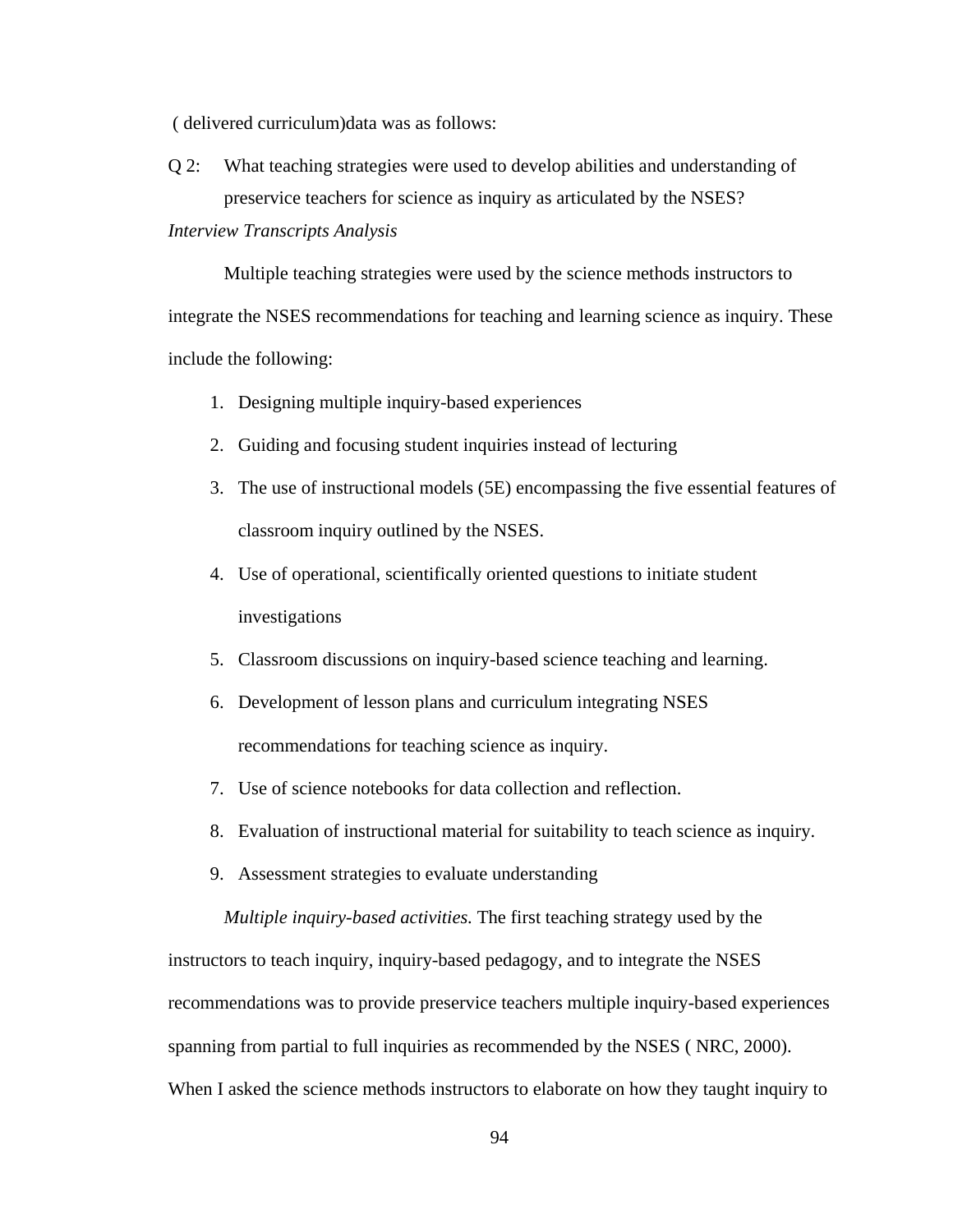preservice teachers, they both stated that this was done by having the preservice teachers actively involved in multiple inquiry-based activities. The graduate student teaching instructor compared inquiries to working in the constructivists environment since both forms of learning are student centered as indicated by the response below:

Well they experienced it in their seed project and they experienced it in their other investigations and I think it's uh….a lot of things we talk about is uh student centered versus teacher centered you know and constructivism. I think I try to incorporate all those into one kind of understanding it's a matrix between constructivism, 5E and inquiry there's building on students' prior knowledge, letting them construct their own knowledge which ties in with inquiry and answering their own questions (P1)

The instructor pointed out that even though the focus of all investigations was inquiry, the preservice teachers seemed to adopt and take a liking to the 5E instructional model as articulated below:

That's the focus of all the investigations. But you have to keep coming back to it you know, and uh I don't know why its I don't know why its difficult but like I said they kind of adopted the 5E more readily than inquiry but you know you just keep going back to it and I think its more of how to be a more student centered teacher is what we're working on and that comes with beliefs and beliefs are kind of hard to change, but I think their seeing the benefit of that you know and but I warn them too that this style of teaching this approach to teaching is difficult for beginning teachers because there's always the issue of classroom management. (P1).

It is interesting to note from the above response that the graduate student instructor is differentiating between the 5E instructional model and inquiry even though this model meets all the five essential features of classroom inquiry outlined by the NSES. It is also interesting to note that the graduate student instructor felt that teaching inquiry-based science might present classroom challenges to new elementary teachers teaching science and accordingly cautioned the preservice teachers about this. His apprehension about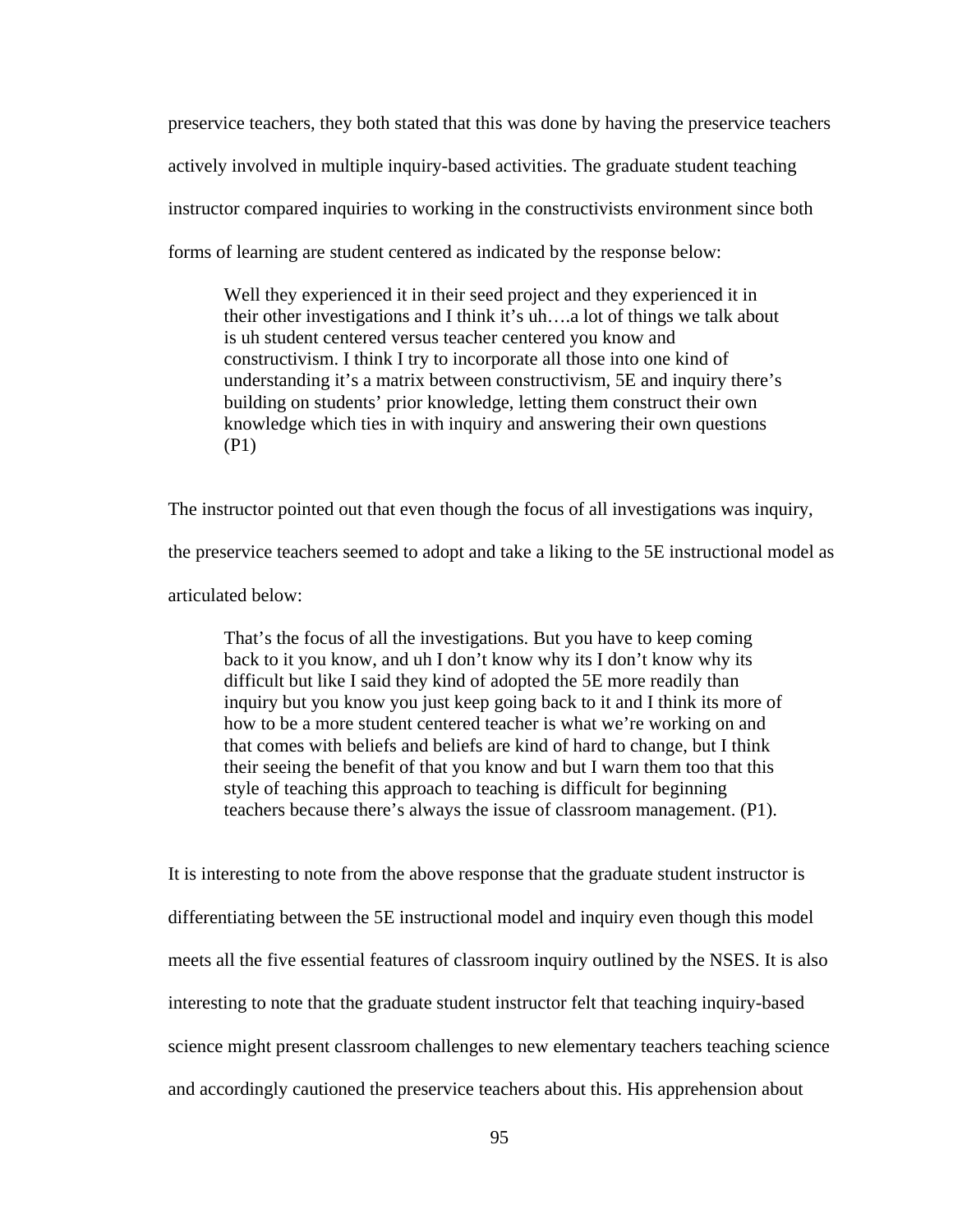implementation of inquiry by new teachers is similar to a report in literature where preservice teachers when asked to implement inquiry-based lessons in their field experience, expressed anxiety about difficulties maintaining control of students during open inquiries (Hayes, 2002).

 An interesting finding of this study was that the instructor indicated that most of the preservice teachers struggled with the constructivist approach to learning science whereby students construct their own learning through active involvement. Specifically, they indicated that preservice teachers were taught inquiry through guided, hands on activities, however during open inquiries when there was little or no guidance given by the instructors, the preservice teachers, when left on their own to construct their learning, struggled with the execution of the activity. The response below by the graduate student instructor indicates that he picked up on the preservice teachers' struggle/frustration of learning science in a constructivist environment:

"Learning by doing, active learning. They were….we really used open inquiry in the seed project and they struggled (laughs), and they struggled pretty good "(P1)

The instructor emphasized that even though working with inquiries that were more on the open side was frustrating to the preservice teachers, they refrained from lecturing as they wanted the preservice teachers to understand and learn inquiry by experiencing it as articulated by the response below:

Predominantly they had to experience it. So rather than telling them they experience it first hand, and then discussion afterwards which is frustrating for them. But I have a philosophical concern that you don't lecture on how to do inquiry. So I would say that they are doing hands-on activities 60 to 70 percent of the instructional time (P2).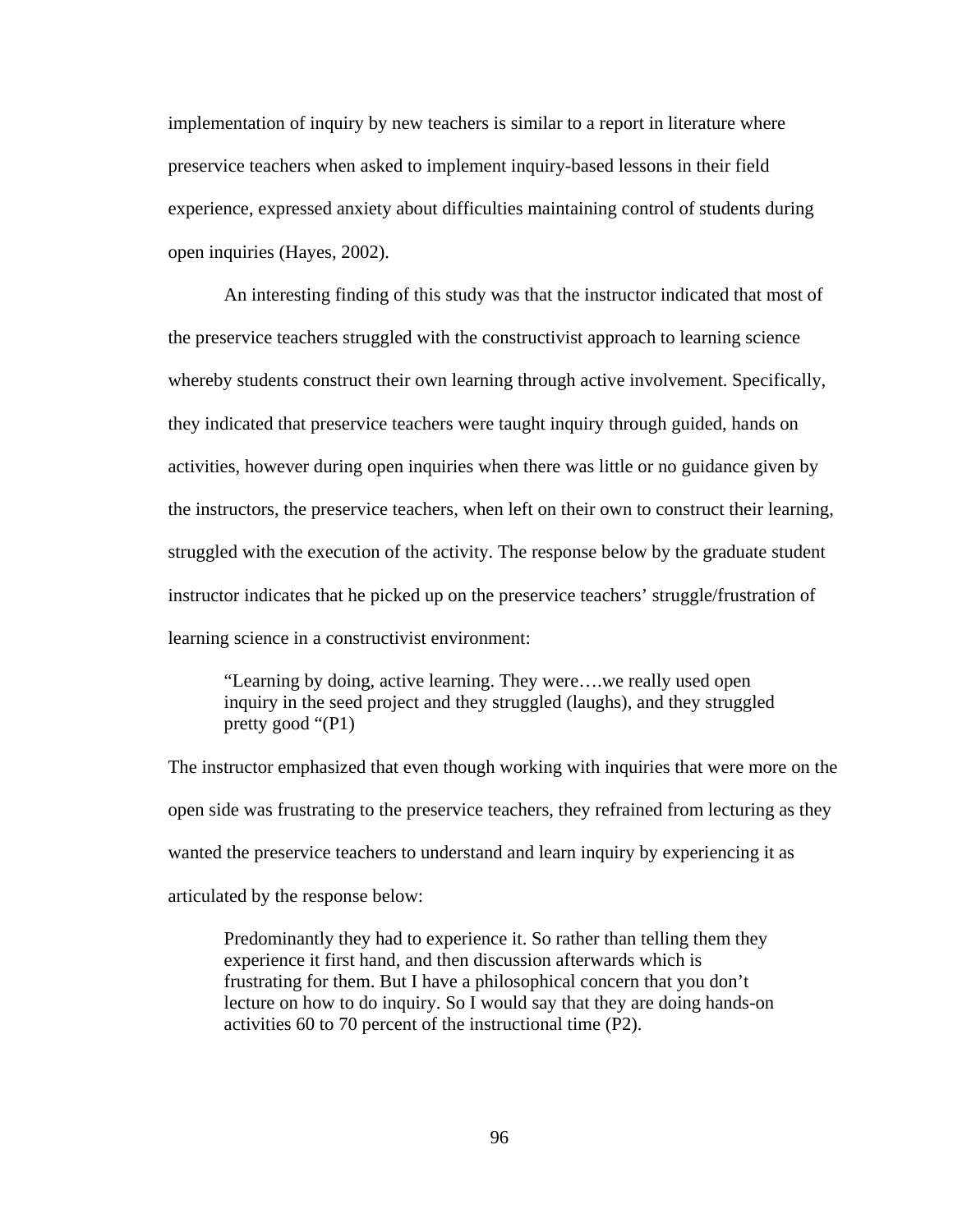This teaching approach where the instructor allowed preservice teachers to learn through open inquiries is consistent with teaching students how scientists operate and consistent with Piaget's theory (1975) and the constructivist paradigm on human learning (NRC, 2000) and with the NSES recommendations for inquiry. Specifically, this approach to teaching is aligned with the NSES as the Standards point out that experiences that vary in openness are needed to develop the abilities necessary to do inquiry and that "guided inquiry can best focus learning on the development of particular science concepts" while a "more open inquiry will afford the best opportunities for cognitive development and scientific reasoning" (NRC, 2000, p.30).

 Interestingly, the instructors pointed out that though the students were initially frustrated, their written journals and reflections indicated that the inquiry-based teaching and learning was effective in teaching them the concept of what constitutes inquiry. This is implied in the response below in which the instructor points out that the students who were interested in science were showing their understanding of inquiry as articulated in the response below:

Uh but you see in their journals and their reflections that some of them are really there, I mean those that were interested in science were there, you know and it was very impressive, and you can kind of tell those maybe not so much but through the other more you know uh smaller classroom investigations you know they got to be uh better at investigating (P1).

 The seed activity design is an example of how projects can be designed to extend beyond the processes of science to engage students in a full complement of thinking and learning which is consistent with the recommendations of NSES for developing fundamental understanding about inquiry. It is important to point out that as part of this seed project, the preservice teachers were also asked to integrate other subjects such as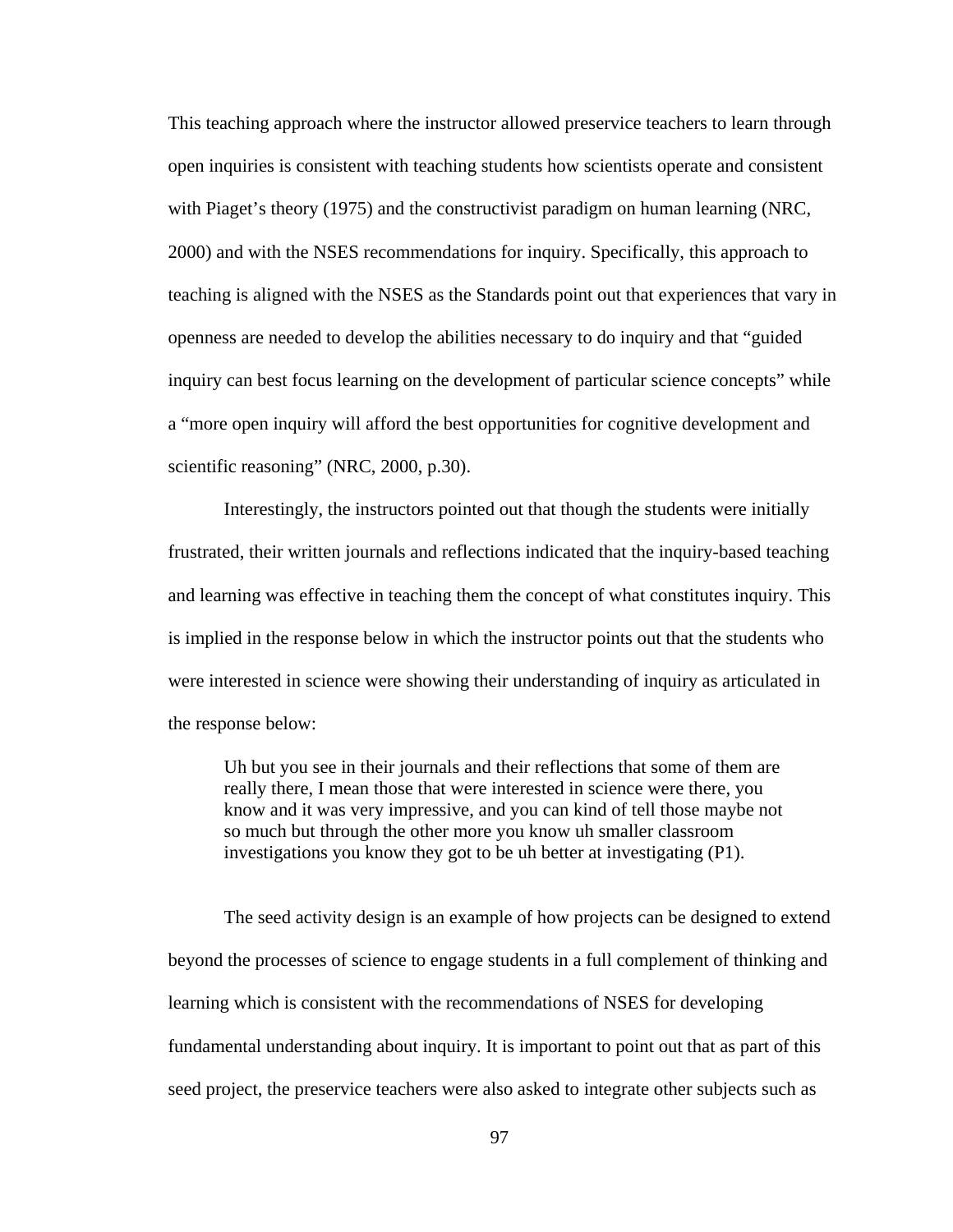mathematics (e.g. measurements etc.), fine arts (drawings etc) or language arts (written reports etc) into their activity.

 *Guiding and focusing inquiries.* The second teaching strategy used by the instructors to inculcate the understanding of inquiry in preservice teachers was to guide and focus student inquiries. Specifically, the instructors indicated that they facilitated inquiries by involving students in inquiry-based projects and by requiring the use of science notebooks for recording data and observations as indicated by his response below:

I'm going to refer to the teaching standards of the National Science Education that you organize using inquiry as the driver. It's organizing it in multiple approaches from the perspective that active learning and one of the ways I facilitated that was through the use of science notebooks and then using projects Uh, the way of encouraging students to develop understanding through higher order thinking skills, and modeling constructivism (P2).

Thus, the instructors indicated that rather than teaching to the text, they integrated recommendations of the NSES for teaching science using inquiry-based pedagogy by designing inquiry-based activities and by facilitating and focusing student inquiries. This teaching approach is consistent with the NSES teaching Standard B recommendations that teachers' of science guide and facilitate learning (NRC, 1996).The responses below indicate that the instructors stressed the importance of building on previous student knowledge, used learning stations, learning packets, questioning strategies, operational questions, and journals to teach inquiry:

From a content perspective as well as from a teaching perspective I focused on inquiry. They had some at the start of the semester we did a learning cycle and that stressed prior knowledge and ways of accessing that. We had learning stations, learning packets, questioning strategies, operational questions, 4 question strategy (P2).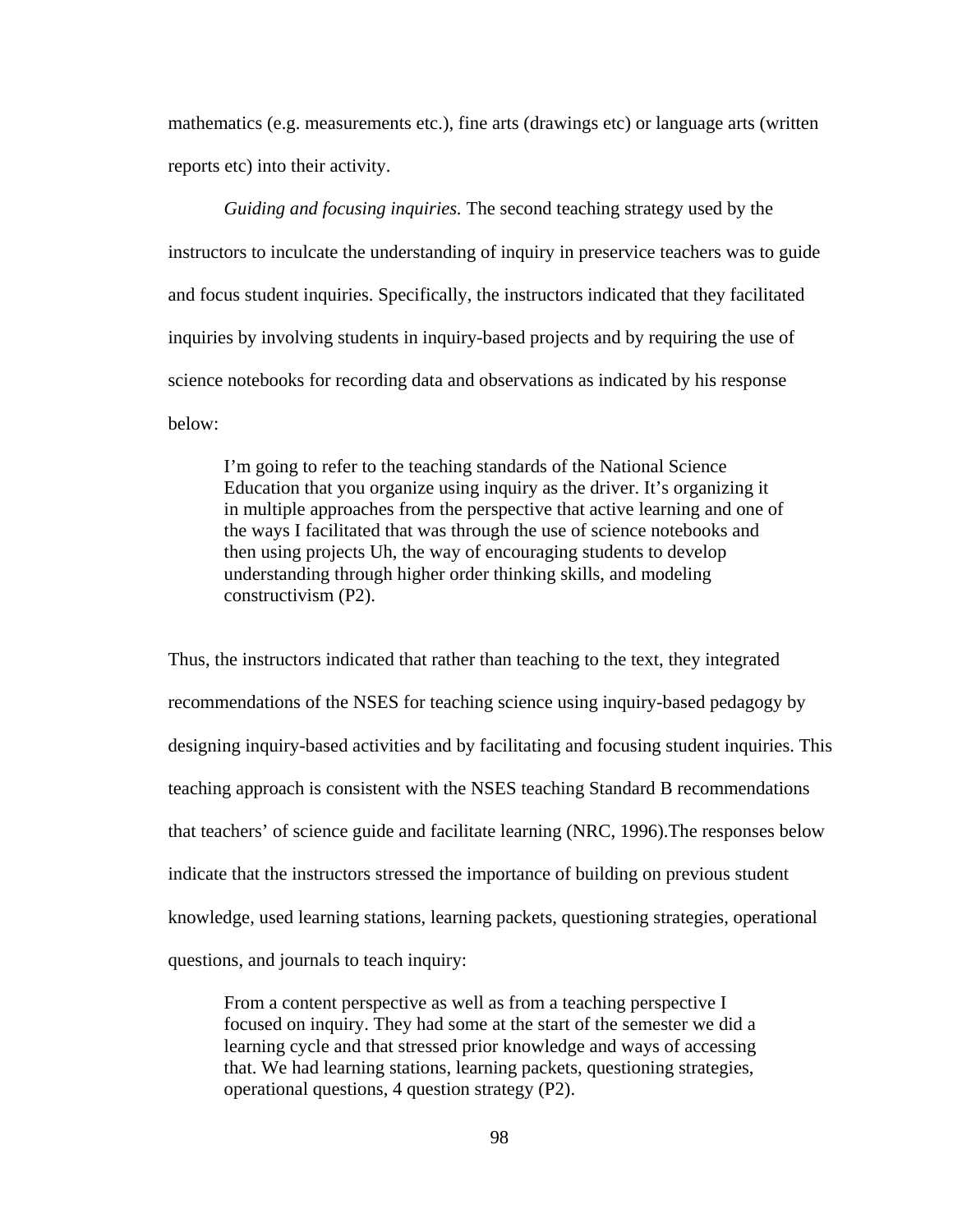We did…uh experiments did a lot of you know investigations, a seed project, the journaling was good, uh electricity and magnets they had had that in their physics for elementary teachers class but I think there was still room for learning. (P1)

It is interesting to note that the graduate student instructor acknowledged that even though some preservice teachers had been exposed to inquiry in their elementary education physics class, they still learned a lot about inquiry from the science methods class. This is consistent with reports in literature that science content for teachers has to be reinforced with learning how to teach (Darling- Hammond & Youngs, 2002).

 *5E learning cycle instructional model.* The third instructional strategy used by the instructors to integrate the NSES recommendations for science as inquiry was the use of the Learning Cycle Instructional Model for teaching science. This instructional model is consistent with the five essential features of classroom inquiry (NRC, 2000) identified by the NSES for teaching and learning science using inquiry-based pedagogy. Their responses below indicate that the instructors focused on the learning cycle model, specifically the 5E instructional model, which is based on the constructivist approach to teaching and learning through inquiry:

"Well basically inquiry, the 5E. I think they uh kind of identified more with the 5E, but I think in their lessons that they presented uh they have pretty good understanding of inquiry uh" (P1).

 The 5E instructional model used by the science methods instructors to model science instructional strategies has five learning phases: engagement, exploration, explanation, elaboration and evaluation. The 5E instructional model and its five learning phases are consistent with the five essential features of classroom inquiry articulated in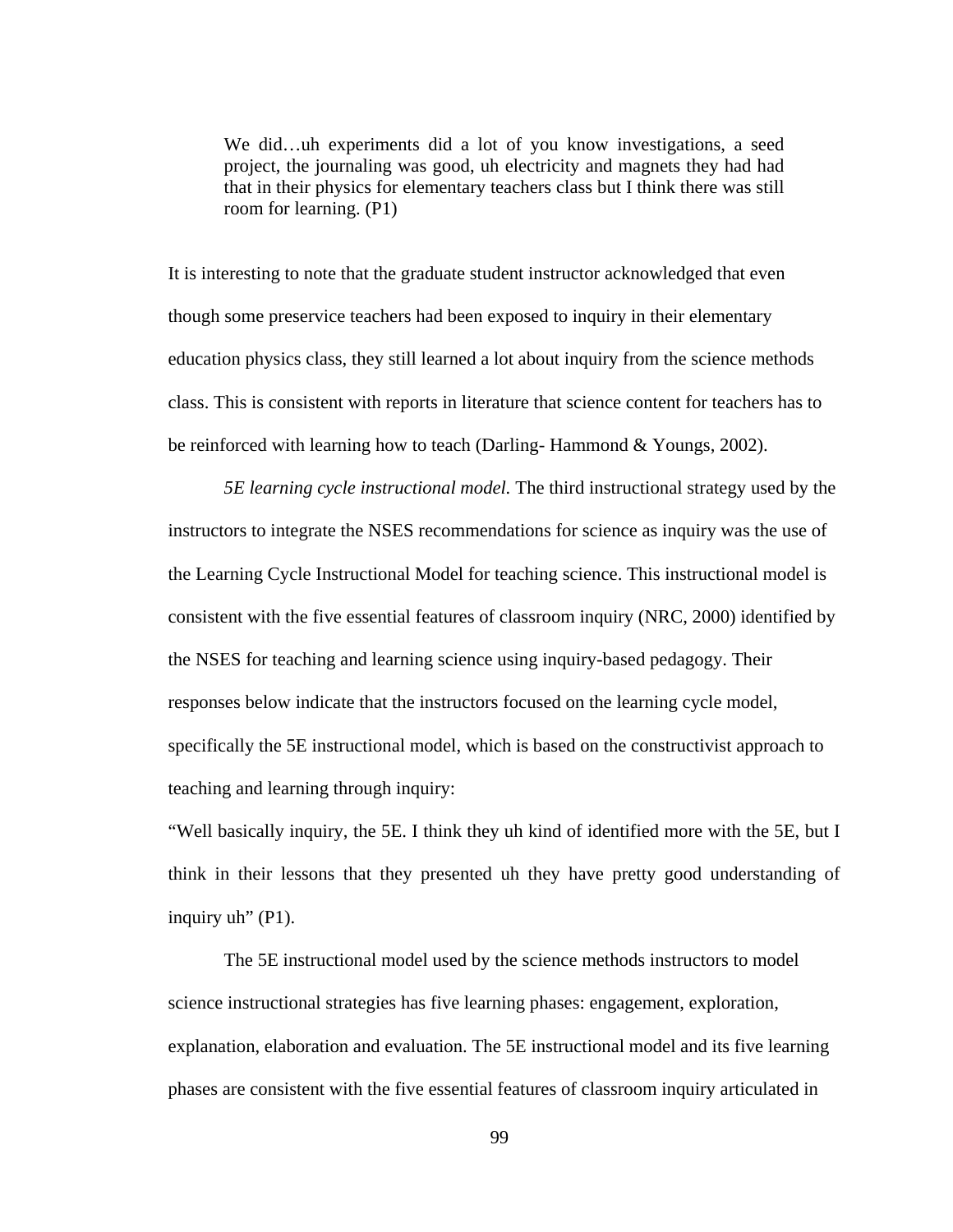the NSES for all grade levels. Table 4 (Chapter 2) shows similarities between the five phases of 5E Instructional Model and the five essential features for classroom inquiry outlined by the NSES while Table 5 (Chapter2) shows similarities between the 5E Instructional Model, the NSES teaching standard B, and expected student outcomes. The use of the 5E instructional model is consistent with the integration of NSES recommendations into the teaching strategies used by the instructors of the science methods course.

 An important finding from the interview transcripts is that the instructors had also modeled the changing role of the science teacher. Specifically, they had demonstrated how the teacher becomes a facilitator rather than an instructor teaching to the text, when inquiry-based pedagogies are used to teach science as illustrated by the response below:

From a content perspective as well as from a teaching perspective I focused on inquiry. They had some at the start of the semester we did a learning cycle and that stressed prior knowledge and ways of accessing that. We had learning stations, learning packets, questioning strategies, operational questions, 4 question strategy. Demonstrated teaching strategies as a facilitator and that is a new role that they have not encountered before (P2).

This modeling of the new facilitator role for teachers is consistent with the science classroom envisioned by the NSES where effective teachers function more as facilitators "continually creating opportunities that challenge students and promote inquiry by asking questions" (NRC, 1996, p.32).

 *Questioning strategies.* The fourth teaching strategy used by the instructors to teach inquiry, was the use of operational, scientifically oriented questions to show preservice teachers' how to initiate an inquiry. Review of the course materials indicates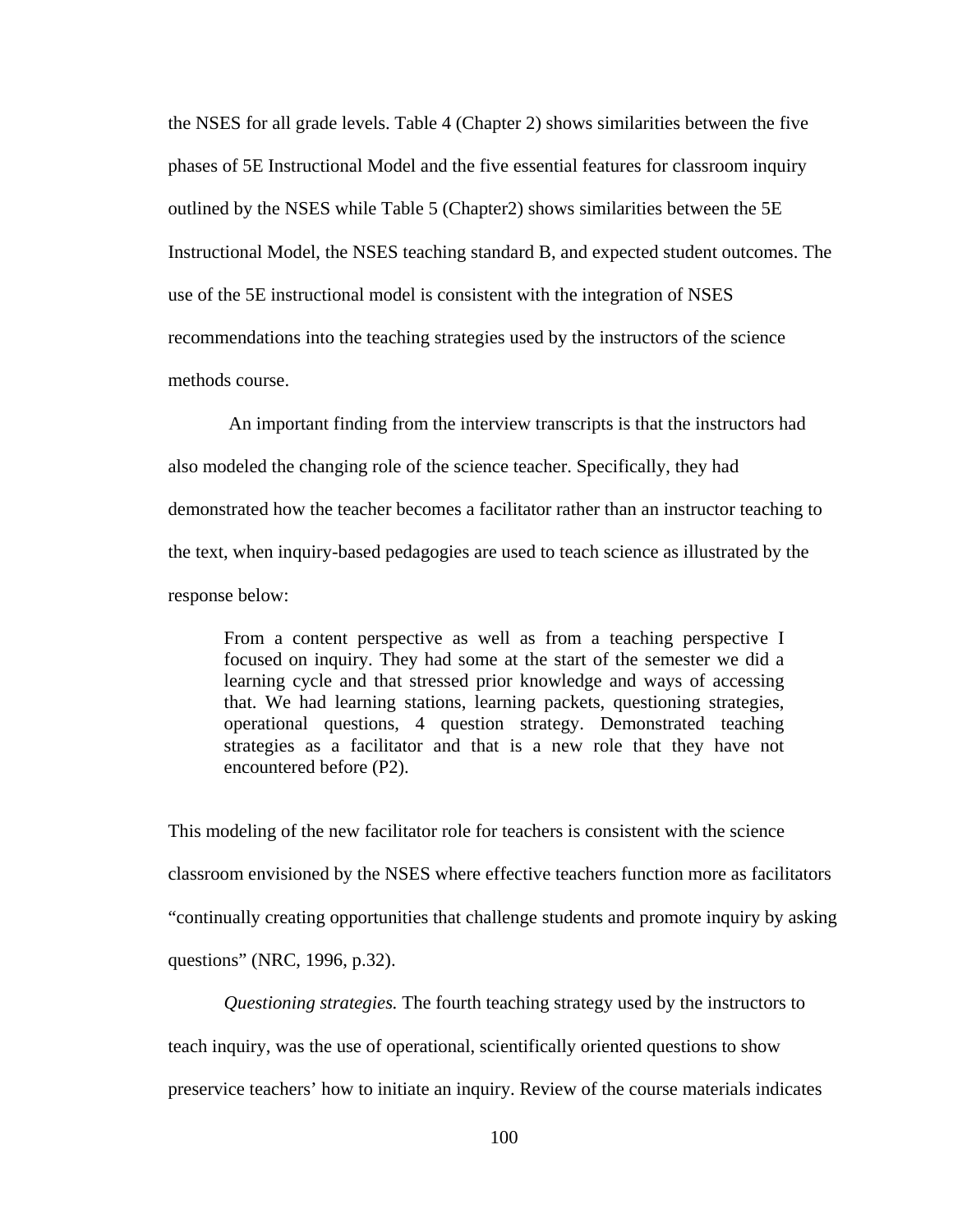that class discussions and assignments were made on the use of operational questions for initiating thinking from preservice teachers. The instructors also emphasized to the preservice teachers the importance of facilitating questions from students and allowing students to answer their own questions through investigations as indicated by the response below:

Um one of the things that we focus on or that we focused on in class was questioning and I pointed out to them that uh you hear a lot of teachers questions, teachers question all the time but you don't listen to students questions and from those comes your investigations, your collection of data and your gathering of evidence to explain and communicating those ideas so I think their picking up on that. Uh whether they see it as a way science is done…you know as we went through the national standards hopefully they picked some of that up (mumbled),uh and its uh inquiry as a teaching strategy their coming to an awareness of that (P1)

The use of operational questions to trigger student investigations is consistent with the NSES Teaching Standard B recommendation that teachers of science orchestrate discourse among students about inquiry ideas and encourage curiosity, and that instructional activities of inquiry should engage students in identifying and shaping an understanding of the question under inquiry (NRC, 1996, p144).

 In the science classroom envisioned by the Standards, effective teachers are expected to create opportunities that challenge students and promote inquiry by asking scientifically oriented, probing questions that spark student interest to follow through with an investigation. Consistent with this vision, one of the key competencies associated with understanding of inquiry emphasized in the science methods course syllabus, was the questioning strategies for engaging students in scientific inquiries. Accordingly, preservice teachers were taught in weeks 6 and 7 effective questioning strategies. Specifically, preservice teachers were taught how to formulate operational questions to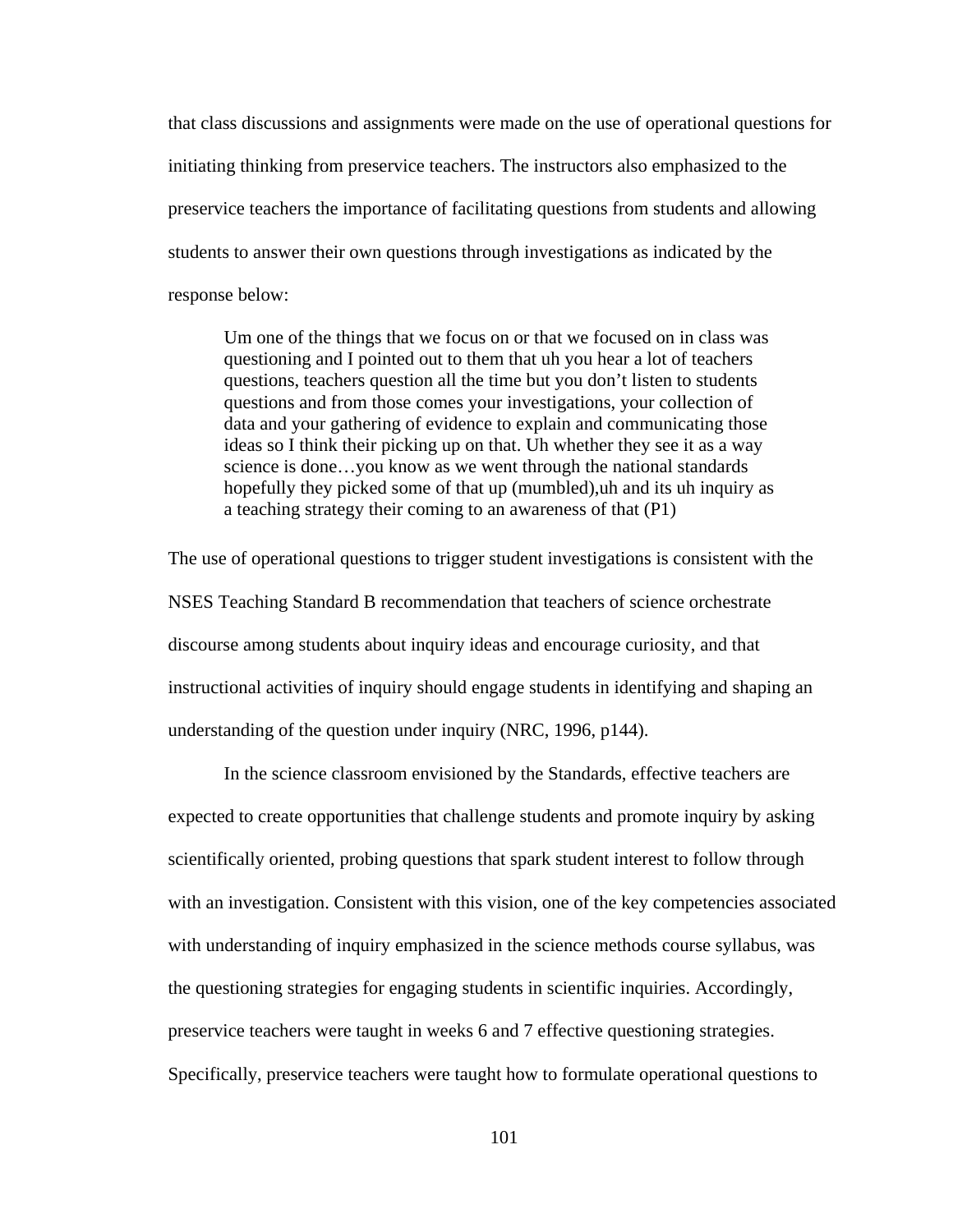engage students in investigations. The seed experiment was one example of operational questions that were raised by the instructors to engage the preservice teachers in investigations.

 *Classroom discussions.* The fifth teaching strategy used by the instructors to integrate the recommendations of NSES for science as inquiry was use of classroom discussions on the NSES and its recommendations for teaching science as articulated in the response below:

We reviewed the standards, National and State standards and it kind of encourages students when they see strand 7 and strand 8 inquiry and nature of science that they can incorporate into the lesson plans and then I think uh also uh we focused on what we're calling habits of mind uh which is probably more related to elementary science education. And the other thing we emphasized is the process skills and how these process skills can be used when they're reading books and stories to students. Probably need a little work on that cause their limited to uh prediction and uh maybe some observation, but you know there's a lot…..hopefully they'll get to see some really good teachers that know science and know how to read stories and incorporate those things so that….yeah I think their catching on (P1).

 *Preparation of lesson plans.* The sixth instructional strategy used by the

instructors was to have preservice teachers prepare lesson plans, as part of the

science methods course requirement, for teaching science topics incorporating the

NSES recommendations

We reviewed the teaching standards most of that's besides inquiry and the nature of science uh we looked at those and I broke them up into groups and each group had to present that standard to the class. Uh, but still it's a spiral learning uh I went back to them again when they were writing their lesson plans because they had to include uh unifying concepts but they keep putting the teachers standards in there, but when we looked at them again and when you started revisiting it's kind of a you know you put it out there then you put it out there again you put out there again and I think their understanding of what these teaching standards are um is improving is increasing (P1)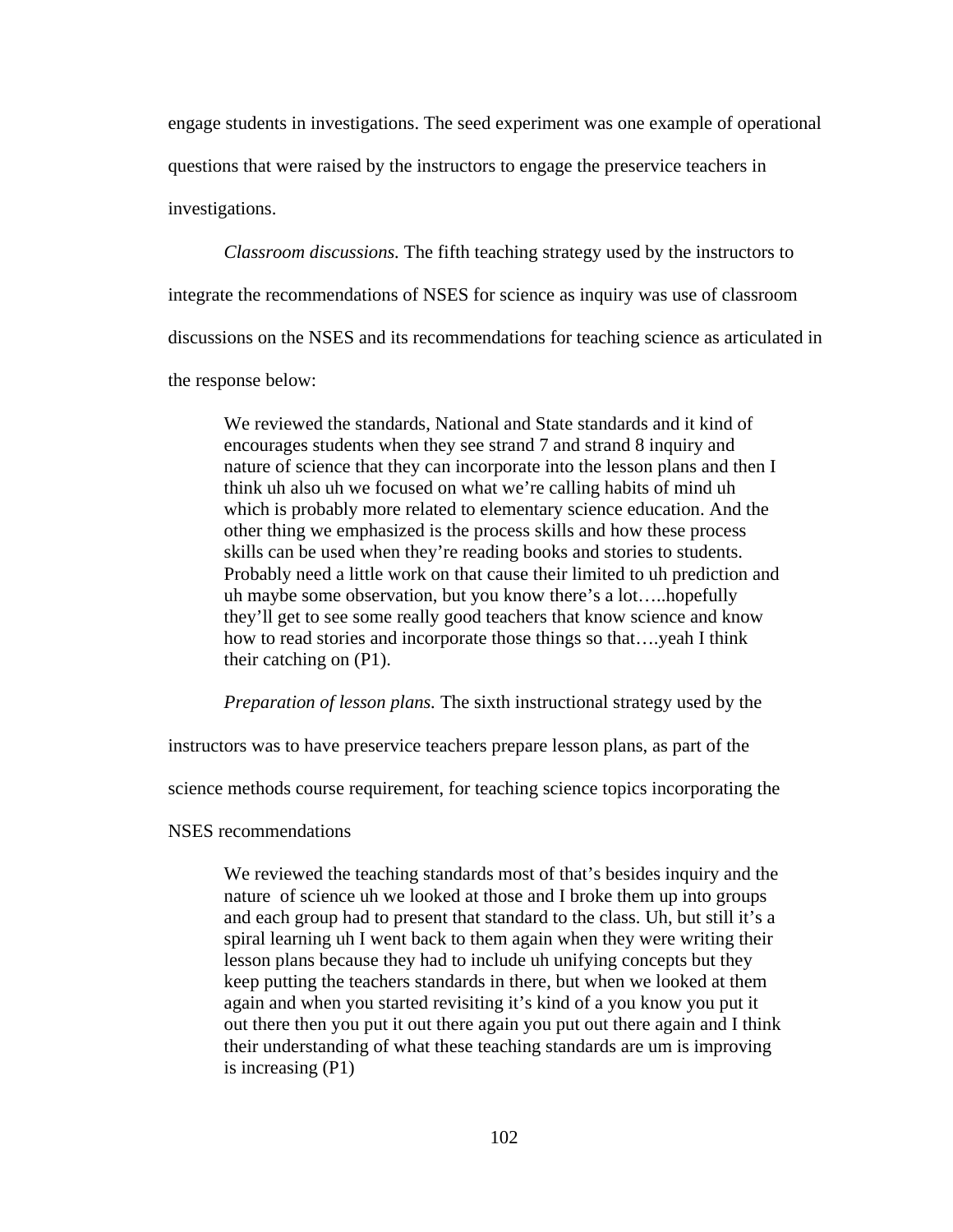The above response indicates that preservice teachers were taught how to develop lesson plans incorporating NSES recommendations for learning and teaching science through inquiry.

*Use of science notebooks.* The seventh strategy utilized for teaching inquiry was the use of science notebooks. Specifically, the instructors used the following text: *Science Notebooks, Writing About Inquiry, by Brian Campbell & Lori Fulton, Heinemann, Portsmouth, NH, 2003* to teach preservice teachers the use of science notebooks for recording data, reflections, and conclusions of inquiry investigations. This book was also used to teach the preservice teachers how to ask probing, open ended questions to initiate inquiry investigation or dialog on inquiry phenomenon within their classrooms. There were also assignments in this book that included reading about the NSES, reflection on data and how scientists use notebooks to document their work.

 *Evaluation of instructional material.* An important part of teaching science through inquiry is to select instructional materials that might be beneficial in teaching science through inquiry. Also one of the expectations articulated in the NSES is that teachers of science be able to analyze instructional materials for its effectiveness to teach inquiry (NRC,1996). Therefore, the eighth strategy used by the instructors to incorporate the recommendations of the NSES for teaching science using inquiry was to have preservice teachers evaluate instructional material for suitability to teach science through inquiry. Examination of the course syllabus and the responses of the instructors on the interviews, indicates that preservice teachers were taught how to do this through assignments for evaluation of instruction materials available via the Internet as illustrated by the response below: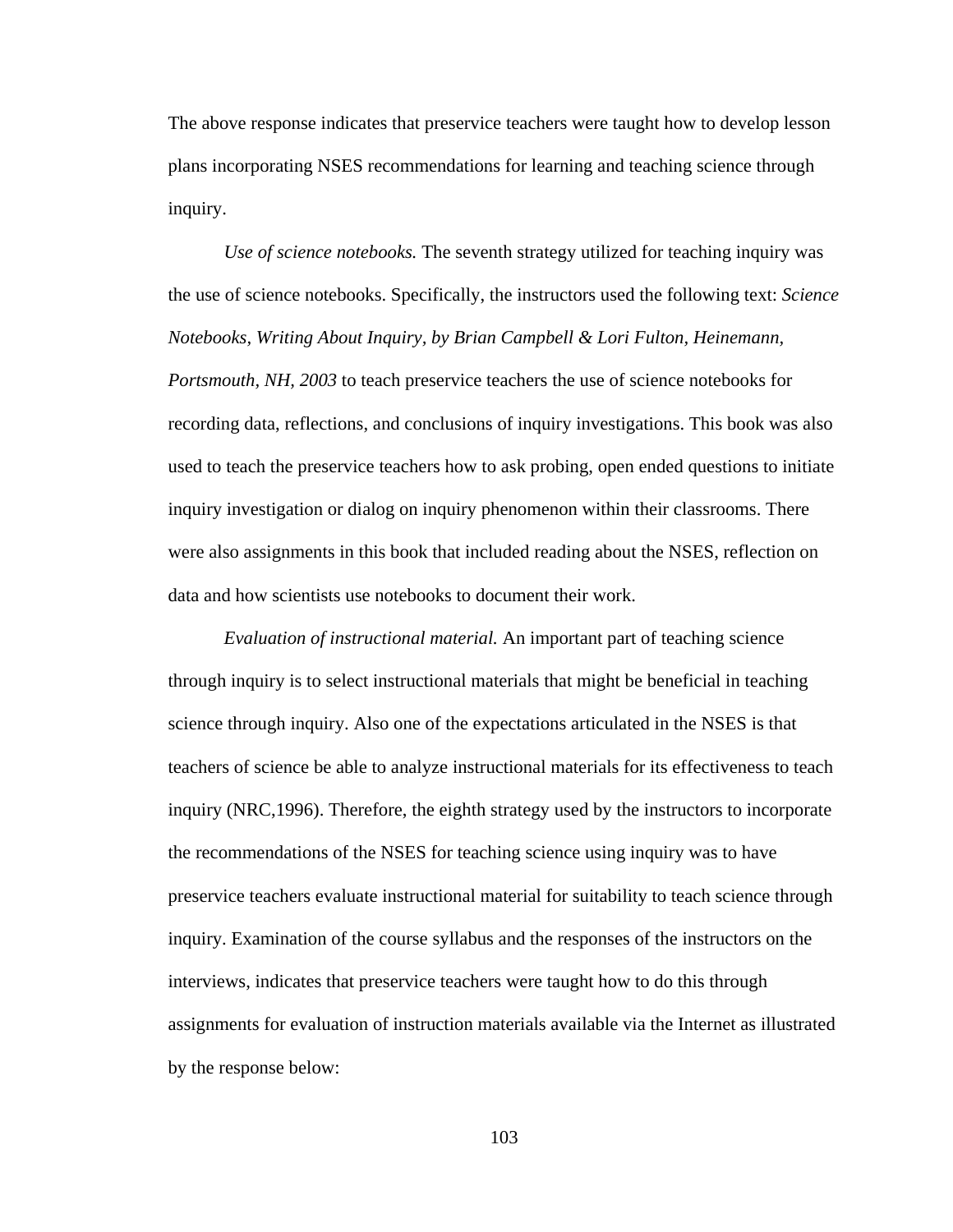I had them go out there, there is so much out there and available, I just kind of had them wander. But then we went through and they post their uh their resources and lesson plans on a discussion board on Blackboard, so students can look at it. Uh, and then we kind of go through and analyze these things and you know and I and so what I ask them to do is to look you know these kind of websites are informational, good information but they don't teach you how to teach so go find some sites that are more you know on the instructional basis and then analyze it and say oh, does this look like 5e, does this have inquiry in it. I think if they teach them how to identify those components of a good science lesson uh I think it came across in their lessons. And then their learning from others and their building on that and then the discussion and the reflection we have after each lesson uh kind of builds on that and you can see the lessons progressing and their quick they pick up on this stuff very readily (P1).

Interestingly, both instructors indicated that teaching preservice teachers how to assess the suitability of instructional material for teaching science through inquiry was the hardest aspect of their instruction. The instructors indicate that this was because of the limited science content background of the elementary preservice teachers as articulated in the response below:

That's the hardest part involved with that because frequently they don't have a background understanding of content. For some of them they're still at the point you teach process separate from content even thought the standards says that these need to be merged. So they're more comfortable from a process perspective but trying to integrate…uh we spent some time dealing with clarifying the standards, then uh from uh I think its page 29 the Inquiry National Science Education Standards we looked at how the variation of structure from a teacher as well as a student perspective for those five attributes (P2).

Thus, responses above indicate that both instructors were apprehensive about the ability of the preservice teachers to effectively evaluate instructional material to teach inquirybased science given the limited pedagogical content knowledge and the knowledge of science content both of which are required for assessment of instructional materials.

The instructors indicated that the teaching strategies used by them were geared to

helping preservice teachers develop confidence to teach science and specifically to use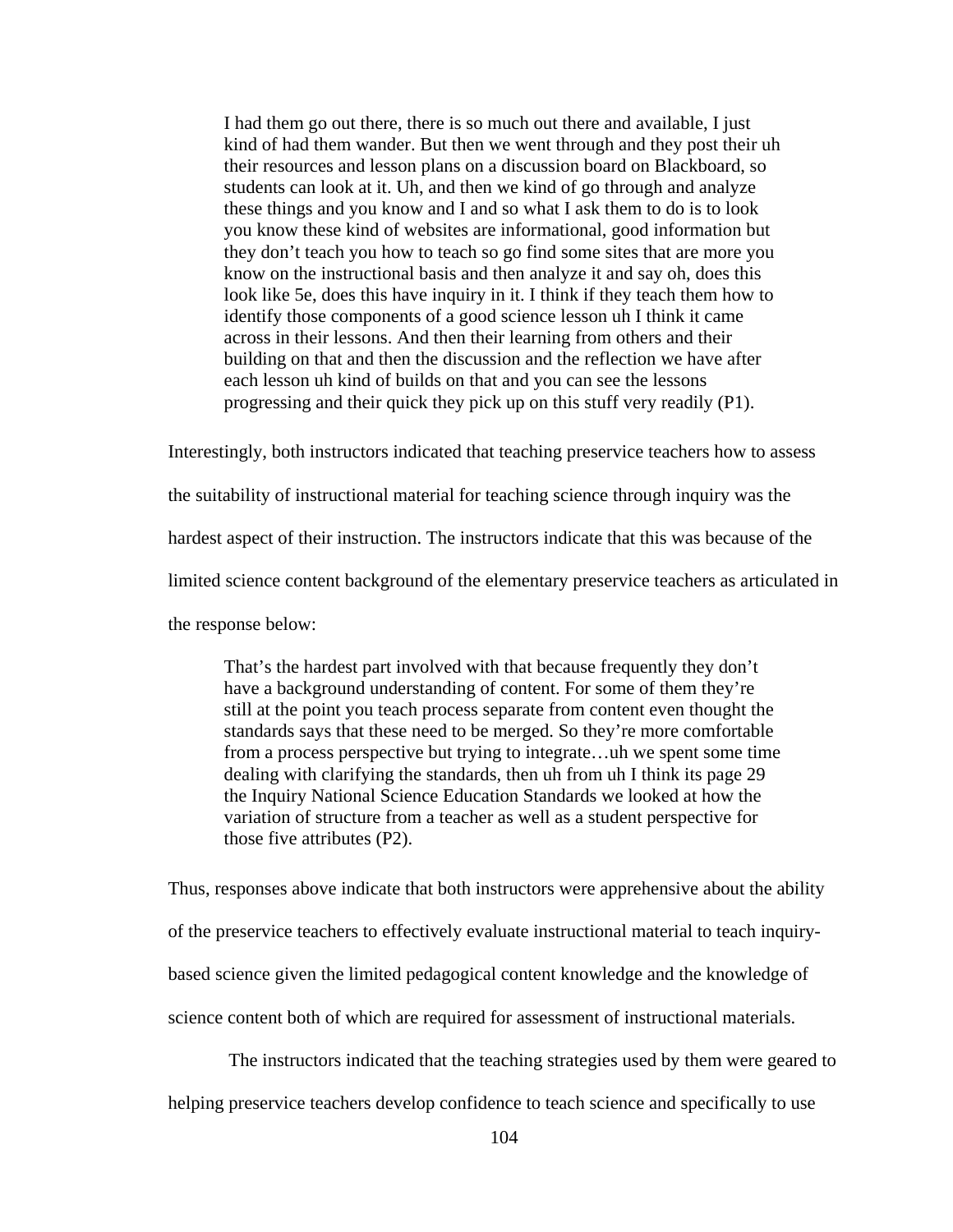inquiry-based pedagogies and group activities (where students can learn from each other).

The responses below indicate how the group members helped one another during inquiry-

based activities such as preparation of lesson plans as illustrated below:

I think that comes with these lessons and their able to do it cooperatively you know so they can bounce back and stuff. And I think their getting better and I'm having each group of students evaluate the other groups' lessons and those they get that feedback and their getting better at providing you know not just positive feedback but you know ways to improve and we've discussed that and I think uh getting up their and working with the class and getting that experience hopefully that'll help I don't know….that is yet to be seen (P1)

…..some of them have had very bad experiences beforehand and as they do things especially the things which are more student oriented, by that I mean elementary student packets, that they can see ways of doing it. I had a couple of people in field experience observing a lesson on pendulums and because they had already done pendulum activities they were able to help the children okay, but if they had had a lot more field experiences because this is the semester in which students in grade 5 are doing experimental design, they would have been able to see or have been able to share a lot more experiences. So even though they didn't observe directly they would have heard others (P2)

The above responses indicate the one of the ways the instructors helped students develop

confidence in doing inquiries was by having them work in groups and provide feed back

to each other. Thus, one of the ways in which the instructors developed preservice

teachers' confidence to teach science was through social interaction.

An interesting finding from the interview transcripts was that the instructors were

apprehensive about how realistic it is to expect preservice teachers graduating armed with

new inquiry-based instructional strategies to be able to use them in actual practice as

indicated by the response below:

… but I warn them too that this style of teaching this approach to teaching is difficult for beginning teachers because there's always the issue of classroom management. So I tell them that too. I say we're not expecting you to meet these MO STEP standards the first year, five or six years'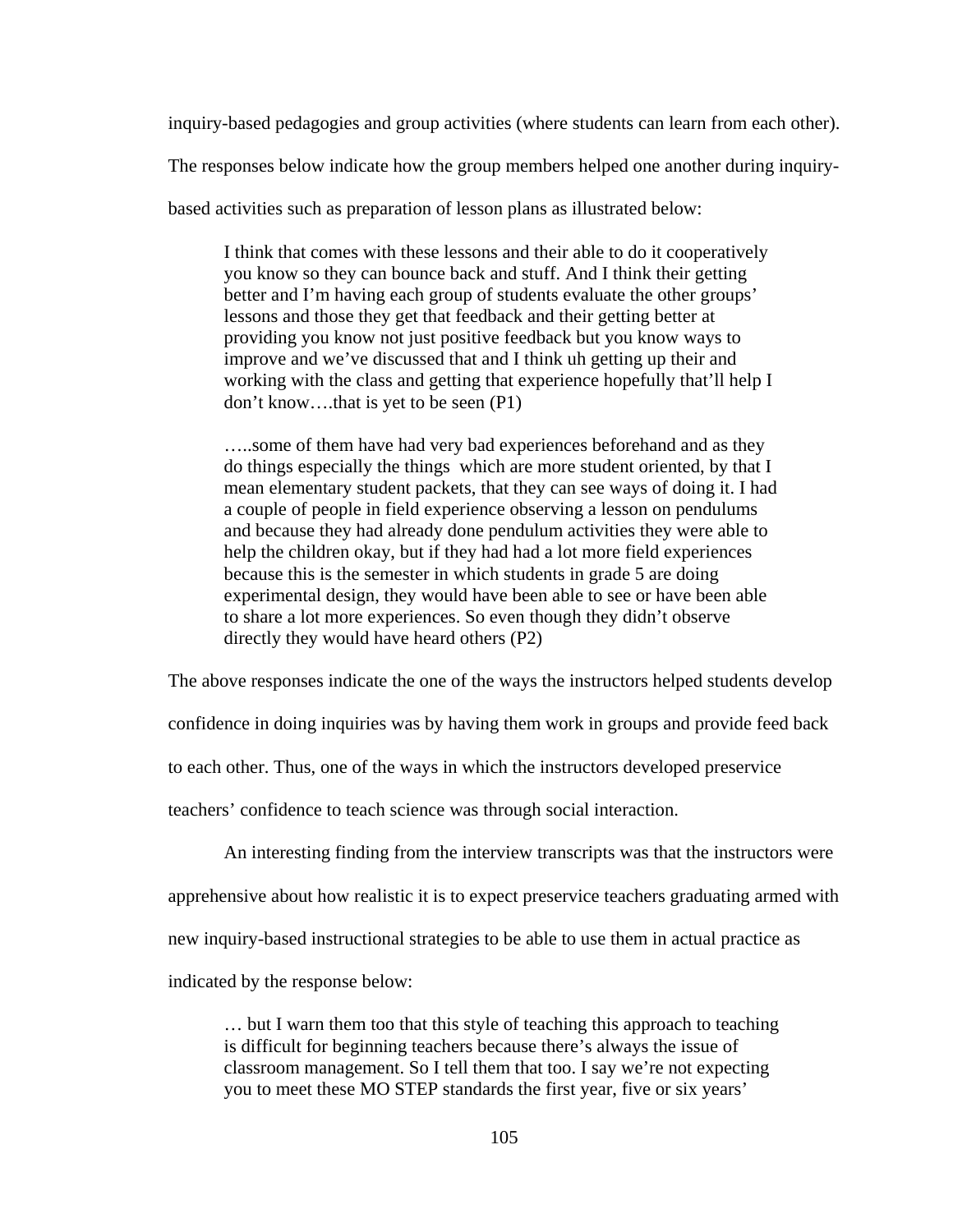maybe. First thing you need to do is establish your rapport with the class and get your classroom management skills down (P1)

…I think we have uh unrealistic expectations (laughs) that student teachers or first year teachers are going to go in and start doing all this magic stuff or this new stuff they learned in a culture that doesn't support that. But hopefully you know over time these things and their experience in class will come back and you know be science advocates also (P1)

As indicated by the above response, the graduate student instructor felt that being first year teachers, it might be hard for the preservice teachers to implement inquiry-based instructional strategies in their classrooms given the current set-up of the schools and the effort and time required to plan and implement inquiry and the possible classroom management issues that might arise due to the student directed nature of inquiry-based activities. This same apprehension was not voiced by the second instructor during his interview.

 *Assessment strategies.* An important part of evaluating student understanding of any subject is to have relevant assessment strategies. The NSES document points out that assessments in the context of inquiry, "need to gauge the progress of students in achieving two major learning outcomes of inquiry-based science teaching: abilities to perform inquiry, and understandings about inquiry" (NRC, 2000, p. 75). Therefore, the next sub question used to analyze the data was as follows:

Q3: What type of assessment strategies were used to assess preservice teacher' understanding of abilities required to conduct inquiry and their understanding about inquiry as articulated in the NSES for grades K-4?

The instructors indicated that they used formative and summative assessments. Formative assessments were done based on participation in class discussions and observations of preservice teachers during experimental inquiries. Summative assessments were done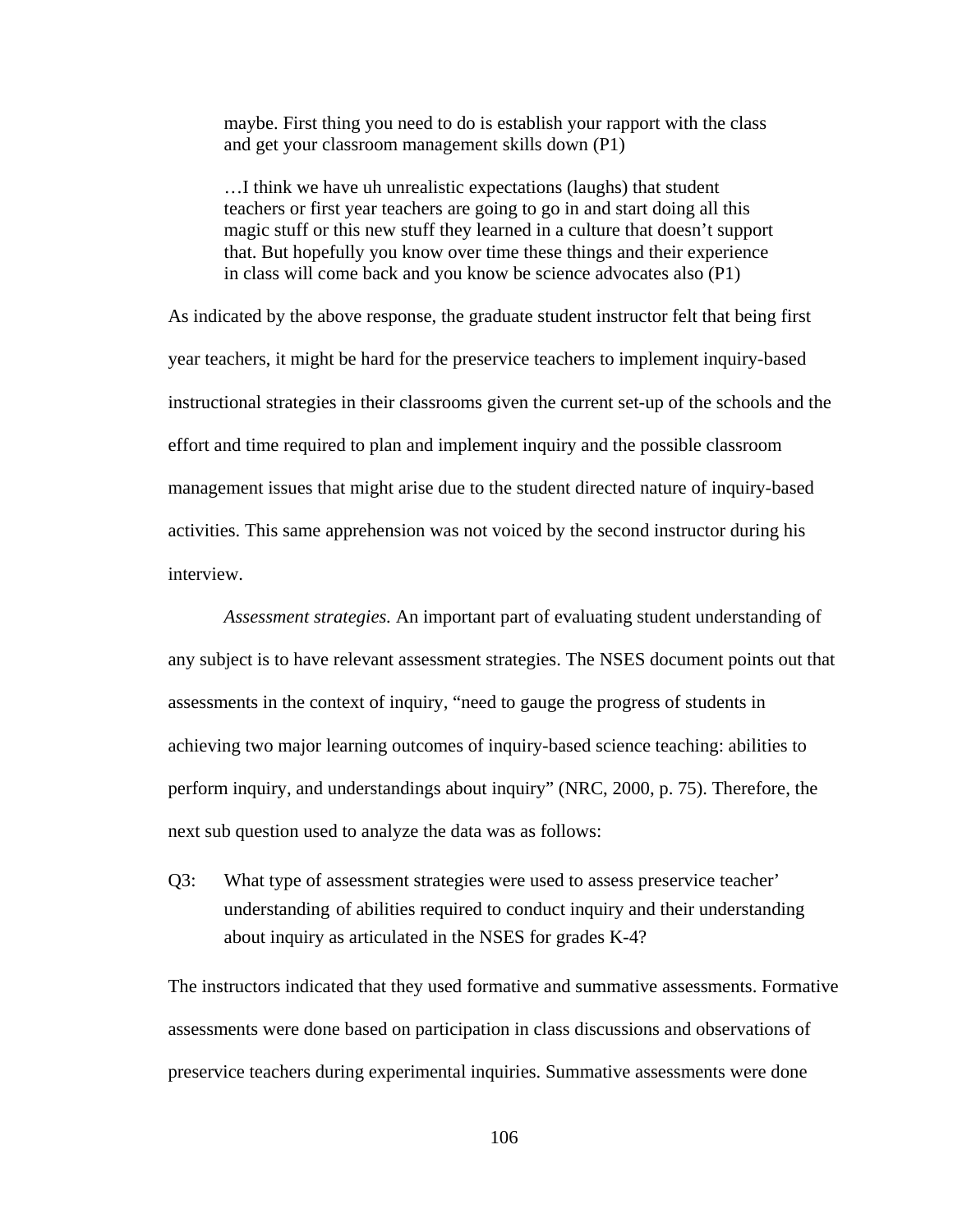using scoring guides for each activity, including written reports, preservice teachers' reflections in their journals, science notebooks, presentations etc., and through assessments of inquiry-based lesson plans and inquiry-based science curriculums prepared by the preservice teachers during the course of the semester. The following responses indicate that the instructors used class presentations, and curriculum reports to assess student understanding:

"Well one of the ways in which I judged that this semester is when they did their curriculum reports. "(P2)

"Most of the groups chose to incorporate an active component for their peers and they were modeling aspects of how to go about providing inquiry-based instruction, how to deal with individual groups etc "(P2)

The graduate student instructor indicated that he conducted formative assessments to assess understanding of inquiry through the use of information presented by the preservice teachers on whiteboards as articulated below:

We used extensive amount of whiteboards. And one time there was an assignment and there was one group who wanted to use the whiteboard to do their project with, okay which I had not thought about but that was perfectly alright. I think from that perspective they were seeing different things that utilized their strengths plus seeing diverse orientations." (P1)

The final assessment of preservice teachers' understanding of science as inquiry as articulated in the NSES was done through a culminating final exam activity that required preservice teachers to develop a reflective portfolio of supporting evidence indicating each preservice teacher's professional understanding and growth. Portfolio required the incorporation of the competency areas such as: competency in standards and elementary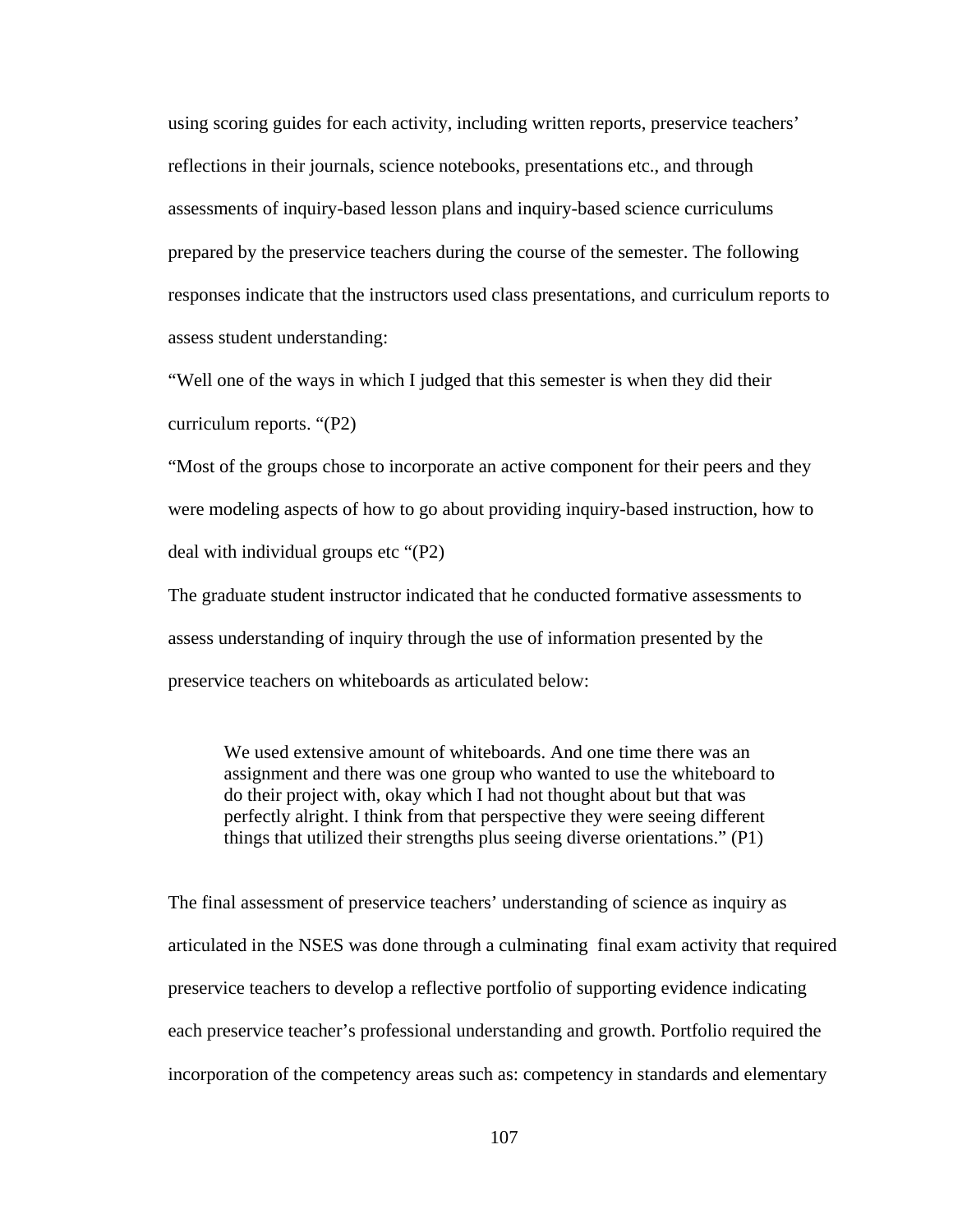science; attributes for successful science teaching; hands-on science instructional strategies/models; and attributes for grades K-6 curricula, which promote science learning through inquiry.

### *Section-I Summary*

 Examination of the course syllabus, the course materials and handouts shows that the elementary science methods course at UMC was designed to involve preservice teachers in multiple inquiry-based activities to teach them the abilities necessary to conduct inquiries and to give them understanding about inquiry and how scientists work. Further, the syllabus shows that the inquiry-based activities designed to take students from structured or guided, partial inquiries where the instructors provided directions to open, full inquiries which required preservice teachers to execute experiments, make observations, collect data, report findings, develop explanations from their findings in light of what was known, and share their explanations with the class. Preservice teachers struggled with open inquiries due to the lack of structure and guidance provided by the instructors. Use of open inquiries is consistent with the NSES assertion that a more "open inquiry will afford the best opportunities for cognitive development and scientific reasoning" (NRC, 2000, p.30). This transition from structured to guided, partial or full inquiries to open, full inquiries is consistent with the recommendations of the NSES that students should have "opportunities to participate in all types of inquiries in the course of their science learning" (NRC, 2000, p.30).

 The science methods course syllabus was also geared towards teaching preservice teachers the use of operational questions and effective questioning strategies required to initiate student inquiries. This is consistent with the recommendations of the NSES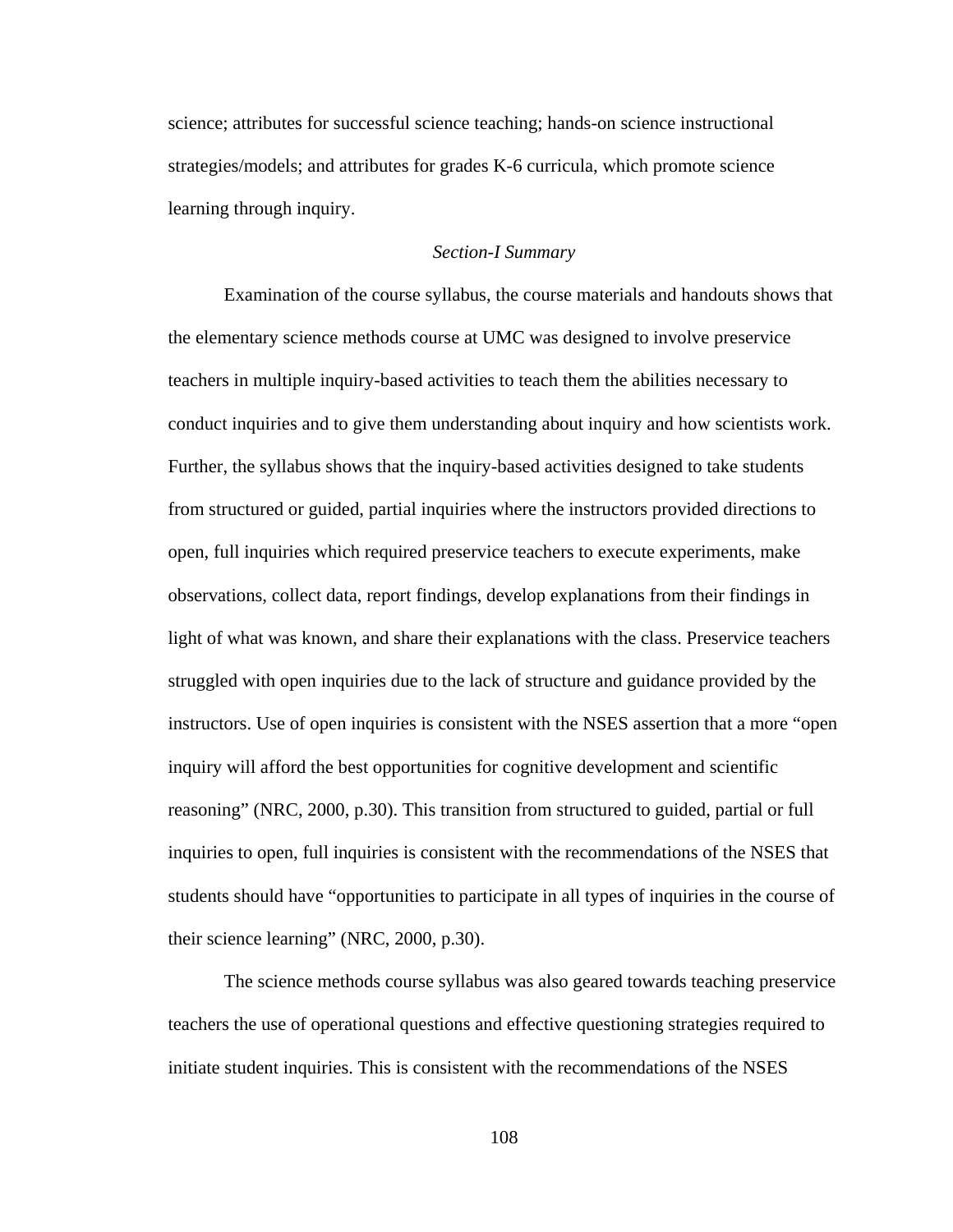assertion that effective science teachers "continually create opportunities that challenge students and promote inquiry by asking questions (NRC, 1996, p. 33). Also, assessment strategies, formative and summative, used in the course were designed to teach elementary preservice teachers how to evaluate students' knowledge of abilities necessary to conduct inquiry, and understanding of concepts about scientific inquiry. This form of assessment which evaluates students' understanding rather than their memorization of facts, is consistent with the NSES recommendation that in the context of inquiry, assessments need to gauge "the progress of students in achieving the three major learning outcomes of inquiry-based science teaching: conceptual understandings in science, abilities to perform scientific inquiry, and understanding of inquiry" (NRC, 2000, p. 75). Thus, the intended ( course syllabus) science methods course curriculum at UMC for winter 2006 was consistent with the recommendations of the NSES for teaching fundamental abilities necessary to conduct scientific inquiry, the fundamental concepts about scientific inquiry and how to teach using inquiry.

 The delivered ( interview transcripts) science methods course curriculum, at UMC for winter 2006, or the teaching strategies used to teach inquiry to the preservice teachers was also consistent with the recommendations of the NSES for teaching science as inquiry. For example, the 5E Learning Cycle Instructional Model used by the science methods instructors to teach science through inquiry encompasses all five essential features of classroom inquiry outlined by the NSES. Similarly, the instructors' use of operational, scientifically oriented questions to trigger preservice teachers' investigations and the guiding and facilitation done by the instructors to focus inquiries are all consistent with the recommendations of the NSES teaching standard B that teachers of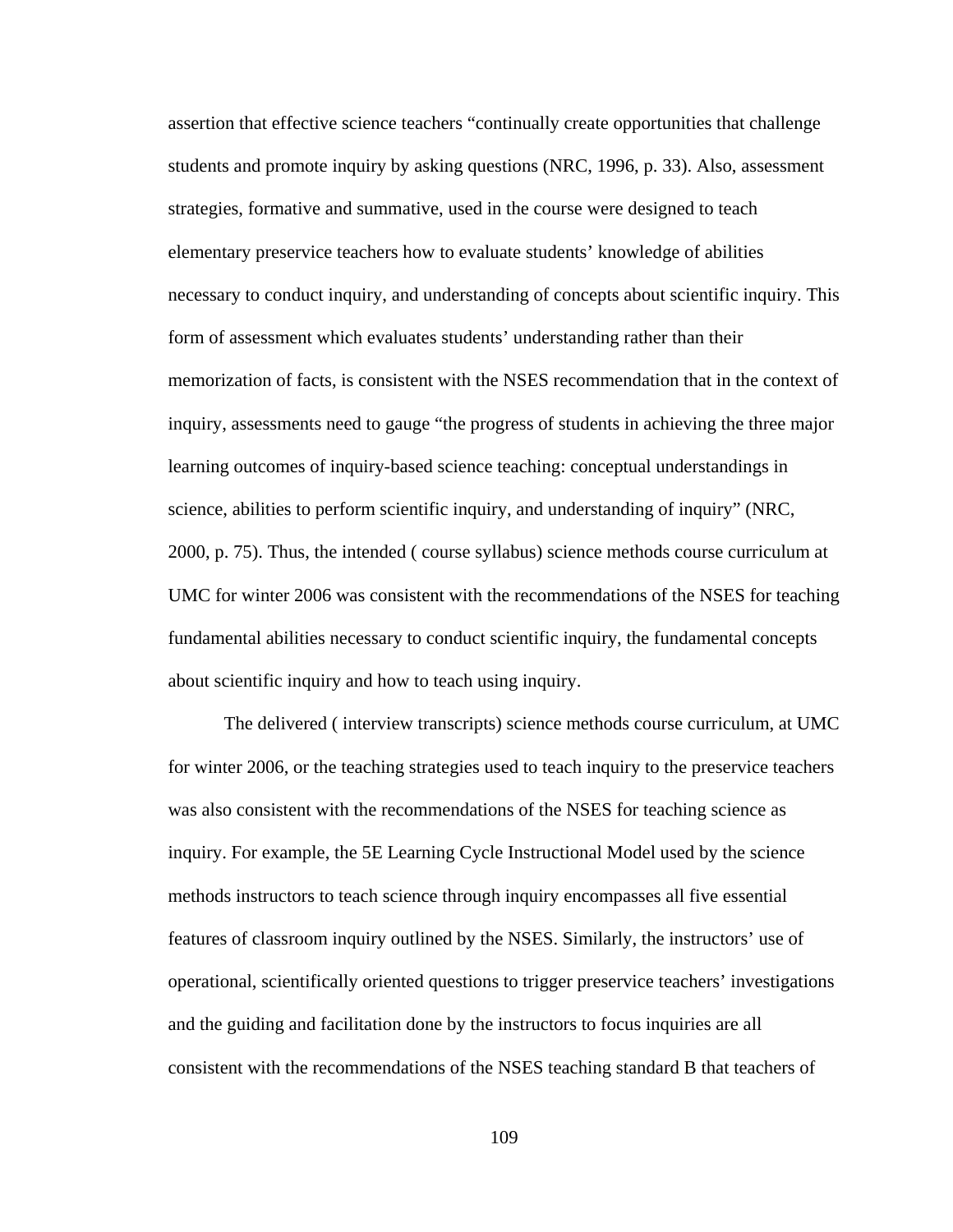science facilitate student learning by focusing and supporting inquiries. Also, the organization and selection of student activities by the science methods instructors, was specifically geared to the integration of NSES recommendations for science as inquiry and to developing student abilities for conducting inquiry and understanding of inquiry. The instructors had designed numerous projects to actively involve students in inquiries which spanned from structured or guided inquiries, where students were guided through the activity, learning skills and vocabulary associated with inquiry; to open, full inquiries where students independently thought through the operational question asked, designed and assembled equipment to investigate and the answer to the operational question, and open inquiries which were geared to developing preservice teachers cognitive abilities in science. These teaching strategies are consistent with the NSES recommendation that students be exposed to all types of inquiries during their learning of science (NRC, 2000).

 Thus, the teaching strategies used in the science methods course were designed to teach preservice teachers how to focus and support students through inquiry-based investigations, how to use inquiry-based activities to develop the abilities and concepts necessary to do science as inquiry, and how to facilitate the understanding about inquiry by active involvement of students in conducting guided or open inquiries which is consistent with the NSES recommendations for teaching science through inquiry (NRC, 1996). The assertion that emerged from the evaluation of the syllabus and the interview transcripts is:

Multiple inquiry-based science teaching and learning strategies are used to integrate the National Science Education Standards recommendations for doing science through inquiry in the science methods course at the University of Missouri- Columbia.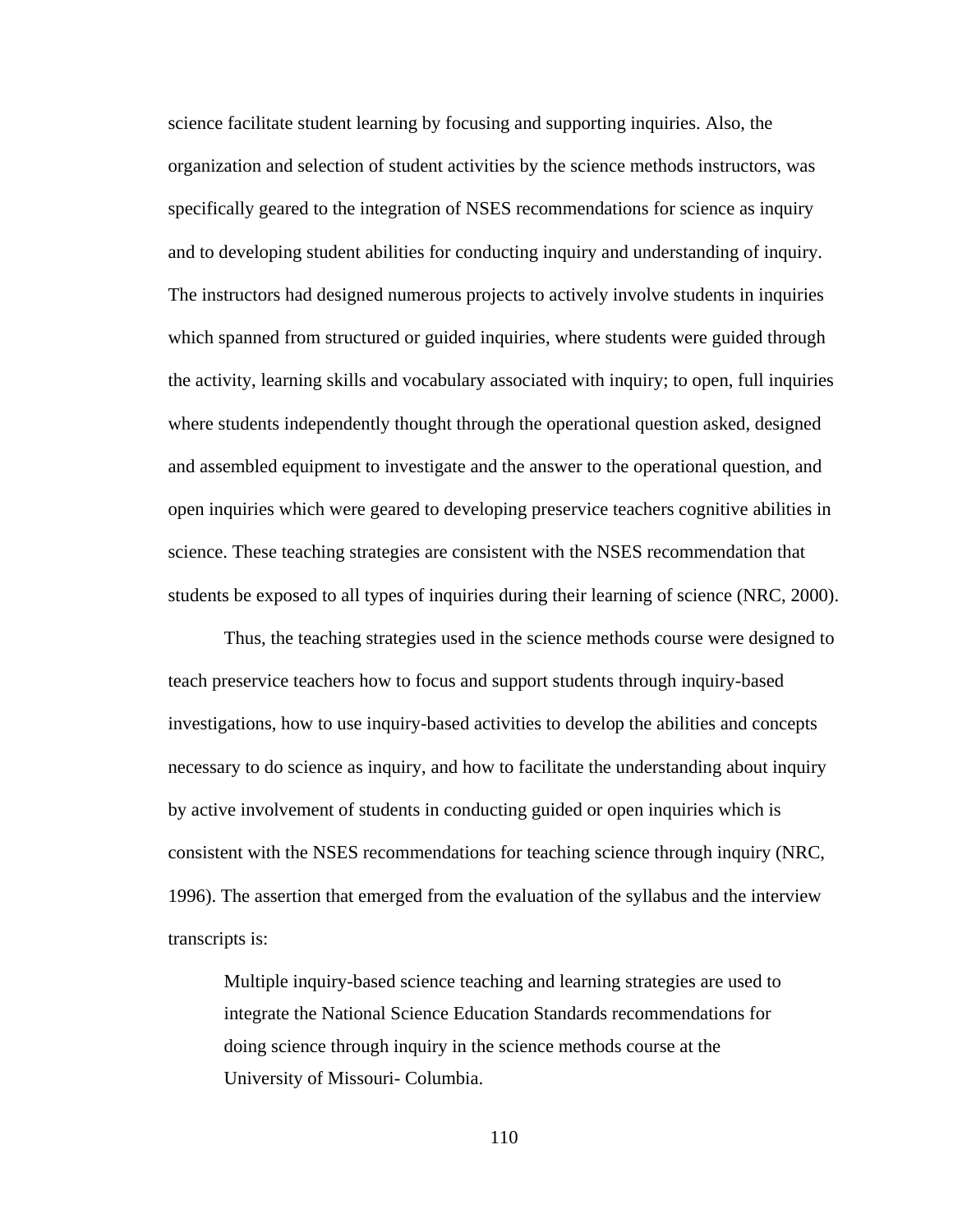This assertion directly supports research question 1 namely:

In what ways are the inquiry-based science teaching and learning strategies recommended by the National Science Education Standards integrated/emphasized in the science methods course at the University of Missouri- Columbia?

Thus the data successfully answered the first question that guided this research study.

*Section-II-Analysis of Data in Support of Research Question 2* 

This section contains analysis of data in support of research question 2, namely:

Research Question 2:

What do elementary preservice teachers report regarding their understanding of inquiry and inquiry-based science pedagogy after concurrently completing the science methods course along with the science field experience at the University of Missouri- Columbia? The categories of meaning used to guide the analysis of data relating to research question 2 are outlined below:

- 1. Previous exposure to inquiry and inquiry-based learning.
- 2. Exposure inquiry-based pedagogy through the science methods course.
- 3. Exposure to inquiry-based pedagogy through the science field experience.
- 4. Influence of science methods course on preservice teachers' understanding of inquiry.
- 5. Influence of science methods and the science field experience on preservice teachers' understanding of inquiry-based pedagogies to students' learning of science.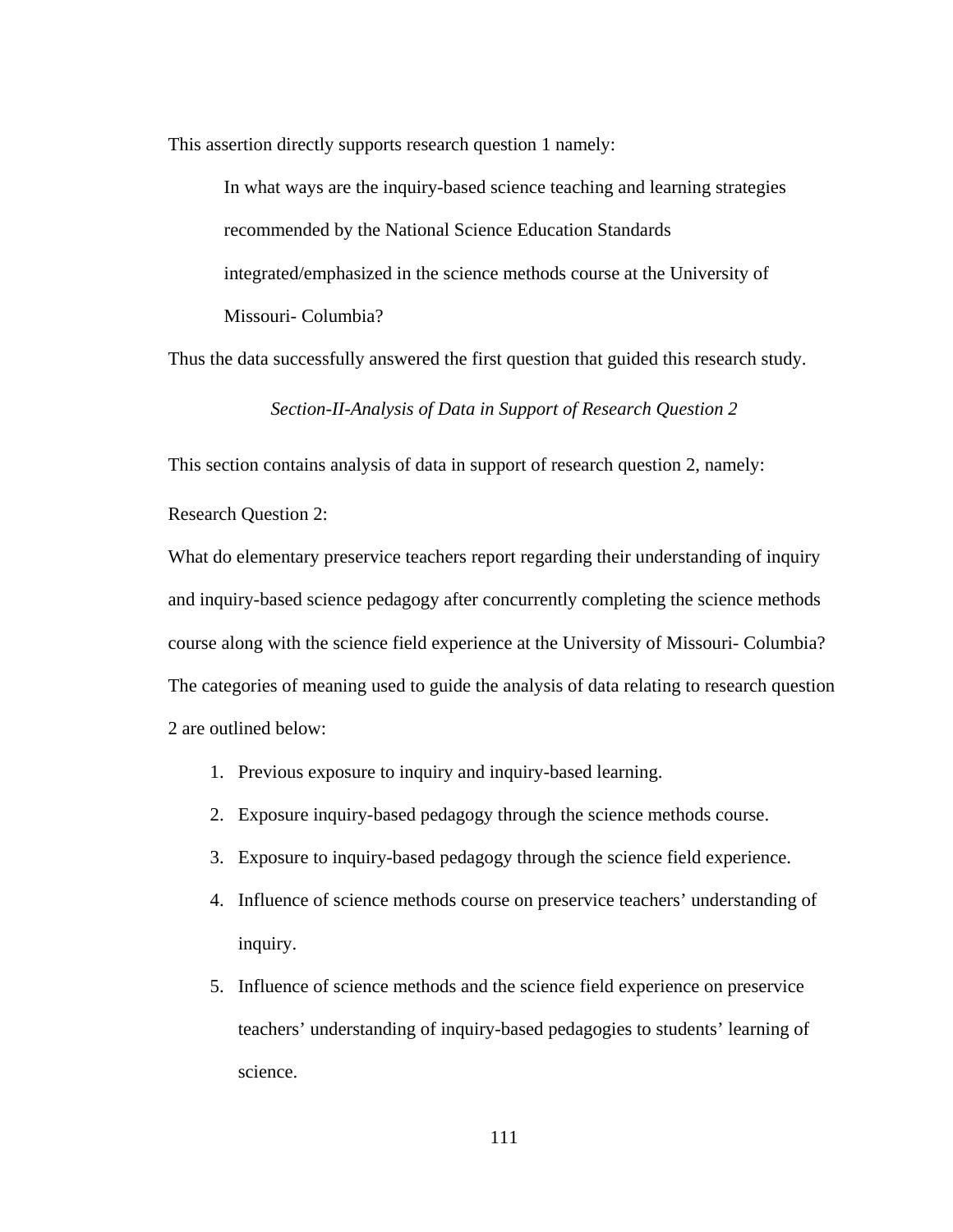- 6. Preservice teachers' reflections on learning science through inquiry
- 7. Personal science pedagogy concept development.
- 8. Understanding of the NSES recommendations for teaching and learning science through inquiry for grades K-4.

Section II contains findings from analysis of data from the preservice teachers'

reflections in the focus groups (received curriculum) which are organized under the sub

questions developed from the above categories.

#### *Prior Exposure to Inquiry*

In order to understand the contribution of science methods course and the science field experience at UMC for teaching inquiry and inquiry-based pedagogy to elementary preservice teachers, the following sub question was used to ascertain preservice teachers' exposure to inquiry-based pedagogy prior to the science methods course:

Q1: What do preservice teachers report regarding their exposure to inquiry and inquiry-based pedagogy prior to the science methods course and science field experience at UMC?

When preservice teachers were asked how the teaching strategies used and taught in the science methods course compared with their previous exposure/experience of inquiry, most of the preservice teachers indicated that they had not been exposed to inquiry-based instruction prior to the science methods course and science field experience at UMC as illustrated by the responses below:

"I had not done inquiry till this class" (G3-S2)

"Yeah, I really didn't know much about it" (G4-S3)

"I had no idea" (G4-S1)

"I really had not even thought about what inquiry is." (G1-S1)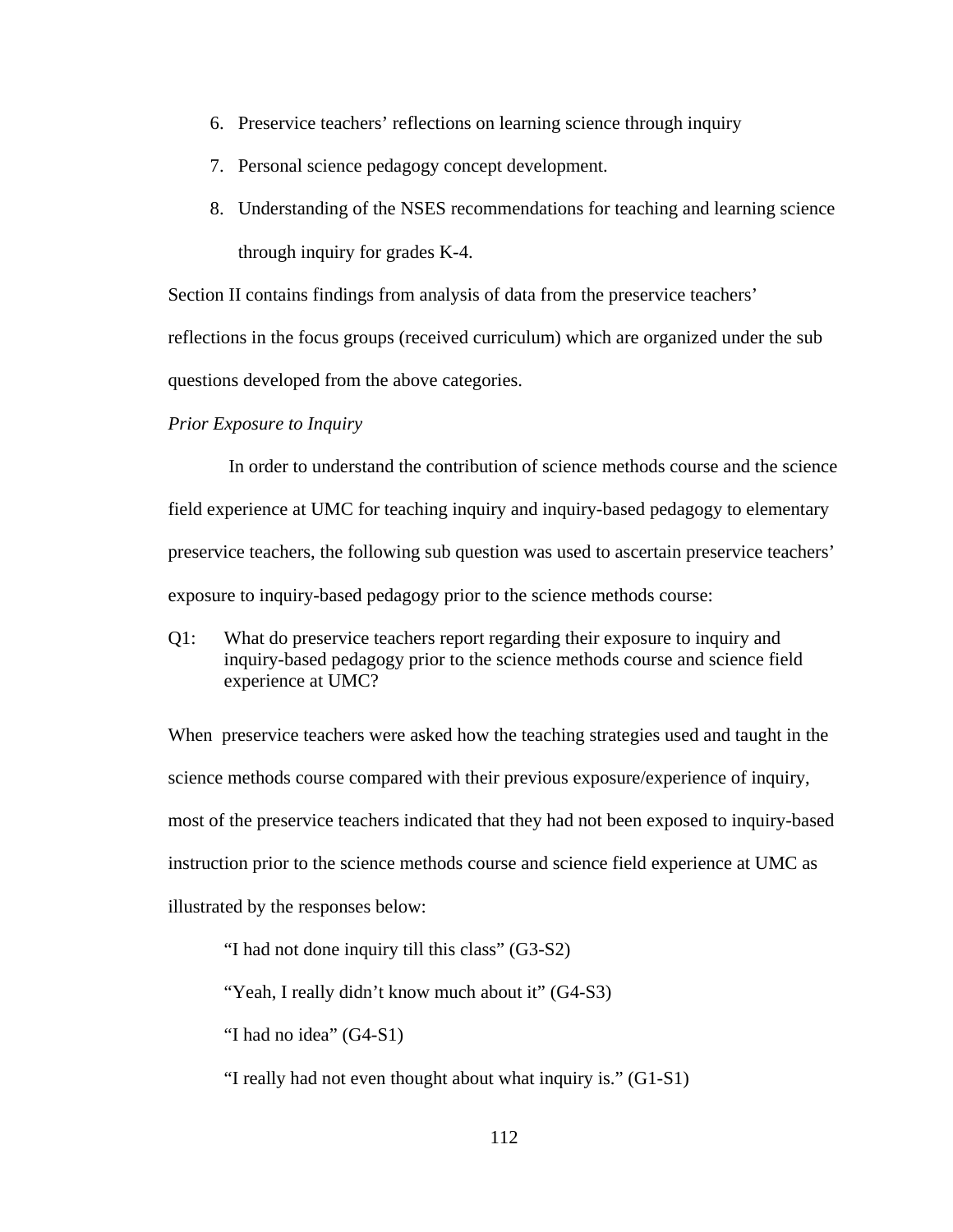The above responses indicate that most preservice teachers had no prior exposure to inquiry-based science teaching strategies. There were a few preservice teachers who had some knowledge about the purpose of inquiry for scientific work but had not made connections to the use of inquiry to teaching and learning science as typified by the response below:

 "I knew that scientists explore things, but I did not know that we too can be like them, in a small sort of way: (G1-S5)

Majority of the preservice teachers reported receiving exposure to inquiry and inquirybased pedagogy through the science methods course and science field experience as stated below:

 "Didn't know what inquiry was. Not how we were taught. Didn't think it would work, but saw it in here and field (G1-S3").

 "Through this class we not only got exposed to the word inquiry but also how to go about it"  $(G2-S6)$ .

 "Well since it's just something we just started elaborating on we really didn't have much of a view beforehand. So this class has made it more complete because we've learned about it" (G3-3)

 In short, the preservice teachers reported that inquiry was emphasized through the science methods course and the science field experience as stated below:

"This semester just hammered in inquiry into our heads (G3-S4)".

 "He made us inquire and like conduct our own investigations all semester long"  $(G4-S1)$ .

 By using the word 'hammered' preservice teachers are communicating the extensive exposure they received through multiple inquiry-based activities through the methods course. Some preservice teachers reported exposure to inquiry form of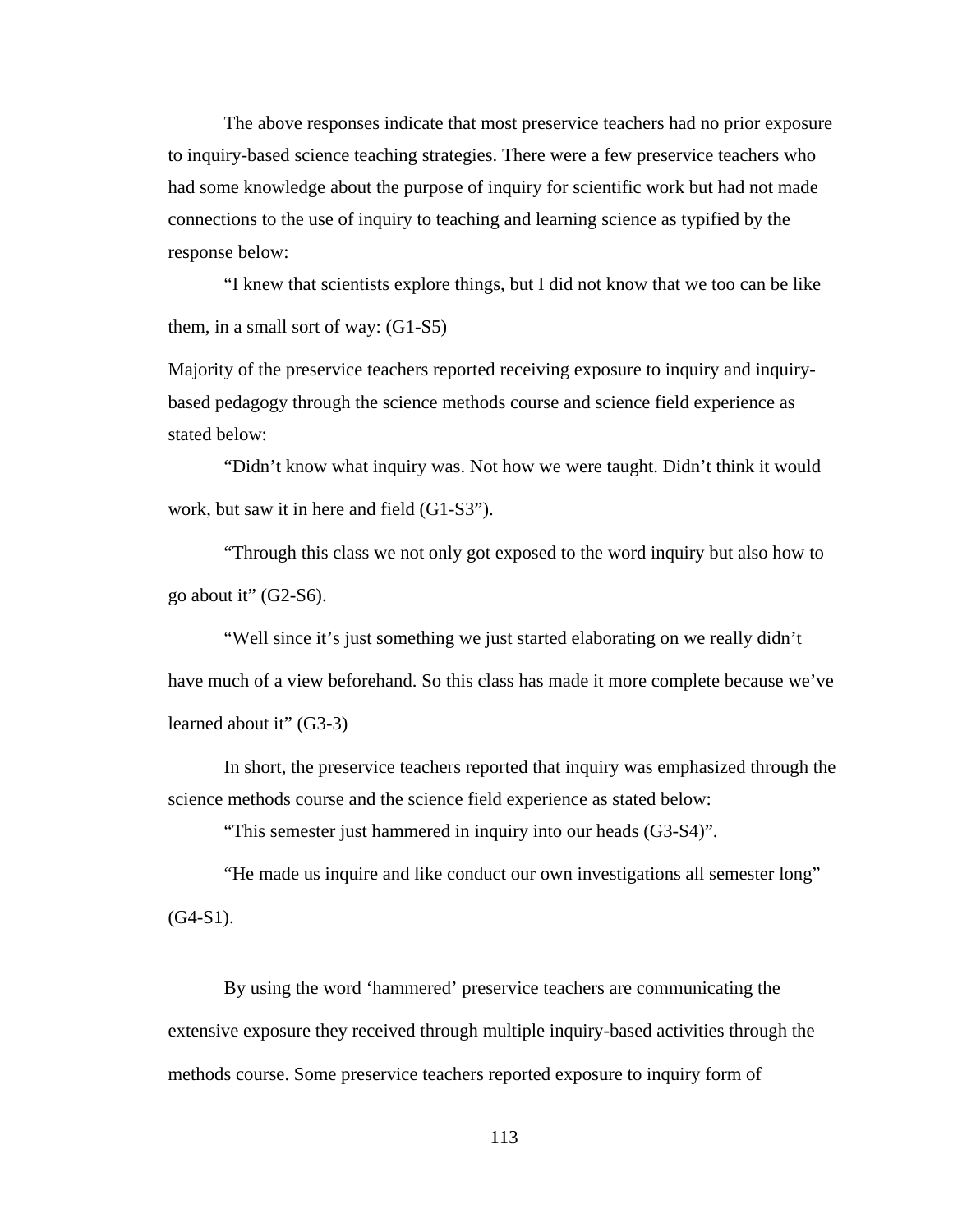instruction through their mathematics, science or physics courses as stated in the responses below:

 "I think what I learned about inquiry came a lot from the math class and from the physics class there again" (G4-S3).

 "I had done some hands on activities in some science classes, but did not relate them to inquiry" (G3-S6).

 The preservice teachers who reported previous exposure to inquiry through other courses, considered exposure to inquiry-based pedagogies through the science methods course as a reinforcement of the inquiry form of instruction as articulated in the responses below:

"I didn't come in here and say oh wait I thought inquiry was something else. So I think it was consistent with what I had been exposed to" (G5-S1)

 "I had some idea about inquiry from the physics class, this class reinforced it "(G5-S5)

 This above finding is consistent with the observation of the graduate student instructor that for some preservice teachers who had been exposed to inquiry form of teaching in their education physics course the methods course was reinforcement.

 It is interesting to note that some preservice teachers had reported that they made connections to their previous exposure to the inquiry-based instruction through science content only after they experienced inquiry through the science methods course. These preservice teachers indicated that even though the inquiry-based instruction had been used in some of their previous science content courses, they had not realized that they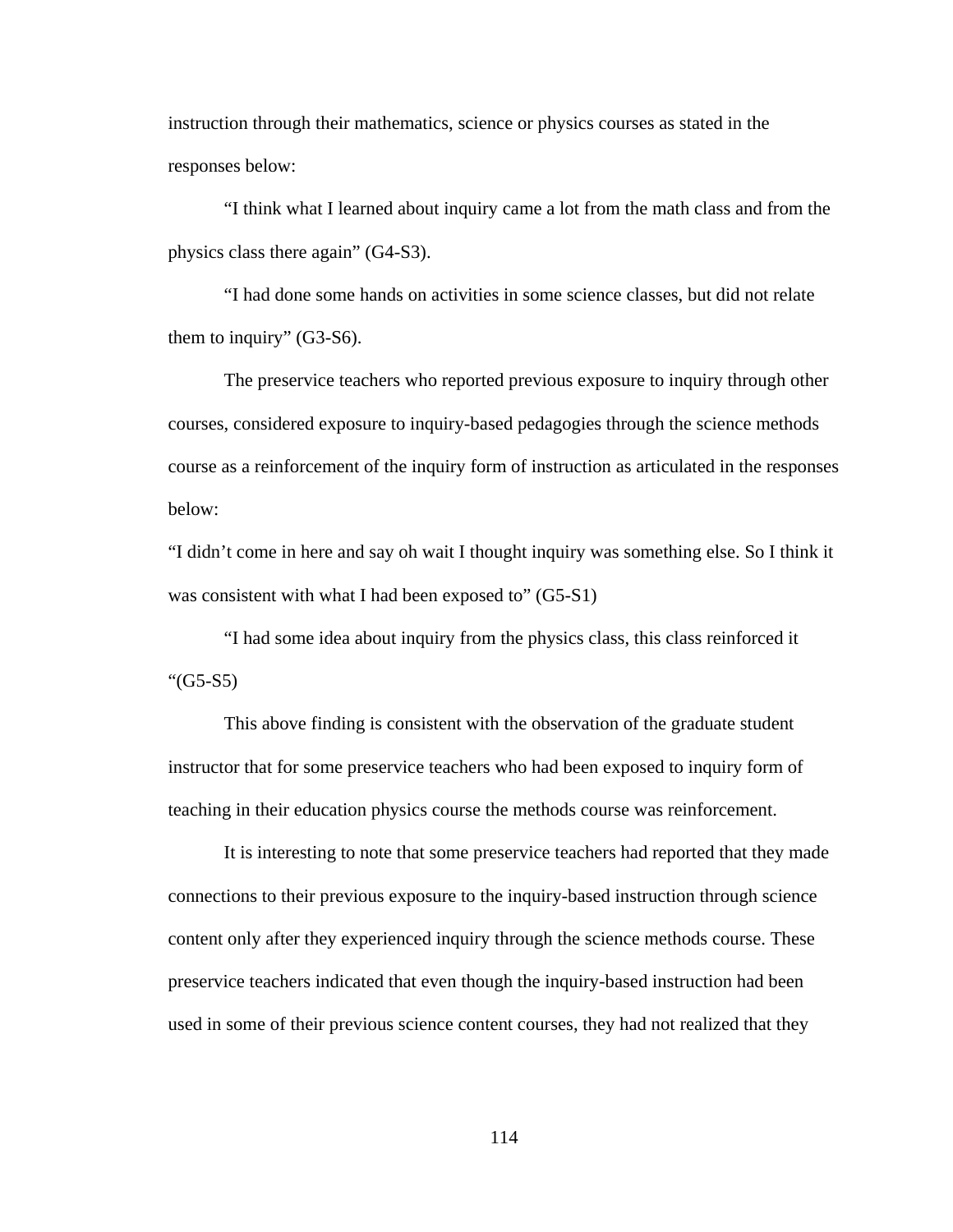were learning inquiry or that inquiry was an important instructional tool for teaching science as indicated by the responses below:

---Like we had done some inquiry in my physics class for education majors but we didn't really know what it was called. And like we've heard the term thrown around before but never really applied it to teaching or how we could possibly teach that way (G2-S5)

And before a lot of times in science like you do an experiment but its not necessarily through the motions of conducting inquiry but its not open ended, and now you see how like to make it open ended and like you actually find something out (G4-S6)

 These responses indicates that even though inquiry-based pedagogy was used in the education physics and mathematics course at UMC, the preservice teachers did not relate those teaching strategies to inquiry as they were not emphasized as inquiry-based in the content courses. The use of inquiry to teach science content is consistent with reports in literature, that some educators are developing and using inquiry-based science content courses to improve preservice teachers' understanding of science (Zembal-Saul et.al. 2000; Hudson, 2004; Jarvis et. al., 2001).

 Thus, the majority of the preservice teachers reported not being exposed to inquiry-based teaching strategies prior to the science methods course. Those who were exposed to inquiry-based instruction in their math, science or physics class did not recognize the instructional strategies as being inquiry-based but drew connections to inquiry only after inquiry and inquiry-based instructional strategies were emphasized in the science methods course.

 In order to evaluate contribution of the science methods course and science field experience to learning about inquiry and how to teach science through inquiry, the following sub question was analyzed: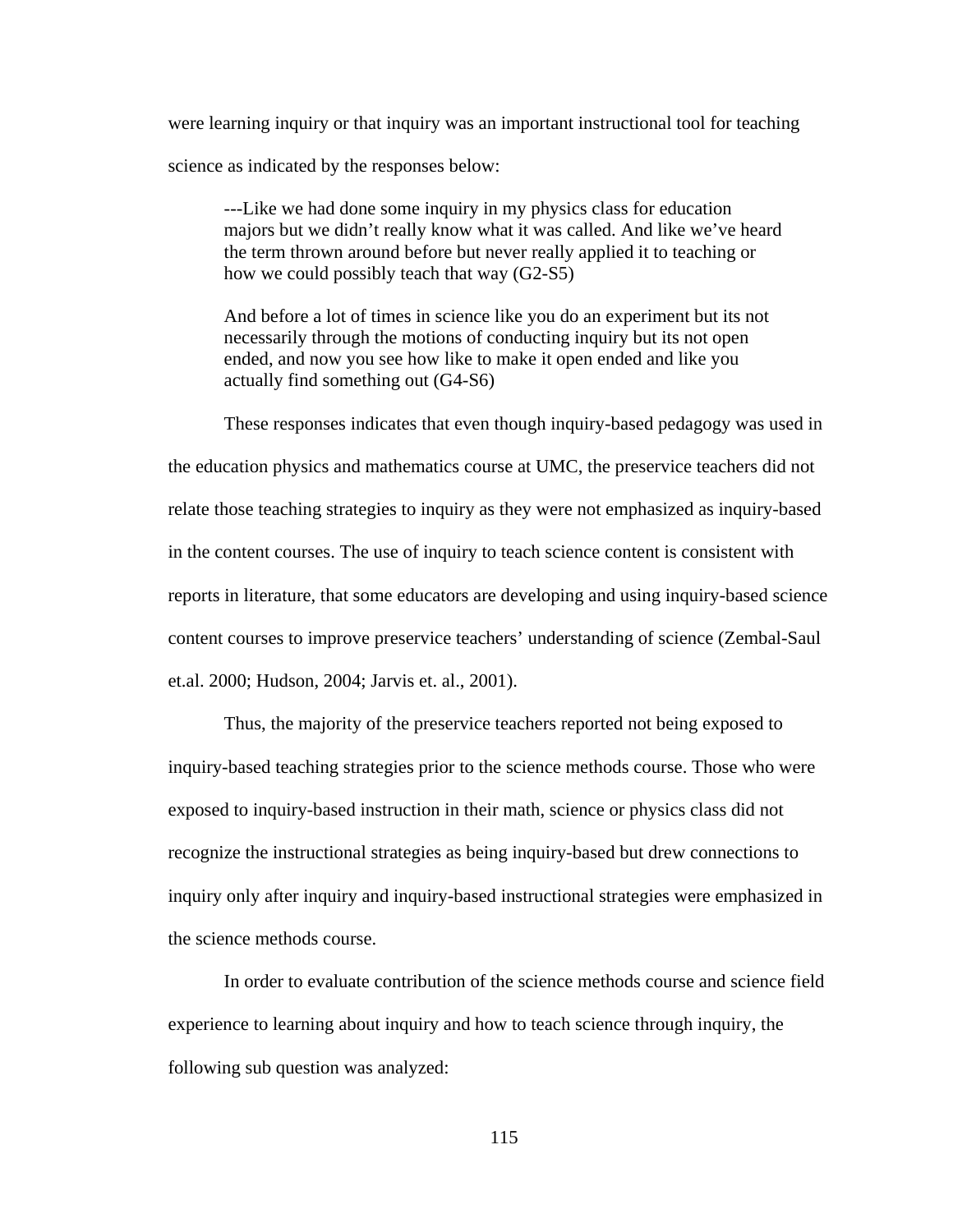Q2:What did preservice teachers report regarding their experiences of learning inquiry and inquiry-based pedagogy from the science methods course and the science field experience?

# *Exposure to Inquiry through the Science Methods Course*

There was concurrence amongst preservice teachers that the science methods course had helped them understand what is meant by inquiry as reflected in their responses below:

"Definitely I have a better understanding of inquiry after this course (G4-S5)

I did not know anything about inquiry. Now I know that inquiry means to dig deep and

find out what is going on "(G1-S6)

"Up until now I always thought that science involves experiments, but now I know that it

could also involve literature search etc "(G1-S4)

"Having gone through this course I now understand what inquiry investigation involves.

Before this I had no idea "(G3-S1)

Preservice teachers reported that their learning about inquiry was facilitated through their

involvement in multiple inquiry-based activities throughout the science methods course

as illustrated by the following examples:

---and for like electricity we would make circuits and for the circuits we would see which circuit would light up the light bulb and if we had a complete circuit would it light up two light bulbs. (G2-S1)

--I guess like when working with electricity stuff you kind of realized I don't know like how a light works, like you usually take things for granted…like got to discover like how things work I guess. Cause also during the electricity we wrote down like what things required electricity and what we used and so like what happen if there (Consensus uh huh, yeah) wasn't electricity because you know you wrote down like well I watched TV and yeah like take a shower (G2-S1)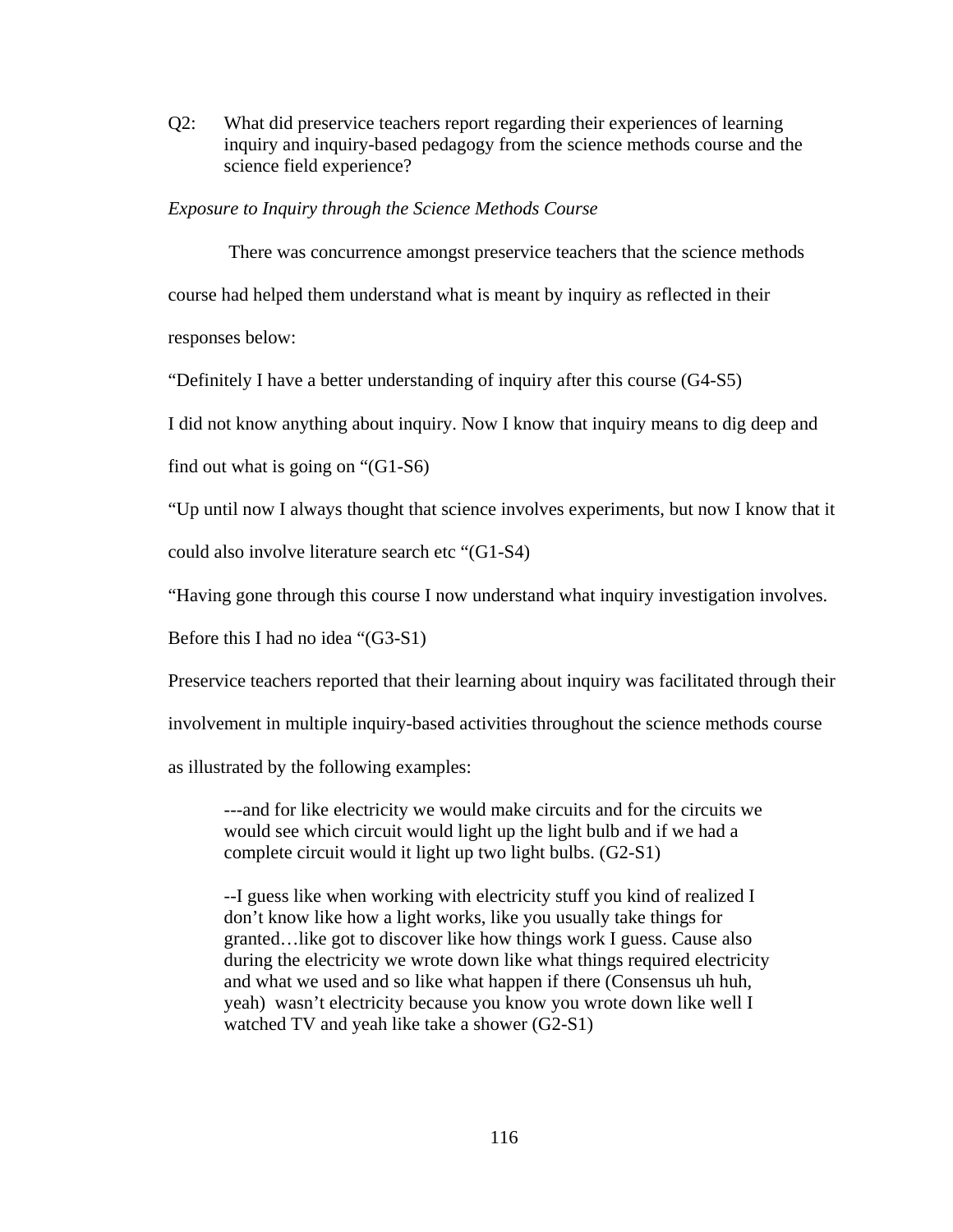"-- Magnets experiment- We had to determine on our own what kinds of materials we had, which ones were magnetic and which ones were not?" (G1-S5)

The above responses are examples of the types of inquiry-based activities that the preservice teachers were involved in. Specifically these activities taught preservice teachers that they must design experiments using materials supplied to answer a scientifically oriented question posed by the instructor and that making observations, recording data, and reporting results, are all part of the inquiry process. The responses below indicate that preservice teachers' were presented with materials and were expected to design an inquiry to answer a scientifically oriented question. They were taught the importance of collecting evidence, developing evidence-based explanations and justifying their explanations as articulated below:

Batteries and lights experiment- We had to figure out how to create circuits, and how to make a light bulb shine. At the end of the experiment we compared the circuits created by everyone and discussed why certain ones worked and others did not (G1-S1)

"-- We used like vinegar and the popcorn kernels and raisins to see why some of them bounced up and down. And we had to write operational definition of what was happening "(G5-S5)

The above responses indicate the preservice teachers learned to use equipment, tools and materials to design experiments, to collect data, make observations, note down their findings and to explain their explanations. These are some of the abilities and competencies outlined in the Standards for conducting and understanding inquiry. Defending their findings and explanations with their peers is also consistent with the recommendations of the Standards for developing cognitive abilities or understanding about scientific inquiry.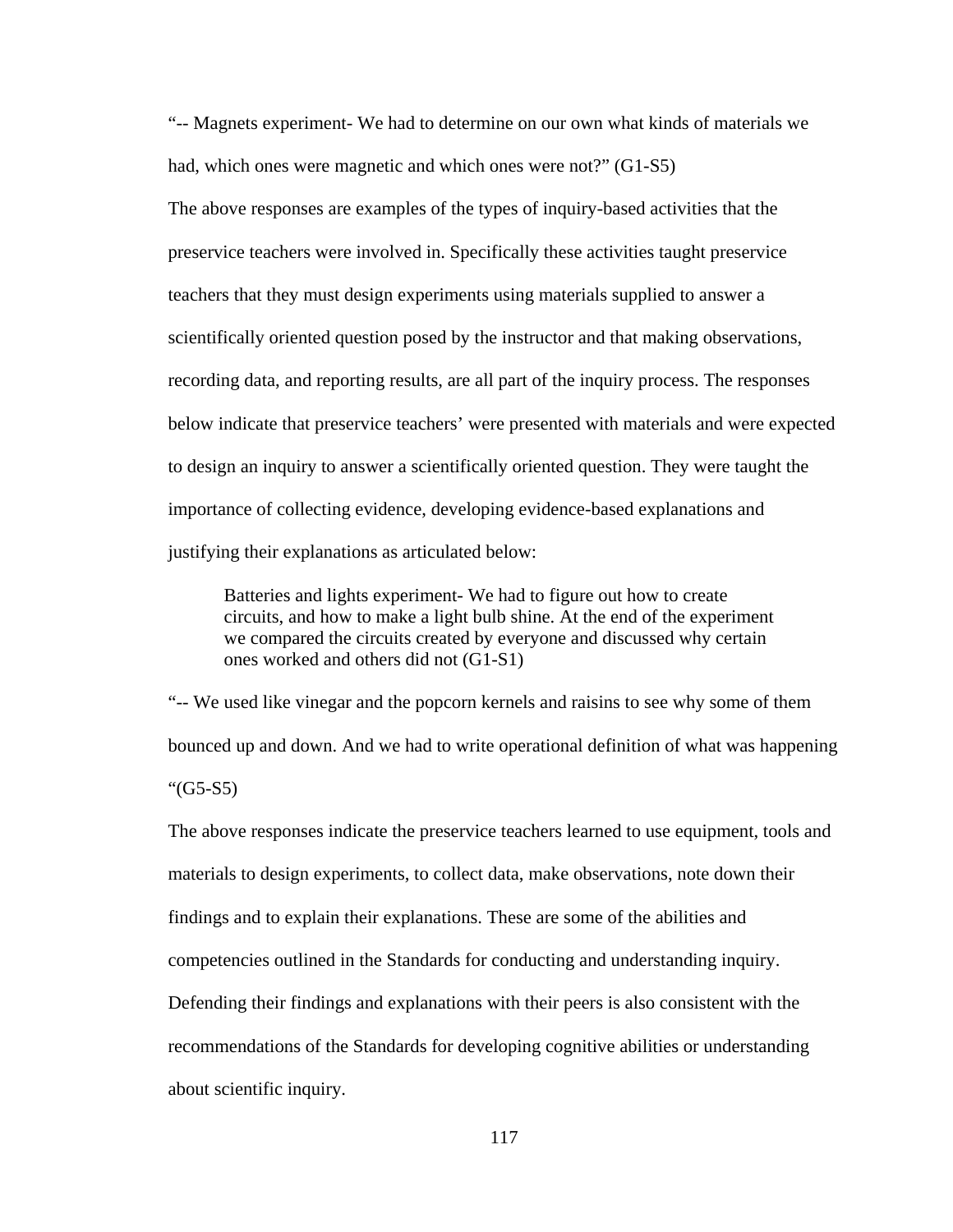Preservice teachers also reported that their comfort with using inquiry developed as a result of their involvement in multiple inquiry-based investigations through the science methods as stated below:

"Yeah, and we did it so much that I'm just a lot more comfortable with it. Like if someone just told me what it is I would have been like okay but how do I do that? "(G4- S3)

"It exposed us to so many different investigations that now at least I am more comfortable with what inquiry is" (G3-S2)

 One activity that stood out from the preservice teachers' reflections in the focus groups was the set of experiments they did to study the germination of seeds. Review of course materials indicated that the seed experiments were triggered by ten operational questions where each preservice teacher was required to answer at least four of these questions through design of inquiry investigations. These sets of experiments represented open, full inquiries as defined by the NSES and were designed to teach preservice teachers how to conduct inquiries and what constitutes an inquiry. Most dialog among preservice teachers in the focus groups occurred on this project as indicated by the responses below:

Seeds- We grew seeds and collected growth data for 5 weeks. We had to anticipate or predict and question what would happen over time. We kept a journal with the data in it. At the end of the five week we compared our prediction with what we had observed and noted down. We were then required to raise some extension questions and explain what could be done to further examine the growth of seeds. Integration was done through exchange of ideas (G1-S3)

We like grew seeds at home and um had our own seed journals and recorded our observations and we were able to do drawings or um apply it to other subjects or just compare the different plants or elements that we decided to explore (G2-S3)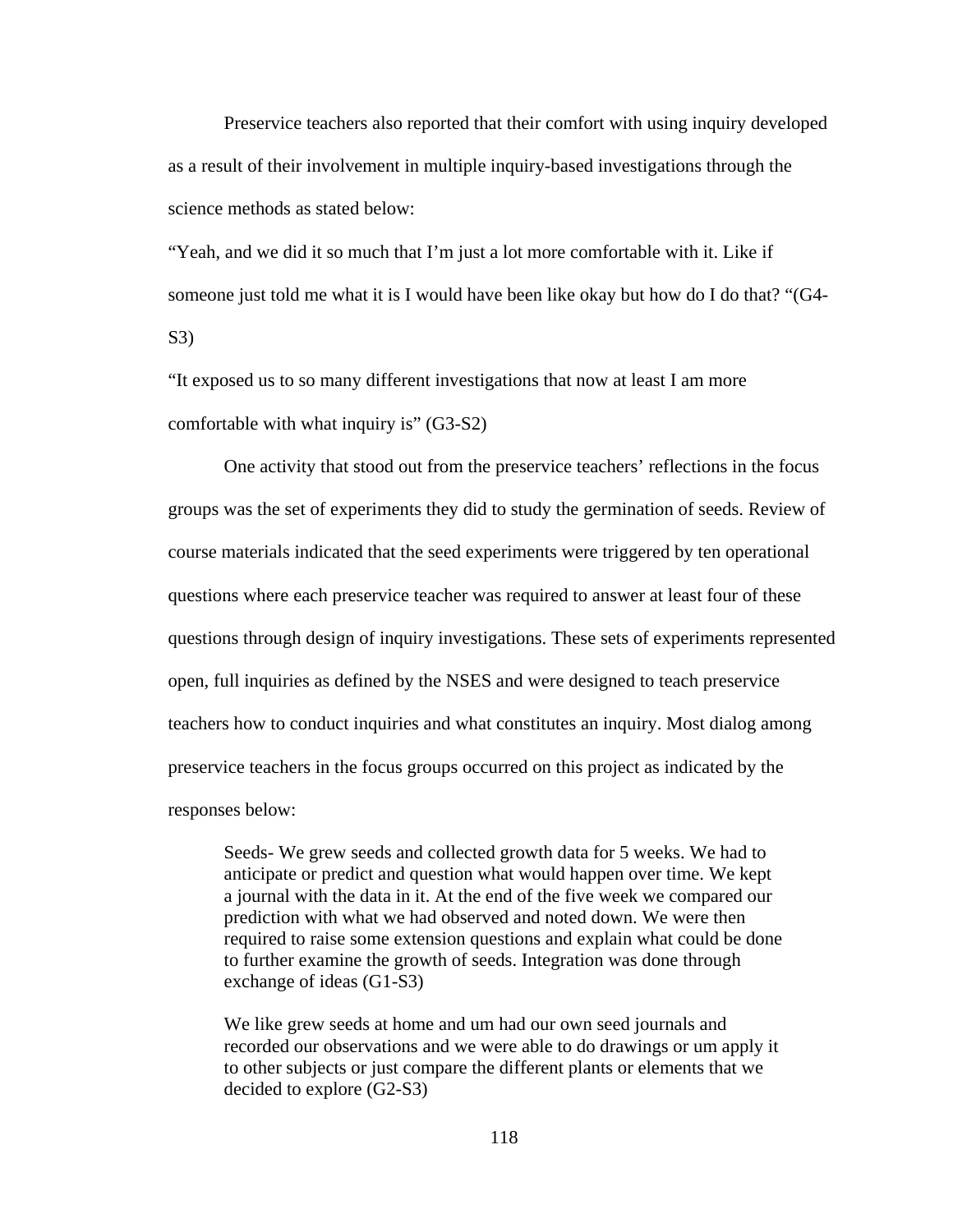--And back to the seeds investigation, one of the things that we were required to do was they gave us kind of a list of different options of experiments that we could do with our seeds for instance just like grow it in water with a seed in there, not watering your plant, watering with red food coloring, um a bunch of different things, like grow it in coffee beans, or not grow it in the sun and like grow it in the dark (G3-S2)

This inquiry-based activity was important in that it exposed them to the open, full inquiry as defined by the Standards. Specifically, in this activity they were engaged by scientifically oriented questions, learned to give priority to evidence which they used to develop explanation of the phenomenon they were observing, and were required to report their findings in terms of what they had learned and what was already known about germination of seeds. Therefore this inquiry took them through all the five essential features for classroom inquiry outlined by the Standards. In addition, they were given very little guidance in this activity as it was geared to developing their cognitive thinking abilities.

 Preservice teachers' responses also indicate that in addition to using operational questions, to trigger preservice teachers' curiosity, the instructors also presented discrepant events to the preservice teachers and left them on their own to figure out what was going on. For example, the instructor left a 'glob' of material on each work station. Preservice teachers were expected to observe, identify the 'glob' and were required to report their findings and explanation to the class as articulated in the response below:

There was some mysterious stuff on the table the first day we came into class. We had to record what it felt like and how it moved. We had to figure out the properties and describe it. It was really cornstarch and water and we had to use our senses and touch it to find out what it was. Our professor would not tell us any thing, he made it exciting by requiring us to identify the mysterious substance (G1-S6)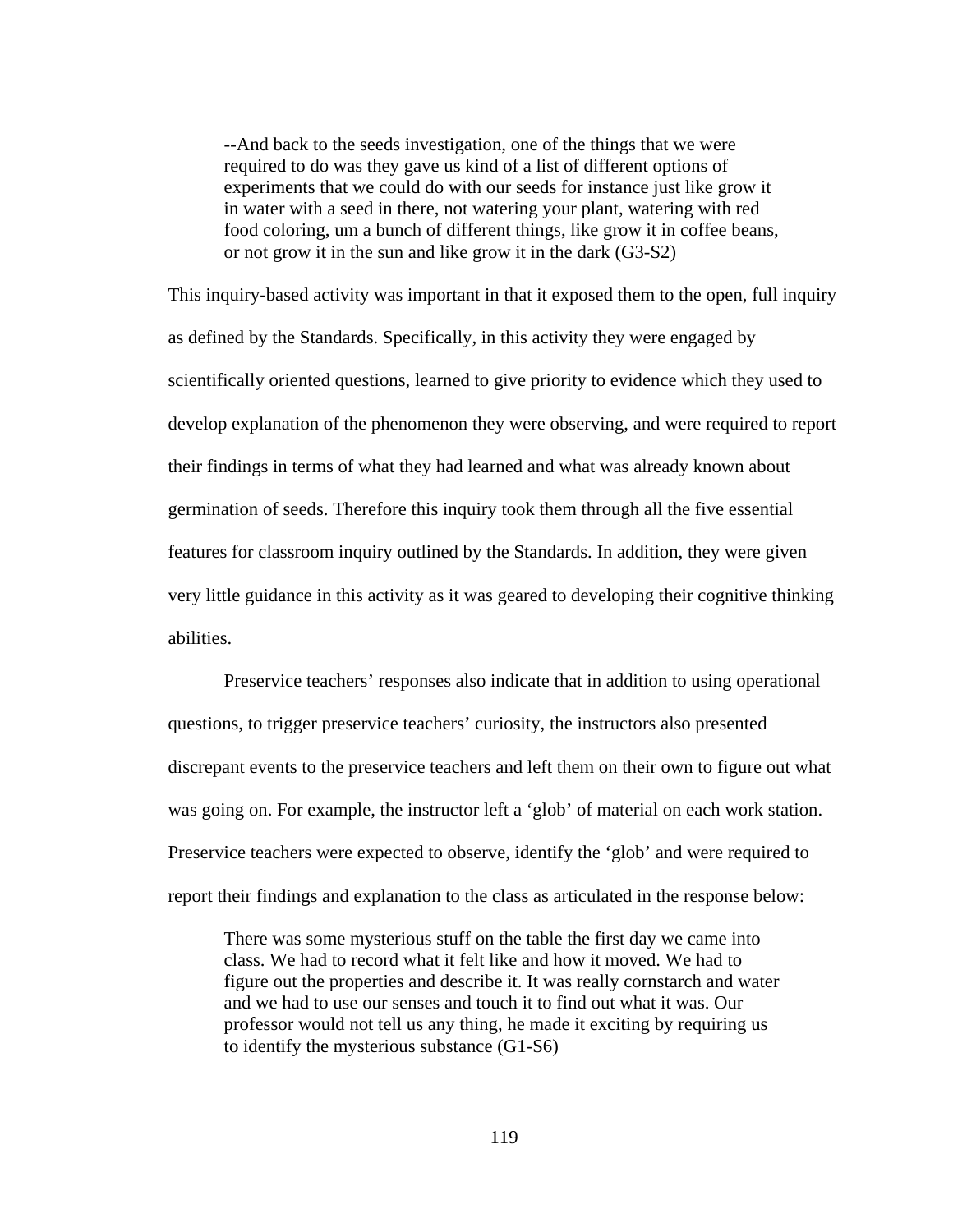The responses above indicate that preservice teachers were involved in multiple inquiry-based activities in the science methods course which were geared to teaching them abilities required to conduct inquiry, the conceptual understanding about what constitutes inquiry and how to ask scientifically oriented questions or present discrepant events to trigger student curiosity to investigate. These multiple inquiry-based activities provided preservice teachers' exposure to inquiries ranging from structured to guided (partial to full) to open, full inquiries. This finding is consistent with the findings from the analysis of science methods course syllabus and transcripts of interviews with the instructors that inquiry-based learning and teaching strategies consistent with the recommendations of the NSES were taught in the science methods course through active participation of preservice teachers in inquiry-based activities. These findings indicate an alignment of the received curriculum with the intended and the delivered curriculum presented in section I of this chapter. Thus, the data shows that preservice teachers received extensive exposure to inquiry-based learning through the science methods course which helped them develop the abilities required to conduct inquiry and understanding about concepts relating to classroom inquires.

#### *Contribution of the Science Methods Course to Learning Inquiry-Based Pedagogy*

 Regarding the contribution of the science methods course to teach preservice teachers how to teach science through inquiry, most preservice teachers reported that the science methods course provided good exposure to inquiry-based pedagogy to teach science. Specifically their reflections from the focus groups indicate that they were exposed to different instructional strategies that helped them understand inquiry and teaching science through inquiry such as: use of multiple inquiry-based activities to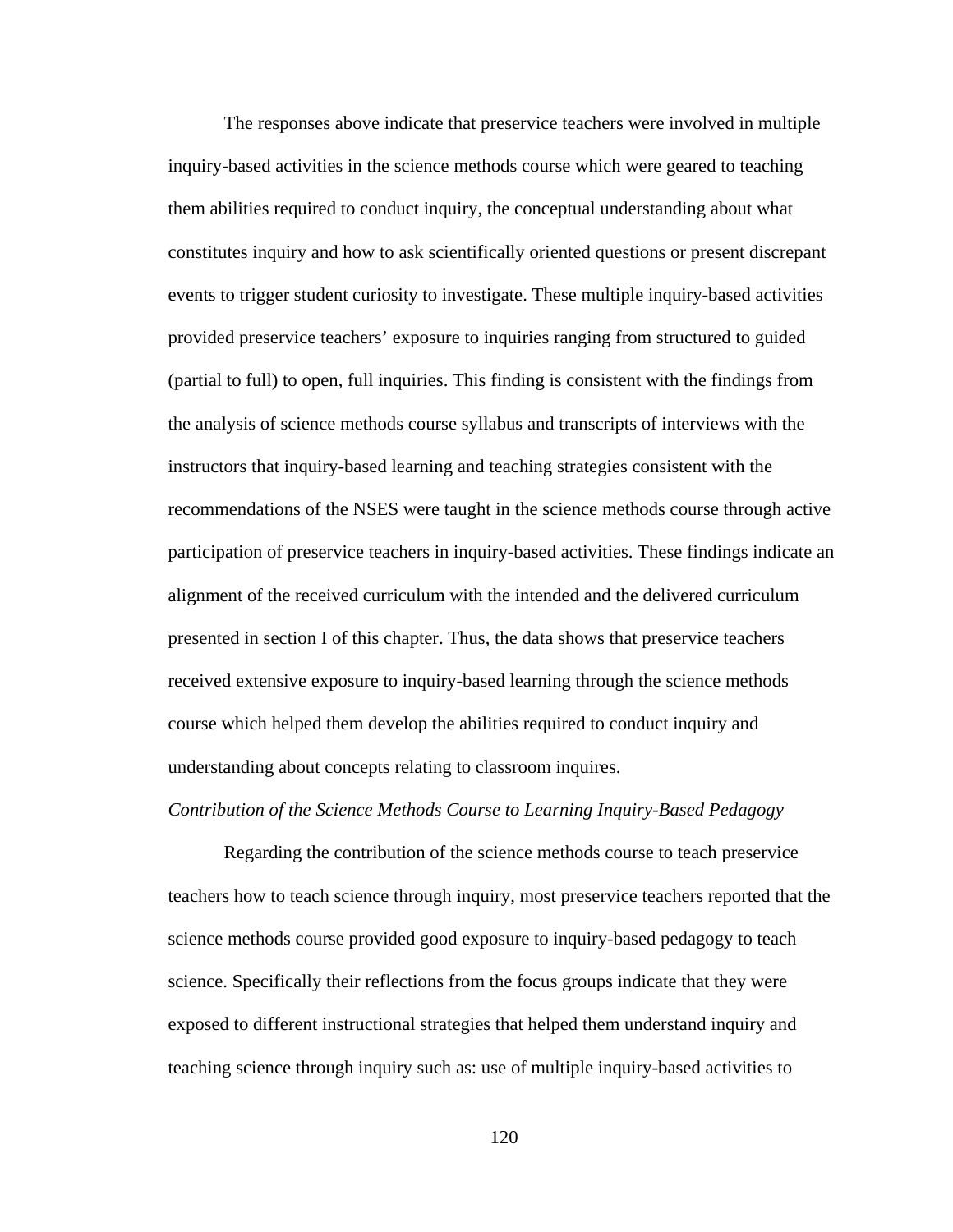develop student abilities to conduct inquiries, use of operational, scientifically oriented questions to trigger student questions and further investigations, evaluation of science instructional material and science curriculums for suitability to teach science through inquiry, preparation of inquiry-based lesson plans, and teaching inquiry-based lessons. Preservice teachers reported that preparation and teaching of inquiry-based lesson plans was one of the main ways in which they learned how to teach science through inquiry as illustrated by the responses below:

---I think it also helped too that we all have to teach inquiry-based lessons, and so I know at least for me like actually teaching and writing my own lesson like now I know what it's supposed to be like. (Agreement uh huh, yeah) (G2-S1) Also preparing inquiry-based lesson plans forced us to think more about what inquiry. This class made me comfortable with teaching science (G3- S2)

---Well it has also been more like he's wanted like he's used inquiry to help us form this like knowledge of what inquiry is like. He's let us question things and by like actually doing it then we've like constructed this knowledge of what an inquiry-based lesson looks like. So we've learned by actually doing (G2-S3)

"We taught 1 ½ hour lesson using inquiry in the methods course. "(G1-S1)

Thus, preparation of inquiry-based lesson plans was helpful for preservice teachers in

learning how to teach science through inquiry. Preservice teachers reported that the

science methods instructors did a good job of drilling into their heads that inquiry-based

instruction was a good way to teach science as articulated below:

Well I think pretty much we got it grinded into our heads from our science teacher…INQUIRY, INQUIRY, INQUIRY (laughing) you should use it in your classrooms it's the best way to teach science, teach constructively…(from others)yeah, yeah (G2-S5)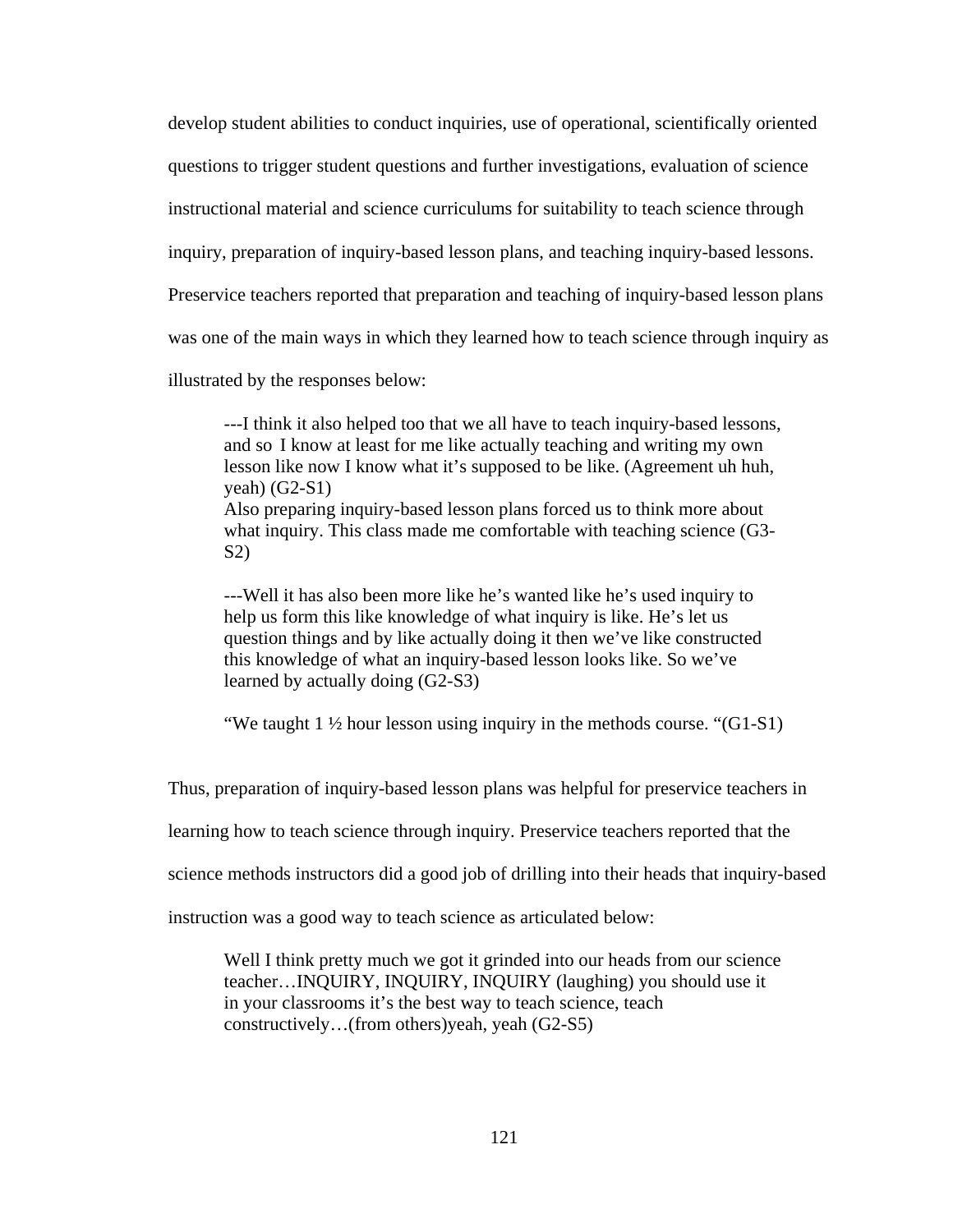Some of the reflections from preservice teachers indicate that they themselves were realizing the benefits of using inquiry-based instruction for teaching science as stated below:

"It has taught me that independent hands on activities keep the interest of students alive."

(G1-S2)

"Science is very boring, however the methods course taught me how I can make it fun."

(G1-S4)

This comment is significant in that through comments such as these preservice teachers were acknowledging that science as a subject is boring, but articulating their understanding that inquiry-based pedagogy or method of teaching it can make an otherwise boring subject fun to learn. Comments such as these indicated that preservice teachers were beginning to understand the benefits of using inquiry-based pedagogy to teach science. Accordingly, in the following comments preservice teachers' articulated this understanding that learning should be student centered and not involve teaching to the text:

Everyone should be responsible for their own learning. The teacher should only guide and help and not give the answers (G1-S1) Students want answers, however if they are left to explore they will learn better (G1-S6)

Preservice teachers also drew connections to how inquiry-based pedagogy can be used to teach other subjects such as math and literacy as indicated by the responses below:

---Well and I don't think its just for teaching science like I think it's a good method for teaching that you can apply to other subject areas you know like having students questions things and them wanting to know that I mean that really helps not just with science but with other subjects too because there's no reason why students can't construct knowledge when it comes to social studies, or reading, or English I mean they can do the same thing so.....  $(G2-S3)$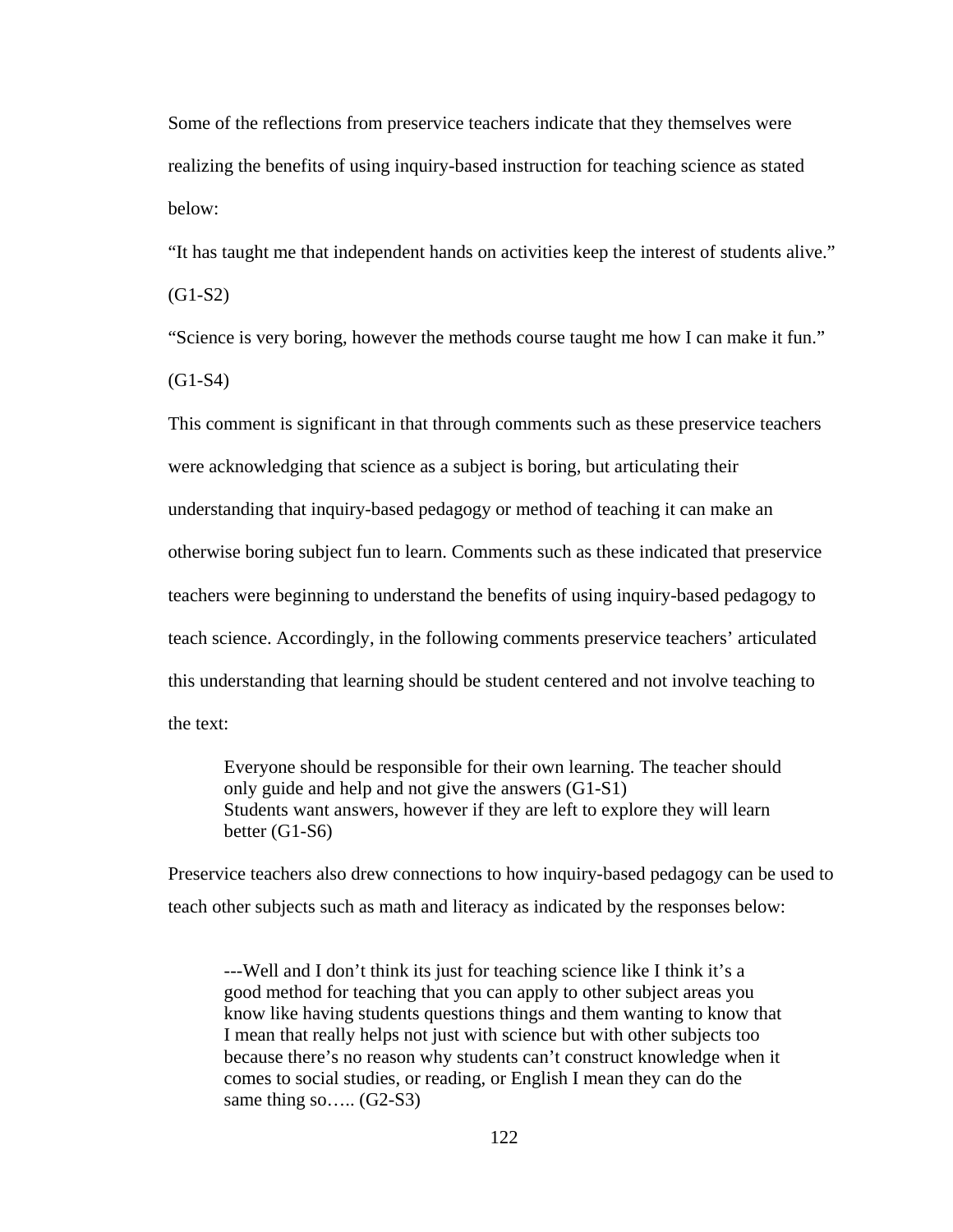The above response indicates that preservice teachers were becoming scientifically literate as they were beginning to understand that inquiry is not just for teaching and learning science but can also be applied to other areas. This finding is consistent with the vision of NSES to make scientific literacy for all a reality in the  $21<sup>st</sup>$  century (NRC, 1996). Thus the above findings indicate that the science methods course was very successful in teaching preservice teachers inquiry and inquiry-based science instruction. *Contribution of the Science Field Experience to Learning Inquiry-Based Pedagogy*

 The majority of the preservice teachers who participated in the focus group discussions indicated observing science and specifically observing inquiry-based pedagogies to teach science in the field. Additionally, the preservice teachers reported that some of the inquiry-based science activities they observed in the field were similar to the ones they had been involved in the science methods course, indicating synergies in inquiry-based activities and pedagogy used in the field and those modeled in the science methods course as indicated by the following responses:

I got to see the pendulum activity that we actually did in this class. (G4- S5)

The notebooks of students in the field experience classrooms were organized with observations, data, asking questions, trying to answer questions, support with evidence and predictions. Exactly like our notebooks (G1-S4)

In our first grade class (participant mentions another participant) we were actually together…we did not see science until the last couple of weeks and they actually then started doing a seed journal like we did in here…it was exactly the same thing we did....and then from there got eggs-chicken duck and turkey eggs--- and as first graders they explored like how the types of things the egg needs to survive and to hatch and now in the classroom they actually have live animals (G3-S6)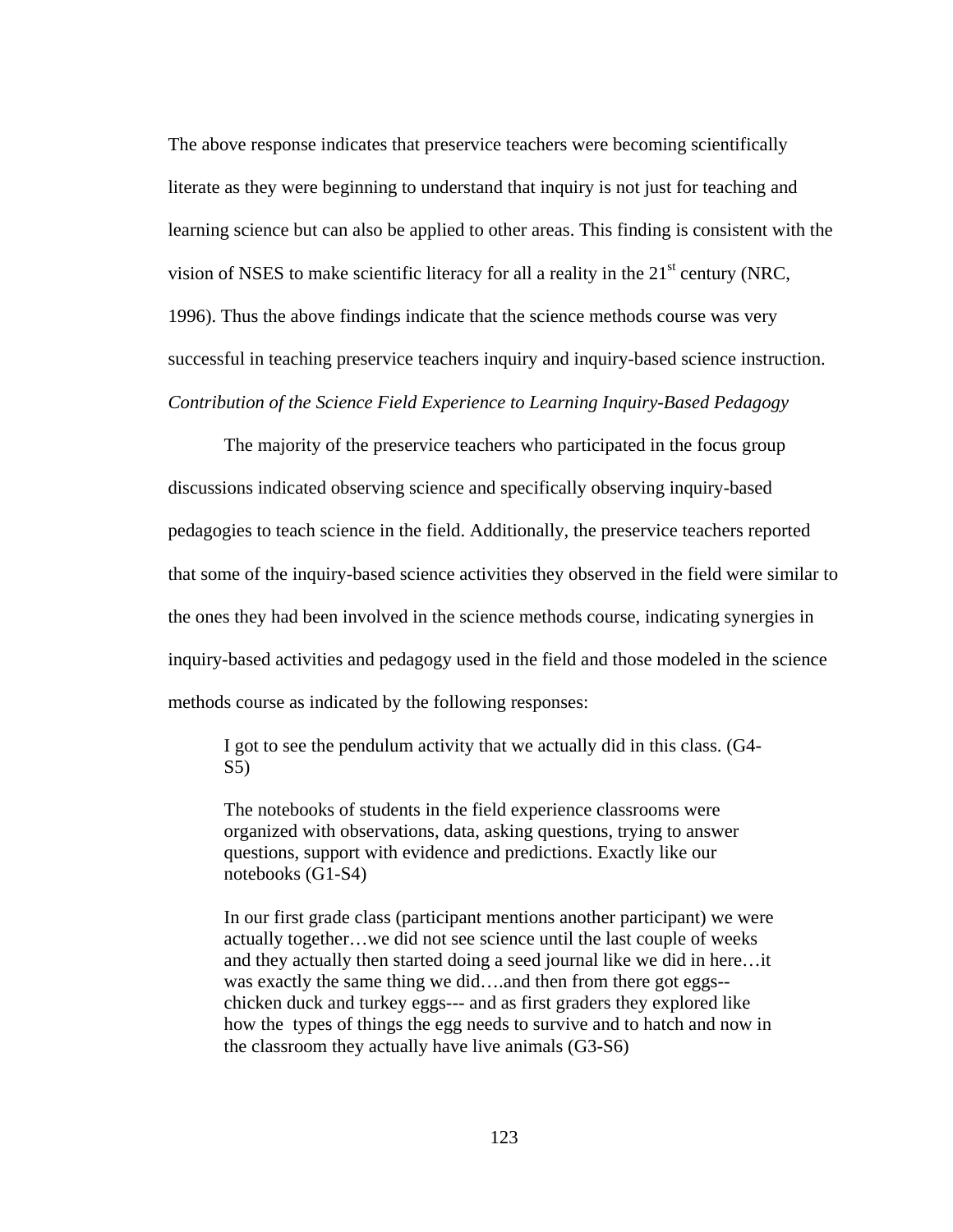Thus, the majority of the preservice teachers reported observing inquiry-based instruction both in the field and the science methods course and reported noticing similarities between science teaching strategies used in the science methods course and those observed in the field. This was verified from the quantitative data collected through the Study Specific Questionnaire (SSQ).

 Data from the Study Specific Questionnaire on the dimension measuring similarities between instructional strategies demonstrated or learned in the science methods course with those observed by preservice teachers in the field, supports and confirms this finding. Specifically majority of the preservice teachers' responses on this dimension indicated similarities between the instructional strategies taught in the science methods course and those observed in the field.

Table 9 and Figure1 list the results on the dimension capturing preservice teachers perceptions regarding synergies they observed between instructional strategies modeled in the science methods course and those observed by them in the field experience. The data shows that majority (71.7%) agreed that there were similarities between the science pedagogies modeled in the science methods course and those they observed in the field. However there were at least 19.1% of the respondents who were not certain and another 9.2% who were negative. The latter category might constitute responses of participants who in the focus group sessions indicated that they did not observe much science teaching in the field due to scheduling conflicts.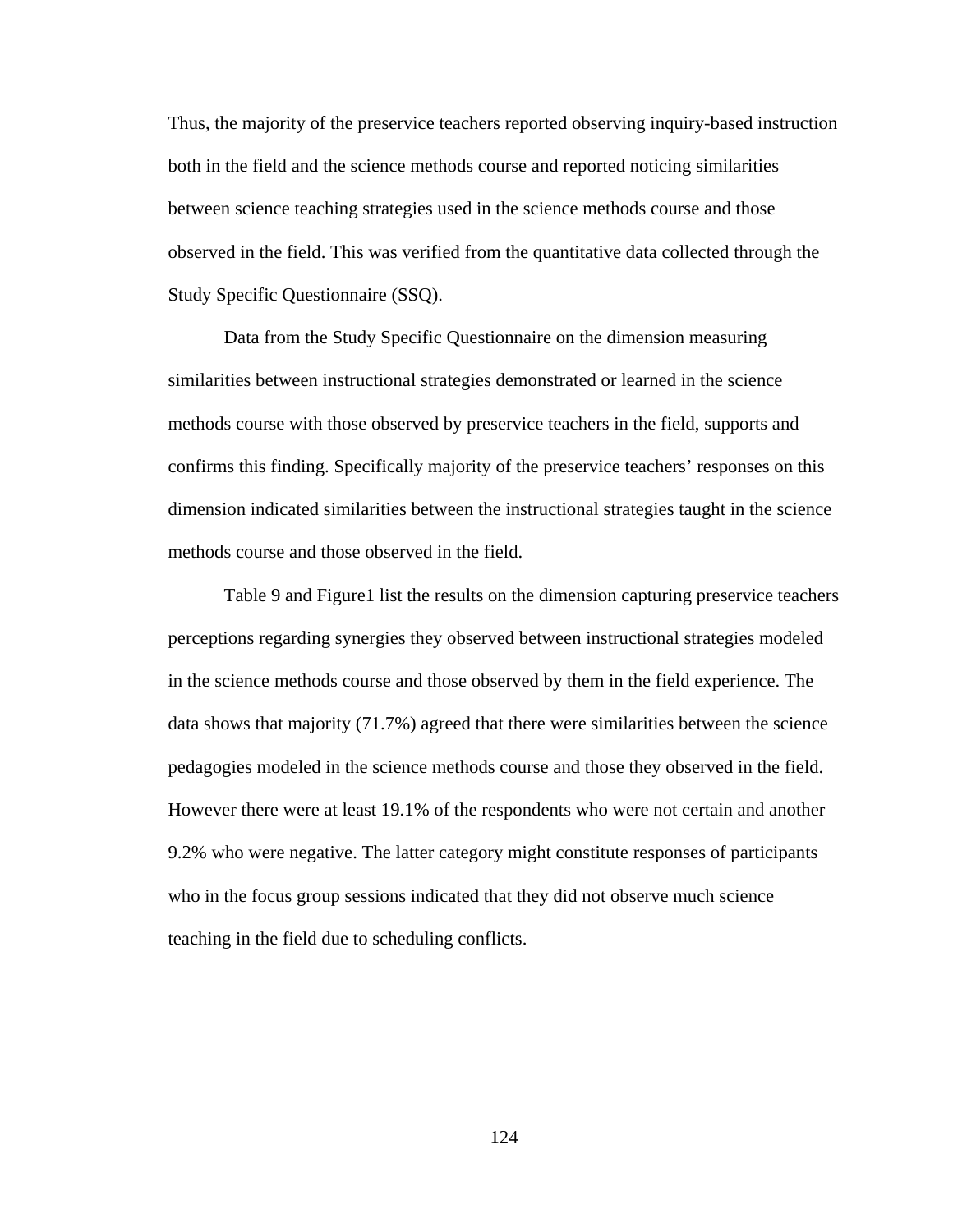| <b>Response Category</b> | <b>Percent Score</b> |
|--------------------------|----------------------|
| Positive                 | 71.7%                |
| Negative                 | $9.2\%$              |
| uncertain                | 19.1%                |

Table 8:SSQ: Similarities Between Instructional Strategies Modeled and Observed

Figure 1:SSQ: Similarities Between Instructional Strategies Modeled and Observed



Thus, the preservice teachers' reflections from the focus groups and their responses on the SSQ indicate that both science methods course and the science field experience provided good exposure to preservice teachers to inquiry and inquiry-based pedagogy in science.

 Even though the majority of preservice teachers reported observing inquiry-based teaching in the field and reported similarities between instructional strategies modeled in the science methods course and those observed in the field, some preservice teachers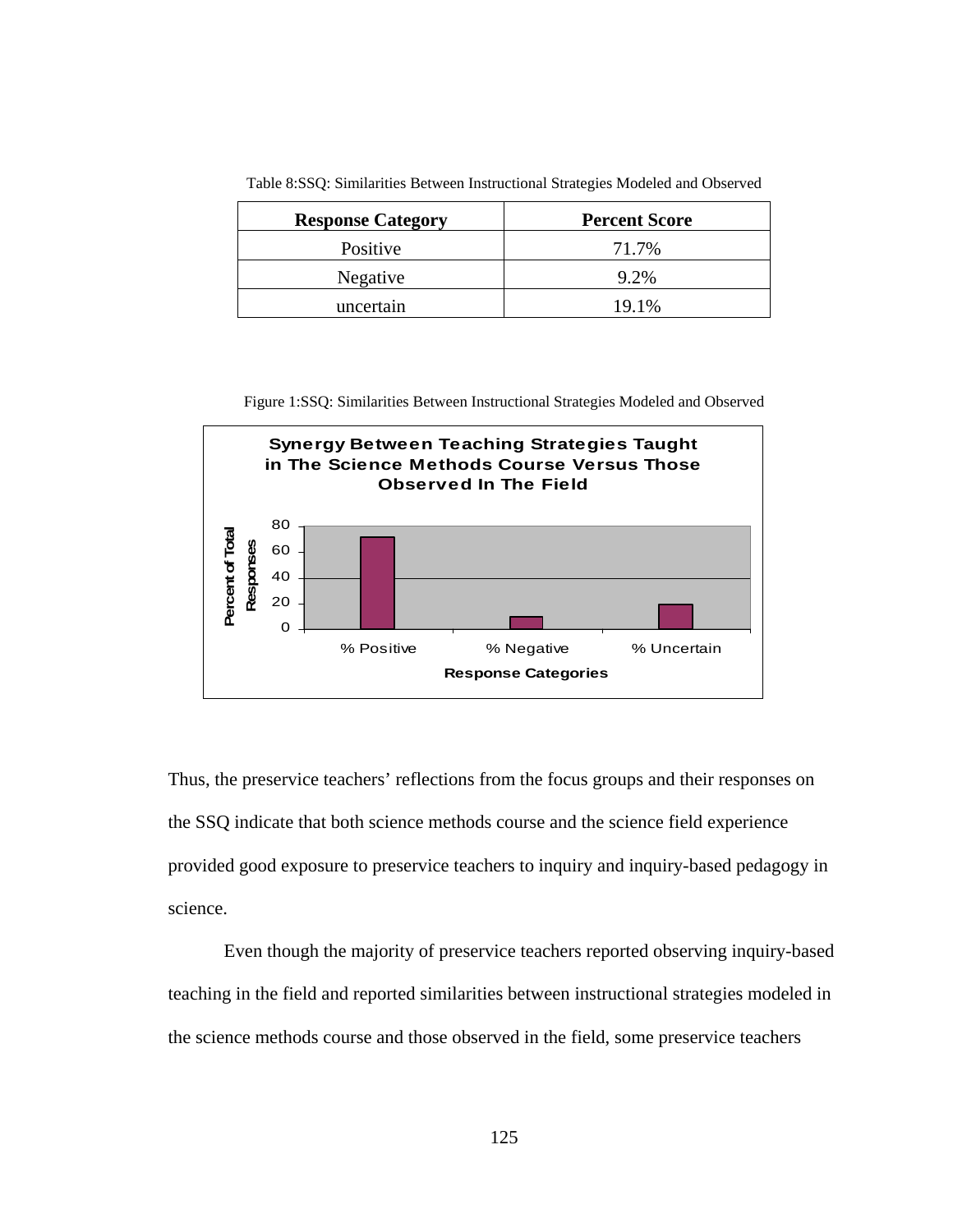reported having no exposure to science and hence to inquiry-based pedagogy through

their field experience as articulated in the response below:

Like my science observations in my classroom was non existent. We didn't see science at all ever. Yeah, uh huh (agreement from a few others).Yeah there was no science at all. Like they tried really hard, we had two people in our classroom plus a student teacher plus the regular teacher and the science specialist came like once a week, and we didn't even get to see math, we were there for reading and some of their specials and geography and that was it (G2-S1)

A few reported limited exposure to science and inquiry-based science instruction in their

field experience as indicated below:

Well we didn't really see much in field because we actually only saw science three hours like three one hour visits. The rest of our time was like in a regular classroom (G4-S4) I just really saw science like once or twice at the very beginning and then we went to MAP testing and then now we're back since MAP testing is done and now we're back in the normal swing of things and so she's getting back into science. (G2-S6)

Some preservice teachers indicated that even though they were placed in a science

classroom for observations, their mentor teacher either did not teach science through

inquiry or did not use inquiry properly as indicated by their responses below:

And really the science I observed was like the teacher talking and the kids were writing stuff down. It wasn't any investigations (G4-S3) --Well I only observed three times and one of the three times all they did was read a magazine and then the other two times they kind of they did things but I observed her like using the science notebooks, but then like before she tried out the procedure but then she didn't follow through with it after. They did the experiment like she didn't come back and like have them write their conclusions or anything like that which is why I was like well I mean she could have just forgot (G5-S5).

Thus, some preservice teachers reported that inquiry in the science field was either not

being implemented or was implemented inadequately. Others reported that perhaps they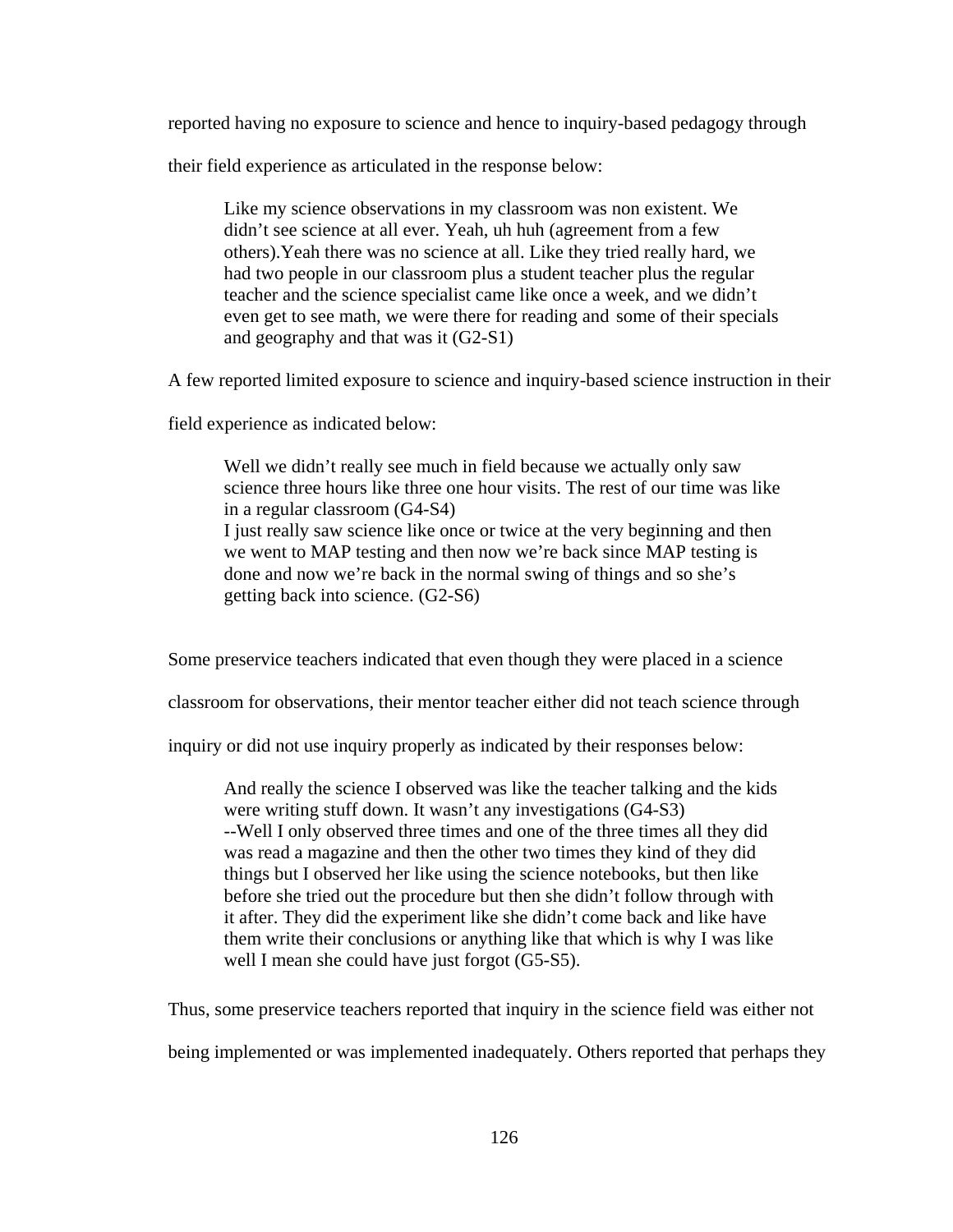did not observe science because they were placed in the lower grades where science was not taught regularly as indicated by the response below:

I mean I think for my observations there wasn't much experimenting, but maybe it is because I was observing younger grades, but like they haven't done experiments yeah they haven't done anything engaging or hands on but like our class went outside and watched the flagpole and were like oh if its moving a lot its really windy but nothing too extensive really (G2- S5).

Others explained that they did not see much science or inquiry-based pedagogy in science because their mentor teachers placed low priority on teaching of science. Hence their mentor teacher did not spend much time teaching science as indicated by the responses

below:

I saw science one day and she only teaches it if she has time during the week in my first grade class. They kind of like prioritize it... (G2-S4) --- Yeah it's low on the list. Their main focus is reading and writing which is kind of understandable but I mean you can apply it though yeah and you can have them write a story about science stuff, I don't know. (G2-S1)

One preservice teacher pointed out that they were placed in the science field experience in the winter 2006 semester, during which time the upper elementary grades in Missouri are preparing for the MAP (Missouri Assessment Program) testing. Therefore, they felt that the competing priority of preparing students for MAP testing made it difficult for their mentor teacher to teach science or science through inquiry as indicated in the response below:

Like my class we've been preparing for the MAP test so that has like impacted like what we have been doing with our students but like we saw science at the beginning and they were doing a plant exploration that was really similar to our um what we had done like growing plants and then recording it in a science journal and then talking about like the parts of a plant and so that was really good but we just haven't seen since they've like been reviewing for the MAP Test. I haven't been there when she's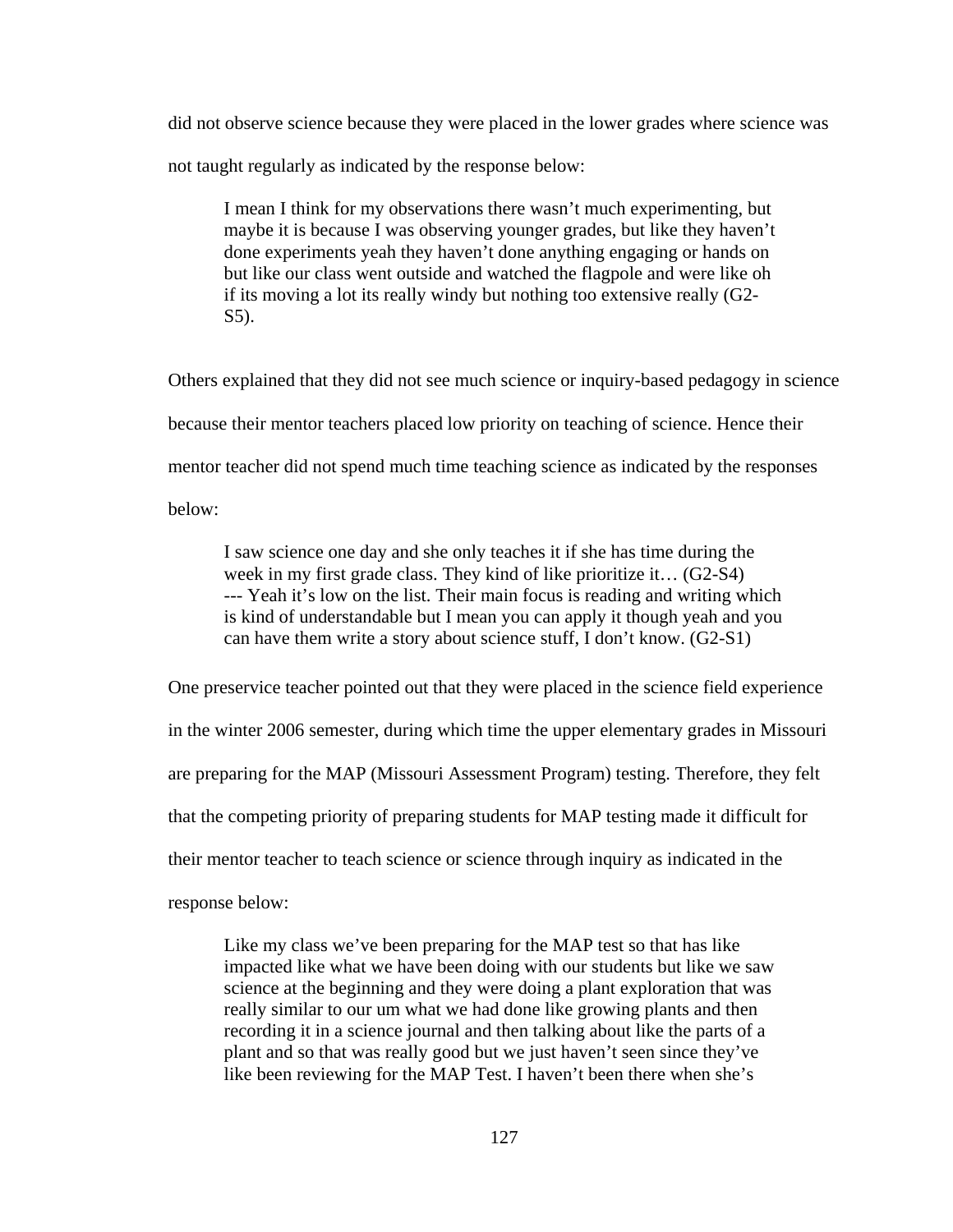done other science stuff and now their on social studies because they alternate social studies (G2-S3)

There were also instances where preservice teachers confessed that science and inquiry

might have been taught by their mentor teacher, however they did not get to see it due to

limited time allocated to field observations within the classroom or due to the

coincidence that their observation times did not coincide with the science period:

We didn't see whole units. Maybe we saw them go outside and like the next time they filled out a worksheet or maybe made a poster as an assessment like these kids made a winter poster, or a fall poster and children are playing in leaves so it is fall…stuff like that. We just got an incubator with eggs and stuff but I haven't been there to see what she's done with it but I think that she's probably going to do some really cool stuff with it hopefully, like there's a lot of cool stuff she could do with it……...(G2-S6)

---No we really didn't get to see….I mean I think a lot of the kids did the plant cause like I looked through one of the kids science notebooks and I noticed that they did something with seeds, they like looked at different kinds of seeds maybe so I guess that kind of correlated but besides that we didn't see electricity, (agreement-yeah, uh huh) we didn't see magnets, we didn't see any experiments… (G2-S4)

Thus, a few preservice teachers reported that their field experience did not reinforce the

inquiry form of instruction they had learned and practiced in the science methods course

as summarized by the response below:

*"--*What we learned in here we didn't really get to see much in field" (G2-S1)

The above responses indicate that there were multiple reasons why some of the

preservice teachers either did not observe or observed limited science teaching in the

field. Some indicated that they did not observe science or inquiry in the field because

they were placed in classrooms where science was not always being taught either because

the grade levels did not require much science or because the time frame for their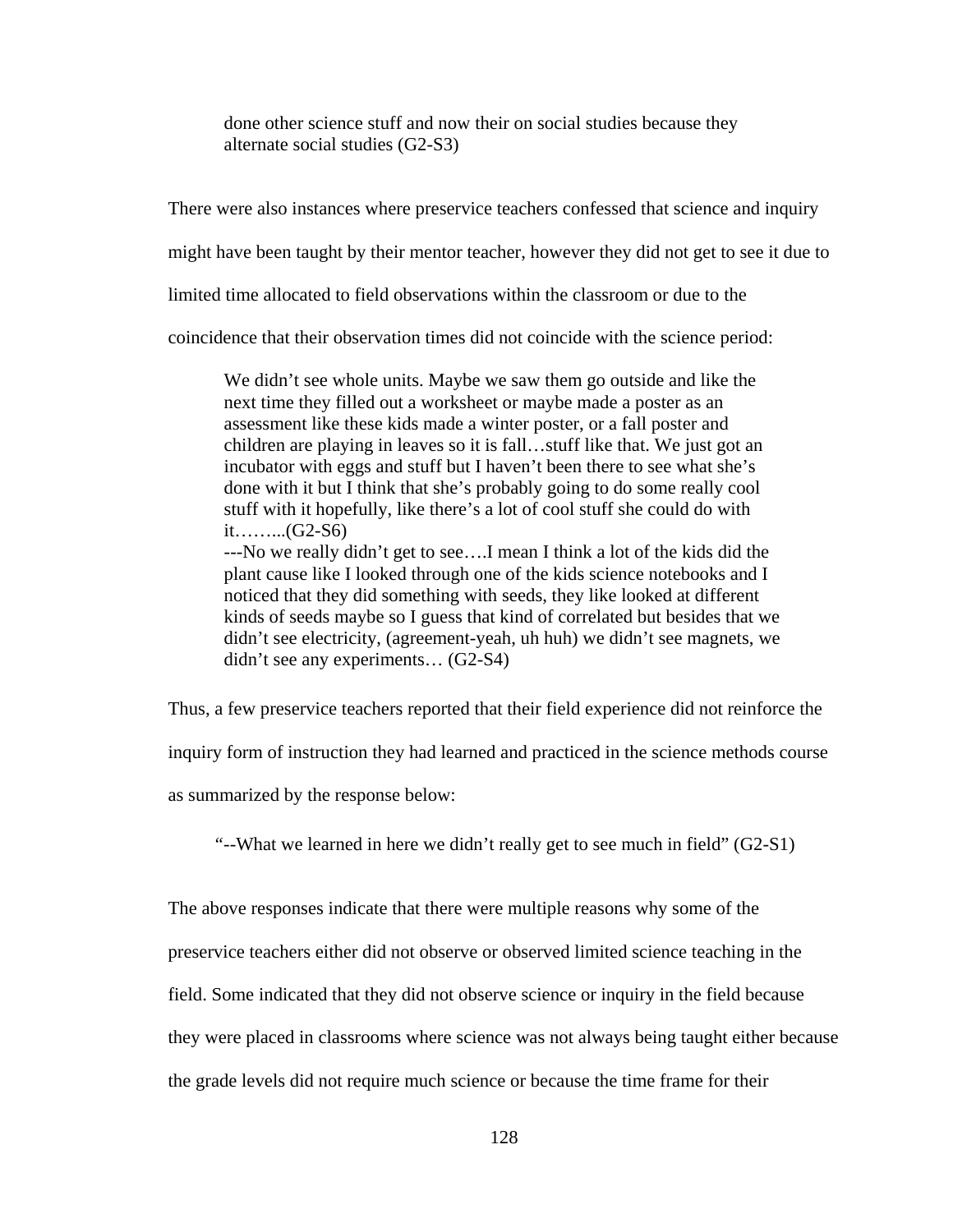classroom observation did not coincide with the science period. Others indicated that their mentor teacher was busy teaching other subjects because either science was not a priority with their mentor teacher or because their mentor teacher sacrificed science to the multiple competing priorities posed by other subjects and standardized test preparation e.g. MAP testing.

 The finding that some of the preservice teachers report either not seeing or having limited exposure to science and hence inquiry-based pedagogy in the field, might explain why some of preservice teachers responded on the SSQ either negatively or indicated being uncertain on the response category evaluating synergies between inquiry-based instruction modeled in the science methods course and observed in the field. However, a clear cut quantitative relationship cannot be made because all forty participants filled out the SSQ, while not all of them participated in the focus groups.

# *Understanding of Scientific Inquiry and Inquiry-Based Pedagogy*

 In order to capture preservice teachers' perceptions regarding their understanding of inquiry-based pedagogies to teach science, the following question was posed:

Q3: What do preservice teachers report regarding their understanding of scientific inquiry and inquiry-based pedagogy?

Preservice teachers' understanding of scientific inquiry was examined through the following two dimensions outlined in the NSES for learning science through for grades K-4: (1) fundamental abilities necessary to conduct a scientific inquiry, and (2) fundamental understanding about scientific inquiry. Preservice teachers' perceptions regarding their understanding of inquiry-based pedagogy for teaching science to grades K-4 was evaluated using the following two dimensions: (1) understanding the value of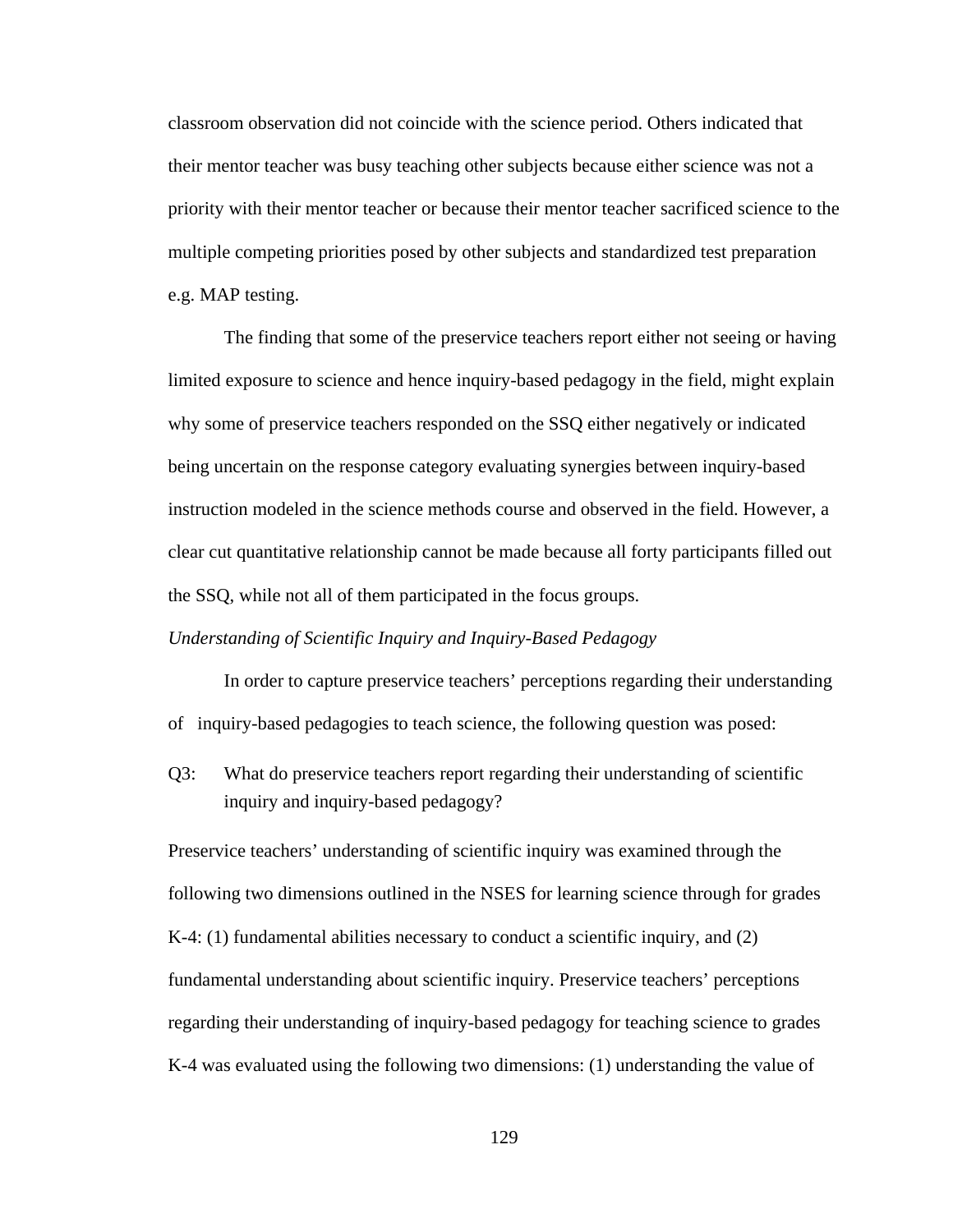inquiry-based instruction in teaching and learning science, and (2) understanding of the recommendations of NSES for teaching science through inquiry.

 *Fundamental abilities necessary to conduct inquiry.* Preservice teachers' responses indicate that their vocabulary is consistent with the understanding of abilities required to conduct an inquiry-based investigation, and is consistent with the criteria for fundamental abilities for science as inquiry outlined in the NSES content standard for K-4 (NRC, 2000) as illustrated by their responses below:

"Observing something ---then designing experiments --to see what that observation means" (G3-S1).

Asking questions to understand why or how something happens.G3-S5) Trying to find the cause of a phenomenon or the reason why something happens.... why does it rain or why a magnet attracts or how do the plants grow.  $(G1-S1)$ 

"I think it represents exploring something that does not fit with what we already know."

 $(G1-S3)$ 

"---You have to record….you have to have some sort of procedure you are going to go through I guess like a plan of what to do" (G4-S5)

"--Have some sort of conclusion and sharing of data like report your data." (G4- S6)

 Thus, preservice teachers understood that inquiry involves observing a phenomenon, asking and answering a question, conducting an investigation to find the cause of discrepant event or phenomenon, keeping records of observations, using data to construct an explanation and sharing their findings with their peers.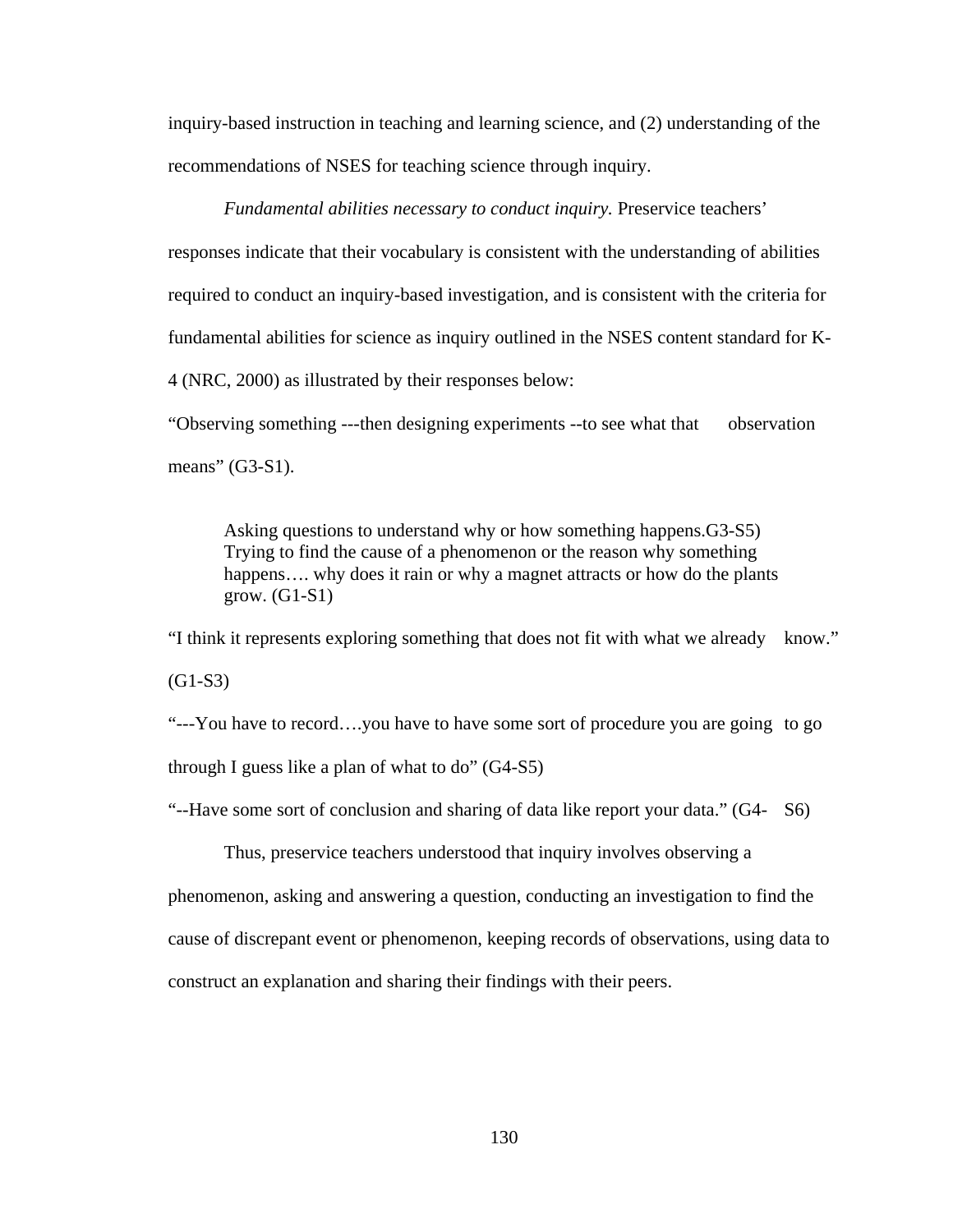*Fundamental understanding about inquiry.* Preservice teachers' responses also indicate their understanding of the fundamental concepts of inquiry. For example preservice teachers reported that they understood that inquiry investigations start with probing questions that spark curiosity, require tools to find information, can raise more questions that could lead to further investigations, that there is not one specific answer for each phenomenon, involve reflecting back on what the data is indicating in light of what is already known, doing more investigations to develop complete understanding, and could lead to development of new knowledge or discovery as articulated in the responses below:

"First one has to be curious and then we find out why it happens" (G4-S2)

 "Okay it starts with a prompting question or just something you want to know about, and then the facilitator provided tools and ideas and resources that you might need. I just wrote my reflection on this" (G5-S1)

 "I think about open ended questions there is not just one specific answer you're looking for. And as you're looking for information or investigating something more questions may come up" (G3-S2)

 "Documenting all the data that you found throughout and put it probably like in science journals.....collaborating with peers also" (G3-S4)

 "--You have to have variables, you have to have a question, you have to have tools so you can investigate a variety…" (G4-S3)

 "--Then after you um go through your investigation you have to like look back and see if your hypothesis is correct" (G4-S2)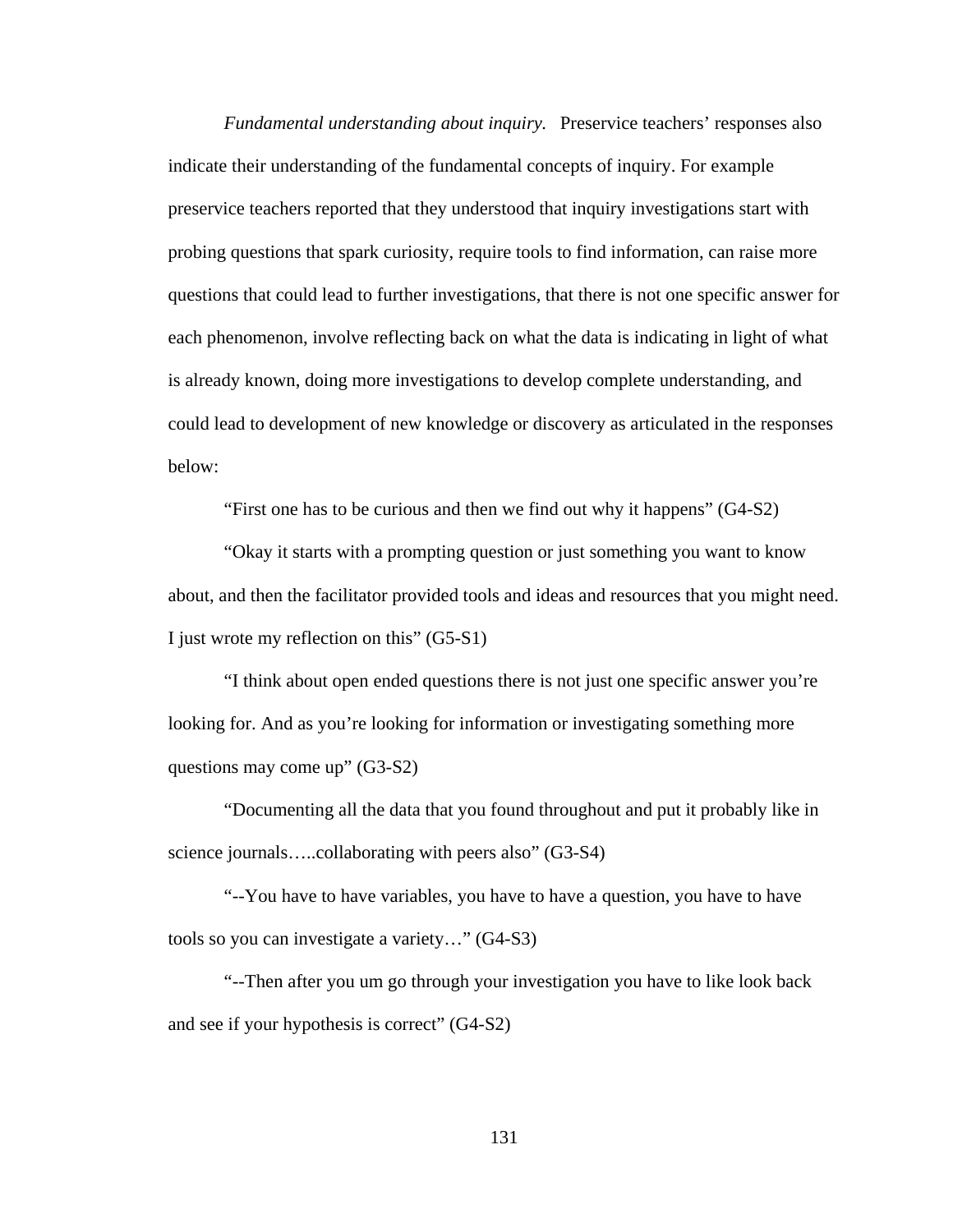"Finding the results of the investigations--- so you can do more investigations" (G3-S3)

 "--sometimes data can lead to further investigation—I mean it raises more questions which too have to be answered" (G4-S3)

"It could ultimately lead to a discovery!" (G4-S1)

 The above responses indicate that preservice teachers' understanding of concepts associated with inquiry is consistent with the NSES (NRC, 2000) recommendations for fundamental understanding about classroom inquiry articulated in the Standards for grades K-4 (Chapter One). Preservice teachers' analogy to discovery through inquiry is an indication of their understanding of how scientific knowledge is generated.

 Thus the preservice teachers' responses show that they understand that learning science is an active process, that learners must be exposed to activities that engage them to answer scientifically oriented questions, that learning is something students do, not something that is done to them, that learners answer scientifically oriented questions by making observations, gathering data, developing explanations, evaluating finding, communicating results and justifying their explanations to their peers. This indicates their understanding of abilities and concepts of scientific inquiry.

 An interesting finding was that not only did the preservice teachers understand the fundamental concepts of what constitutes inquiry, they also drew connections to the use of inquiry in other fields. Most notable was their analogy to the 'Show Me' motto for the state of Missouri which in a way exemplifies what inquiry investigations are about. This application of inquiry principles indicates their cognitive development or their depth of understanding of inquiry as illustrated in the response examples below:

132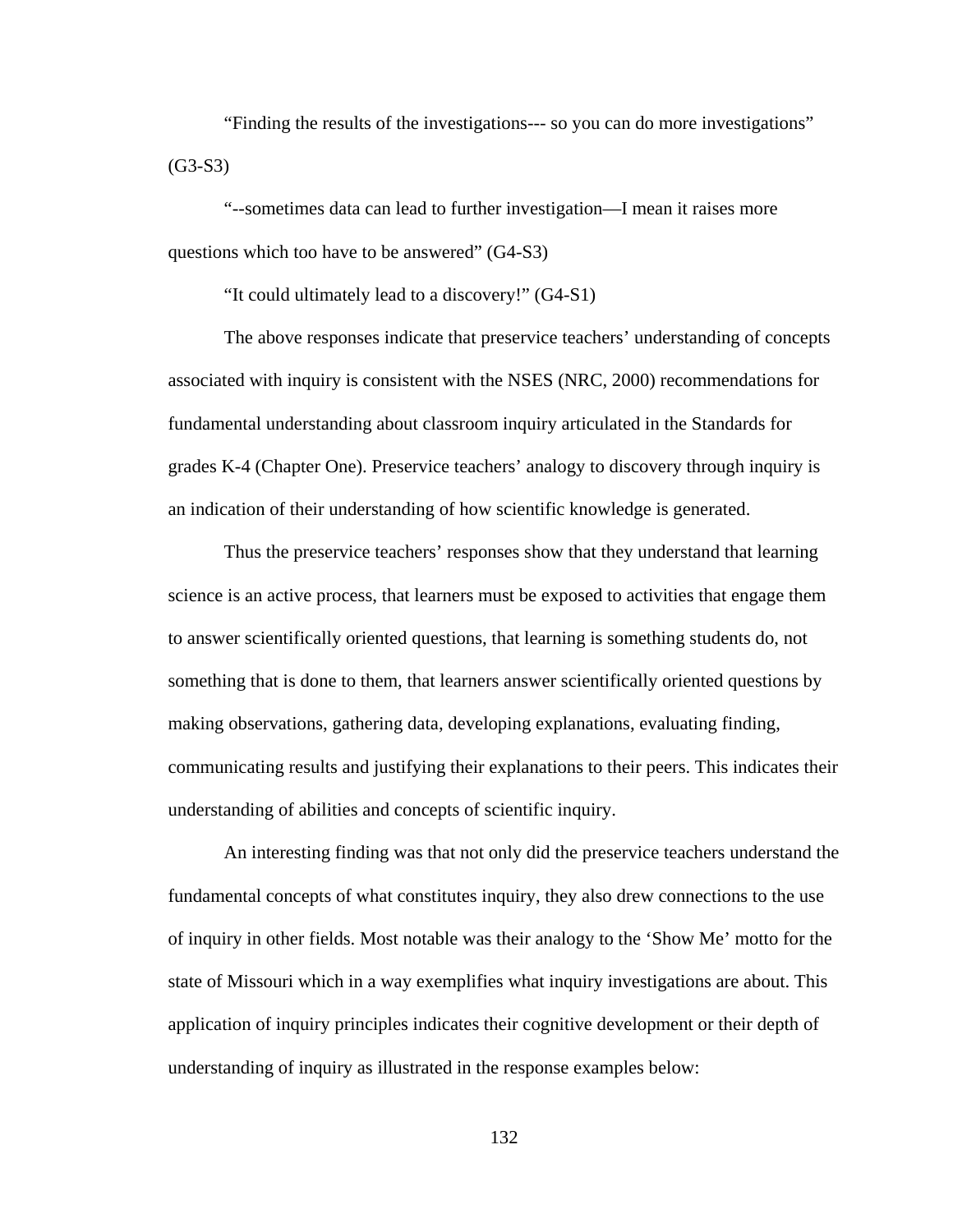"Not accepting what we see but questioning everything, just like the motto of Missouri, the 'show me' State, we must back up an explanation with information or data"  $(G1-S5)$ 

"Yes, what I mean is that it is an approach; that is how we should go about investigating things just like on a crime scene" (G1-S1)

 "It is no different than us exploring the cause of a behavior issue in class" (G1- S2)

 "Well, in a way we use inquiry principles to investigate conflicts**.** We ask when, how, who and why of what happened" (G1-S2)

 Preservice teachers responses also show that not only did they develop an understanding of the use of inquiry to answer scientifically oriented questions, or how to analyze root causes of life events such as crime scenes and conflicts, they also applied their learning about science concepts to explain the workings of household appliances and gadgets as indicated by their response below:

 "--The little deals in the cabinets that keep them closed, Yeah we really applied a lot of the stuff to our homes and how our everyday life like how we applied science to our everyday life" (G2-S4)

This drawing of connection of inquiry to day-to-day living is further proof of their understanding of inquiry and science concepts. This understanding is consistent with the vision of the NSES regarding development of scientific literacy articulated for all students by the  $21<sup>st</sup>$  century (NRC, 1996).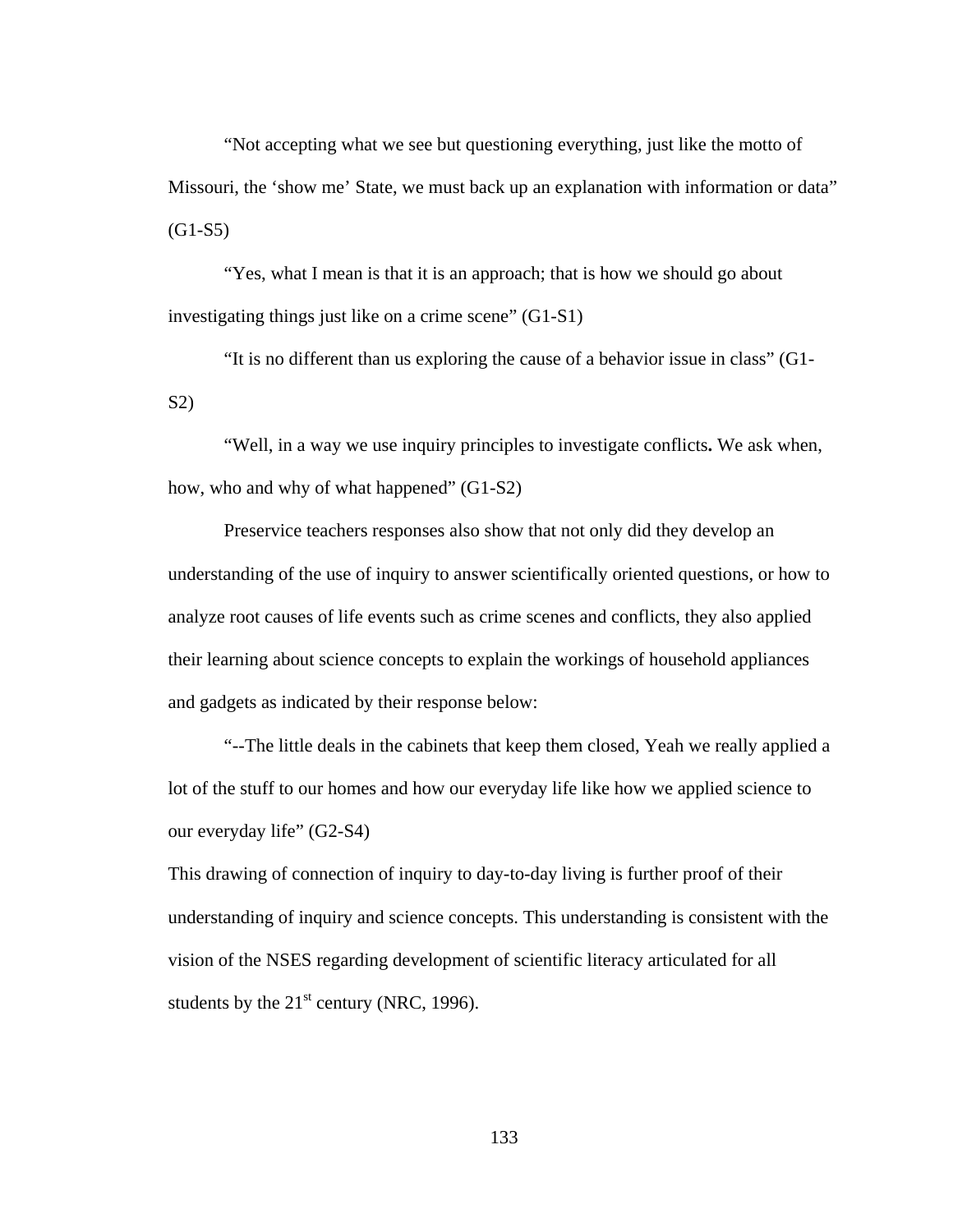Another interesting finding was that preservice teachers understood the connections between constructivist approach to learning and inquiry-based pedagogy indicating cognitive development in the area of science pedagogy:

I think a lot of the inquiry and constructivism issues overlap and so most of what I knew about it came from constructivism because that was heavily taught in our other our previous classes. What I know of inquiry came from this class because we have like focused on it this whole semester. (G3-S6)

Thus, the preservice teachers' responses indicate their understanding about the process of inquiry, the abilities necessary to do inquiry, the fundamental concepts about scientific inquiry and the how inquiry-based teaching is related to the constructivist approach to learning.

 Cumulatively, the above responses indicate that Preservice teachers' understand the fundamental concepts about scientific inquiry as articulated in the Standards. This was supported by the preservice teachers' responses on the SSQ. Table 10 and Figure 2 show the results on the dimension capturing preservice teachers' understanding of classroom inquiry. The data show that majority, 93.3%, of the preservice teachers responded positively on this questionnaire indicating their understanding of inquiry, while 1% responded negatively indicating a lack of understanding about inquiry and about 5.7% were uncertain about what they learned about inquiry.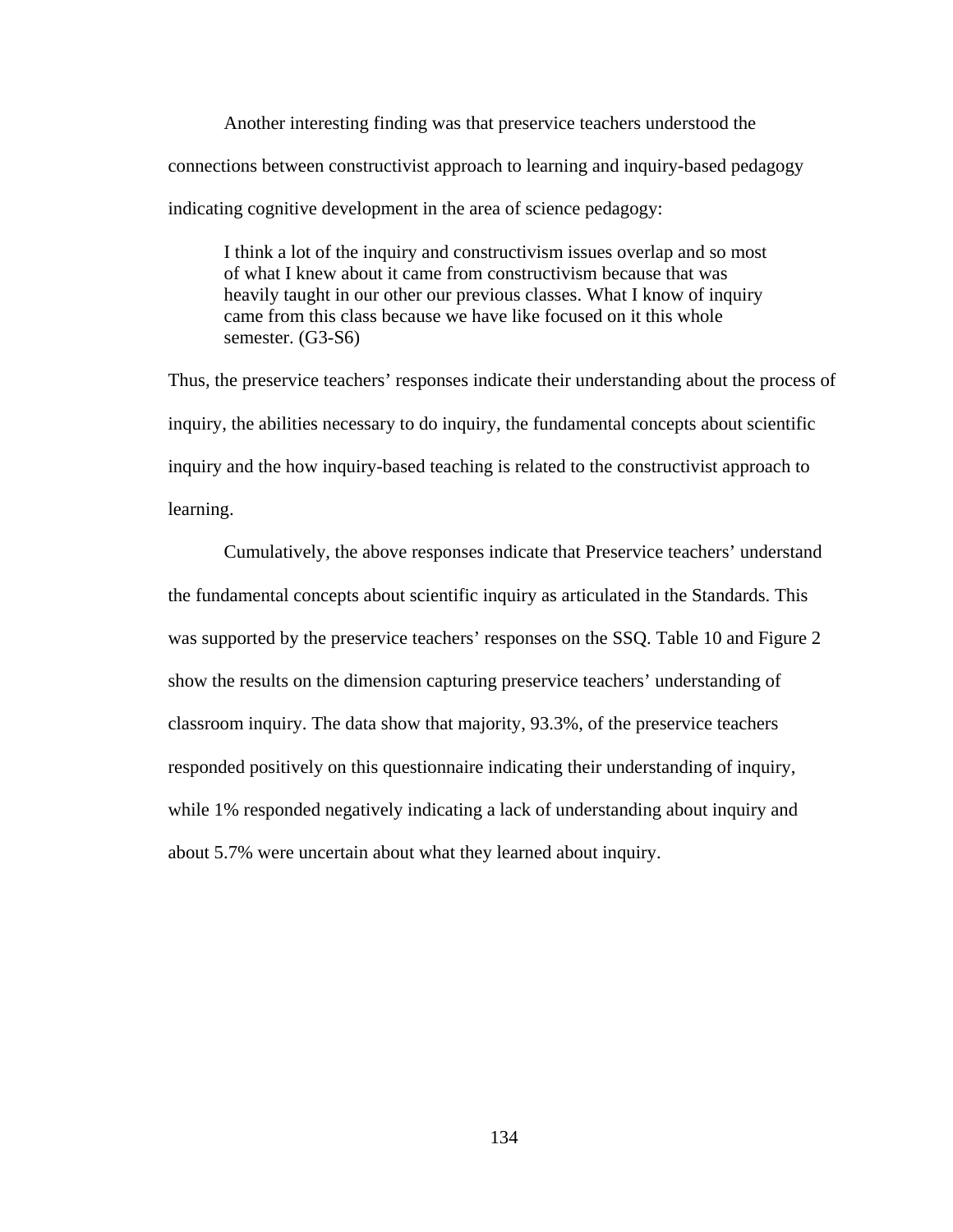| <b>Response Category</b> | <b>Percent Scores</b> |
|--------------------------|-----------------------|
| Positive                 | 93.3%                 |
| Negative                 | 1.0%                  |
| uncertain                | 5.7%                  |

Table 9: SSQ-Preservice Teachers' Understanding of Inquiry

Figure 2 : SSQ- Preservice Teachers' Understanding of Inquiry



The data presented above indicates that the science methods course at the UMC was successful in teaching preservice teachers understanding of abilities necessary to do inquiry, and concepts related to scientific inquiry. The application of science concepts by preservice teachers' to the workings of household appliances, and of inquiry principles for crime scene investigation and conflict resolution are further indication of their understanding of inquiry and science. Making connections to explain day-to-day phenomena is consistent with the vision of the NSES for scientific literacy for all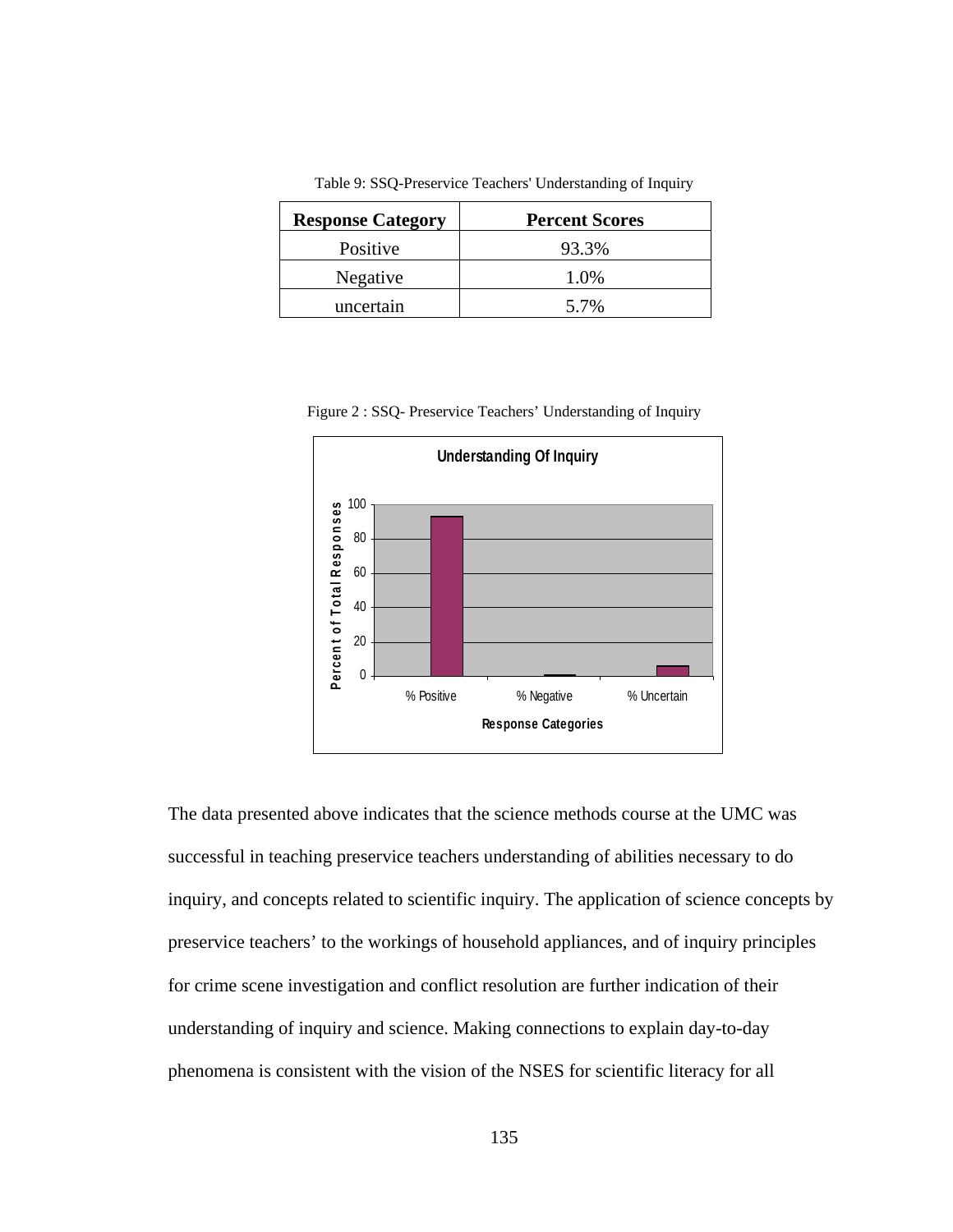citizens. Scientific literacy according to the Standards means that a person can ask, find, or determine answers to questions derived from curiosity about everyday experiences" (NRC, 1996, p. 22):

*Understanding the value of inquiry-based pedagogy in science. Preservice* teachers' perceptions regarding their understanding of the value of inquiry-based pedagogies for teaching science were examined to see if they understood the benefits teaching and learning science through inquiry. Preservice teachers' reflections on the focus groups indicate that they understood how inquiry-based instruction can facilitate student learning i.e. the preservice teachers understood the value of inquiry for bringing about lasting/sustained student learning in science, for keeping students interested in science and for making science fun as indicated by some of the responses below:

It allows the students to construct their own knowledge (G5-S1)

If children are allowed to learn by doing then they will remember what they learned (G3-S1)

Students become self reliant (G1-S2)

Children are naturally curious, if we let them explore then they will like science and hopefully go into sciences when they grow up (G3-S1)

It teaches students how to overcome initial frustration and keep trying  $(G1-S5)$ 

It allows the students to like discover on their own like ask themselves questions and kind of more learning on their own (G3-S2)

Preservice teachers' responses indicate that they realized that learning and teaching science through inquiry can help children like science, become independent thinkers, and become interested in science. One notable point made by the preservice teachers was that inquiry-based pedagogy can get students interested in science which could ultimately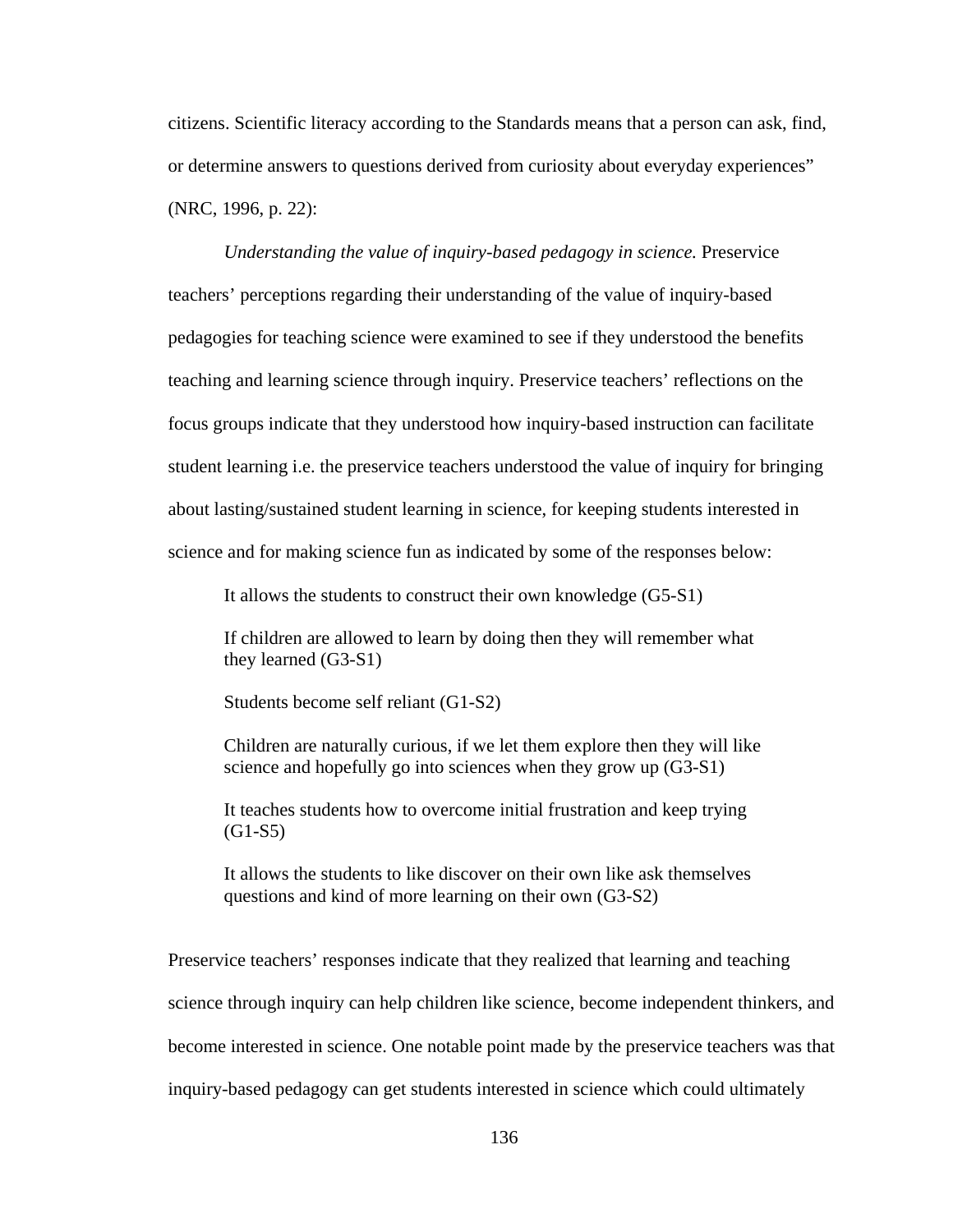lead students to pursue science in higher education which would fill the shortage of scientists in the United States as indicated in the responses below:

"It makes students independent thinkers, more like how scientists are" (G1-S4)

 "If students grow up learning how to do inquiry maybe they will become scientists some day" (G3-S5)

 "--Ya there is such a shortage of scientists, we have to develop students to like sciences" (G3-S1)

 The above responses indicate preservice teachers' understanding of the importance of getting students interested in science through inquiry.

An interesting observation from the preservice teachers' reflections about the

value of the learning science through inquiry was their understanding of the value of

taking students into a natural environment where their minds can freely observe, explore

and develop explanations for natural phenomena (e.g. the woods) as articulated below:

"We took a field trip to The Devil's Icebox" (G3-S6).

We basically just got to look at the ecosystems around us and ask questions. He collected some organisms in containers and we were going to watch them. It kind of gave us ideas as to what we could do with our plants (G3-S6)

--It was kind of nice because we didn't like bring like paper or pencil, (agreement-yeah, yes) we got to explore it without having an assignment with it (participants start talking over one another). And we came back and we asked questions like about what our exploration and we took pictures and kind of bonded over it (G3-S2)

Yeah that was cool, that was the best one! (Laughing) Yeah we went through like the woods and checked out all the moss and like lizards and like the environment and the caves, but it triggered a lot of questions (G2- S5)

It showed us that sometimes it's good to take kids out of the classroom and to put them into a different place because that can make them think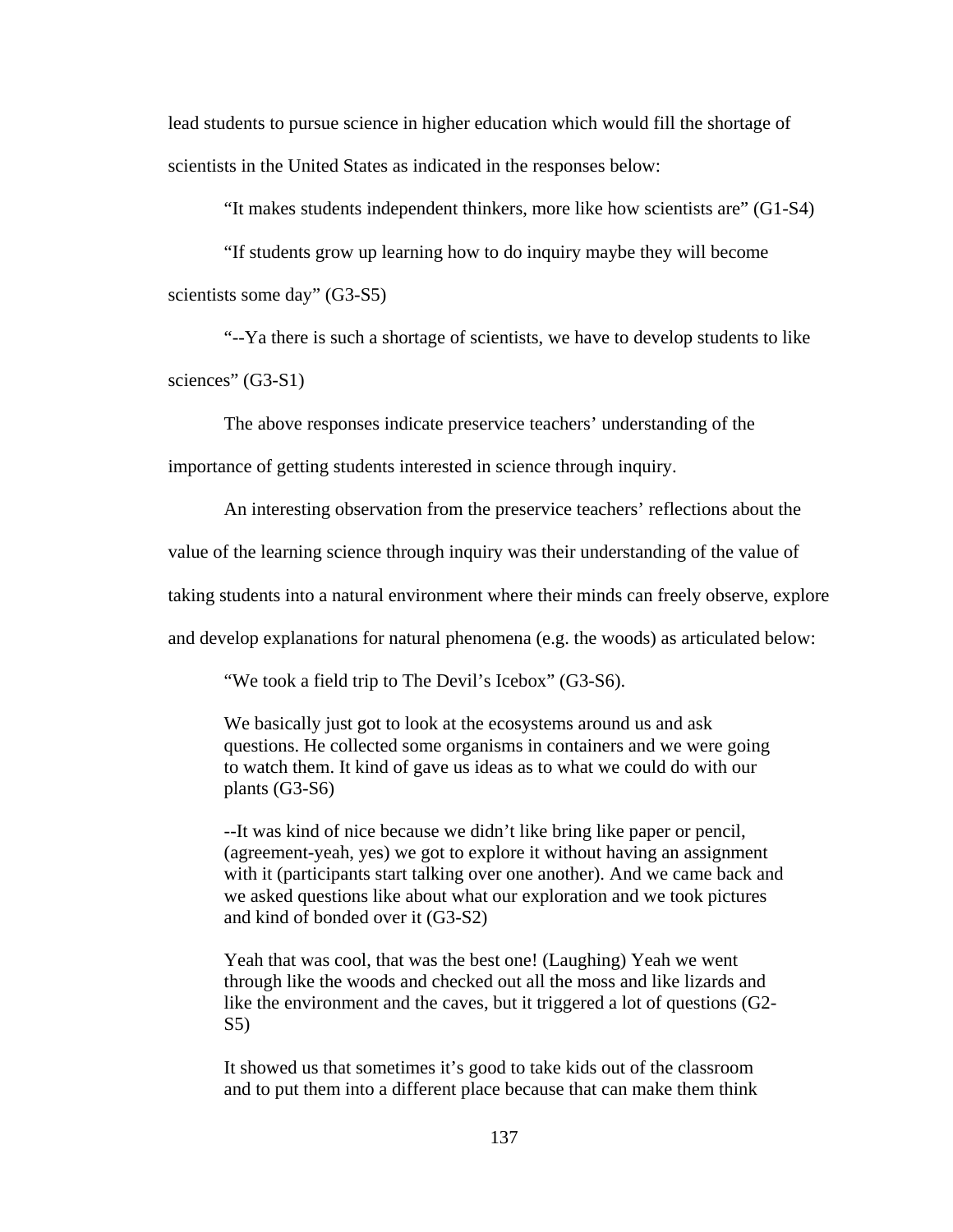about things differently. It can trigger questions and think about things that they might want to explore or experiment with (G2-S6)

The above responses indicate preservice teachers' understanding that inquiry in science is not only restricted to experimentation in the class but can also be done out in the field.

 It was very interesting to note that during their reflections in the focus groups most of the preservice teachers felt using inquiry-based pedagogies to teach science would make learning science more meaningful for children and help them develop confidence to do science as illustrated by their responses below:

 "Be more of a positive experience rather than an experience that they have to do"  $(G3-S2)$ 

"As students succeed in their tasks, they develop confidence in science" (G1-S1)

"Also it gives them confidence in themselves" (G5-S1)

"Students develop confidence when they are allowed to explore on their own.

However there have to be strict rules enforced" (G3-S3)

 "After independently exploring experiments assigned in class, I feel more confident to teach science" (G1-S4)

 The finding that the preservice teachers understood that inquiry-based science instruction can give students confidence in science is especially interesting since a recurring theme in science education research has been that elementary preservice teachers do not themselves feel confident to teach science.

 Another important observation noted during the focus group discussions was that preservice teachers realized that making science fun and interesting through the use of inquiry-based science instruction can also help with classroom behavior management as illustrated in the responses below: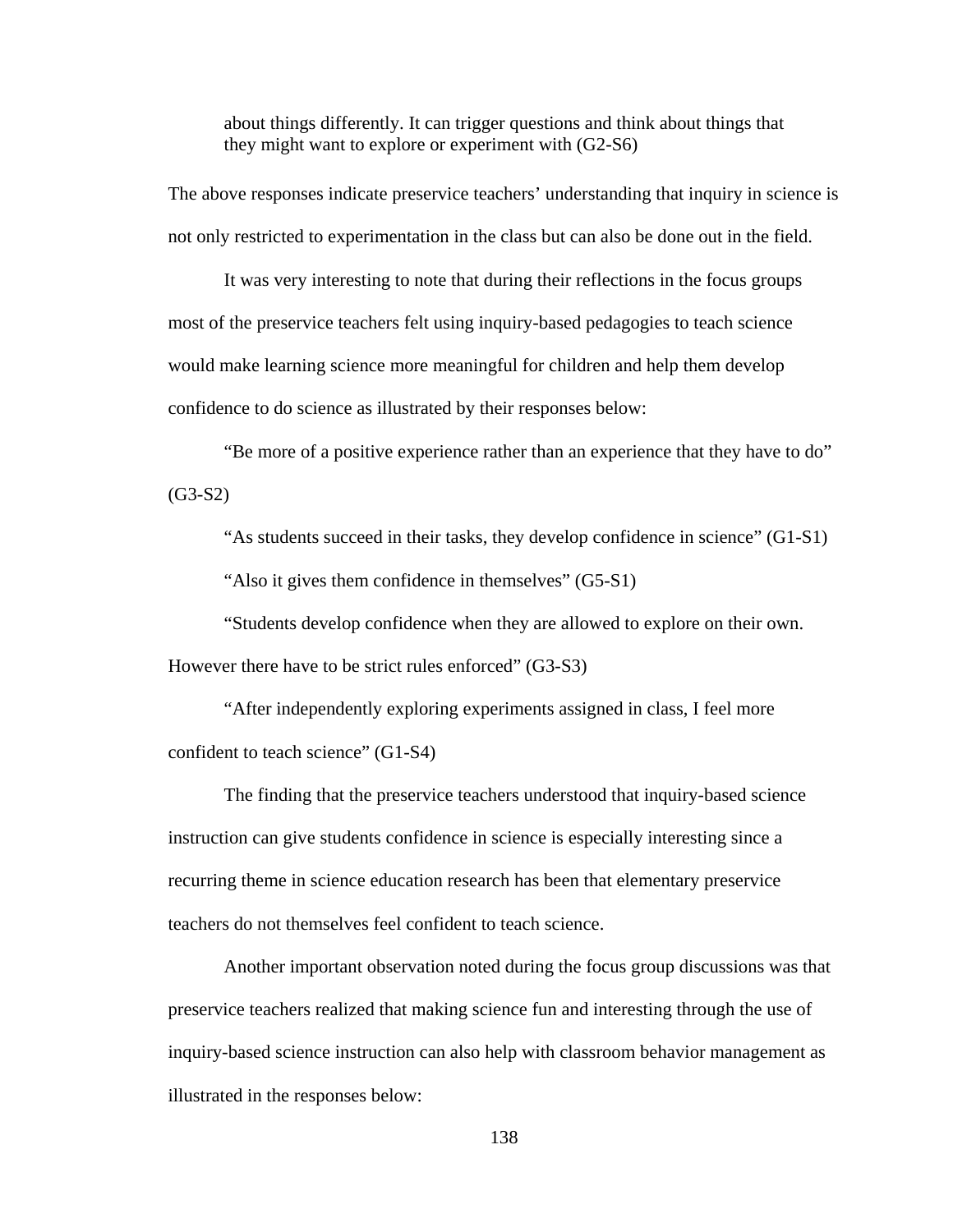"Because the students are conducting it they tend to be more interested and therefore put out a better effort than if somebody is just telling them" (G4-S5)

 "The time passes faster when children are involved in activities than when say the teacher teaches to them" (G5-S5)

 The above responses indicate that preservice teachers understood how the use of inquiry-based pedagogy for teaching science can help them make science more interesting, and help them manage the classroom better. Preservice teachers' view about classroom management is contrary to the finding from the delivered curriculum (Section I) in that the graduate student instructor of the science methods course had indicated alerting preservice teachers about possible classroom management problems and frustrations faced by new teachers when trying to implement inquiry-based pedagogy which is supported by reports in literature that elementary preservice teachers indicate concern about classroom management when implementing inquiry-based science lessons (Hayes, 2002).

 Another benefit cited by the preservice teachers of the use of inquiry-based science instruction and learning was the social interaction promoted through this form of learning as illustrated by the responses below:

"It promotes social interaction and learning from each other" (G1-S2)

 :It shows how observations made by one group can be used by another group to answer their questions" (G1-S5)

 "We were helped by the groups around us. I think discussing with other groups in the class and our peers we were able to do the experiments" (G1-S3)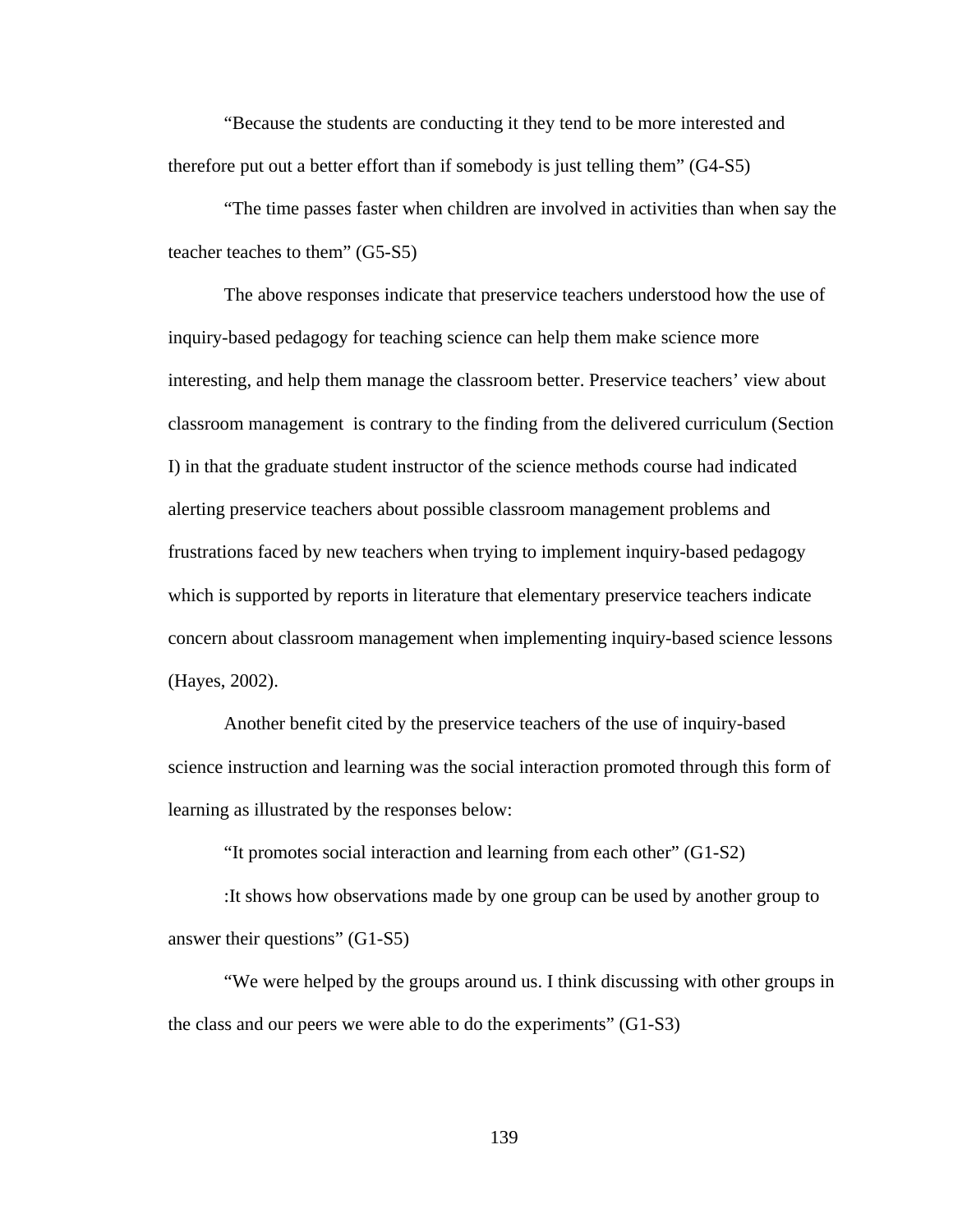The responses indicating social interaction are consistent with the instructors' responses in Section I stating that they facilitated learning of inquiry through inquirybased activities by having preservice teachers work in groups and learn from each other. The understanding of the value of social interaction for learning is a hallmark of constructivist approach for learning science and is consistent with the Bandura's (1977) contention that vicarious experiences where one learns through peer interaction promotes self-efficacy.

 An interesting reality that emerged from the preservice teachers' reflection was that even preservice teachers who considered themselves structured, appreciated the value of the unstructured constructivist approach to learning science. These preservice teachers indicated that being pushed out of their comfort zone of working in a structured environment gave them confidence to teach science. This again shows cognitive development of preservice teachers in the area of instruction as illustrated by the response below:

We really didn't know that much about it so it's just been good to kind of put a name to what I experienced in school and kind of put a purpose to that so it wasn't like one teacher choosing to do inquiry method and another choosing inquiry there was like a reason behind it. And I enjoy inquiry better like when there's open ended questions and stuff like that versus the strict concepts of the inquiry method. And that was like big for me because I am a very structured person like very concrete and so like but experiencing inquiry I do enjoy that and I think its good also for students where there's not a right and wrong. And like kind of being pushed outside of my comfort zone has been good and like kind of finding confidence in that like all 5 of us might have different answers but they all might be correct. (G3-S5)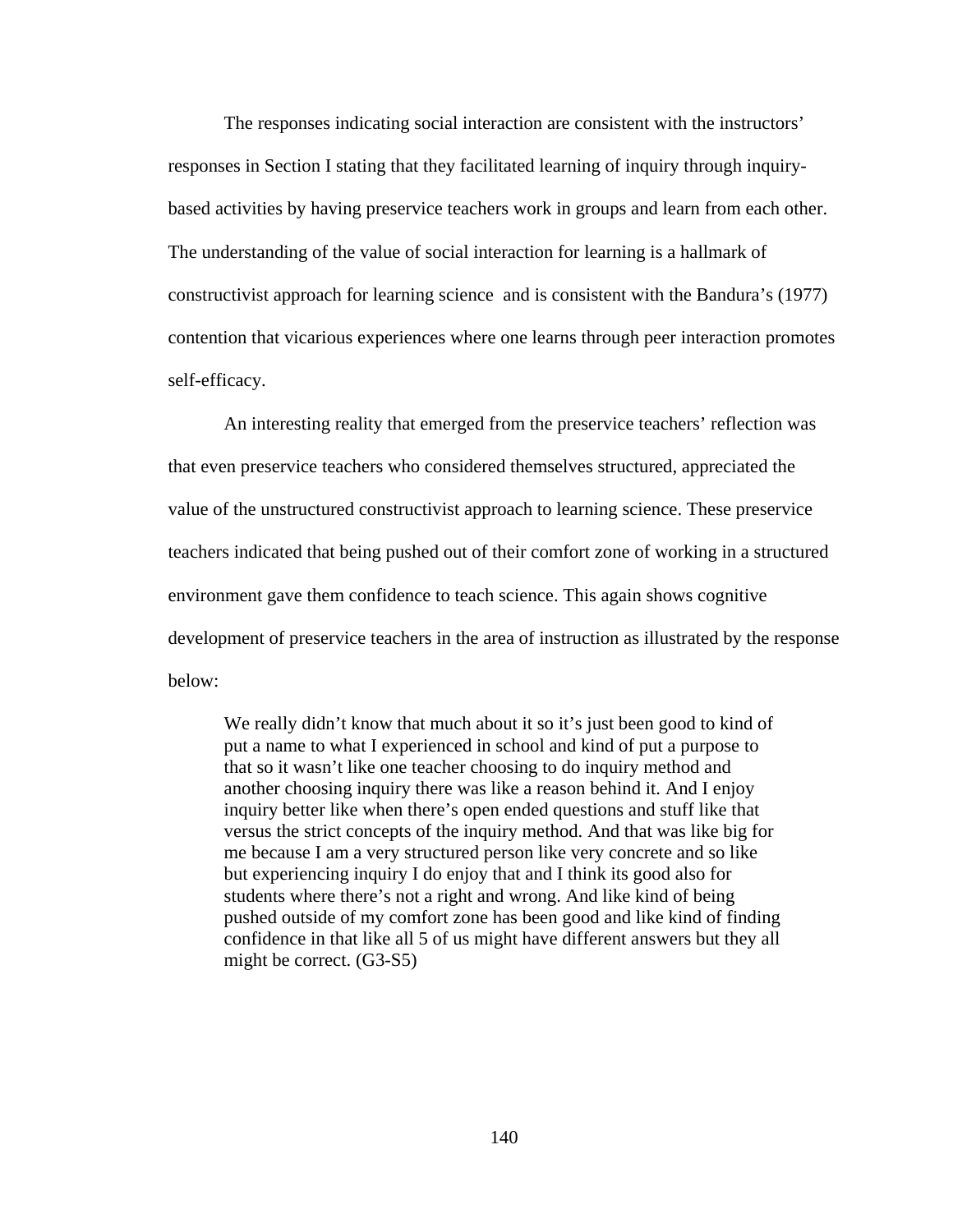*Understanding the NSES recommendations for inquiry.* Another dimension used to access preservice teachers' understanding of inquiry and inquiry-based pedagogy was to capture their perceptions regarding their understanding of the NSES recommendations for science as inquiry for grades K-4. This assessment also helped capture preservice teachers understanding of how the NSES recommendations for inquiry-based science are integrated into the science methods course. Results of this evaluation indicate that preservice teachers' were familiar with the recommendations of the NSES for teaching and learning science through inquiry. Specifically the preservice teachers indicated being involved in class discussions on the NSES, observing teaching strategies that used NSES recommendations for science as inquiry, preparing science lesson plans incorporating the recommendations of NSES for inquiry and presenting science lessons incorporating inquiry-based teaching. The responses below indicate the preservice teachers' understanding of how the teaching strategies they learned in the science methods course and observed during the science field experience are consistent with the recommendations listed in the NSES for abilities necessary to learn science as inquiry:

 "---Oh they are perfectly consistent, I mean because everything is so accurately correlated with the standards" (G5-S3)

 "Ya, all the skills we used for inquiry are right out of the standards. For example we made observations, generated and recorded our data, kept lab notebooks and then drew conclusions" (G5-S4)

 "We also shared our findings and reported them to the class. This too is in the standards" (G5-S5)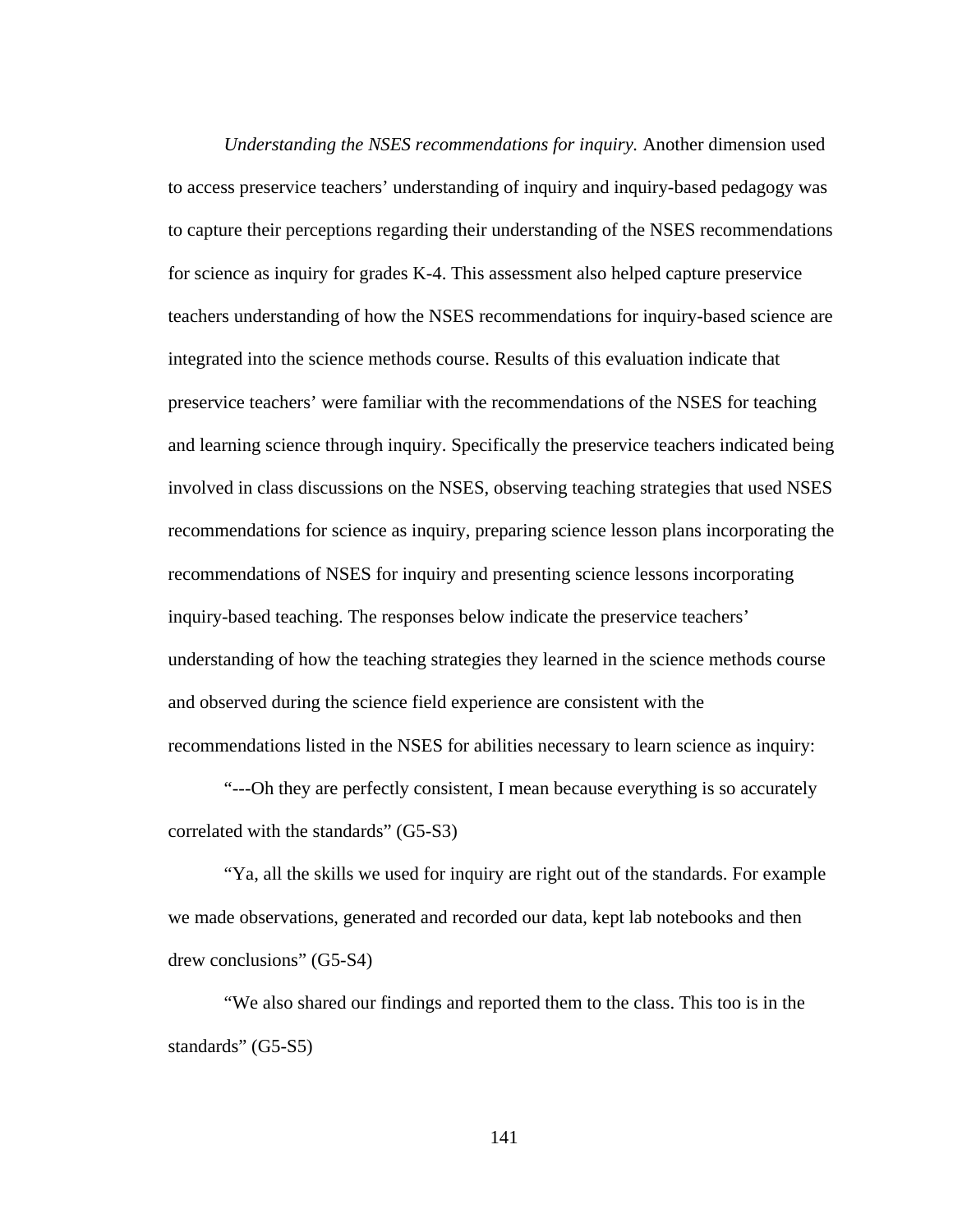"And we had to talk about the standards a lot and that really helped because the standards really do outline everything we need" (G5-S4)

 "We saw how the National Science Education Standards are integrated into teaching of science" (G5-S6)

"I liked the way we tied everything to the standards" (G5-S2)

 "Ya, that was another thing, we were very aware of how the National Science Education Standards were being satisfied through these inquiry-based activities" (G5-S3)

 Thus, preservice teachers' responses on the focus groups indicate their knowledge of how the NSES recommendations for science as inquiry are integrated into the science methods course. This finding is supported and confirmed by the data from the interview transcripts (delivered curriculum) with the instructors and from the evaluation of the course syllabus (intended curriculum) indicating that the NSES recommendations for inquiry are in the science methods course through the use of multiple teaching strategies. Thus, the intended, the delivered and the received curriculum are aligned with respect to integration of NSES recommendations in the science methods course for doing science as inquiry. Specifically, the findings indicate that preservice teachers were taught and understand the abilities necessary to do inquiry, understand the concepts about scientific inquiry and understand the value of inquiry based pedagogies for teaching science outlined in the NSES for grades K-4. The findings also indicate preservice teachers' understanding of inquiry and science concepts extends beyond the classroom as they made connections to use of inquiry principles and science concepts to solve day-to-day events. This latter understanding is an indication of their development of scientific literacy consistent with the vision of the NSES.

142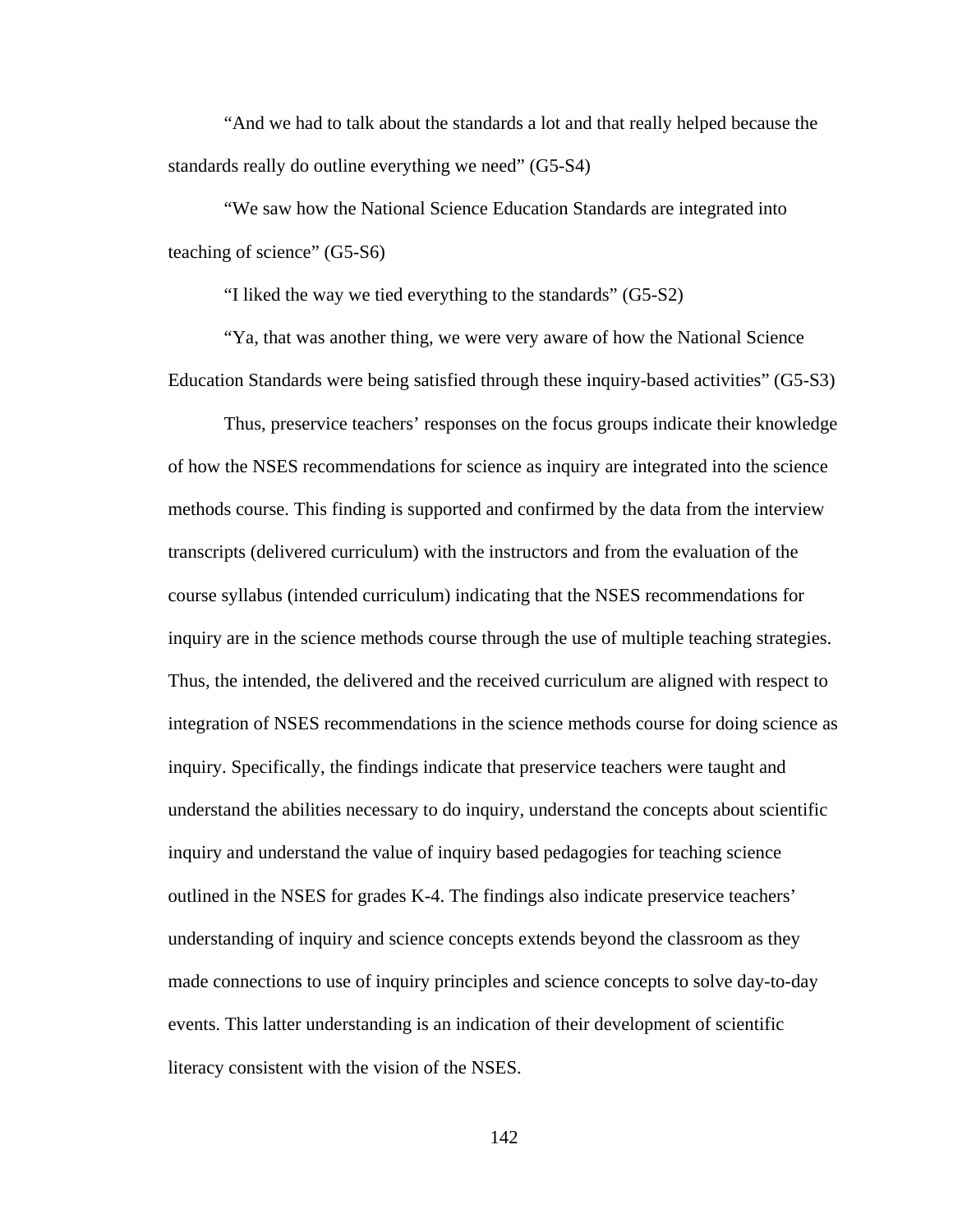# *Reflections on Learning Science through Inquiry*

Preservice teachers' responses on the focus groups were examined for their reflections on learning science through inquiry. The preservice teachers reported that they were initially frustrated with the lack of structure to the inquiry-based experiments as indicated by their responses below:

 "---Sometimes it was very frustrating trying to figure out on our own what was going on"  $(G1-S6)$ 

 "---It was a little frustrating at first since we did not know how to go about it, but once we got going we enjoyed the experiment" (G4-S6)

 Both the instructors teaching the science methods course indicated using the constructivists approach to teach and model pedagogy for science as discussed in Section I. Specifically, they both used the 5E Instructional Model. They actively involved preservice teachers in partial and full inquiries. The latter required preservice teachers to design their own experiments to either explain a discrepant event presented to them or to answer an operational, scientifically oriented question posed by the instructors. This inquiry-based learning was especially hard for some preservice teachers who admitted not being strong in science content which increased their anxiety of exploring/working on their own and finding a solution to the question asked. They indicated that they would have preferred to have their instructors provide some initial guidance or direction as illustrated by the following response:

 "Some assignments, like the seeds experiment, were easy others were frustrating at the beginning because I am not very strong in science content and therefore had a hard time getting started"  $(G1-S2)$ 

143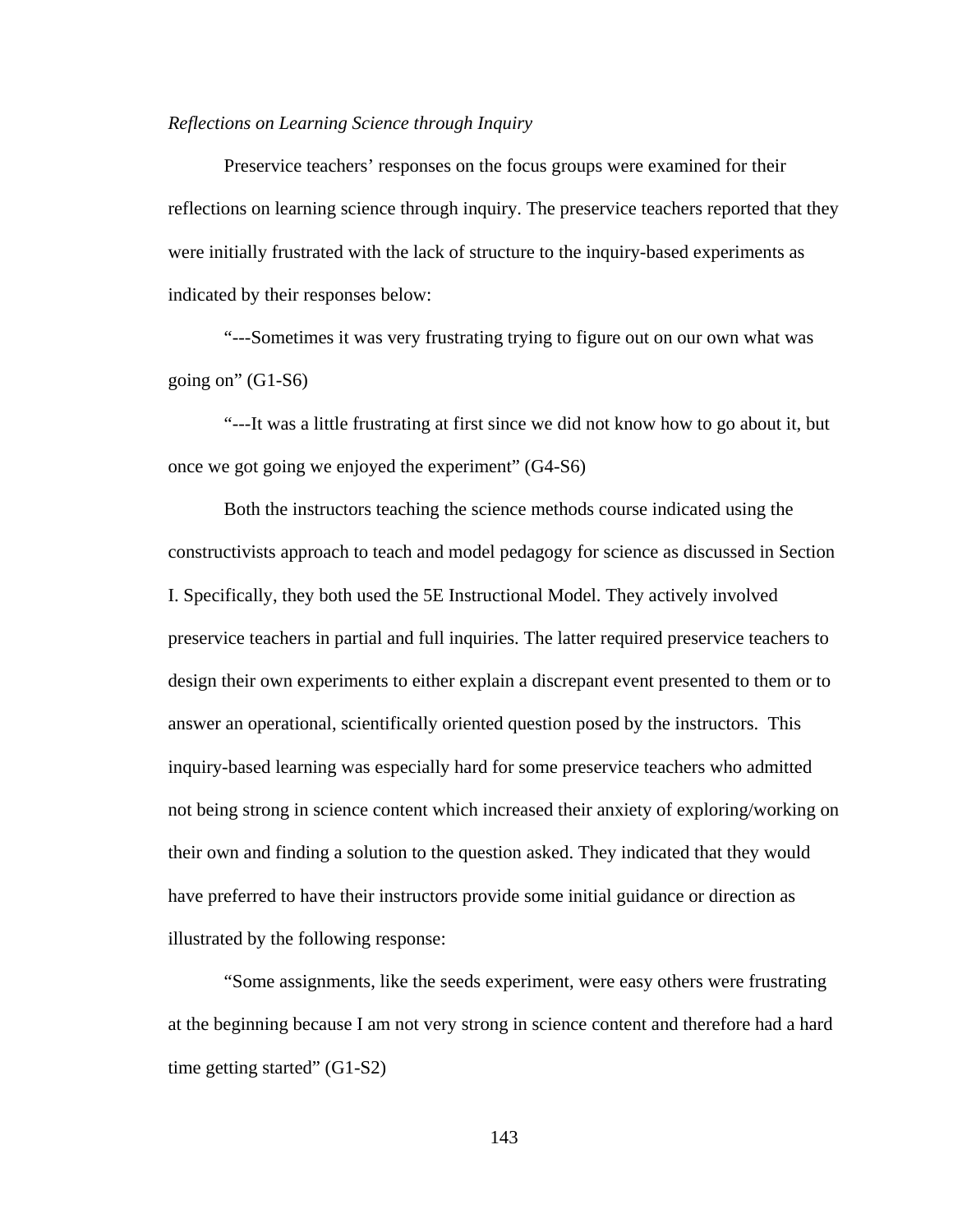Preservice teachers' responses indicate that they understood that inquiry-based learning or constructivist approach to learning science requires students to explore on their own and learn from their experiences, but voiced frustration with the lack of guidance or structure provided by the instructors as indicated by the responses below:

---I think the frustration for me has been that he doesn't really give us a whole lot of structure for assignments and guidelines or anything yet when he assesses us or evaluates the assignment he grades it according to a certain set of guidelines and I don't know about you guys but that has been very frustrating to me (Laughing) (G3-S3)

"Because I don't know what his expectations are. I understand constructivism but I

understand that there are certain amounts of guidelines that you should provide" (G3-S1)

The inquiry-based teaching approach was especially frustrating to those preservice teachers who were more used to structure in their work as articulated in the responses below:

It has been bittersweet. There is always good in a bad situation. We have taken away things and we are more structured people and whenever you come into a situation where it's not structured it makes it more difficult. We know that we want to have structure and we know the feeling of being frustrated (G3-S2)

It appears from the preservice teachers' responses that some of their inquiries

were more open than guided resulting in frustration for preservice teachers as indicated

by the response below:

It was all inquiry. He was really open ended which is kind of how we should be….it was frustrating at times (G4-S1) He was always challenging us with questions (G4-S6)

 The frustration voiced by preservice teachers about learning in a constructivist environment was picked up by the instructors who reported in their interview transcripts

that most preservice teachers were frustrated and struggled with open inquiries.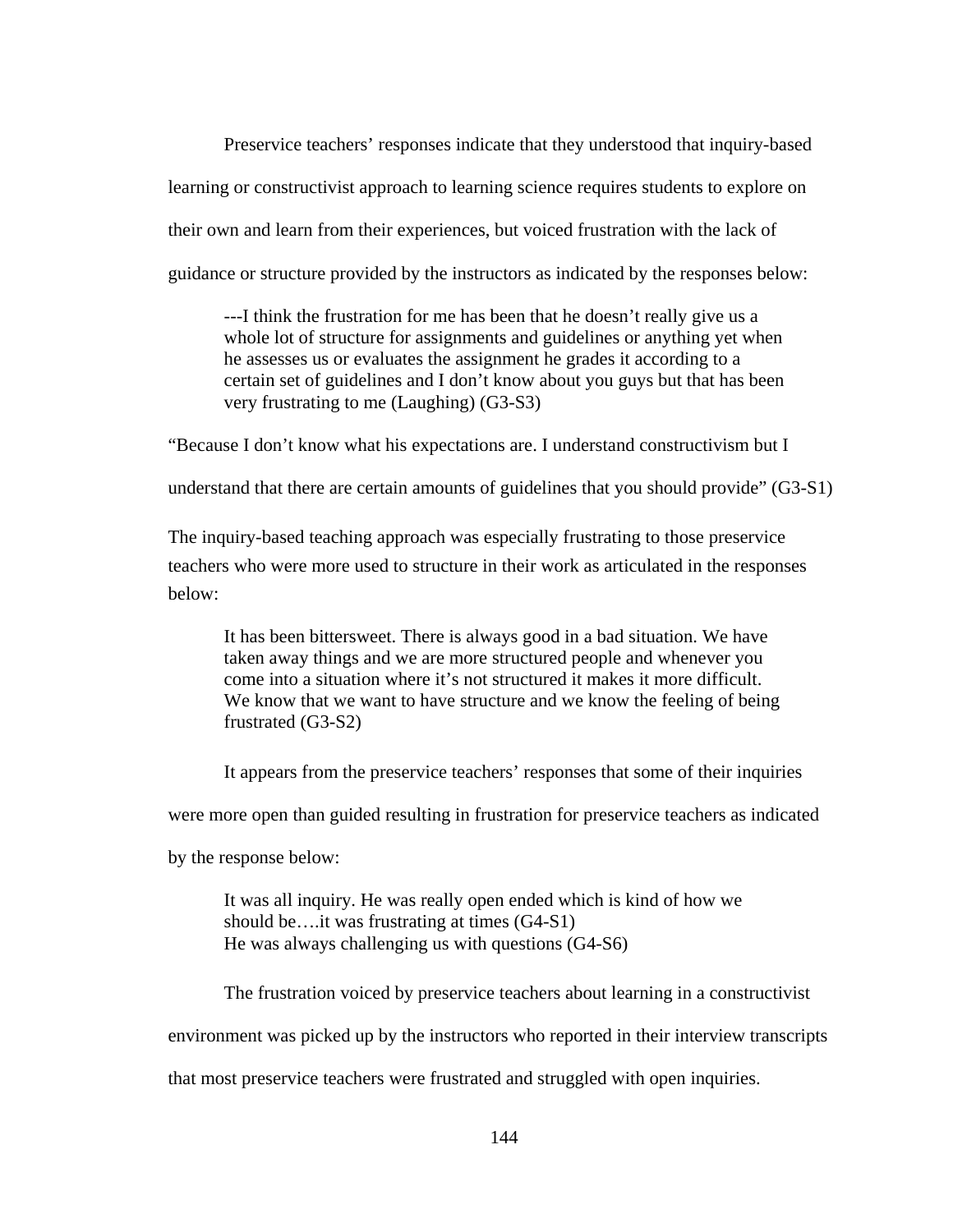This frustration with open inquiry or learning in a constructivist environment where students are responsible for constructing their own knowledge is consistent with Piaget's (1975) expectation of how human learning occurs. According to Piaget's theory of human development, "learning begins when individuals experience disequilibrium" and "to bring their understanding back into equilibrium, they must adapt or change their cognitive structure through interaction with the environment" (as cited in NRC, 2000, p. 34). Piaget's work was the basis for the learning cycle instructional model used by the instructors in this course (Bybee, 1997). Therefore it is not surprising to find preservice teachers reporting that they experienced frustration with inquiry form of learning.

 An interesting finding was that even though initially the preservice teachers were lost or confused, towards the end of an inquiry-based assignment they came through constructing their own knowledge. Specifically, on reflecting back on the instructional strategies used by the instructors to teach science, preservice teachers confessed that the successful completion of inquiry-based experiments, in a constructivist environment gave them a sense of pride and confidence in their own abilities to do science and helped them realize the value of the use of the constructivist approach to teaching and learning science as indicated by the responses below:

 "It was very frustrating to not be guided, but in the end we realized how it helped us learn by doing" (G1-S5)

 "Sometimes I felt that we could have been more efficient if he had given us some direction. However now as I look back, I realize that he was trying to get us to construct our own learning" (G1-S1)

145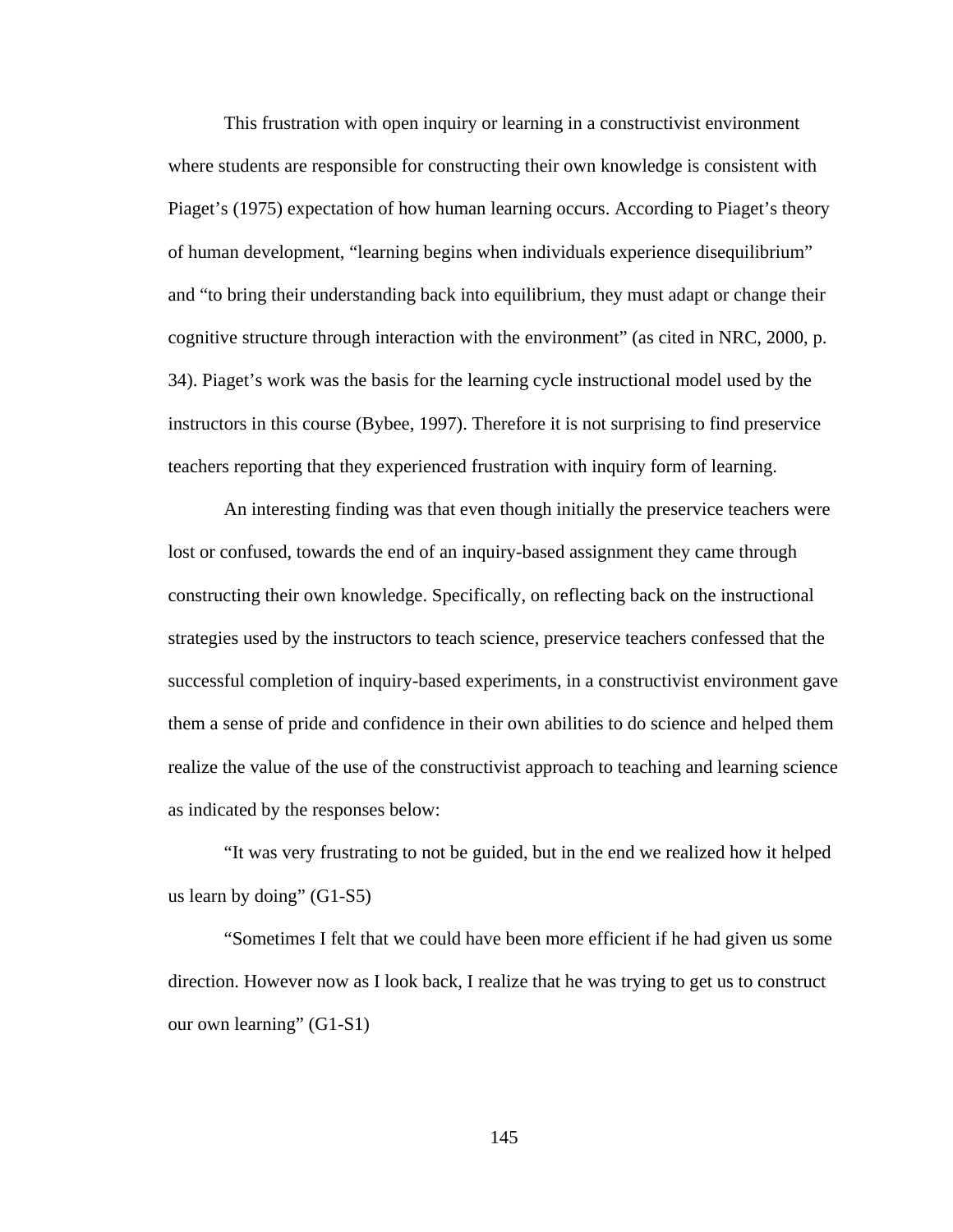"Yes, I for one was always lagging behind as I am not so strong in science. I was frustrated because I did not know where to begin. But once I got going I enjoyed the independent exploration" (G1-S5)

 "Wow! I did not realize how much we learned in this class. Sitting down and talking about it really made me see how far I have come this semester!" (G1-S4)

 "We have learned a lot. I guess the frustration was worth it" (G1-S1) Thus, after an initial phase of frustration preservice teachers were able to develop an appreciation of inquiry-based learning. This finding is supported by the interview transcripts from the instructors presented in section I of this chapter.

 Preservice teachers' responses also indicate that even though they experienced frustration with the constructivists approach to learning science, they started to embrace this form of pedagogy for teaching science in their own classroom as indicated by the response below:

I hated them, but the way that he let us do it on our own and made us answer questions and like had the questions for us and the things to think about and we had to discover things on our own, you know pretty much a direct model of how we should be teaching our students letting them (G5- S1)

 In summary, though the preservice teachers were initially frustrated with learning science through inquiry, and did not feel prepared to independently handle science projects assigned to them, they were able to traverse their way through the challenge and on reflecting about their experience realized the value of inquiry-based pedagogy for learning and teaching science. Preservice teachers' reflections from the focus groups indicate that this transition in thought was facilitated through the positive outcome in their multiple inquiry-based activities, from peer discussions necessitated through lack of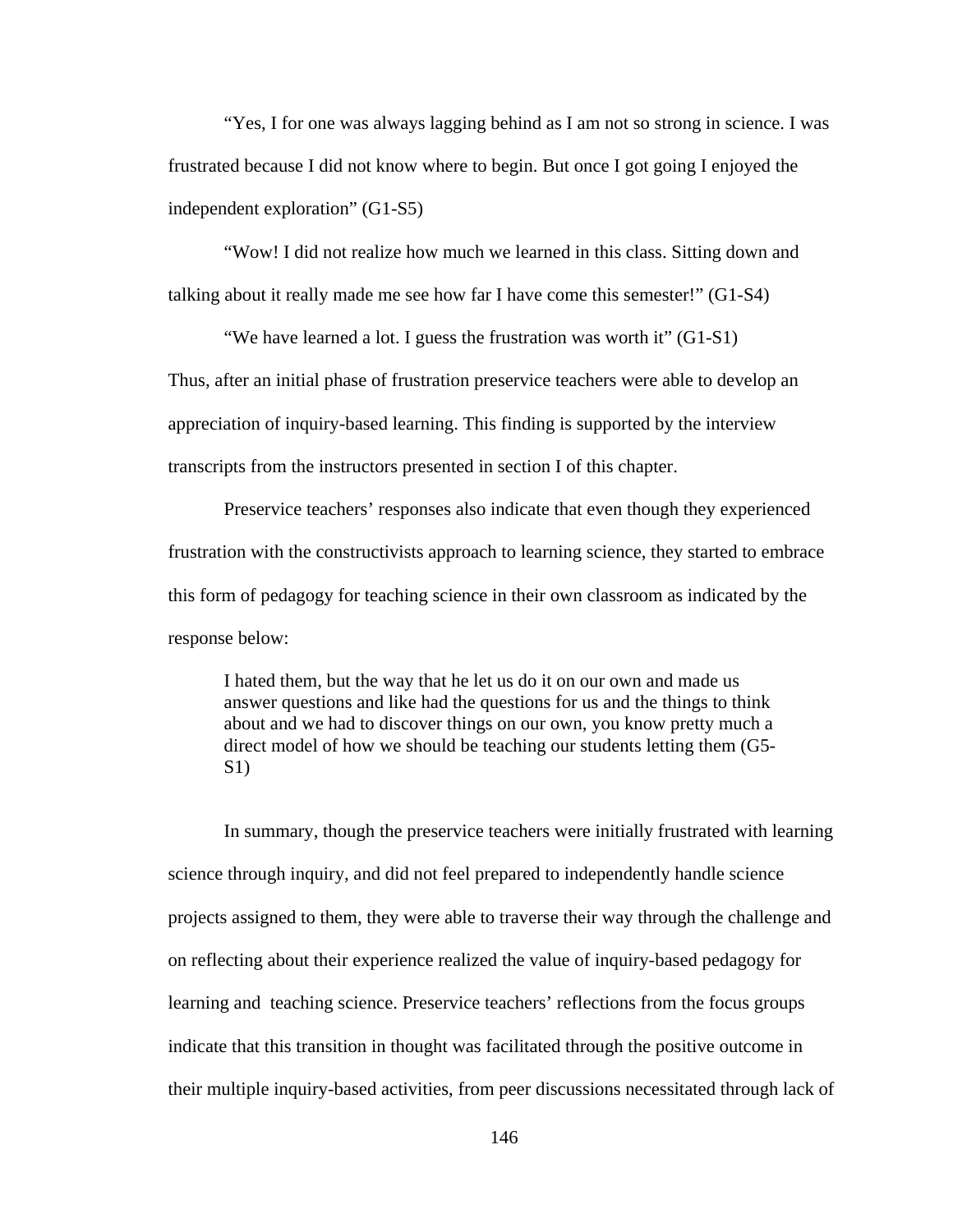instructor interaction and through their reflection on the benefits of inquiry-based learning.

To evaluate the data for preservice teachers' perception regarding the

development of their own pedagogy for science, the following sub question was posed:

Q4: What do preservice teachers report regarding the influence of inquiry-based pedagogies demonstrated in the science methods course or observed in the field on their personal pedagogy concept development or their intention to use inquiry based pedagogy for teaching science?

 *Intent to teach science through inquiry.* When asked by the researcher to reflect

back on the science teaching strategies they had been exposed to in the science methods course and science field experience, and indicate if they would use inquiry-based

teaching strategies in their own practice, most preservice teachers indicated that they

were positively disposed to the idea of using inquiry-based instructional strategies for

teaching science as indicated by the responses below:

"I will use it. This class has rubbed off on me. I like the constructivist view of

teaching. It allows students to build on what they already know" (G1-S3)

Yes, most definitely I will plan to use inquiry to teach science. I love the way my field science was done. And since that was like perfectly inquiry I would definitely want that. I want, I want I mean I want inquiry in my also we like talked about that inquiry-based things in math also and so you know like I really want that to be an element in my classroom, open questions, open conversation and correlation. I mean all of the aspects I really want my students to be comfortable with in the environment (G5-  $S<sub>1</sub>$ )

Some of the reasons given by preservice teachers for their intent to use inquiry-based pedagogy were to develop student interest and sustain student knowledge in science as articulated in the responses below: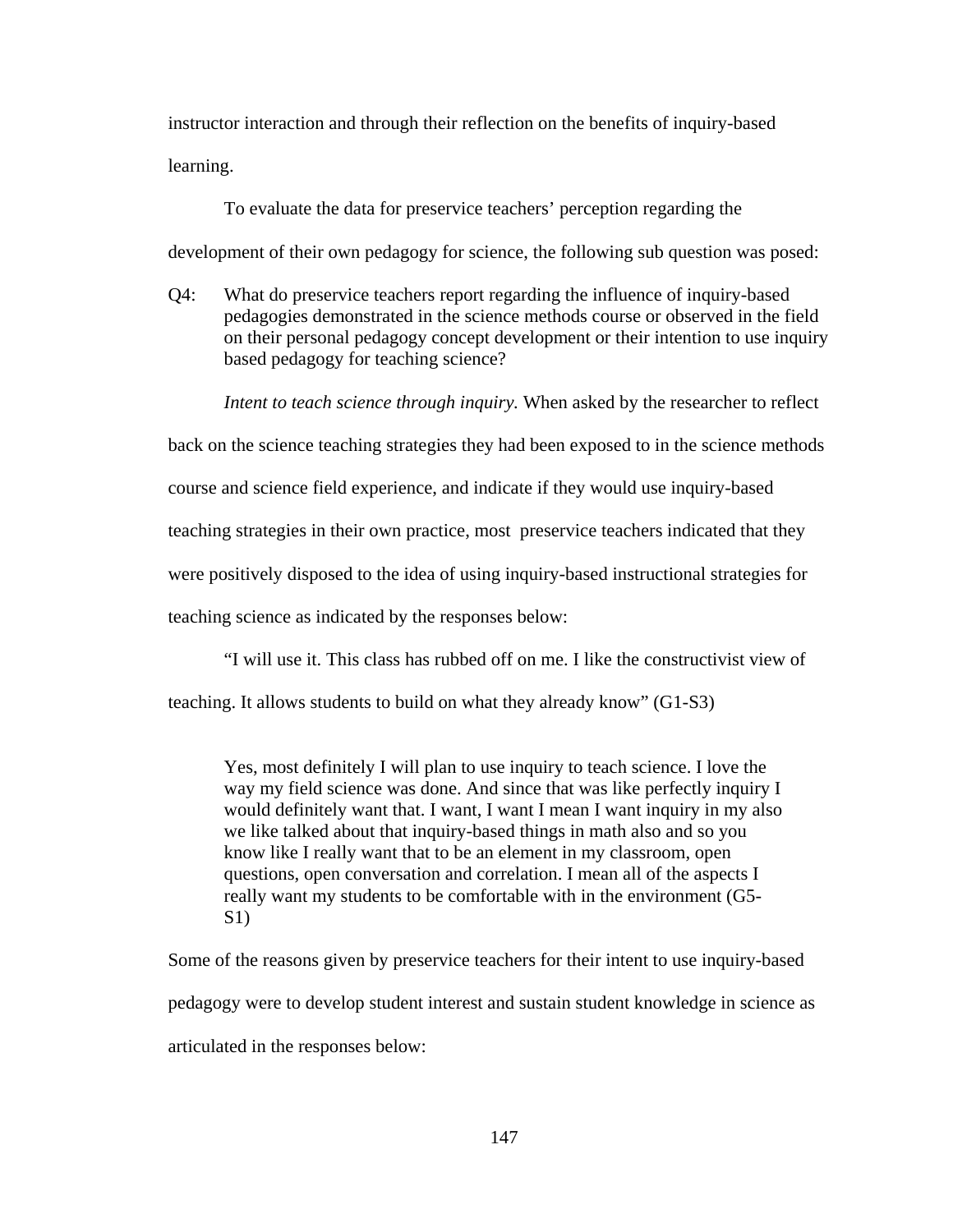Definitely, yeah, yeah, for sure. Um well I will obviously because it's a good way for the kids to be interested you know to start their interest in the topic like we had a lesson where they brought in animals and then they all just came up with all these great questions and we were the ones that were coming up with the questions like what does it do, and stuff like that and it is just a great way to get them interested because a lot of kids might be scared of science in a way. Their not I mean I know I was, I was like oh my gosh science its gonna be so hard and so just introducing something and coming up with questions I don't know…good strategy. (Laughs)(G2- S5)

--Um yeah I plan on using inquiry because I think it is just a good way for students to construct knowledge and like I remember that like in my science classes the ones where I remembered the most stuff was in like the hands-on ones where I really got to explore and use the materials and stuff and um not like the ones where I was sitting in like a lecture hall and having my teachers put notes up on the board and copying them down.(G2-S6)

Another reason given by the preservice teachers to use inquiry-based pedagogy was that

they understood that inquiry-based learning was one of the better ways for their students

to learn science therefore they were inclined to using this form of instruction in their own

teaching of science as indicated by the responses below:

I didn't really know what it was but I now definitely think its definitely one of the best ways for students to learn about science or about anything is just to discover it themselves and to just guide them through that process. (G2-S3)

They were also motivated to inculcate interest of science in their students by using a

method to teach that would make learning science more fun for their students as

articulated below:

--Um I would use inquiry because I think it is really great and its something that you can use before a lesson you know to start a unit or during a lesson and when I think of science I think of like experiments and of making it fun and like that's what I want my students to think about because like some students think its boring if you just have to sit there and you know write down notes and I think that you know the more that students are interested in it the better off they'll be so I would definitely use it (G2-S4)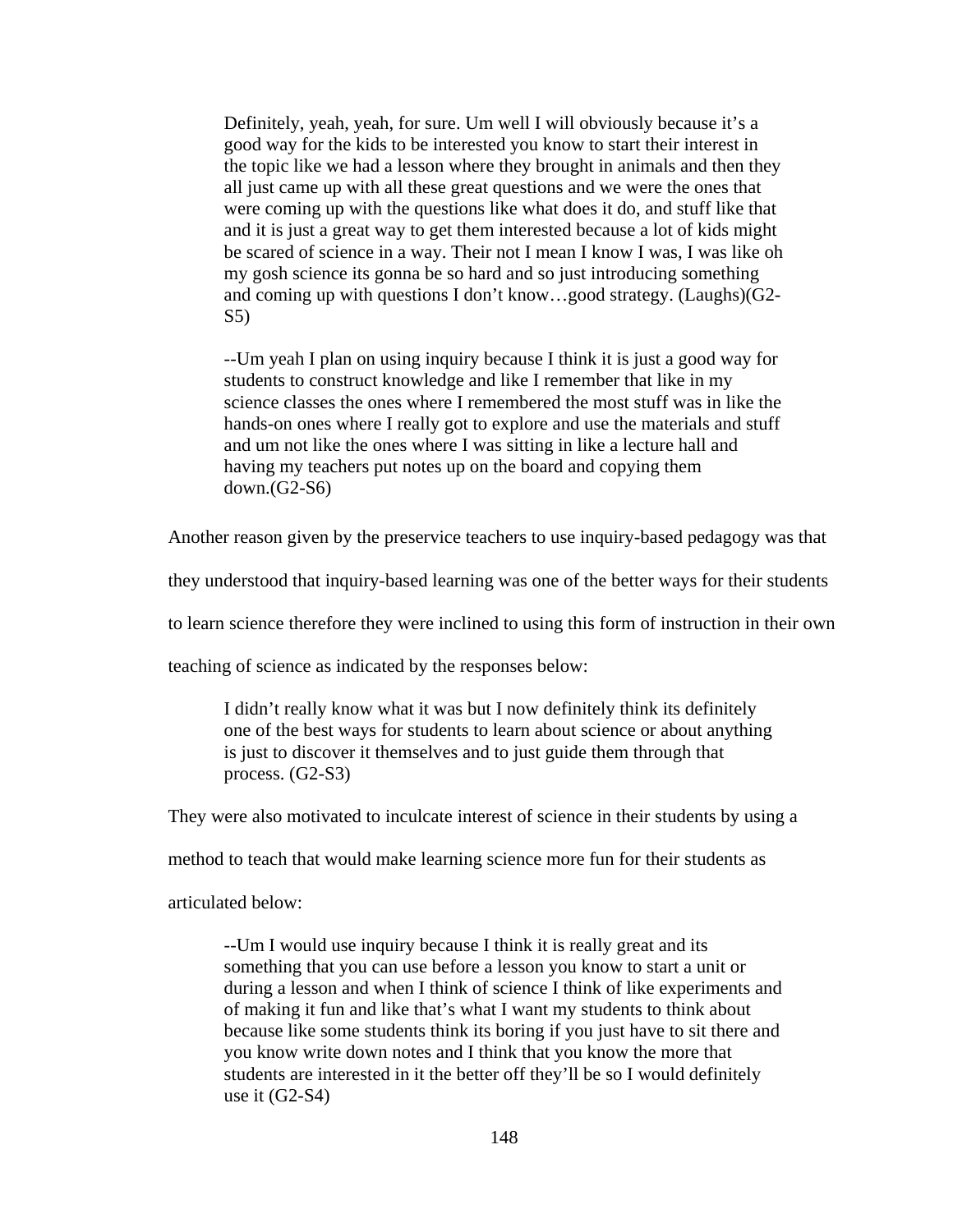The intent of the preservice teachers to use inquiry-based pedagogy was also coming from their desire to have their students develop greater confidence in science than they had and indicated the use of inquiry-based instruction was the way to accomplish it as articulated by the response below:

*--* I want my students to have a greater confidence in science than I did because I think it's definitely an area where I just I was just really, really unsure of myself and that has really affected my now because I didn't even like really care about science until like this class and I think it does have its place and you do have to learn about it and know about it and I think inquiry is the best way to do that (G2-S1)

Another reason for using inquiry-based instructional strategies provided by the preservice teachers was that working in a constructivist environment with inquiry-based activities where students are responsible for their own learning, keeps students involved and interested in the subject, and inculcates a positive attitude in students for school work as indicated in the response below:

I think it really helps students become really engaged in what you're doing in science and its fun and its interesting and they have more of a positive attitude about doing schoolwork and stuff like that because you know they're not being pushed, you know its not like teachers saying you have to do this, its more like students being like oh well developing questions in their head and being curious abut what their experimenting with (G3-S5)

Preservice teachers' reflections on the focus groups also indicate their understanding that though inquiry-based instruction is a good way to teach science and keep students interested in the subject, there might be occasions when they would have to bring more structure into learning and divulge from inquiry such as for MAP testing as articulated by the response below:

I think that in like the grand scheme of things I think that students would probably rather do an inquiry lesson, find out about a new subject and then journal in a science journal where they're still writing they're still having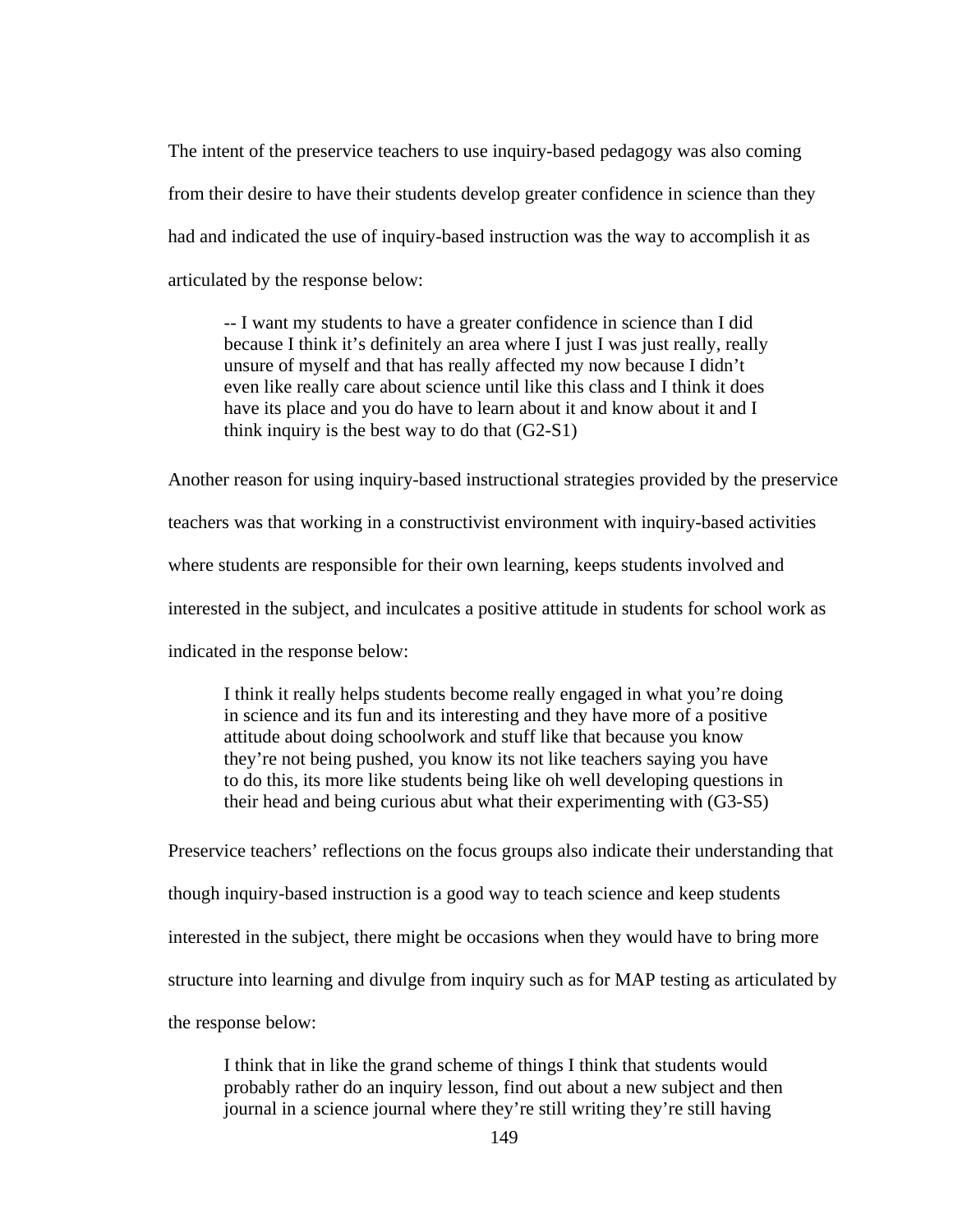that integration or whatever but its close to something fun, because I think a lot of times whether no matter how good a teacher you are there are going to be times that you're going to have to have structure and do those certain quote MAP testing things and so I think this is a great way to keep fun in the classroom because that's really what its all about (G3-S6)

The response above indicates preservice teachers' understanding that inquiry-based teaching strategies are not the only instructional strategies that they will use to teach science. This understanding is consistent with the NSES recommendation that teachers of science must use a mixture of teaching strategies to teach science or that "teachers should use different strategies to develop the knowledge, understandings, and abilities described in the science content standards. Conducting hands-on science activities does not guarantee inquiry, nor is reading about science incompatible with inquiry" (NRC, 1996, p. 23).

 One of the main reasons cited by preservice teachers for their intent to use inquiry-based pedagogy to teach science was that they themselves had positive experiences learning science through inquiry and therefore felt committed to using inquiry-based instructional approach to give their students positives experiences with science. The following responses reflect preservice teachers' intent to use inquiry-based pedagogy to provide meaningful, personal experiences to students and to sustain and develop student interest and knowledge in science:

I'll use inquiry in my classroom because I've seen it work and I'm one of the people that like have to see it for myself or actually do it for myself before I believe it and so since I've actually done it and seen that it actually works and I remember stuff I'll use it and I still think I know from my experience I remember the things that are the most meaningful to me or that were fun and so I want to make science meaningful and personal to my students so that they actually learn and get something out of it and its not just they learn it for those 8 weeks and then its gone. And it's like they've never even done it before. Retention is important (G2-S4)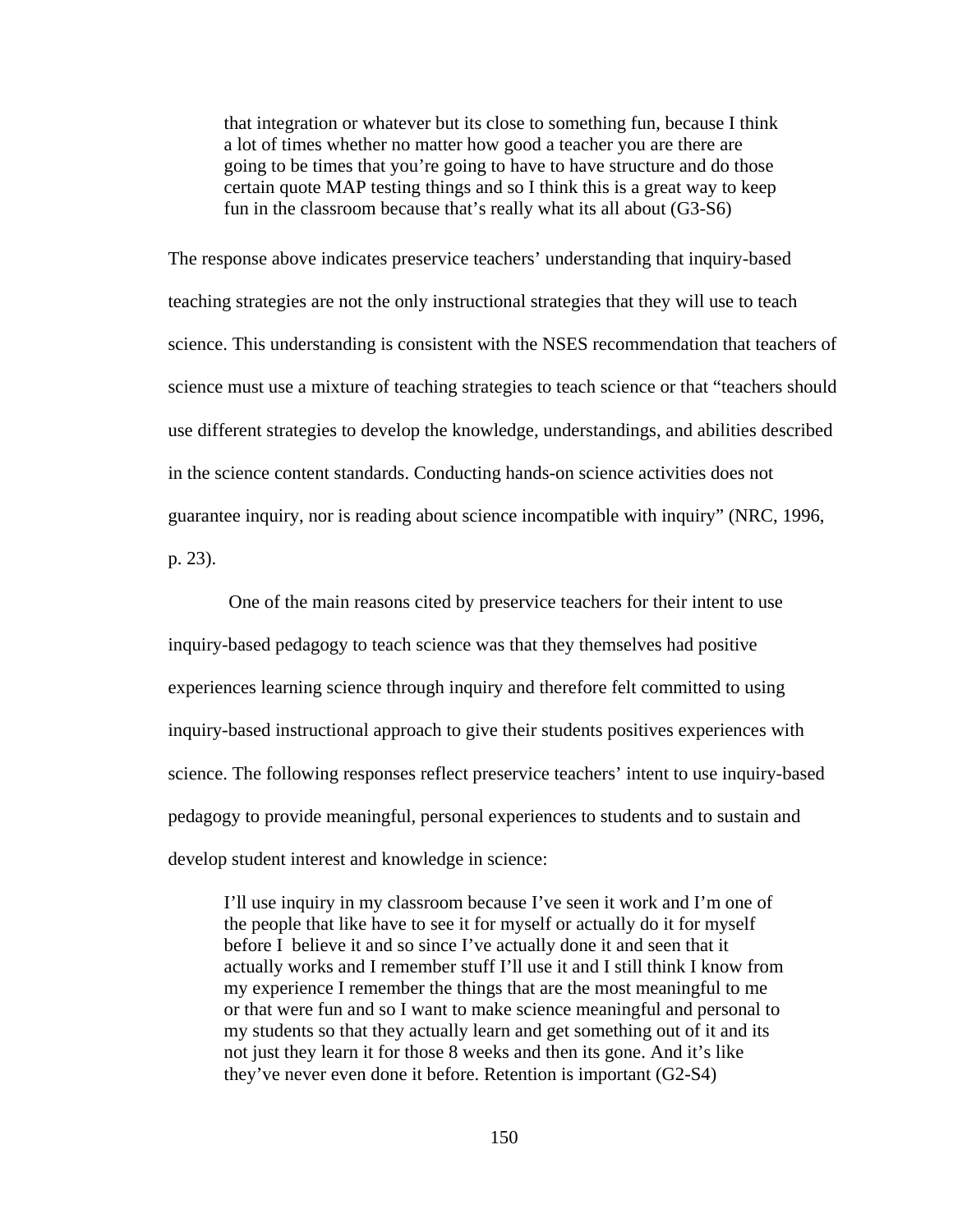Okay I would also use inquiry and I think it engages students but also it develops long term memory. Fun is a term we use and not that a classroom has to be all about fun but it can be and so there's an opportunity to. But just like I think students are going to remember it and their maybe they'll remember when they get into high school and are doing things and even college, if they can just take little pieces from things that they learned at a young age and be like able to tie that in later on I think inquiry allows for that and like its not and I am excited because it does allow for structure but its not structure that's like answer these questions and I think whenever there's just a list of questions to answer then it just becomes routine and let's just get through these questions and be done. Inquiry allows for structure within open ended questions and allows for creativeness, interest and engaging and it also allows for like talking about the five E's also like extension and stuff like you can extend it which kind of goes along with long term and you can extend it to things as they get older or extend it to things later on in the school year. But yes I'll use it. (G3-S4)

Another important reason cited by the preservice teachers for their intent to use inquiry-

based instruction for teaching science was that inquiry-based pedagogy can promote

cognitive development of their students through inspiring 'higher order thinking' as

indicated by the response below:

Definitely I will use inquiry. Yes, I will use inquiry as well because I think that like from my teaching lessons I think it can be structured its not just this crazy idea where its like okay go experiment, I mean making the lesson plans we saw that you come up with certain questions that you want to ask and I think that its great for students to think of higher order thinking and um and so I think that they're just not going to forget what they learned tomorrow, its not just taking a test. I think that through inquiry you learn information for long term memory instead of just short term memorization. It's sort of like an experience (G3-S3)

Thus, preservice teachers' reflections indicate their intent to use inquiry-based pedagogy to teach science. It was interesting to note from preservice teachers' reflections that one of the reasons they gave for using inquiry-based instruction to teach science in their own classroom was that they had had a positive experience with inquiry-based instruction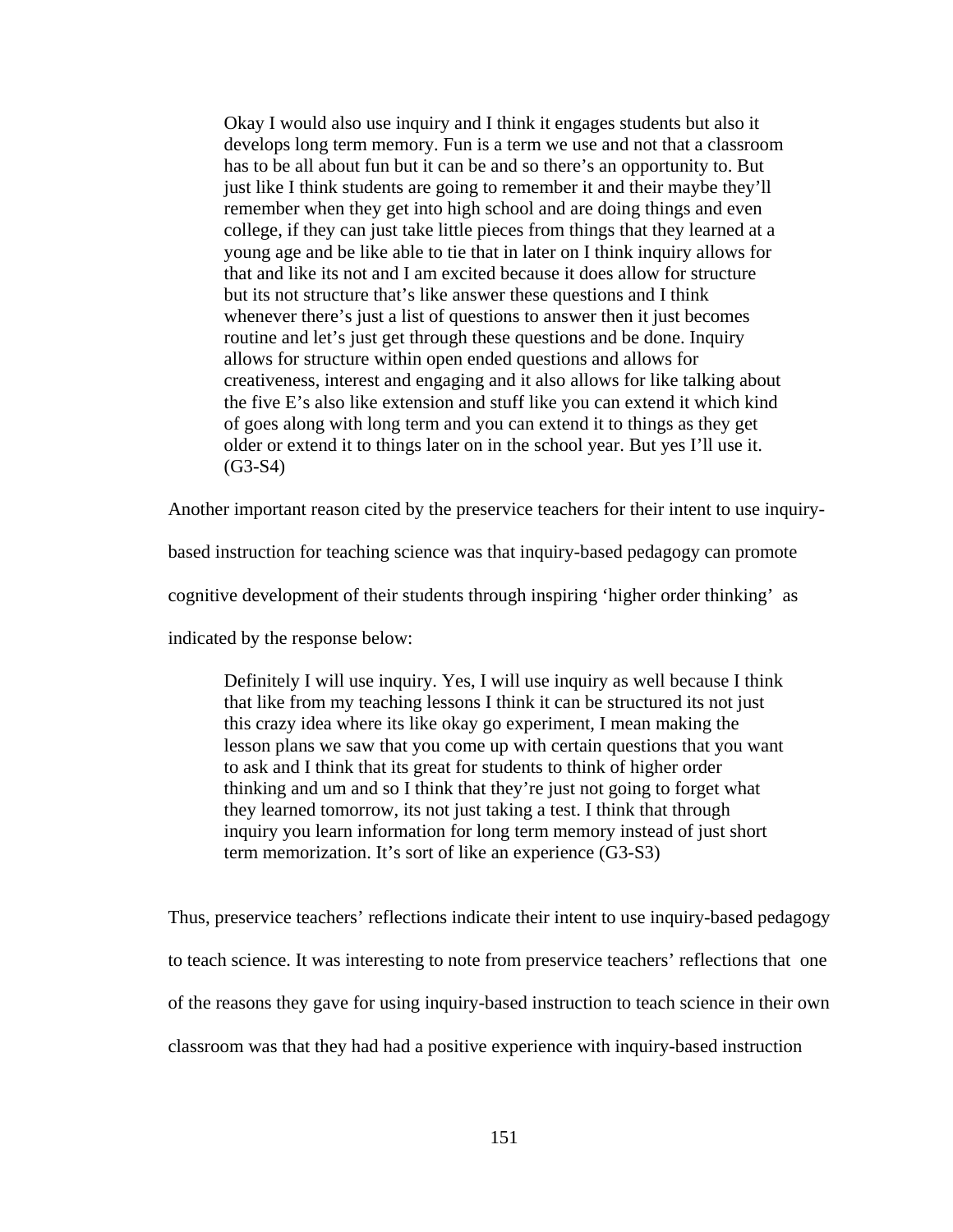which made them realize its value for making science fun and enjoyable for their students.

 Some other strategies for teaching science that preservice teachers indicated they would use dealt with facilitating student inquiries such as how to use inquiries and scientifically oriented questions to develop student interest. The following responses elaborate the teaching strategies they learned from the science methods instructors and their personal learning from it:

Maybe even asking them like what they wonder about, what they want to know about like their interest, cause a third or fourth grader would think that was really cool if they got to learn about something that interested them and yeah. To an extent letting them pick the topic too, I mean you have to make sure it's something they need to learn and not something random. (Laughing) (G4-S5)

It's also good because it helps us think about how to design an inquiry lesson kind of almost going from scratch and pulling together different resources, like I know I went online and I talked to other science teachers and things and just used a bunch of different resources to try and pull together an inquiry lesson. (G3-S2)

I think because it starts with a question and you're asking your own questions but then students are even like us in our class we had to ask a lot of questions and I really got to figure out my own answers since it was my question it was more meaningful to me. Agreement from the group- Uh huh, yeah!  $(G2-S4)$ 

The above response indicates that the intent of preservice teachers to use inquiry-based pedagogy was coming from their understanding of the value of inquiry-based instruction to inculcating student interest in science and to make the subject matter interesting to the students.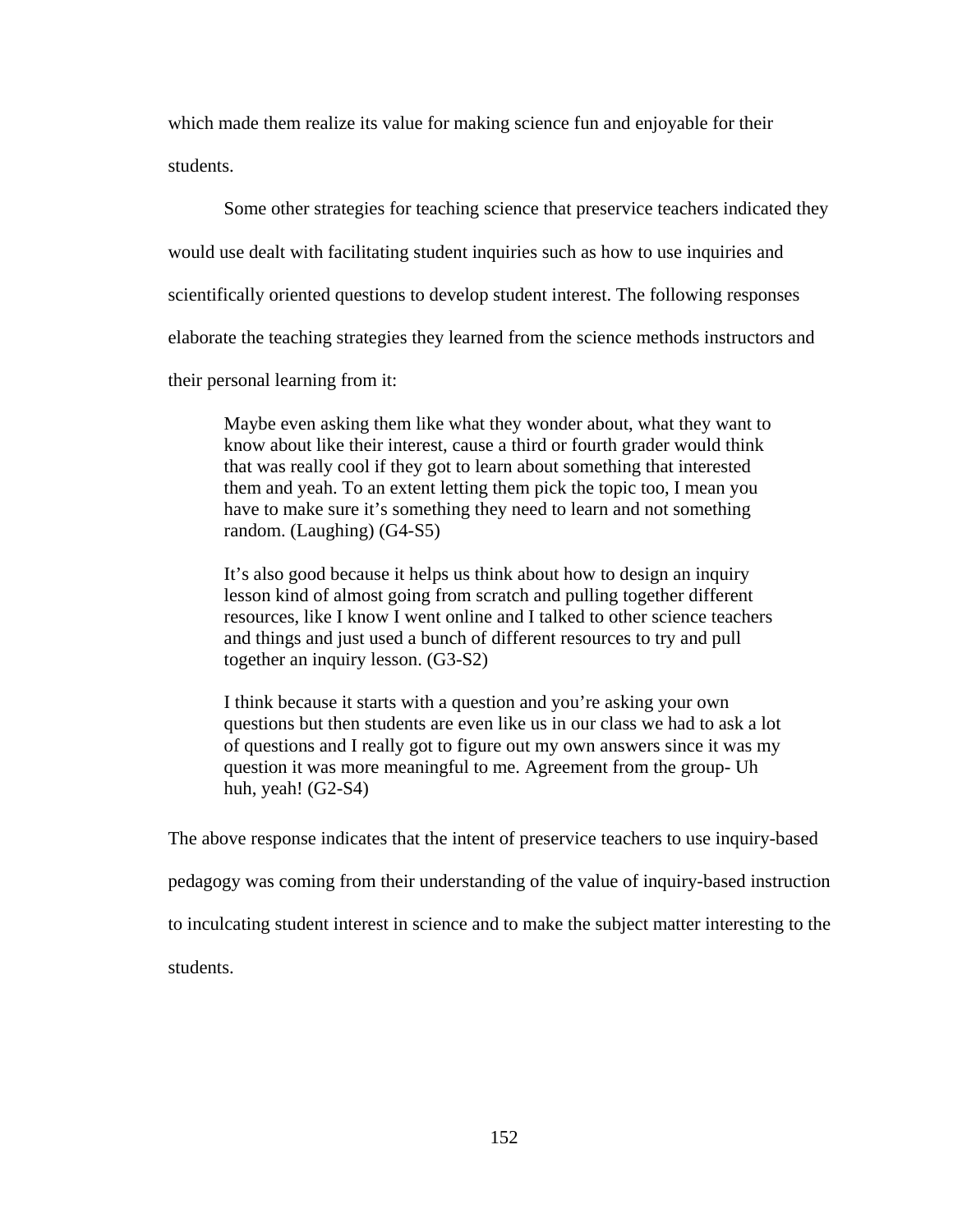*Inquiry-based pedagogy versus teaching from the text.* One of the key reasons

given by the preservice teachers for using inquiry-based pedagogy was that it would help

them get away from dependency on the text. This finding is significant as it shows

preservice teachers' appreciation of how inquiry-based pedagogy can make learning

science more interesting for the students than learning from the text as articulated below:

Because well like, before I took this class I thought we were going to be reading like science textbooks to explore like science concepts through elementary school, but we did everything without those textbooks and it made it a lot more interesting and I don't think I want to use just textbooks in my class to like I don't know teach. (G4-S5)

I will because like she said it is a good strategy, but also because if you just base everything out of a textbook or just give them information it limits them on what they could possible know, because they might ask questions about things that aren't being taught and so they are questions that maybe you didn't think about but they really wanted to know. So if you allow them to ask those questions then they will probably learn a lot more than just the basic textbook stuff. (G2-S3)

Preservice teachers credited the preparation of inquiry-based lesson plans they

were required to prepare for the science methods class with inculcating a comfort and

desire in them to teach science through inquiry. Preservice teachers reported that the

preparation of these inquiry-based lesson plans brought them the realization of how much

more interesting science can be if inquiry-based instructional strategies are used rather

than lecturing from the text as outlined below:

Throughout the last couple weeks we've been teaching our lesson plans in this science methods course and basically the main purpose it so that we can show the different expectations for the different grade levels like how you can include inquiry into them and even as college students its definitely just more interesting and if its more interesting for us hearing it for like the gazillionth time it has to be very interesting for the kids hearing it for the first time or being able to do it for the first time. And one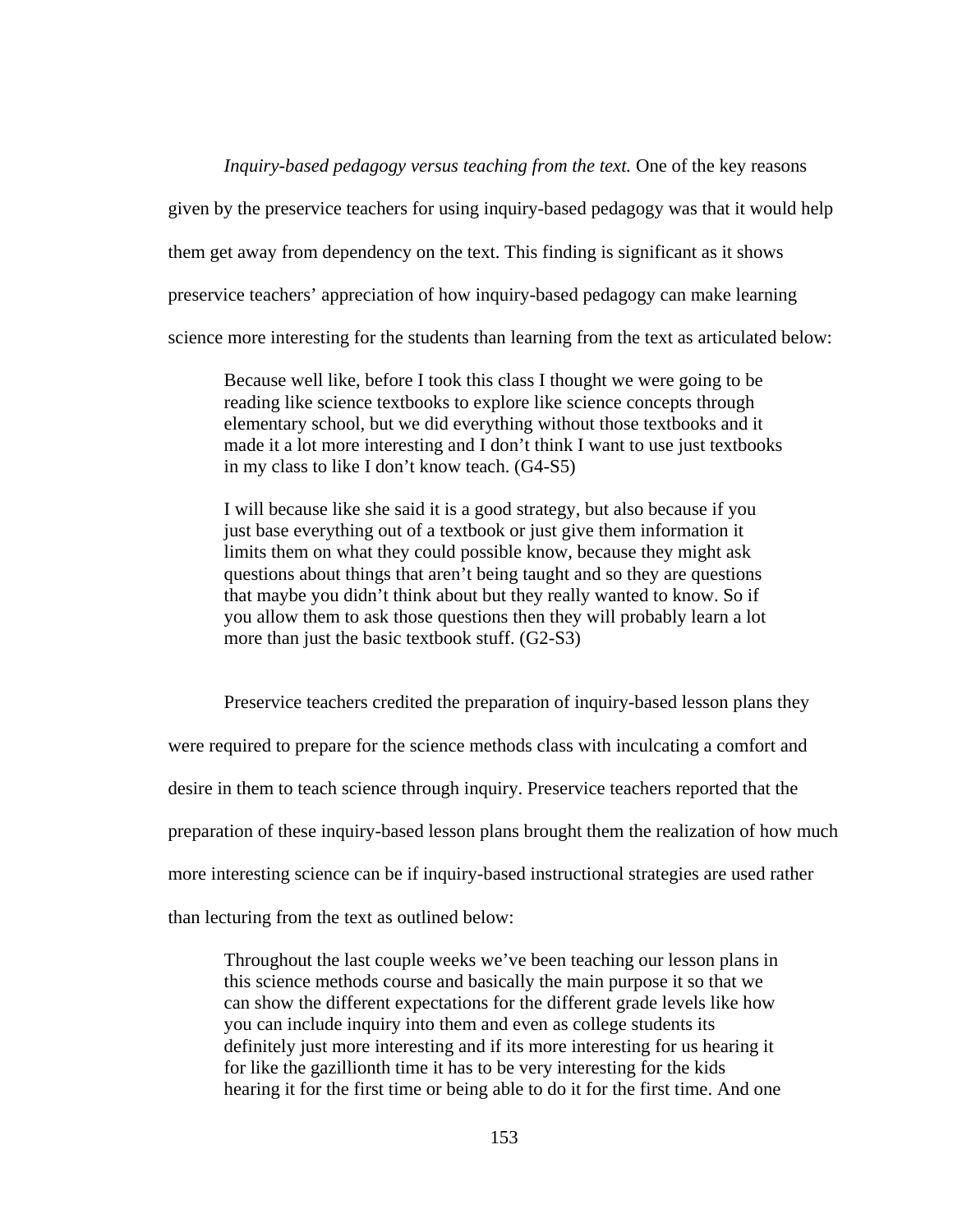thing I'm thinking of is like um we did sound waves and I feel like in a normal class if you were just to lecture that, you that could definitely probably be a tedious thing to teach or as actually getting tuning forks and like putting them in water so you can see the vibration I just think that first of all it will be easier to learn and they will definitely have fun and want to continue. (G3-S6)

Thus, one of the key take away messages that the preservice teachers indicated

was to rely less heavily on text but more heavily on student centered learning. This is

consistent with the teaching strategy modeled by the science methods instructors. The

preservice teachers articulated that inquiry-based pedagogy is much better in bringing

about students' understanding of science concepts than having them memorize concepts

as this form of instruction helps students build on what they already know and thus

sustains their knowledge as indicated in the responses below:

Yes, I will use it also um the great thing about inquiry aside from being engaging and motivating you know its so much away from just pouring information into a student from having them memorize things. They're not really learning their just you know retelling what you've already told them so um the great thing about inquiry is they can use their prior knowledge, build an understanding, and really hold onto that understanding and take that with them wherever they go so I don't know that's….Everybody else just kind of said all the good stuff. (G3-S2)

I remember science like as a kid and it was the science book and you got it out and you read it and you got nothing out of it and you were like oomph! And so I guess knowing that and like what we did learn about inquiry makes me think that it would be so much more meaningful for them. (G4- S4)

"I think you just learn a lot more and you remember it because I don't feel like I remembered much from elementary science but if I like did it myself I may. Because it was just some teacher telling me what I should know"  $(G4-S1)$ 

Thus, preservice teachers' responses indicate that they understood that

instructional strategies using inquiry would be more readily accepted by their students as

these strategies would allow students to take ownership in their learning and develop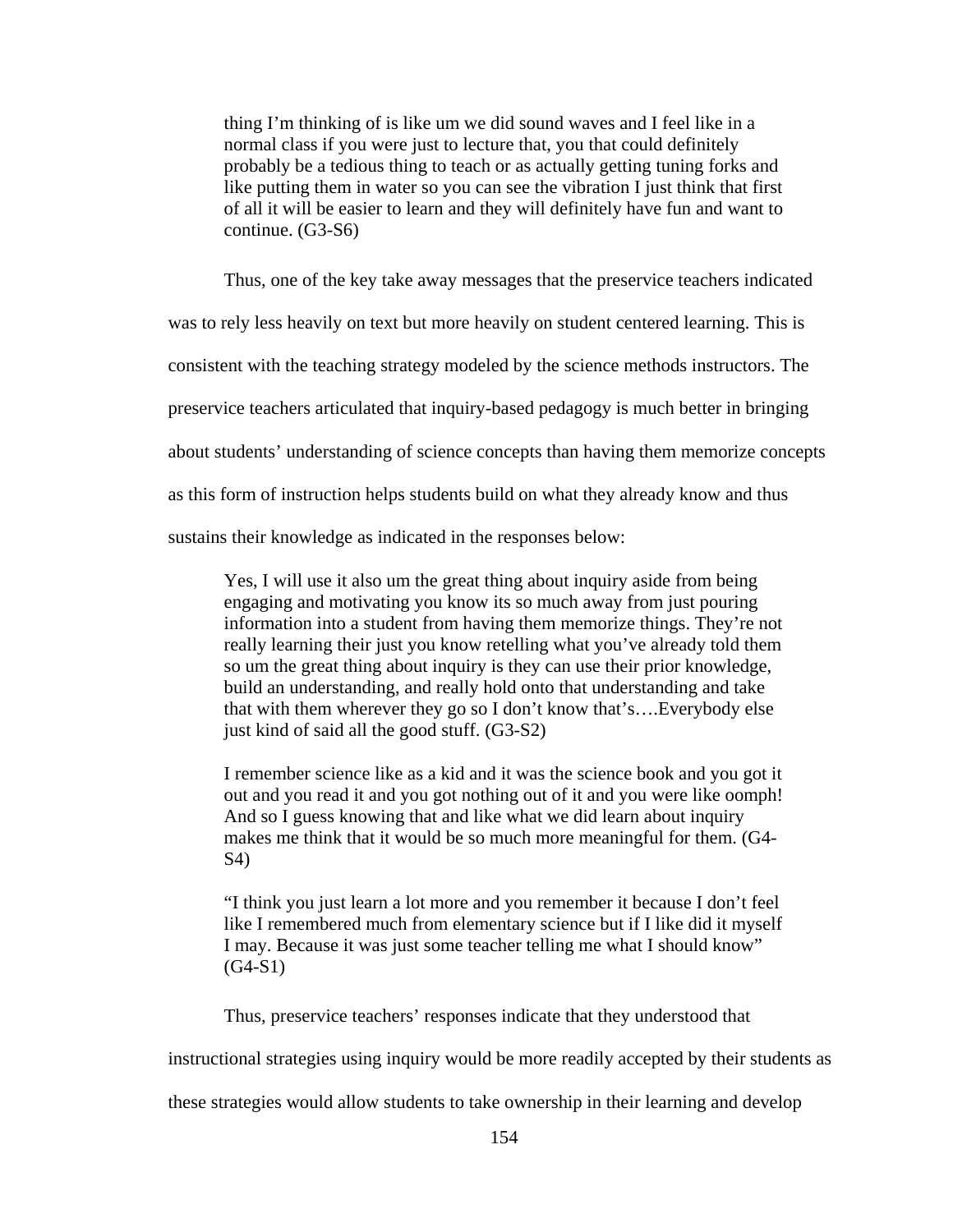interest in the subject. Therefore majority of the preservice teachers indicated their intent to use inquiry-based teaching strategies to teach science rather than teaching from the text as the latter strategy leads to students being bored and disinterested while the former strategy results in students who are involved, motivated and interested. In short, the preservice teachers' reflections indicate that they understood the value of inquiry-based instruction. Specifically, they understood that inquiry-based pedagogy helps develop student interest in science, gets students to construct their own learning, sustains student interest in science, improves student attitudes towards science and builds confidence in students to do science.

# *Apprehensions about using inquiry-based pedagogy to teach science.*

 Even though majority of the preservice teachers reported their intent to use inquiry, some of them also reported being apprehensive about using inquiry-based instruction. For these preservice teachers the anxiety was caused by the realization that teaching science through inquiry might raise questions from students which they might not be able to answer as articulated below:

I kind of worry that they'll ask a question that I won't know. I taught a math lesson and they asked me how many ounces are in a pound and I was like good one I don't know. You know I should have I should have known that I had just forgotten and your kind of like you're on the spot, but if you're open with your students if you have open communication with your students then that is not even a problem. So I guess just being prepared about to have really good investigations is the only thing that I would worry about. Like knowing exactly they're , being able to predict exactly what their questions are going to be and being able to predict what they are going to wonder and think and learn (G2-S3)

Others worried about the increased time it would take to develop inquiry-based lessons as articulated below: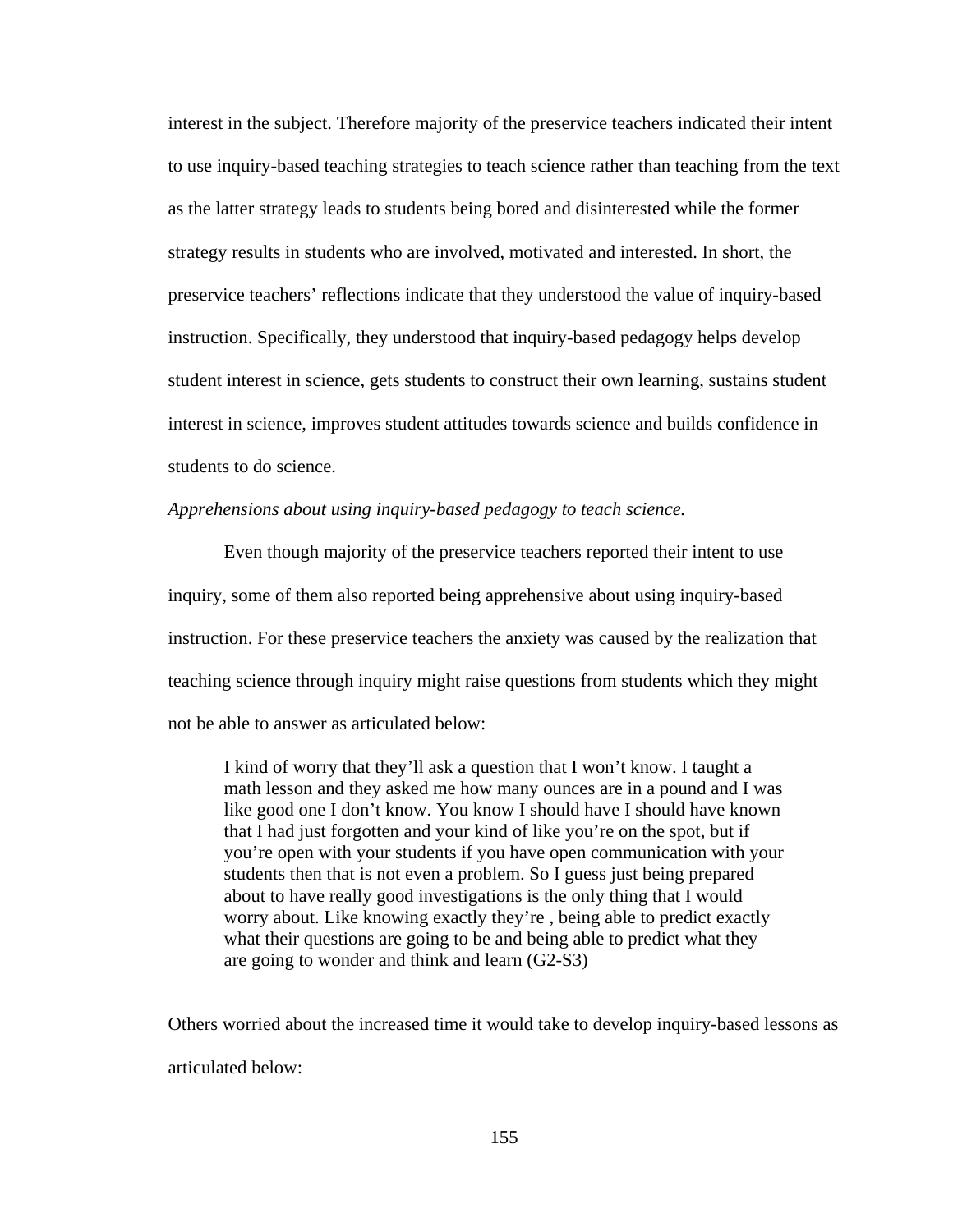It takes a lot of effort to set up inquiry-based lessons (G1-S6)

I think it takes more preparation definitely. I think though like if you do have a school that supports it, it will fit in with so many other subjects because in literacy you take running records and your supposed to probe them there and in math its like you can just it makes your whole teaching like align with all the other subjects as well too and it gives you like tips for other subjects (G4-S4)

Realistically at first I don't think that as a first year teacher I will be able to use inquiry as much. There will be so much to do so I don't know if I will have the time to plan it all out and do it in the classroom (G1-S2)

 Preservice teachers were also apprehensive about whether they would have enough teaching time to teach science through inquiry in the current set-up of elementary schools as articulated below:

 "I would like to use it but I do not know whether I will have enough class time to work it in"  $(G1-S1)$ 

Thus, the above responses indicate that even though majority of the preservice teachers had indicated their intent to use inquiry-based teaching strategies to teach science, some of them were apprehensive about whether they could implement inquiry in their classroom primarily because of their concerns of their inability to answer students' questions arising during inquiry-based activities, the increased time and effort it would take to design inquiry-based lesson plans or the inadequacy of time allocated to teaching science through inquiry.

 Some preservice teachers expressed apprehension about the use of inquiry form of instructional strategies in their teaching practice because they feared lack of support from school administration to implement inquiry-based instruction as reflected by the response below: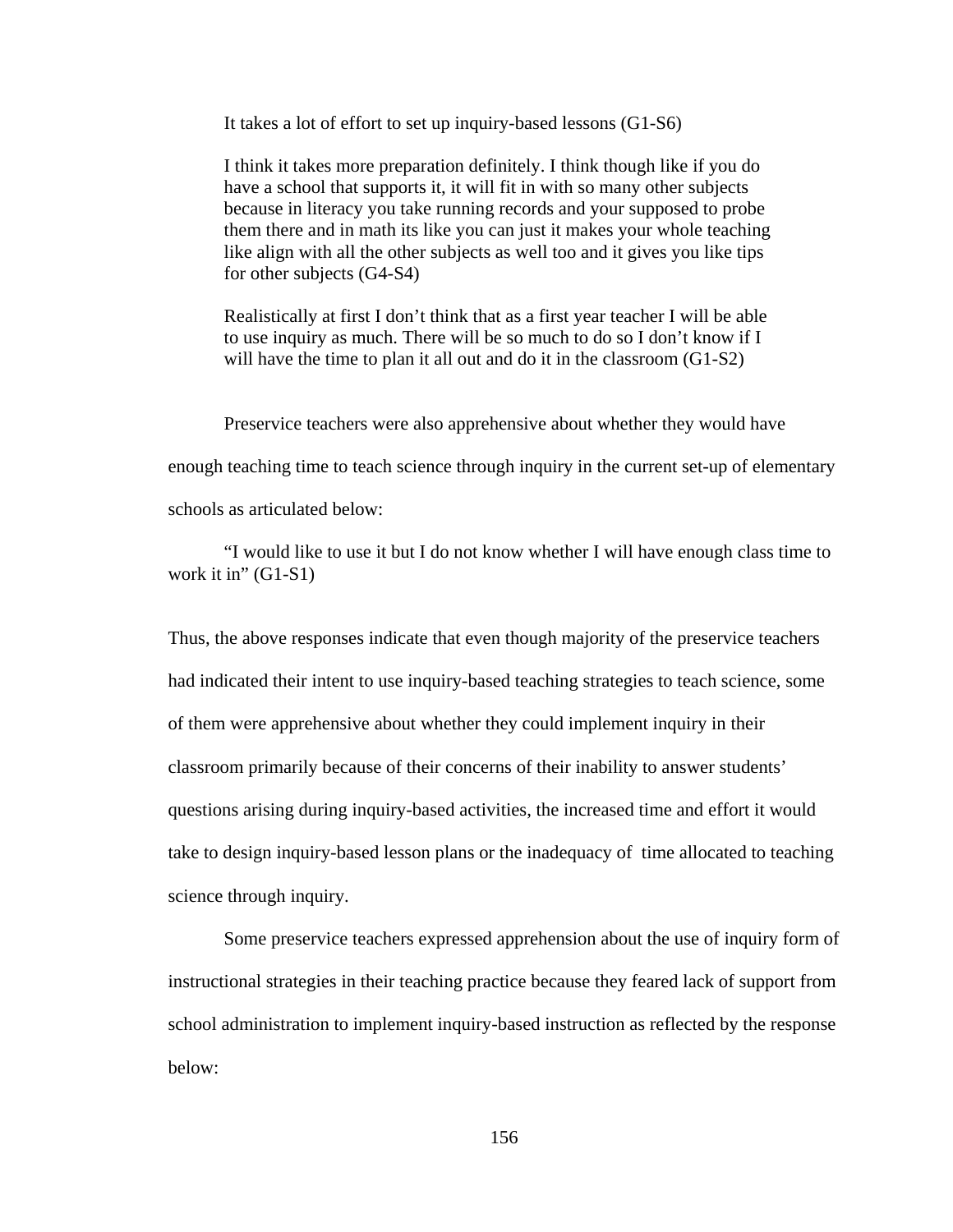I think it depends on how much support you have in your school. Because like I may teach in a really rural school like a small town and if there's still like everyone else around you is teaching out of the textbook then its going to be really hard to implement that and do it because you won't have the materials (G4-S3)

However, most preservice teachers indicated that if they received the right support from their school administration, they could get around these challenges because of the good exposure they had to inquiry-based instruction through the science methods course which made them confident to not only teach science but to teach science as inquiry.

 One encouraging finding was that some preservice teachers, though apprehensive, outlined solutions for dealing with lack of time for preparation and teaching of inquirybased science. Specifically, they stated that with the multitude of resources for inquirybased instruction available e.g. on the Internet, they felt comfortable to use inquiry to teach science as reflected by their responses below:

I think the one thing like we learned about all the different curriculum and some of them have like kits and everything's ready to go, so I think like if you had like a guide and like a kit that was based on inquiry that would make it a lot easier. But I would definitely use it (G4-S5)

 "The one we studied was science and technology for children. You can go online and its like backed by the Department of Education and the Smithsonian Institute" (G4- S1)

 "--They have like a teacher's guide and a student's guide and like a big box of materials and tools that you need so that would help you and you'd feel more

comfortable" (G4-S2)

 "-Yeah because you'd have support. You wouldn't just behaving to come up with it completely on your own" (G4-S3)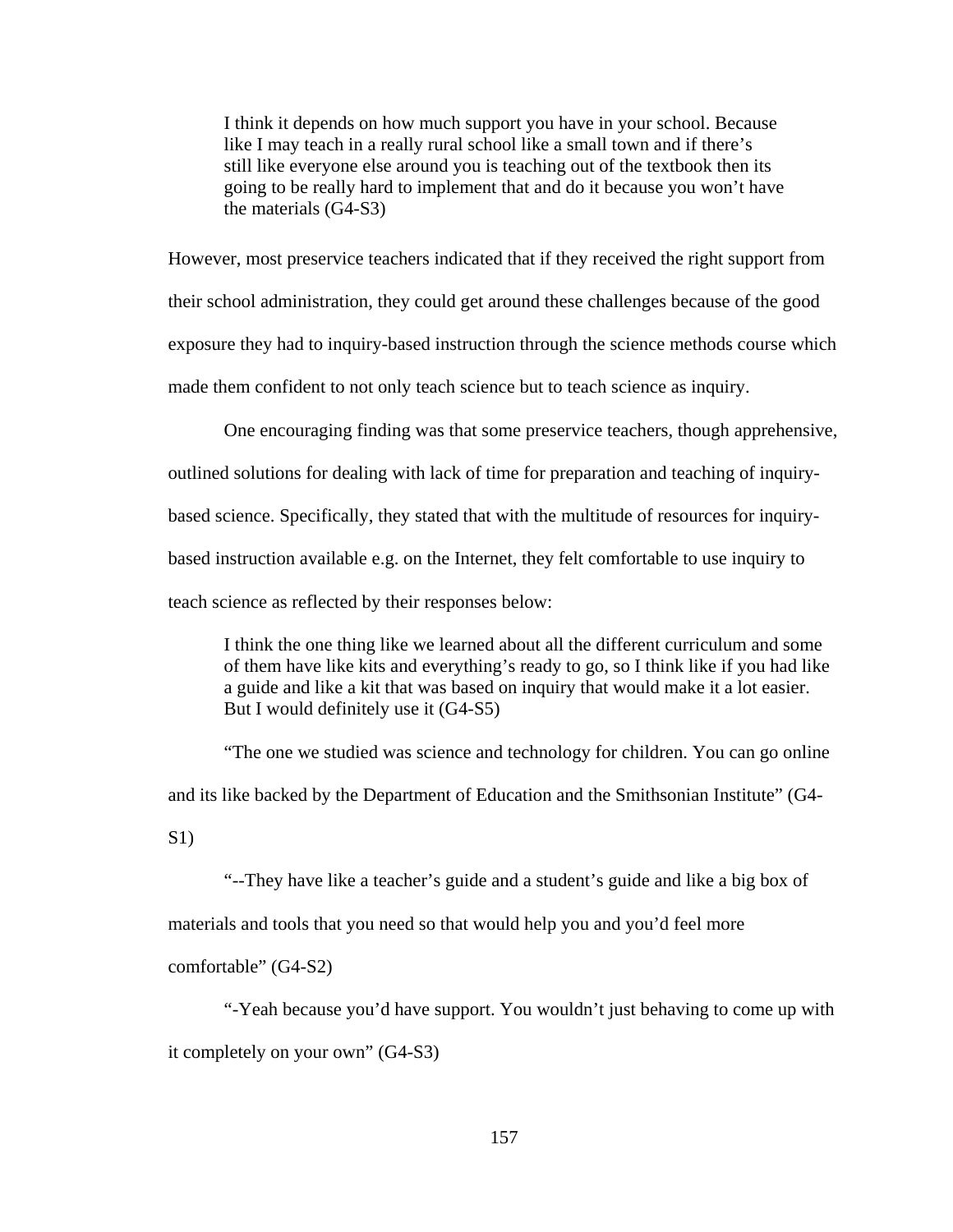These responses indicate that preservice teachers were overcoming their apprehension about teaching science through inquiry by taking comfort in the ready availability of instructional materials for teaching inquiry in science. This is contrary to the findings from the delivered curriculum as the instructors in the delivered curriculum (Section I) indicated that preservice teachers in his classes had difficulty evaluating instructional materials for suitability to teach science through inquiry, because of their limited knowledge of science content.

 Observations of teaching strategies used by their mentor teachers in their science field also helped preservice reflect on what teaching strategies they liked and would use and which ones they did not like and therefore would not use. Thus, their personal concept of science pedagogy developed as they were exposed to the teaching strategies modeled in the science methods course and the science field experience as illustrated below:

And I've learned like throughout observing teachers that like watching teachers like ooh I'm not going to do that, you know or like that's something that she probably needs to work on. (G3-S2) I loved the science specialist in my field she was awesome. Um, pretty much everything she did I want to be that in science. Like she always was so organized and so prepared but she came in with her little cart because she has to travel and our classroom is in a trailer so I mean she has to travel even farther for that and up the stairs and bring her stuff in, she was so prepared the kids she was pretty much the perfect teaching strategies for the National Science Education Standards like she was like the model for that like it was perfect. Like we would talk about things in here and then I would go to class and observe her doing that with the class in field. Like it was like the exact same things we were doing in this class she was doing in there with the  $5<sup>th</sup>$  graders (G5-S6).

The response below was very representative of the views of the majority in the

focus groups and indicates that preservice teachers are using their understanding of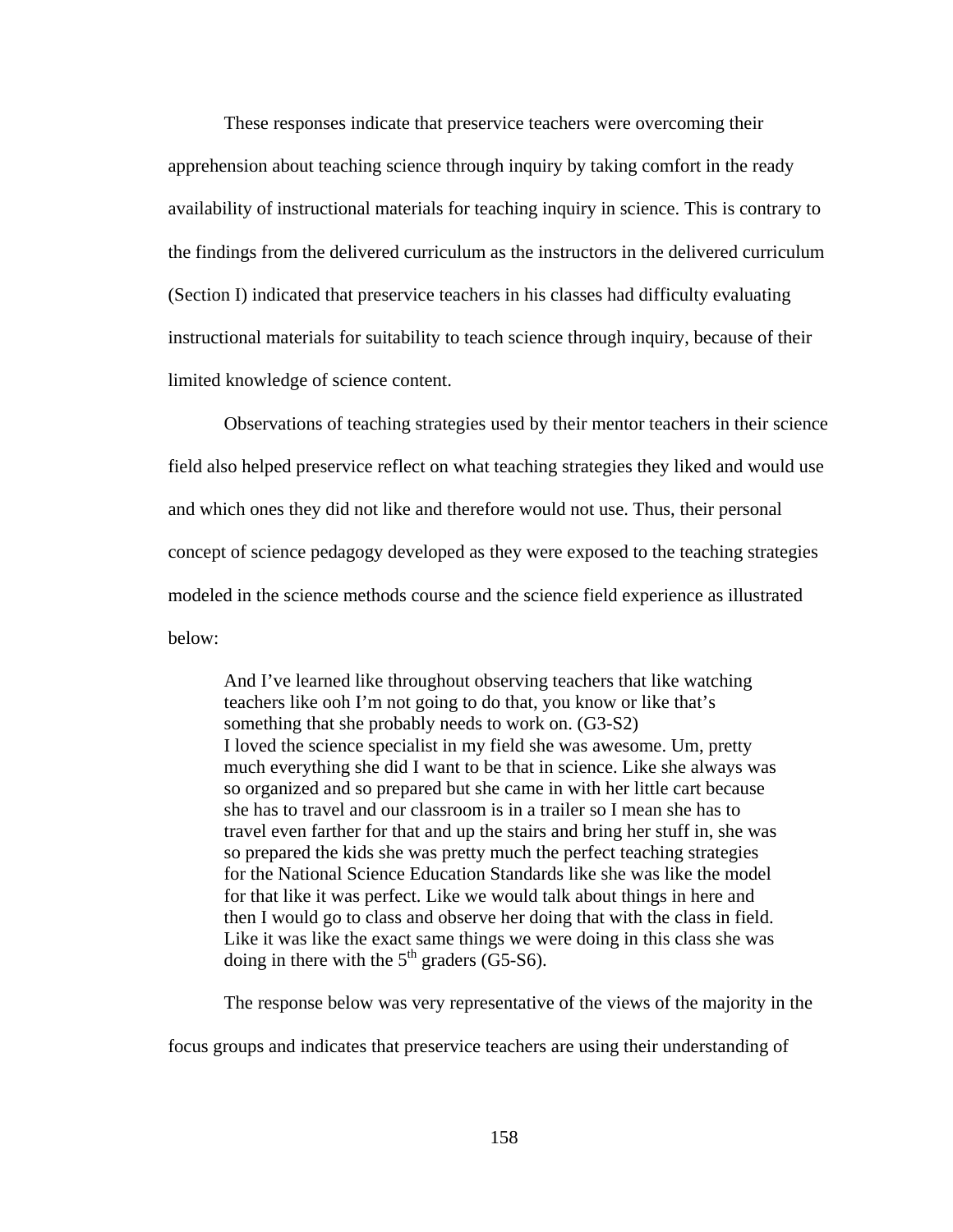inquiry and inquiry-based pedagogy to overcome their apprehension about teaching science:

I think that because science is a naturally curious subject that instead of having the teacher explain everything verbatim you know just lecturing all the information to you, inquiry allows you to just make your curiosity like learning from your curiosity instead of just asking questions and um sort of finding out the information yourself. (G3-S5)

 Preservice teachers' responses show that they developed into reflective thinkers and were able to discriminate between teaching strategies they would and those they would not use during their own teaching This ability to discriminate between teaching strategies that work and those that do not work, in itself is learning that will help preservice teachers develop their own pedagogy in science or other subjects.

 Thus, not only did preservice teachers receive good exposure to inquiry-based science pedagogy from the science methods course and the science field experience, this exposure helped them start formulating their own pedagogical strategies for teaching science. This latter finding indicates that preservice teachers had started conceptualizing their own pedagogical science strategies.

 When asked to reflect back on what particular attributes of inquiry-based teaching they observed in the science methods course and the science field experience had helped them develop their own pedagogy in science, preservice teachers indicated that the key elements of inquiry-based teaching that they had internalized included: use of operational questions or discrepant events to stimulate student thinking and inquiries, learning through social interaction where students work in groups, provide feed back to each other and learn from each other, and having students involved in inquiry-based activities that are more student centered than teacher centered. These views expressed by the preservice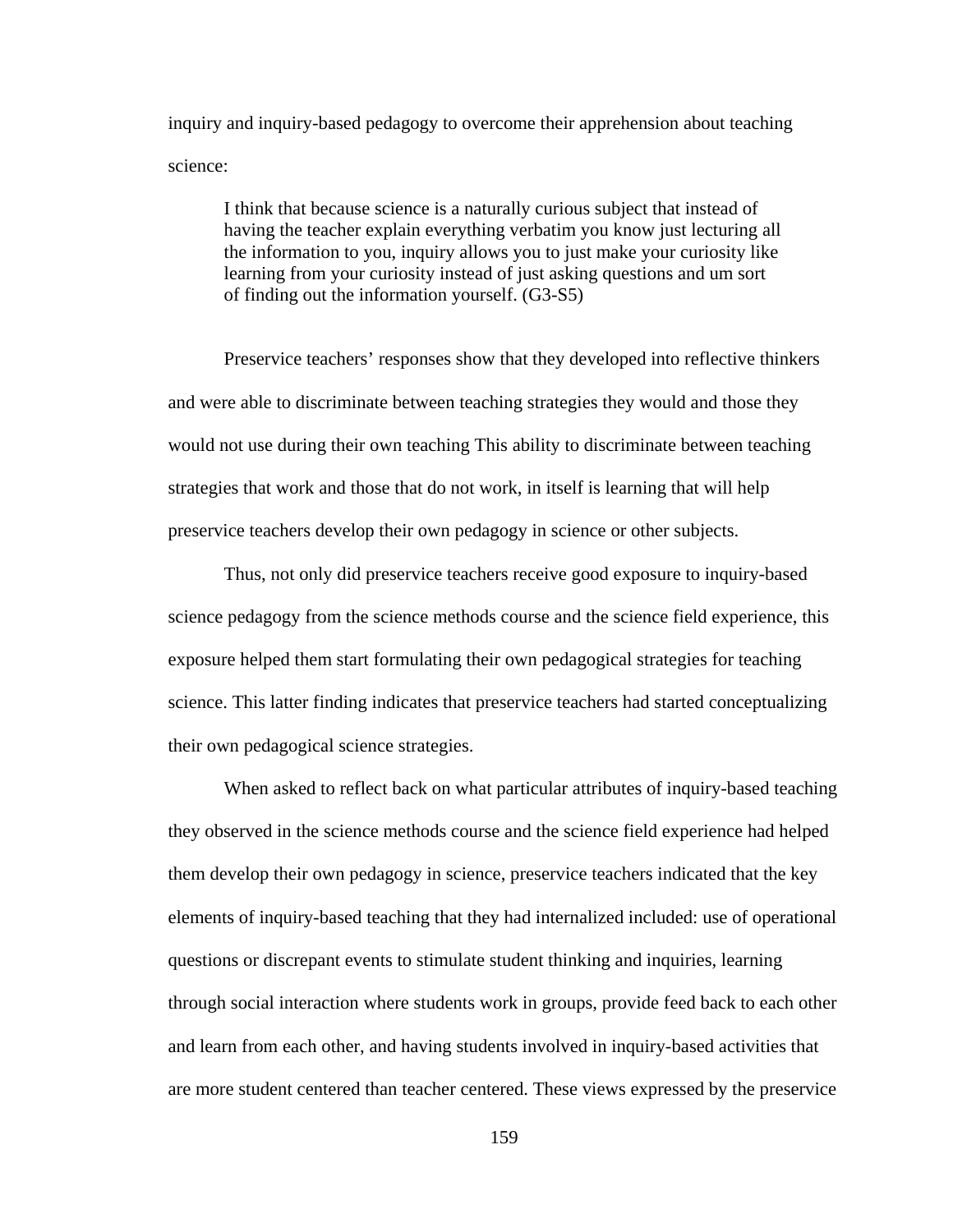teachers indicate their understanding about the five essential features of classroom

inquiry as articulated in the responses below:

I think we learned like what questions the students will ask (G4-S4) Starting the class with thought provoking questions to get the students in their thinking mood. (G1-S2) Have students discuss their observations….in this way we became the teachers!!(G1-S5) Having students work in groups. Most people believe that working in groups could be disruptive, but I found that the group helped pull me along when I was falling behind. (G1-S2) Leaving interesting stuff on the table and asking students to figure out what is was and what was going on.  $(G1-S3)$ In addition, the preservice teachers indicated that they would use and have a lot of

resources available to teach science through inquiry such as models, videos, whiteboards,

posters and science notebooks.

# *Section II Summary*

The analysis of the data presented in Section II from the preservice teachers'

reflections captured through the focus groups and the confirmation of their responses

through the transcripts of interviews with the science methods instructors and the SSQ

supports the following findings:

- 1. Elementary preservice teachers report little or no exposure to inquiry-based science pedagogy prior to enrolling in the science methods course and science field experience at the University of Missouri- Columbia.
- 2. Elementary preservice teachers' understanding of the fundamental abilities, concepts and value of inquiry-based science instruction for learning of science evaluated through their reflections on focus groups and from the SSQ indicate that their vocabulary and understanding of abilities and concepts associated with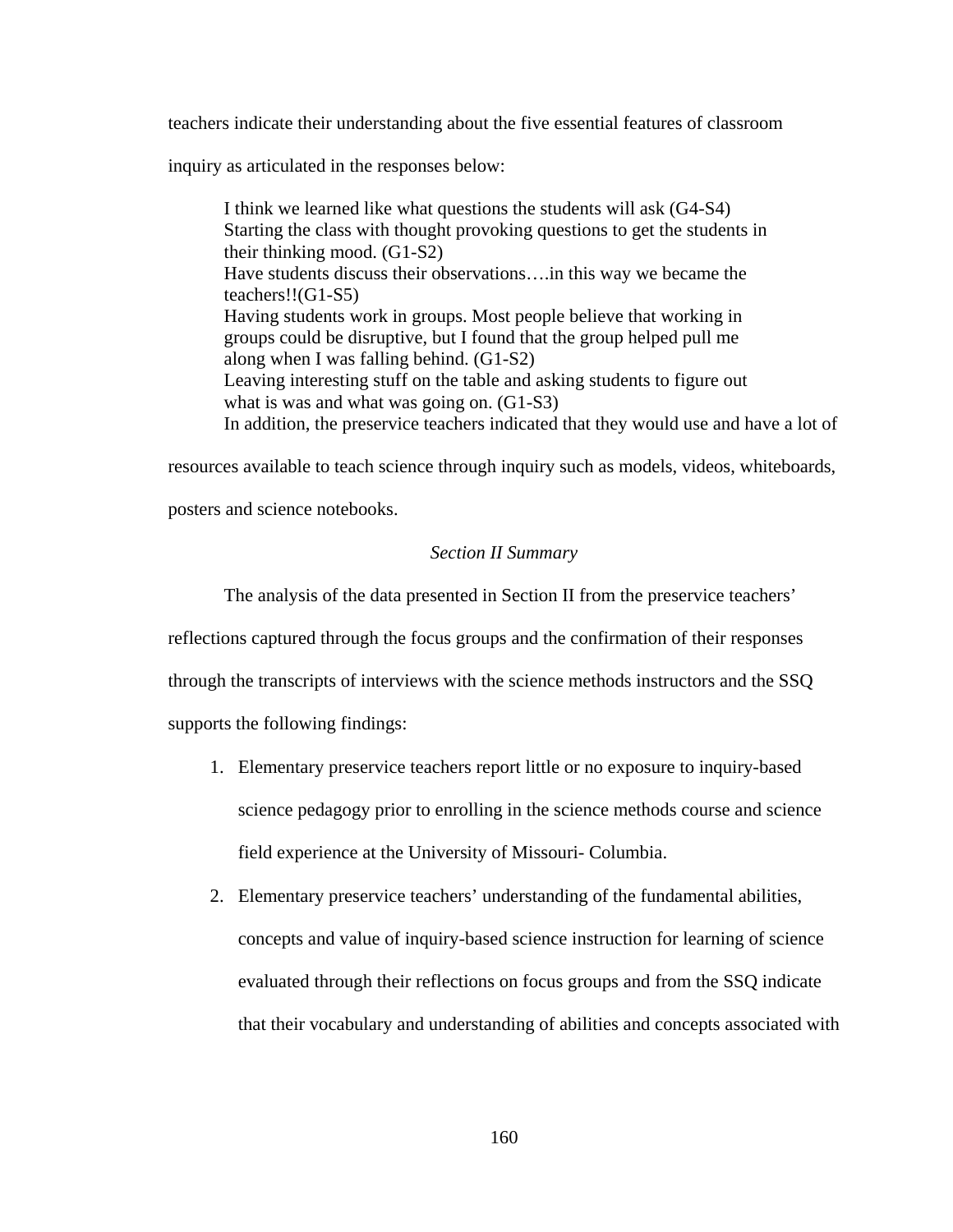inquiry is consistent with the NSES recommendations for science as inquiry for grades K-4 (see chapter one).

- 3. Elementary preservice teachers report that learning science through inquiry, though frustrating at first, gave them an appreciation of the value of inquirybased instructional strategies for making learning science fun and for keeping students involved, interested, confident, and responsible for their own learning.
- 4. Preservice teachers report their intent to use inquiry-based instruction to teach science in their own classroom after concurrently completing the science methods course and the science field experience at the University of Missouri-Columbia.

The findings from the analysis of data in this section support the following assertion: After concurrently completing the science methods course and the science field experience at the University of Missouri Columbia, the elementary preservice teachers' reported good understanding about the two key dimensions identified by the NSES for science as inquiry namely, the fundamental abilities necessary to conduct inquiry, and the fundamental concepts about scientific inquiry for grades K-4.

 Thus, the findings from this section directly answer research question 2 namely: What do elementary preservice teachers report regarding their understanding of inquiry and inquiry-based science instruction after completing the science methods course along with the science field experience at the University of Missouri- Columbia?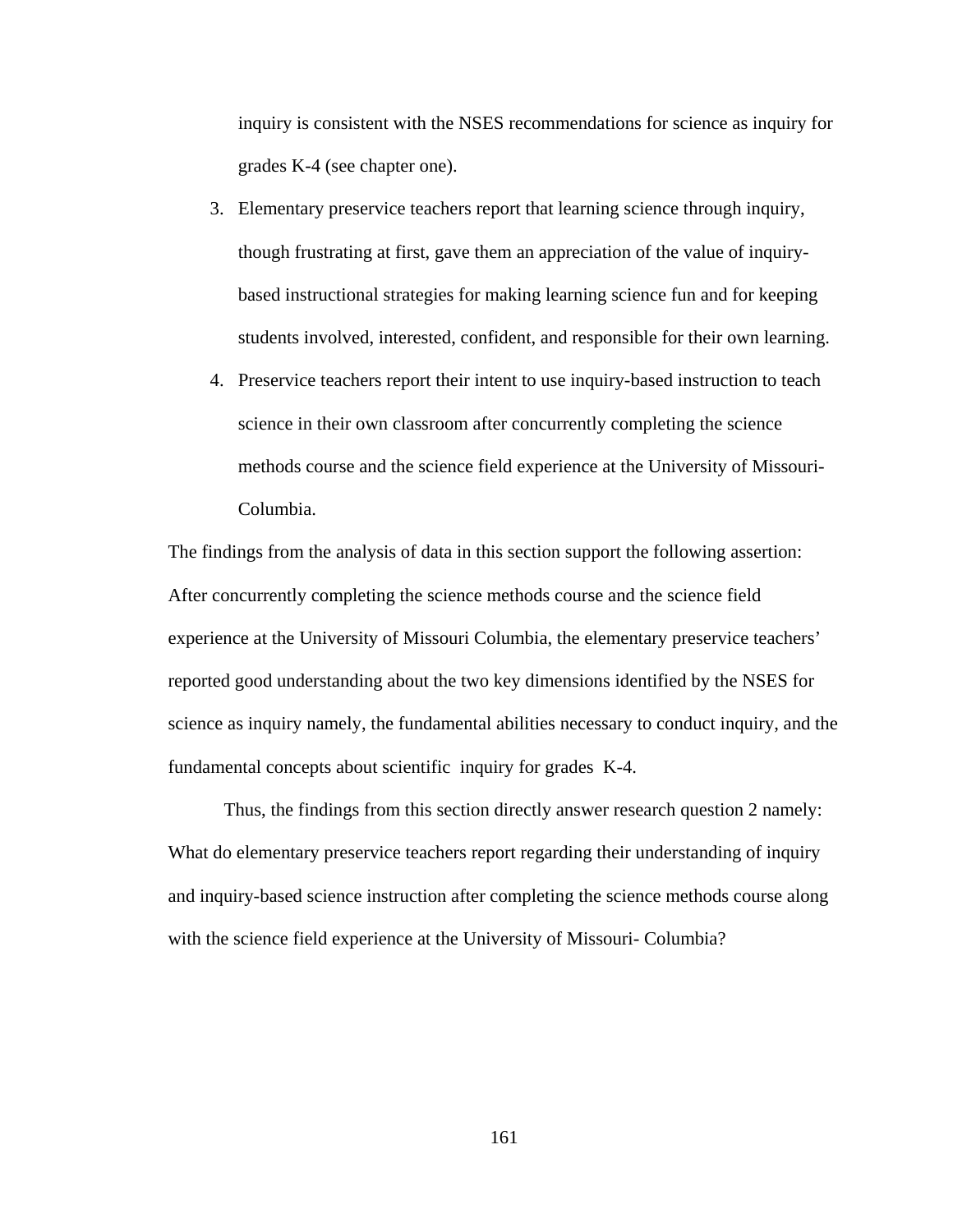#### *Section III Analysis of Data in Support of Research Question 3*

 This section contains analysis of data pertaining to preservice teachers' confidence to teach science guided by the following research question:

Research Question 3:

What do elementary preservice teachers report regarding their confidence (self-efficacy) to teach science after concurrently completing the science methods course and science field experience at the University of Missouri- Columbia?

The category of meaning that pertains to research question is: Confidence to Teach

Science. Three sources of data collection were used to answer this research question,

namely Study Specific Questionnaire, STEBI-B survey, and preservice teachers'

reflections on the focus groups.

# *Confidence to Teach Science*

 There was concurrence among the preservice teachers that the science methods course had given them the confidence to do science as inquiry and more importantly the confidence to teach science through the use of inquiry-based instructional strategies. This is illustrated by their responses below to the question about the effect of science methods course on their confidence to teach science as articulated in the responses below:

I feel that it has increased my confidence to teach science just because I didn't really know a lot about how to teach science. I mean mostly what I thought about when teaching science is I would think back to elementary school and I remember doing a few, little, small experiments and then talking about the results and that's pretty much what it consisted of but in the class it taught that its more than just about experiments. It's about anything that you inquire about and asking questions and probing minds  $(G5-S5)$ .

 "I had never experienced hands-on science. The methods course taught me how science can be made fun. The teaching strategies used in the methods course helped me with my confidence." (G1-S1)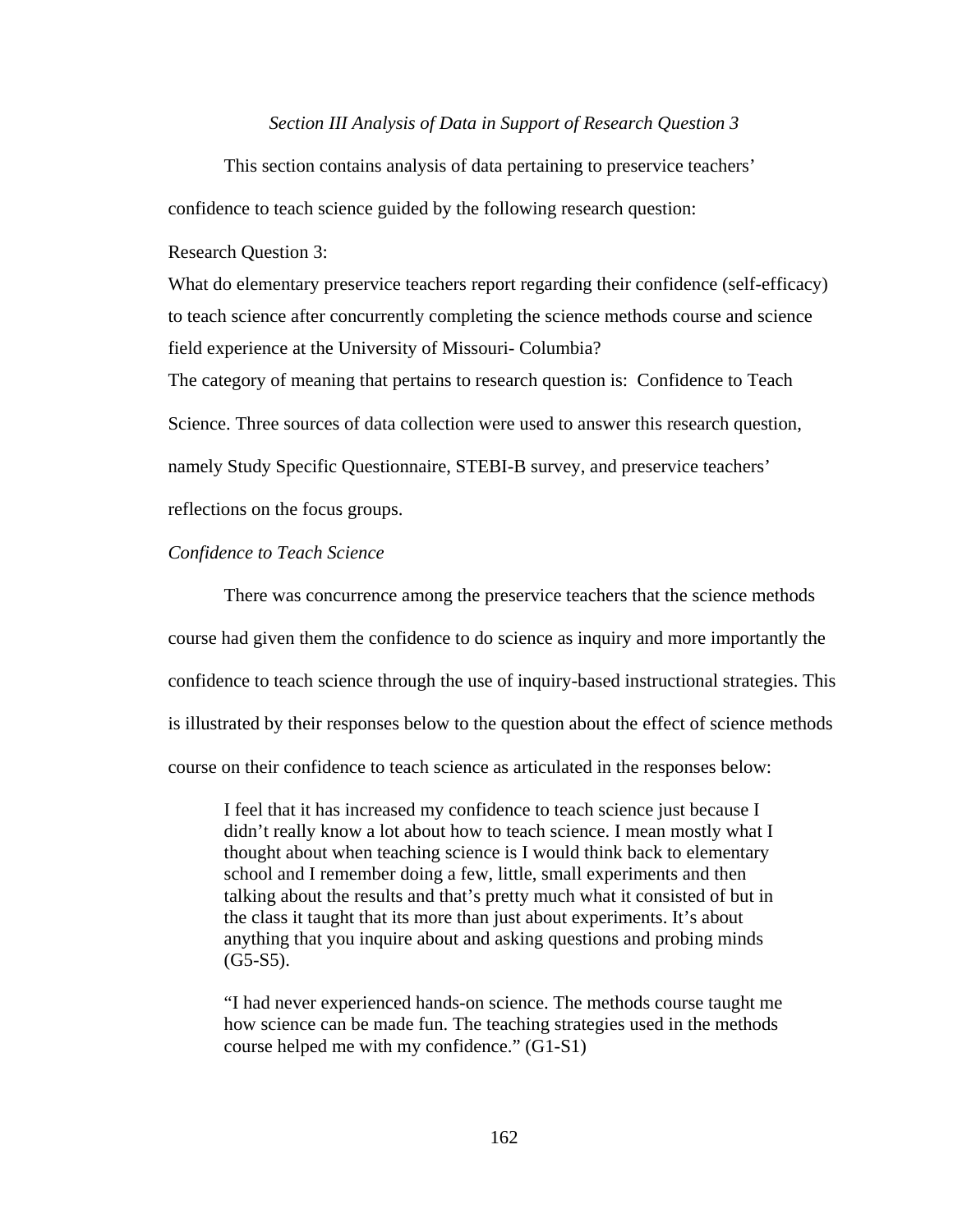My confidence has increased because I had not really ever seen science taught the way the methods course taught. I had a lot of misconceptions."  $(G1-S2)$ 

The above responses indicate that preservice teachers' confidence to teach science was developed as a result of being taught how to teach science through inquiry through the science methods course and the science field experience.

 One of the key reasons given by the preservice teachers for their increase in confidence to teach science, after exposure to science methods course and science field experience, was the reduction in their anxiety about their knowledge of science content or about not being able to answer all of the students' questions right away. Specifically, preservice teachers reported that learning inquiry-based pedagogies, through the science methods course and observing them in the field, had taken pressure off of them since they realized that they were not expected to have answers to all student questions right away, or be subject matter experts, instead they realized that they could facilitate learning through student discourse as illustrated by the responses below:

I feel like I know more about being a facilitator because I thought I always had to have all the answers (participants are talking over each other, mumbled)…I don't know where was my thought going I totally lost it um…just because I can't teach something that I haven't experienced.(G4- S5)

Because once everyone starts coming up with these questions like you think you know something and understand it but then like once you hear it presented differently or like someone asks a question about it its like well I never really thought about it that way and so I know when I get into my own classroom the kids are going to be the same way and my students are going to be asking questions like that and so I think it will definitely be a learning process for both my students and me but I don't think I'm gonna be afraid to admit to them that I don't always have the answers and that like we can figure it out together and so…..(G2-S4)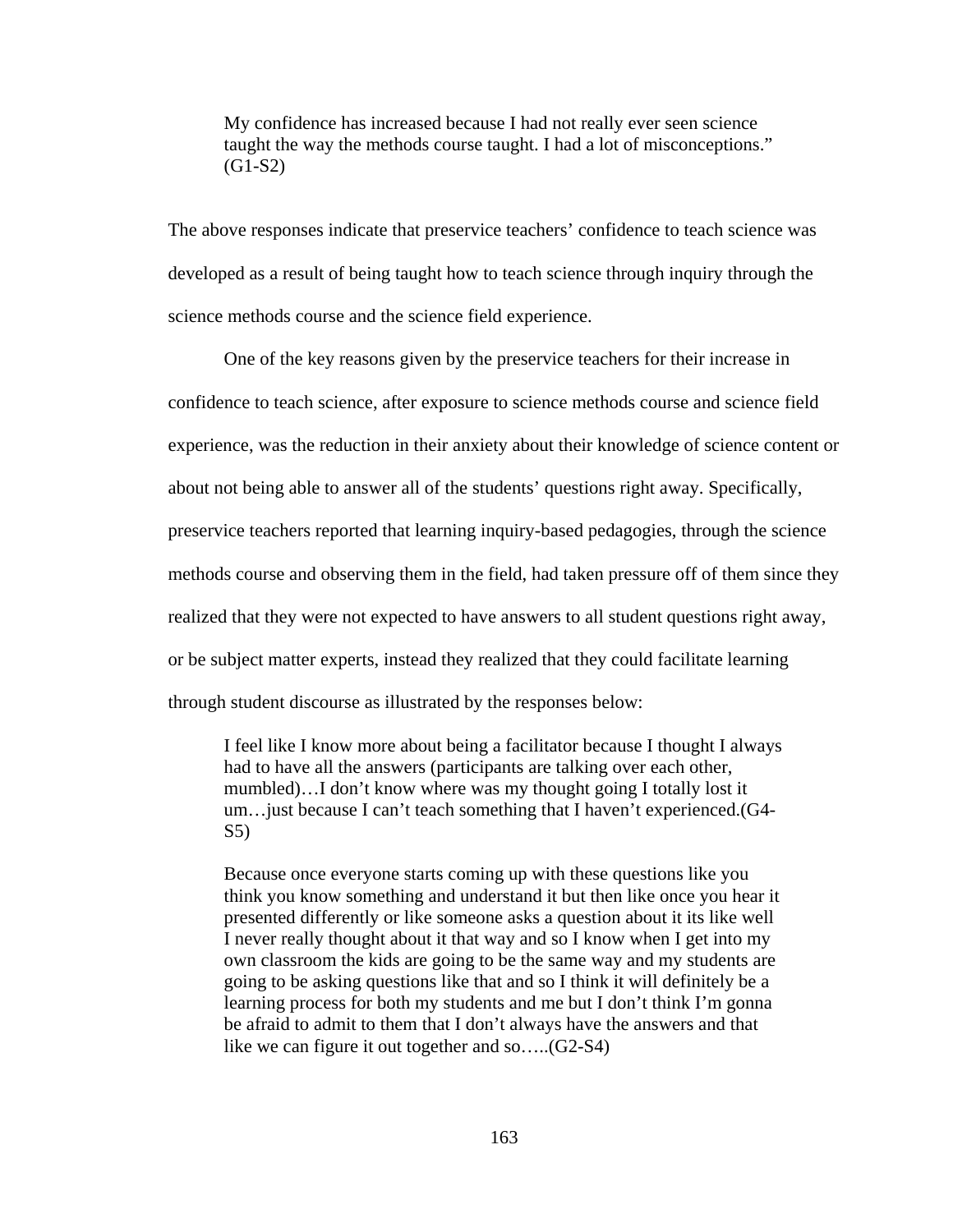--Well and like with inquiry the teacher is more of a facilitator instead of standing up in front of the classroom and like lecturing and so that helps too because then the instruction is guided more by the students instead of purely by the teacher so its like more of a combined effort and so you really get the best of both and you really like get to know what the students want to know and what prior knowledge they have and then you get to build upon that or change and adapt it to their needs and what they want to know about and what they already know about (G2-S3)

The above responses indicate that the science methods course and the science

field experience had introduced preservice teachers to the new role of the science teacher namely, that of a facilitator of knowledge construction instead of the conventional role of the subject matter teacher teaching science from the text. Preservice teachers reported being comfortable with their new role as facilitators of learning, and as a result felt confident to teach science. Specifically, they indicated that learning with inquiry taught them that as teachers they do not have to be subject matter experts or provide answers to all student questions right away. Instead they indicated that the science methods course had taught them that they could facilitate students to find the answers through their inquiry as articulated in the responses below:

"……..Some of the things we learned was that like don't be afraid to say I don't know because you can just write the questions down and discover it with your class" (G2-S1)

Yeah! And its way better to admit you don't know something than to give them the wrong impression (muffled) (laughing) because like we've seen videos and people have like wrong totally preconceived notions about all these different things and their not right but people just think that they are that way because that's what they've heard and they've never really investigated it to find out if that's the truth so…(G2-S2)

 The above responses indicate that preservice teachers felt that with the use of inquiry-based pedagogy they did not need to worry about their weakness of science content knowledge. This assumption of the preservice teachers is not accurate as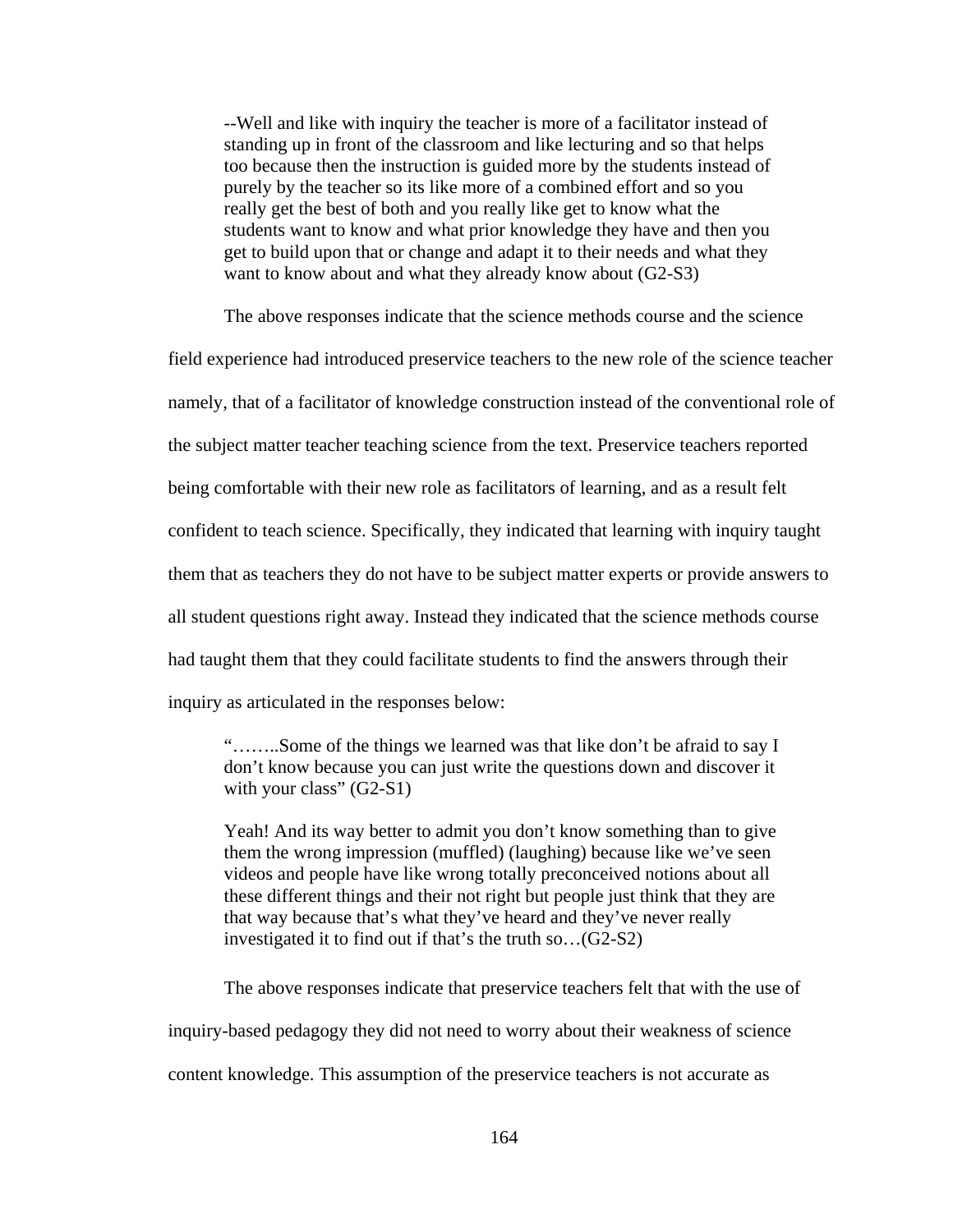literature indicates that both science content knowledge and science pedagogical content knowledge are needed to teach science (Darling-Hammond & Youngs, 2002). Literature also indicates that most elementary preservice teachers lack self-efficacy because of insecurity about their knowledge of science content (Cantrell, Young, & Moore, 2003; Hayes, 2002; Weiss, 2001; Downing & Filer, 1999; McLoughlin & Dana, 1999).

 By using phrases like' I want to teach', 'previous to this I would be all upset when it was science time ….but now…..makes me feel a lot more confident …' or 'it's made me more confident…I changed my view of what to expect from methods course' all indicate a positive endorsement of the science pedagogical training received by the preservice teachers through the methods course and the science field experience as illustrated below:

--um I think this class has made me more confident in like knowing how I want to teach science um I don't know the same thing that we've been saying, just having students figure out things on their own and then just discussing uh so I think that's the benefit that I'll take away and if its made me more confident then….but like I have always had the confidence to teach science because like math is not my best subject so I'm less confident teaching math than science. (G3-S3)

 Preservice teachers reflected on their experiences in science content courses in high school and reported that they did not enjoy their science content classes and as a result were not comfortable teaching science. However, they reported being more positively disposed to teaching science after completing the science methods course at the University of Missouri-Columbia as indicated in the responses below:

"I understand now that it's more about how to teach it rather than the specific content. That will come." (G3-S3)

Um I definitely feel much more comfortable teaching science now; I am not a science person so I am opposite. I um can remember one specific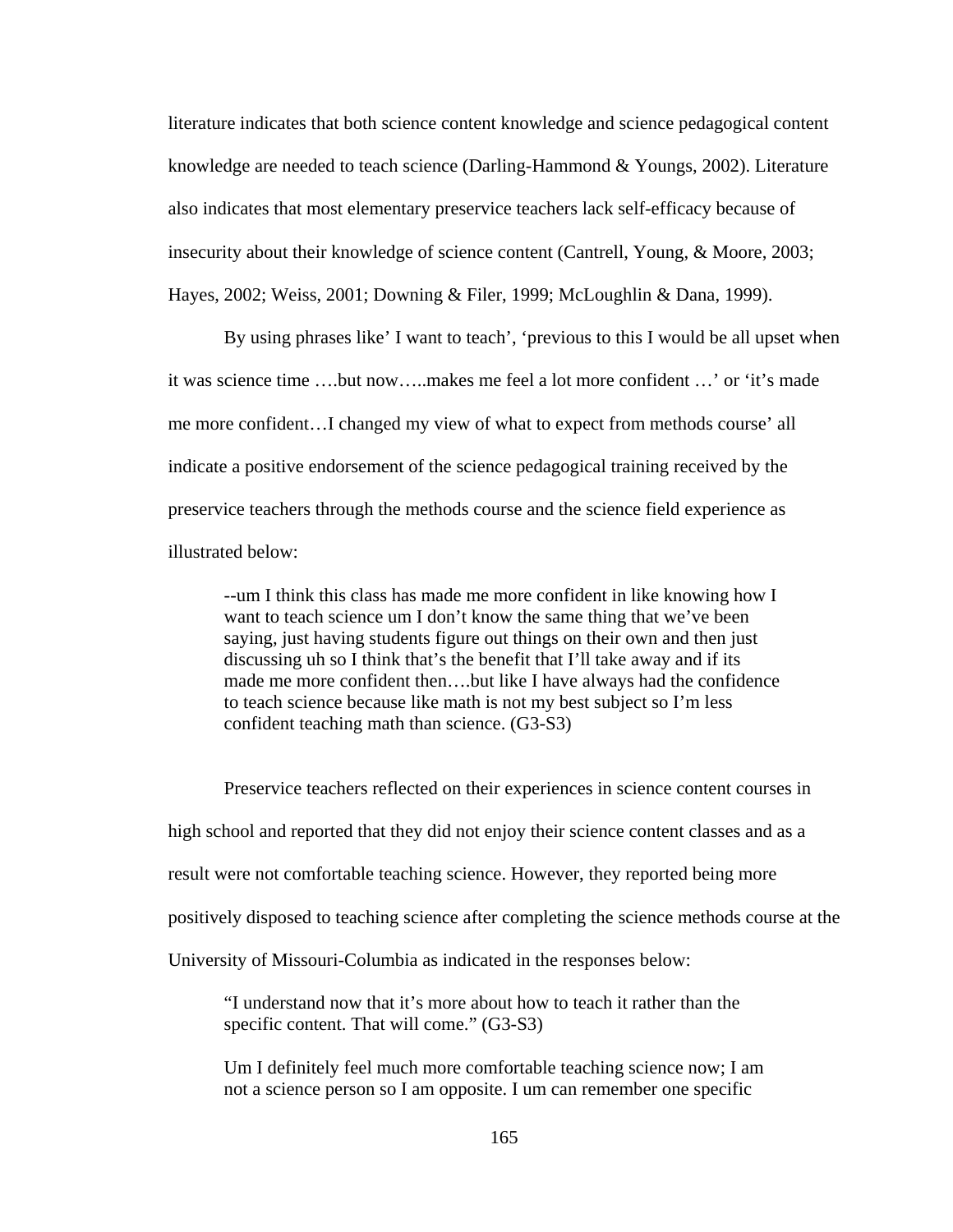grade that had my favorite teacher in it that I remember liking science and then middle school, high school and every other grade it never clicked with me and I've actually really been enjoying some of the things we've been doing in here and I think that is like key now that like I know how to do things so that I will enjoy it that will reflect or that the kids can pick up on that and hopefully pick up on that as well. Um not saying that previous to this I would be all upset when it was science time during the day but at least now I can find things that if they excite me that hopefully they'll excite my students and that makes me feel a lot more confident about teaching it. (G3-S2)

Preservice teachers credited the teaching strategies modeled in the science

methods course such as: preparation of inquiry-based lesson plans, classroom discussions

on inquiry, NSES recommendations for learning and teaching science through inquiry,

questioning strategies for spurring student investigations, moving towards inquiry-based

student centered learning as opposed to learning from the text, for developing their

confidence to teach science as articulated in the response below:

I would say mine has increased um like by doing lessons and talking about inquiry and things like that I think I kind of have a better idea of what to do instead of just saying okay open your book to this page like kind of how to introduce a lesson and to make it fun and to make students want to do it instead of like okay this is what we're going to learn about today and you need to take note…" (G2-S5)

"It improved my confidence because it showed me where to get resources for science" (G1-S5)

The above response indicates preservice teachers gained confidence to teach

science through exposure to inquiry-based teaching strategies.

*Self Doubt and Desire for Stronger Content Knowledge* 

Even though majority of the preservice teachers indicated that they had

developed confidence to teach science as a result of the science methods course, and even

though they understood that they do not have to have answers for all student questions as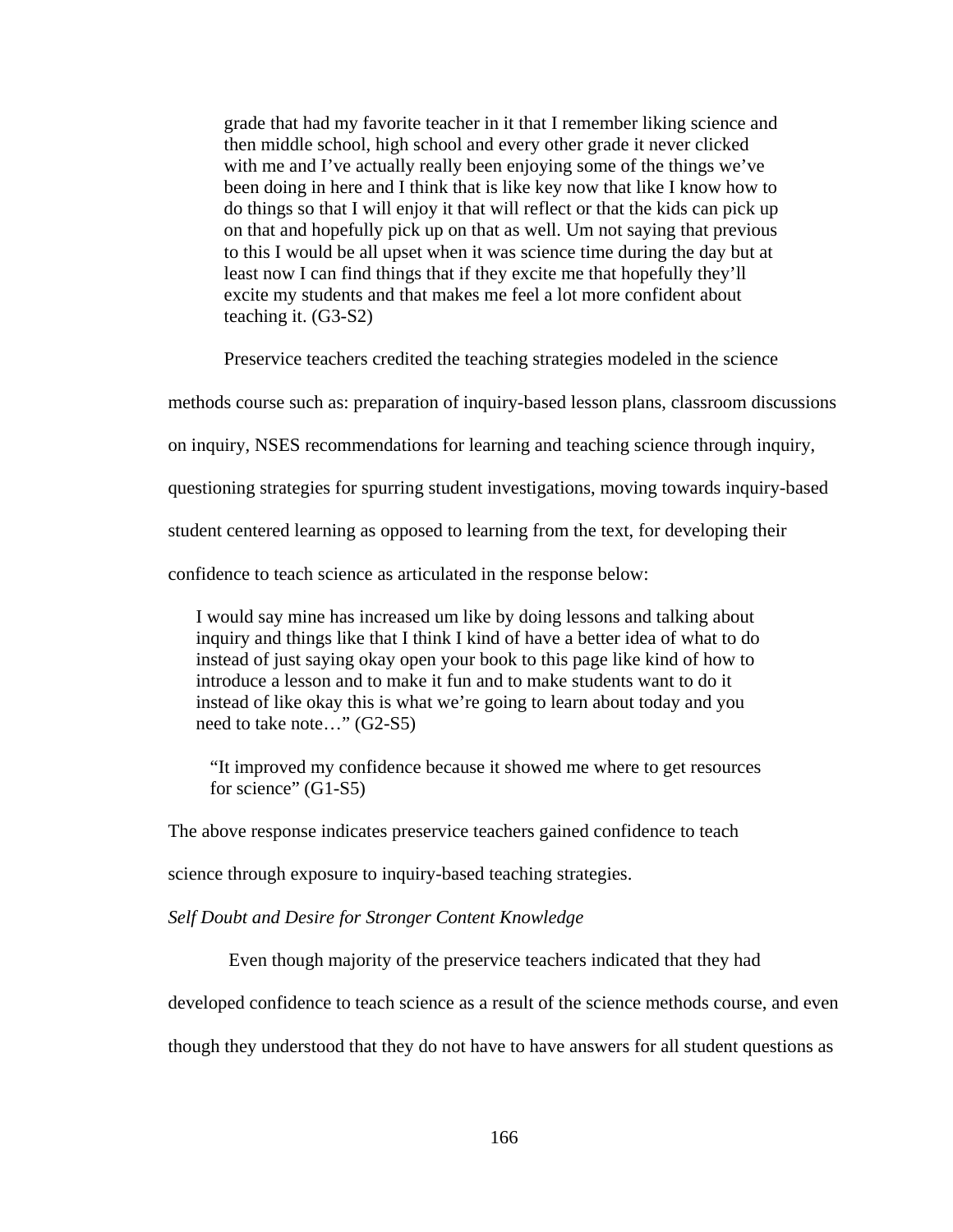these can be arrived through student exploration and discussions, some of them still felt

insecure about their own ability to teach science as illustrated by the responses below:

Yeah, I'm a little nervous about that (G4-S3) I would just say getting closer to student teaching and just this end part as we've done the lesson plans and like seeing activities that we've actually used I just think its getting closer to like when we're the actual teachers so um just that for me this class has been very frustrating for me at time. (G3- S4)

I mean I guess we could all probably do a lesson on magnets, electricity because we've learned that, (yeah, yeah consensus) but there's all this other stuff out there and like we had that stuff in physics education class so in this one it was like kind of repeated material and so it was like ummm (a lot of yeahs and laughing) we kind of already know this so maybe we should like think about other things. I guess we talked about like the planets and stuff so that was good but like we still don't know the phases of the moon (laughing and agreement yeah, uh huh) or the whole rotation of….that was just confusing. It is one of those misconceptions.  $(G2-S5)$ 

Thus, the preservice teachers' insecurity seemed to be arising either from the

insecurity about their knowledge of science content, or due to the realization that graduation was close and that as they move into practice they would be required to implement the science teaching strategies in the classroom on their own. The feeling of insecurity about their ability to teach science is not unusual given the fact that preservice teachers were moving away from the protected environment of their science methods course where their instructors and classmates were available to help them, to an independence where they would have to implement inquiry themselves.

 Some preservice teachers reported that their insecurity about teaching science was arising from their weakness in science content and indicated that they would be more comfortable teaching science if they could improve their science content knowledge as stated in the responses below: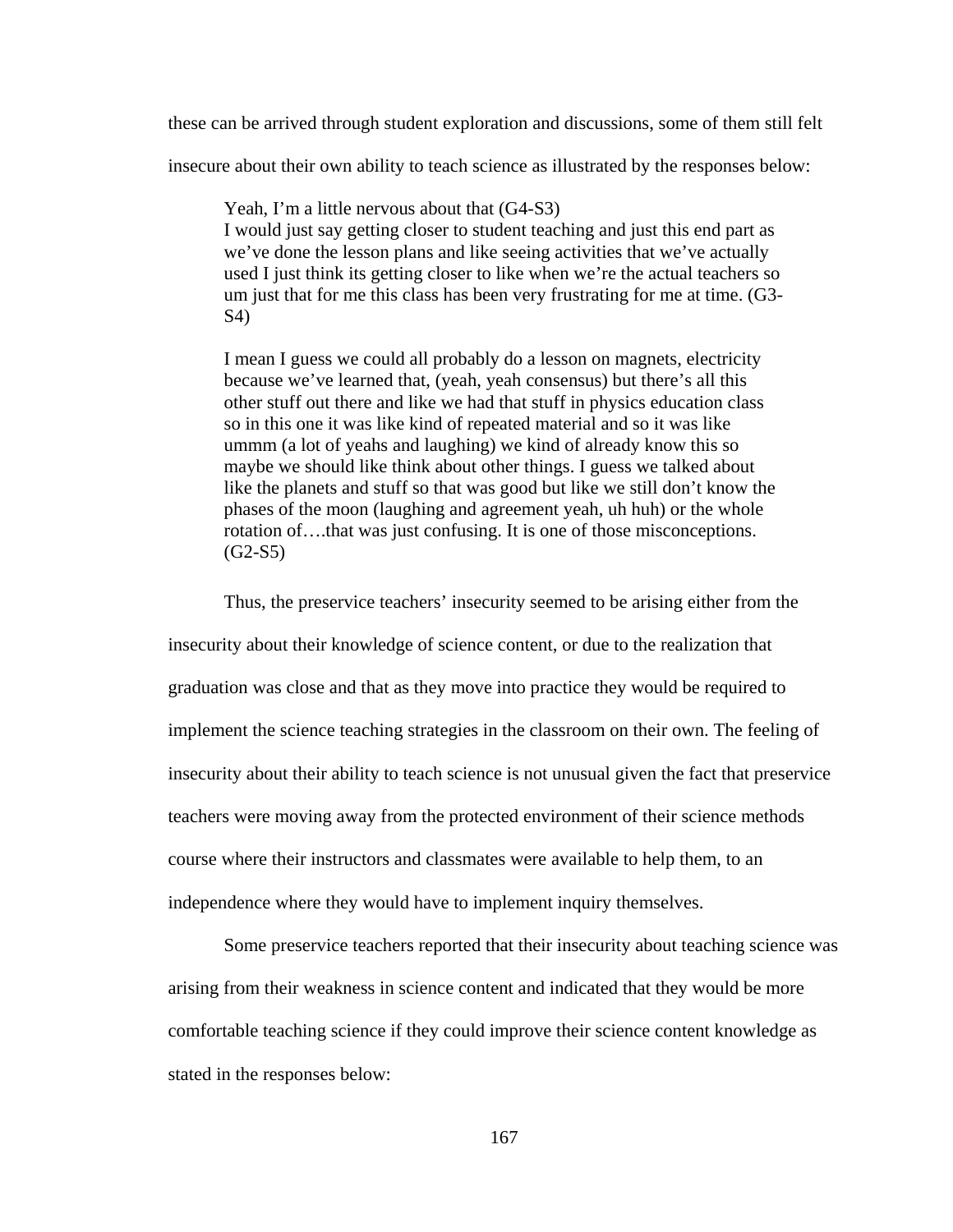"I don't feel that I really learned any science content. I think my confidence would increase if I knew more content in science. (G1-S1)

-- I feel like I could teach it but I feel like I don't know a lot about yet the content and I also feel more comfortable with the younger grades because its like you know the basic stuff (Consensus yeah!) (Laughing) But you know we're not getting too complicated yet, but when you move up in grades it gets more complicated. (Laughing) (G2-S5)

I guess I am more confident because like I know how to approach teaching science. I'm not sure about like the actual concepts though…like if a kid asked me something about the moon I'd be like I would have no clue like it depends on what it is but like (laughing) "how does the sun rotate" like I would have no clue (laughing) like there's just some weak parts like I was never really bad at science but I was never really good at it, so its like ummm I'm not sure if I would know everything but then again I know that asking, you know having them ask questions is good, I know that experimenting hands on is good, you know I know the approach I just don't know if I know the content (G2-S3)

Thus, the above responses indicate that even though the preservice teachers were

comfortable with inquiry and inquiry-based pedagogy, some were insecure about teaching science. Their main anxiety about teaching science was coming from the realization that they were weak in science content knowledge. This finding is consistent with reports in literature that one of the reasons for lack of science self-efficacy for elementary preservice teachers is their insecurity about science content (Cantrell, Young, & Moore, 2003; Hayes, 2002; Weiss, 2001; Downing & Filer,1999; McLoughlin & Dana, 1999). Accordingly, preservice teachers reported being comfortable teaching science in lower elementary grades but worried about teaching science to the upper elementary grades.

 Even the preservice teachers who were insecure about their ability to teach science indicated that the science methods course had re-installed their confidence to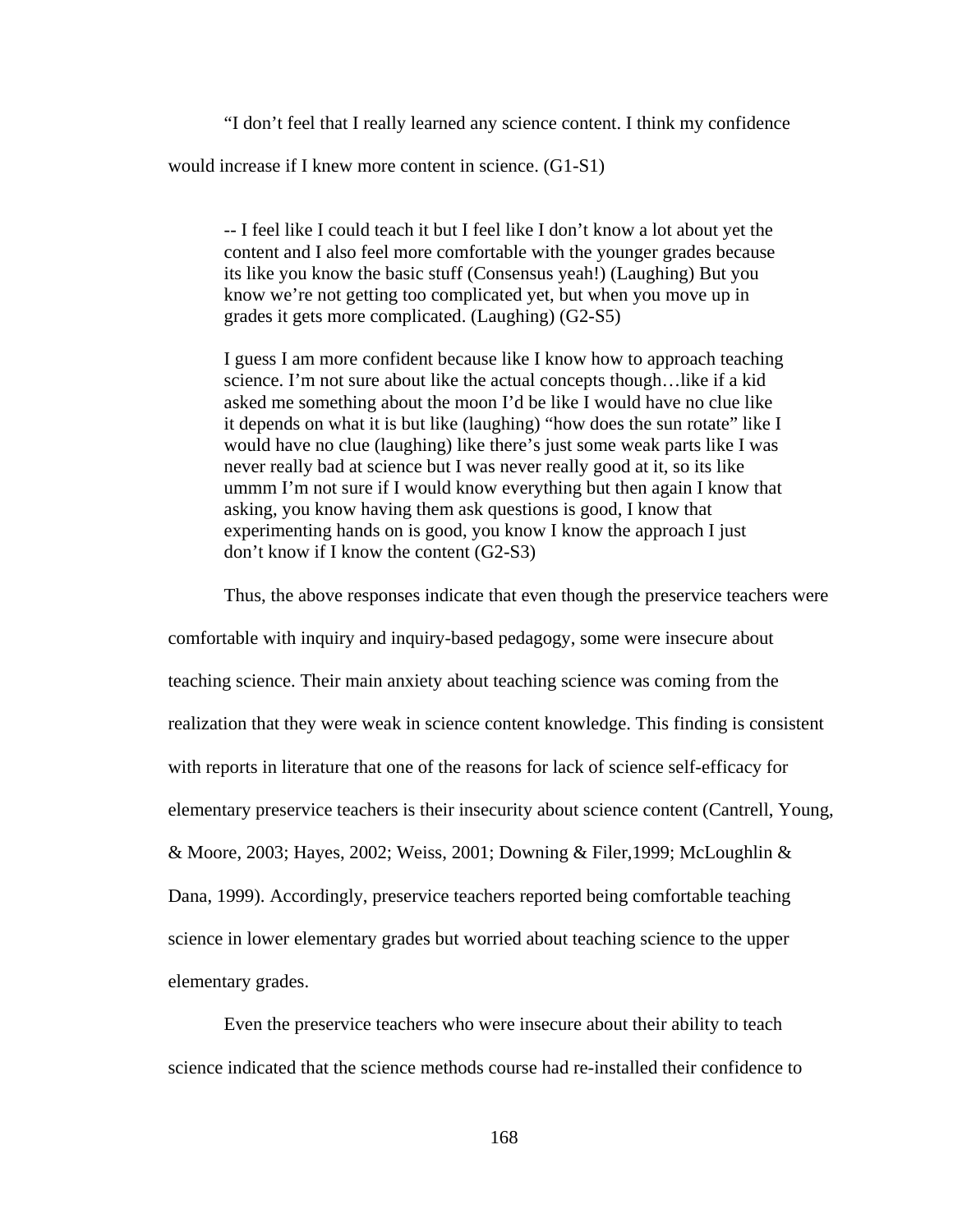teach science primarily by exposing them to inquiry-based teaching and learning as

articulated in the responses below:

"At first I would just go to the textbook for information. Now I am motivated to go out and use other resources to find the information I need" (G1-S6)

My confidence has increased because I was definitely apprehensive about teaching science at first. I could always understand science but I just did not like it. This semester has been good because we have been shown other ways to teach science besides just using the textbook. Previously I thought it was about reading a textbook and following steps in a procedure and recording data (G1-S3)

My confidence has increased. Before this I would have just followed the steps in the Teacher's book in science that is on the sides of the pages in the book. Now I know other ways to teach science and make it more fun for the students and for me. I have learned different strategies so I feel like The above responses indicate that exposure through the science methods course to

inquiry-based instructional strategies, preparation of inquiry-based lesson plans, and availability of multiple instructional resources for planning inquiry-based science lessons, moved preservice teachers' dependency from teaching science using the text to using inquiry-based activities which helped them develop confidence to teach science. Thus the preservice teachers reported that the science methods course positively influenced their confidence to teach science

 Most of the preservice teachers reported that learning to teach science through inquiry had renewed their confidence to teach science. Specifically, they indicated that their initial thought was that it would be hard to teach science using inquiry in schools, given the current set up in elementary schools where teachers teach multiple subjects and not enough time is allocated for teaching science through inquiry. However, most indicated that after being taught with inquiry-based strategies, doing inquiry in the science methods course, and preparing inquiry-based lesson plans they felt more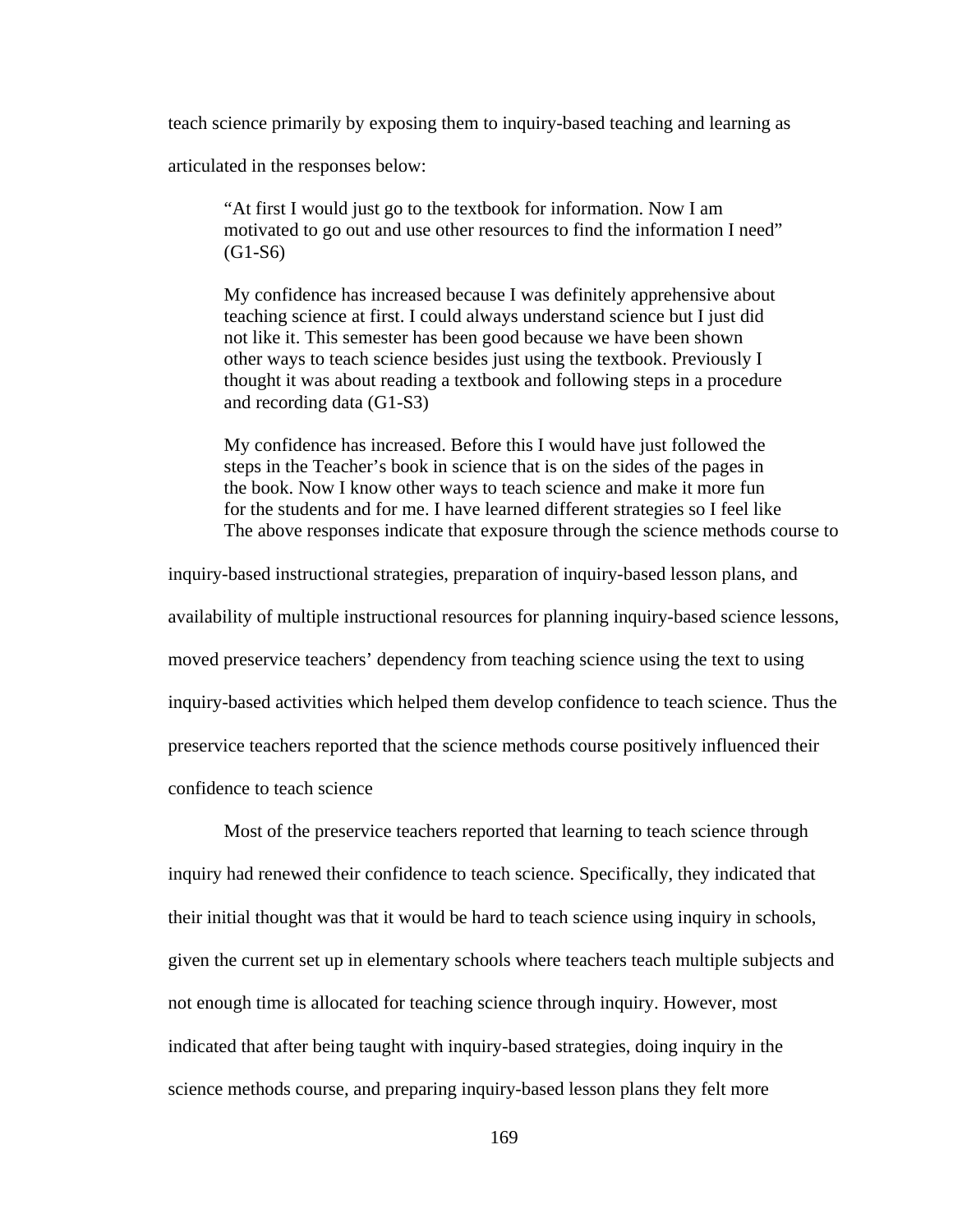confident about managing their classroom time to include inquiry-based science activities as indicated by the response below:

Also just that its possible, like I think that in a lot of schools for teachers if you think like oh you're going to have an experiment day in science in your classroom I think it could be kind of hard, but just being able to do especially the last couple weeks forming our own lessons has really just made it seem that its possible and its really not that hard at all like its definitely something that's doable and its something that I will try to incorporate for sure in my classroom (G3-S4) --- now I know like exactly like what websites I can go to get help you know what resources I can use (G3-S4)

The assertion that emerged from the above data is as follows:

*Elementary preservice teachers indicate having confidence to teach science after successfully completing the science methods course along with its field component, at the University of Missouri Columbia.* 

This assertion was confirmed through the quantitative data generated by the analysis of preservice teachers' responses on the STEBI-B survey (Appendix C) and the SSQ (Appendix D) capturing preservice teachers' confidence to teach science. A total of forty students responded to the surveys from SSQ and STEBI-B instrument. Table 11and Figure 3 lists the results from the SSQ on the dimension capturing preservice teachers' confidence to teach science. These results show that while majority of the preservice teachers indicate having confidence to teach science, a small percentage (11.7%) of them were either negative indicating lack of confidence to teach science, and a small but significant percentage (24.6%) of them were unsure indicating their apprehension to teach science.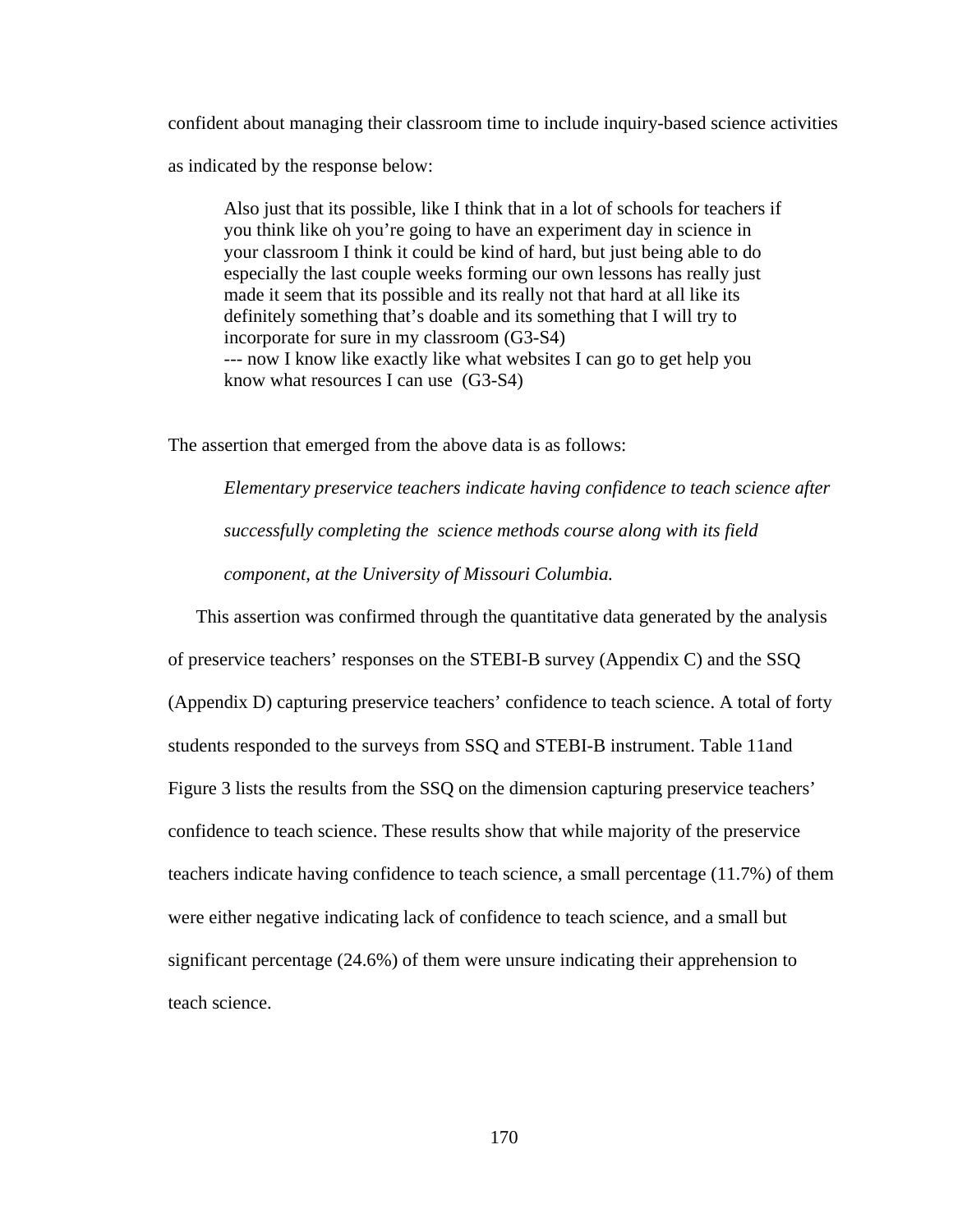| <b>Response Category</b> | <b>Percent Score</b> |  |
|--------------------------|----------------------|--|
| Positive                 | 63.8%                |  |
| Negative                 | 11.7%%               |  |
| uncertain                | 24.6%                |  |

Table 10: SSQ: Preservice Teachers' Confidence to Teach Science

Figure 3: SSQ: Preservice teachers' Confidence to Teach Science



The STEBI-B instrument was used exclusively to capture the preservice teachers' confidence to teach science after concurrently completing the science methods course and the science field experience. The two dimensions measured using this instrument were the preservice teachers' personal science teaching efficacy (PSTE) and their personal science teaching outcome expectation (STOE). These dimensions taken together represent the preservice teachers' efficacy or confidence to teach science (Enochs & Riggs, 1990).

 Table 12 below and Figure 4 show the results obtained from STEBI-B on the PSTE dimension. The results show that a (75.5%) of preservice teachers are positive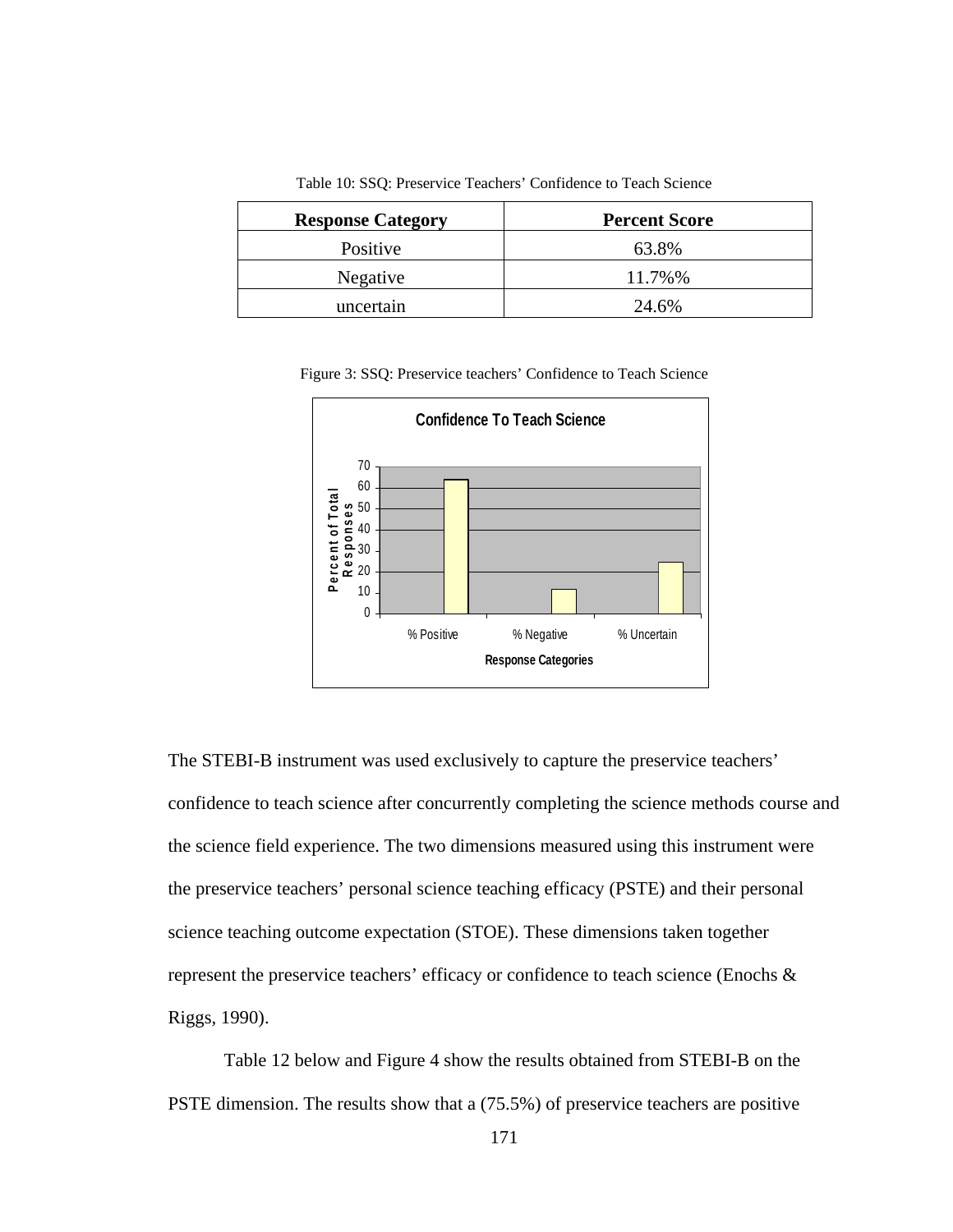regarding their personal science teaching efficacy indicating their confidence to teach science and only 7% were negative indicating not having the self efficacy or confidence to teach science while 17.5% were unsure indicating their apprehension about their ability to teach science.

Table 11: STEBI-B: Personal Science Teaching Efficacy (PSTE)

### **PSTE- Scores**

| %Positive | %Negative | %Uncertain |  |
|-----------|-----------|------------|--|
| 75.5      |           | 17.5       |  |

Figure 4: STEBI-B: Personal Science Teaching Efficacy (PSTE)



Table 13 and Figure 5 indicate the results obtained on the dimension measuring preservice teachers' science teaching outcome expectancy (STOE) using the STEBI-B instrument. Results on this dimension indicate that a majority (60.7%) of the preservice teachers were positive regarding the ability of teachers to influence learning of science. However an unusually large number also indicated being uncertain (27.8%).This latter result taken together with those respondents who responded negatively on this dimension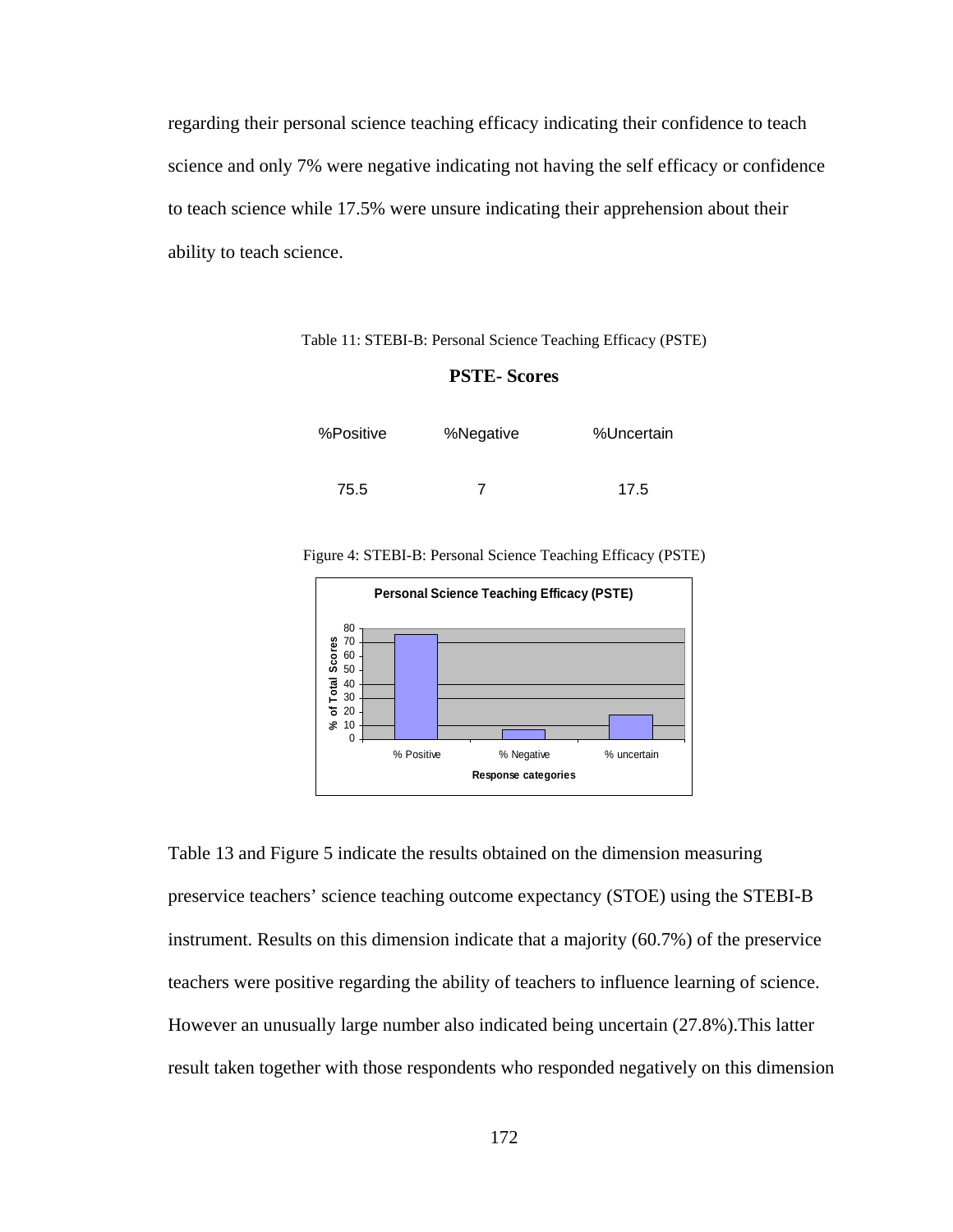(11.5%) would suggest that a sizable number of preservice teachers (39.3%) were not sure how much influence teachers can exert on student learning

Table 12: STEBI-B: Science Teaching Outcome Expectancy (STOE)

## **STOE- Scores**

| %Positive | %Negative | %Uncertain |
|-----------|-----------|------------|
| 60.7      | 11.5      | 27.8       |





Table 14 and Figure 6 summarize the results for the two dimensions PSTE and STOE measuring the confidence of preservice teachers to teach science.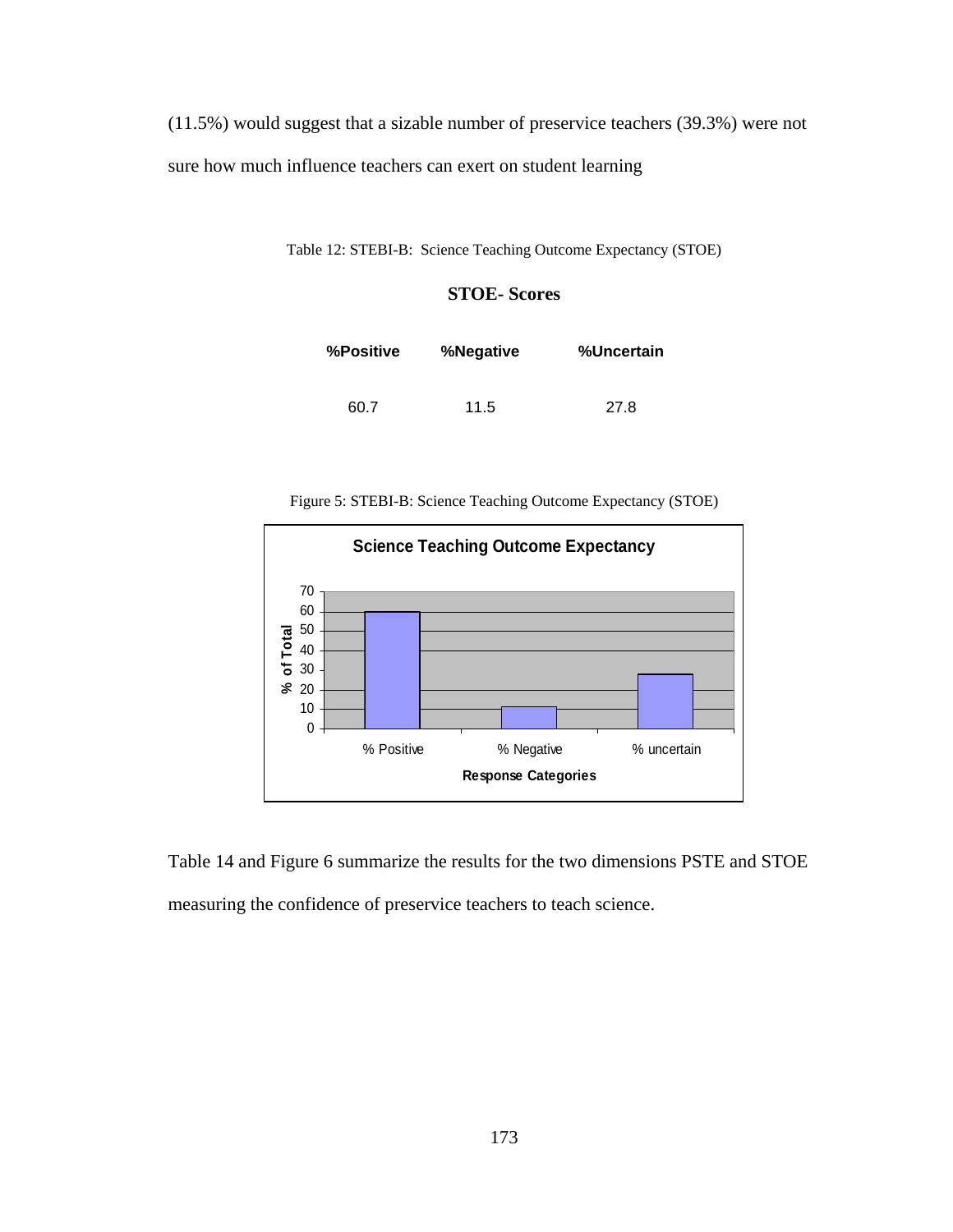Table 13: STEBI-B: Confidence Indicator Dimensions

### **STEBI-B- Scores**

|             |      | %Positive %Negative %Uncertain |      |
|-------------|------|--------------------------------|------|
|             |      |                                |      |
| <b>PSTE</b> | 75.5 | 7.0                            | 17.5 |
| <b>STOE</b> | 60.7 | 11.5                           | 27.8 |
| Confidence  | 68.1 | 9.3                            | 22.7 |

Figure 6: STEBI-B: Confidence Indicator Dimensions



 Results from STEBI instruments indicate that overall a majority of preservice teachers (68. 2%) indicate confidence to teach science. This data along with the data from the SSQ where 63.8% of the respondent preservice teachers indicated being confident to teach science and the data from the focus groups together indicate that majority of the preservice teachers in this study reported confidence to teach science after completing science methods course and science field experience at University of Missouri-Columbia.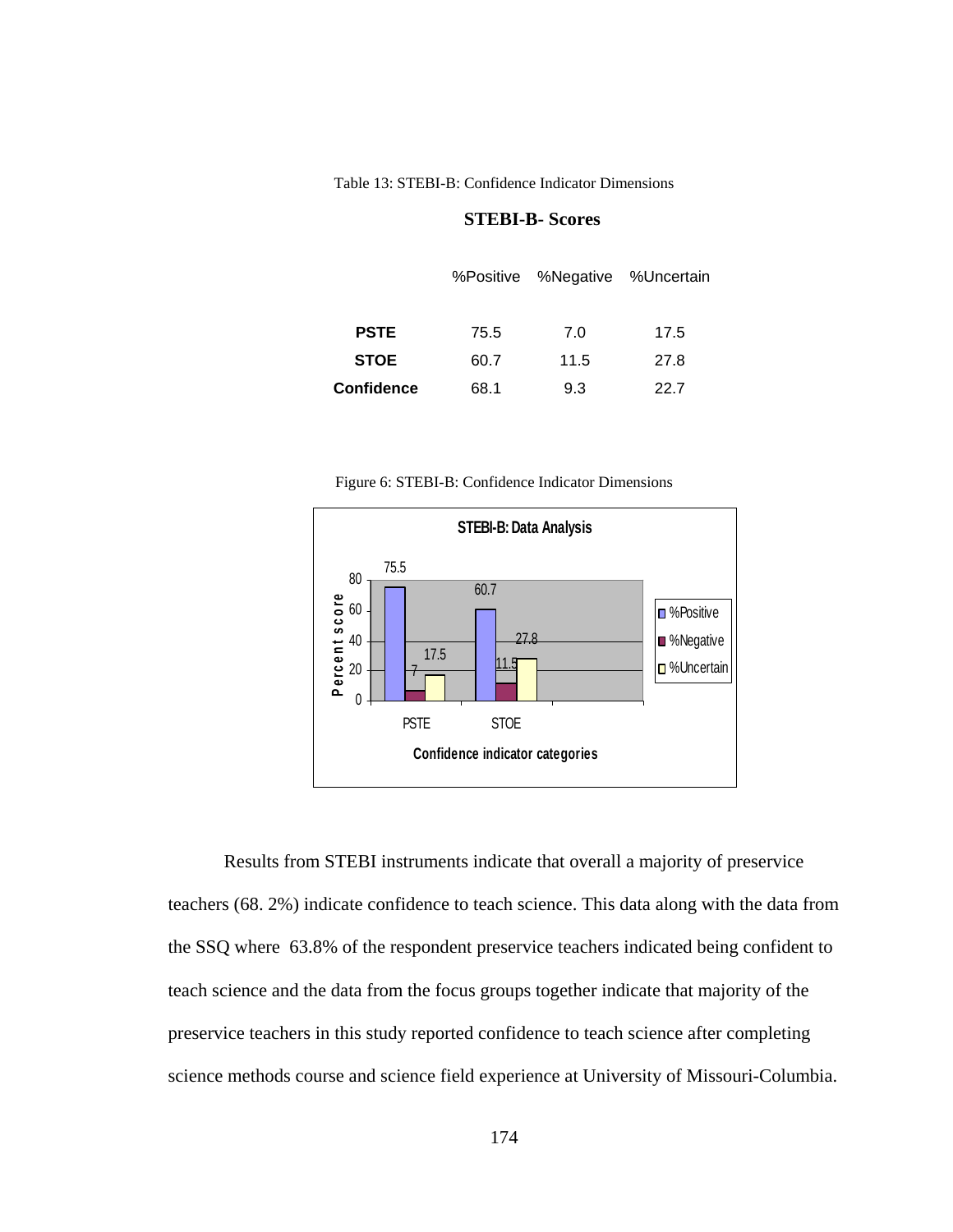What is interesting is that a comparable percentage of respondents on the two survey instruments (36.3% on SSQ and 22.0% on STEBI-B) indicated being either not sure or negative about their ability to teach science. Of the two dimensions captured via the STEBI-B instrument, the uncertain/negative scores are higher for STOE (19.6%) than for PSTE (12.3%) indicating that about 19.6% of the preservice teachers were apprehensive about whether teachers could influence learning while 12.3% were apprehensive about their own ability to teach science. This finding is not surprising as according to Bandura (1997) people develop a generalized expectancy concerning action-outcome contingencies based on their own life experiences. It is possible that these preservice teachers had had negative experiences in science classes which might have influenced their PSTE and STOE scores. There were a number of preservice teachers in the focus groups who indicated that they did not like science because they had not had good experiences in their science classes at high school.

### *Section III Summary*

Analysis of data presented in the above section indicates that even though some preservice teachers reported not being confident with their knowledge of science content, majority reported being confident about teaching science. This confidence was a result of the inquiry-based instructional strategies they observed in the science methods course and in the science field experience. This is because they felt that the changing role of the teacher to a facilitator, allows them to facilitate learning rather than be subject matter experts. Thus their concern about not having answers to all student questions in science was alleviated with their exposure to inquiry-based science instruction. Preservice teachers reported feeling comfortable with teaching science through inquiry instead of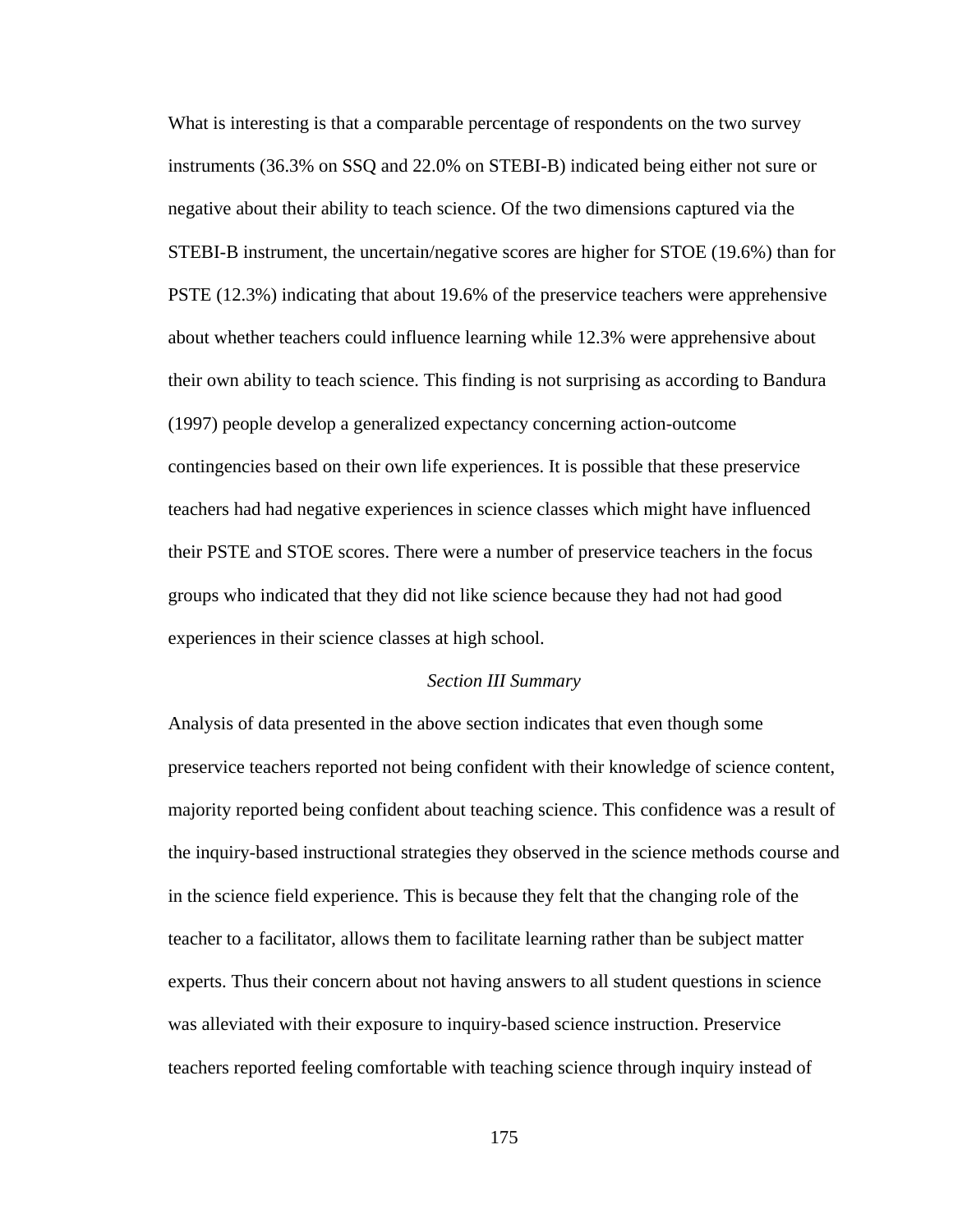teaching from the text. Thus, the preservice teachers reported that the inquiry-based teaching strategies used in the science methods course and the science field experience moved them from a dependency on teaching from the text to using inquiry-based and hence gave them confidence to teach science. The assertion emerging from the data presented in Section III (focus groups, interview transcripts, SSQ, and STEBI-B) is as follows:

*Elementary Preservice teachers indicate having confidence to teach science after successfully completing the science methods course and its associated science field experience at the University of Missouri-Columbia.*

This assertion addresses the research question 3 namely:

*What do elementary preservice teachers report regarding their confidence (self-efficacy) to teach science after completing the science methods course and science field experience at the University of Missouri-Columbia?* 

### Chapter Four Summary

 The findings from this study show that elementary preservice teachers enrolled in the science methods course and the science field experience at the University of Missouri-Columbia in winter 2006, reported receiving little or no exposure to inquiry prior to the science methods course but received extensive exposure to inquiry-based teaching strategies through the science methods course and science field experience. Evaluation of the course materials and syllabus indicates that the intended curriculum and the delivered curriculum familiarized preservice teachers with the abilities necessary to conduct scientific inquiries and understanding of the concepts of scientific inquiry. These experiences ranged from structured, guided, to open, full inquiries encompassing all the five essential features for classroom inquiry identified by the standards. Interview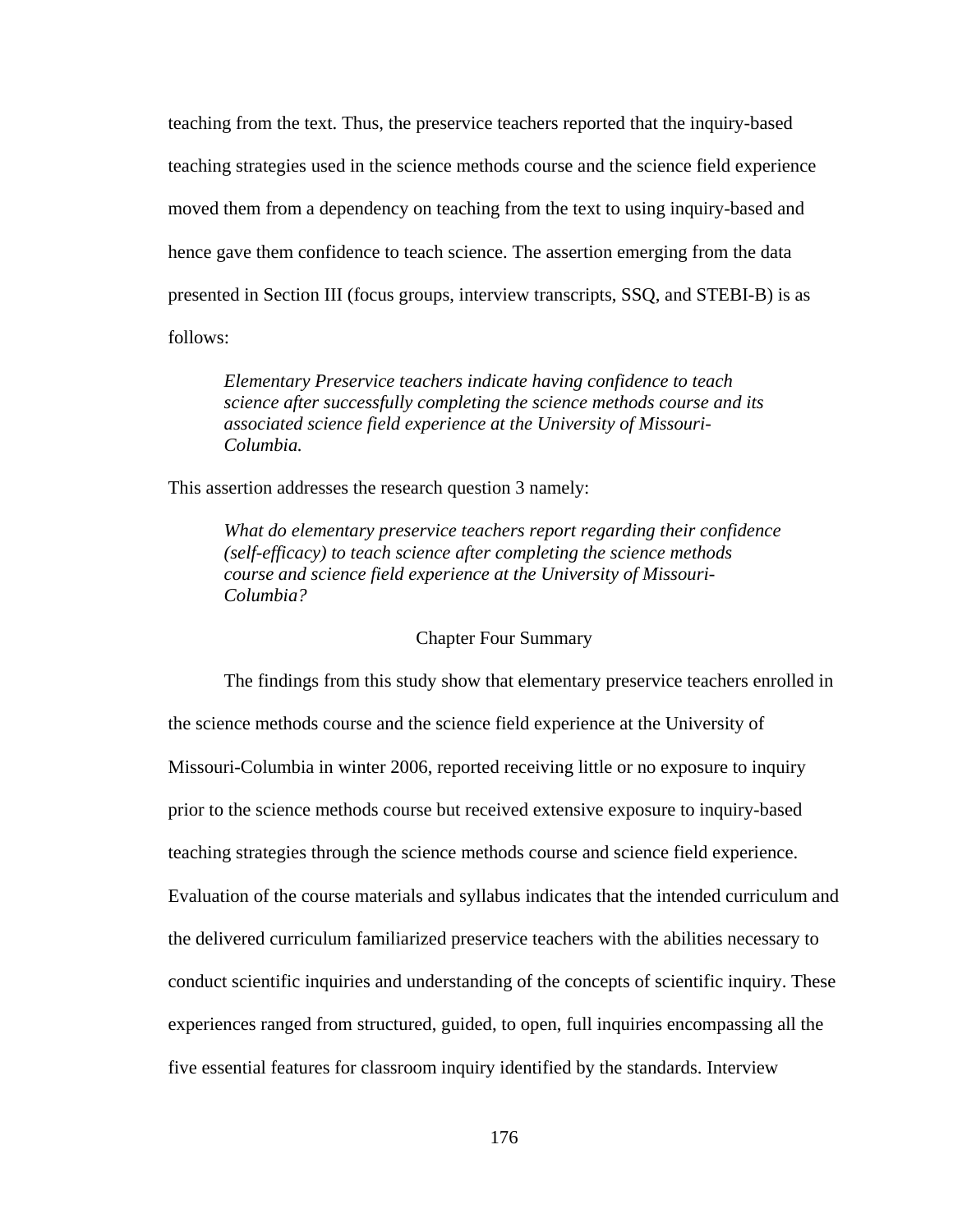transcripts indicate that the instructors used multiple instructional strategies to teach science and inquiry such as: questioning techniques for initiating inquiries; preparation of lesson plans and curriculum encompassing inquiry; review and class discussions of the NSES recommendations for science as inquiry; use of the 5E Learning Cycle instructional model which encompasses all the five essential features of classroom science inquiry outlined by the NSES; preparation and presentation of inquiry-based lesson plans incorporating NSES recommendations for science as inquiry; evaluation of instructional material for adequacy to teach science as inquiry; and use of assessment strategies specifically designed to gauge understanding of science concepts and inquiry.

 Data from the focus groups confirmed the preservice teachers' exposure to multiple inquiry-based activities through the science methods course and inquiry-based pedagogy through both the science methods course and the science field experience. The preservice teachers' responses on the focus groups also indicated their understanding of the abilities required to conduct inquiry and the key concepts about classroom inquiry. Data from the SSQ confirmed preservice teachers' understanding of inquiry-based pedagogy, similarities between teaching strategies modeled in the science methods course and those observed in the field. The focus group transcripts, interview transcripts and the SSQ also indicated preservice teachers' confidence to teach science after concurrently completing the science methods course and the science field experience at the University of Missouri-Columbia. This finding was further confirmed through the findings from the STEBI-B instrument. The results fro the STEB-B survey showed that majority of preservice teachers rated highly on their personal science teaching efficacy (PSTE) and their personal science teaching outcome expectation (STOE) indicating their confidence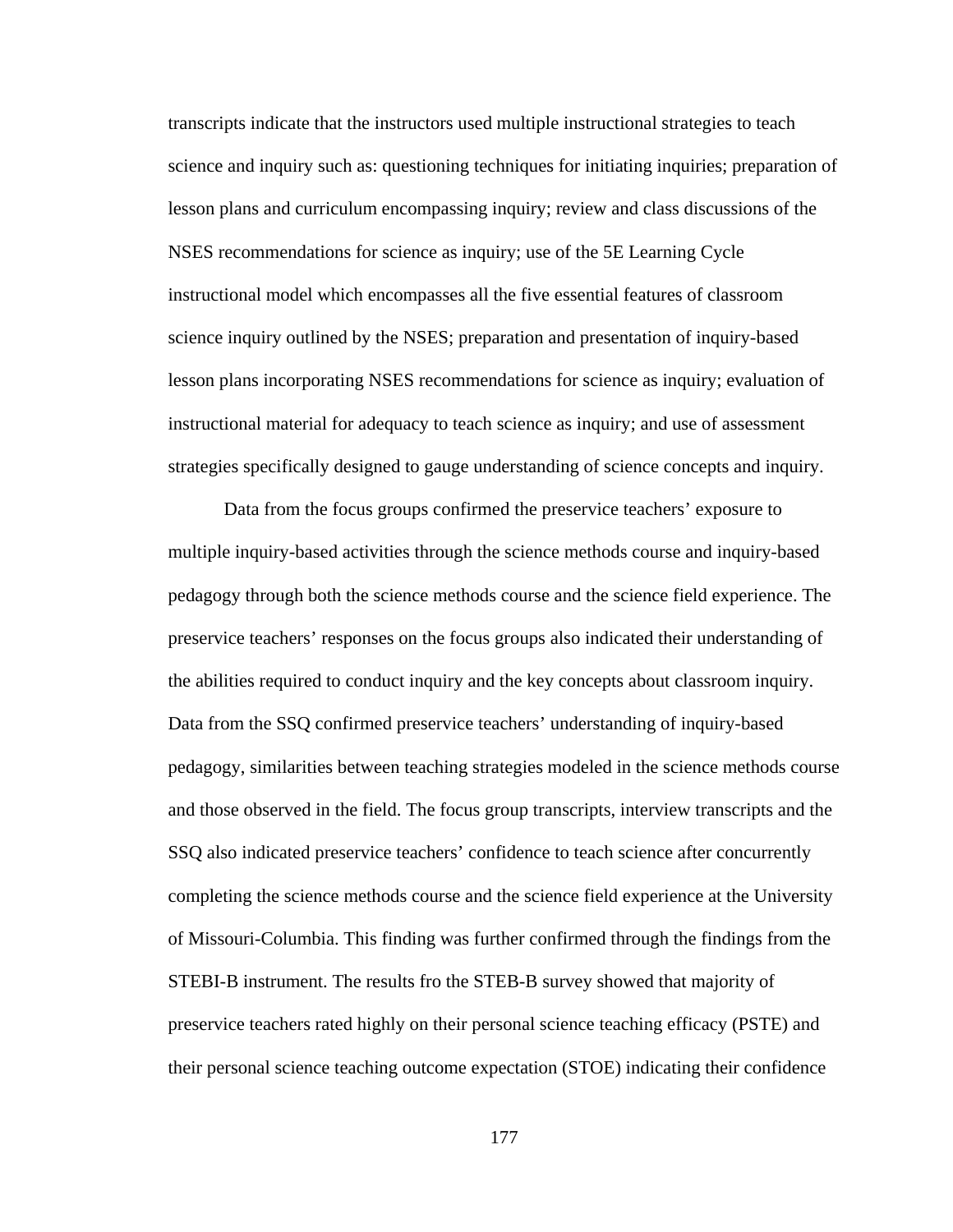to teach science. The findings indicate alignment of the intended curriculum with the delivered curriculum and the received curriculum for the science methods course at UMC, winter 2006.The three assertions/themes that emerged from the data in this study are as follows:

- 1. Inquiry-based science teaching and learning strategies recommended by the National Science Education Standards are integrated / emphasized in the science methods course at the University of Missouri- Columbia.
- 2. After concurrently completing the science methods course and the science field experience at the University of Missouri Columbia, the elementary preservice teachers' indicate understanding about the two key dimensions identified by the NSES for science as inquiry namely, the fundamental abilities required to conduct inquiry, and the fundamental concepts about teaching science as inquiry for grades K-4 and inquiry-based science instruction to teaching and learning science.
- 3. Elementary preservice teachers report confidence to teach science after successfully completing the science methods course and its associated science field experience, at the University of Missouri Columbia.

Each of these assertions directly answers the following three research questions posed in this study:

1. In what ways are inquiry-based science teaching and learning strategies recommended by the National Science Education Standards integrated/emphasized in the science methods course at the University of Missouri- Columbia?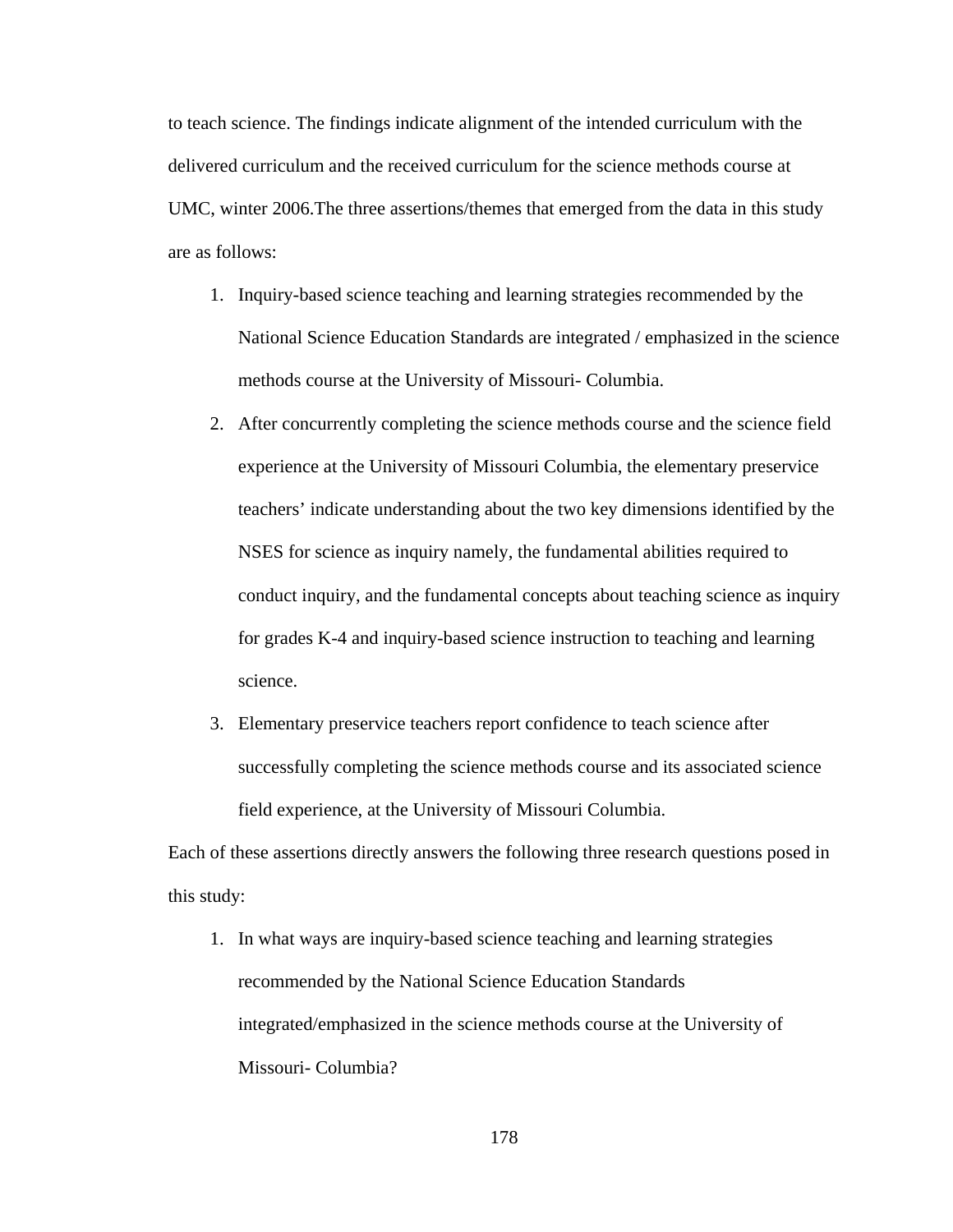- 2. What do elementary preservice teachers report regarding their understanding of inquiry and inquiry-based science instruction after completing the science methods course along with the science field experience at the University of Missouri- Columbia?
- 3. What do elementary preservice teachers report regarding their confidence (selfefficacy) to teach science after completing the science methods course and science field experience at the University of Missouri- Columbia?

Thus, this research successfully answered the research questions posed in the study.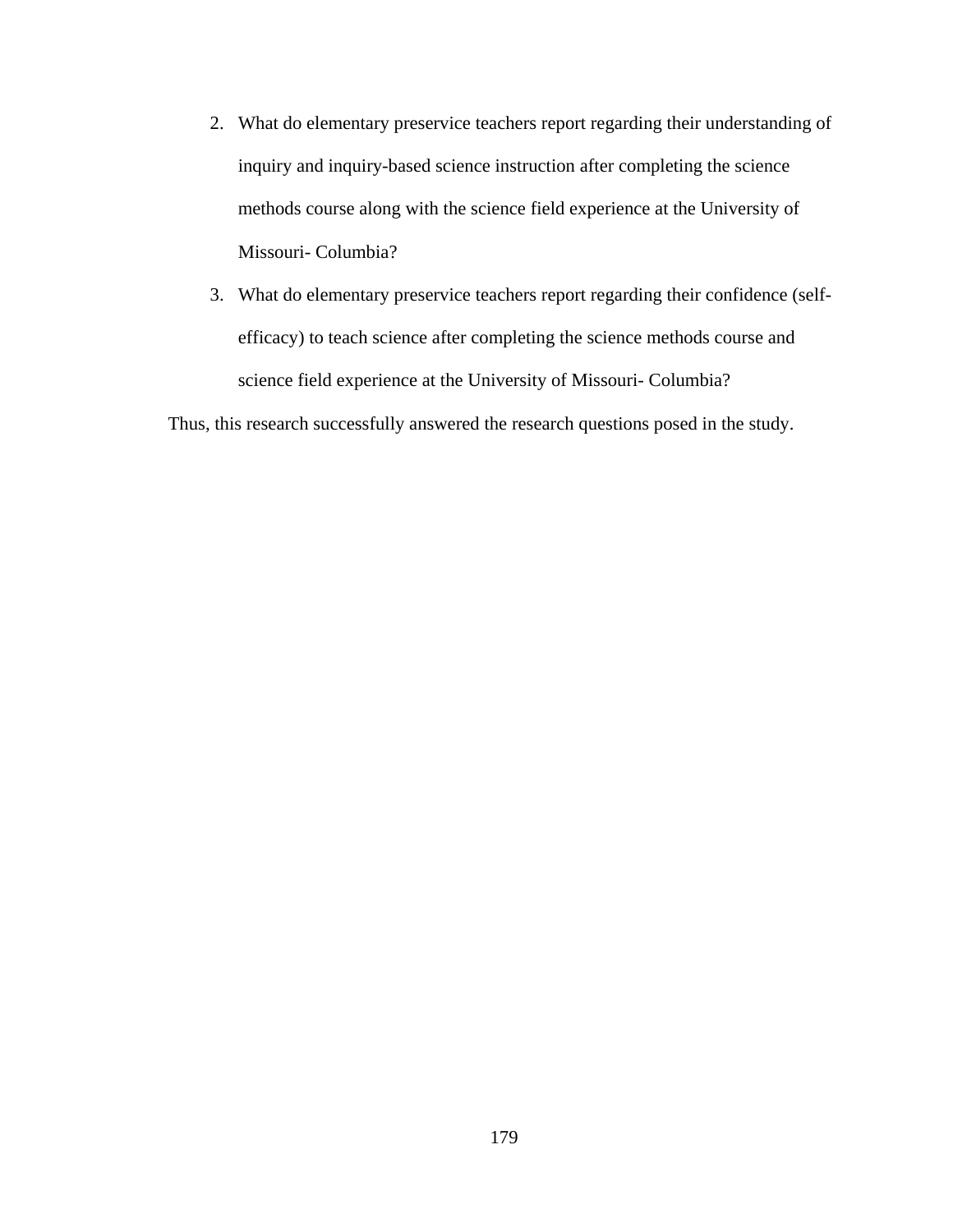### CHAPTER FIVE

 The purpose of this research study was to answer the following three research questions the study was designed to address:

- 1. In what ways are inquiry-based science teaching and learning strategies recommended by the National Science Education Standards emphasized or integrated in the science methods course at the University of Missouri-Columbia?
- 2. What do elementary preservice teachers report regarding their understanding of inquiry and inquiry-based science instruction after concurrently completing the science methods course along with the science field experience at the University of Missouri- Columbia?
- 3. What do elementary preservice teachers report regarding the effect, if any, on their confidence (self-efficacy) to teach science after concurrently completing the science methods course and science field experience at the University of Missouri- Columbia?

 The overreaching question that guided the data collection, data analysis and organization of the findings in this study was: what do preservice teachers report regarding their understanding of inquiry-based pedagogy and their confidence to teach science after concurrently completing the science methods course and the science field experience at the University of Missouri-Columbia (UMC)? Therefore the primary data used to develop categories of meanings was the preservice teachers' perceptions captured through the focus group discussions. Nine categories of meaning emerged from the data.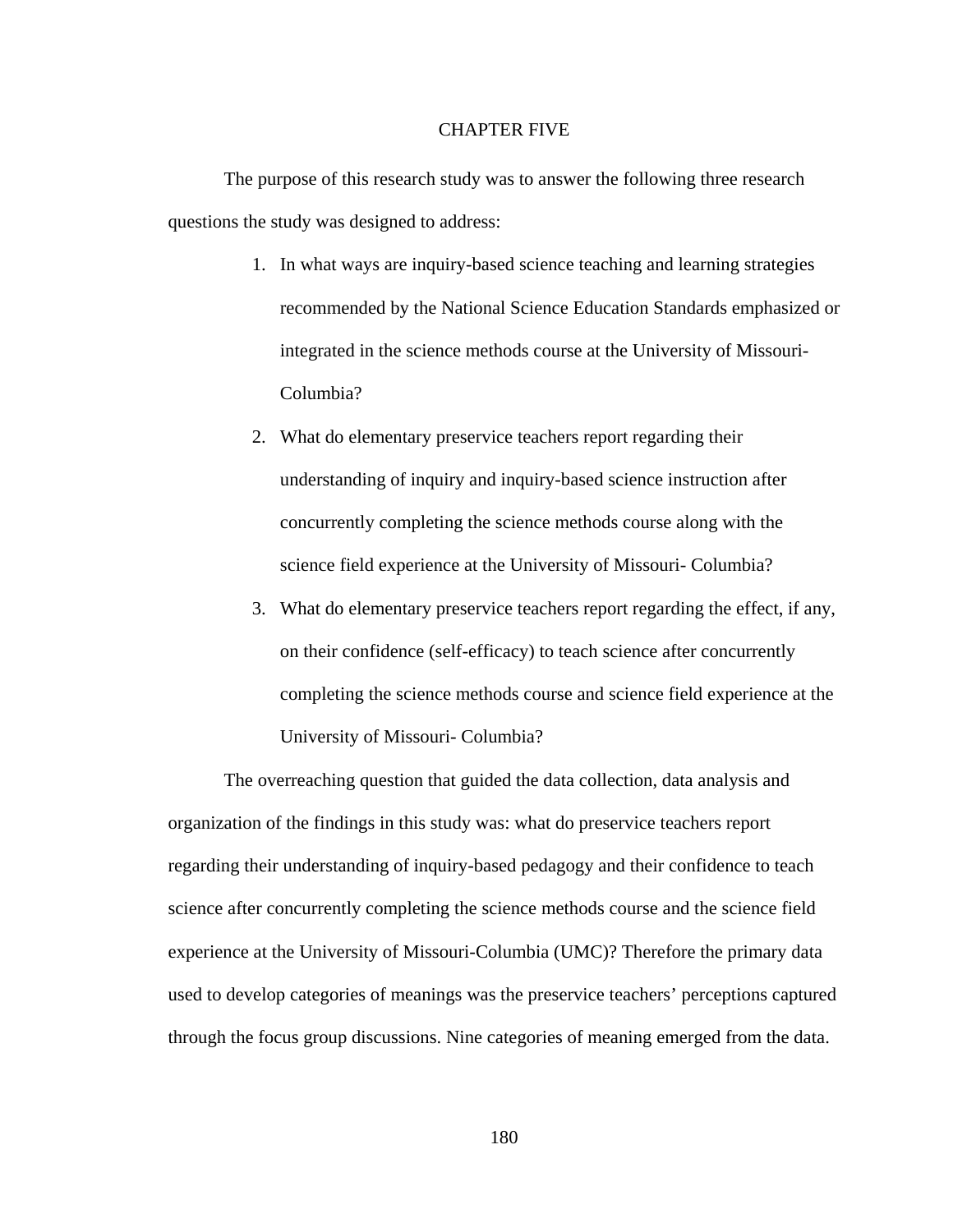Each of these categories of meaning was used to formulate sub questions for analyzing data from the five data collection sources namely: (1) preservice teachers' focus group transcripts, (2) transcripts of interviews with the instructors teaching the science methods course at the UMC, (3) science methods course syllabus analysis for conformance to NSES recommendations for teaching and learning science through inquiry for K-4, (4) preservice teachers responses on the STEBI-B instrument measuring the preservice teachers' confidence to teach science, and (5) preservice teachers responses on the Study Specific Questionnaire capturing the preservice teachers' perceptions regarding their understanding of inquiry, confidence to teach science, and the similarities between the instructional strategies modeled in the science methods course and those observed in the science field experience.

 This chapter consists of (a) discussion of findings with regard to the literature reviewed in Chapter 2, (b) a conclusion explaining how the study adds to the literature regarding the preparation of preservice teachers to teach science as inquiry after concurrently completing the science methods course and the science field experience, (c) limitations of the study regarding the applicability and generalizability of the findings, (d) implication of the study for educators and college teaching faculty involved in the preparation of elementary preservice teachers, and (e) recommendations for future research. To structure this chapter, I revisited Chapter 1 (Introduction-Statement of the Problem), Chapter 2 (Study Context-Review of Related Literature), and Chapter 4 (Findings).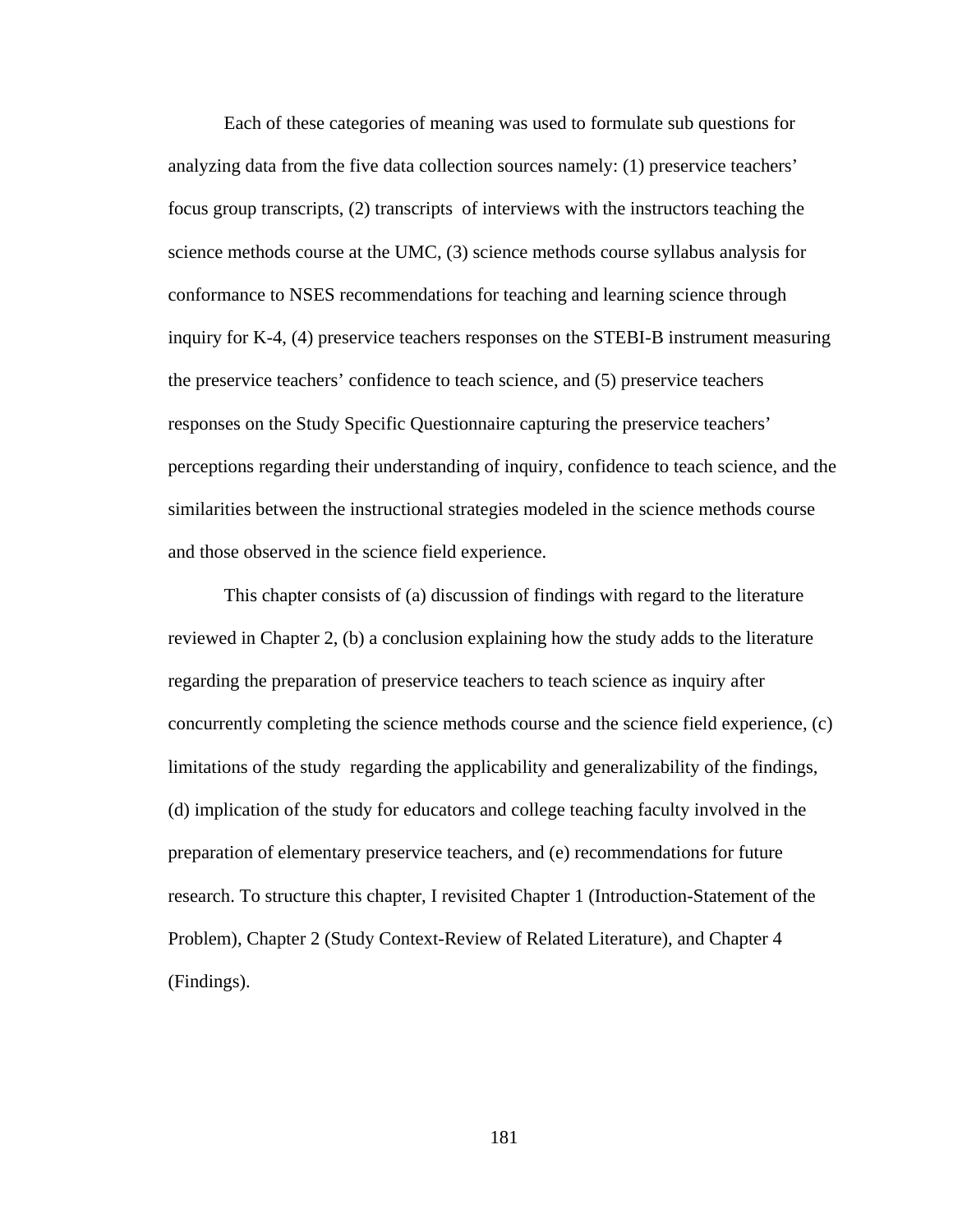## **Discussion**

The main constructs evaluated in this research study were preservice teachers: (1) understanding about inquiry-based pedagogy, (2) their confidence to teach science, (3) understanding the NSES recommendations for doing science as inquiry. There were a number of categories that emerged from the data and are related to each of these constructs that arose from the data which were directly related to each of these main constructs. Relationships between the constructs and categories are outlined in the concept diagram below. In the discussion that follows, I discuss each of these constructs.



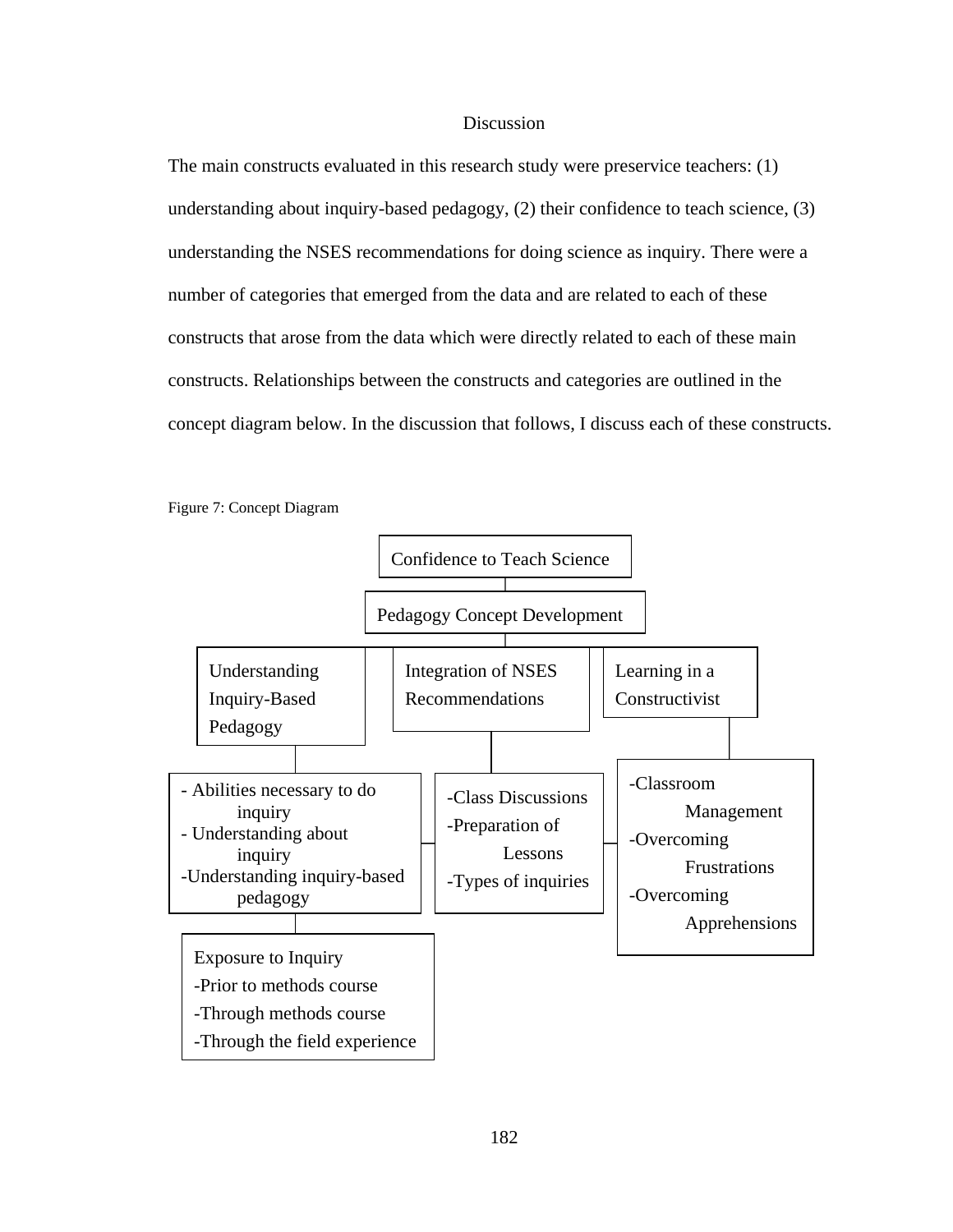### *Integration of NSES Recommendations*

Results of this study show that the recommendations of the NSES to learn and teach science as inquiry were taught (integrated) through the use of teaching strategies specifically geared to develop preservice teachers' abilities necessary to do scientific inquiry, understanding about scientific inquiry and science concepts and understanding of how to teach science through inquiry.

 One of the key recommendations of the NSES is that teachers of science use "different strategies to develop the knowledge, understandings, and abilities described in the content standards" (NRC, 1996, p. 23). Review of the intended curriculum (syllabus and course materials), the delivered curriculum (instructional strategies and interview responses of the instructors), and the received curriculum (preservice teachers' reflections in focus groups and responses on the surveys) for the science methods course at the UMC in winter 2006 semester, indicates that several instructional strategies were used to teach science concepts, abilities and understanding about classroom inquiry, namely:

- 1. Designing multiple inquiry-based experiences
- 2. Guiding and focusing student inquiries instead of lecturing
- 3. The use of instructional models (5E) encompassing the five essential features of classroom inquiry outlined by the NSES.
- 4. Use of operational, scientifically oriented questions to initiate student investigations
- 5. Classroom discussions on inquiry-based science teaching and learning.
- 6. Development of lesson plans and curriculum integrating NSES recommendations for teaching science as inquiry.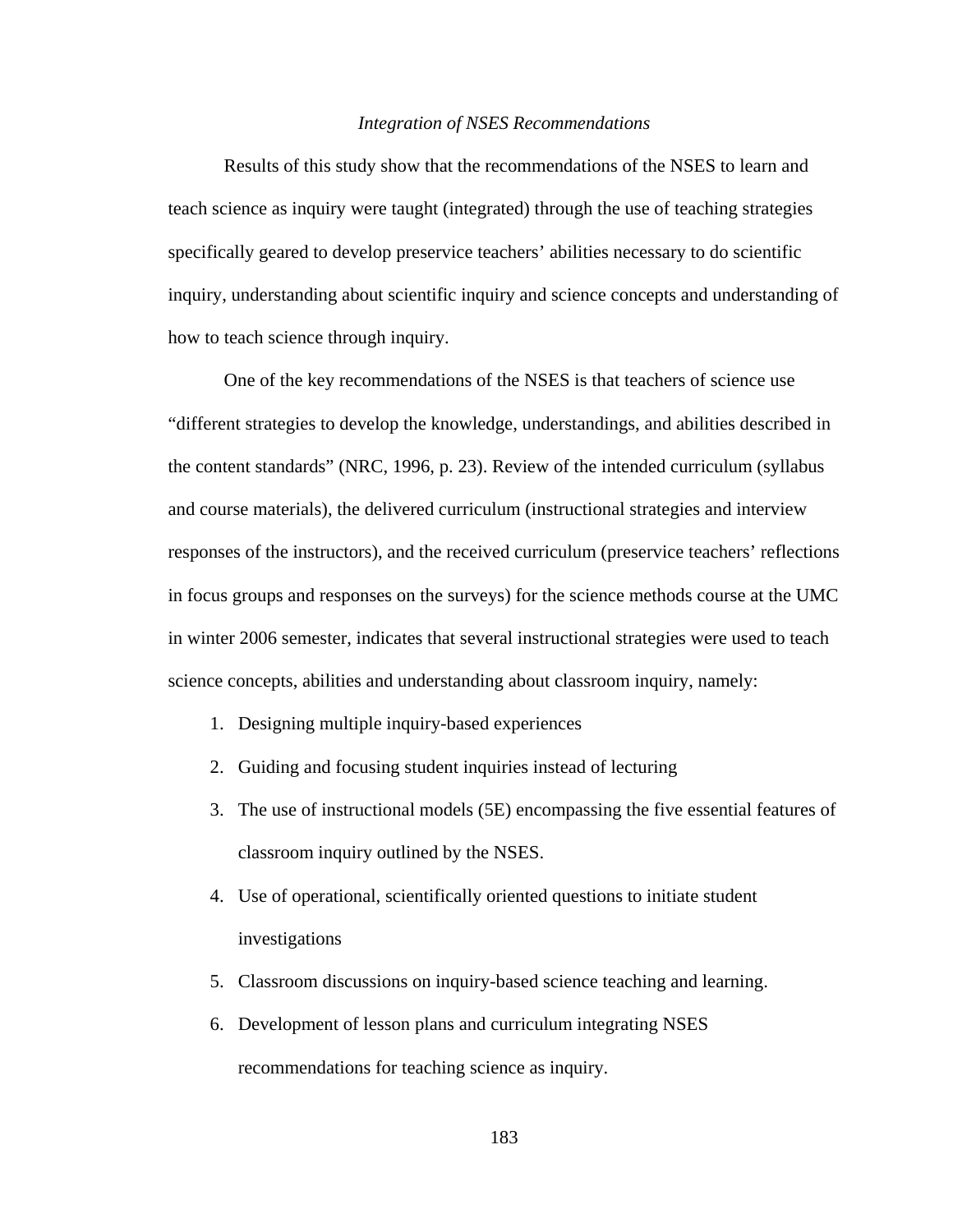- 7. Use of science notebooks for data collection and reflection.
- 8. Evaluation of instructional material for suitability to teach science as inquiry.
- 9. Assessment strategies to evaluate the understanding of science rather than the recall of facts.

All of the above teaching strategies are consistent with the recommendations of the NSES for facilitating students' understanding of NSES recommendations, developing student abilities to do inquiry, developing student understanding about scientific inquiry, and teaching preservice teachers how to teach science through inquiry. For example, literature indicates that selection of the right instructional model to teach inquiry is important because it is believed that modeling of inquiry by teacher educators is critical to helping preservice teachers to understand inquiry and to commit to incorporating inquiry-based teaching strategies in their own teaching (Volkmann et al., 2005). The 5E Learning Cycle instructional model used by instructors to model science pedagogy is aligned with the five essential features for classroom inquiry articulated in the Standards and contributes to the teacher's "coherent instruction and the students constructing a better understanding of scientific and technological knowledge, attitudes, and skills" (Bybee, 1997, p 167).

 It is interesting to note that the theoretical foundation for the 5E instructional model is based on the constructivist perspective that assumes a dynamic and interactive view of human learning (Piaget, 1975) which is consistent with the premise on which the NSES were developed namely: "Learning science is something that students do, not something that is done to them" (NRC, 1996, p.2). Thus, the use of the 5E instructional model is consistent with the NSES recommendations that any instructional model that organizes and sequences inquiry-oriented learning experiences for students can be used to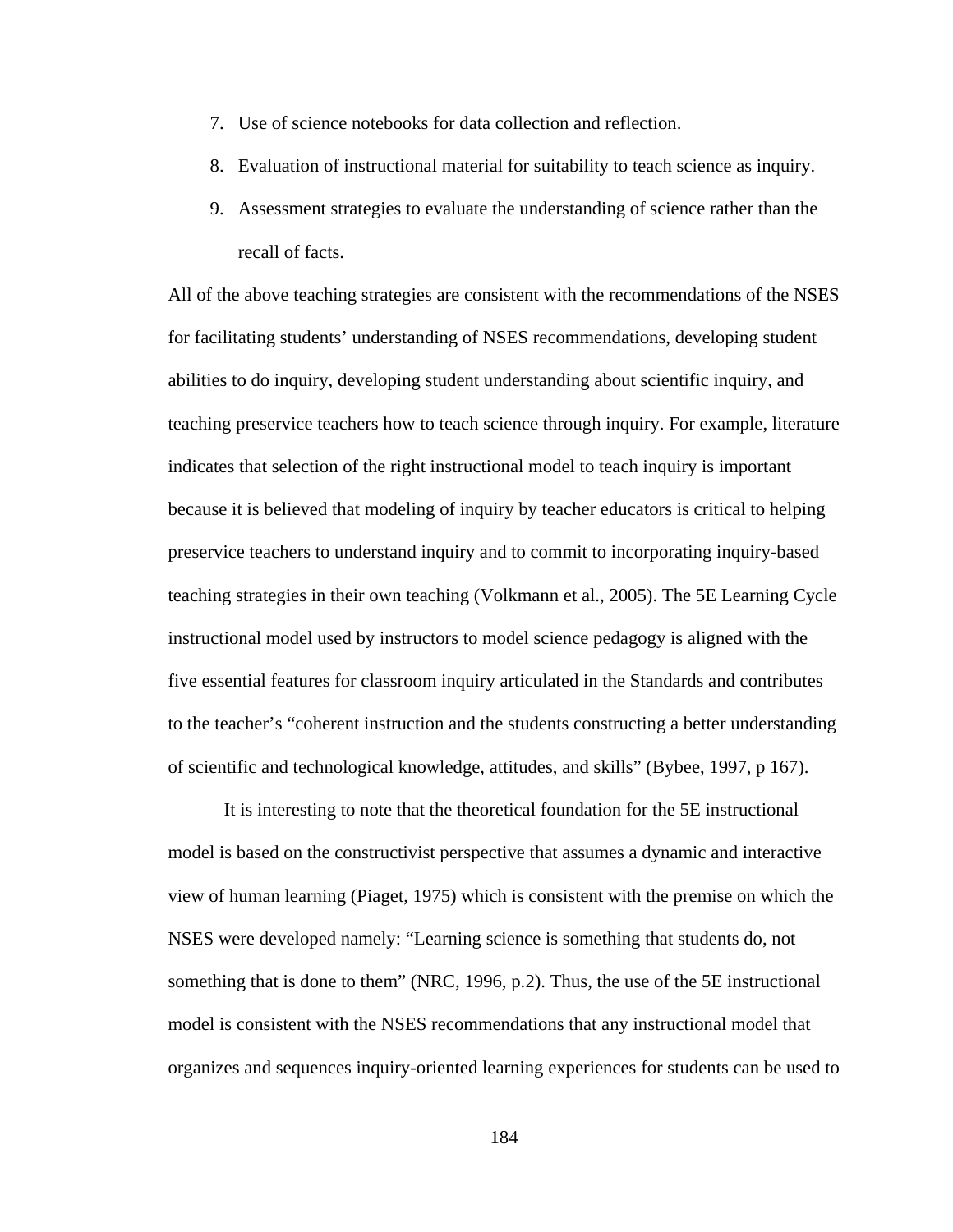teach science as long as it incorporates the essential features for classroom inquiry outlined by the Standards (NRC, 2000). The use of this instructional model helps preservice teachers develop abilities necessary to do inquiry and understanding of classroom inquiry and how to teach science through inquiry (Bybee, 1997).

 The intended curriculum (syllabus), the delivered curriculum (teaching strategies) and the received curriculum (preservice teachers' perception and responses) all indicate that elementary preservice teachers were provided with several, concrete inquiry-based experiences in a constructivist environment, that required them to perform a range of inquiry-based science investigations, which challenged them to rethink their ideas of how science is learned and taught. The use of multiple inquiry-based activities is also consistent with the NSES expectation that student inquiry in the science classroom encompass a range of activities which provide a "basis for observation, data collection, reflection, and analysis of firsthand events and phenomena" or those that encourage "critical analysis of secondary sources-including media, books, and journals in a library" (NRC, 1996, p. 33). These experiences were important in teaching preservice teachers the five essential features of classroom inquiry (NRC, 2000) and the different types of classroom inquiries for doing science.

 The use of guided, inquiries was geared to teach preservice teachers science concepts and abilities necessary to do classroom inquiry, while open inquiries were designed to teach understanding about science and classroom inquiry. This teaching strategy is consistent with the recommendations of the NSES that "guided inquiry can best focus learning on the development of particular science concepts" and the more open inquiries afford "the best opportunities for cognitive development and scientific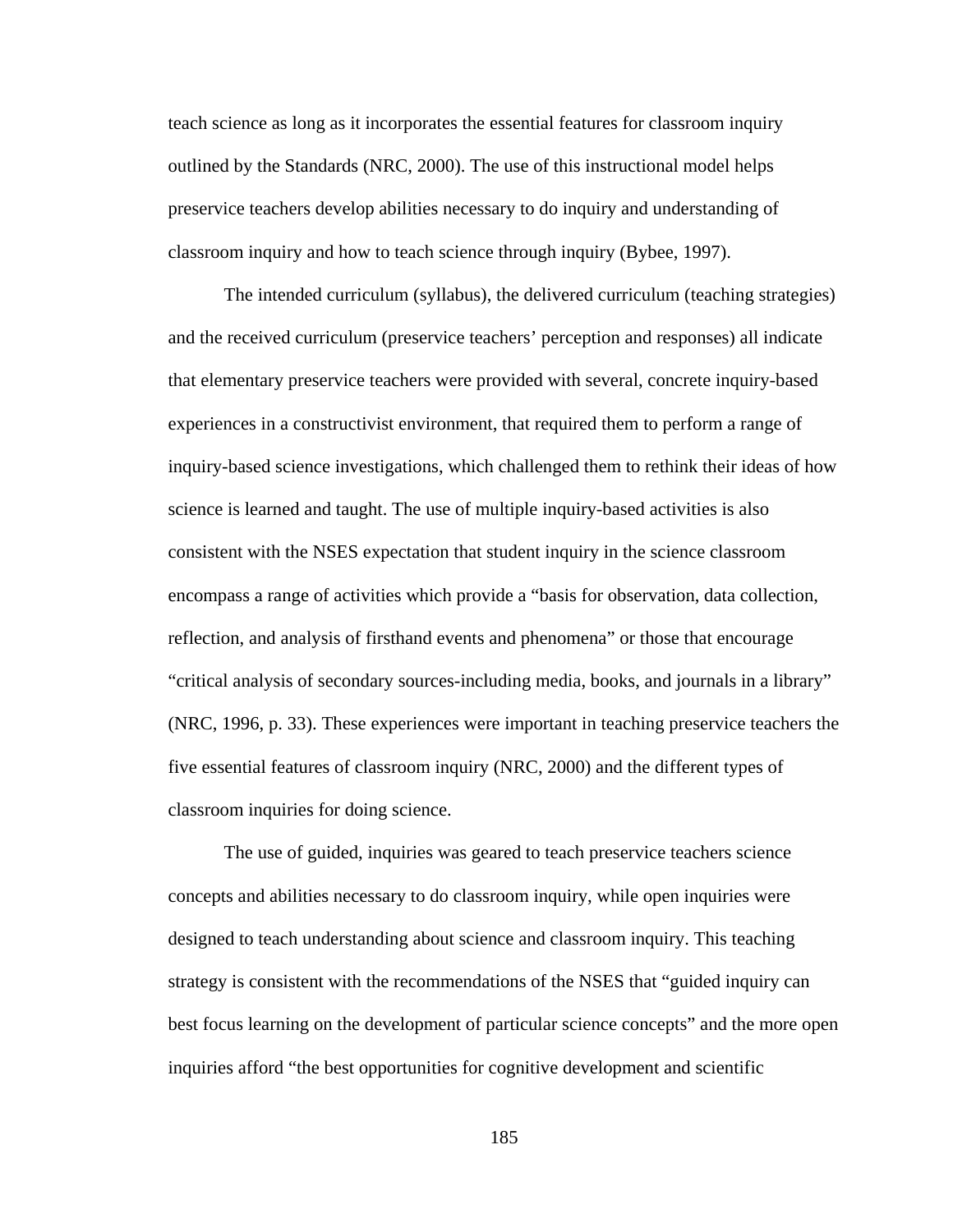reasoning" (NRC, 2000, p. 30). Thus, the intended curriculum and the delivered curriculum show the integration of NSES recommendations for key abilities necessary to do inquiry, understanding about classroom inquiry and understanding of science concepts. Specifically, the intended and the delivered curriculums fulfilled the key requirements of the NSE teaching standard A, namely that teachers of science plan an inquiry-based science program for their students and of NSE teaching standard B, that teachers of science guide and facilitate learning (NRC, 1996; 2000) and are consistent with recommendations in literature that science instructional activities should neither be completely didactic where the teacher transmits facts or knowledge to the student nor should they be completely discovery oriented where students discover targeted science concepts through their own experiences, but instead should initially involve guided investigations where the teacher selects a phenomenon of interest or a question that spurs students to investigate (Volkmann et al., 2005).

 Operational questions or effective questioning strategies were used to teach preservice teachers how to help students think critically and to initiate inquiry-based investigations. This is consistent with the science classroom envisioned by the Standards, where "effective teachers continually create opportunities that challenge students and promote inquiry by asking questions" (NRC, 1996, p.33). The focus group transcripts (received curriculum) indicates that preservice teachers' liked the use of operational, scientifically oriented questions and considered this teaching strategy to be a very effective way of getting students to think critically and initiate inquiries. Preservice teachers explicitly reported their intent to use operational questions in their teaching of science.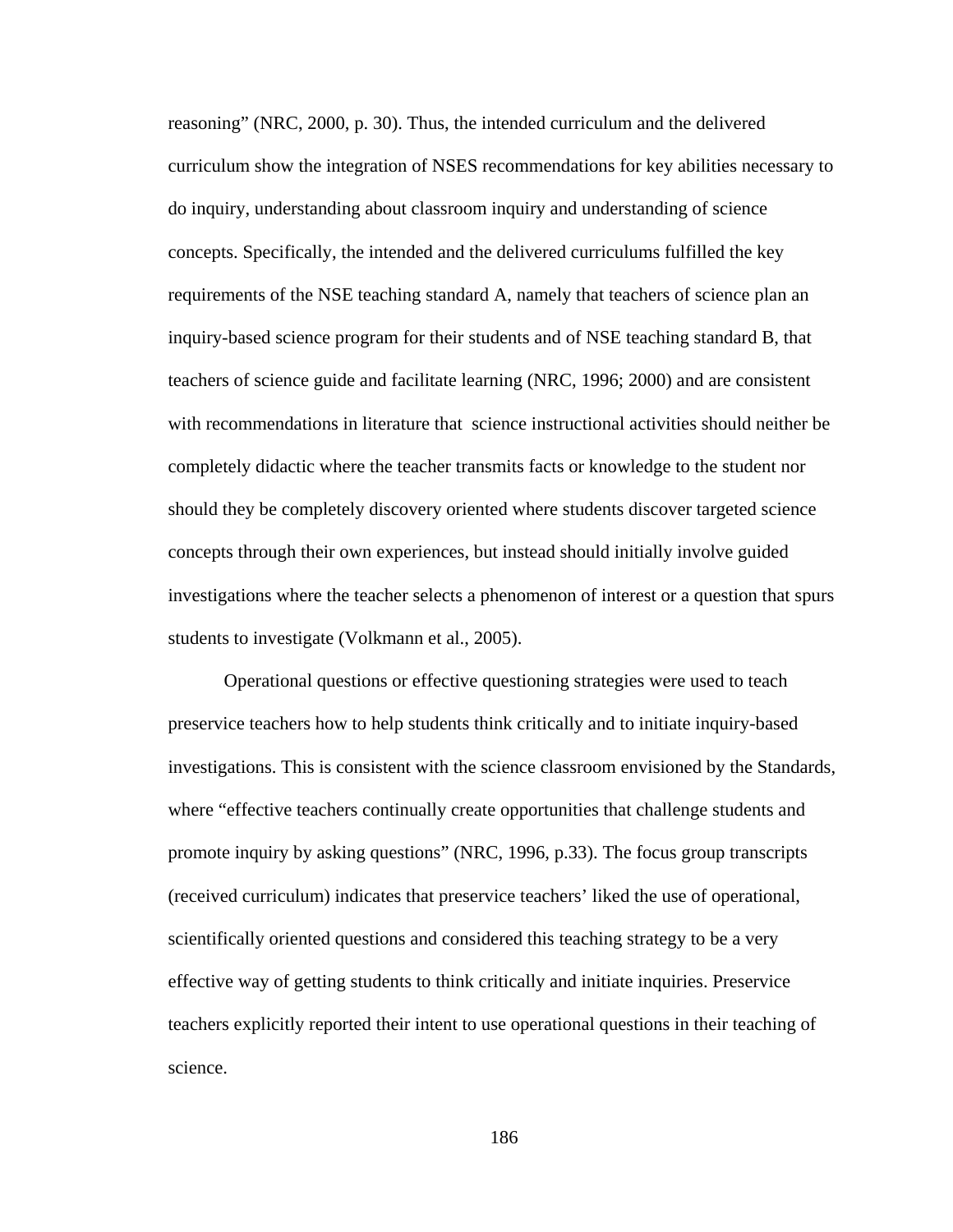Assessment strategies taught to the preservice teachers were geared to evaluating four major learning outcomes of inquiry-based science teaching outlined in the NSES namely, the conceptual understanding in science, abilities required to perform classroom inquiry, understanding about inquiry, and understanding how to teach science using inquiry. Specifically, the instructors used both formative and summative assessments such as observations during inquiry-based activities, evaluation of written preservice teachers' reflection and lab notebooks, evaluation of inquiry-based science lesson plans and curriculums put together by preservice teachers. This form of assessment that seeks to gauge understanding of preservice teachers for learning and teaching science through inquiry is consistent with the NSES recommendations that assessment in inquiry-based classrooms differ from the conventional multiple-choice or short answer questions in that it "takes a broader perspective on the rich learning" (NRC, 2000, p. 75). The received curriculum confirmed the use of formative and summative assessments.

 Thus, the results of this study show that the science methods course syllabus and the teaching strategies, used by the science methods instructors at the UMC in the winter semester2006, address both categories of the general requirements for science as inquiry listed under the NSES content standards namely: the fundamental abilities necessary to do scientific inquiry, the fundamental understandings about scientific inquiry that students in grades K-4 should possess and how to teach science using inquiry in the elementary grades (K-4). Specifically, results of this study indicate that the teaching strategies recommended by the NSES were integrated into the science methods course syllabus for the winter 2006 semester at the University of Missouri-Columbia. Therefore, this study successfully answered research question 1 that guided this study.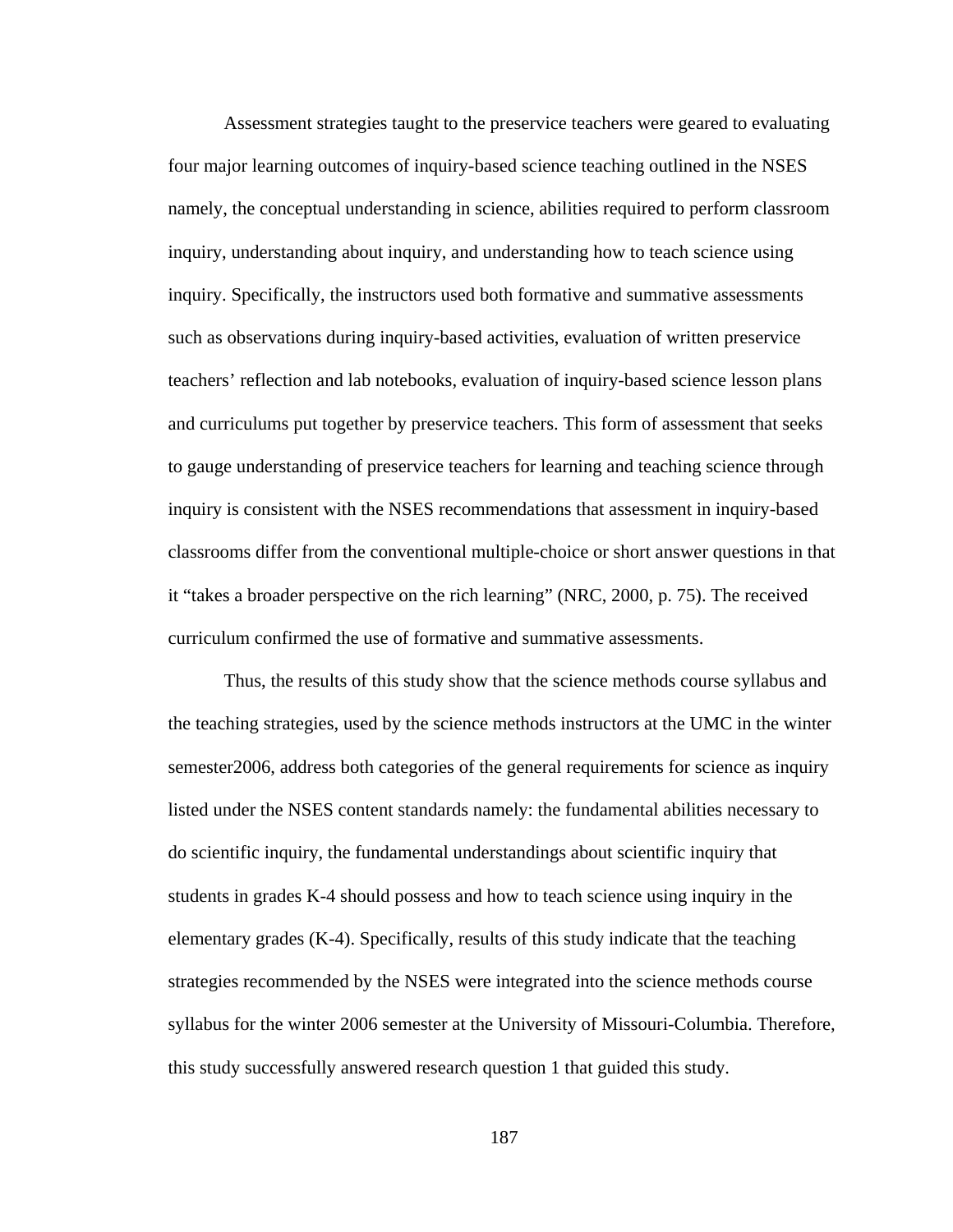### *Understanding about Inquiry*

The main goal of this study was to capture the elementary preservice teachers' perceptions regarding their understanding about inquiry and inquiry-based science pedagogy after completing the science methods course and the science field experience at UMC. In the context of inquiry, preservice teachers' perceptions, regarding their understanding of inquiry and inquiry-based pedagogy, was evaluated in the area of the following three major learning outcomes identified for inquiry-based science: (1) NSES recommendations for the fundamental abilities necessary to do inquiry in grades K-4, (2) NSES recommendations for the fundamental understanding about classroom inquiry for grades K-4, and (3) knowledge of how to teach science using inquiry. The evaluation of elementary preservice teachers' understanding about inquiry and inquiry-based pedagogy in science using these three dimensions is consistent with findings in literature indicating that inquiry teaching must not be considered independently of scientific inquiry and inquiry learning as they are all interrelated and the teachers' understanding of science as inquiry and learning as inquiry are fundamental to their understanding about inquirybased pedagogy (Anderson, 2002).

### *Exposure to Inquiry*

 Most elementary preservice teachers in this study indicated that they had not had any previous exposure to the inquiry-based science through their high school or college science courses and that their total exposure to inquiry form of instruction and learning was through the elementary science methods course. The few preservice teachers who recalled inquiry-based teaching exposure in their basic science courses e.g. physics course, indicated that at the time when they went through their science content course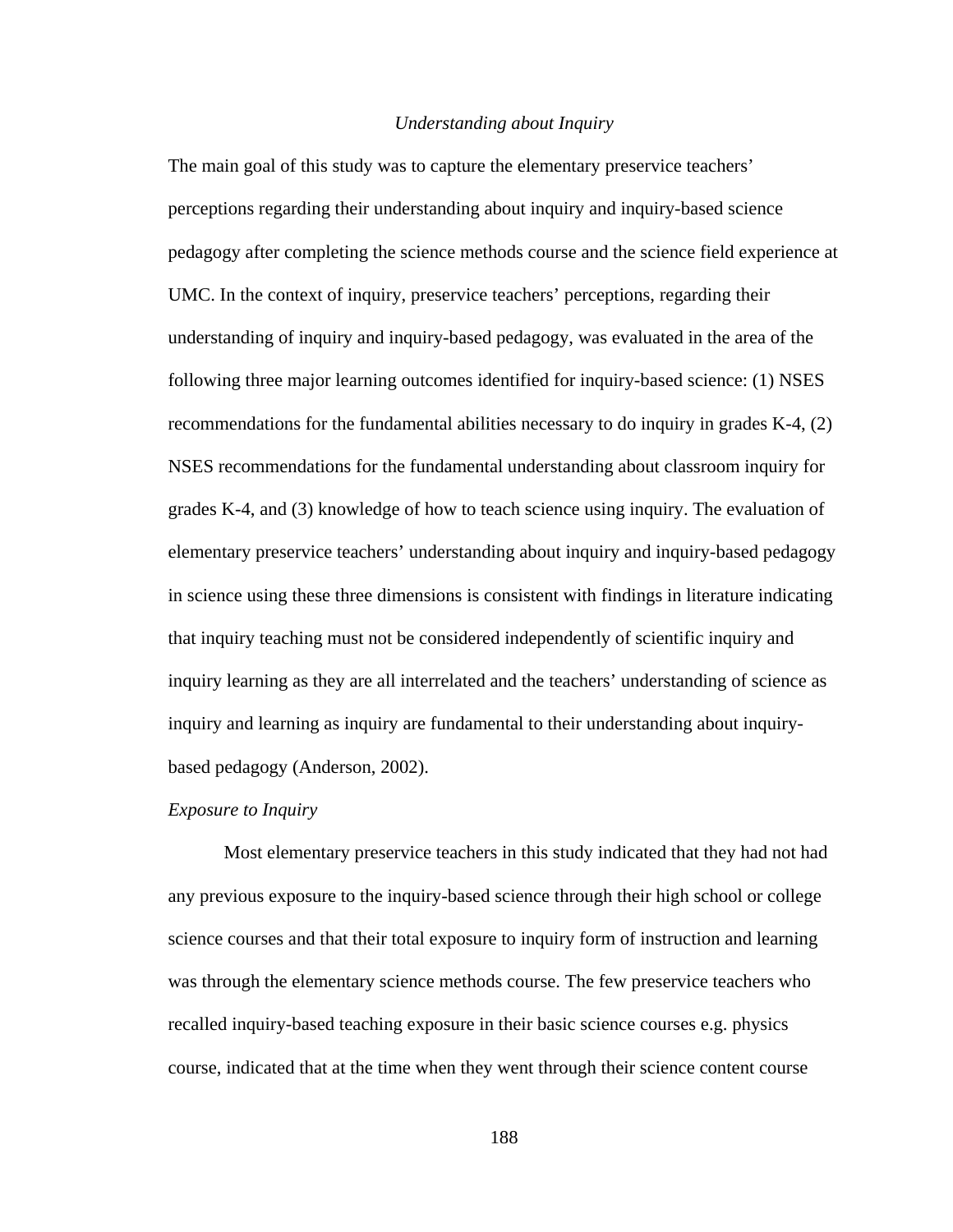they did not recognize the teaching strategies as inquiry-based or did not realize the value of the teaching strategies being used. This finding is consistent with reports in literature that elementary teachers do not receive adequate preparation in the theory and practice of inquiry (Radford, 1998; Rutherford & Ahlgren, 1990; Hayes 2002). Recent surveys indicate that inquiry mostly remains unimplemented in most classrooms across the country (Weiss et al., 2001; 2003) because of the beliefs of teachers' being at odds with reform-based teaching (Volkmann et. al., 2005; Anderson, 2002), or because of lack of support from school administrations and time constraints on teaching science (Weiss, 2002; 2003).

 These preservice teachers indicated that the concept of classroom inquiry and inquiry-based pedagogy was emphasized through the elementary science methods course at the UMC and that they drew connections to their earlier experiences with inquirybased pedagogy only after exposure to classroom inquiry through the elementary science methods course.

### *Abilities Necessary to do Inquiry*

 The development of abilities necessary to do inquiry was done through participation in multiple types of inquiry-based activities. This teaching strategy is consistent with the recommendations of the NSES for grades K-4 (NRC, 2000). The delivered curriculum (interview transcripts) shows that guided inquiries spanning from partial to full inquiries were used to teach preservice teachers abilities necessary to do inquiry. This is consistent with NSES guidance that guided inquiries are used more for teaching science concepts and developing abilities necessary to do inquiry (NRC, 2000). The received curriculum (preservice teachers' reflections in focus groups and responses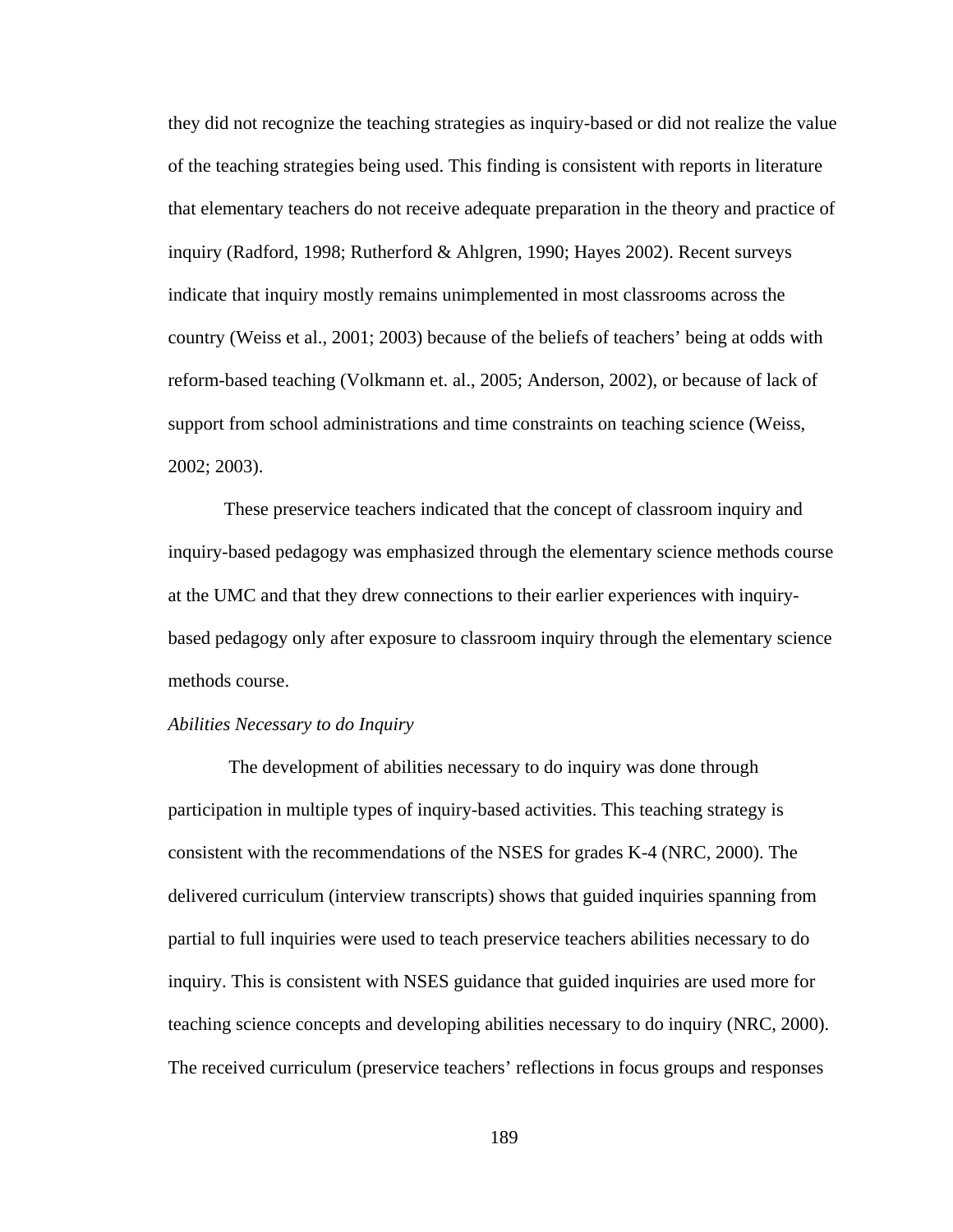on the SSQ), indicates that that for majority of the preservice teachers' learning of abilities necessary to do inquiry were reinforced through the observation of inquiry-based activities in their science field experience. However there were a few students who did not observe science or inquiry-based pedagogy in the field either because their scheduled observation times did not coincide with science period or the mentor teacher was busy focusing on other priorites such as MAP testing. This finding is consistent with reports in literature that finding quality field placements for preservice teachers is a challenge for educators (Abell, 2006).In general, results of this study show the elementary science methods course and the science field experience helped preservice teachers develop abilities necessary to conduct inquiry.

### *Understanding about Inquiry*

 Preservice teachers' responses in the focus groups indicated their understanding of scientific inquiry. Specifically, their responses indicated their understanding that scientists try to understand the natural phenomena by conducting inquiry-based investigations, that the results of scientific investigations are reviewed with other scientists, that explanations of scientific phenomenon are examined in light of what is already known, that results obtained could raise more questions that could trigger more investigations and that currently held concepts or views about certain natural phenomena could change if new evidence becomes available. This understanding of preservice teachers is consistent with the NSES description for scientific inquiry that "scientific inquiry refers to the diverse ways in which scientists study the natural world and propose explanations based on the evidence derived from their work" (NRC, 1996, p. 23).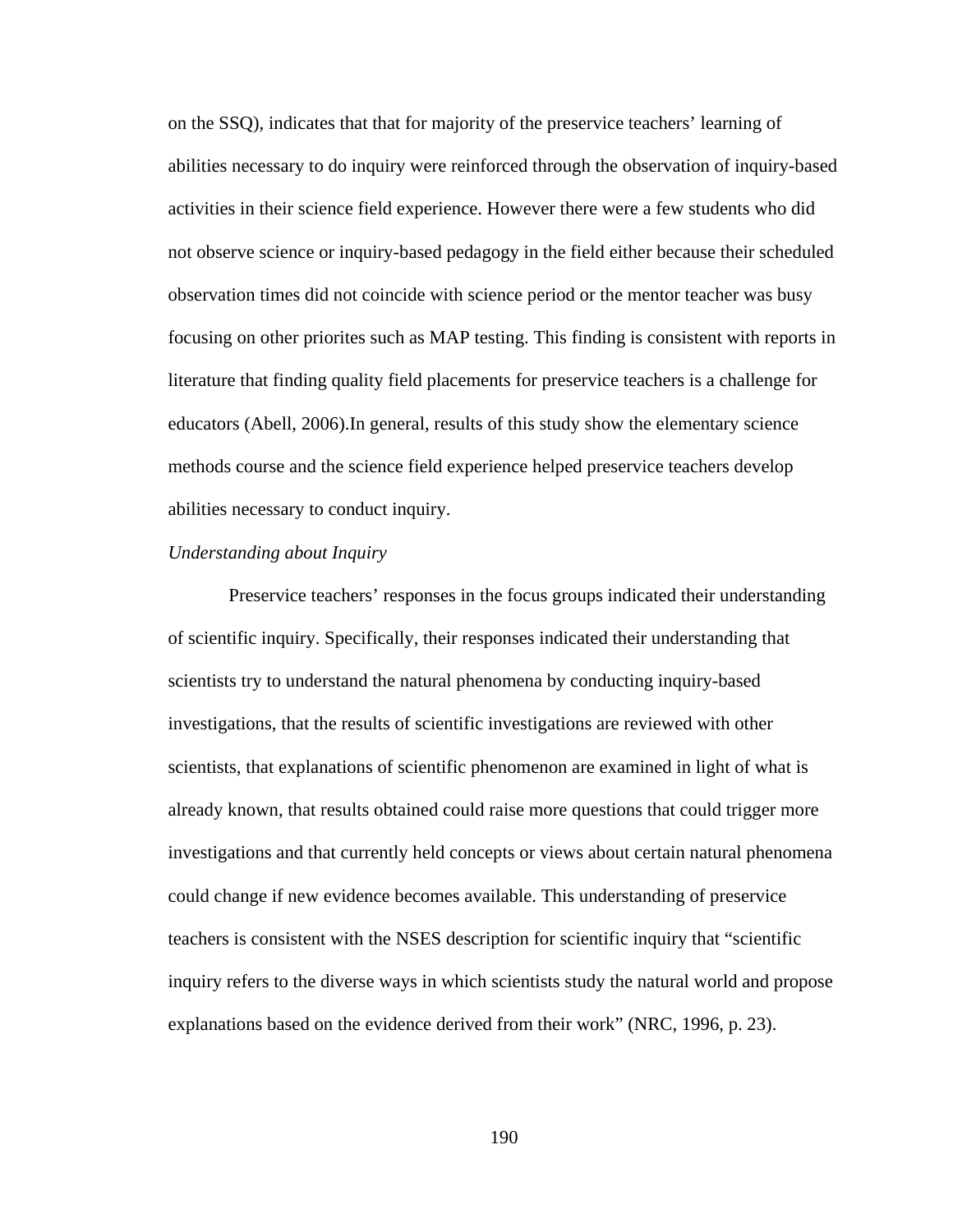The intended curriculum, the delivered curriculum, and the received curriculum indicate that preservice teachers were taught understanding about inquiry in a number of ways. For example, their involvement in multiple scientifically oriented activities, the trip through the woods to investigate natural phenomenon, the formulation of explanations or design of experiments to explain discrepant events, were all geared towards developing preservice teachers understanding about inquiry and its value to learning science. The learning and understanding of inquiry through engagement in scientifically oriented experiences is consistent with the NSES explanation that "inquiry also refers to the activities of the students in which they develop knowledge and understanding of scientific ideas, as well as an understanding of how scientists study the natural world" (NRC, 1996, p.23).

 The received curriculum (focus group transcripts and SSQ) indicates that preservice teachers' understanding about inquiry is consistent with the NSES recommendations for the fundamental abilities and the fundamental understandings that students in grades K-4 should have about scientific inquiry. Specifically, the results show that preservice teachers understand that learning science is an active process and that learners must be exposed to activities that engage them to answer scientifically oriented questions; that learning is something students do, not something that is done to them; or that to answer scientifically oriented questions learners make observations, gather data, develop explanations, evaluate, communicate and justify their explanations to their peers and that the abilities required to do scientific inquiry include cognitive abilities which go beyond what has been termed as 'process' skills such as observations, inference, and experimentation (NRC, 2000). Thus, embedded in the responses from the preservice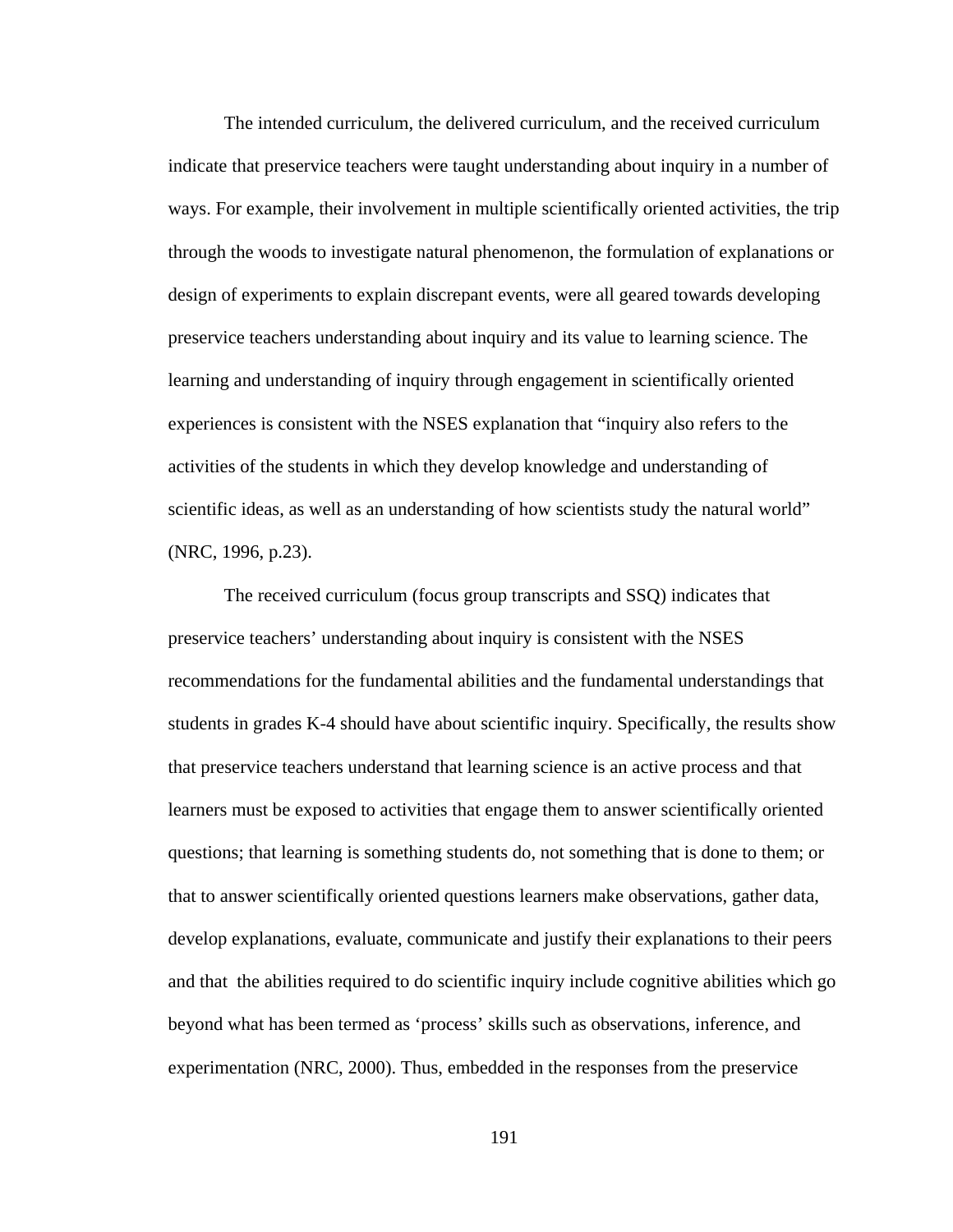teachers in the focus groups and their responses on the Study Specific Questionnaire, is their understanding of scientific processes and scientific investigations or their conceptual understanding about what constitutes scientific inquiry. According to Anderson (2002), this form of inquiry learning reflects the nature of scientific inquiry. Thus, the results indicate that preservice teachers understand scientific inquiry and learning through inquiry.

# *Understanding Inquiry-Based Pedagogies*

 Results from this study indicate that preservice teachers' exposure to inquirybased pedagogies through the elementary science methods course and the science field experience helped them understand inquiry-based science teaching strategies. The intended, the delivered and the received curriculums indicate that preservice teachers learned inquiry-based pedagogy for teaching science through multiple avenues such as: participation in multiple inquiry-based activities, preparation of and teaching inquirybased science lesson plans incorporating recommendations of the NSES for classroom inquiry, observing inquiry-based instructional strategies in the elementary science methods course and the science field experience, learning about instructional models (5E) that incorporate all five essential features of classroom inquiry outlined by the NSES, learning effective questioning strategies to initiate critical thinking and learning how to use them to initiate student questions and inquiries, learning how to evaluate instructional material for teaching science through inquiry, learning how to guide and facilitate student inquiries in class, understanding the new facilitator role of the teacher when teaching science through inquiry, understanding the value of inquiry-based pedagogy to student learning of science, and learning assessment strategies that can be used specifically for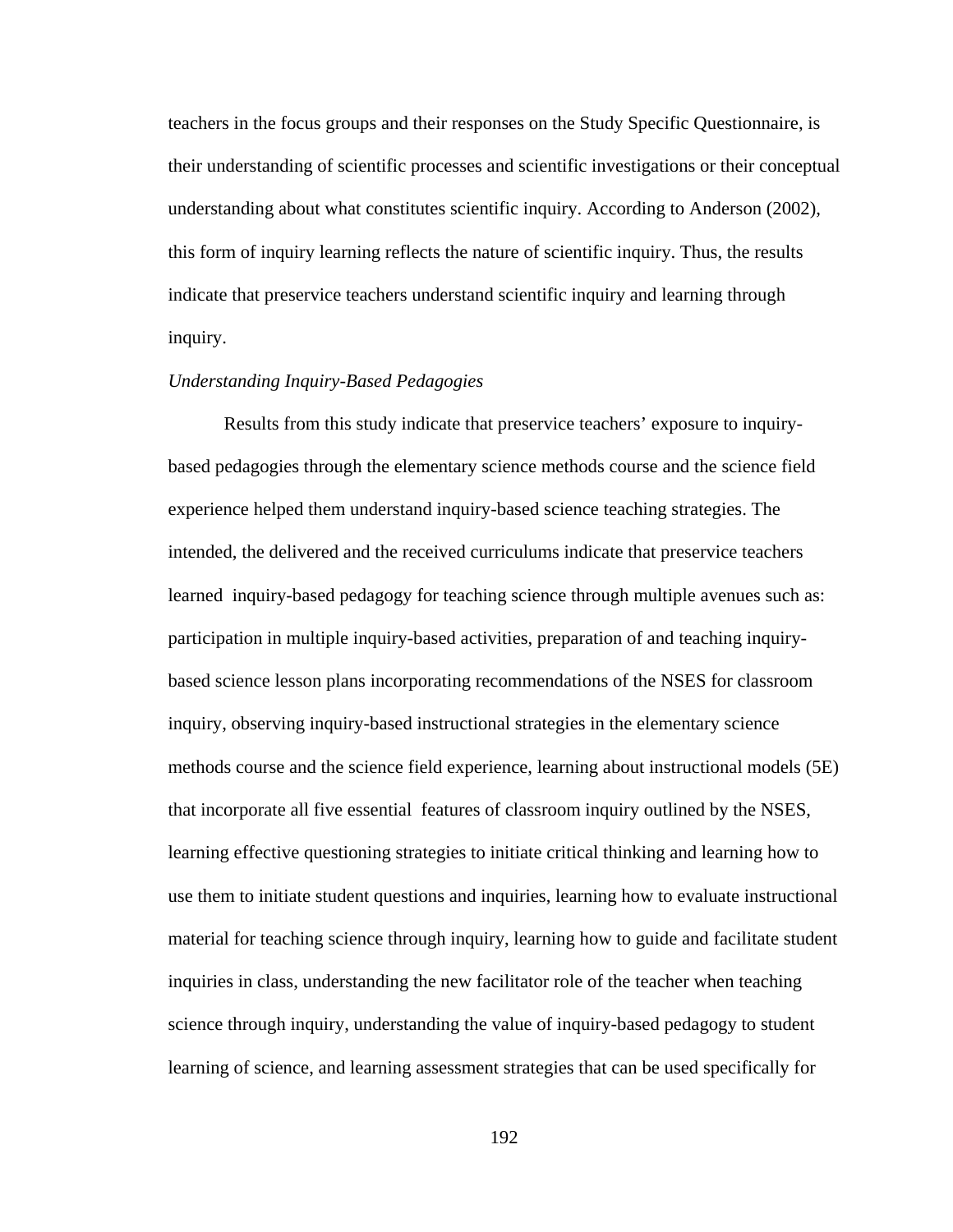assessing deeper student understanding of science and inquiry. Not only did the preservice teachers report understanding how to teach science through inquiry, their reflections in focus groups indicate that they also understood the value of teaching science through inquiry. The benefits of using inquiry-based teaching strategies to learn science reported by the elementary preservice teachers in this study are consistent with the constructivist approach to learning and indicate the cognitive development of the elementary preservice teachers in the area of scientific inquiry and inquiry-based teaching strategies. For example, based on their personal experiences with inquiry-based activities in the method course, the elementary preservice teachers in this study indicated that inquiry-based instruction helps students develop into independent thinkers, gives students a sense of achievement and responsibility for their own growth as learners, sustains student knowledge since knowledge constructed through doing stays with the individual, provides learning through social interaction or sharing of ideas with peers and instills interest and confidence in students to do science. This latter understanding of the preservice teachers is important in that it indicates that not only did the preservice teachers understand the value of inquiry-based teaching for instilling confidence in the students for doing science, but they also understood that if students become confident and interested in science they might be encouraged to pursue scientific careers bridging the shortage of scientists in our society.

 The depth of their understanding of the value of the inquiry form of science instruction was further indicated by the connections preservice teachers made to the use of the inquiry-instruction for other subjects and the use of inquiry method to investigate a crime scene, or resolve conflicts or to the analogy to the 'Show Me' motto for the state of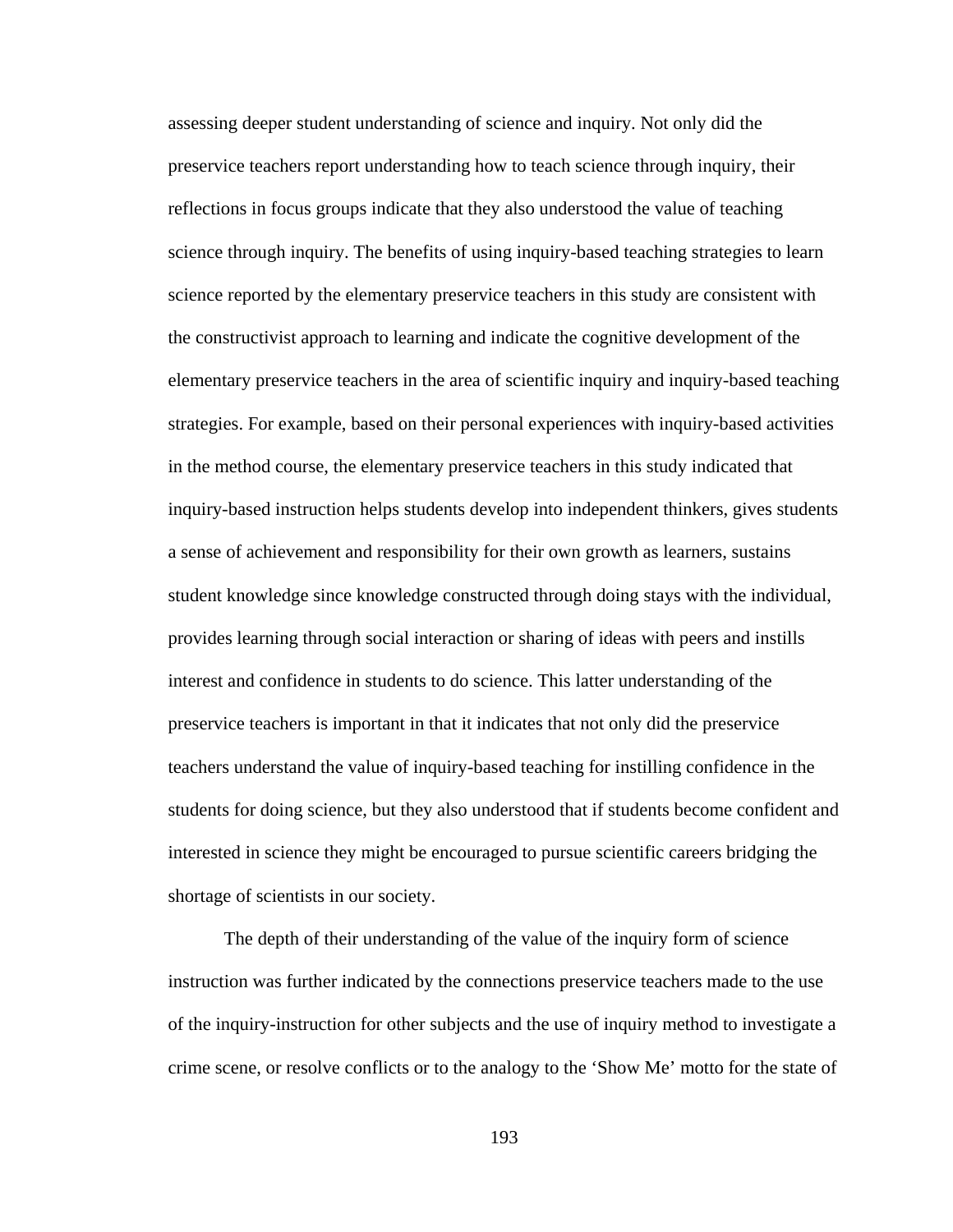Missouri which in a way exemplifies what scientific investigations are about. This is an indication of their cognitive development in the area of pedagogy content knowledge for teaching science.

 In short, the results of this study show that preservice teachers have an understanding about what constitutes scientific inquiry, the abilities necessary to do inquiry for students in grades K-4, the fundamental understanding about inquiry for students in grades K-4, how to teach science through inquiry and the value of inquirybased science pedagogy to teaching and learning science. These findings answer research question 2 in that the results indicate that preservice teachers' understand the fundamental abilities necessary to do inquiry, the fundamental concepts about inquiry, and how to teach science using inquiry-based pedagogy and the value of inquiry-based teaching and learning of science for grades K-4 as articulated in the NSES (NRC, 1996).

### *Learning in a Constructivist Environment*

 The majority of the preservice teachers in this study welcomed the constructivist approach or a shift to inquiry-based pedagogy for teaching science. This is because they reported that the inquiry-based pedagogy allowed them to get away from the traditional textbook dependency as the main course of science information and transition to a more hands-on approach where students are central to the knowledge building and the learning process. They also reported that the use of inquiry-based learning can help students retain knowledge better than if they are taught using a textbook. This perception of preservice teachers is consistent with reports in literature that inquiry-based teaching strategies and a greater emphasis on inquiry methods for the development of personal meaning in science can lead to higher student achievement in science (Anderson, 1997; Von Secker, 2002;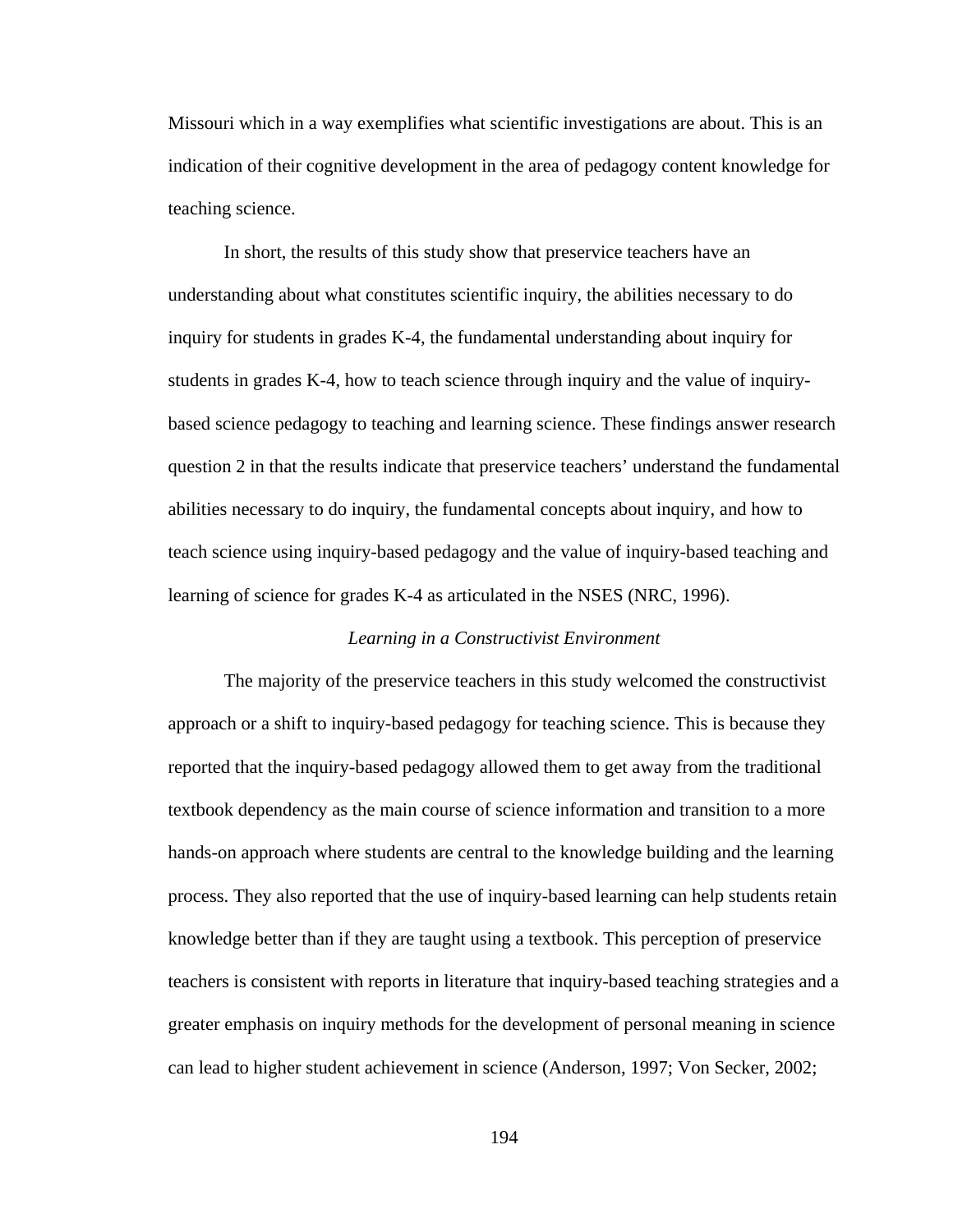Von Secker & Lissitz, 1999; Duran, McArthur & Hook, 2004). However, research also points out that unless students have opportunities to receive guidance as they investigate phenomena they will not develop abilities to perform inquiry, and therefore suggests that teaching strategies should neither be mostly didactic or mostly discovery oriented but instead should be somewhere in between these two extremes (Volkmann et. al., 2005). The teaching strategies used by the instructors in this study comply with this finding as the instructors in this study used the inquiry related approach spanning from guided inquiry where the teacher gives step by step directions to students on how to conduct inquiry, to an open inquiry where students struggle through on their own to conduct an investigation triggered by a probing question or a discrepant event supplied by the teacher (NRC, 2000).

### *Classroom Management*

 An unexpected but interesting benefit cited by preservice teachers of the constructivist approach to learning science was in the area of classroom behavior management. Preservice teachers indicated that students who are engaged in inquirybased science would cause fewer classroom behavior management challenges. Specifically, preservice teachers felt that the inquiry form of instruction afforded opportunities to keep students interested and involved in their own learning and would perhaps lead to less classroom management problems. Though this is a logical conclusion based on the knowledge about learning in a constructivist environment, it is contrary to at least one finding in literature. Specifically, in a study conducted to evaluate preservice teachers' struggles to define inquiry-based science teaching, Hayes (2002) reported that when he discussed elementary preservice teachers' concerns about implementing inquiry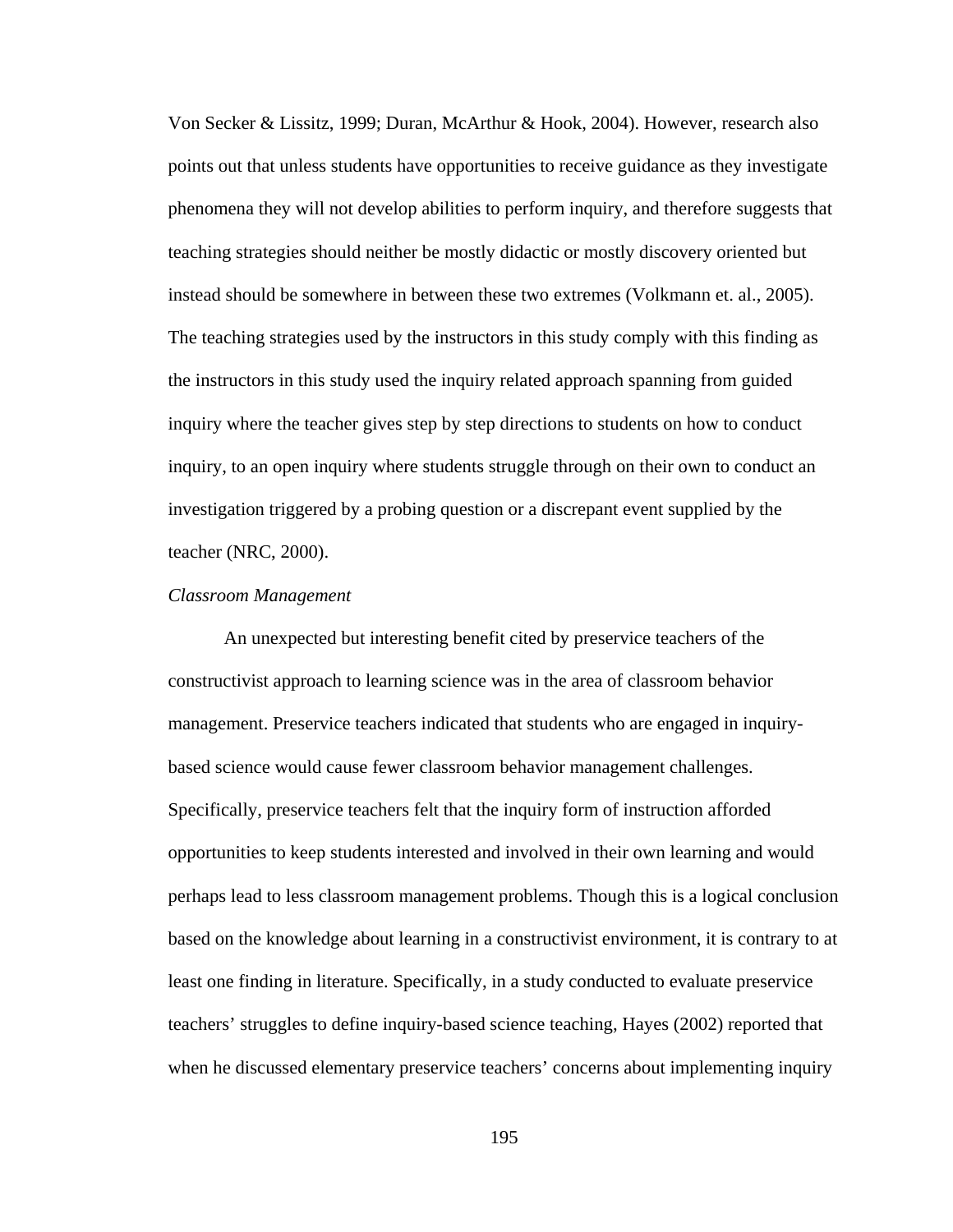with their students in their field placement, preservice teachers appeared to be worried about the possibility of discipline problems, and expressed concerns about maintaining control of the students during open explorations required for inquiry-based learning. Others have pointed out that concerns about classroom management are quite common for both preservice teachers and beginning teachers (Flick, 1997; Bullough, Knowles & Crow, 1992) and therefore might not be just specific to teaching with inquiry-based science. Similar concern was also articulated by the graduate student instructor of the science methods course in this study.

#### *Overcoming Frustration of Learning in a Constructivist Environment*

 An interesting finding from this study was that initially most preservice teachers indicated experiencing frustration with the inquiry-based, constructivist way of learning. The preservice teachers stated that they wanted more direction from the instructors and were lost and frustrated without direction. However, almost everyone reported that after the initial frustration, towards the end of the elementary science methods course, they developed a new appreciation for the value of the inquiry form of science instruction for student learning and valued the active learning experiences and opportunities afforded to them by their instructors. Most preservice teachers complimented the hands-off approach taken by the instructors and indicated that this approach helped them construct their own knowledge thus confirming the NSES premise that 'children learn by doing' and that 'learning science is something students do, not something that is done to them'. This cognitive development of the preservice teachers is consistent with the constructivist theories and the development theory of Jean Piaget (1975) according to which "learning begins when individuals experience disequilibrium" or a discrepancy between "what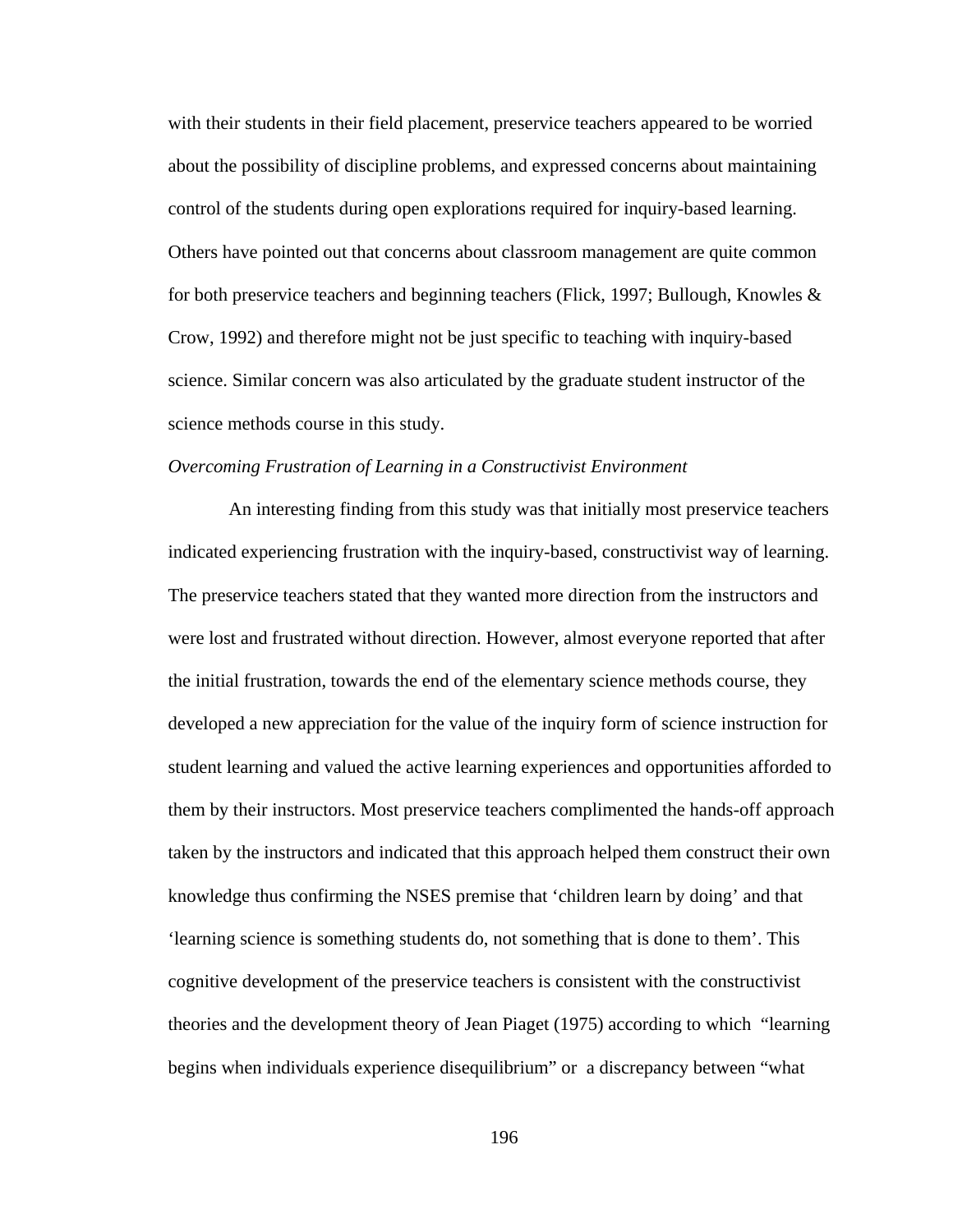they think they know and what they observe or experience" (NRC, 2000, p. 34) and that to bring their understanding back into equilibrium individuals need to "adapt or change their cognitive structure through interaction with their environment" (NRC, 2000, p. 34).

 The finding that preservice teachers moved from initial feeling of frustration in a constructivist learning environment to a feeling of acceptance and appreciation is also consistent with results reported in literature for specialized inquiry-based science content courses. For example, after exposure to a specialized inquiry-based biology course, researchers report that preservice teachers moved through an initial feeling of hesitation to gaining improved confidence and self efficacy (Friedrichsen, 2001) in biology. Preservice teachers participating in a redesigned inquiry-based chemistry course to help them develop pedagogical content knowledge, initially reported concerns as they adjusted from a traditional course to an inquiry-based course, but at the conclusion of the course reported that they felt better prepared to teach chemistry (Jones et al, 1997). A similar shift from discomfort to appreciation with the constructivist approach to learning science was expressed by preservice teachers enrolled in a specialized astronomy course (Powell, 2003). Preservice middle childhood teachers enrolled in an inquiry-based specialized undergraduate physics course moved from initial frustration to embracing the inquiry form of learning in the constructivist environment (Duran, McArthur& Van Hook, 2004). Similarly, preservice teachers in a specialized experimental inquiry-based science course indicated that the course improved their pedagogical and content knowledge and was relevant to their development as future science teachers (McLoughlin & Dana, 1999). In another study designed to evaluate students' experiences in an inquiry-based undergraduate physics course, students experienced frustration with the inquiry form of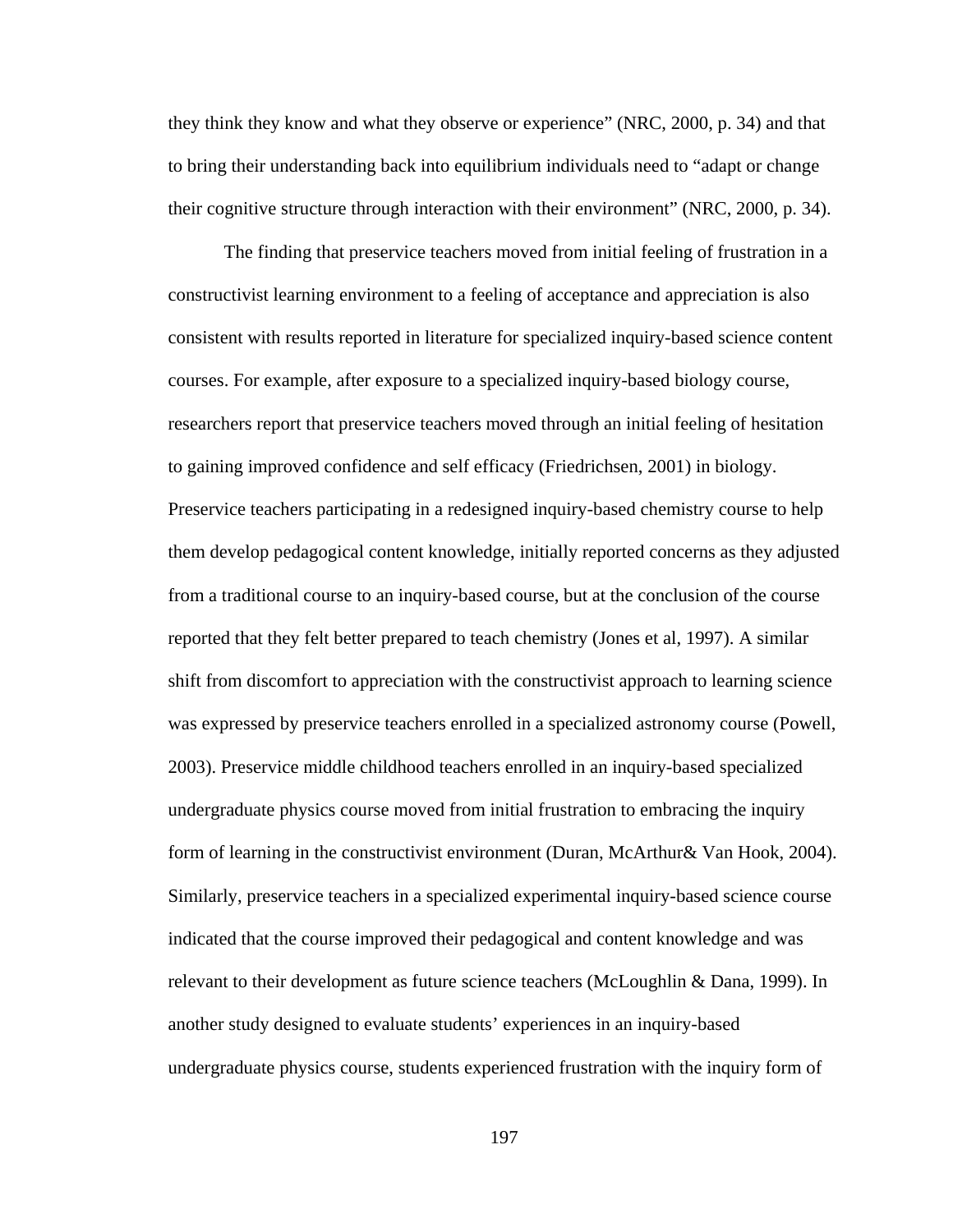learning. However, despite their frustrations as learners, they "connected events of questioning, predicting, observing and explaining to scientific inquiry and held a positive view of the inquiry-based course as a model for future teaching" (Volkmann et al., 2004, p. 860). A study done to evaluate the struggles faced by preservice teachers to understand and implement an inquiry teaching unit in their field placement setting, revealed that though initially the preservice teachers struggled with the planning, maintaining control over student behaviors and the very assumptions of inquiry, their struggles resulted in helping them make sense of and defining the terms of inquiry (Hayes, 2002). Thus, the frustrations reported by the elementary preservice teachers in this study, and their final appreciation of the inquiry form of teaching and learning is consistent with reports in literature and shows that struggles of working through a learning experience in a constructivist environment brings about an understanding of inquiry and science concepts. It is therefore not surprising that some researchers are recommending that to teach inquiry to preservice teachers, science teacher educators should target the fundamental aspects of scientific inquiry and problematize them for prospective teacher learning (Haefner, & Zembal-Saul & Zembal-Saul, 2004).

## *Overcoming Apprehensions about Teaching with Inquiry.*

 Another interesting finding of the study was that even though the majority of the elementary preservice teachers indicated confidence to teach science after completing the elementary science methods course and the science field experience at the UMC, a small but significant number of preservice teachers indicated being apprehensive about their own ability to teach inquiry-based science. This is an interesting finding especially since the majority of preservice teachers reported having good exposure to inquiry-based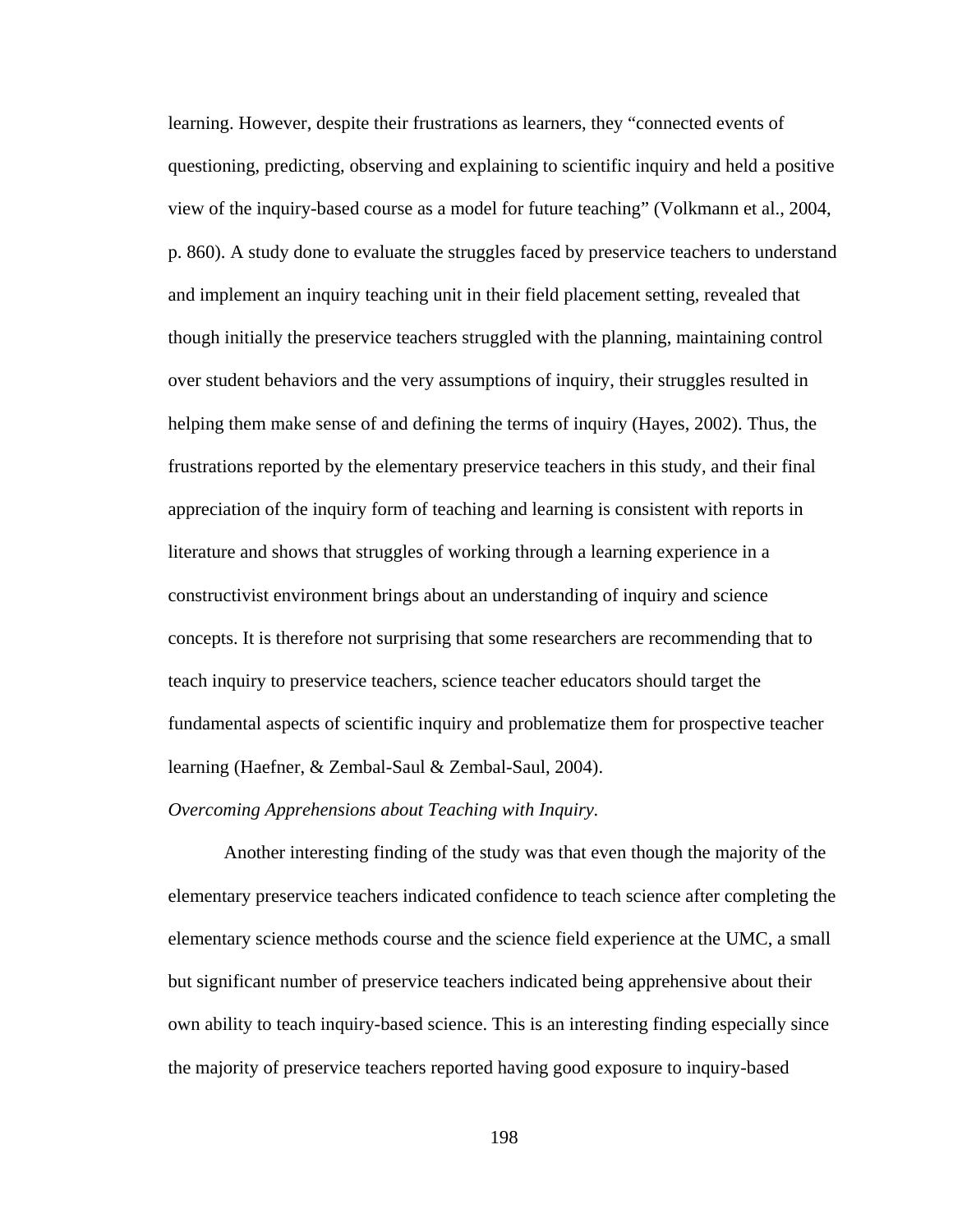pedagogy, understanding inquiry and the value of inquiry-based science teaching for learning science. Preservice teachers' apprehensions about teaching inquiry-based science were stemming from self doubt about their own knowledge of science content, from the knowledge that inquiry-based instruction in a constructivist environment is more time consuming and required additional effort and preparation time, and from their concerns about whether the traditional elementary school curriculum would provide adequate time or support for them to implement inquiry-based science teaching strategies. This feeling of doubt is consistent with findings reported in literature for a study which evaluated preservice elementary teachers' struggles with defining inquiry-based science teaching (Hayes, 2002). In this study when preservice elementary teachers were asked to reflect back on their experiences of implementing inquiry-based pedagogy in their field experience, they voiced concerns about inquiry-based teaching taking up too much time during the day and space in the curriculum and worried about "the possibility of discipline problems, exorbitant preparation requirements, and their lack of knowledge in a particular topic" (Hayes, 2002, p. 151).

 Anderson (2002) points out that teachers considering new approaches to education, such as inquiry-based instruction, face dilemmas about change which many times are due to their own "beliefs and values related to students, teaching, and the purposes of education" (p.7). This contention is supported by Volkmann et al (2005) who too point out that doubts about teaching inquiry-based science could stem from preservice teachers' own beliefs, values, and goals being at odds with those that support inquiry.

 Others point out that the current set up of the elementary school curriculum does not afford teachers time or the support for teaching science consistent with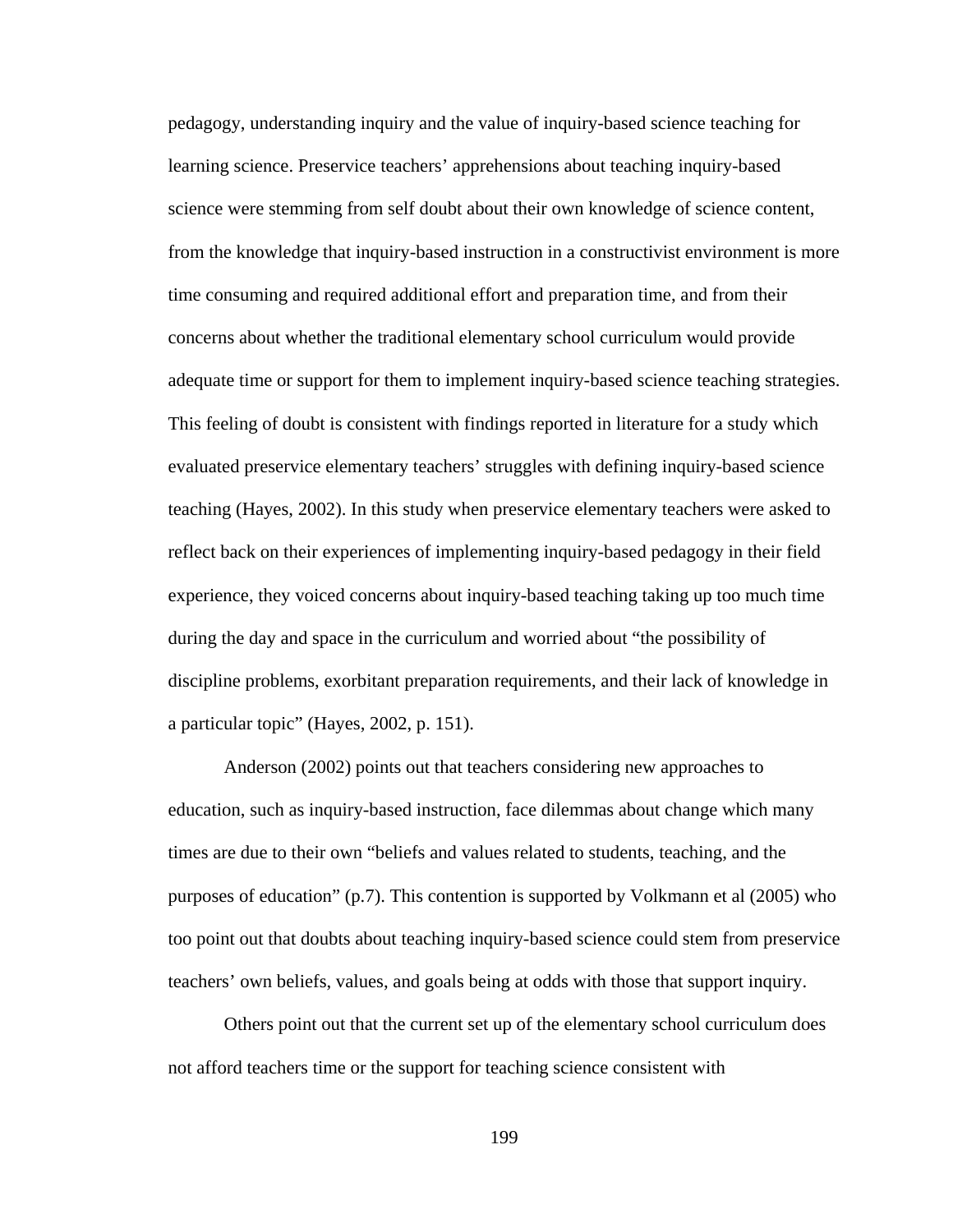recommendations of the NSES for doing science as inquiry (Abell & Roth, 1992; Abell, 2006). Literature also points out that teachers work in complex social and intellectual environments that both enable and constrain efforts to change (Brickhouse & Bodner, 1992; Tobin & Lamaster, 1995).

 Hayes (2002) found that the elementary preservice teachers' struggles to define and implement inquiry oriented practices were related to their inability to let go of the teacher's authority to control and direct student learning, their reluctance to go with student interests or to allow students to lead the curriculum, and their discomfort with establishing a form of reduced teacher control and authority in the classroom that was new to them. Research indicates that barriers and dilemmas relating to inquiry-based science instruction are clustered in three dimensions namely: the technical dimension, the political dimension and the cultural dimension (Anderson, 1996). According to Anderson (2002, p.8) the "technical dimension included limited ability to teach constructively, prior commitments (e.g. to a textbook), the challenges of assessment, difficulties of group work, the challenges of new teacher roles" for inquiry-based science. The political dimension includes among other things, "unresolved conflicts among teachers, lack of resources" etc (Anderson, 2002, p.8). Cultural dilemmas stem from teachers' beliefs and values and their perceived need to prepare students for the next grade level for which they considered the textbook the best tool (Anderson, 2002).

 An important outcome of this present study is that even though some preservice teachers felt insecure about their science content knowledge, or realized that inquirybased instruction would require more planning and class time, or that traditional school environments might not allow them to use inquiry-based science instructional strategies,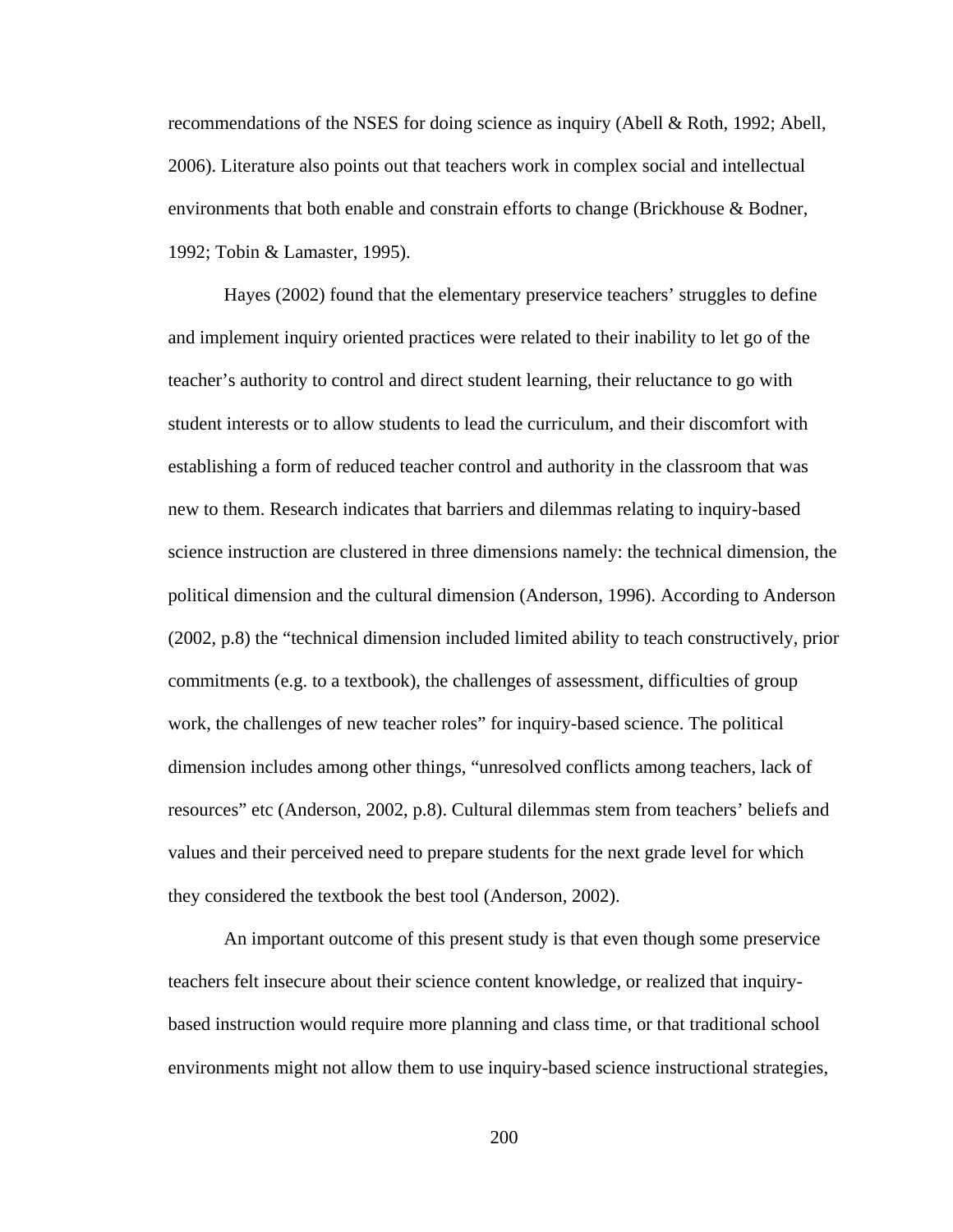they still felt confident that they had received the tools they required to manage their time to implement inquiry-based instruction. This is consistent with the finding in literature that even though preservice teachers struggle and experience anxiety about using inquirybased pedagogy for teaching science, these struggles help them understand the nature and value of inquiry-based teaching practices. For example, in a study conducted to evaluate preservice elementary teachers' struggles with implementing inquiry-based projects in their field experience, Hayes (2002) found that the elementary preservice teachers struggled to implement inquiry, however after coming through their struggles, preservice teachers came to define and truly understand the nature of inquiry-based teaching (Hayes, 2002).

## *Personal Pedagogy Development*

 Research points out that most teachers usually struggle to construct their professional roles and identity as a particular kind of science teacher (Helms, 1998). For example, Volkmann & Anderson (1998) point out that the teacher in their study worked to negotiate the tensions between possible versions of science teacher identity, such as the caring teacher who nurtures students and the tough teacher who maintains control in the classroom. Similarly, Bryan and Abell (1999) in their research on preservice teachers developing professional knowledge, highlight one teacher's conflicts and struggles in developing her science teaching practice. Goodfellow & Sumsion (2000) point out that it is the struggles related to resolving these tensions in a meaningful way that lead preservice or novice teachers to come to grips with their emerging identities as teachers.

 Literature points out that under the reform-based curriculum, construction of an identity as a science teacher can be complicated due to the multifaceted nature of inquiry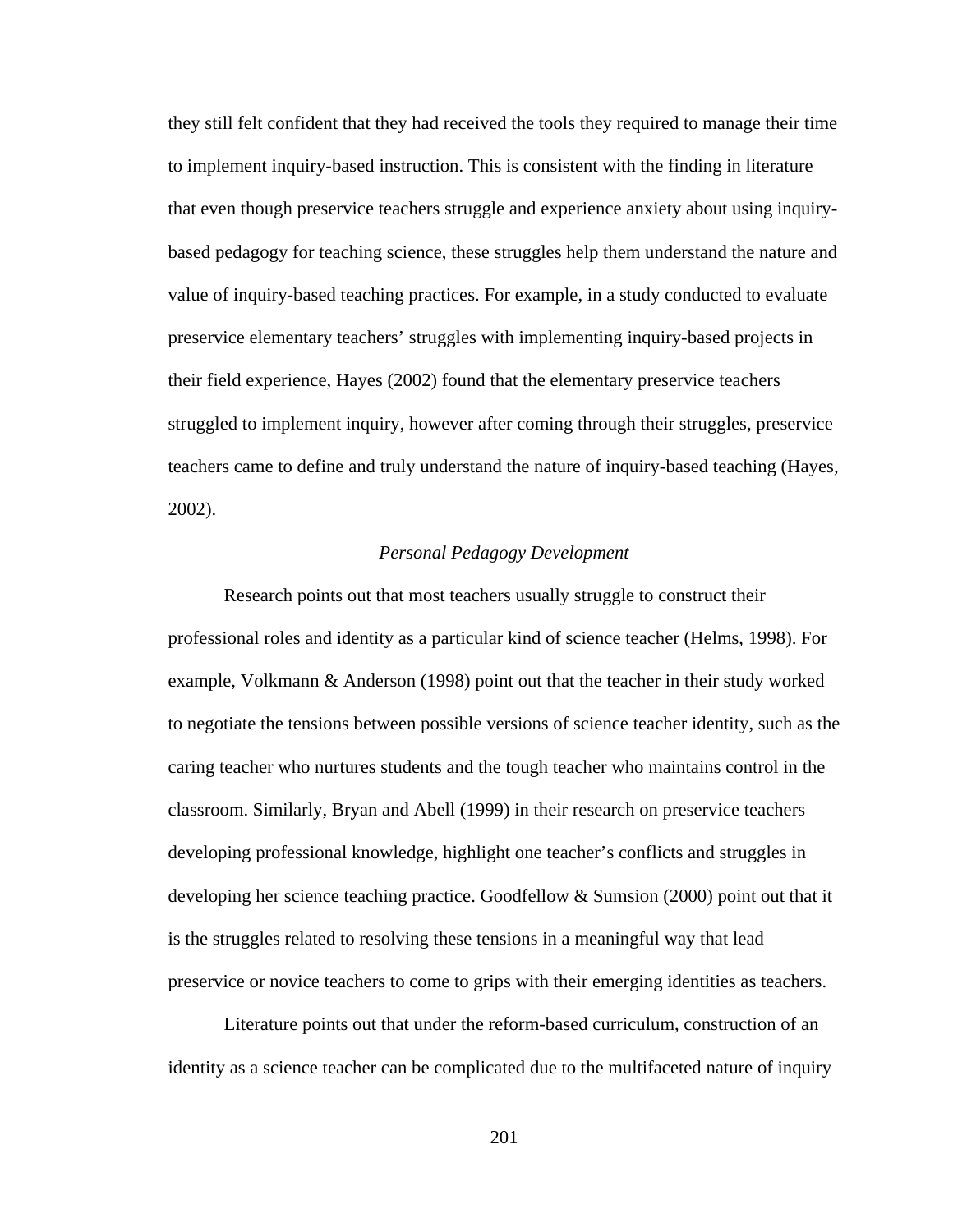science teaching (Colburn, 2000; Hayes, 2002). However, most preservice teachers in this study reported that the teaching strategies modeled and taught by the instructors and practiced by the preservice teachers in the elementary science methods course and observed through the science field experience were beneficial to them for developing their own teaching strategies for their future careers as practicing teachers. This is consistent with findings reported in literature that engaging preservice teachers' in scientific inquiry-based courses not only leads to the development of their understanding of science and scientific inquiry but that it also helps prospective teachers become more accepting of approaches to teaching science that encourage children's questions about science phenomena (Haefner, & Zembal-Saul, 2004). This has only been demonstrated in the context of an innovative life science course.

 No studies until this present study had examined the elementary preservice teachers' perceptions regarding the development of their own pedagogy in science after completing the traditional elementary science methods course and the elementary science field experience. This gap in research is being addressed through this research study. The majority of the elementary preservice teachers in this study indicated that the teaching strategies observed in the field were consistent with those that were modeled or taught in the elementary science methods course and that these similarities helped them understand inquiry-based pedagogy for teaching science. This finding is consistent with reports in the literature that the utility of the field experience is enhanced when it is integrated into formal coursework (Pryor & Kuhn, 2004; Metcalf & Kalich, 1996).

 The results of this study also indicate that observing inquiry-based pedagogy in the elementary science methods course and the science field experience gave preservice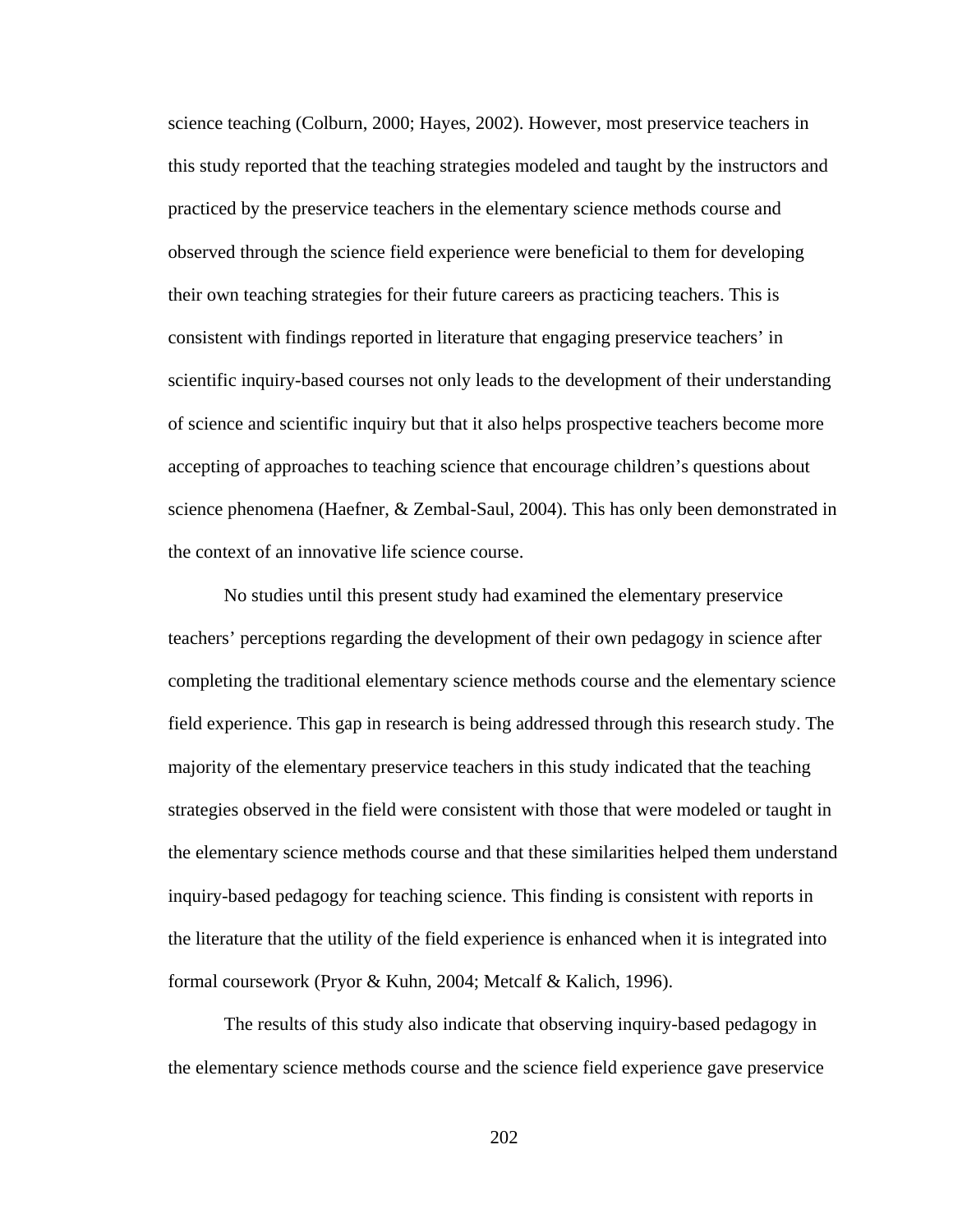teachers insight into what teaching practices they would and would not adopt. For example, the preservice teachers were very accepting of the constructivist approach or inquiry-based pedagogy for teaching science as it alleviated their apprehension about teaching science, stemming from their insecurity about their science content knowledge and their fear of not being able to respond to all students' questions raised during inquiries. Specifically, with exposure to inquiry-based science pedagogies through the elementary science methods course, their view of teaching science changed from the traditional view, where teachers are expected to be subject matter experts and provide answers to all students' questions, to a view which is more consistent with contemporary reforms namely where teachers function as facilitators encouraging students to come up with answers and explanations to questions. This is in keeping with the NSES recommendations that teachers focus, and support student inquiries and intervene in the learning process to encourage, challenge, and focus students (NRC, 1996).Thus, the results of this study indicate that elementary preservice teachers felt comfortable in their new role as facilitators of science learning. This finding is consistent with at least one report in literature in which elementary preservice teachers initially struggled with the implementation of an inquiry teaching unit in their field placement but became accepting of the idea of inquiry, since it allowed them to begin thinking of working with children to generate ideas and questions specific to students' experiences (Hayes, 2002).

 An important finding of this study is the elementary preservice teachers' understanding that when they persist through their initial feelings of frustration of doing open inquiries in a constructivist environment, they can develop better insight into the scientific concepts, better retention of learning, and improved self confidence to do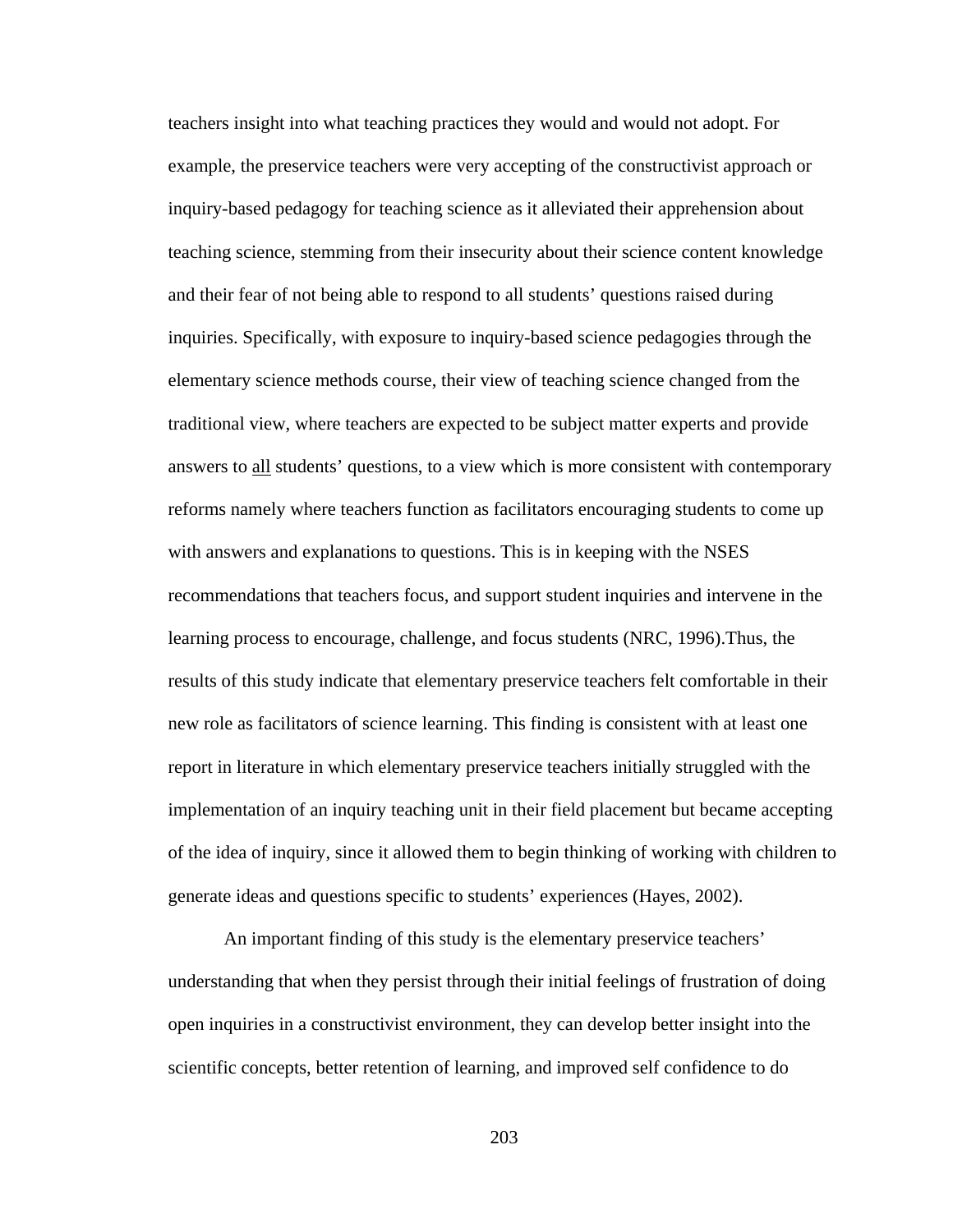science than when going through a traditional lecture based class. This insight into the value of inquiry-based learning was the key motivator in their intent to use inquiry-based pedagogy for teaching science in their own classroom. Specifically, based on their own experiences they felt that they would be able to use inquiry-based pedagogy to develop the students' interest in science and give them confidence to do science. Thus the results of this study suggest that frustration and struggle with the scientific inquiry-based pedagogical experiences for preservice teachers can be very effective means of learning about scientific process and science. This is consistent with research findings that students who deal with issues they are struggling with while doing inquiry show more learning than those who do not attempt to resolve their frustration but instead just drop the issues and move on (Haefner, & Zembal-Saul, 2004).

#### *Confidence to Teach Science*

 An interesting benefit of the constructivist approach, or inquiry-based science teaching and learning strategies, cited by the preservice teachers was the inculcation of confidence in them to teach science and the realization that this form of science instruction can be used by them to instill confidence in their students to do science.

 The indication of confidence to teach science by preservice teachers following inquiry-based experiences in the science methods course is consistent with the results obtained by Huinker & Madison (1997) in a study conducted to evaluate the impact of methods courses in science and mathematics on preservice teachers' personal efficacy beliefs and outcome expectancy beliefs in science. In this study the science methods course consistently had a positive influence on the elementary preservice teachers' beliefs in their ability to teach science. Similarly, in a study conducted by Morrell & Carroll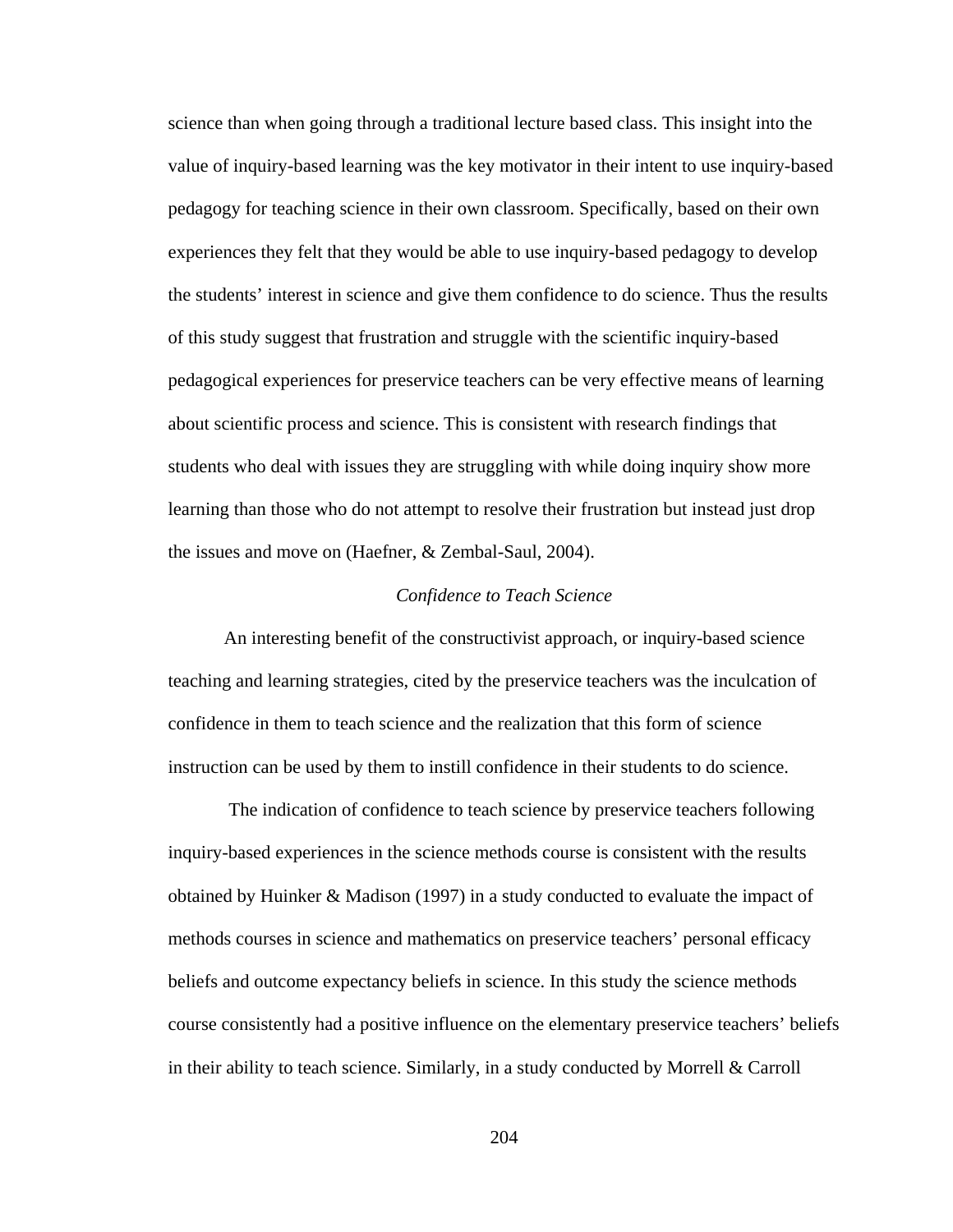(2003) to examine the impact of science methods courses, student teaching and science content courses on elementary preservice teachers PSTE, researchers found significant gains in PSTE and attributed these gains to the education program design. Thus design of the methods courses is critical in improving preservice teachers' self-efficacy to teach science.

 The predominant reason given by preservice teachers' for self-efficacy was the alleviation of their apprehension about their insecurity about science content knowledge and not being able to answer student's questions. This was alleviated through the recognition of their new role as facilitator which made them secure in the knowledge that they do not to provide answers to questions right away. This lack of fear or inadequacy of science content knowledge is consistent with reports in literature that elementary teachers do have enough training in science content (Weiss 2002, Wilson et. al. 2001; Morrell et. al., 2003; Cantrell, et. al., 2003).

 In a study conducted by Cantrell et.al.(2003), to evaluate the self-efficacy of elementary preservice teachers, after a science methods course, researchers found that preservice teachers who had taken more than the required number of college science content courses had higher scores on STOE than those who took only the required science content courses. The researchers point out that this increase could be explained by the fact that the practice of teaching science caused the student teachers to draw upon their content knowledge most recently completed at the university and by doing so their outcome efficacy beliefs were positively impacted (Cantrell et.al., 2003).

 Another reason given by preservice teachers for their confidence to teach using inquiry was the use of multiple inquiry-based teaching strategies by the instructors. For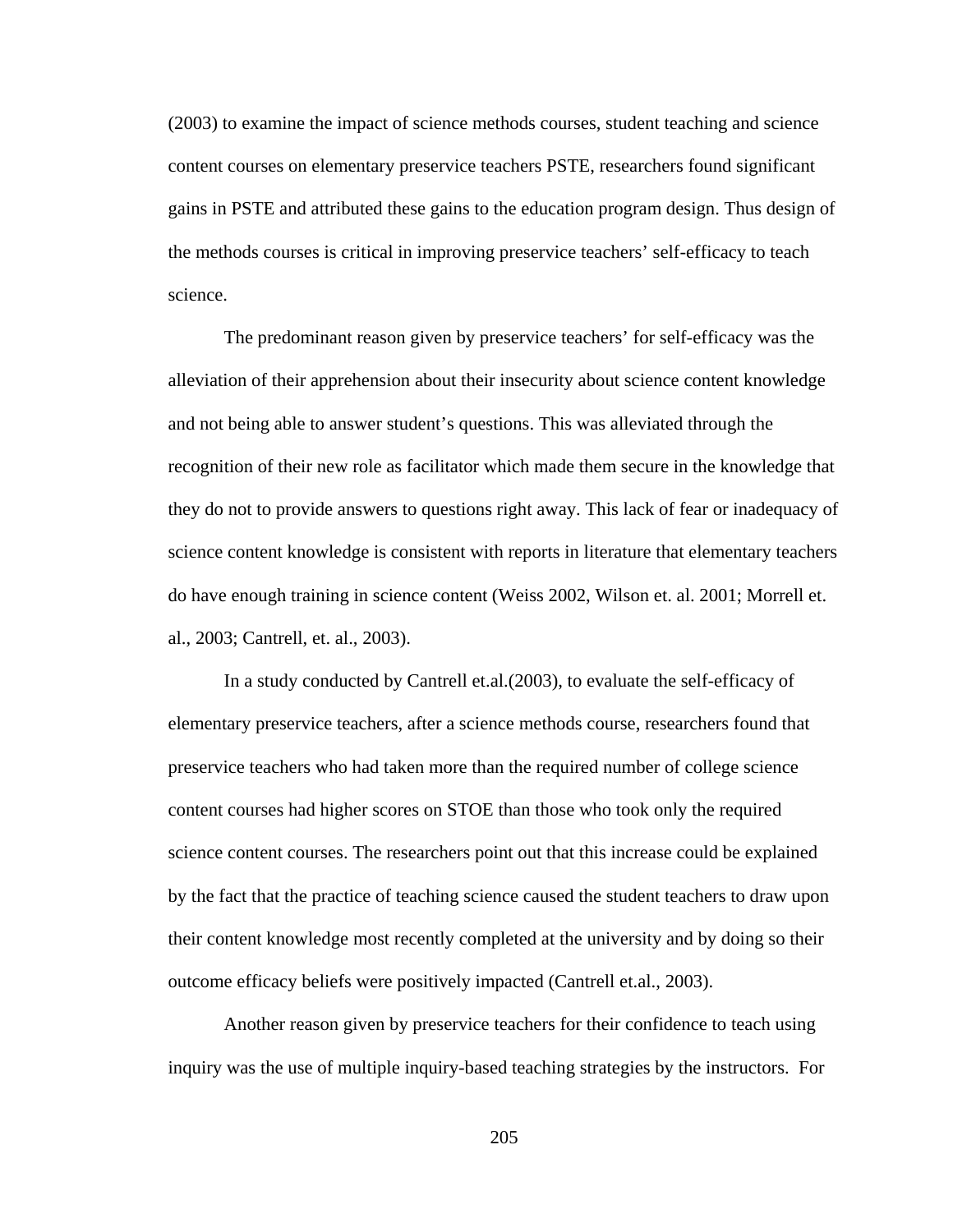example, preservice teachers indicated that leading a science investigation with a question was an effective teaching strategy in science as it helped them through the cognitive processes of discovery and explanations and helped build confidence to teach science. This is consistent with Bandura's theory (1977) that the vicarious experiences where one observes another's performance gives confidence. Literature indicates that preservice teachers have vicarious experiences when they observe instructors modeling teaching strategies or mentors teaching a lesson in the field (Bleicher, 2006).

 Other teaching strategy outlined by the preservice teachers that contributed to their confidence was the constant verbal persuasion from the instructors regarding the benefits of inquiry-based pedagogies to teach science. Most preservice teachers pointed out that they had abundant exposure to inquiry-based activities and pedagogy in the science methods course and that the instructors were very successful in "drilling inquiry" into their heads. These verbal experiences could have contributed to their teaching selfefficacy. According to Bandura (1986), people who are persuaded verbally that they possess capabilities to successfully perform given tasks are likely to put forth greater sustained effort, develop abilities consistent with expectations and gain self-efficacy.

 Another key factor responsible for instilling confidence in the preservice teachers was the reinforcement of the inquiry-based pedagogy through field observations. Actually seeing reform based pedagogy in the field helped them put their theoretical understanding of inquiry-based pedagogy in the context of classroom teaching. According to reports in literature, alignment of field experience with the methods courses helps anchor theoretical concepts ( Pryor & Kuhn, 2004).Also, in a study conducted to evaluate the efficacy beliefs of a sample of elementary preservice teachers at three stages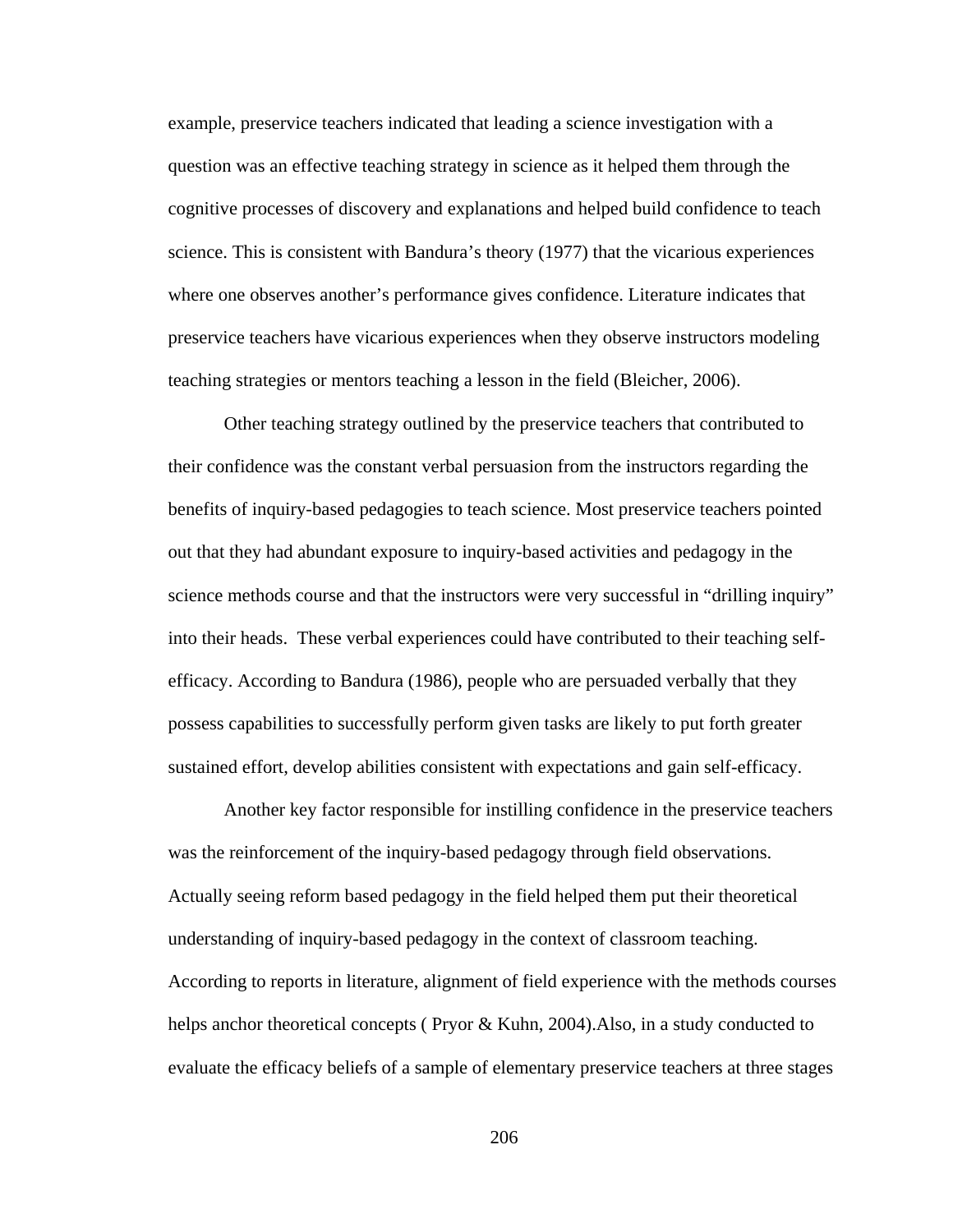of their program starting with the introductory methods seminar courses, followed by the advanced methods course, and finally at the end of their student teaching, Cantrell et. al. ( 2003) found that the largest increase in preservice teachers efficacy occurred after the field experience. Therefore, quality field experiences are critical to improving self efficacy.

 A disturbing finding of this study was that a small but sizable number of elementary preservice teachers reported not observing science in their science field experience even though the science field experience at the University of Missouri-Columbia, is offered concurrently with the elementary science methods course to help teachers anchor their theoretical learning about science teaching strategies through the observation of science pedagogy in an actual school setting. At least 9.2 % of the respondents on the Study Specific Questionnaire responded negatively on the dimension eliciting information on similarities between teaching strategies modeled in the elementary science methods course and those observed in the science field experience while 19% of the respondents were uncertain. This finding is significant given the information in literature that a disconnect between course work and field experience can be a barrier to the understanding by the preservice teachers of how to frame theoretical explanations of classroom practice (Goodlad, Soder & Sirtnik, 1990; Beyer, 2001) and is consistent with reports in literature citing challenges faced by educators to arrange elementary science methods field experiences (Abell, 2006).Quality field experience is a key to learning how to teach as according to literature, understanding of how to teach is the foundation of development of effective teachers (Scherer,2001). Literature indicates that a disconnect between course work and field experience is a barrier to the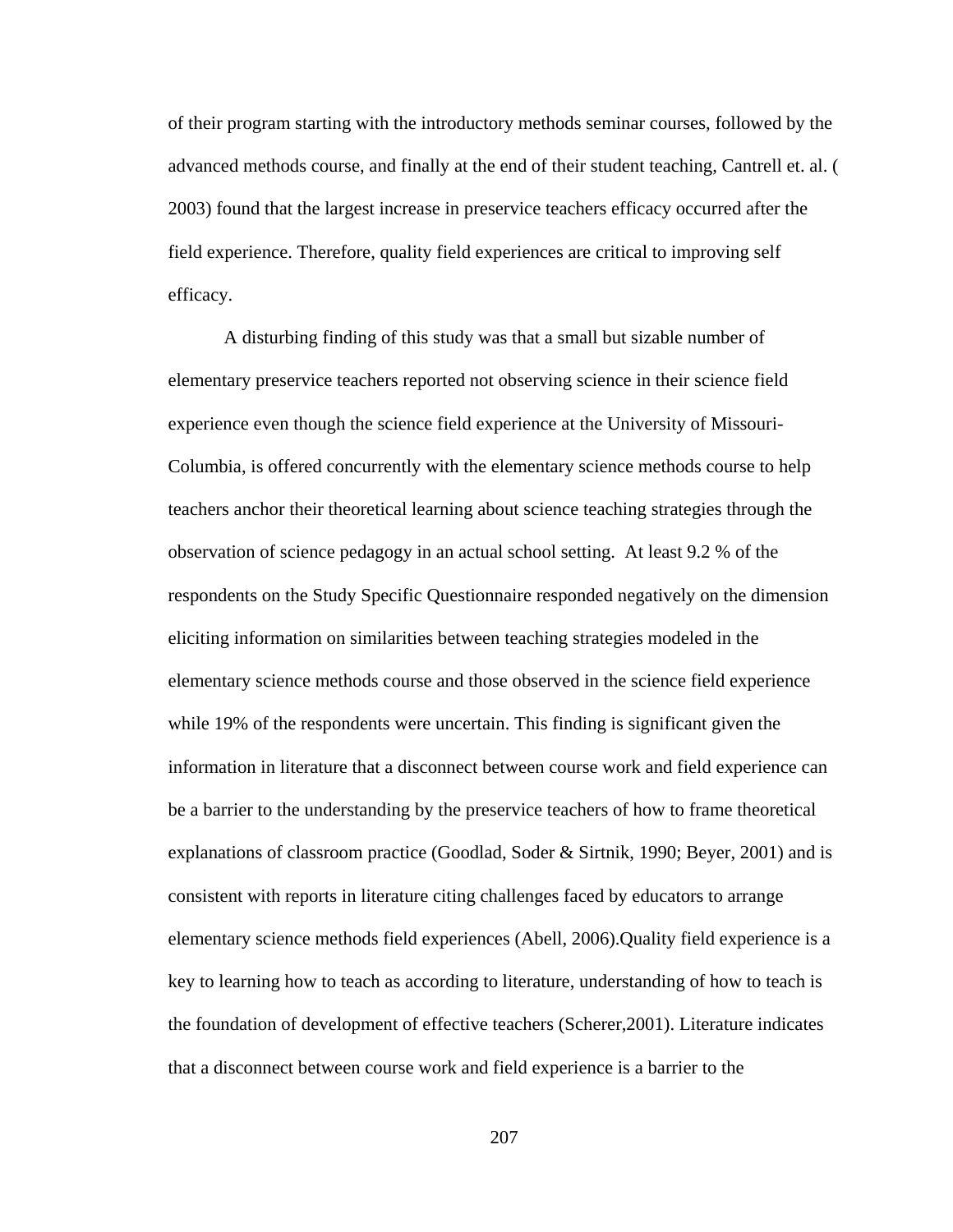development of the ability of preservice to frame theoretical explanations of classroom practice (Beyer, 2001).Therefore, the self-efficacy of these preservice teachers who did not get exposure to science in the field might be affected as according to Bandura (1981), self efficacy of individuals can be enhanced through modeling and successful mastery experiences such as those acquired through field experience. These preservice teachers would have been deprived of the mastery and vicarious experiences from the field which according to Bandura (1986) are two of the major contributors to a preservice teachers' self-efficacy.

 Overall, the results of this study indicate that preservice teachers report being confident to teach science after concurrently completing the elementary science methods course and the science field experience at the UMC during the winter 2006 semester. This study successfully answered research question 3. However, what is not known is whether this confidence will lead these preservice teachers to use inquiry-based pedagogy. Majority of the preservice teachers in this study indicated their intent to use inquiry-based strategies to teach science in their classrooms. There is evidence in literature that a mathematics methods course can change preservice teachers' beliefs and attitudes to be more consistent with the current reform movement in mathematics (Wilkins & Brand, 2004). Therefore it is possible that these preservice teachers might implement inquiry in their classroom. However, this will need to be explored through a follow-up study.

 It is important to point out that the data from the Study Specific Questionnaire shows that at least 24.6 % of the preservice teachers responding were negative about teaching science and that an additional 11.7% of the respondents were uncertain of their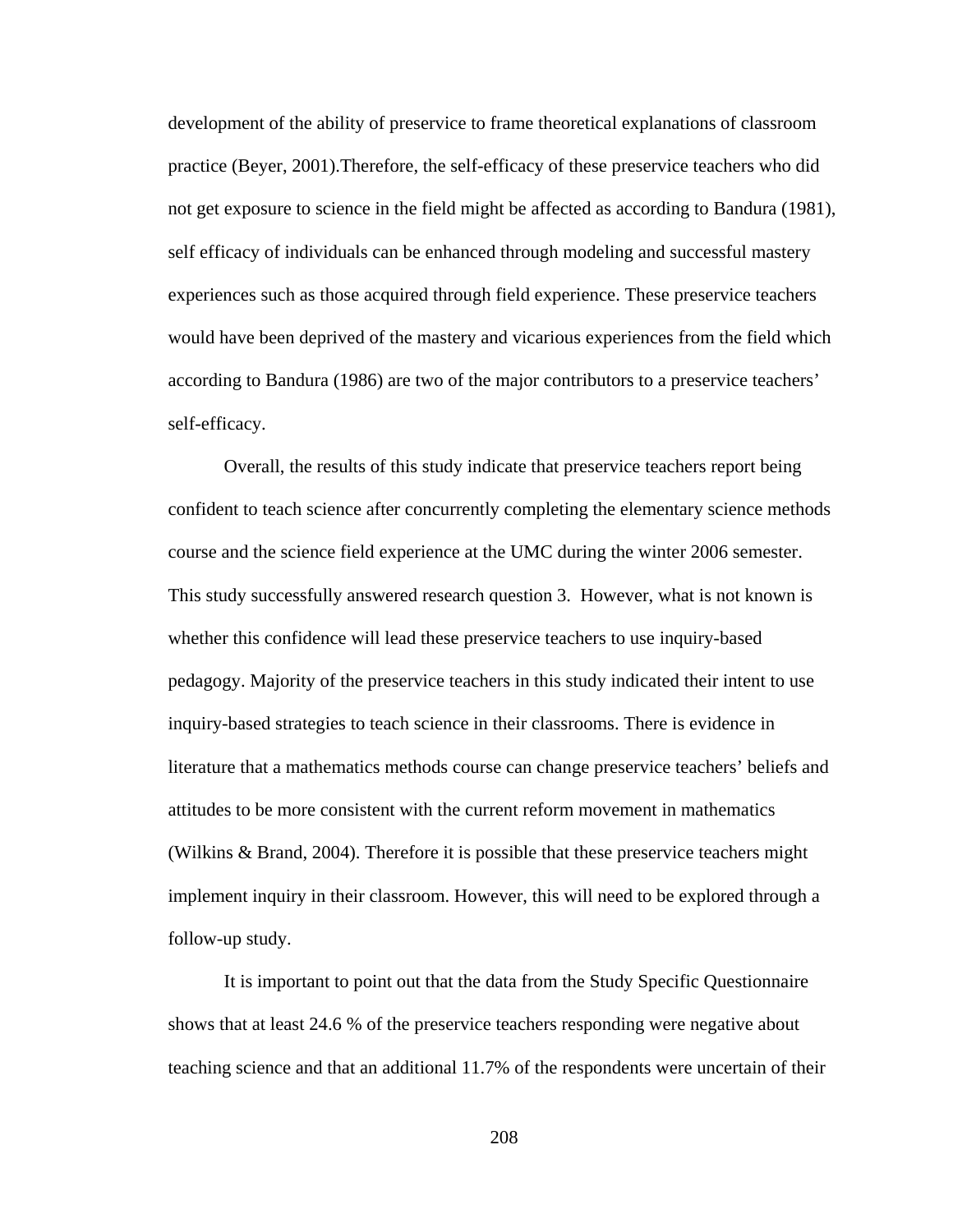ability to teach science. The negative and the uncertain responses when taken together indicate that about 36% of the preservice teachers were apprehensive or unsure about their ability to teach elementary science. This same statistic is seen from the STEBI-B results which indicates that 25% (7% negative plus 18% uncertain) of the respondents were apprehensive about their personal ability to teach science while 40% (12 % negative plus 28% uncertain) were apprehensive about whether teaching can influence student learning outcomes. Since these two dimensions on the STEBI-B instrument are a measure of science teaching efficacy of the preservice teachers, taken together these results indicate that even though the majority of the preservice teachers report having the confidence to teach science, a sizable number felt apprehensive about teaching science.

 This finding can be explained in context of apprehensions voiced by some preservice teachers about teaching inquiry-based science given the current set up of schools which might not afford them adequate time to prepare inquiry-based lessons, or enough class time and support from the school administration to implement inquiry. This apprehension is consistent with similar findings in literature for elementary preservice teachers implementing inquiry in the field (Hayes, 2002; Weiss, 2002). It could also be explained by preservice teachers' self efficacy beliefs being as odds with reform based teaching (Anderson, 2002; Huinker & Madison, 1997; Volkmann et. al., 2005). It could also be a result of a lack of observation of science or inquiry-based science in the field experience reported by some preservice teachers in this study.

 It is also important to point out that this study was limited in that all the participants were whit females. Therefore this study could not examine the effect of gender, socioeconomic factors or ethnicity on preservice teachers understanding of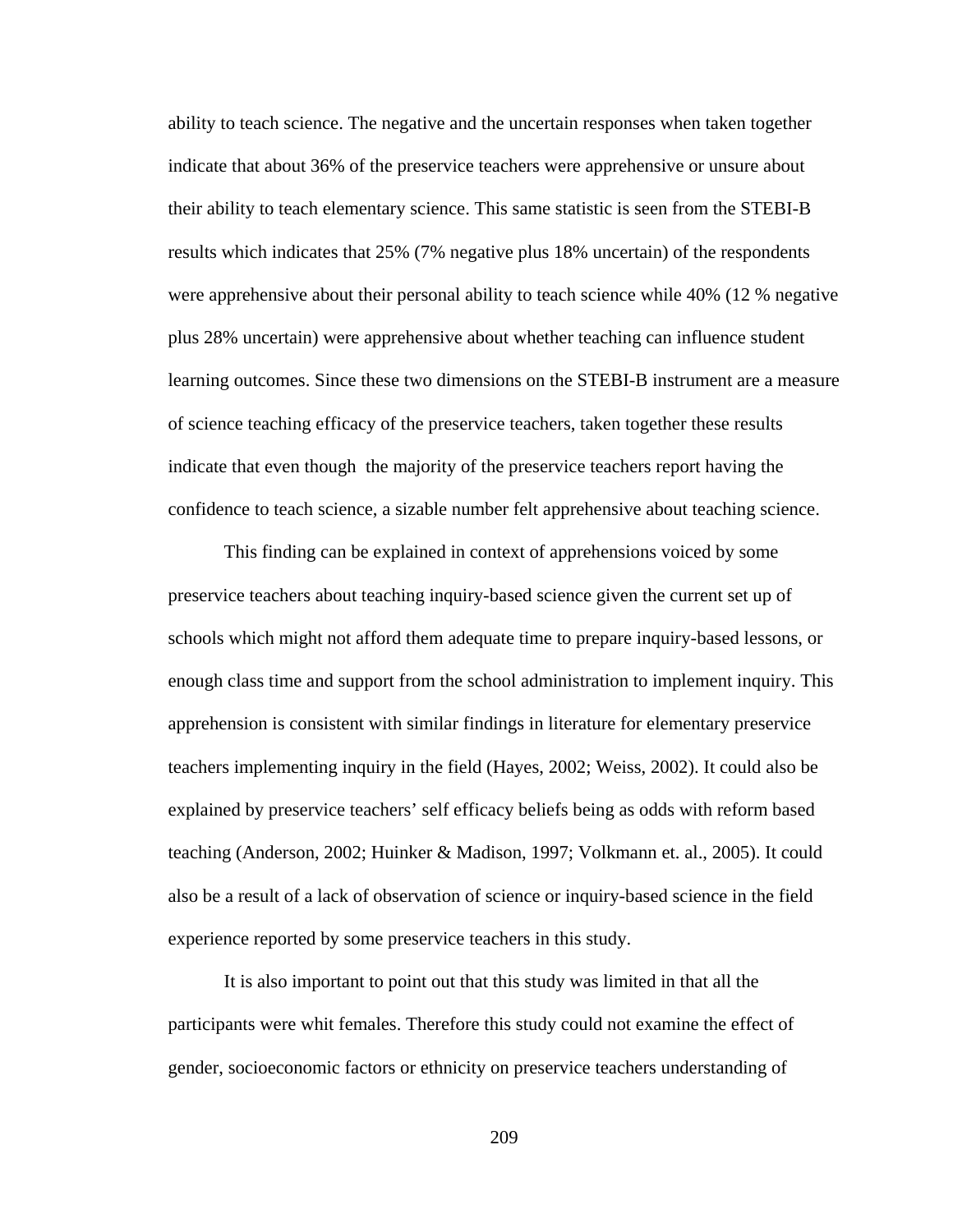inquiry-based pedagogy or confidence to teach science. It is not known how the results of this study would be impacted if ethnic, gender or socioeconomic mix of the participants was different. In a study conducted by Cantrell et. al. (2003), to examine the efficacy beliefs of a sample of preservice teachers at three stages of their education program, researchers found no gender effect on the PSTE beliefs between males and females after the methods course. Interestingly none of the males in this group reported participating in extra curricular science activities in high school, while only 17% of the females reported participating. Additionally, the percentage of males(57.1% in this group taking more than the required two years of science was similar to the percentage of females (63.6%).

#### **Conclusion**

 Results of this study indicate that after concurrently completing the elementary science methods course and the science field experience both of which incorporate NSES recommendations for inquiry-based pedagogies for teaching science, the majority of the elementary preservice teachers report having an understanding about inquiry and inquirybased pedagogy consistent with the NSES recommendations for science as inquiry for grades K-4, indicate confidence to teach science, are more accepting of inquiry-based pedagogies to teach science, report understanding the value of inquiry-based instruction to get students interested and confident in science, and report their intent to use inquirybased pedagogy in their own classroom to teach science.

 The findings indicate that when multiple inquiry-based experiences and inquirybased instructional strategies are integrated into a traditional elementary science methods course and observed through the science field experience taken concurrently with the science methods course, preservice teachers overcome their apprehensions about teaching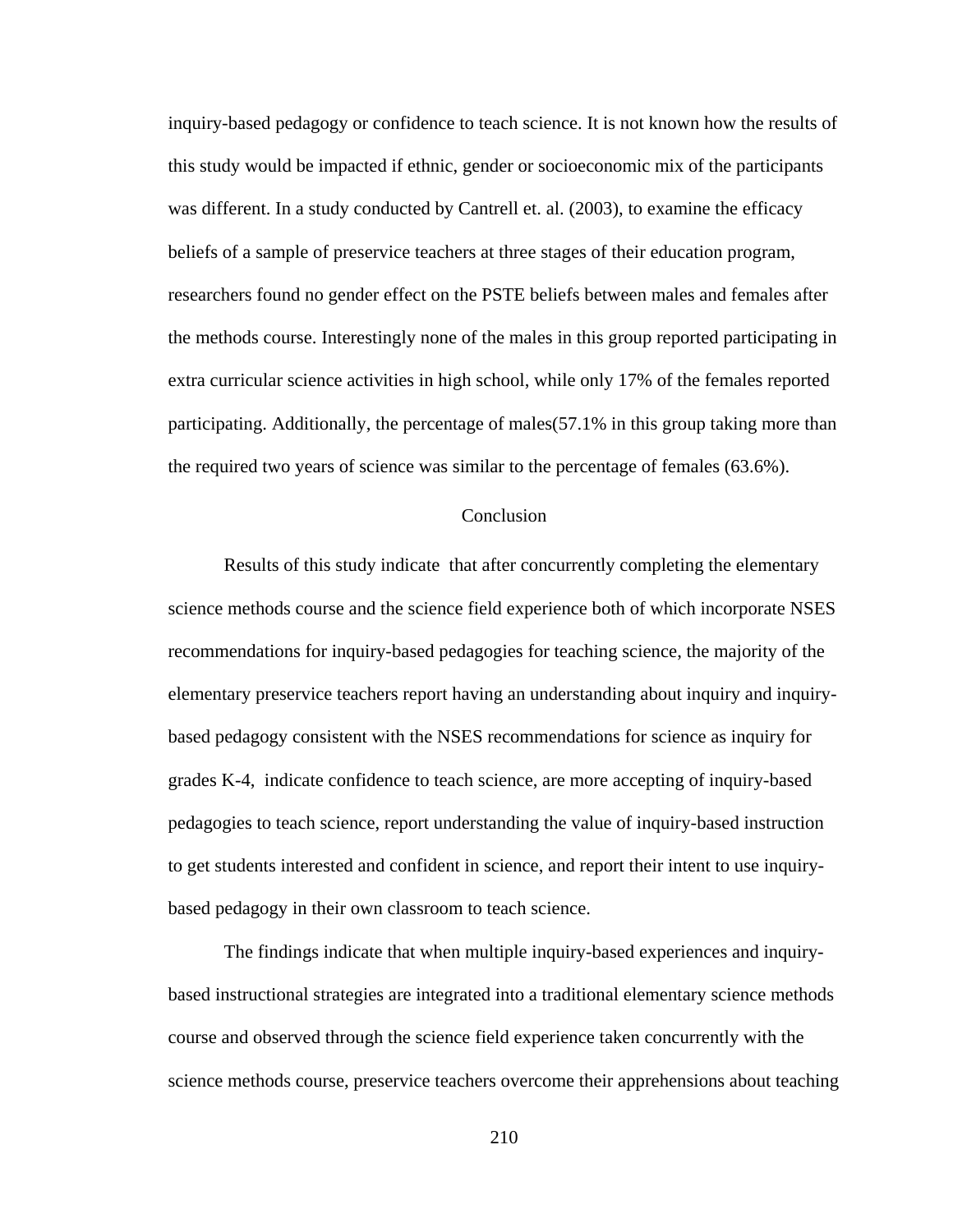science through inquiry, understand the value of constructivist approach to inculcating interest and confidence in students to do science, are accepting of their role as facilitator of science learning, and start conceptualizing and defining their own pedagogical strategies which are consistent with the science education reforms articulated in the NSES.

#### Implications

 The findings from this study have implications for the design of the elementary science methods course and the science field experience. Specifically, the findings of this research study suggest that when multiple inquiry-based experiences, spanning from guided to open inquiries, that challenge preservice teachers' learning in a constructivist environment are integrated into the elementary science methods course, preservice teachers not only develop an understanding of inquiry-based science instruction, but also develop an appreciation for the benefits of teaching and learning science in a constructivist environment, develop confidence to teach science and indicate comfort with using inquiry-based science teaching strategies in their own classroom practice when they become practicing teachers. Additionally, having preservice teachers concurrently involved in field experiences which reinforce inquiry-based science pedagogy taught in the elementary science methods course helps preservice teachers conceptualize their own pedagogy in science and helps them start defining and accepting their changing role as a facilitator as outlined in the NSES.

 The preservice teachers in this study indicated positive self-efficacy and motivation to teach science based on successful modeling of teaching strategies in the methods course and the field and mastery experiences gained during the preparation and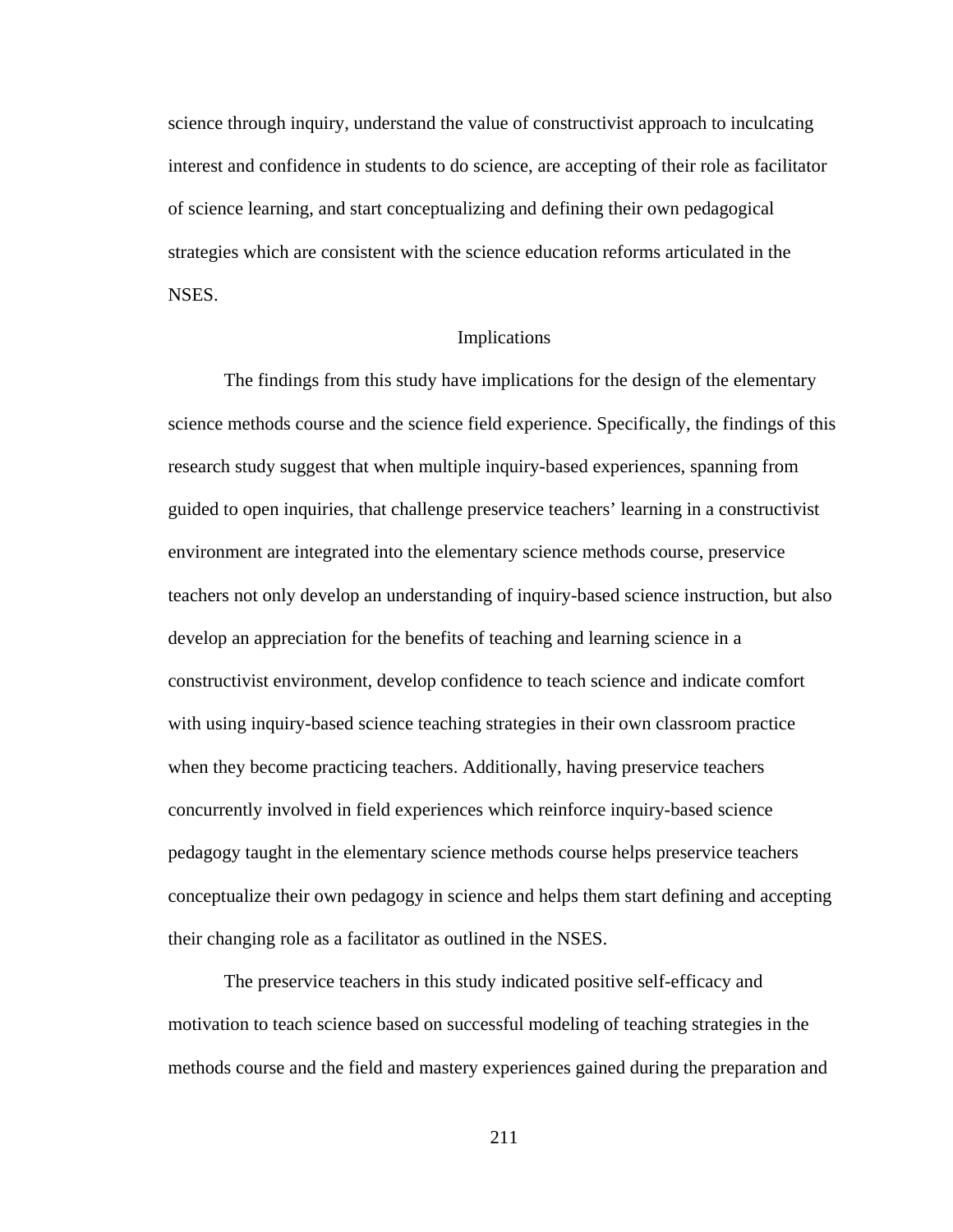teaching of their inquiry-based science lesson plans to their peers in the science methods class. This is consistent with Bandura's contention that 'perceived self-efficacy' contributes significantly to the level of motivation and performance accomplishments.

However, the preservice teachers in this study did not do teaching of inquirybased lessons to gain mastery of experience as defined by Bandura (1981) either in the field or in the science methods class. According to the study by Cantrell et al. (2003), preservice teachers in their study had the highest gain in PSTE through sustained teaching in the field for more than 3 hours across the span of their 3-week practicum in the field. Therefore, it is possible that their first experience of teaching science in their own practice might be negative. According to Bandura (1981), this could result in negative self-efficacy for teaching science for these preservice teachers.

 In addition, the fact that literature points out that the NSES recommendations have not been implemented in a number of elementary schools (Weiss, et.al. 2003), it is conceivable that these preservice teachers might not get support from the school administration and their fellow teachers to implement inquiry-based science in their classrooms which too could affect their self-efficacy to teach science in a negative way.

#### Study Limitations

 This research study was limited in that it examined the perceptions of elementary preservice teachers regarding their understanding of scientific inquiry and inquiry-based science pedagogy after concurrently completing a traditional elementary science methods course and its science field experience at only one campus. Also, due to the delays in the IRB approval, confidence evaluation through the STEBI-B instrument not be done at the beginning of the study, instead was done towards the end of the semester. This provided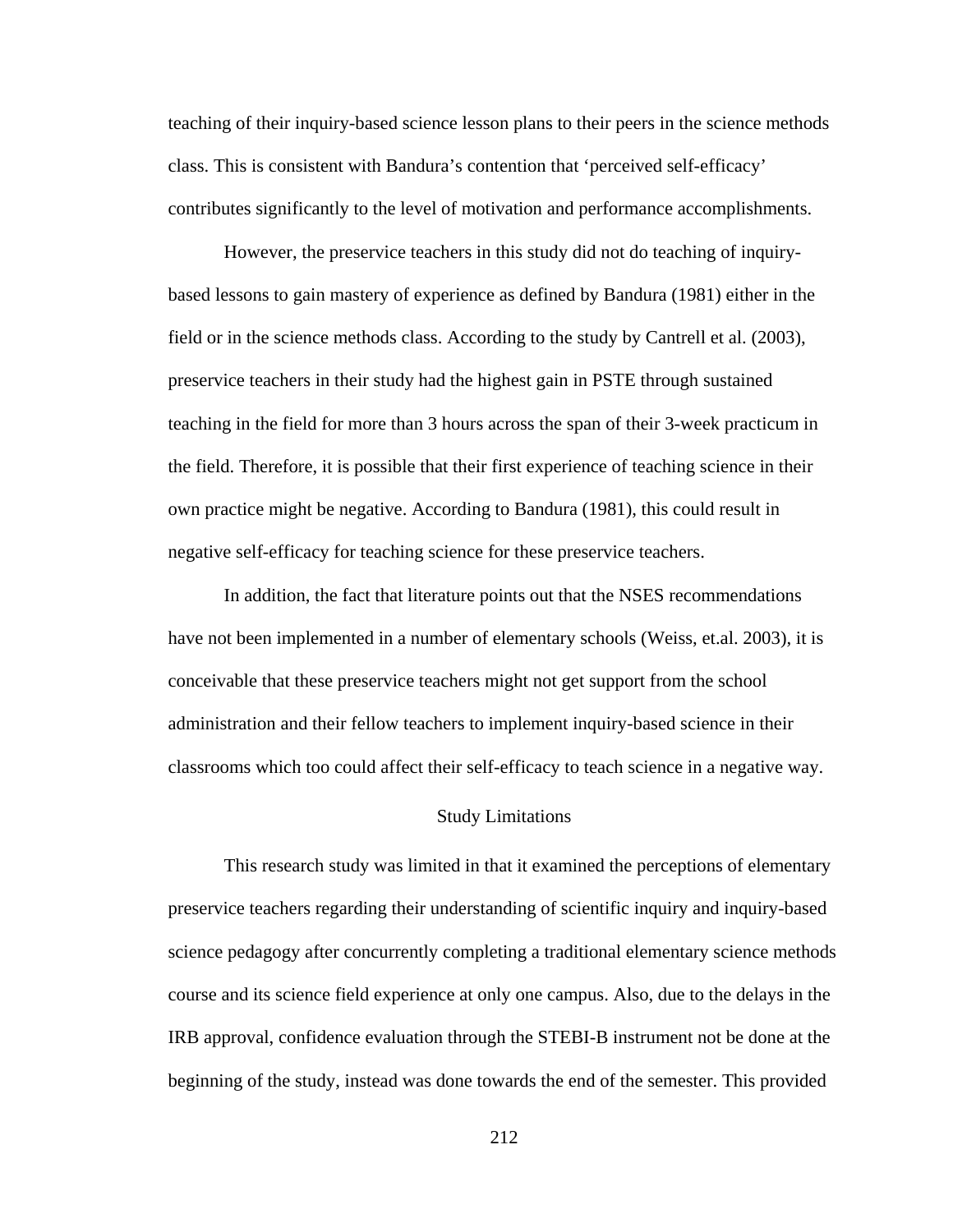an assessment of the preservice teachers' confidence after successful completion of the science methods course and its associated science field experience which is valuable information in itself but not the difference in the confidence at the beginning and end of the study. Another limitation was that the use of focus groups rather than interviews with individual preservice teachers prevented the researcher from exploring the depth of understanding of preservice teachers regarding the various constructs which were examined through this study. This study was also limited in that all of the participants were white females from upper middle class. Therefore, this study does not represent effects of gender, ethnicity or socioeconomic factors on the preservice teachers' understanding of inquiry and inquiry-based pedagogy and hence their confidence to teach science.

#### Future Research Ideas

 Not all campuses offer the elementary science education methods course and the science field experience in the same semester. Therefore, to draw generalizations of the effectiveness of the traditional elementary science methods course in teaching inquiry and inquiry-based pedagogy for teaching science, this research study needs to be extended to campuses concurrently offering the elementary science methods course and the science field experience and to those that do not offer the science field experience concurrently with the elementary science methods course. Additionally, follow-up research should be conducted with the elementary preservice teachers in this study to evaluate how many of them are actually using inquiry-based science pedagogies for teaching science in their classrooms.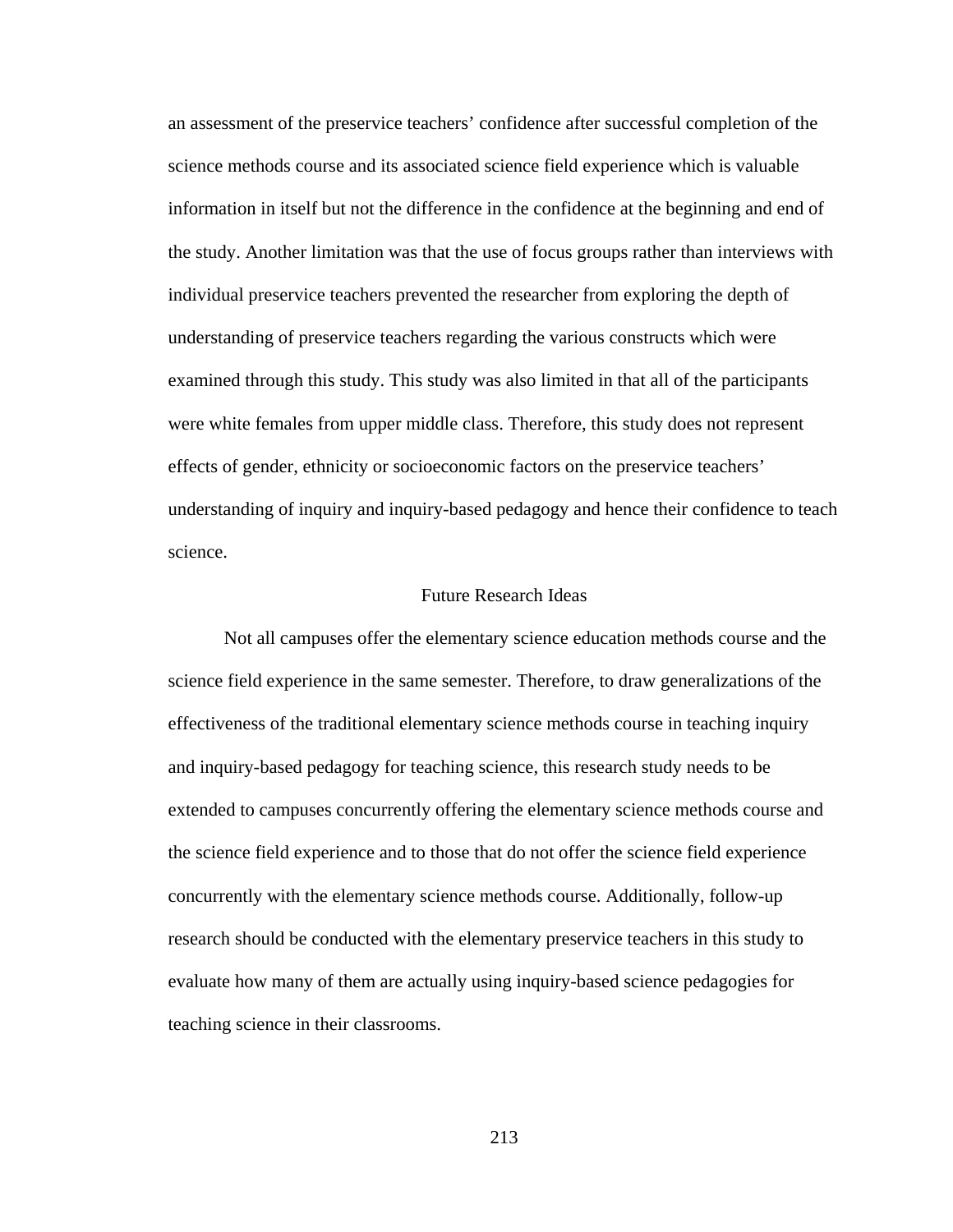## Appendix A

## Focus Group Protocol -Preservice Teachers

- 1. What in your opinion constitutes a scientific investigation?
- 2. Describe some investigations that you or the professor / instructor conducted in the elementary science education methods course?
- 3. Describe **unique** aspects of teaching strategies you observed during your field experience or in the elementary science education methods that will help you develop your own teaching strategies.
- 4. In your opinion how does the inquiry-based instruction facilitate learning of science?
- 5. How has the elementary science education methods course helped you understand the inquiry form of science instruction and the way science should be taught?
- 6. How did your elementary science education methods course increase or decrease your confidence to teach science at the elementary level?
- 7. How are the strategies taught in the elementary science education methods course consistent with your view of inquiry?
- 8. Do you plan to use inquiry to teach science?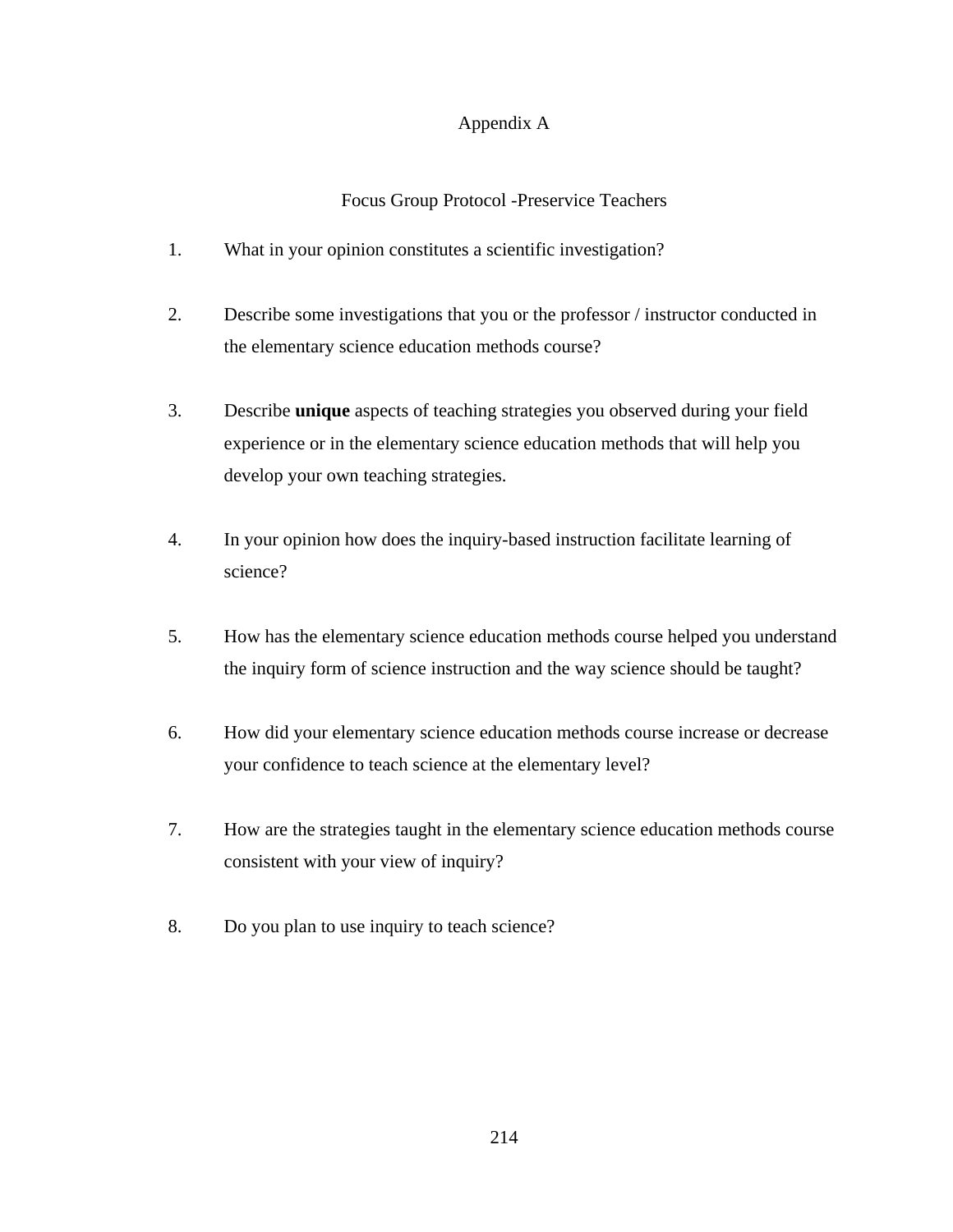## Appendix B

## Interview Protocol – Methods Instructors

- 1. What science teaching strategies did you teach/demonstrate to the preservice teachers?
- 2. In your opinion what are the basic elements of inquiry-based instructional strategies?
- 3. How was the inquiry form of instruction demonstrated to the preservice teachers during in the methods' course?
- 4. How do the teaching strategies emphasized in the methods course relate to the National Science Standard for teaching science?
- 5. How does the methods course help preservice teachers learn scientific investigational techniques?
- 6. In what way are the teaching strategies taught in the methods course effective to teach inquiry skills?
- 7. How does the elementary science education methods course help preservice teachers learn to analyze instructional materials for inquiry as content?
- 8. How does the methods course help preservice teachers develop confidence to teach science?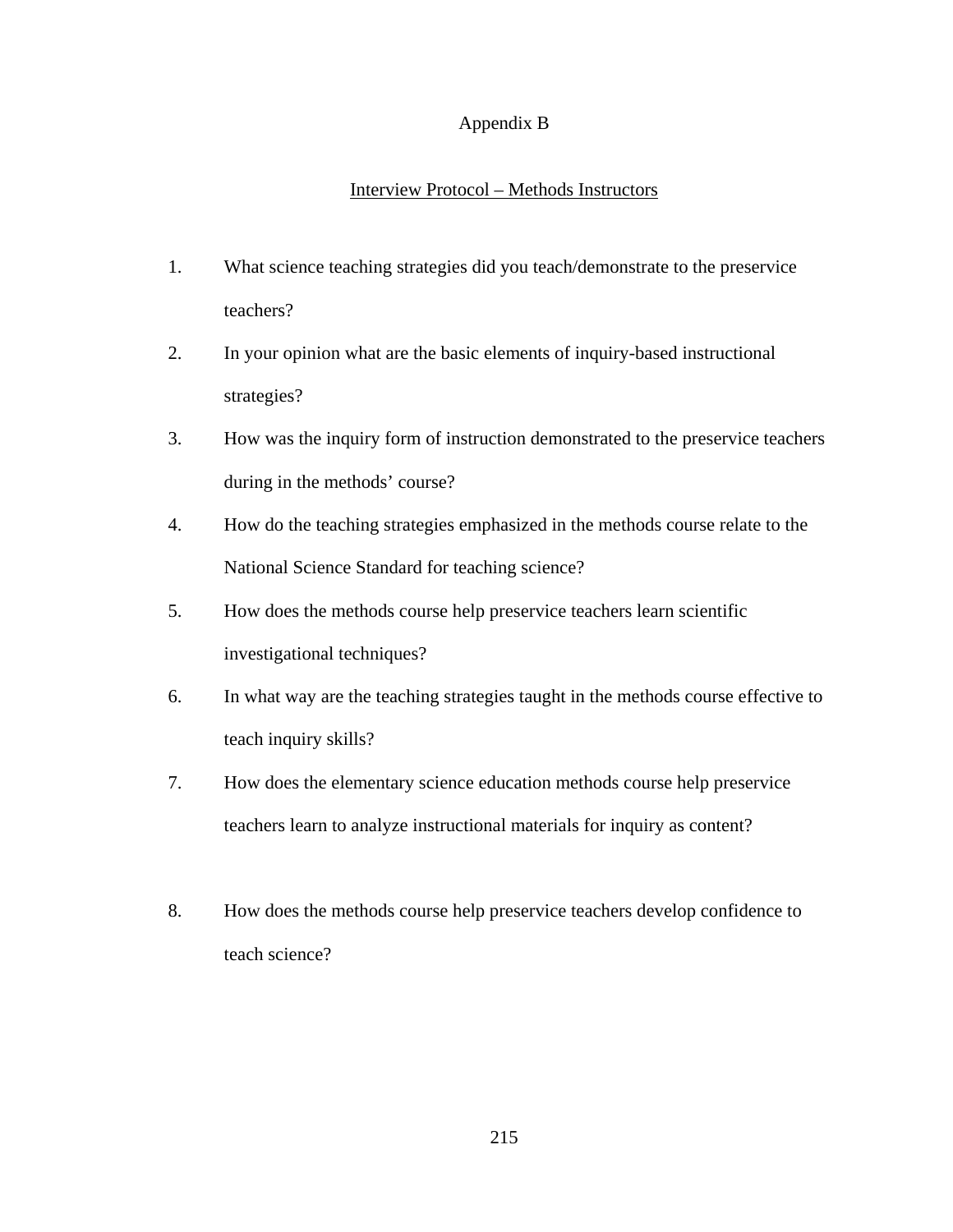## *STEBI FORM B*

Please indicate the degree to which you agree or disagree with each statement below by circling the appropriate letters to the right of each statement.

| 1. When a student does better than usual in science, it is<br>often because the teacher exerted a little extra effort.                  |  | SA A UN D SD |  |
|-----------------------------------------------------------------------------------------------------------------------------------------|--|--------------|--|
| 2. I will continually find better ways to teach science.                                                                                |  | SA A UN D SD |  |
| 3. Even if I try very hard, I will not teach science as well<br>as I will most subjects.                                                |  | SA A UN D SD |  |
| 4. When the science grades of students improve, it is<br>often due to their teacher having found a more effective<br>teaching approach. |  | SA A UN D SD |  |
| 5. I know the steps necessary to teach science concepts<br>effectively.                                                                 |  | SA A UN D SD |  |
| 6. I will not be very effective in monitoring science<br>experiments.                                                                   |  | SA A UN D SD |  |
| 7. If students are underachieving in science, it is most<br>likely due to ineffective science teaching.                                 |  | SA A UN D SD |  |
| 8. I will generally teach science ineffectively.                                                                                        |  | SA A UN D SD |  |
| 9. The inadequacy of a student's science background can<br>be overcome by good teaching.                                                |  | SA A UN D SD |  |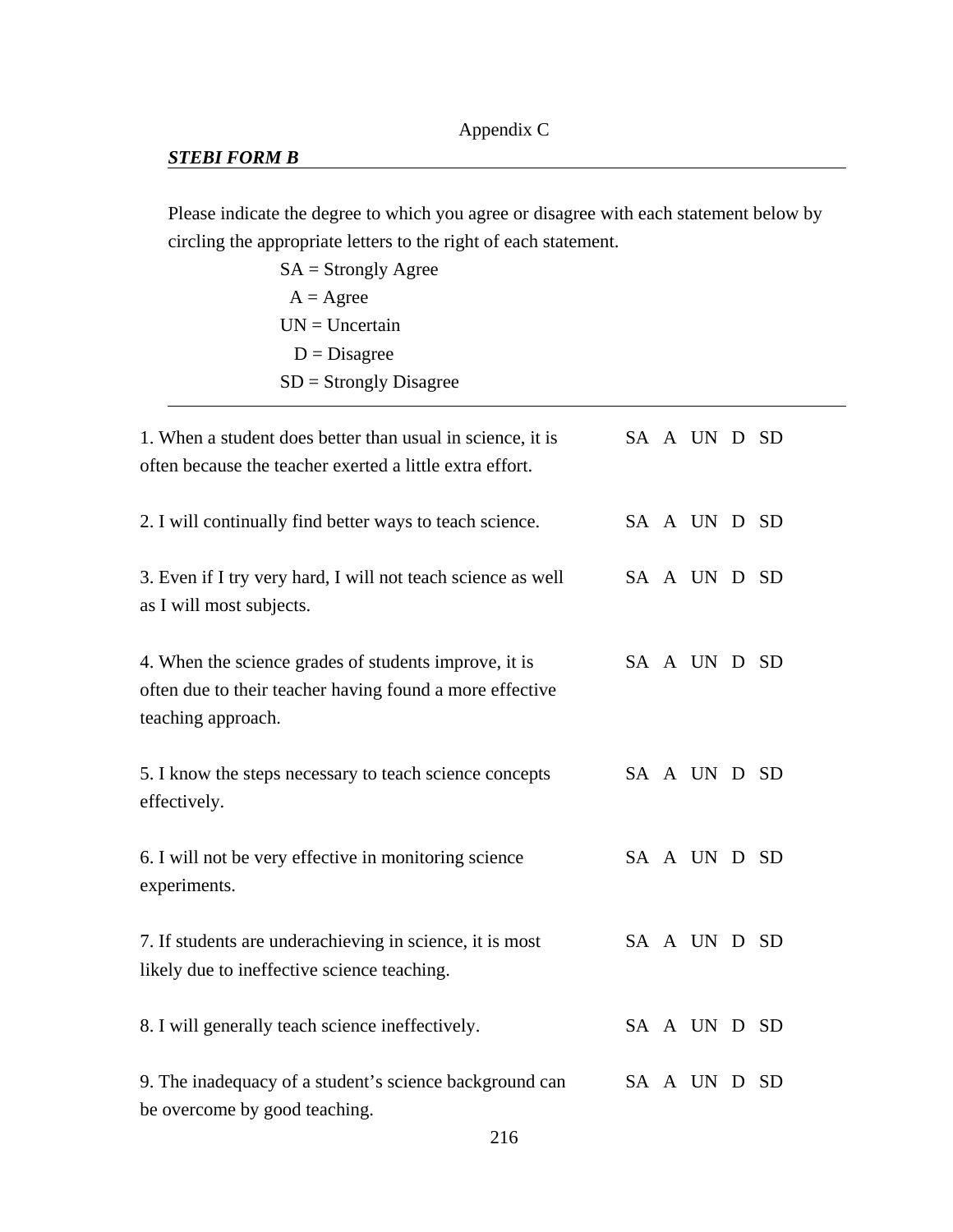| 10. The low science achievement of some students<br>cannot generally be blamed on their teachers.                                                          |  | SA A UN D SD |  |
|------------------------------------------------------------------------------------------------------------------------------------------------------------|--|--------------|--|
| 11. When a low-achieving child progresses in science, it<br>is usually due to extra attention given by the teacher.                                        |  | SA A UN D SD |  |
| 12. I understand science concepts well enough to be<br>effective in teaching elementary science.                                                           |  | SA A UN D SD |  |
| 13. Increased effort in science teaching produces little<br>change in some students' science achievement.                                                  |  | SA A UN D SD |  |
| 14. The teacher is generally responsible for the<br>achievement of students in science.                                                                    |  | SA A UN D SD |  |
| 15. Students' achievement in science is directly related<br>to their teacher's effectiveness in science teaching.                                          |  | SA A UN D SD |  |
| 16. If parents comment that their child is showing more<br>interest in science at school, it is probably due to the<br>performance of the child's teacher. |  | SA A UN D SD |  |
| 17. I will find it difficult to explain to students why<br>science experiments work.                                                                       |  | SA A UN D SD |  |
| 18. I will typically be able to answer students' science<br>questions.                                                                                     |  | SA A UN D SD |  |
| 19. I wonder if I will have the necessary skills to teach<br>science.                                                                                      |  | SA A UN D SD |  |
| 20. Given a choice, I will not invite the principal to<br>evaluate my science teaching.                                                                    |  | SA A UN D SD |  |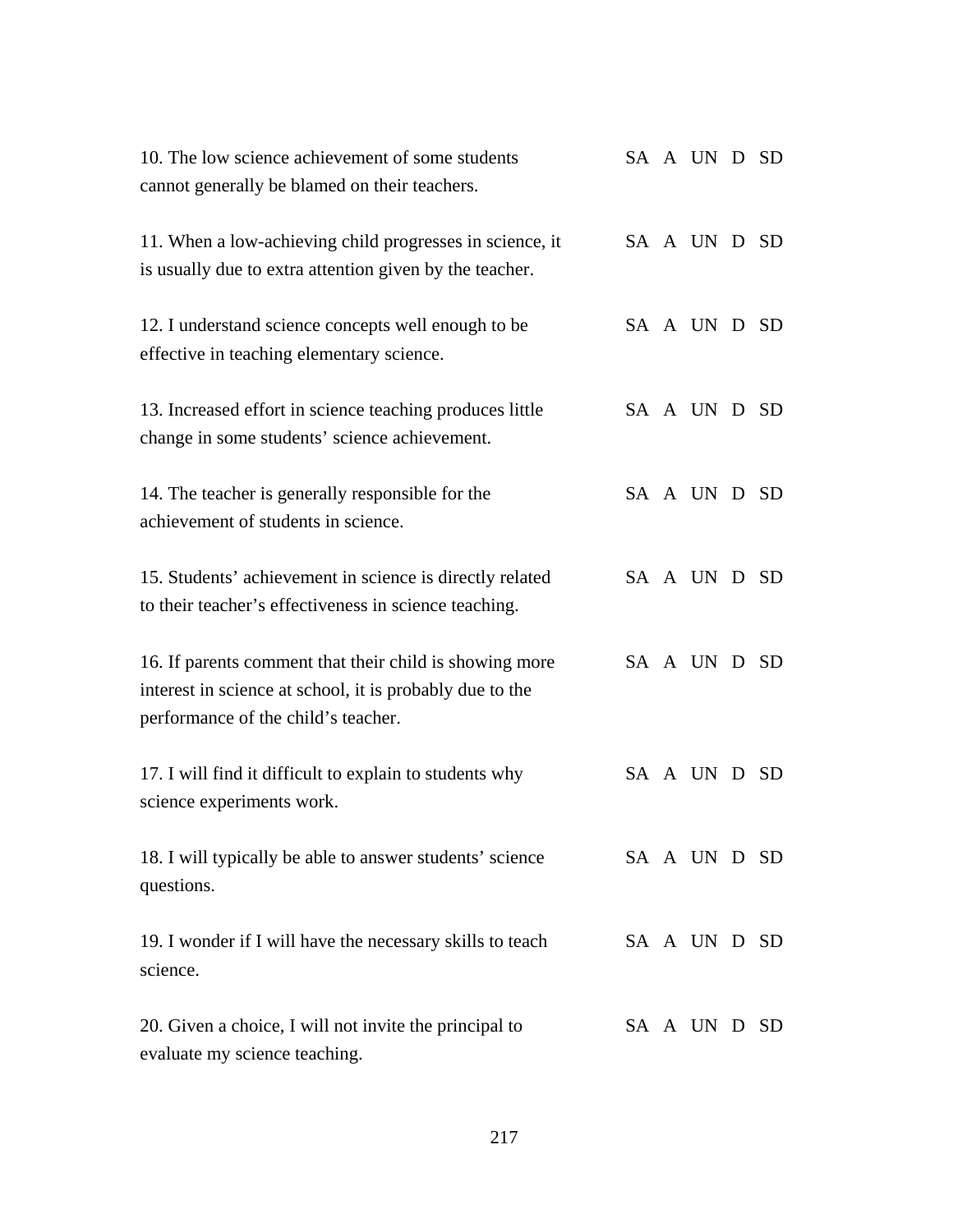| 21. When a student has difficulty understanding a                       |  | SA A UN D SD |  |
|-------------------------------------------------------------------------|--|--------------|--|
| science concept, I will usually be at a loss as to how to               |  |              |  |
| help the student understand it better.                                  |  |              |  |
| 22. When teaching science, I will usually welcome<br>student questions. |  | SA A UN D SD |  |
| 23. I do not know what to do to turn students on to<br>science.         |  | SA A UN D SD |  |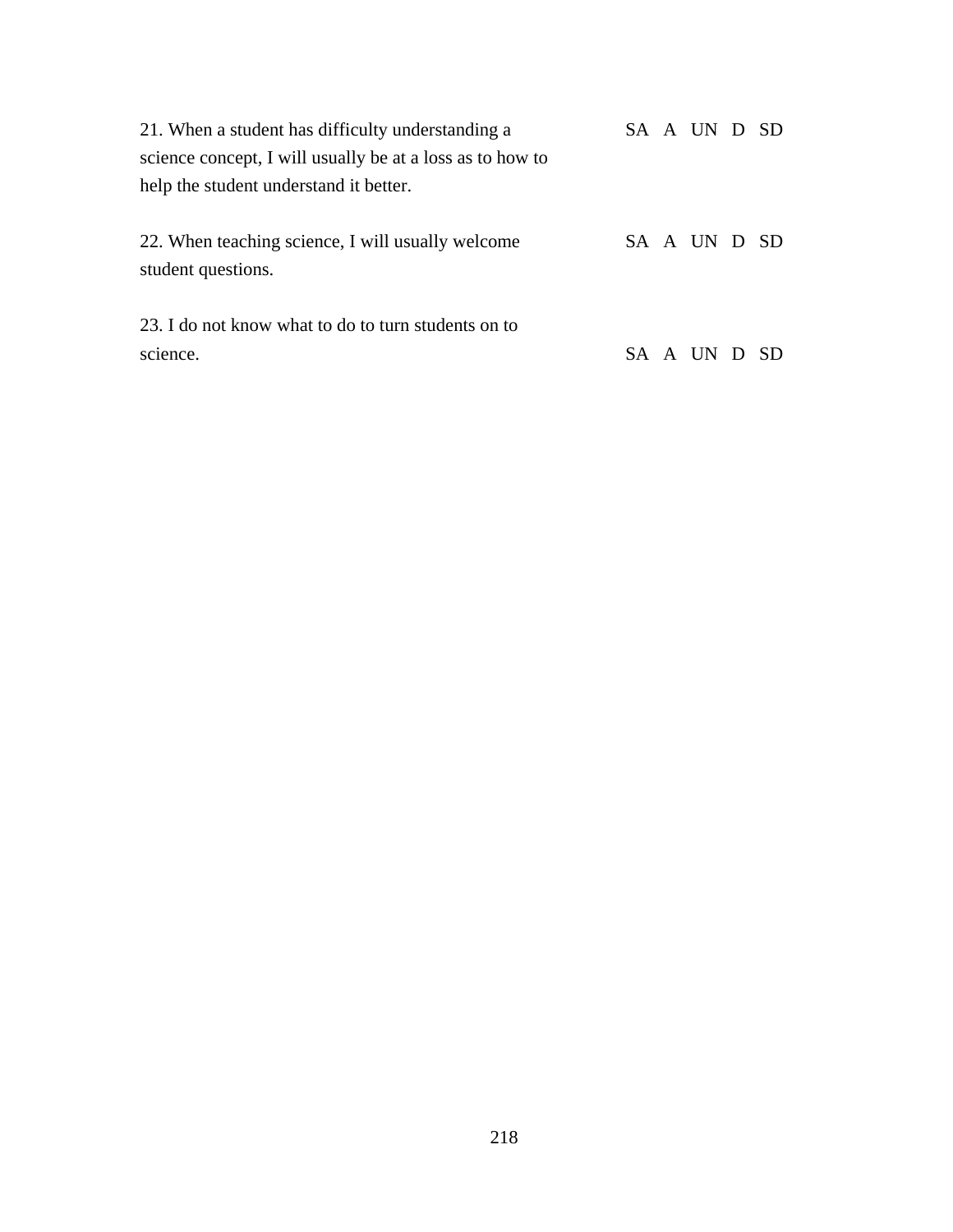## Appendix D Study Specific Questionnaire

Please indicate the degree to which you agree or disagree with each statement below by circling the appropriate letters below each statement.

> $SA =$  Strongly Agree  $A = \text{Agree}$  $UN = Uncertain$  $D = Disagree$ SD = Strongly Disagree

1. Scientific investigations involve exploring questions generated by curiosity.

```
SA A UN D SD
```
2. Describing objects/ events and constructing explanations all constitute scientific inquiry.

SA A UN D SD

3. Testing explanations of phenomenon and communicating findings to peers is **not** part of scientific investigation.

SA A UN D SD

- 4. Scientific learning is usually a result of collaborative effort between students. SA A UN D SD
- 5. Findings and data of scientific investigations do not need to be recorded. SA A UN D SD
- 6. Allowing students to explore science concepts on their own does **not** result in learning SA A UN D SD
- 7. As a science teacher I should support student curiosity by giving students time to explore explanations of scientific phenomenon.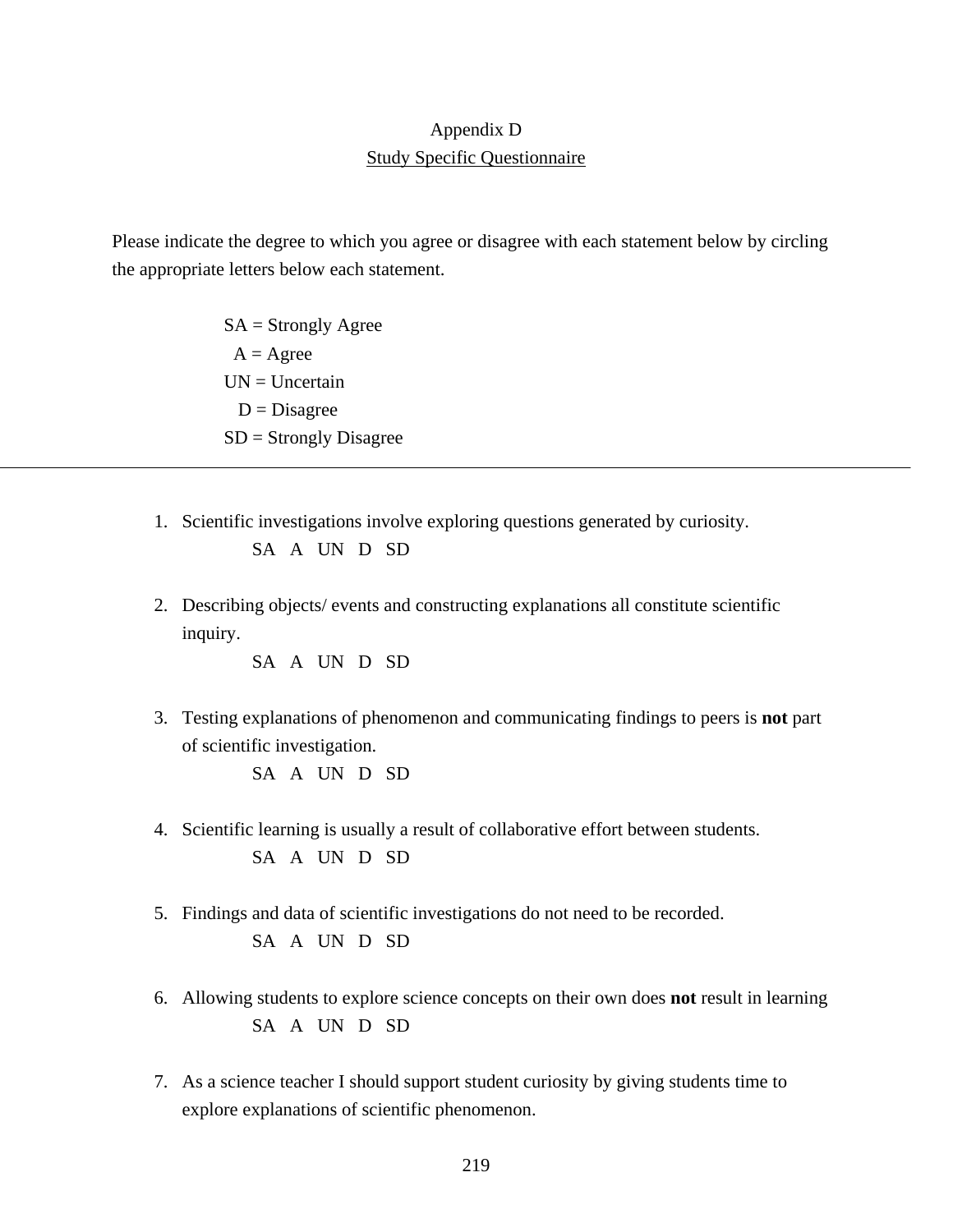SA A UN D SD

8. Scientific investigations involve asking and answering a question and comparing the answer with what scientists already know about the world.

SA A UN D SD

9. Different kinds of questions can be answered by different kinds of scientific investigations.

SA A UN D SD

10. I feel more confident to teach science after taking the elementary science education methods course.

SA A UN D SD

11. Overall the teaching strategies I observed in the science field experience are consistent with those taught in the elementary science education methods course.

SA A UN D SD

12. The teaching strategies I observed in the field were very different than those taught in the elementary science education methods course.

SA A UN D SD

13. Science teaching strategies used by cooperating teachers in my field experience to teach elementary science encouraged students to explore, observe, and challenge each other's findings.

SA A UN D SD

14. The elementary science education methods course along with the science field experience has given me the confidence to teach science

SA A UN D SD

15. I feel more confident about teaching science after having gone through the elementary science education methods course and the science field experience.

SA A UN D SD

16. Scientific explanations emphasize evidence, have logically consistent arguments, and use scientific principles, models and theories.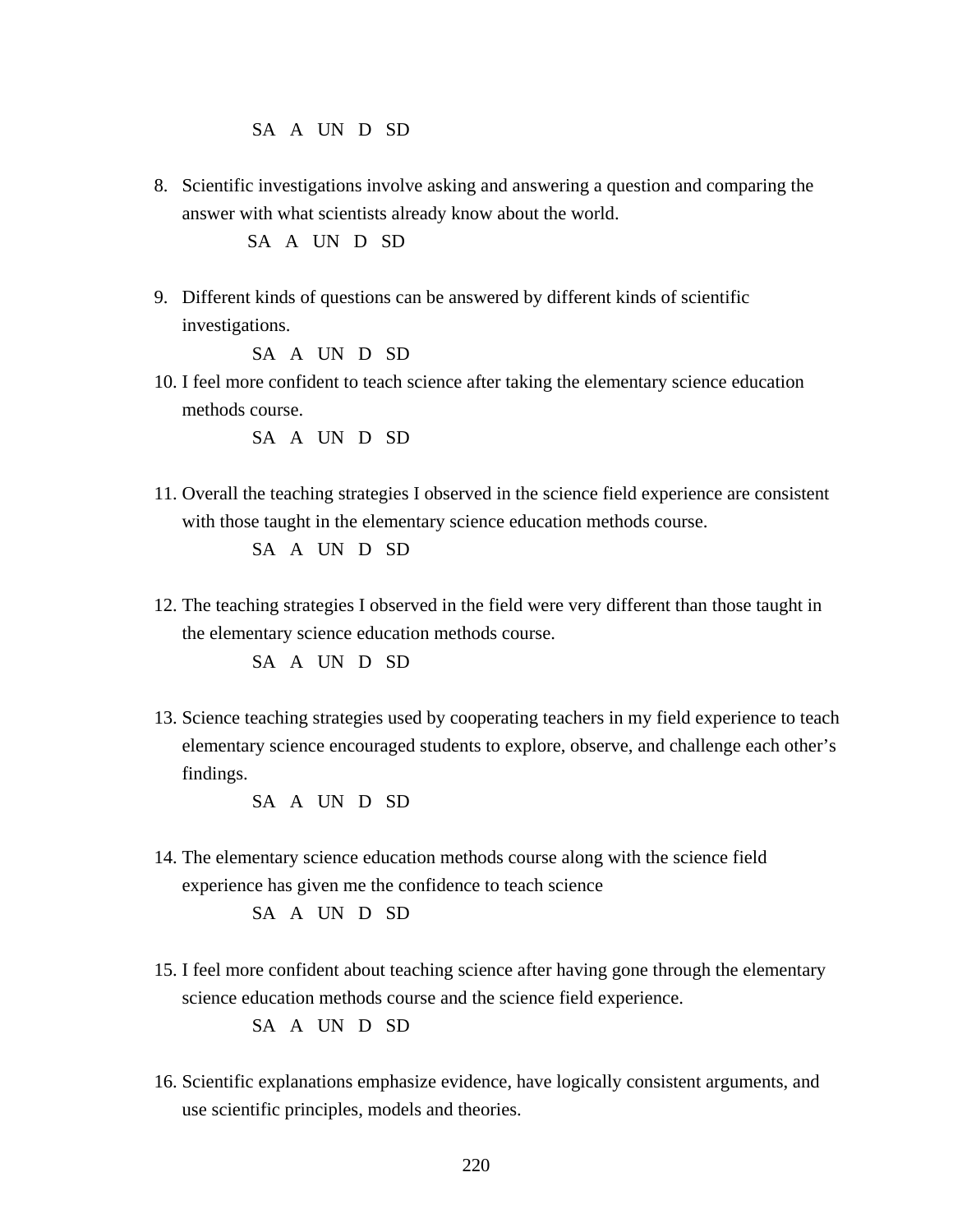SA A UN D SD

- 17. Current scientific knowledge and understanding do **not** guide scientific investigations. SA A UN D SD
- 18. Researching information in reference journals, on the internet, and the library all constitute scientific inquiry.

SA A UN D SD

19. Communicating, sharing and reviewing each other's results are all a part of scientific inquiry.

SA A UN D SD

20. The National Science Education Standards require students in K-5 to be able to ask questions, plan and conduct simple investigations, employ simple equipment and tools to gather data, use data to construct reasonable explanations and communicate investigations and explanations.

SA A UN D SD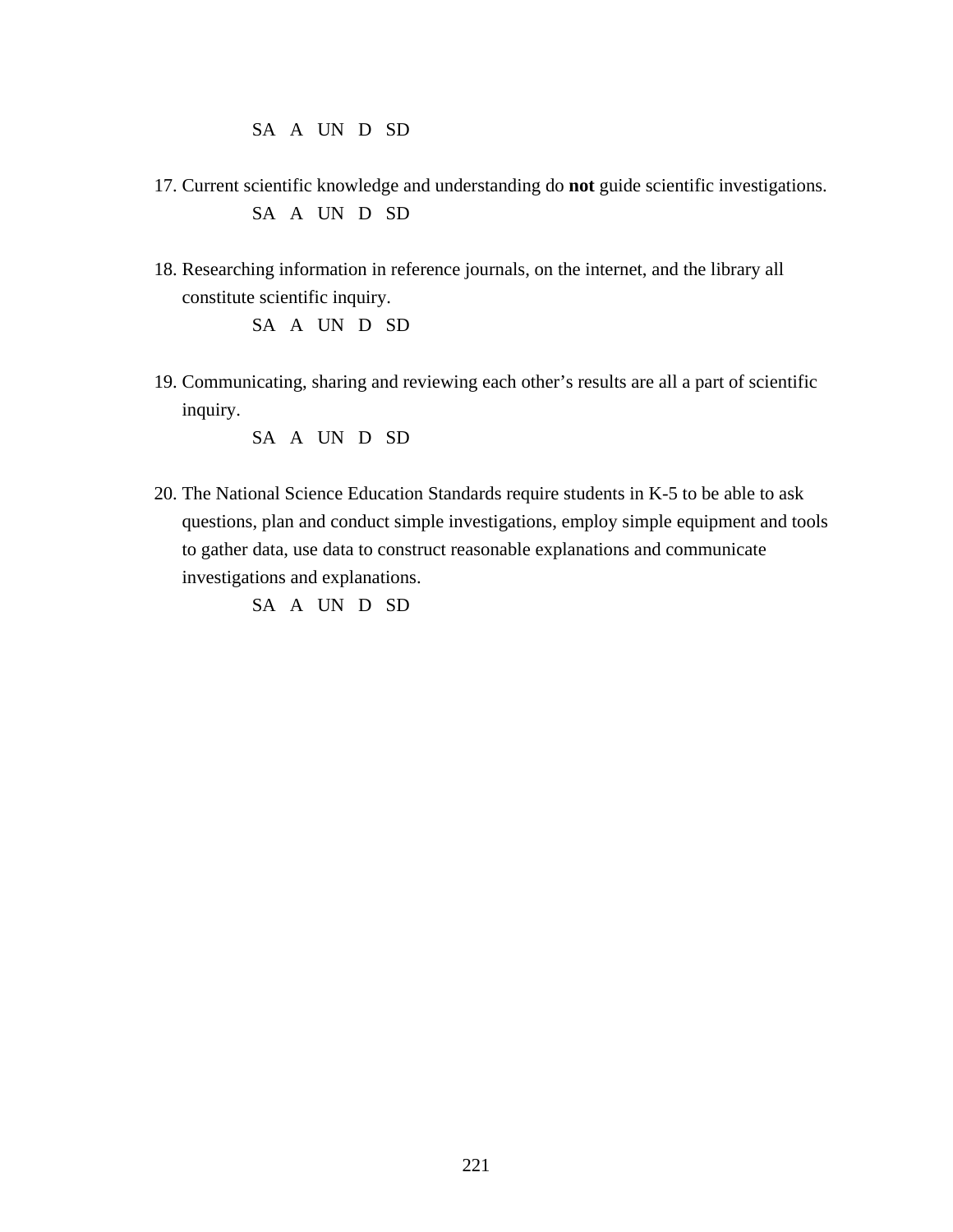## Appendix E

# UNIVERSITY OF MISSOURI-COLUMBIA RECRUITMENT Email Preservice Teachers

You are invited to participate in a research study that examines the preservice elementary teachers' perceptions regarding confidence to teach science and the understanding of the inquiry form of pedagogical strategies for teaching science after going through the elementary science education methods course and science field experience.

Results of this study will be used to evaluate whether the elementary science education methods course along with the science field experience is effective in helping preservice teachers understand the inquiry form of science instructional strategies and whether it positively impacts the preservice teachers' confidence to teach science at the elementary grades.

I am interested in capturing your reflections regarding science teaching strategies taught in the elementary science education methods course and observed by you during your science field experience. This will be done through two surveys and through focus group discussions with some of you. The focus group discussions will last approximately 30-45 minutes and will be scheduled at your convenience.

All data gathered will be confidential and pseudonyms will be used in all write-ups of the research to protect the anonymity of the participants.

I require your written consent to participate in the study, which you can give by replying to this email. Attached you will find a detailed consent form that outlines the conditions of participation in the research. If you have any questions, please do not hesitate to contact me.

Sincerely, Tina Varma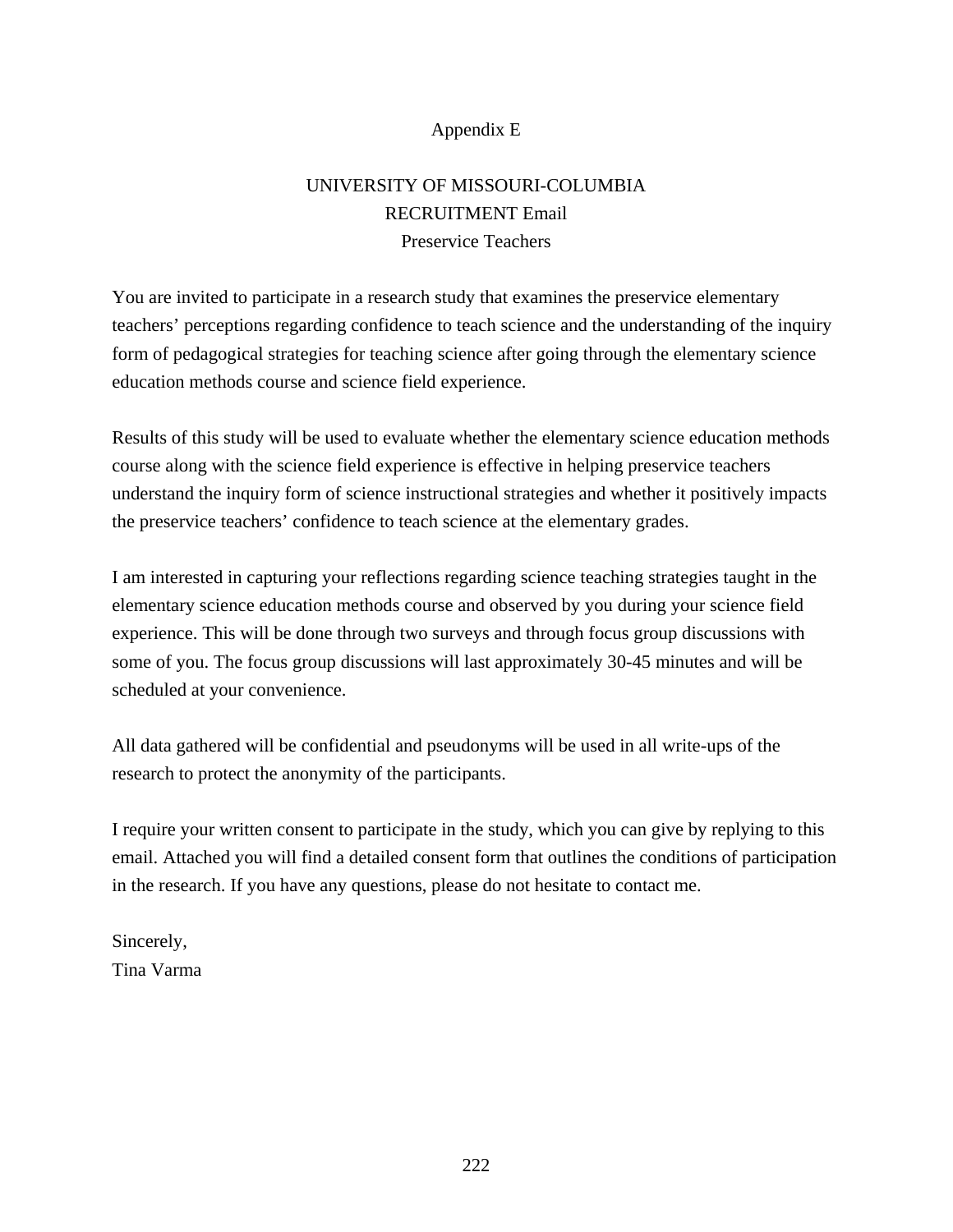## Appendix F

# UNIVERSITY OF MISSOURI-COLUMBIA INFORMED CONSENT **Students**

Preservice Elementary Teachers' Perceptions of Their Understanding of Scientific Inquiry-Based Pedagogy and Their Confidence to Teach Science: Influence of Elementary science education methods Course and Science Field Experience

You are invited to participate in a research study that examines the preservice elementary teachers' perceptions regarding confidence to teach science and the understanding of the inquiry form of pedagogical strategies for teaching science after going through elementary science education methods course and science field experience.

Results of this study will be used to evaluate whether the elementary science education methods course along with the science field experience is effective in helping preservice teachers understand the inquiry form of science instructional strategies and whether it positively impacts the preservice teachers' confidence to teach science at the elementary grades.

## INFORMATION

Your participation in this study is voluntary; you may choose not to participate and there will be no penalty or consequence to your grade. If you decide to participate, you may withdraw from the study at any time without penalty. Your course grade in TDP 4284 will not be affected by your decision to participate or to decline participation in the study. Only Tina Varma, the graduate student conducting this study, will know the identity of the individuals who choose to participate in the study.

## PARTICIPATION

If you consent to participate in the study, you are agreeing to do the following towards the end of the semester (1) fill out the STEBI-B survey designed to evaluate preservice teachers confidence to teach science, (2) fill out a study specific survey to evaluate your understanding of scientific inquiry as a result of going through the elementary science education methods course and the science field experience, and (3) agreeing to participate in a focus group to reflect on your understanding of scientific inquiry and your confidence to teach science as a result of going through the elementary science education methods course and the science field experience.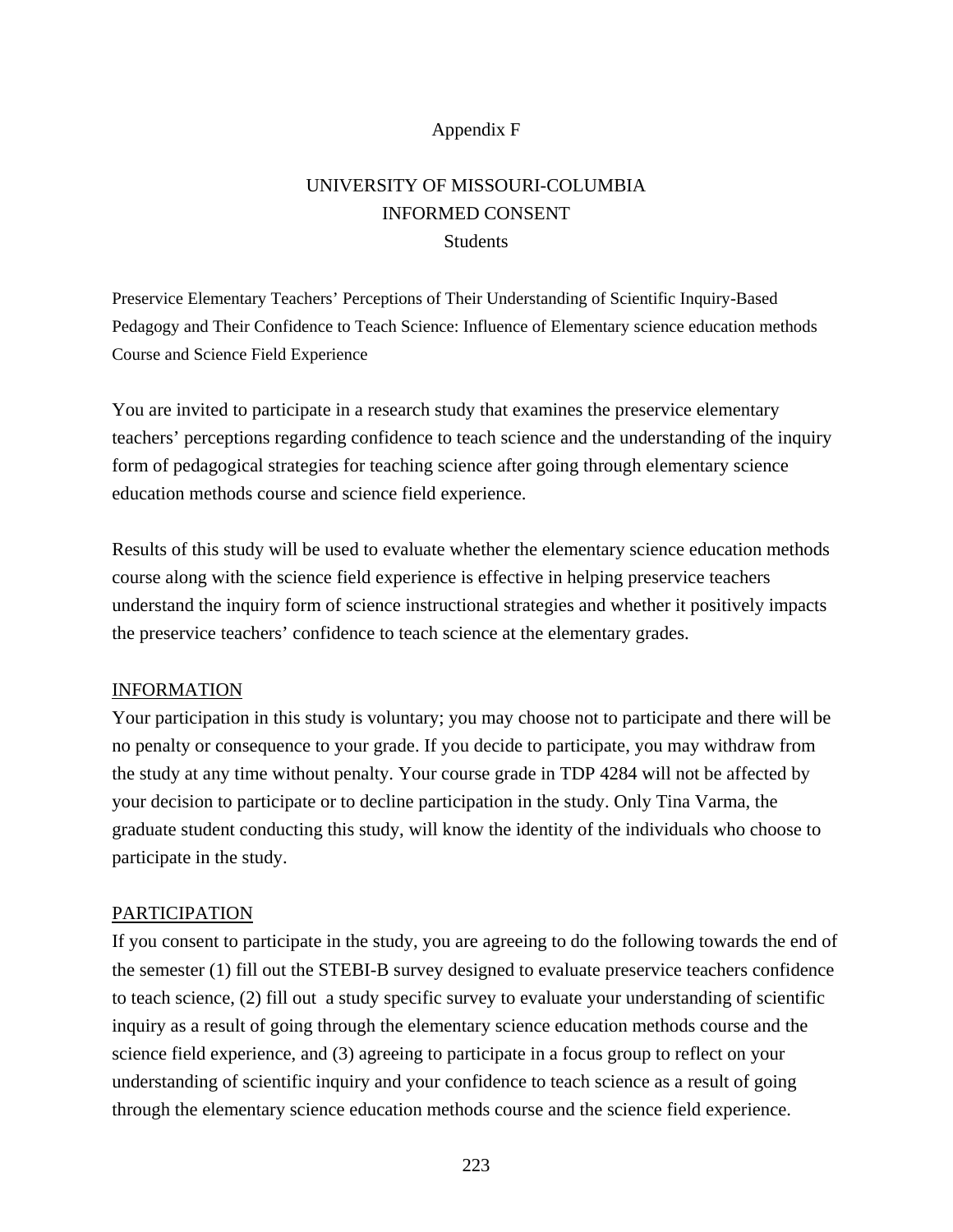Your responses on the surveys and the focus groups will be confidential. In reporting the research findings, your name will not be used but will be replaced with a pseudonym.

The focus group will be convened towards the end of the semester at a mutually agreed upon date/location, and will take approximately 30-45 minutes. Discussions in the focus groups will be audio taped and transcribed for analysis.

In compliance with Federal regulations, all data (including audiotapes) will be kept for a period of three years following the conclusion of the study. After that time, your data (including audiotapes) will be destroyed.

## **BENEFITS**

Your participation in this research study will help teacher educators to evaluate whether the elementary science education methods course along with the science field experience is effective in helping preservice teachers understand the inquiry form of science instructional strategies and improve their confidence to teach science

The information gained in this study may be published and be useful to science teacher educators at other universities and colleges.

## CONFIDENTIALITY

Your identity will be kept strictly confidential. During the semester in which you are enrolled in TDP 4284, the instructor will not know if you are participating in the study. Tina Varma will be the only person who knows if you have chosen to participate in the study. She will be convening and facilitating the focus group discussions and will be administering the surveys. In all transcriptions of the data, Tina Varma will remove your name and replace it with a pseudonym. Similarly, in reporting the findings of this study, your name will be replaced with this pseudonym. You may choose to end your participation at any time during the study, and your data will be destroyed.

## RISKS

This project does not involve any risks greater than those encountered in everyday life. To ensure that your decision to participate or decline participation in the study does not affect your course grade, the course instructor will not have access to the data or begin the data analysis process until after course grades have been assigned.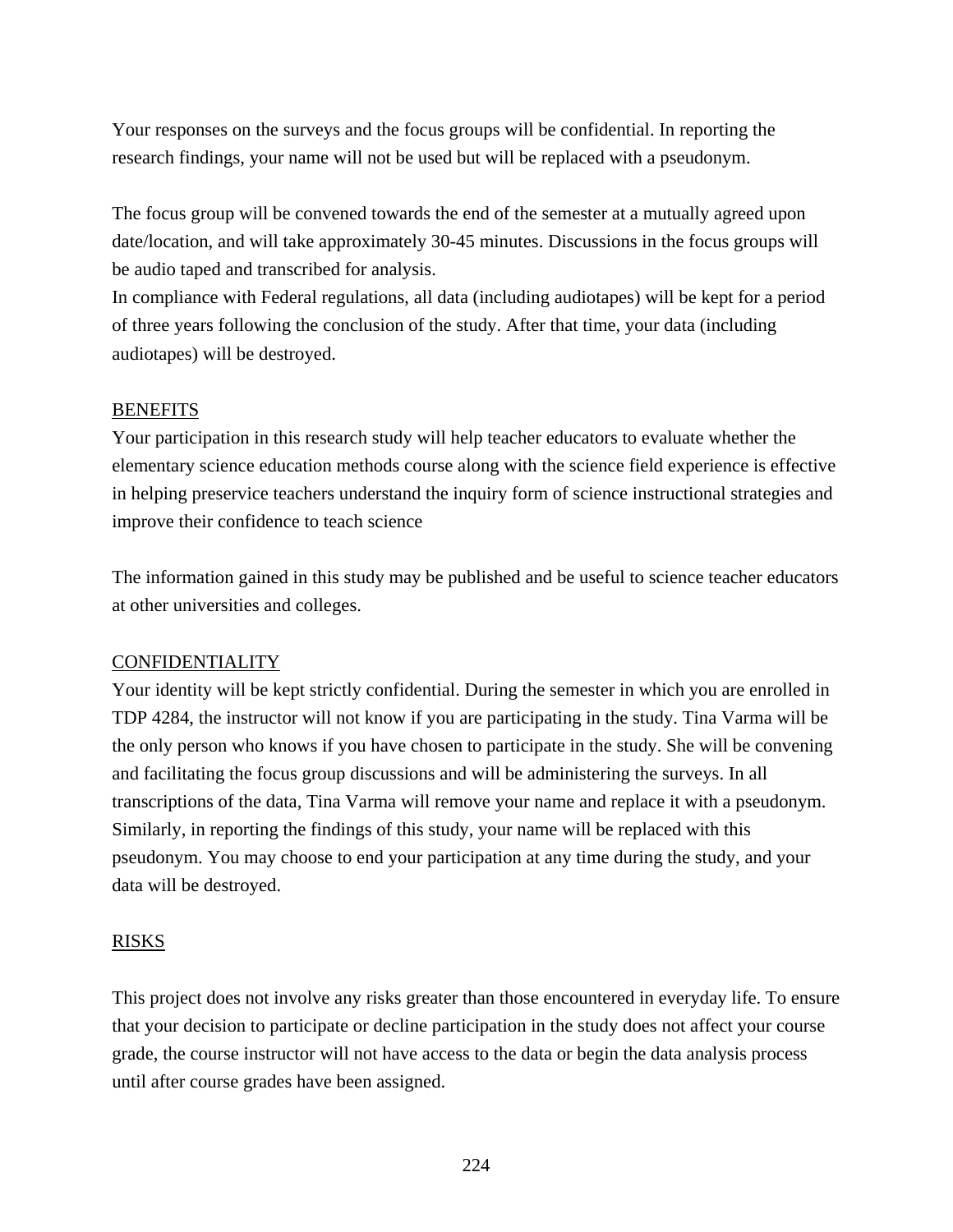This project has been reviewed by the University of Missouri-Columbia Human Subject Review Board. For additional information regarding human subject participation in this research, please contact the University of Missouri-Columbia IRB office at (573) 882-9585.

## **CONSENT**

I have read and understand the above information, and I have received a copy of this form. By replying to the email I received, I indicate my willingness to participate in the study.

## CONTACT INFORMATION

Tina Varma Email: tv967@mizzou.edu Dr. Judy Wedman (Advisor) Email: judy@missouri.edu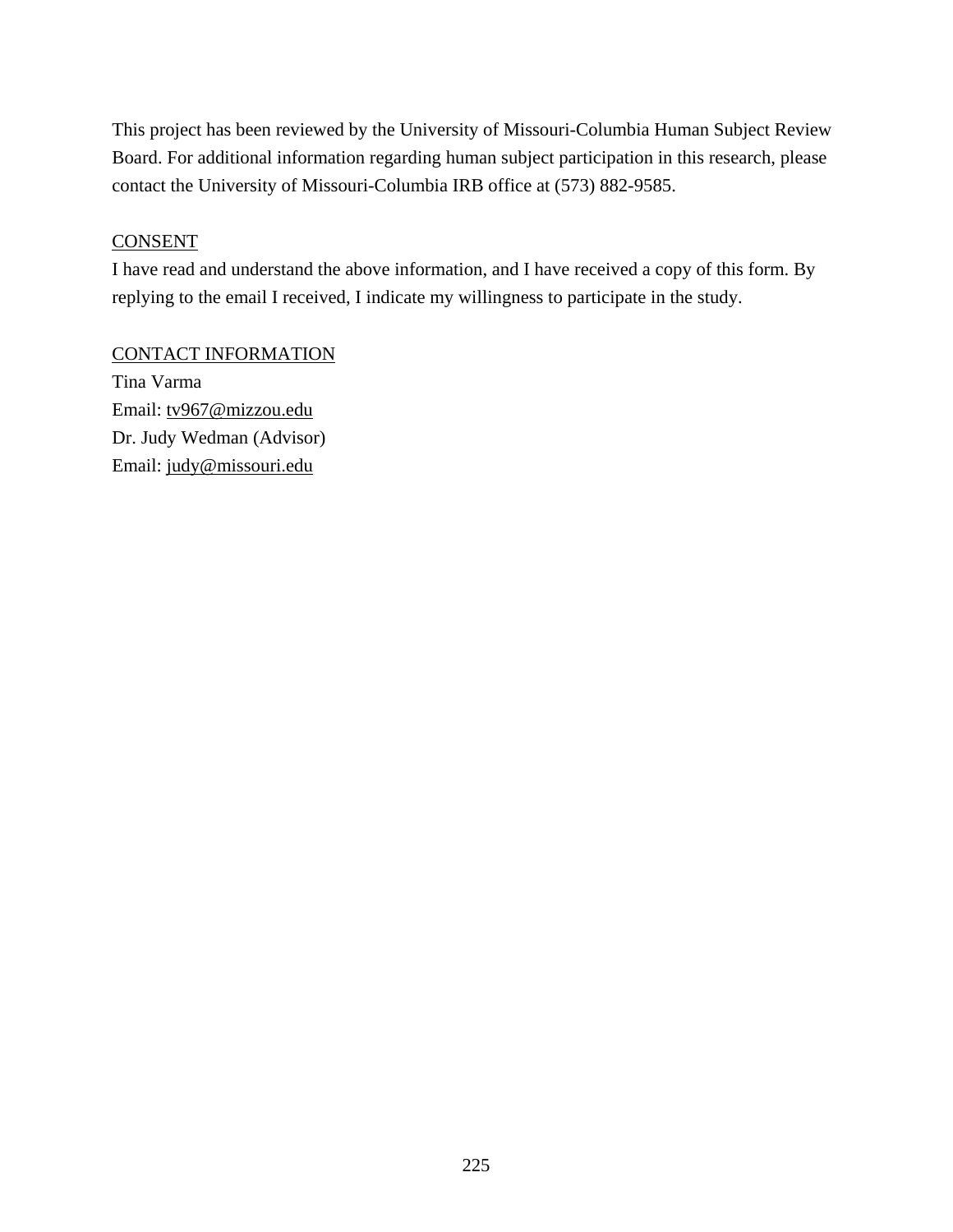## Appendix G

# UNIVERSITY OF MISSOURI-COLUMBIA INFORMED CONSENT Methods Instructors

Preservice Elementary Teachers' Perceptions of Their Understanding of Scientific Inquiry-Based Pedagogy and Their Confidence to Teach Science: Influence of Elementary science education methods Course and Science Field Experience

You are invited to participate in a research study that examines the preservice elementary teachers' perceptions regarding confidence to teach science and the understanding of the inquiry form of pedagogical strategies for teaching science after going through elementary science education methods course and science field experience.

Results of this study will be used to evaluate whether the elementary science education methods course along with the science field experience is effective in helping preservice teachers understand the inquiry form of science instructional strategies and whether it positively impacts the preservice teachers' confidence to teach science at the elementary grades.

## INFORMATION

Your participation in this study is voluntary; you may choose not to participate.

## PARTICIPATION

If you consent to participate in the study, you are agreeing to do the following: (1) provide a course syllabus for the elementary science education methods course TDP 4284 that you are teaching in the winter semester 2006 so that the researcher can assess how the National Science Education Standards requirements for inquiry are integrated into the course, and (2) allow the researcher to interview you for 30-45 minutes towards the end of the semester to capture your perspective on what teaching strategies are emphasized in the elementary science education methods course.

Your responses on the interview will be confidential.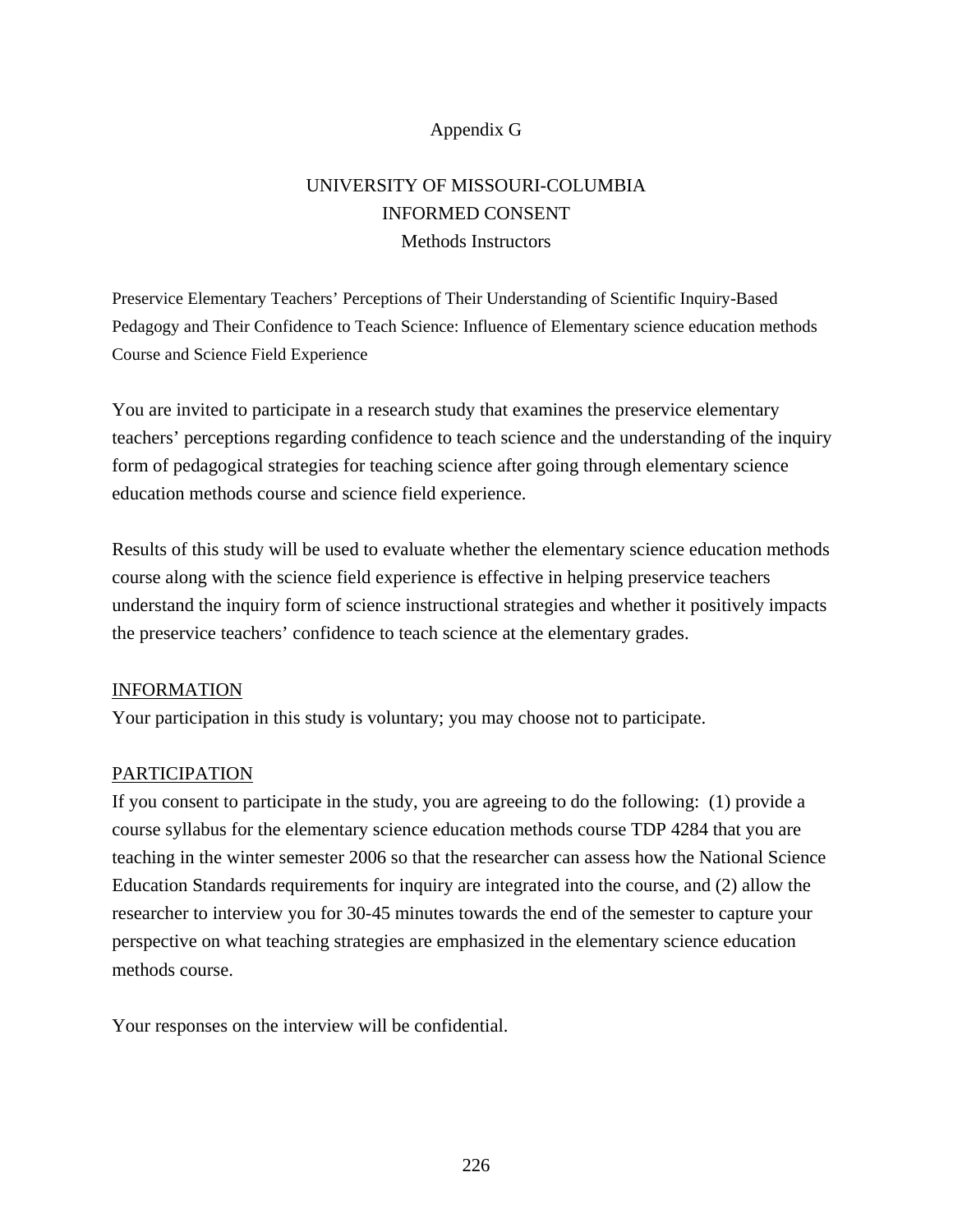The interview will be semi structured, will be conducted on the MU campus towards the end of the semester at a mutually agreed upon date/location, and will take approximately 30-45 minutes. The interview will be audio taped and transcribed for analysis.

## **BENEFITS**

Your participation in this research study will help teacher educators to evaluate whether the elementary science education methods course along with the science field experience is effective in helping preservice teachers understand the inquiry form of science instructional strategies and improve their confidence to teach science

The information gained in this study may be published and be useful to science teacher educators at other universities and colleges.

## CONFIDENTIALITY

Your identity will be kept strictly confidential. In compliance with Federal regulations, all data (including audiotapes) will be kept for a period of three years following the conclusion of the study. After that time, your data (including audiotapes) will be destroyed.

## RISKS

This project does not involve any risks greater than those encountered in everyday life.

This project has been reviewed by the University of Missouri-Columbia Human Subject Review Board. For additional information regarding human subject participation in this research, please contact the University of Missouri-Columbia IRB office at (573) 882-9585.

## CONSENT

I have read and understand the above information, and I have received a copy of this form. By replying to the email I received, I indicate my willingness to participate in the study.

CONTACT INFORMATION Tina Varma Email: tv967@mizzou.edu

Dr. Judy Wedman (Advisor)

Email: judy@missouri.edu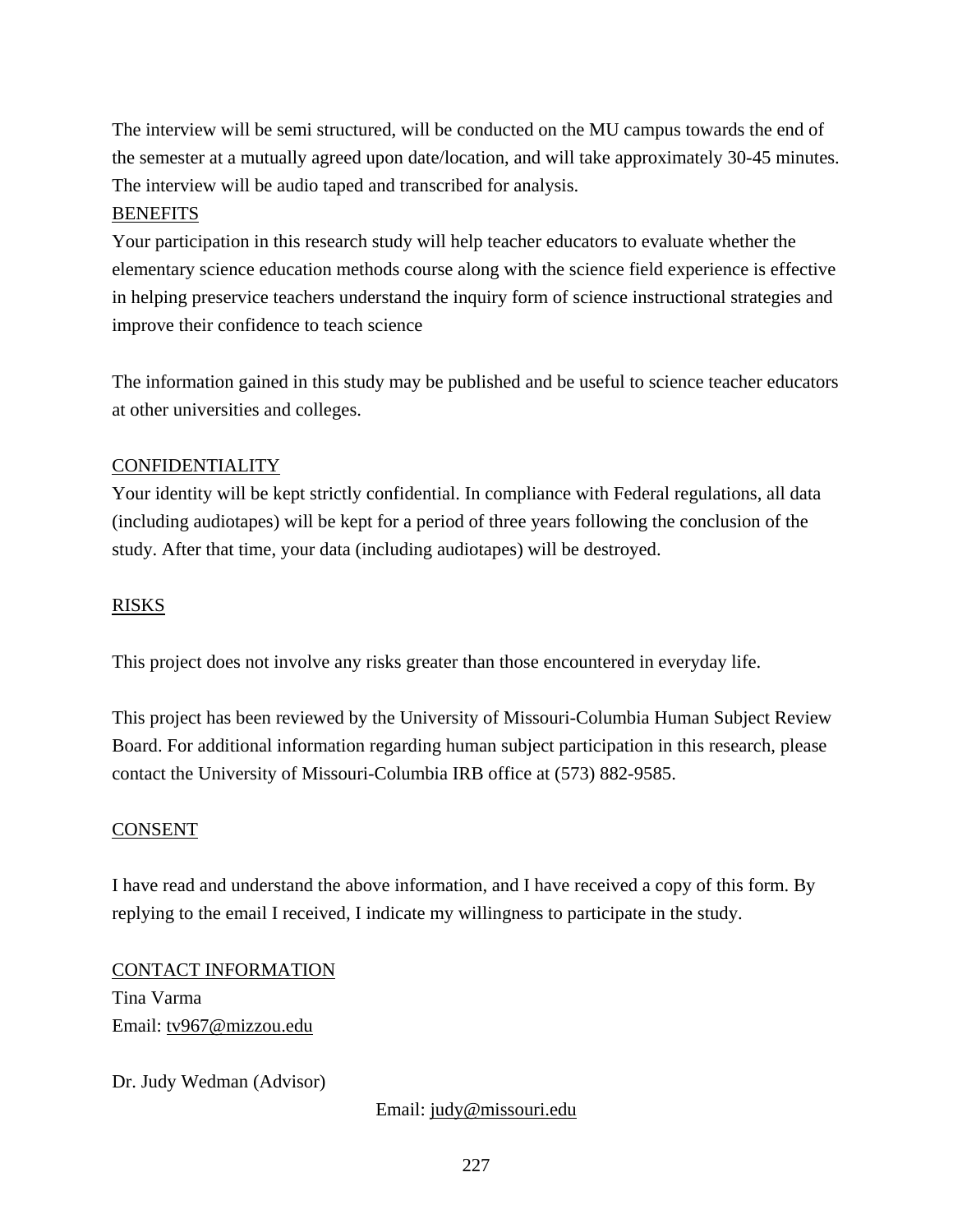#### Appendix H

# Elementary Science Education Methods Course Syllabus Winter 2006 University of Missouri-Columbia

#### ED 4280-Teaching Science in the Elementary School

WS2006

Textbooks:

National Research Council (1996). National science education standards. Washington, D.C.: Author.

Peters, J. & Gega, P. (2002). How to teach elementary school science. Fourth edition. New York: Macmillan Publishing Company.

Evertson, C. Emmer, E & Worsham, M. (2005). Classroom management for elementary teachers' ( $6<sup>th</sup>$  ed.). Boston: Allun and Bucon.

Campbell, B. & Fulton, L. (2003). Science notebooks writing about inquiry. Portsmounth, N.H. : Heinemann.

Class Packet

Composition Notebook

 The purpose of this lab-based course is to allow you to explore and provide evidence for supporting the idea that you can "do" science successfully so you will be able to teach elementary science effectively. This research-based course will emphasize science as a way of thinking and a discovery-oriented science curriculum. Based on the tenet of teaching as a decision making process, the core of this course will be formed by the roles and responsibilities of effective teachers of K-6 science, the promotion of problem-solving and creative thinking skills, teaching science across the curriculum, and dynamic lesson planning. The intent will be to offer prospective teachers the instructional designs and delivery systems that enhance the teaching and learning of elementary science. To facilitate your preparation for student teaching, in depth guided observations of elementary science specialists' will be required.

 Your instructor will be modeling an inquiry teaching approach by continually employing extended wait-time and many times will not give immediate positive reinforcement. These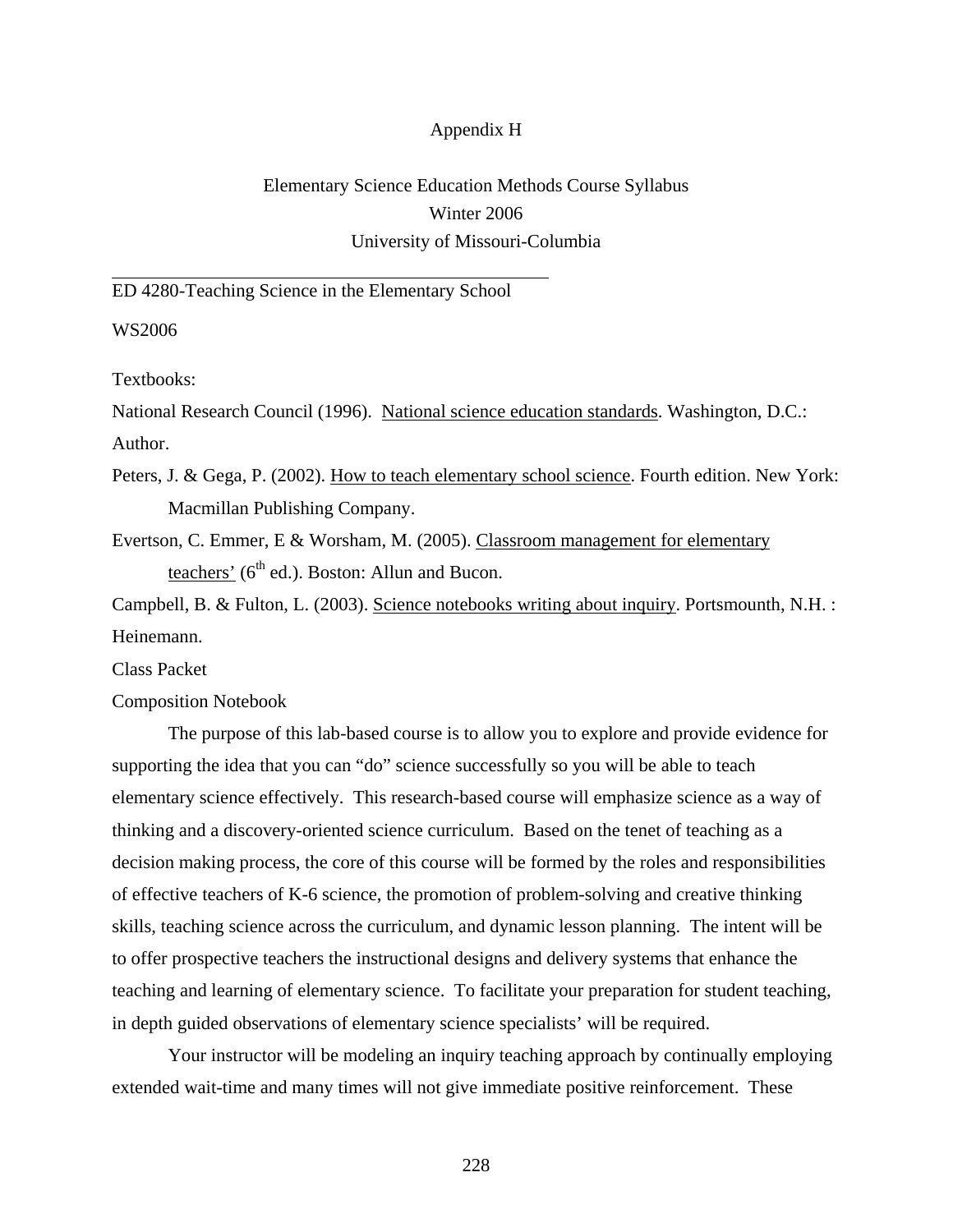techniques are used to encourage your thinking rather than to encourage frustration. Many of the teaching models studied in this course will be modeled through instruction.

 You may earn 10 points extra credit by assisting with the State Science Olympiad competition on campus April 22, 2006.

## MAJOR GOALS OF THE COURSE:

- 1. The student will utilize the National Science Education Standards (NSES) and/or Missouri GLE's to plan elementary science curriculum units of study. Curriculum, Assessment
- 1. The student will develop/refine personal skills in the use of inquiry in the teaching of elementary science. Curriculum, Assessment
- 1. The student will write/adapt lesson plans from exemplary science curriculum (FOSS, Insight, STC, AIMS, &/or GEMS) in designing science experiences that matches Showme Frameworks. Content, Instruction
- The student will expand his/her experiences focusing upon measurement and potential for integration with mathematics. Learners, Curriculum, Assessment
- The student will develop a broad orientation toward NSES science content (inquiry, physical, life, earth, personal & social, history & nature of science, science & technology). Instruction, Reflection
- The student will actively participate in long term projects (seeds) and short term learning experiences (magnets, electricity) as models to implement NSES. Content
- The student will actively participate in a field experience in a K-6 science classroom and analyze the learning opportunities for all K-6 students. Student Diversity, Classroom and Behavior Management, Professionalism
- The students will design/refine their portfolio with elementary science artifacts. Instruction
- The students will analyze their own professional development from a content, pedagogy, and content-pedagogy perspective as it relates to K-6 science.
- The student will use NSES and MAP guidelines to plan how they will assess student's science understanding. Curriculum, Assessment
- The student will utilize technology as a resource for the development of elementary science curriculum &/or instruction. Communication, Reflection

# SPECIAL NOTES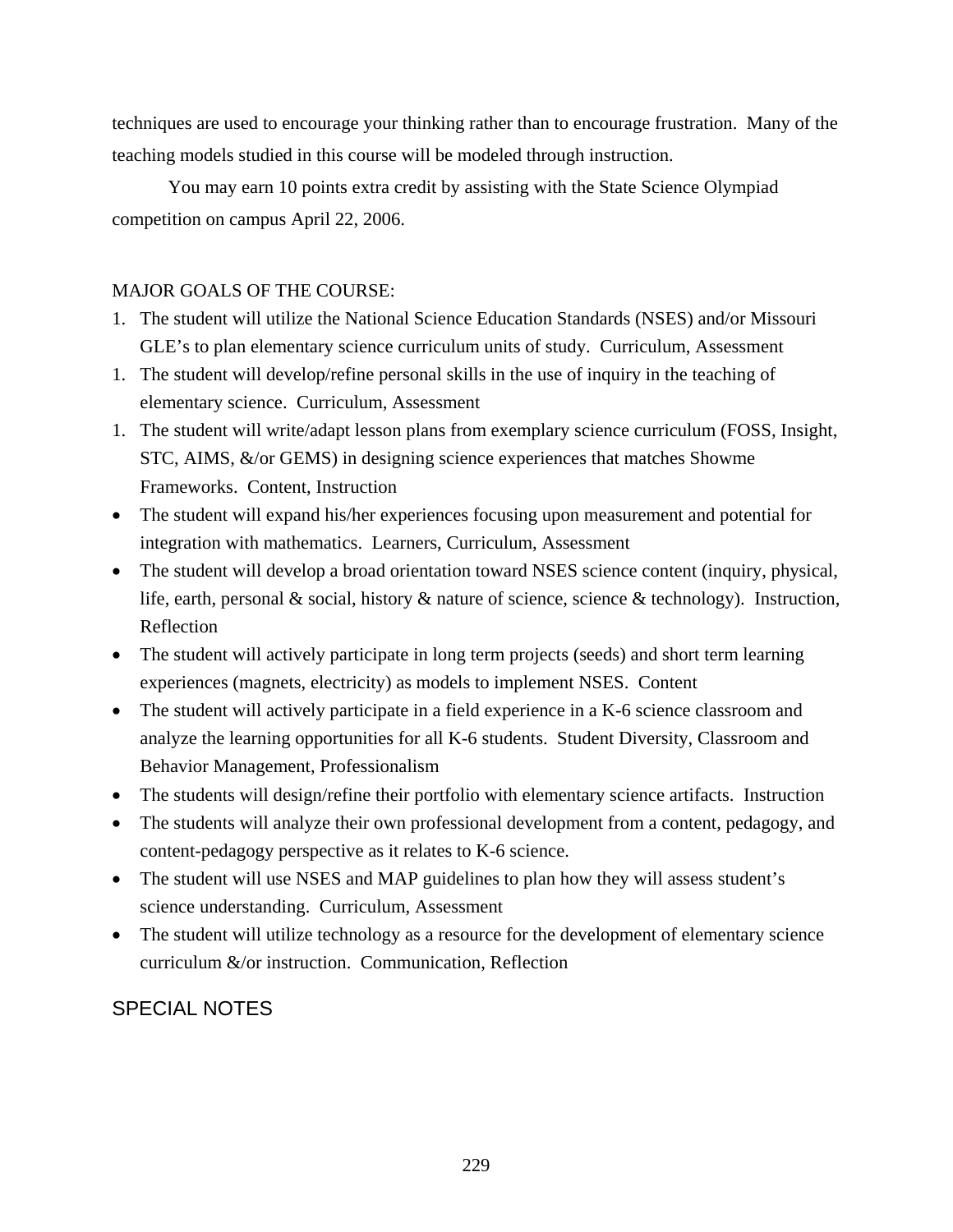1. If you have special needs as addressed by the Americans with Disabilities Act and need course materials in alternative formats, notify your course instructor immediately. Reasonable efforts will be made to accommodate your special needs.

2. Academic dishonesty is an offense against the University. A student who has committed an act of academic dishonesty has failed to meet a basic requirement of satisfactory academic performance. Thus, academic dishonesty is not only a basis for disciplinary action, but is also relevant to the evaluation of the student's level of performance.

3. All daily work that is turned in late for evaluation will be reduced by 1/4 of the total possible for each class meeting. This policy may be waived in extenuating circumstances. If you find that you are going to absent due to a commitment, I would appreciate being informed.

| Letter Grade   | Description                                                  |  |  |
|----------------|--------------------------------------------------------------|--|--|
|                | represents superior ability or attainment                    |  |  |
| A Level        | significantly beyond all minimum (average                    |  |  |
|                | and required) expectations (criteria) (for numerical         |  |  |
|                | purposes, 97-100% A+, 93-96.9% A, 90-92.9% A-);              |  |  |
|                | represents good ability or attainment which                  |  |  |
| <b>B</b> Level | meets and exceeds many minimum                               |  |  |
|                | expectations (87-89.9% B+, 83-86.9% B, 80-82% B-);           |  |  |
|                | represents ability or attainment which is acceptable and     |  |  |
| C Level        | meets all minimum (required) expectations (77-79.9%          |  |  |
|                | C+, 73-76.9% C, 70-72.9% C-);                                |  |  |
|                | represents ability or attainment which does not meet all     |  |  |
| D Level        | minimum (required) expectations $(67-69.9\% \text{ D}+, 63-$ |  |  |
|                | 66.9% D, 60-62.9% D-);                                       |  |  |
|                | represents attainment of some but not a number of            |  |  |
| $\mathbf{F}$   | important minimum expectations and is, thus, not             |  |  |

## GRADING REQUIREMENTS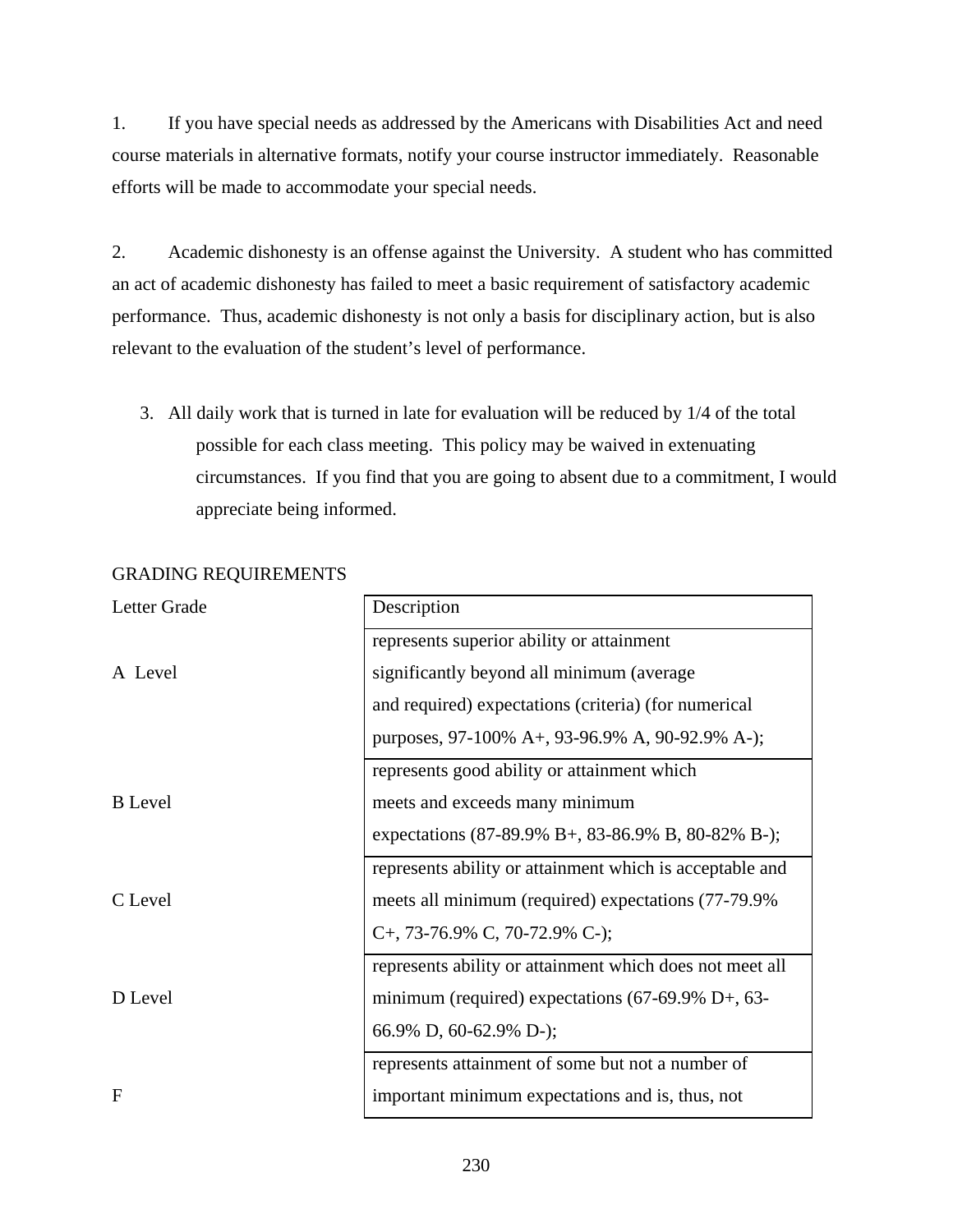appropriate for a minimum professional level of performance (0-59.9%)

# Tentative Sequence of topics Assignment Week 1 Discussion: What science is appropriate for Science Notebooking elementary school? What are National Science Education Standards (NSES)? Lab: Glob Glob Journals Inquiry & Science Processes Seeds started Week 2 & 3 Discussion: Underpinnings Pendulums Lab: Underpinning activities Field experiences Week 4 Discussion: Nature of Science Raisin tonic Lab: Managing Hands-on learning Constructivist orientation to science Week 5 Discussion: Test #1 Lab: Planning for instruction Magnets Connecting teaching and assessment Technology Food car Week 6 & 7 Discussion: Questioning strategies Lab: Different forms of the learning cycle Seed notebook due Management issues Week 8

Discussion: Planning for student's alternative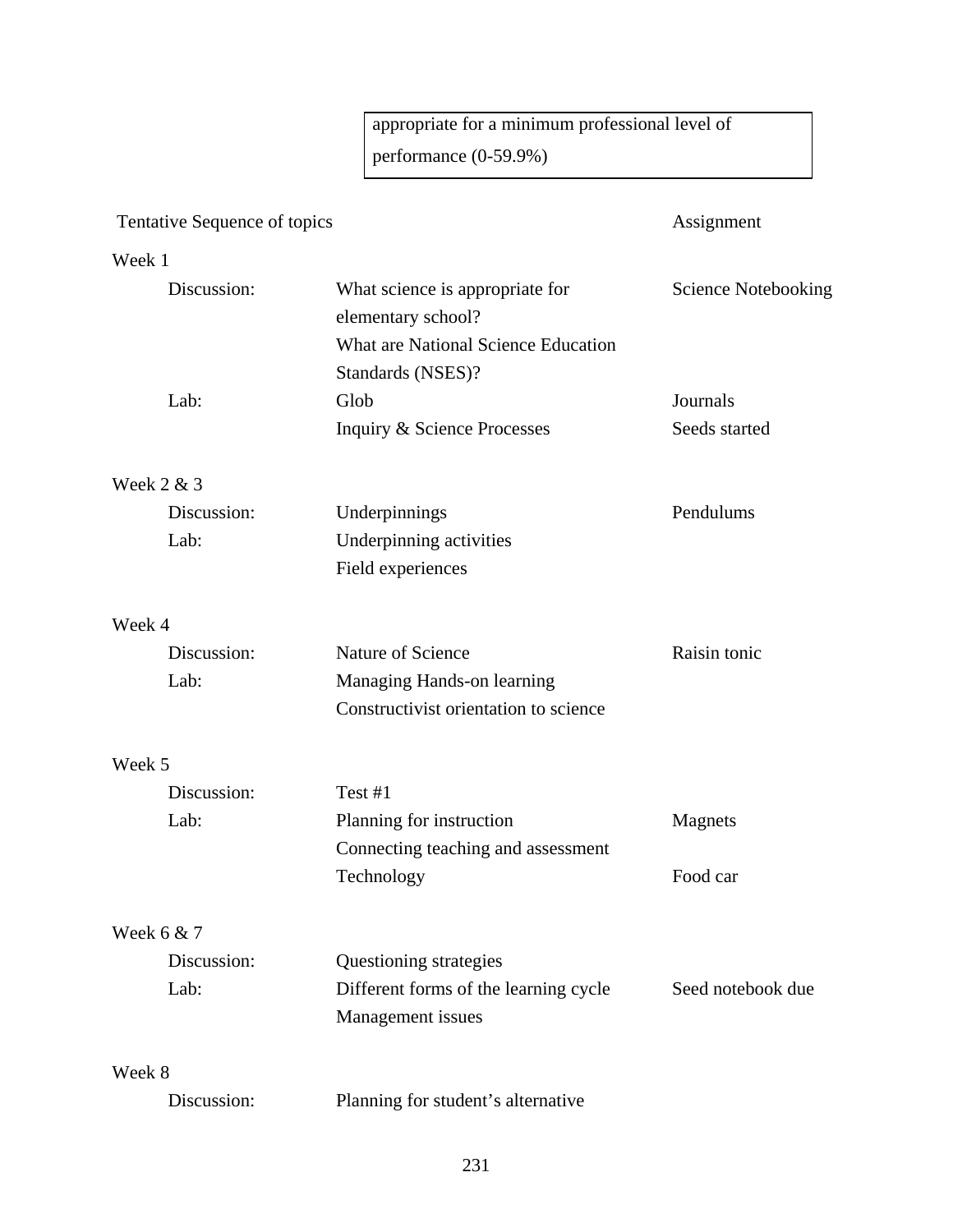|         | Lab:        | conceptions<br>Concept mapping        | <b>Fast Plans started</b> |
|---------|-------------|---------------------------------------|---------------------------|
|         |             |                                       |                           |
| Week 9  |             |                                       |                           |
|         | Discussion: | Parent interactions & Evening Science | Electricity               |
|         | Lab:        | Special needs in science              |                           |
| Week 10 |             |                                       |                           |
|         | Discussion: | Test #2                               |                           |
|         | Lab:        | Assessment                            |                           |
| Week 11 |             |                                       |                           |
|         | Discussion: | Cooperative learning                  |                           |
|         | Lab:        | Unit based standards                  |                           |
|         |             | Curriculum Project                    |                           |
| Week 12 |             |                                       |                           |
|         | Discussion: | Science/Technology/Society            |                           |
|         | Lab:        | Curriculum Project                    |                           |
| Week 13 |             |                                       |                           |
|         | Discussion: | Gender bias                           |                           |
|         |             | Trade books                           |                           |
|         | Lab:        | Curriculum project                    |                           |
| Week 14 |             |                                       |                           |
|         | Discussion: | <b>TBA</b>                            | Fast Plants report due    |
|         | Lab:        | Portfolio critique                    | Field experience          |

reflection due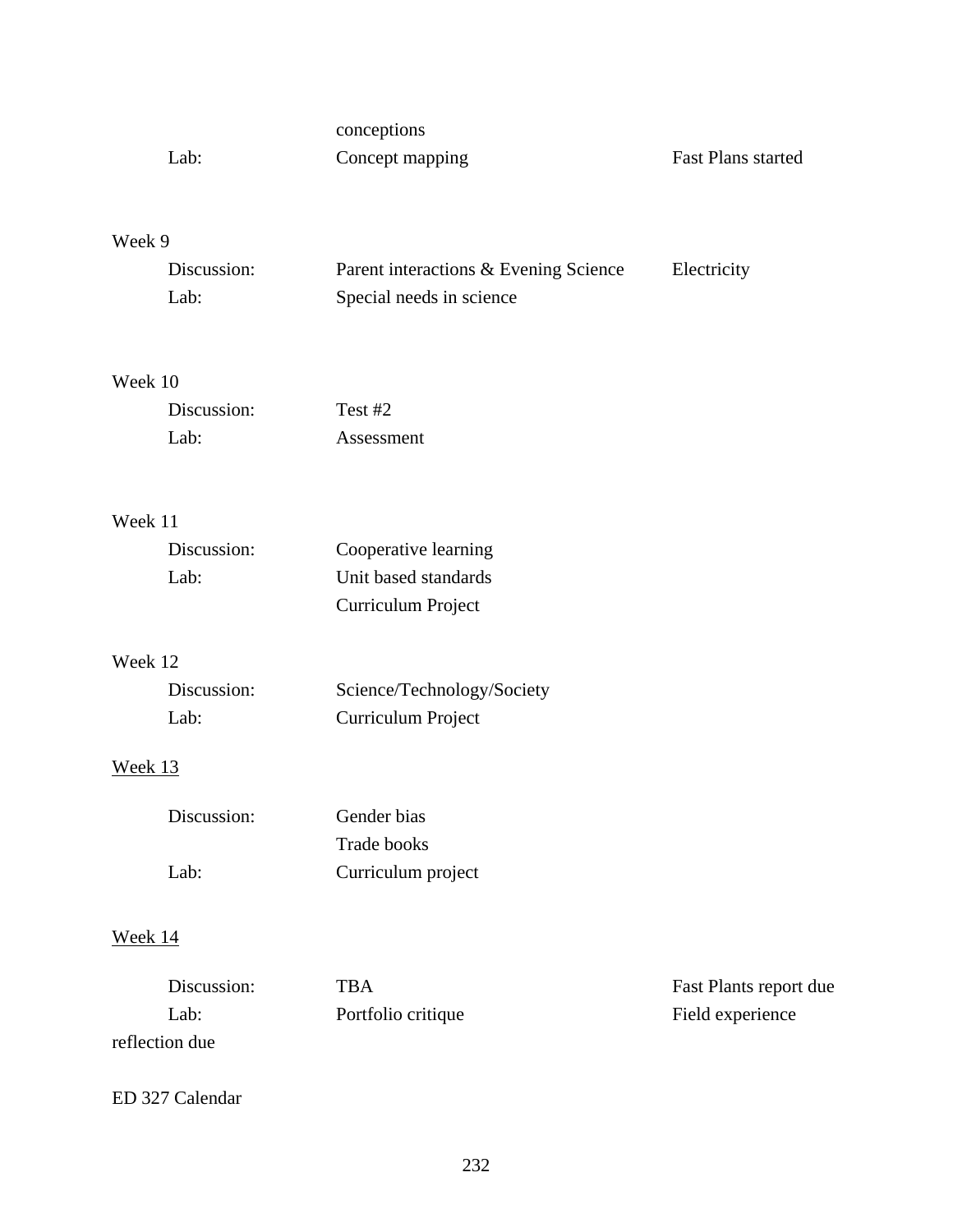| Activities                   | Date Due | Possible | My     |        |
|------------------------------|----------|----------|--------|--------|
|                              |          |          | Points | Points |
|                              |          |          |        |        |
| Scienceography               |          | 8/25     |        |        |
| Concept inventory            |          | 8/25     |        |        |
| Glob                         |          |          | 5      |        |
| Operational definitions      |          |          | 5      |        |
| Pond                         |          |          | 5      |        |
| Pendulums                    |          |          | 10     |        |
| Raisin Tonic                 |          |          | 5      |        |
| Test #1                      |          |          | 20     |        |
| Magnets                      |          |          | 10     |        |
| Food car                     |          |          | 5      |        |
| Seeds                        |          |          | 30     |        |
| Electricity                  |          |          | 10     |        |
| Operational questions        |          |          | 10     |        |
| Concept map                  |          |          | 5      |        |
| Test #2                      |          |          | 25     |        |
| <b>Wisconsin Fast Plants</b> |          |          | 10     |        |
| Journals                     |          |          | 10     |        |
| Field experience weekly logs |          |          | 30     |        |
| Curriculum report (team)     |          |          | 20     |        |
| Adaptations of lessons       |          |          | 20     |        |
| Portfolio                    |          |          | 20     |        |
| Final                        |          |          | 20     |        |
| Totals                       |          |          | 280    |        |

*Grade Sheet*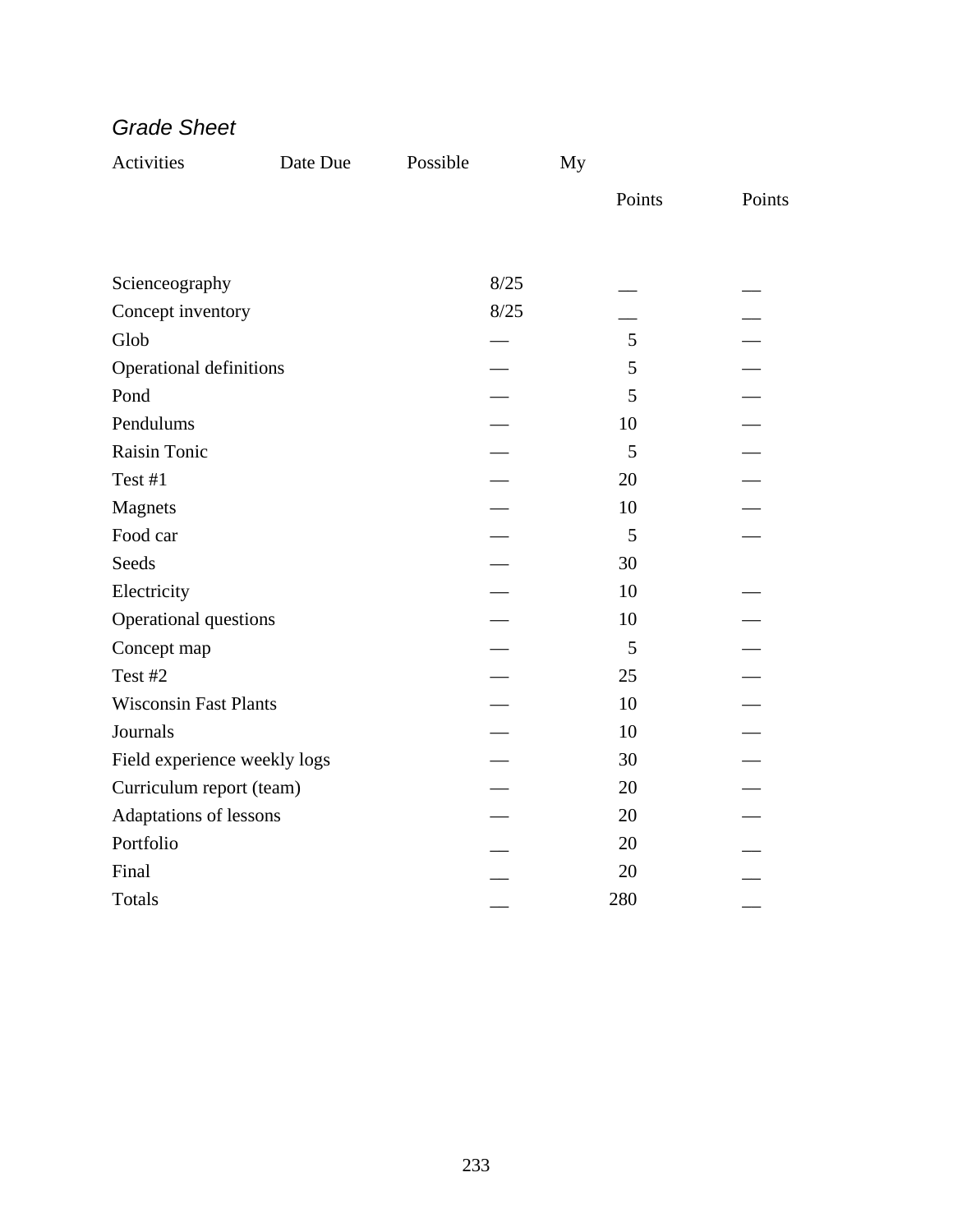## Appendix I

## Science Field Experience Course Syllabus-Winter 2006 University of Missouri-Columbia

# TDP 4284-Elementary Science Field Experience WS2006

 Preservice elementary students are placed in elementary school with a mentor teacher [science specialist (grades 4 and 5) or with a K-3 master teacher] to observe applications of teaching science. Your placement will be for two hours per week for at least 12 weeks providing 24 hours of field experience. Placements are scheduled by the Office of Field Experience with guidance of science education faculty and Sara Torres, science coordinator for Columbia Public Schools.

## Course Objectives

- 1. Students will apply knowledge learned from prior and current education courses as they observe and participate in field placement classrooms. [NCATE  $1 \& 2$  (Instructional Strategies), Mo-STEP 1.2.1]
- 2. Students will collaborate with the mentor teacher to identify instructional activities, materials, and evaluations. [NCATE 2 (Communication), Mo-STEP 1.2.7, 1.2.9, & 1.2.10]
- 3. Students will reflect on each school visitation to compare and contrast what they are learning to what they are experiencing. [NCATE 4 (Reflection), Mo-STEP 1.2.7]
- 4. Students will investigate professional practices and professional organizations that are associated with the mentor teacher's practice. [NCATE 10 (Professionalism), Mo-STEP 1.2.10]

## Attendance

You are expected to attend the field experience as established by the Office of Field Experience. However, preplanned adjustments in your schedule may be made with approval. In the event of an emergency, please notify your mentor teacher prior to your absence. You are required to record your attendance on a card provided by your instructor, as well as sign in at your school's office. Your cooperating mentor teacher should initial your card. Please turn in your card to your instructor at the end of the field experience. You must arrange a time with your mentor teacher to make up any missed time and assignments.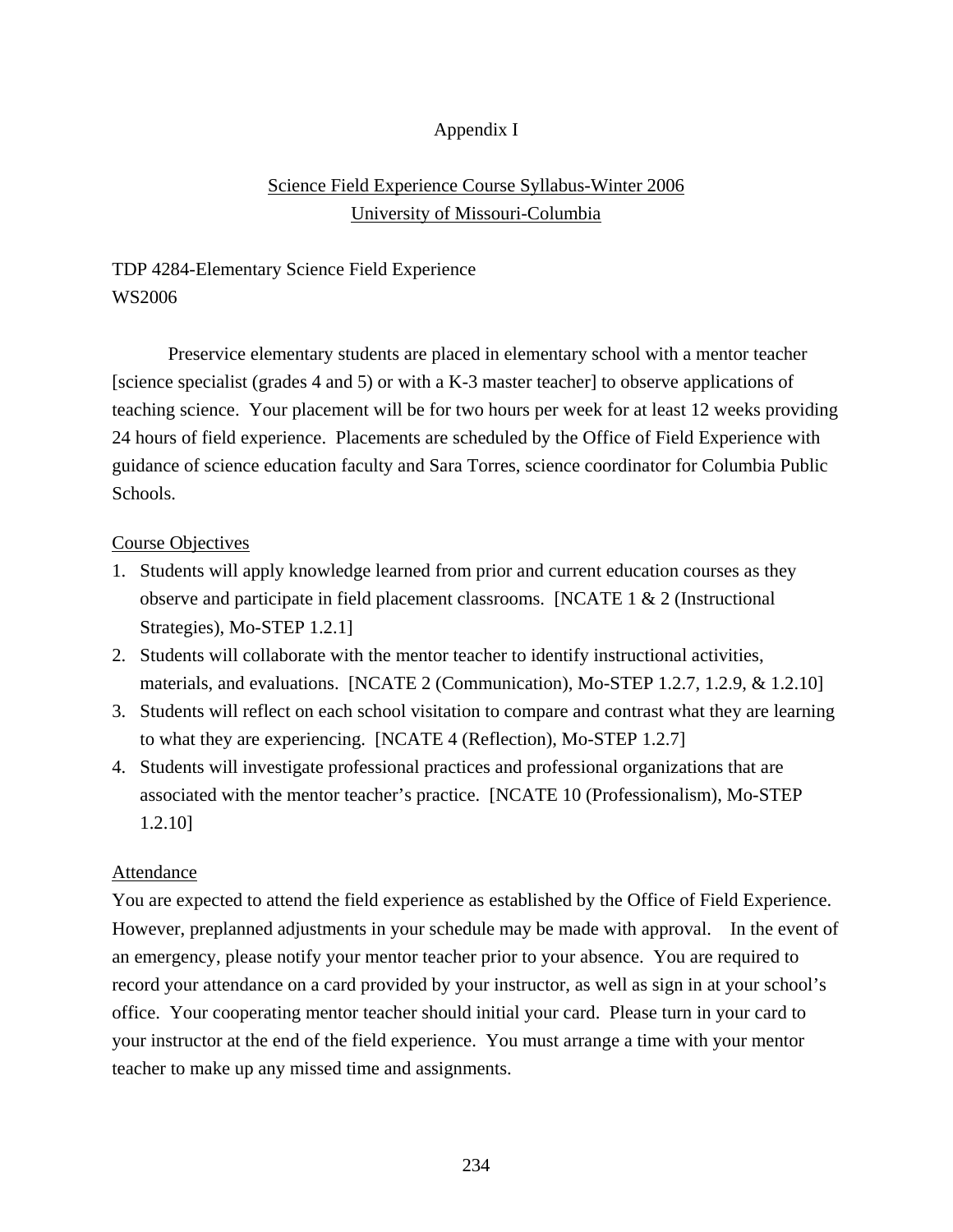On each visit you are to stop in the Principal's office to sign in. Introduce yourself and report that you are there to observe the teaching of science. Columbia Public Schools expect your attire to be professional.

#### Weekly Logs

 During the field experience you will be observing both the teacher and students. Each weekly submission should include date, site, context of instruction(s) observed, skills (both number and description) listed below, and connected reflection(s) about what you think as well as observed happened. Each connected reflection is to be connected to previous courses, experiences, readings, and/or discussions. Your reflection could also address what went well, surprises, what you learned. Use pseudonyms in reference to all field experience contacts. This log is to be submitted prior to Monday (6:00 AM) either electronically or hard copy (typed or hand written). Each submission has a mastery level so resubmissions are to include changes in capitals. Each resubmission is to be completed within two weeks to meet the course requirement.

#### Final Submission

 One week after your last field experience visit, a typed summary of your field experience is due. This summary should summarize your personal growth regarding the teaching of science in relation to NSES teaching standards. Provide specific evidence that documents your growth, but do not restate what you wrote in weekly logs.

#### Professionalism

- 1. Be on time, dressed appropriately, and adhere to conduct in a professional manner.
- 2. Be prepared each day to assist mentor teacher.
- 3. Call in absence well in advance.
- 4. Communicate with your mentor teacher on a regular basis.
- 5. Return materials borrowed from the mentor teacher.
- 6. Write a thank you note to your mentor teacher.

#### Grading

Each student will receive a passing grade if they:

- 2. Attend the field experience on a regularly scheduled basis for a total of 24 hours.
- 3. Submit one journal response for each visit. Failure to submit weekly will result in fewer points in TDP4280.
- 4. Submit a final summary of the field experience.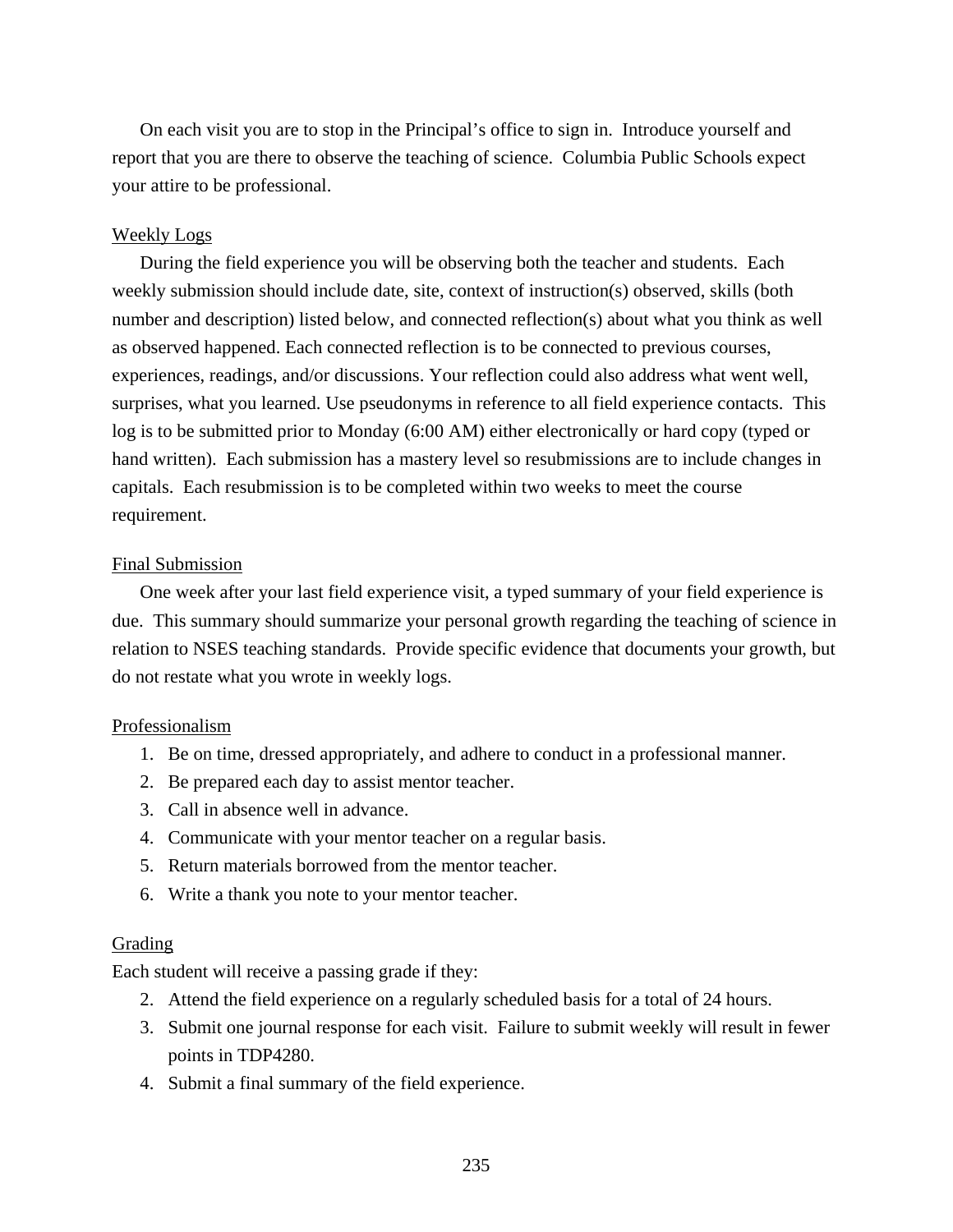During your visit, you are to observe how the mentor teacher addresses a variety of situations. During your visits you will complete all tasks from LIST A and more than four tasks from LIST B to document. Be sure to identify by list A or B, number, and title which item you are reporting. Please inform your mentor teacher which task you want to focus upon that day. You should take notes during the class and write your weekly journal outside of class.

#### LIST A

- 2. Write a record of questions asked, student responses and teacher reaction for 10-15 minutes. After class, analyze the types of questions, student responses, etc. Write a brief summary based on your data.
- 3. Focus upon one child for 10 minutes and write anecdotal notes for what the child does every 20 seconds. Write a brief summary based on your data.
- 4. Focus upon one group for 10 minutes and write anecdotal notes for what the group members do every 20 seconds. Write a brief summary based on your data. (Must be a science class).
- 5. Describe how the science specialist modified lesson for meeting the needs of special needs students.
- 6. Participate in an after school enrichment program (Evening Science, Exploring Physics, or Family Math) and compare and contrast this experience with "typical" science/mathematics learning experiences.
- 7. Analyze the science content presented and how it was taught. How do the lesson's Big Ideas match with NSES/Missouri Frameworks.
- 8. For 15-20 minutes, track and record the location of the science specialist (teacher) in relation to student responses (submit map).
- 9. Assist with a group of students during an investigation.

#### LIST B

- 2. Compare teachers' questions utilized prior to and after a student activity.
- 3. List examples of behavioral expectations transmitted to students.
- 4. List examples of covert and overt teacher behaviors (with definitions) that promote positive classroom atmosphere.
- 5. Report strategies utilized to bring student/group of students back on task.
- 6. Describe strategies utilized to involve all students in discussion and/or hands-on activities.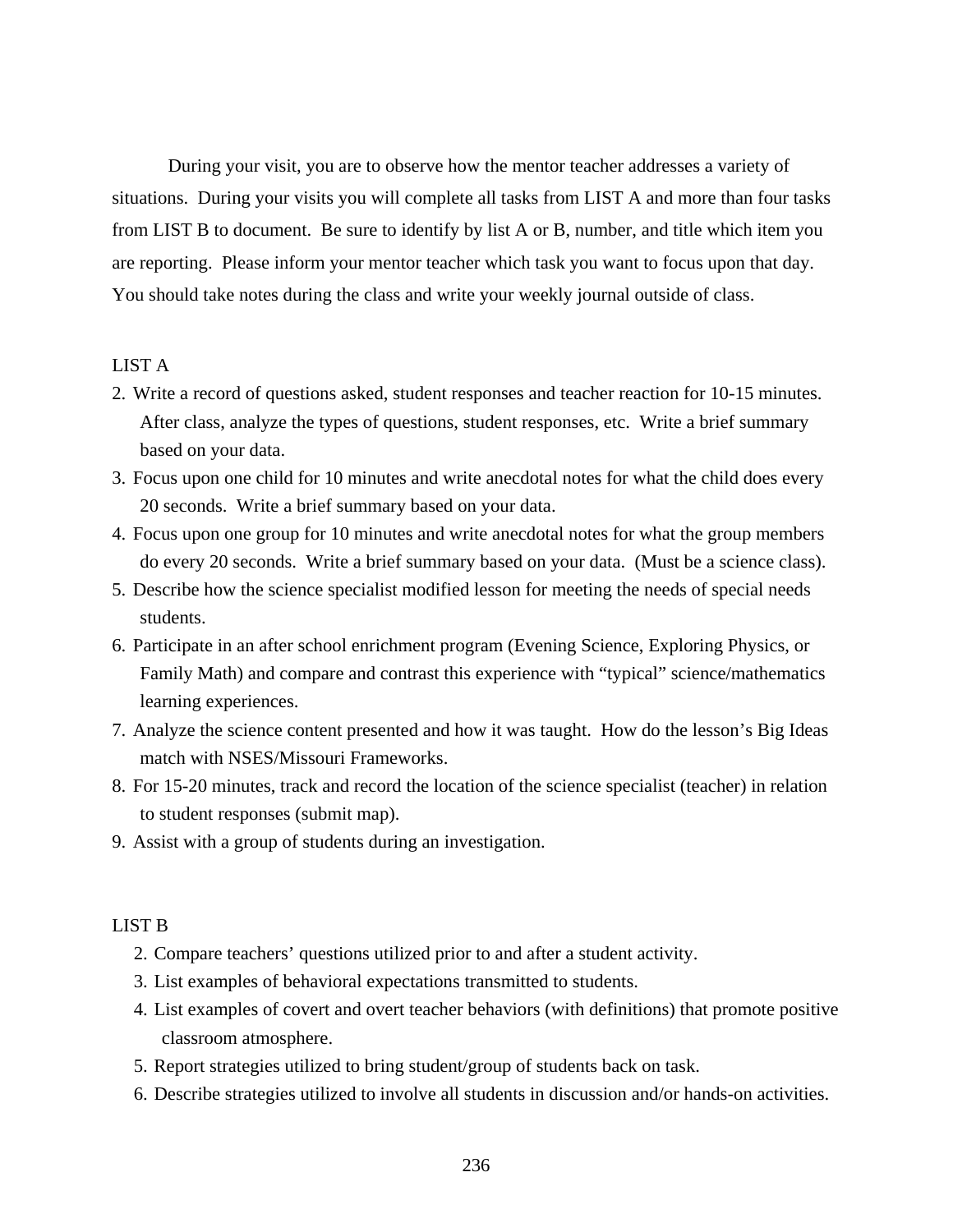- 7. How does the science specialist deal with "problem children?"
- 8. What motivational strategies were effective?
- 9. How did the science specialist ascertain whether content (learning) objectives were accomplished?
- 10. How were task groups utilized? Summarize intra-group behavior, material distribution and retrieval.
- 11. Analyze procedural directions for clarity, sequence, and overall effectiveness.
- 12. Describe how the science specialist assesses student performance (individual and group)
- 13. Describe how students and/or teachers utilized technology aspects of *NSES* or instructional technology.
- 14. Compare and contrast how Science Notebooks are used in relation to TDP 4280.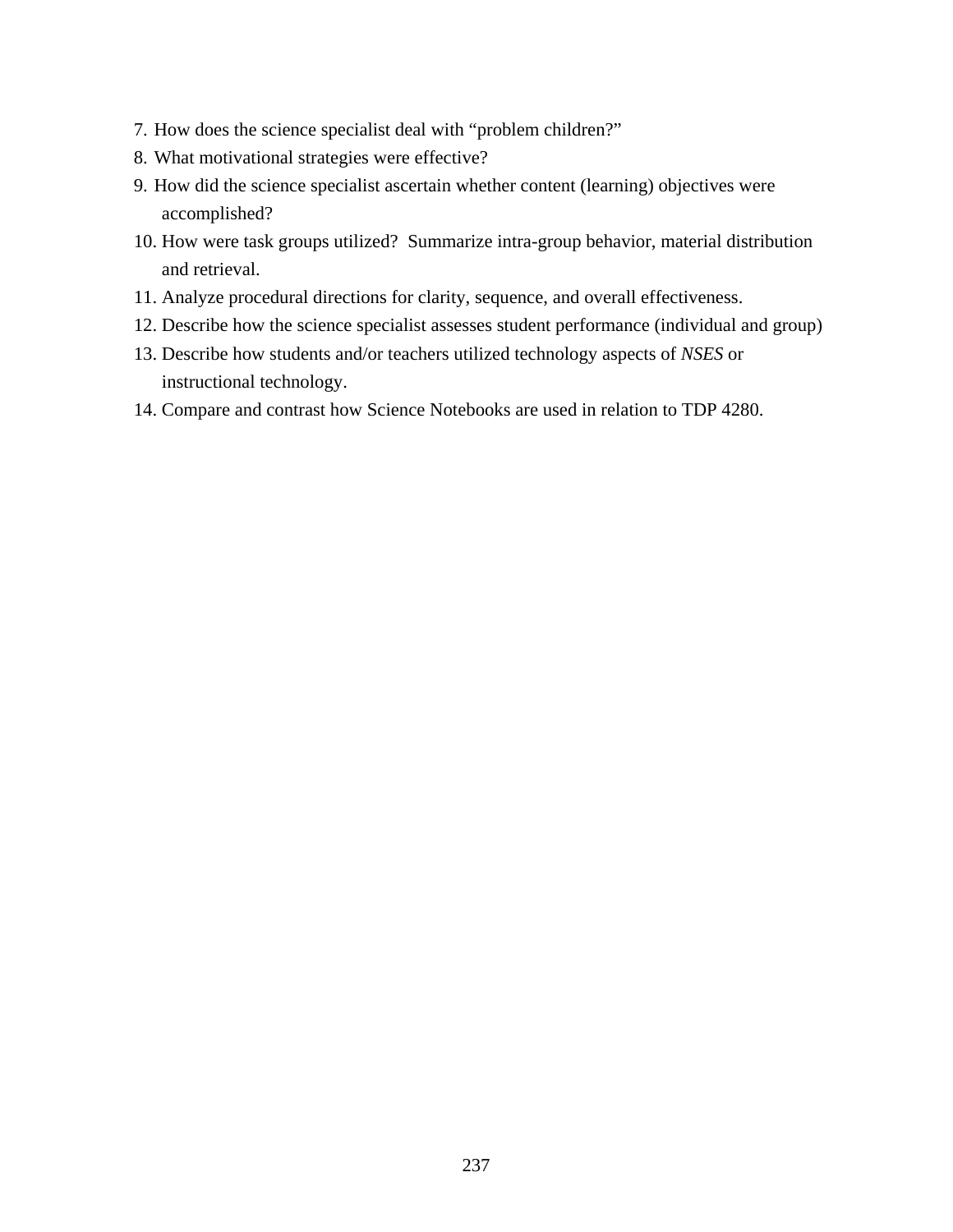#### BIBLIOGRAPHY

- Abd-El-Khalick, F., et al. (2004). Inquiry in science education: International perspectives. *Science Education, 88*, 397-419.
- Abell, S. K. (2000). From professor to colleague: Creating a professional identity as collaborator in elementary science. *Journal of Research in Science Teaching*, *37*, 548- 562.
- Abell, S. K. (1990). A case for the elementary science specialist. *School Science and Mathematics, 90*, 291-301.
- Abell, S. K. (2006). Challenges and opportunities for field experiences in elementary science teacher preparation. In *Elementary Science Teacher Education. International Perspectives on Contemporary Issues and Practices* (pp. 73-90), Ken Appleton (Eds).
- Abell, S. K., & Bryan, L. A. (1997). Reconceptualizing the elementary science methods course using a reflection orientation. *Journal of Science Teacher Education*, *8*, 153-166.
- Abell, S. K., Bryan, L. A., & Anderson, M. A. (1998). Investigating preservice elementary science teacher reflective thinking using integrated media case based instruction in elementary science teacher preparation. *Science Education, 82*, 491-510.
- Abell, S. K., George, M. D., & Martini, M. (2001). "That's what scientists have to do": Preservice elementary teachers' conceptions of the nature of science during moon investigation. *International Journal of Science Education, 23*, 1095-1109.
- Abell, S. K., & Roth, M. (1992). Constraints to teaching elementary science: A case study of an enthusiastic student teacher. *Science Education*, *76*, 581-595.
- Abell, S. K., & Smith, D. C. (1994). What is science? Preservice elementary teachers' conceptions of the nature of science. *International Journal of Science Education, 16*, 475-487.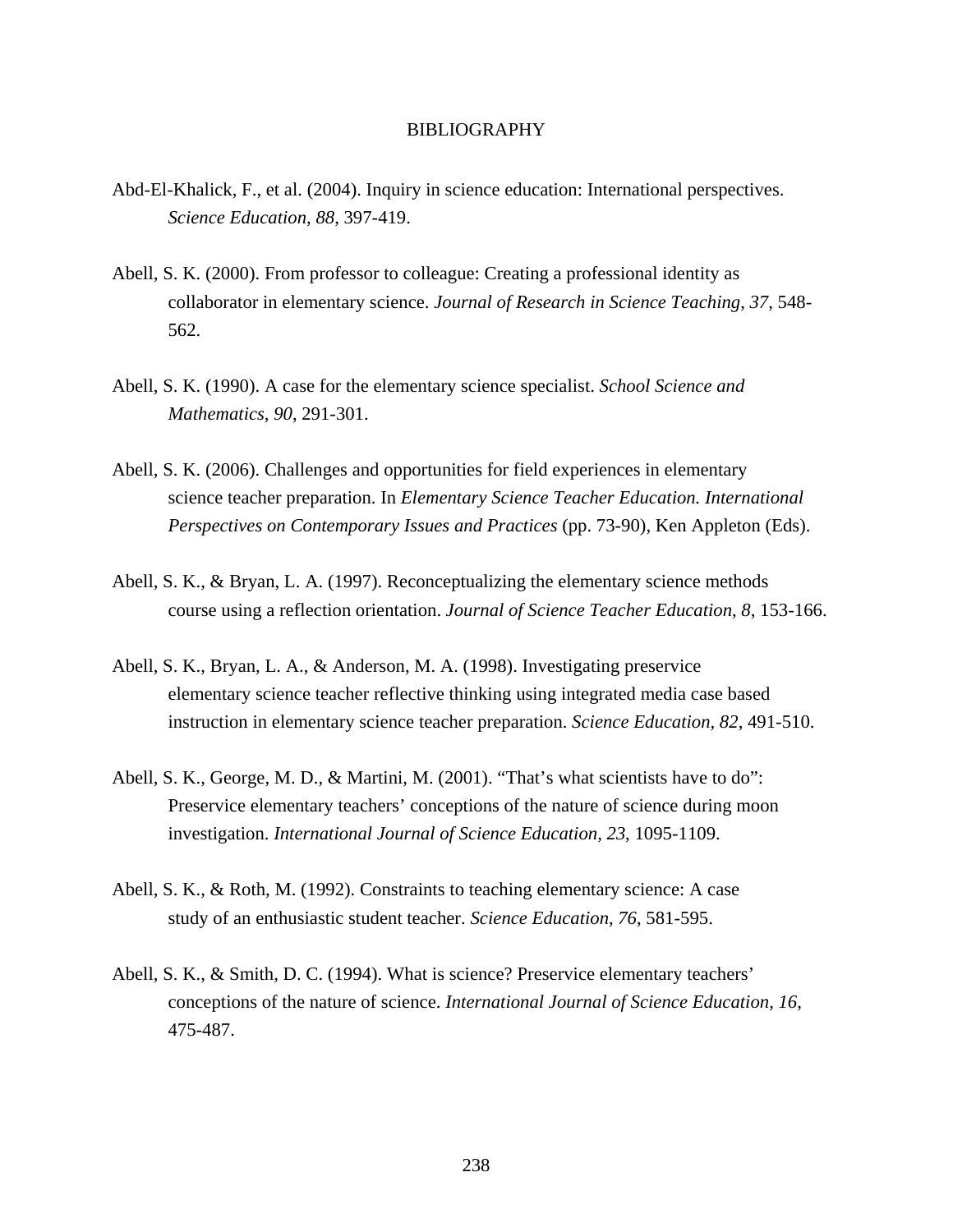- American Association for the Advancement of Science. (1989). *Science for all Americans.* Washington, DC: Author.
- American Association for the Advancement of Science. (1990). *Science for all Americans.* New York, Oxford: Oxford University Press.
- American Association for the Advancement of Science. (1992). *Project 2061.*  Washington, DC: AAAS.
- American Association for the Advancement of Science. (1993). *Benchmarks for science literacy*. New York: Oxford University Press.
- Anderson, O. R. (1997). A neurocognitive perspective on current learning theory and science instructional strategies. *Science Education, 81*, 67-89.
- Anderson, R. D. (1996). Study of curriculum reform. Washington, DC: U.S. Government Printing Office.
- Anderson, R. D. (2002). Reforming science teaching: What research says about inquiry. *Journal of Science Teacher Education, 13*, 1-12.
- Appleton, K. (2006). Science pedagogical content knowledge and elementary school teachers. In *Elementary Science Teacher Education. International Perspectives on Contemporary Issues and Practices.* Ken Appleton Ed.
- Armor, D., Conroy-Osequera, P., Coc, M., King, N., McDonnel, L., Pascal, A., Pauley, E., & Zellman, G. (1976). *Analysis of the school preferred reading programs in selected Los Angeles minority schools (Report No. 2007-LAUSD).* Santa Monica, CA: Rand Corp.
- Ashton, P., & Webb, R. (1982). *Teachers' sense of efficacy: Toward an ecological model.* Paper presented at the annual meeting of the American Education Research Association, New York, NY.
- Association of Teacher Educators, (2003). *Standards for teacher educators.* Retrieved April 10, 2006, from http://www.ate1.org/pubs/Standard\_3.cfm.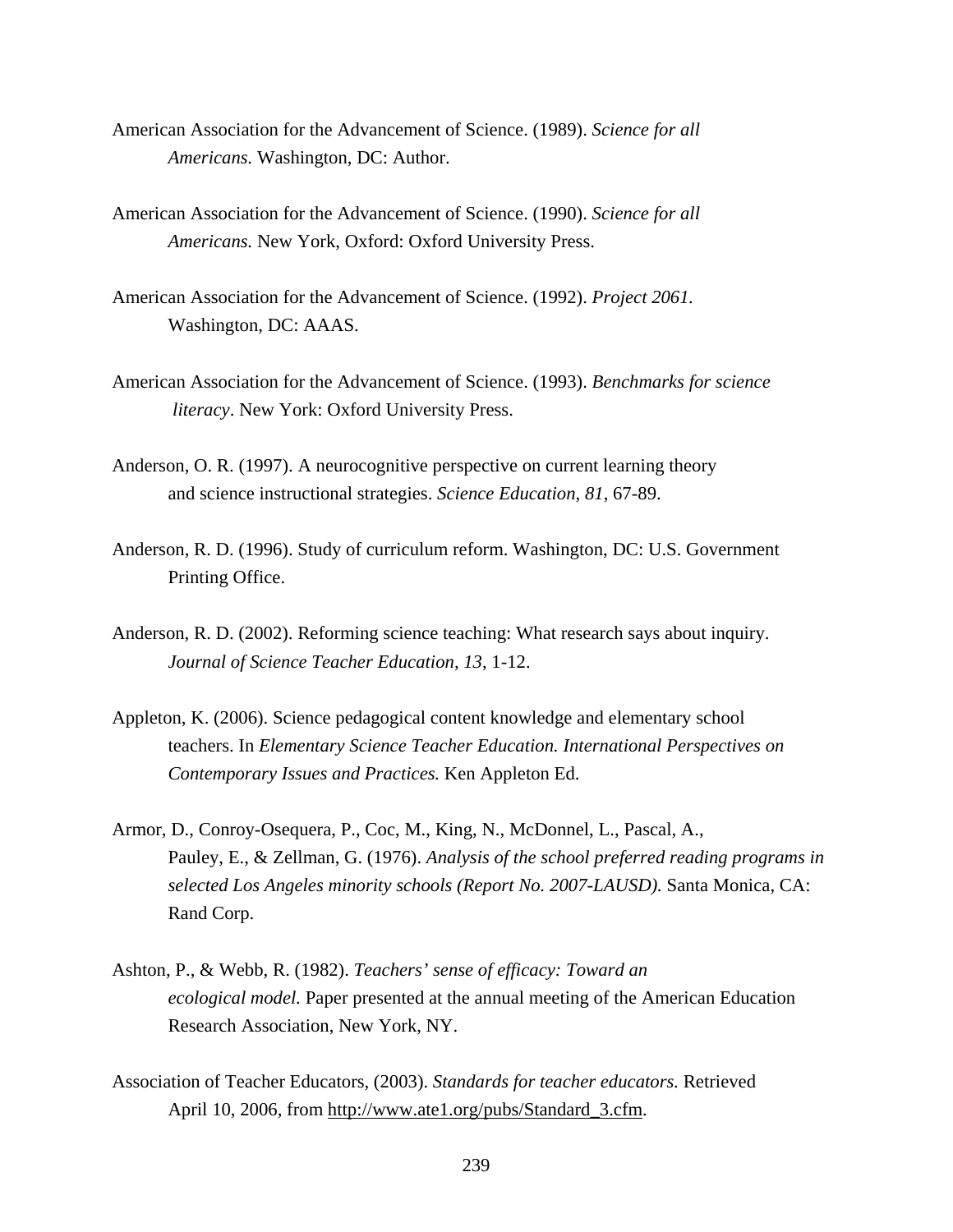- Bandura, A. (1977). Self-efficacy: Toward a unifying theory of behavioral change. *Psychological Review 84*, 191-215.
- Bandura, A. (1981). Self-referent thought: A developmental analysis of self-efficacy. In J.H. Flavell & L. Ross (Eds.), *Social cognitive development frontiers and possible futures* (pp. 200-239). Cambridge University Press.
- Bandura, A. (1986). *Social foundations of thought and action: A social cognitive theory.*  Englewood Cliffs, NJ: Prentice Hall.
- Barr, B. (1994). Research on problem-solving: Elementary School: In Gabel (Ed.), *Handbook of research on science teaching and learning* (pp. 237-247). New York: Mcmillan.
- Barrow, L. H. (2006). A brief history of inquiry: From Dewey to Standards. *Journal of Science Teacher Education*, *17*, 265-278.
- Bebout, H. C., Jones, K., Raftery, K. V., White, S. B., Bobango, J. C., & Fowler, T.W. (1992). A collaboration to restructure mathematics and science teacher education. *Urban Education*, *27,* 248-262.
- Beeth, M. E., & Rissing, S. (2003). *Arts and sciences inquiry courses for Introductory Biology at The Ohio State University*. Paper presented at the annual meeting of the Association for the Education of Teachers of Science, St. Louis, MO.
- Bencze, J. L., & Bowen, M. G. (2001). *Learner-controlled projects in science teacher education: Planting seeds for revolutionary change.* Paper presented at the annual conference of the National Association of Research in Science Teaching, St. Louis, MO.
- Betts, J. R., Rueben, K. S., & Dannenberg, A. (2000)*.* Equal resources, equal outcomes? The distribution of school resources and student achievement in California*,* San Francisco: *Public Policy Institute of California*.
- Beyer, L. (2001). The value of critical perspectives in teacher education. *Journal of Teacher Education,* 52, 151-163.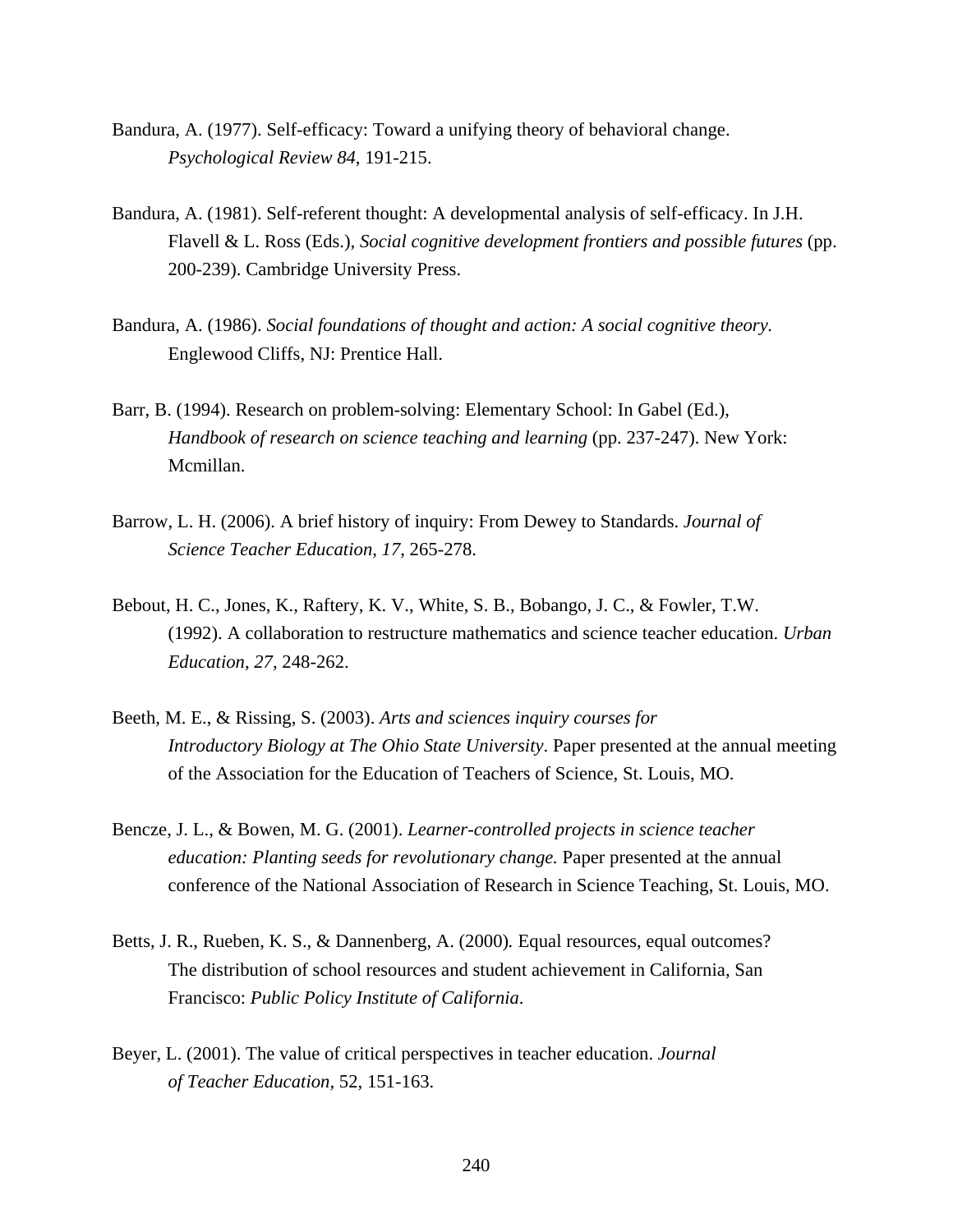- Bianchini, J.A., & Colburn, A. (2000). Teaching the nature of science through inquiry to prospective elementary teachers: A tale of two researchers. *Journal of Research in Science Education, 37*, 177-209.
- Black-Branch, J. L., & Lamont, W. K. (1998). Duty of care and teacher wellness: Rationale for providing support services in colleges of education. *Journal of Collective Negotiations, 27*, 175-193.
- Bleicher, R. E. & Lindgren, J. (2005) Success in learning science and preservice science teaching self-efficacy. *Journal of Science Teacher Education*, *16,* 205-255.
- Bleicher, R. E. (2006). Nurturing confidence in preservice elementary science teachers. *Journal of Science Teacher Education*, *17*, 165-187.
- Bloom, J. (1989). Preservice elementary teachers' conceptions of science: Science, theories and evolution. *International Journal of Science Education, 11*, 401-415.
- Bogdan, R., & Biklen, S.K. (2003). *Qualitative research for education: An introduction to theories and methods*  $(4<sup>th</sup>$  ed.). Boston: Allyn and Bacon.
- Bowen, G. M. & Roth, W. M. (1998). *Isolation of variables and enculturation to a reductionist epistemology during ecology lectures*. Paper presented at the annual conference of the American Educational Research Association*,* San Diego, CA.
- Brickhouse, N. W., & Bodner, G. M. (1992). The beginning science teacher: Classroom narratives of convictions and constraints. *Journal of Research in Science Teaching*, *29*, 471-485.
- Brindley, R. (2000). Learning to walk the walk: Teacher educators' use of constructivist epistemology in their own practice. *Professional Educator, 22*, 1-14.
- Briscoe, C., & Peters, J. (1997). Teacher collaborations across and within schools: supporting individual change in elementary science teaching. *Science Teacher Education, 81*, 51-64.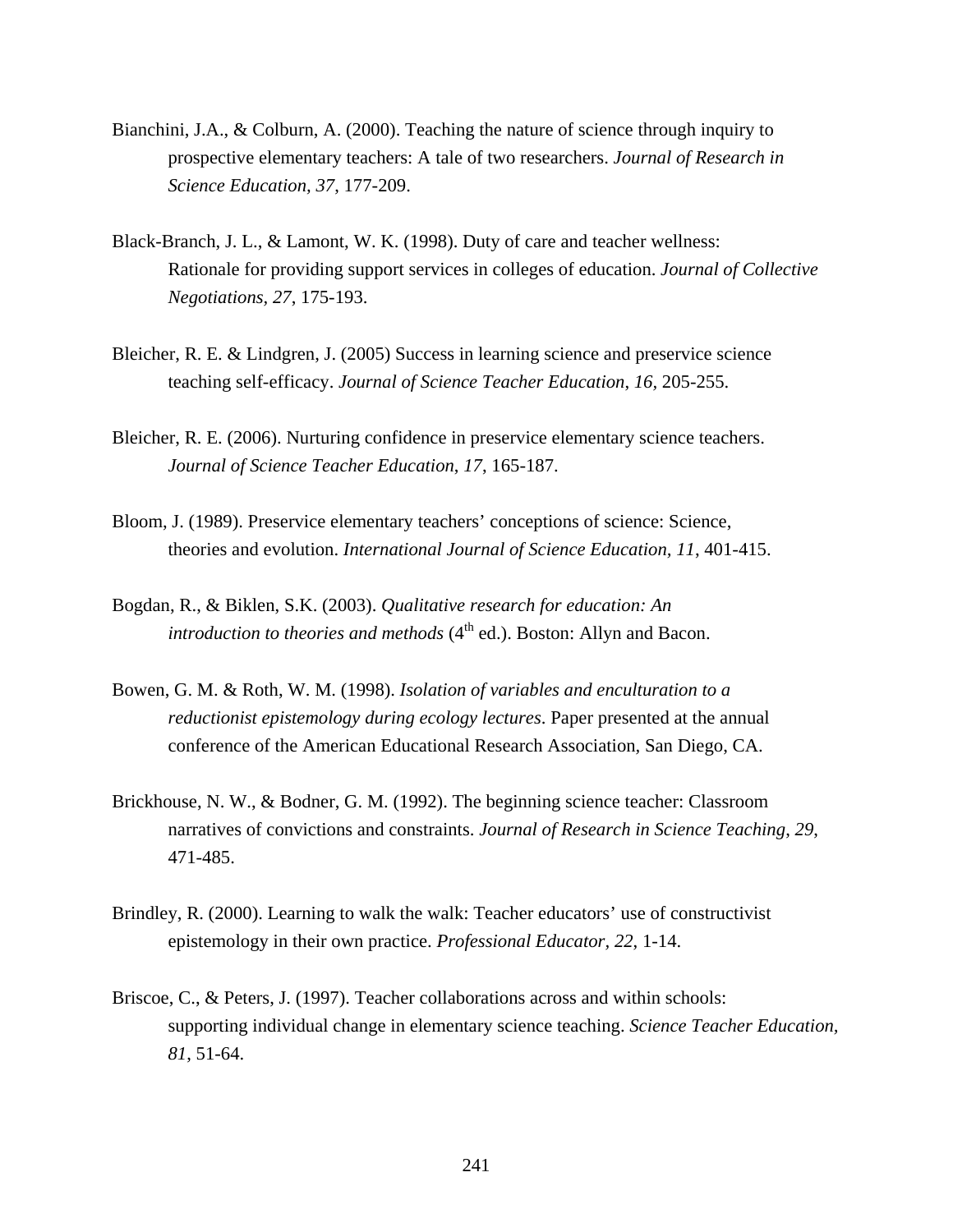- Brookover, W. B., Schweitzer, J. J., Schneider, J. M., Beady, C. H., Flood, P. K., & Wisenbaker, J. M. (1978). Elementary school social climate and school achievement. *American Educational Research Journal, 15*, 301-318.
- Brophy, J., & Evertson, C. (1981). *Student characteristics and teaching.* New York.
- Bryan, L. A., & Abell, S. K. (1999). Development of professional knowledge in learning to teach elementary science. *Journal of Research in Science Teaching, 36*, 121- 139.
- Bullough, R.V., Knowles, J. G., & Crow, N. (1992). *Emerging as a teacher*. London: Routledge.
- Bybee, R.W. (1997). Improving instruction. In E. Peake & V. Merecki (Eds.), *Achieving scientific literacy: From purposes to practices (pp. 167-186).* Portsmouth, NH: Heinemmann.
- Bybee, R.W. (2000). Teaching science as inquiry. In J. Minstrell & E.H. van Zee (Eds.), *Inquiring into inquiry learning and teaching in science (pp.20-46).* Washington, DC: American Association for the Advancement of Science.
- Cannon, J. R. (1999). Influence of an extended elementary science teaching practicum experience upon preservice elementary teachers' science self-efficacy. *Science Educator, 8*, 30-35.
- Cantrell, P., Young, S., & Moore, A. (2003). Factors affecting science teaching efficacy of preservice teachers. *Journal of Science Teacher Education*, *14*, 177-192.
- Carnegie Forum on Education and Economy (1986). A nation prepared: Teachers for the  $21<sup>st</sup>$  century. New York: Author.
- Casey, J. (1994). Teacher net: Preservice teachers travel the information highway. *Journal of Computing in Teacher Education, 11*, 8-11.
- Chiappetta, E. L. (1997). Inquiry-based science. *The Science Teacher*, *64*, 22-26.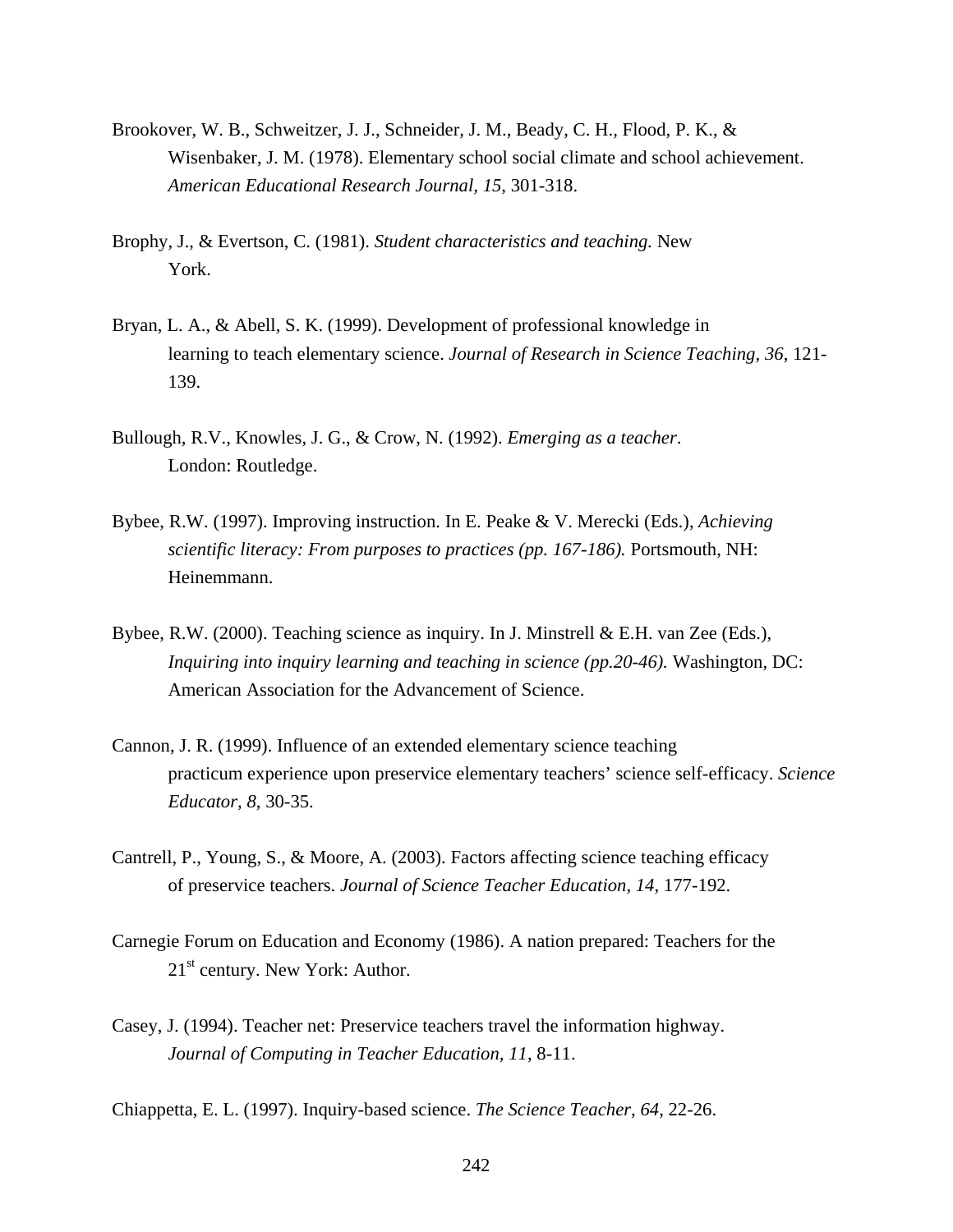- Chiappetta, E. L., & Adams, A. D. (2000). *Towards a conception of teaching science and inquiry: The place of content and process.* Paper presented at The National Association for Research in Science Teaching, New Orleans, LA*.*
- Clift, R., & Thomas, L. (1996). Curriculum: Overview and framework. In D. McIntyre & D. Byrd (Eds.), *Preparing tomorrow's teachers: The field experience* (pp. 219-224). Thousand Oaks, CA: Corwin Press.
- Colburn, A. (2000). An inquiry primer. *Science Scope*, Vol? 42-44.
- Committee on Science and Mathematics Teacher Preparation (2001). *Educating teachers of science mathematics and technology: New practices for the new millennium*. Washington, DC: National Academy Press.
- Cotham, J. & Smith, E. (1981). Development and validation of the conceptions of scientific theories test. *Journal of Research in Science Teaching, 18*, 387-396.
- Crawford, B. A. (2000). Embracing the essence of inquiry: New roles for the science teacher. *Journal of Research in Science Teaching*, *37*, 916-937.
- Crawford, B. A. (2007). Learning to teach science as inquiry in the rough and tumble of practice. *Journal of Research in Science Teaching, 44,* 613-642.
- Czerniak, C., & Chiarelott, L. (1990). Teacher education for effective science instruction-A social cognitive perspective. *Journal of Teacher Education, 41*, 49-58.
- Darling-Hammond, L. (1997). Doing what matters most: Investing in quality teaching. New York: National Commission on Teaching & America's Future, ED 415 183.
- Darling-Hammond, L., Berry, B., & Thoreson, A. (2001). Does teacher certification matter? Evaluating the evidence. *Educational Evaluation & Policy Analysis*, *23*, 57-77.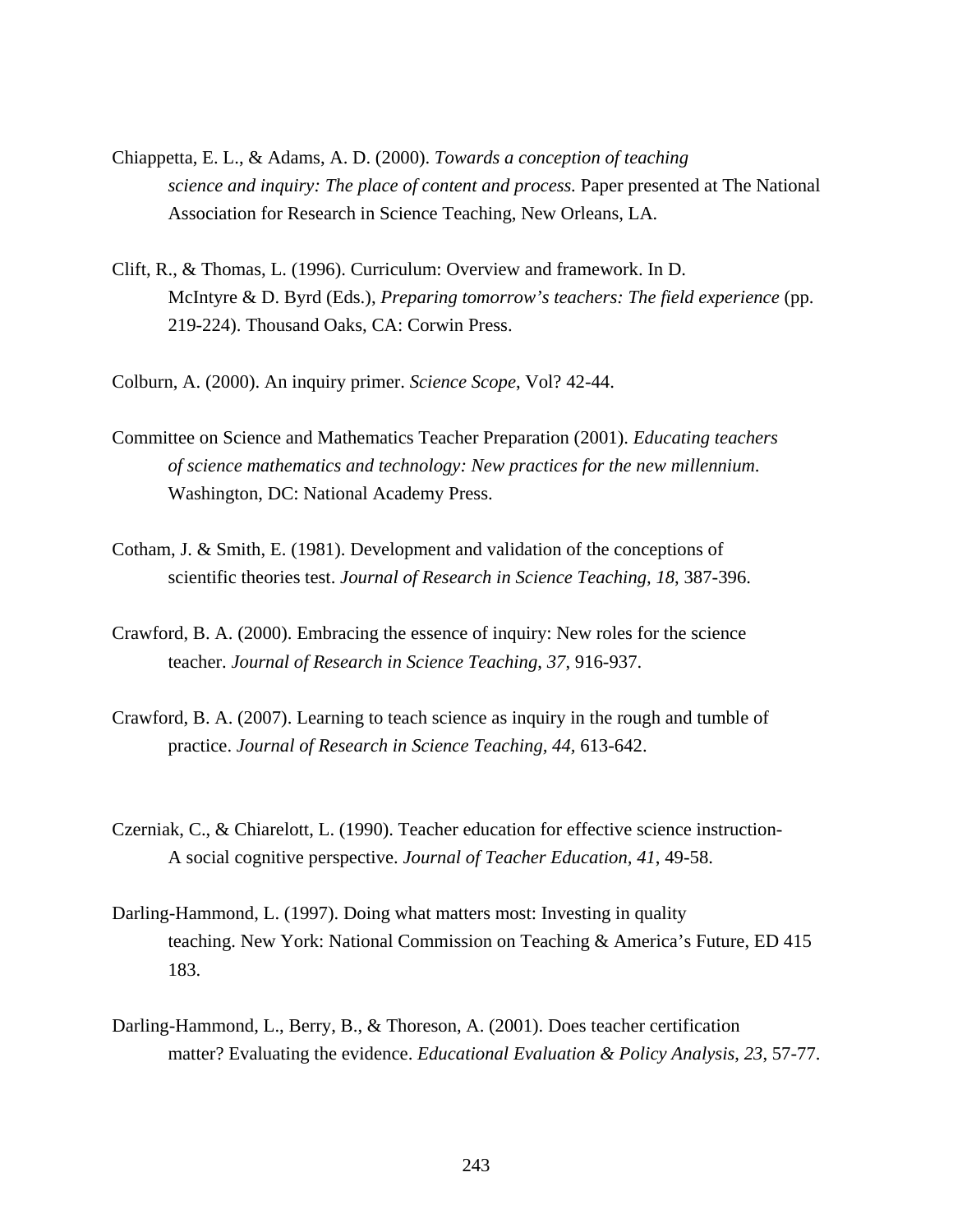- Darling-Hammond, L., & Youngs, P. (2002). Defining "highly qualified teachers": What does "scientifically-based research" actually tell us? *Educational Researcher, 31,* 13-25.
- DeBoer, G.E. (1991). A history of ideas in science education. *New York: Teachers College, Columbia University.*
- DeBoer, G. E., & Bybee, R. W. (1995).The goals of science curriculum. In R.W. Bybee and J.D. McInerney (Eds.), *Redesigning the science curriculum,* (pp. 77-74). Colorado Springs, CO: Biological Sciences Curriculum Study.
- DeBolt, G. P. (1996). Processes: Reflections and implications. In D.J. McIntyre, & D.M. Byrd, (Eds.), *Teacher Education Yearbook IV: Preparing tomorrow's teachers: The field experience*, (pp. 151-160). Crown Press, Inc.
- DeTure, L., Gregory, E., & Ramsey, B. (1990). A program to improve elementary teacher preparation in science at Rollins College. *The Journal of Science Teacher Education*, *1*, 49-53.
- Dewey, J. (1938). Experience and education. New York: Macmillan.
- Diez, M. E. (1995). *Who will prepare the next generation of teachers?* Paper presented at the National Congress on Teacher Education, Washington, DC.
- Doecke, B., Brown, J., & Loughran, J. (2000). Teacher-talk: The role of story and anecdote in constructing professional knowledge for beginning teachers. *Teaching and Teacher Education, 16*, 335-345.

Douglas, J. (1976). *Investigative social research.* Beverly Hills, CA: Sage.

- Downing, J. E., & Filer, J. D. (1999). Science process skills and attitudes of preservice elementary teachers*. Journal of Science Education, 11*, 57-64.
- Duran, L. B., McArthur, J., Hook, S.V. (2004). Undergraduate students' perceptions of an inquiry-based physics course. *Journal of Science Teacher Education, 15*, 155-171.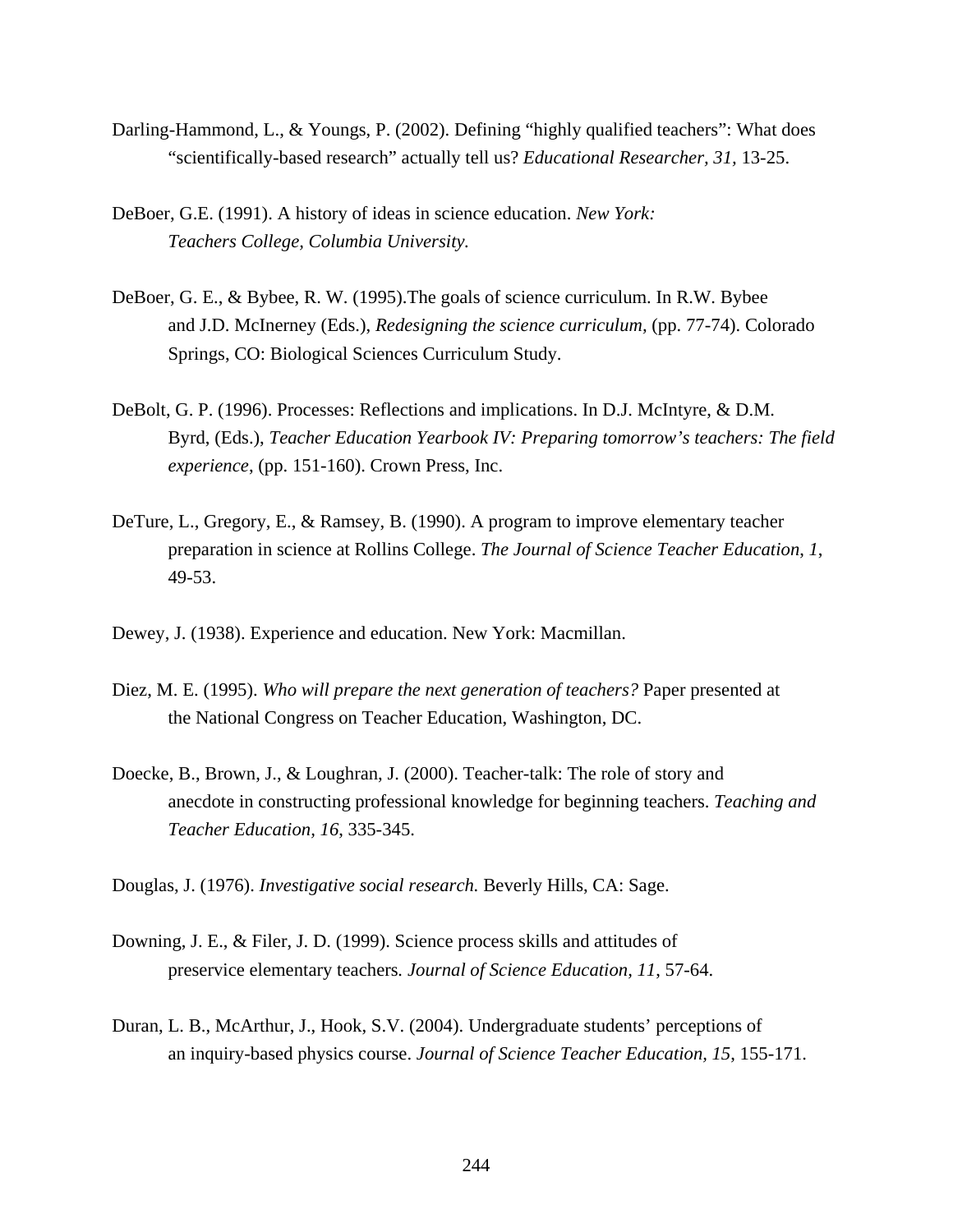- Duschl, R. (1990). *Restructuring science education: The importance of theories and their development.* New York: Teachers College Press.
- Duschl, R., Hamilton, R. (1998). Conceptual change in science and learning of science. In B. Fraser & K. Tobin (Eds.), *International handbook of science education,* (pp. 1047- 1065). London: Kluwer Academic Publishing.
- Enochs, L., & Riggs, I. (1990). Further development of an elementary science teaching efficacy belief instrument: A preservice elementary scale. *School Science and Mathematics*, *90*, 694-706.
- Enochs, L. G., Scharmann, L., & Riggs, I. M. (1995). The relationship of pupil control to preservice elementary science teacher self-efficacy and outcome expectancy. *Science Education, 79*, 63-75.
- Erickson, F. (1998). Qualitative research methods for science education. In B.J. Fraser & K.G. Tobin (Eds.), *International handbook of science education* (pp. 1155- 1173). London: Kluwer.
- Flick, L. B. (1997). *Focusing research on teaching practices in support of inquiry*. Paper presented at the annual meeting of the National Association of Research in Science Teaching, Oak Brook, Il.
- Floden, R. E., McDiarmid, G. W., Jennings, N. (1996). Learning about mathematics in elementary methods courses. In D.J. McIntyre & D.M. Byrd (Eds.), *Preparing tomorrow's teachers: The field experience* (pp. 225-241). Crown Press, Inc.
- Fort, D. C. (1993). Science shy, science savvy, science smart. *Phi Delta Kappan, 74*, 674-681.
- Fraser-Abder, P. (1992). How can teacher education change the downhill trend of science education? *Journal of Science Teacher Education*, *3*, 21-26.
- Friedrichsen, P. (2001). A biology course for prospective elementary teachers. *The American Biology Teacher, 63*, 562-568.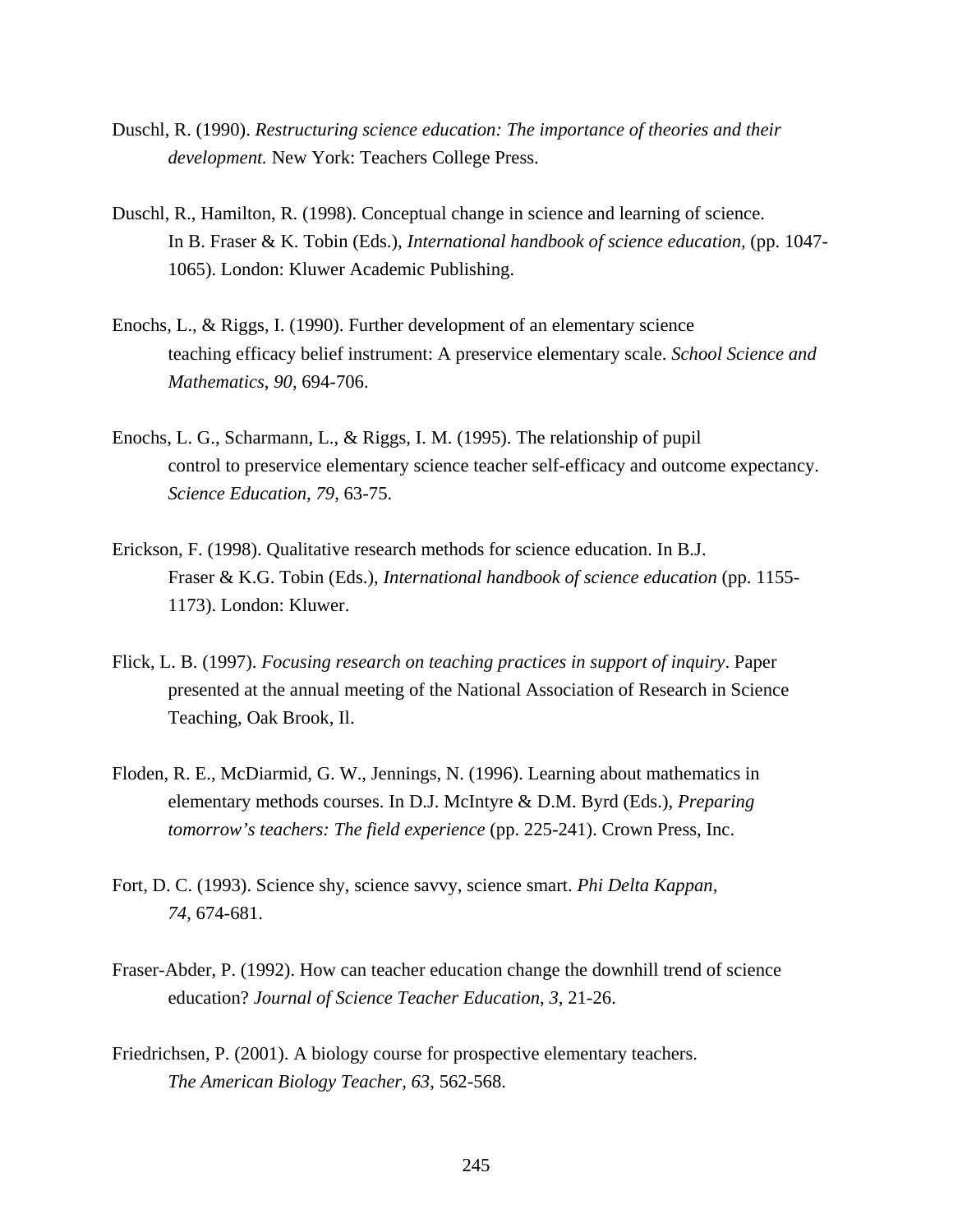- Fuller, E. (2000). *Do properly certified teachers matter? Properly certified Algebra teachers and Algebrai achievement in Texas.* Paper presented at the annual meetings of the American Educational Research Association, New Orleans, LA.
- Gess-Newsome, J. (1999). Teachers' knowledge and beliefs about subject matter and its impact on instruction. In J. Gess-Newsome & N.G. Lederman (Eds.), *Examining pedagogical content knowledge: The construct and implications for science education* (pp.51-94). Dordrecht, The Netherlands: Kluwer.
- Gibson, S., & Dembo, M. H. (1984). Teacher efficacy: A construct validation. *Journal of Educational Psychology, 76*, 569-582.
- Ginns, I. S., & Foster, W. J. (1983). Preservice elementary teacher attitudes to science and science teaching. *Science Education, 67*, 277-282.
- Glaser B. G., and Strauss, A. L. (1967). *The discovery of grounded theory*. Chicago: Aldine.
- Glaser B. G. and Strauss, A. L. (1999). *Discovery of grounded theory: Strategies for qualitative research.* New York : Aldine de Gruyter.
- Goodfellow, J., & Sumsion, J.(2000).Transformative pathways: field-based teacher educators'perceptions. *Journal of Education for Teaching*, *26*, 245-257.
- Goodlad, J. I. (1984). *A place called school: Prospects for the future.* New York: McGraw-Hill Brook Company.
- Goodlad, J. I. (1990). *Teachers for our nation's schools*. San Francisco: Jossey-Bass. ED 330 655.
- Goodlad, J., Soder, R., & Sirotnik, K. (1990). *The moral dimensions of teaching.* San Francisco: Jossey-Bass.
- Guyton, E., & McIntyre, D. J. (1990). Student teaching and school experiences. In W.R. Houston (Ed.) *Handbook of research on teacher education* (pp. 514-534). New York: Macmillan.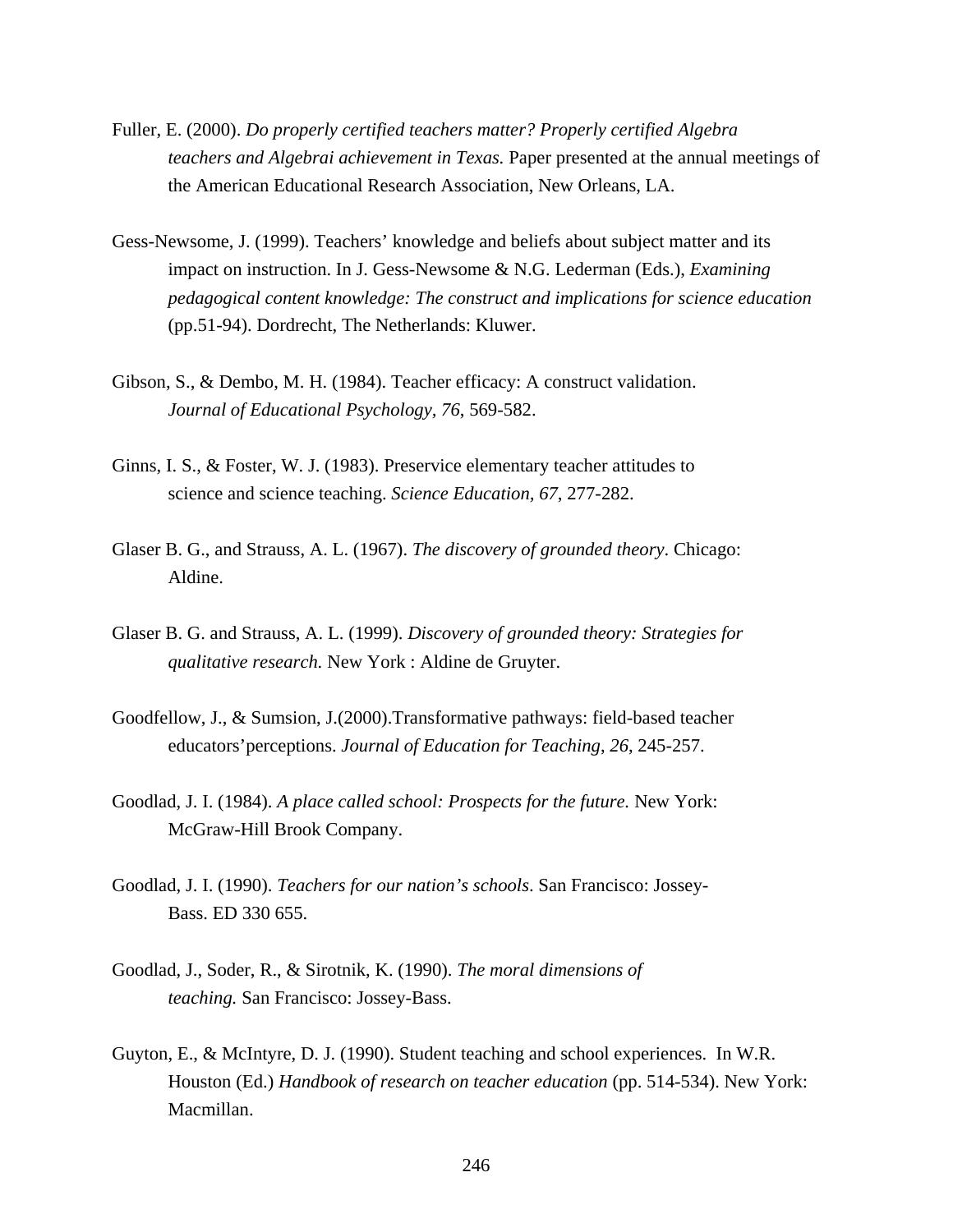- Haefner, L. A., & Zembaul-Saul, C. (2004). Learning by doing? Prospective elementary teachers'developing understandings of scientific inquiry and science teaching and learning. *International Journal of Science Education, 26*(13), 1653-1674.
- Halyard, R. (1996). College science classroom: What are we doing right? *Journal of College Science Teaching, 26*, 125-126.
- Hancock, E., & Gallard, A. (2004). Preservice science teachers' beliefs about teaching and learning: The influence of K-12 field experiences. *Journal of Science Teacher Education, 15*(4): 281-291.
- Hart, L. C. (2002). Preservice teachers' beliefs and practice after participating in the integrated content/methods course. *School Science and Mathematics, 102*(1), *4-14.*
- Hatch, J. A. (2002). *Doing qualitative research in education settings*. State University of New York Press, NY.
- Hayes, M. T. ( 2002). Elementary preservice teachers' struggles to define inquiry-based science teaching. *Journal of Science Teacher Education*, *13*(2), 147-165.
- Helms, J. V. (1998). Science and me: Subject matter and identity in secondary school science teachers. *Journal of Research in Science Teaching*, *35*, 811-834.
- Hines, S. M., & Mussington, C. G. (1996). Preservice science teachers as researchers: Extended field-based learning. *Journal of Science Education 7*(2), 143-150.
- Holmes Group. (1986). Tomorrow's teachers: *A report of the Holmes Group*. East Lansing, MI: Author ED 270 454.
- Holmes Group. (1990). Tomorrow's schools: Principles for the design of professional development schools. East Lansing, MI: The Holmes Group.
- Holt-Reynolds, D. (2000). What does the teacher do: Constructivist pedagogies and prospective teachers' beliefs about the role of a teacher. *Teaching and Teacher Education, 16*(1), 21-32*.*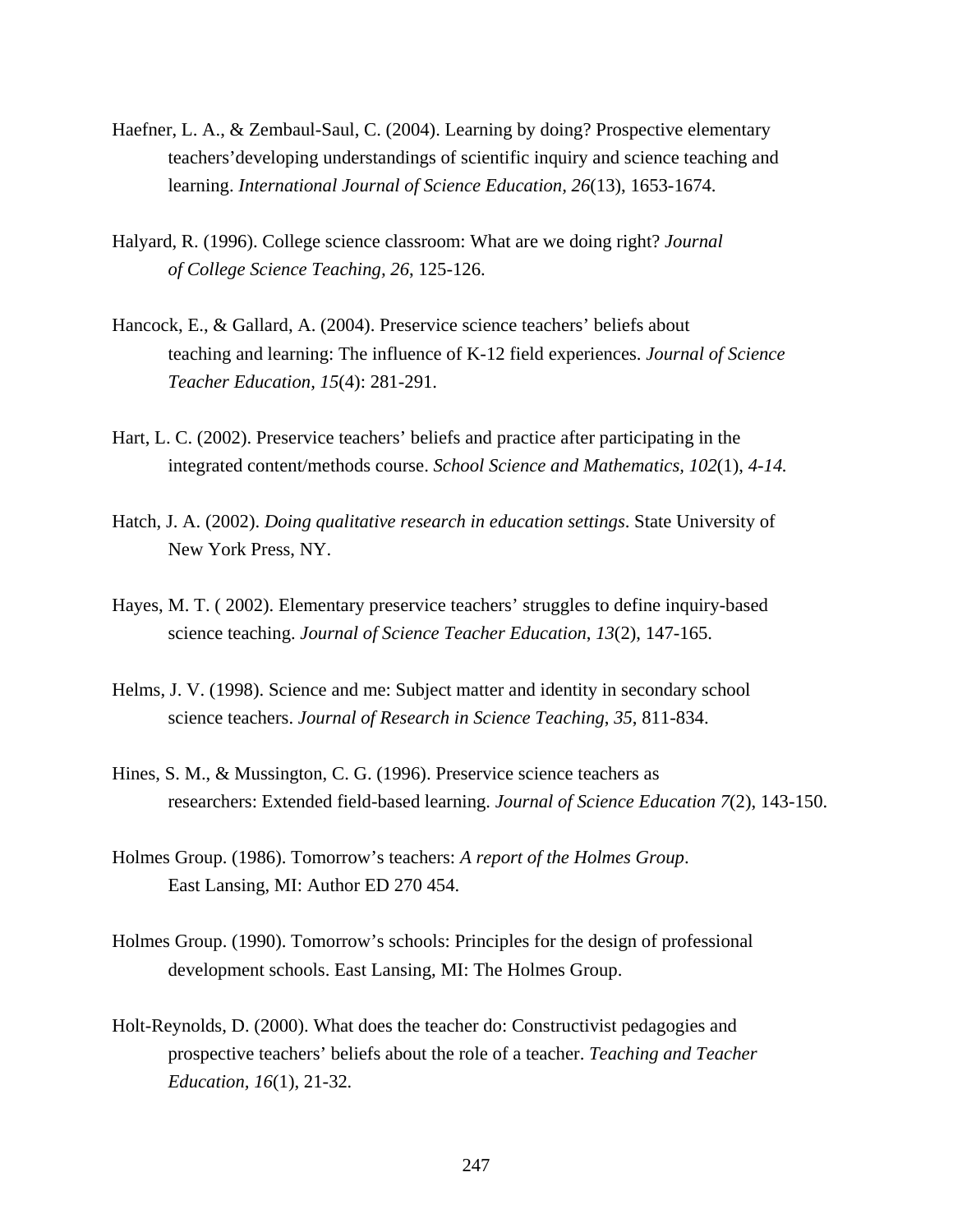- Houston, W. R., & Huling, L. (1998). *Restructuring Texas Teacher Education Series*, Vols.1-8. Austin*:* State Board for Educator Certification.
- Hudson, P. (2004). Specific mentoring: A theory and model for developing primary science teaching practices. *European Journal of Teacher Education, 27*(2), 139- 146.
- Hufford, D. (2000). *Lift every voice and sing: Democratic dialogue in a teacher education classroom.* (ERIC Document Reproduction Service No. ED448134).
- Huinker, D., & Madison, S. K. (1997). Preparing efficacious elementary teachers in science and mathematics: the influence of methods courses. *Journal of Science Teacher Education, 8*, 107-126.
- Huling, L. (1998). Early field experiences in teacher education (Report No. EDO-SP-97-11). Washington DC: *ERIC Clearinghouse on Teaching and Teacher Education*. (ERIC Document Reproduction Service No. ED429054.
- Jarret, O. S. (1999). Science interest and confidence among preservice elementary teachers*. Journal of Elementary Science Education, 11*(1), 47-57.
- Jarvis, T., McKeon, F., Coates, D., & Vause J. (2001). Beyond generic mentoring: Helping trainee teachers to teach primary science. *Research in Science and Technological Education, 19*(1), 5-23.
- Jones, L. L., Buckler, H., Cooper, N., & Straushein, B. (1997). Preparing preservice chemistry teachers for constructivist classrooms through use of authentic activities. *Journal of Chemical Education, 74*(7), 787-799.
- Kelly, J. (2000). Rethinking the elementary science methods course: A case for content, pedagogy and informal science education. *International Journal of Science Education, 22*(7), *55-77.*
- Kelly, G. J., Chen, C., & Crawford, T. (1998). Methodological considerations for studying science-in-making in educational settings. *Research in Science Education*, *28*, 23-50.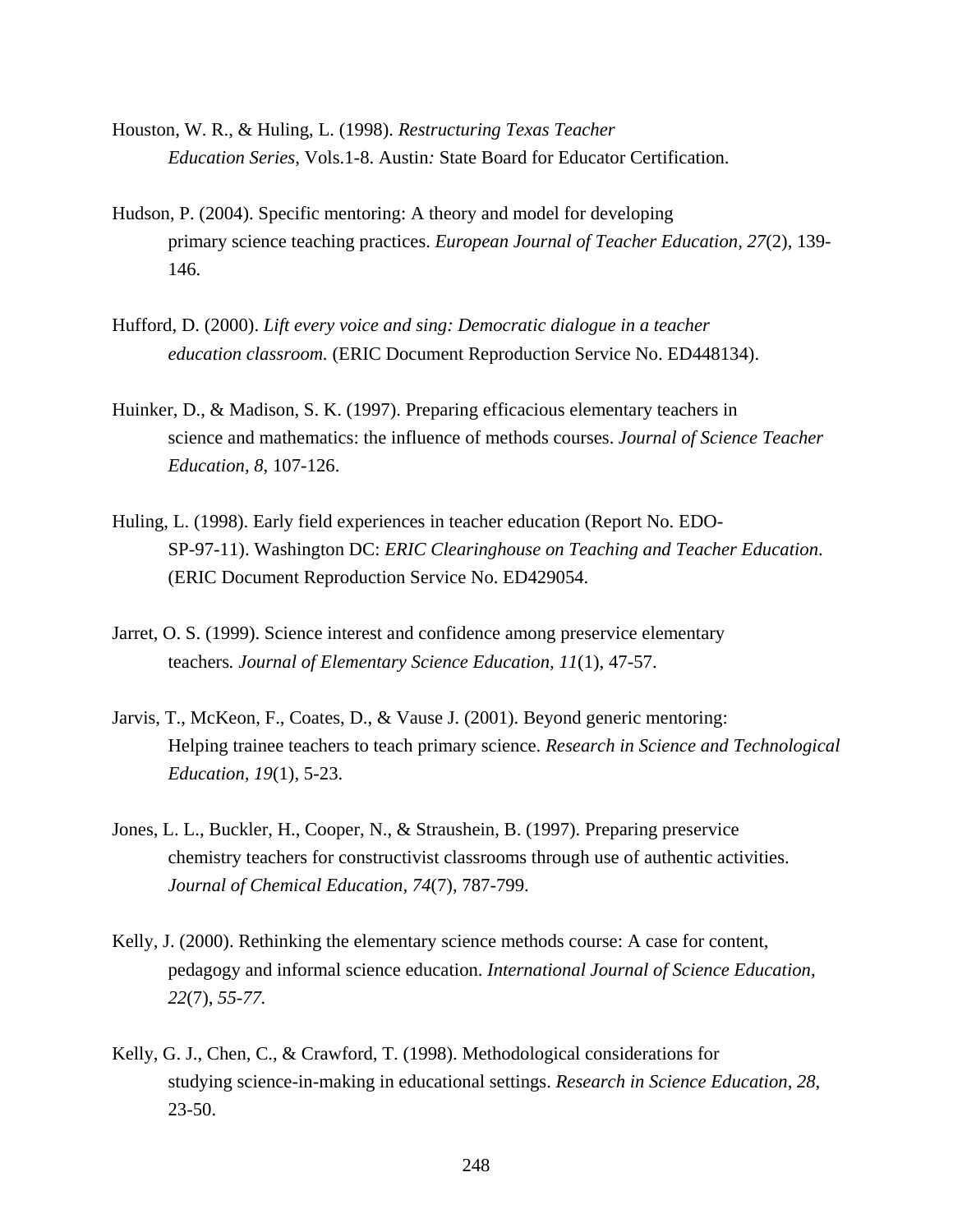- Kerrins, J. (1990). *A seminar experience: Effects of teacher talk on professional development.* Paper presented at the annual conference of the National Council of States in Inservice Education, Orlando, FL.
- Kesselheim, C. (1998). *The assistance relationship between content-specialist science facilitators and their constituent teachers*. Paper presented at the annual meeting of the National Association for Research in Science Teaching, San Diego, CA.
- Kimball, M. (1968). Understanding the nature of science: A comparison of scientists and science teachers. *Journal of Research in Science Teaching, 5*, 110-120.
- Korthagen, F. A. J., & Kessels, J. P .A. M. (1999). Linking theory and practice: Changing the pedagogy of teacher education. *Educational Researcher, 28*(4), 4-17.
- Lawson, A. E. (1995). *Science teaching and the development of thinking*. Belmont, CA: Wadsworth.
- Lederman, N. G. (1992). Students' and teachers' conceptions of the nature of science: A review of research. *Journal of Research in Science Teaching*, *29*, 331-359.
- Lederman, N. G. (1998). The state of science education: Subject matter without context. *Journal of Science Education*, *3*(2) 1-13.
- Lederman, N. G., Wade, P., & Bell, R. L. (1998). Assessing understanding of nature of science: A historical perspective. In W.F. McComas (Ed.), The nature of science in science education: Rationales and strategies (pp.331-350). Dordrecht, The Netherlands: Kluwer Academic.
- Lee, O., Hart, J.E., Cuevas, P., Enders, C., (2004). Professional development in inquirybased science for elementary teachers of diverse student groups. *Journal of Research In Science Teaching*. 41, No.10, 1021-1043.
- Lehrer, R., Carpenter, S., Schauble, L., & Putz, A. (2000). Designing classrooms that support inquiry. In J. Minstrell and E. van Zee (Eds.), *Inquiring into inquiry learning and teaching in science* (pp. 65-79). Washington, DC: American Association for Advancement of Science.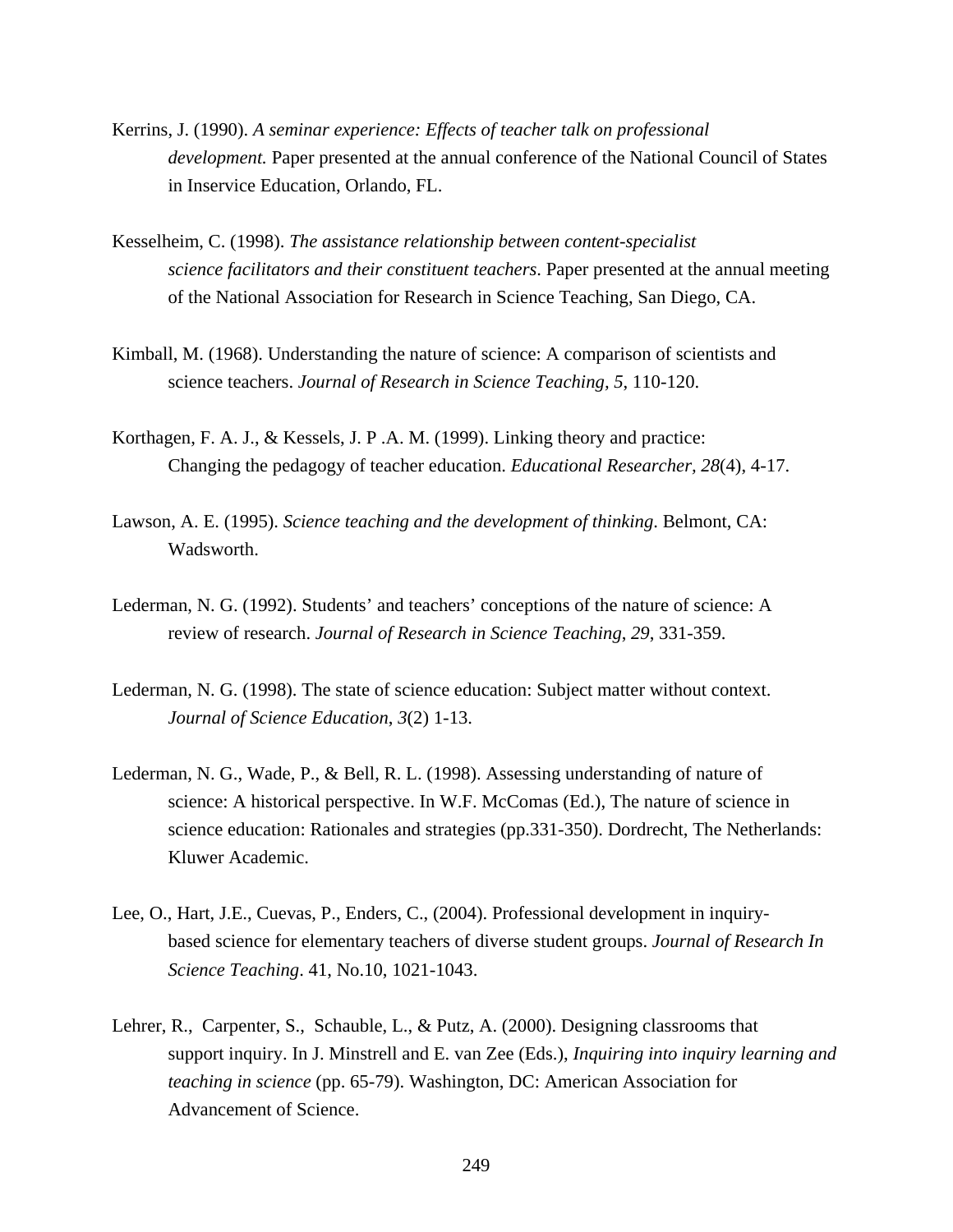- Lincoln,Y. N & Guba, E. G. ( 1985). *Naturalistic Inquiry.* Beverly Hills, CA: Sage Publications.
- Lowery, N. V. ( 2002). Construction of teacher knowledge in context: Preparing elementary teachers to teach mathematics and science. *School Science and Mathematics*, *102*(2), 68-83.
- Lubinski C. A., & Otto, A. D. ( 2004). Preparing K-8 preservice teachers in a content course for standards-based mathematics pedagogy. *School Science and Mathematics, 104*(7), 336-350.
- Mager, G. M. (1992). The place of induction in becoming a teacher. In G.P. DeBolt (Ed.), *Teacher induction and mentoring: School-based collaborative programs* (pp. ). Albany: SUNY Press.

Martin-Hauser, L. (2002). Defining inquiry. *The Science Teacher*, *69*(2), 34-37.

- McArthur, J., Duran, L. B., Hook, S. V. (2004). Undergraduate students' perceptions of an inquiry-based physics course. *Journal of Science Teacher Education, 15*(2), 155-171.
- McDermott, L. C. (1990). A perspective on teacher preparation in physics and other sciences: The need for special science courses for teachers. *American Journal of Physics, 58*, 734-742.
- McDonald, J. P. (1992). *Teaching: Making sense of an uncertain craft.* New York: Teachers College Press.
- McIntyre, D. J. and Byrd, D. M. (1996). Preparing tomorrow's teachers: The field experience. In *Teacher Education Yearbook IV*. Authors (Eds.). Crown Press, Inc.
- McLoughlin, A. S., Dana, T. M. (1999). Making science relevant: The experiences of prospective elementary school teachers in an innovative science content course. *Journal of Science Teacher Education, 10*(2), *69-91.*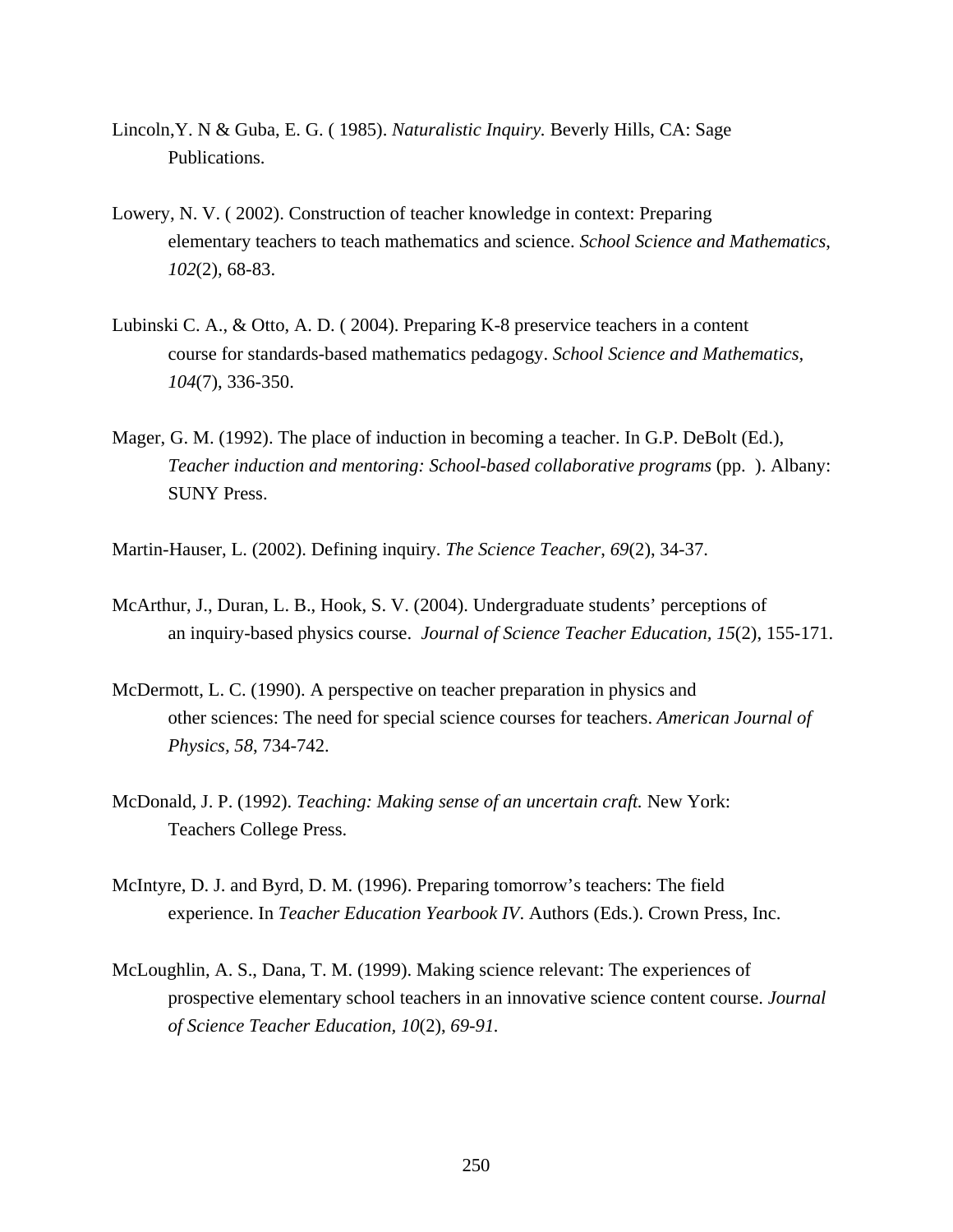- Mechling, K. (1982). *Survey results: Preservice preparation of teachers of science of the elementary, middle, and junior high levels*. Washington, DC: National Teachers Association.
- Meichtry, Y. J. (1999). The nature of science and scientific knowledge: Implications for a preservice elementary methods course*. Science and Education, 8,* 273-286.
- Metcalf, K., & Kalich, P. (1996). Laboratory experiences as transition from campus to field. In J. McIntyre & D. Byrd (Eds.)*, Preparing tomorrow's teachers: The field experience* (pp. 97-114). Thousand Oaks: Corvin Press.
- Minstrell, J., & van Zee, E. (2000). *Inquiring into inquiry learning and teaching in science*. Washington, DC: American Association for the Advancement of Science.
- Morrell, P. D., & Carroll, J. B. (2003). An extended examination of preservice elementary teachers' science teaching self-efficacy*. School Science and Mathematics, 103*(5)*, 246-253*.
- Murray-Harvey, R. (2001). How teacher education students cope with practicum concerns. *The Teacher Educator, 37*(2), 117-132.
- National Center for Improving Science Education. (1989a). *Developing and supporting teachers for elementary school science instruction.* A Report of the National Center for Improving Science Education. Andover, MA: Network.
- National Center for Improving Science Education. (1989b). Getting started in science: A blueprint for elementary science instruction*.* A Report of the National Center for Improving Science Education. Andover, MA: Network.
- National Commission on Excellence in Education. (1983*). A nation at risk: The imperative for education reform*. Washington, DC: U.S. Department of Education. ED 226 006.
- National Commission on Teaching and America's Future. (1996). *What matters most: Teaching for America's future.* New York: Author. ED 395 931.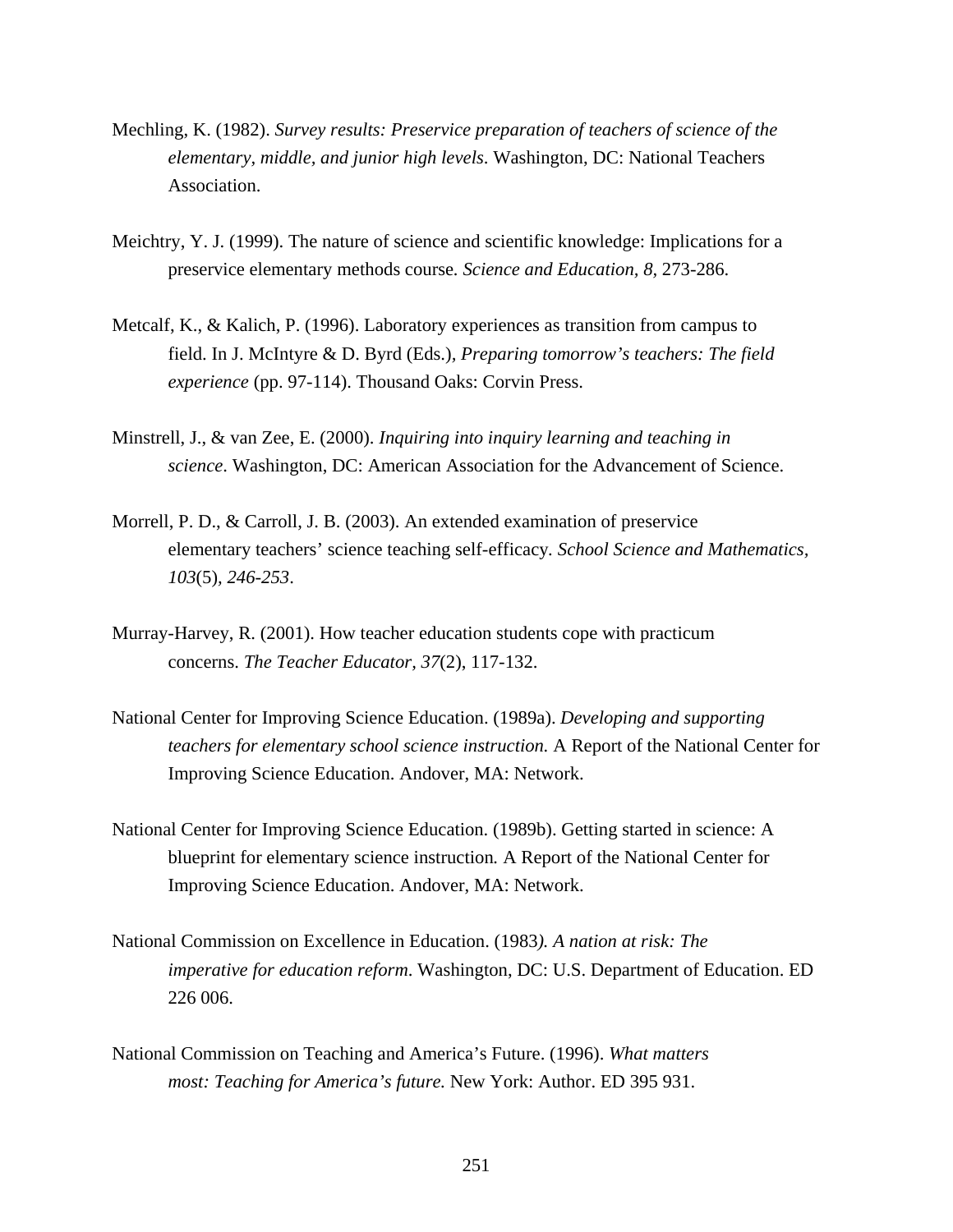- National Research Council. (1996). *National Science Education Standards*. Washington, DC: National Academy Press.
- National Research Council (2000). *Inquiry and the National Science Education Standards.* Washington, DC: National Academy Press.
- National Science Teachers Association (NSTA) (1983). Recommended standards for preparation and certification of teachers of science at the elementary and middle/ junior high school levels: Science preparation for preservice elementary teachers. *Science and Children*, 65-70.
- National Science Teachers Association (NSTA) (1998). *Standards for science teacher preparation.* National Science Teacher Association in collaboration with the Association for the Education of Teachers in Science.
- National Science Teachers Association (1998). *NCATE program standards: Program for initial preparation of teachers of science or science specialists.* Retrieved October 5, 2003, from http://www.ncate.org/standard/new%20program%20standards/nsta%202001.pdf.
- Newman, J. W., Abell, S. K., Hubbard, P. D., McDonald, J., Otaala, J., & Martini, M. (2004). Dilemmas of teaching inquiry in elementary science methods. *Journal of Science Teacher Education 15*(4), 257-279.
- Olson, A. K. (1992). In praise of the classroom teacher. *Science and Children, 29*(1), 16-17.
- O'Sullivan, C. Y., Reese, C. M., & Mazzeo, J. (1997). *National assessment of educational progress 1996: Report card for the nation and states.* Washington, DC: National Center for Educational Statistics.
- Paes, P. C. (1996). *Contexts: Reflections and implications.* In D.J. McIntyre & D.M. Byrd (Eds.), *Teacher education yearbook IV* . Crown Press, Inc.
- Palmer, D. H., (2006). Sources of self efficacy in a science methods course for primary teacher education students. *Research in Science Education*, *36*, 337-353.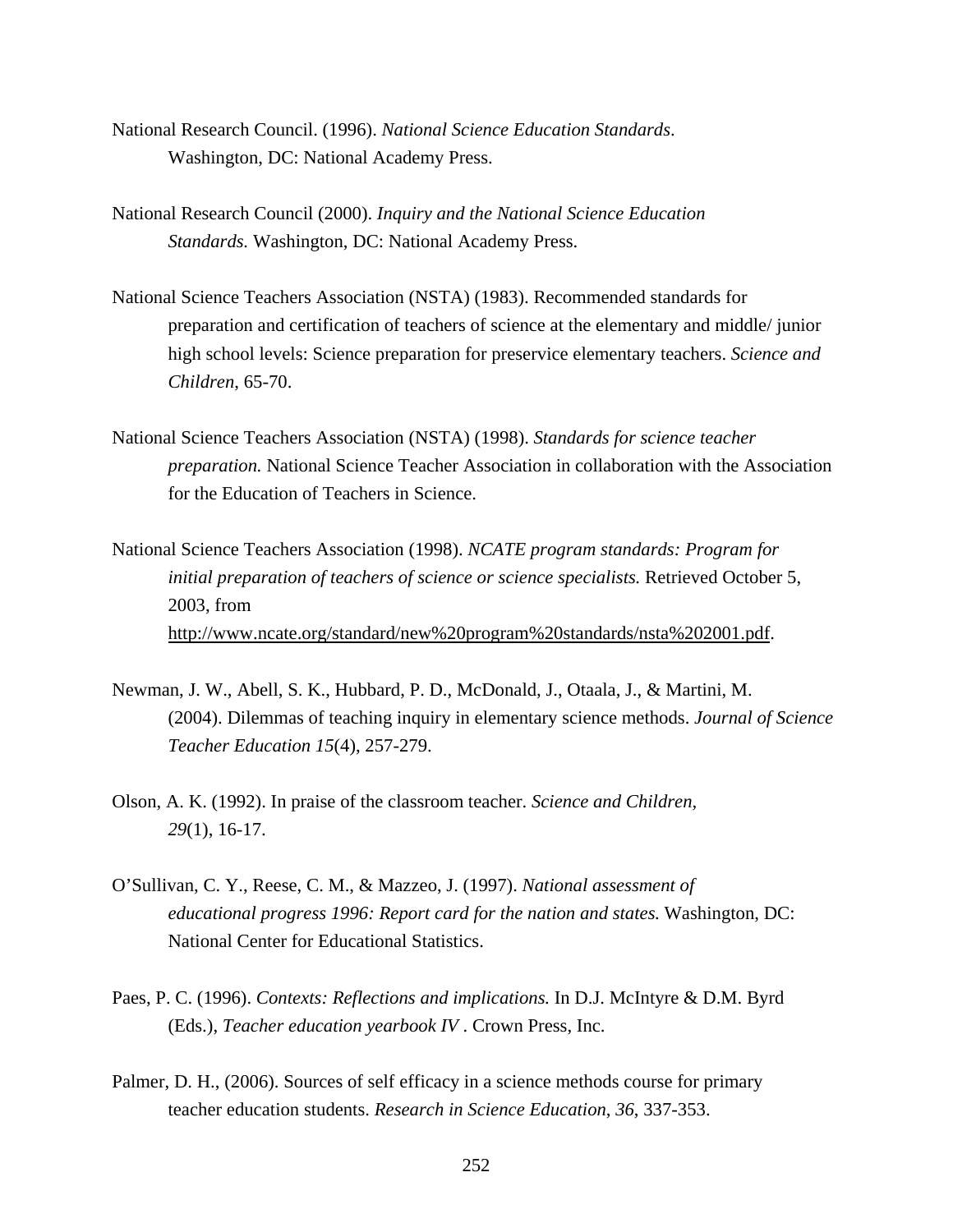- Parker, B., Shroyer, G., Thompson, N., Wright, E., & Zollman, D. (1989). Development of an innovative model for the preservice preparation of elementary teachers for enhanced science, mathematics, and technology teaching. Unpublished manuscript, Kansas State University, Manhattan.
- Pettus, A. (1981). Science methods and the field experience for students in an elementary program. *The Teacher Educator*, *17*(1), 6-13.
- Piaget, J. (1975). *The development of thought*. New York: Viking Press.
- Ponticell, J. A & Zepeda, S. J. (1996). Making sense of teaching and learning: A case study of mentor and beginning teacher problem solving. In D.J. McIntyre & D.M. Byrd (Eds.), *Teacher Education Yearbook IV: Preparing tomorrow's teachers: The field experience* (pp. 115-129)*.* Crown Press, Inc.
- Powell, K. (2003). Spare me the lecture. *Nature, 425,* 234-236.
- Pryor, C., & Kuhn, J. (2004). Do you see what I see? Bringing field experience observations into methods courses. *The Teacher Educator, 39*(4), 249-266.
- Radford, D. L. (1998). Transferring theory into practice: A model for professional development for science education reform. *Journal of Research in Science Teaching*, *30*, 111-126.
- Raizen, S., & Michelsohn, A. ( 1994). *The future of science in elementary schools: Educating prospective teachers.* San Francisco, CA: Jossey-Bass.
- Rauch, K., & Whittaker, C. (1999). Observation and feedback during student teaching: Learning from peers. *Action in Teacher Education, 21*(3), 67-68.
- Rice, D. C., & Roychoudhury, A. (2003). Preparing more confident preservice elementary science teachers: One elementary science methods teacher's self-study. *Journal of Science Teacher Education* , *14*(2), 97-126.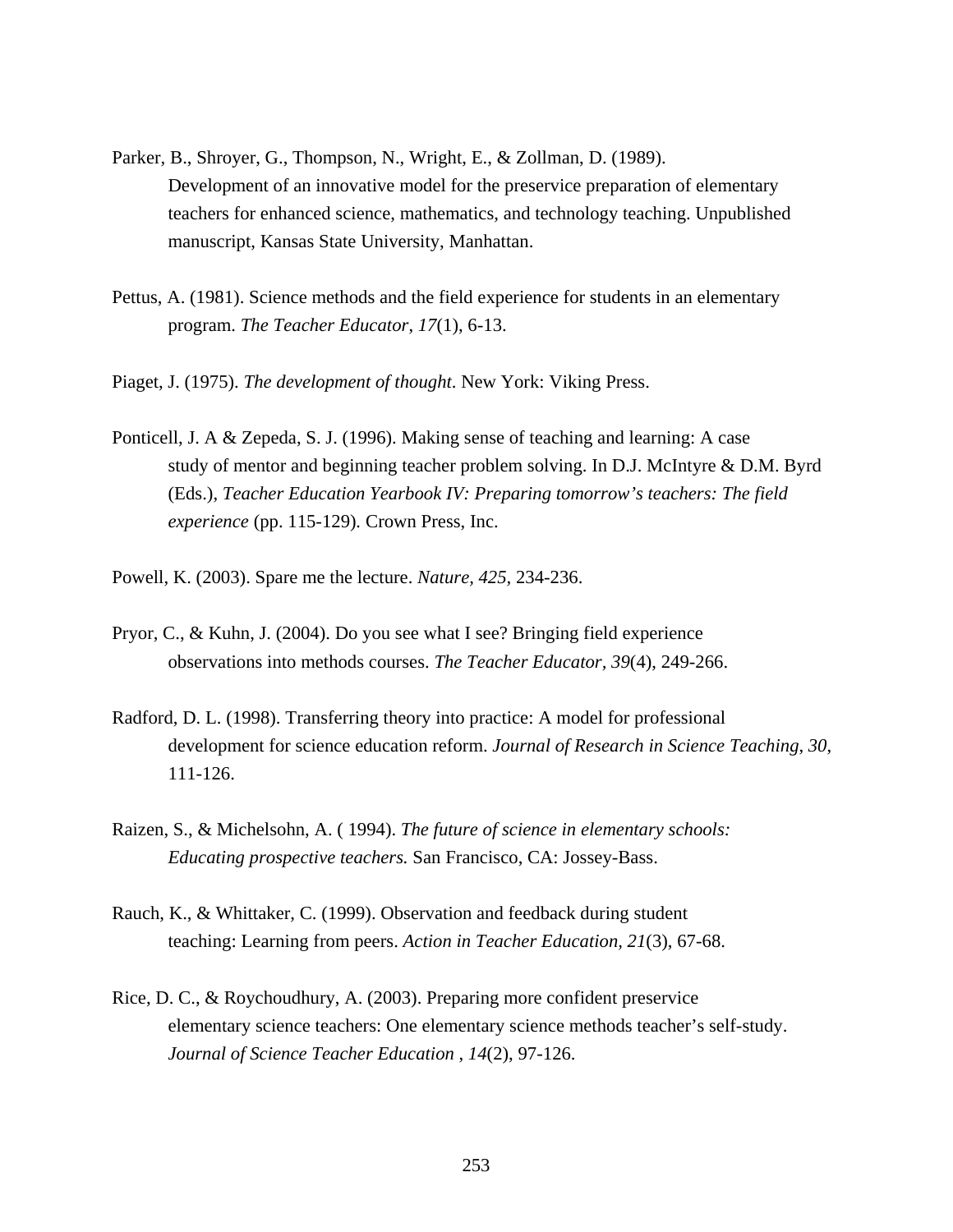- Riggs, I. M. (1988). The development of an elementary teachers' science teaching efficacy belief instrument. *Dissertation Abstracts International*.
- Rivkin, S. G., Hanushek, E. A., & Kain, J. F. (2001). *Teachers, schools, and academic achievement.* Amherst, MA: Amherst College.
- Roth, W. M. (1999). *Scientific research expertise from middle school to professional practice*. Paper presented at the *Annual Meeting of the American Educational Research Association*, Montreal, Quebec.
- Roth, W. M., McGinn, M. K., & Bowen, G. M. (1998). How prepared are preservice teachers to teach scientific inquiry? Levels of performance in scientific representation practices. *Journal of Science Teacher Education, 9*(1), 25-48.
- Rubba, P. & Anderson, H. (1978). Development of an instrument to assess secondary students' understanding of the nature of scientific knowledge*. Science Education, 62*(4), 449-458.
- Rutherford, J., & Ahlgren, A. (1990). *Science for all Americans*. New York: Oxford University Press.
- Sanders, W. L., & Rivers, J. C. (1996). *Cumulative and residual effects of teachers on future student academic achievement.* Knoxville: University of Tennessee Value-Added Research and Assessment Center.
- Sandoval, W. A. (2003). The inquiry paradox: why doing science doesn't necessarily change ideas about science. In C.P. Constantinou & Z. Zacharia (Eds.), *Proceedings of the sixth Intl. Computer-Based Learning in Science Conference.* Nicosia, Cyprus.
- Scherer, M. (2001). Improving the quality of teaching force: A conversation with David C. Berliner. *Educational Leadership*, *58*(8), 6-10.
- Schwab, J.J. (1962). The teaching of science as enquiry. In J.J. Schwab & P.F. Brandwein (Eds.), *The Teaching of Science* (pp. 1-103)*.* Cambridge, MA: Harvard University Press.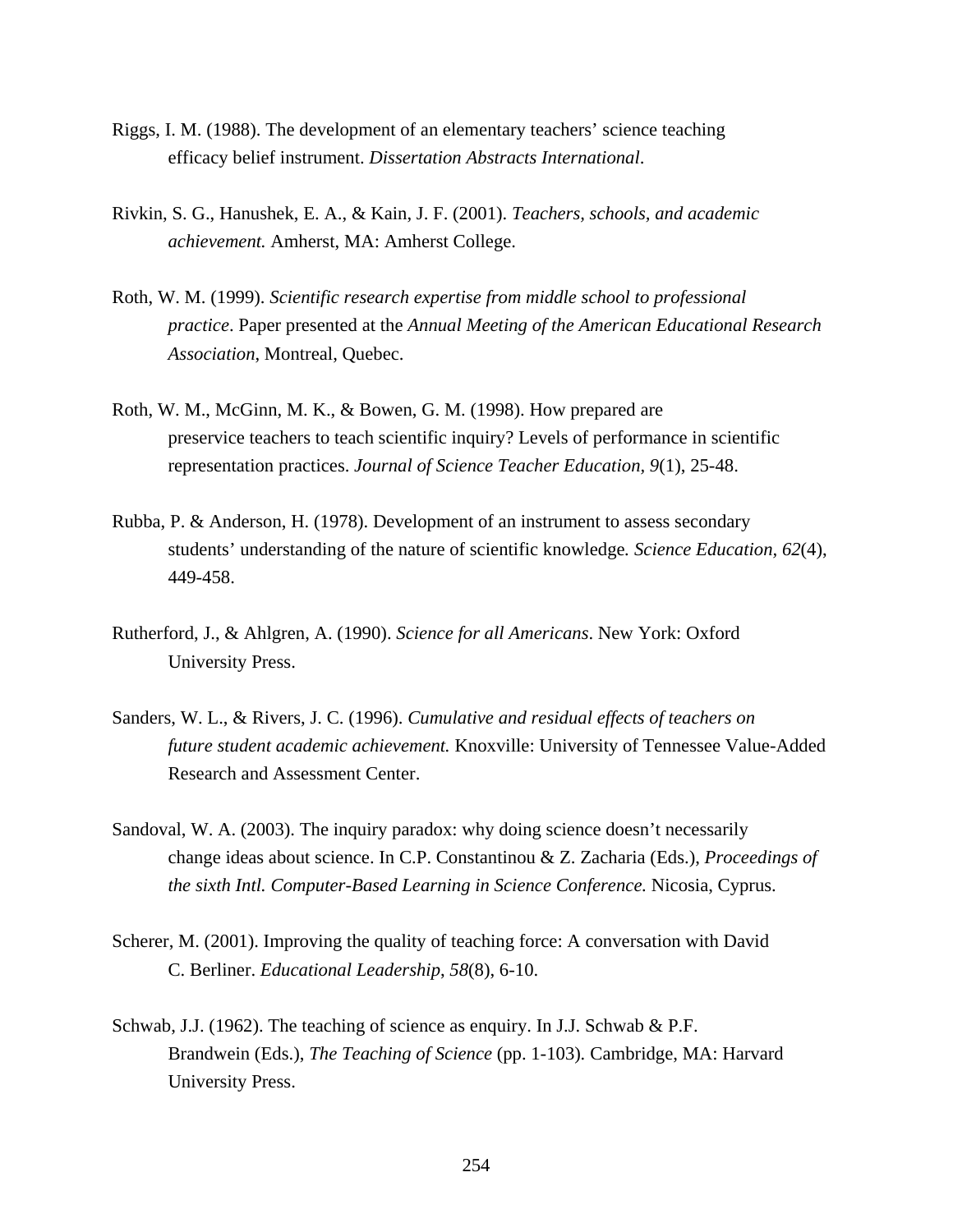- Shank, G. (1993). *Qualitative research? Quantitative research? What's the problem? Resolving the dilemma via a posts constructivist approach*. Proceedings of Selected Research and Development Presentations at the Convention of the Association for Educational Communications and Technology Sponsored by the Research and Theory Division, New Orleans, LA.
- Shapiro, B. (1996). A case study of change in elementary student teacher thinking during an independent investigation in science: Learning about the "Face of science that does not yet know.' *Science Education*, *80*(5), 535-560.
- Simpson, D. (2000). Collaborative conversations: Strategies for engaging students in productive dialogs. In J. Minstrell and E. van Zee (Eds.), *Inquiring into inquiry learning and teaching in science* (pp. 65-79). Washington, DC: American Association for Advancement of Science.
- Smith, D. (1992). Professional partnerships and education change: Effective collaboration over time. *Journal of Teacher Education*, *43*(4), 243-256.
- Smith, D. (1999). Changing our teaching: the role of pedagogical content knowledge elementary science. In J. Gess-Newsome and N. Lederman (Eds.), *Examining Pedagogical Content Knowledge.* London: Kluwer Academic.
- Smith, D. & Anderson, C. (1999). Appropriating scientific practices and discourses with future elementary teachers. *Journal of Research in Science Teaching, 36*(7), 755-776.
- Smith, L., & Gess-Newsome, J. (2004). Elementary science education methods courses and the National Science Education Standards: Are we adequately preparing teachers? *Journal of Science Teacher Education, 15*, 91-110.
- Stake, R. E., & Easley, J. G. (1978). *Case studies in science education.* Urbana: University of Illinois, Center for Instructional Research and Curriculum Evaluation.
- Stedman, C. and Dowling, K. (1982). *Data summary and discussion for state requirements for teacher certification in science questionnaire*. Washington, DC: National Association of Science Teachers.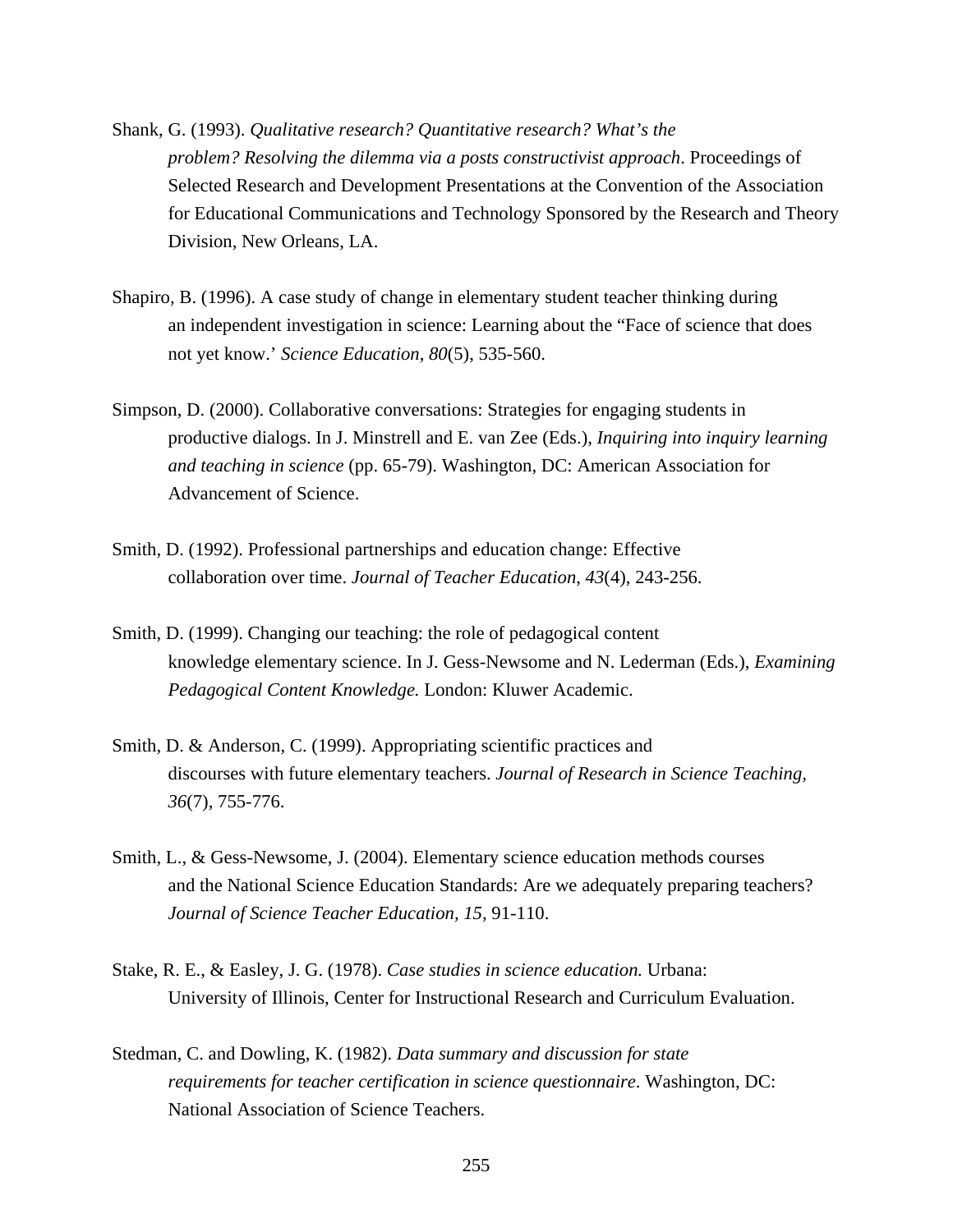- Sunal, D. W. (1980). Effect of field experience during elementary methods courses on preservice teacher behavior. *Journal of Research in Science Teaching, 17*(1), 17-23.
- Tamir, P. (1983). Inquiry and the science teacher. *Science Teacher Education*, *67*, 657- 672.
- Tamir, P. (1990). Considering the role of invitations to inquiry in science teaching and in teacher preparation. *Journal of Science Teacher Education, 1(3), 41-45.*
- Thye, T. L. and Kwen, B. H. (2003). *Assessing the nature of science views of Singaporean pre-service teachers*. Paper presented at the annual conference of the New Zealand/Australian Association for Research in Education, *Auckland* Paper Number TAN03096.
- Tilgner, P. J. (1990). Avoiding science in the elementary schools. *Science Education, 74*, 421-424.
- Tobin, K. & LaMaster, S. U. (1995). Relationships between metaphors, beliefs, and actions in a context of science curriculum change. *Journal of Research in Science Teaching*, *32*, 225-242.
- Tosun, T. (2000). The impact of prior science course experience and achievement on science teaching self-efficacy of preservice teachers. *Journal of Elementary Science Education, 12*, 21-31.
- Trowbridge, L., & Bybee, R. (1990). *Teaching Science by Inquiry in the Secondary School.* Columbus, OH: Merrill.
- Trumbull, D., & Kerr, P. (1993). University researchers' inchoate critiques of science teaching: Implications for the content of preservice science teacher education. *Science Education*, *77*(3), 301-317.
- Tschannen-Moran, M., Hoy, A.W., & Hoy, W. K. (1998). Teacher efficacy "Its meaning and measure. *Review of Educational Research*, *68*(2), 202-248.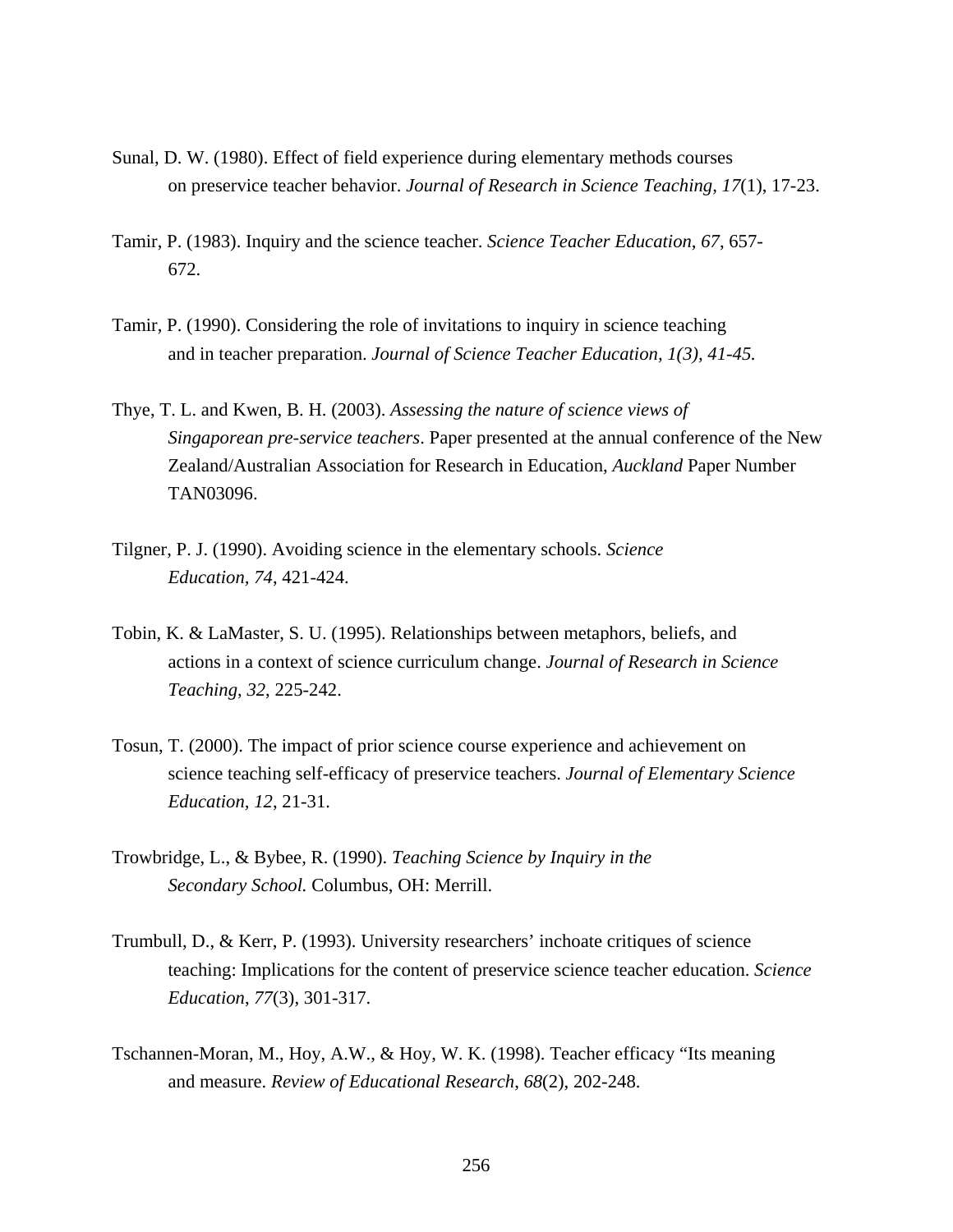- U.S. Department of Education (2002). *Meeting the highly qualified teacher's challenge: The secretary's annual report on teacher quality.* Washington, DC: U.S. Department of Education, Office of Post Secondary Education, Office of Policy, Planning and Innovation.
- Van Manen, M. (1990). *Researching lived experience: Human science for an action sensitive pedagogy*. New York: State University of New York Press.
- van Zee, E. Lay, D., & Roberts, D. (2000). *Fostering collaborative research by prospective and practicing elementary and middle school teachers*. Paper presented at the Annual Meeting of the American Educational Research Association, New Orleans, LA.
- Varma, T., Hanuscin, D. L. (2007). Pre-service elementary teachers' field experiences in classrooms led by science specialists. Manuscript submitted for publication. *Journal of Science Teacher Education.*
- Volkmann, M. J. & Abell, S. K. (2003). Rethinking laboratories. *The Science Teacher, 70*(6), 38-41.
- Volkmann, M. J., Abell, S. K, Zgagacz, M. (2005). The challenges of teaching physics to preservice elementary teachers: Orientations of the professor/instructor, teaching assistant, and students. *Science Education 89*, 847-869.
- Volkmann, M. J., & Anderson, M. A. (1998). Creating professional identity: Dilemmas and metaphors of a first-year chemistry teacher. *Science Education, 82*, 293-310.
- Von Secker, C. (2002). Effects of inquiry-based teacher practices on science excellence and equity. *The Journal of Educational Research, 95*, 151-160.
- Wee, B., Shepardson, D., Fast, J., Harbor, J. (2007). Teaching and learning about inquiry: Insights and challenges in professional development. *Journal of Science Teacher Education*, *1*, 63-89.
- Weiss, I.R. (1978). *Report of the 1977 national survey of science, mathematics, and social studies education*. Washington, DC: US Government Printing Office.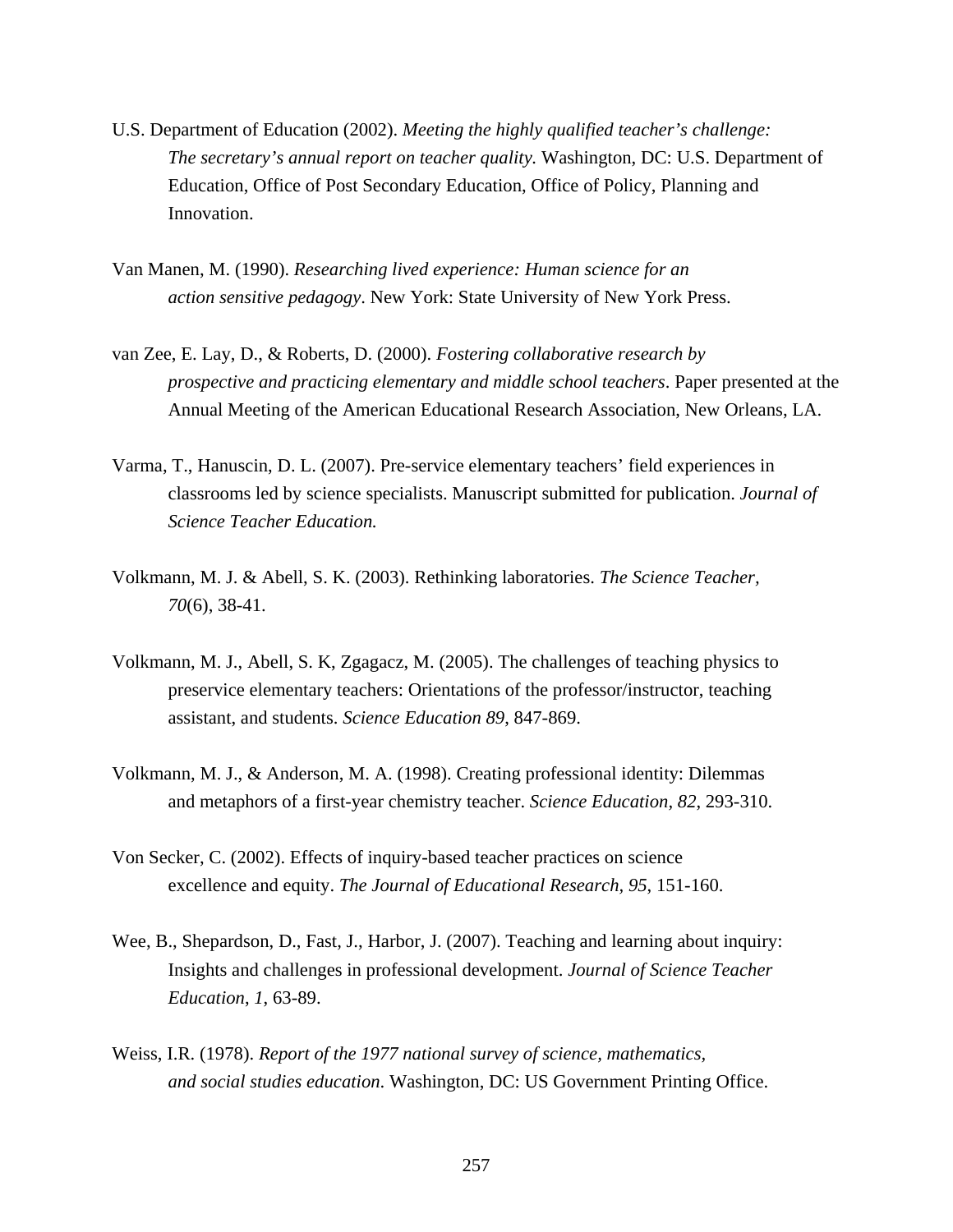- Weiss, I.R. (1987). *Report of the 1985-86 national survey of science and mathematics education.* Research Triangle Park, NC: Research Triangle Institute.
- Weiss, I. R., Banilower, E. R., McMahon, K. C., and Smith, P. S. (2001). *Report of the 2000 national survey of science, mathematics education*. Horizon Research, Inc. Chapel Hill, NC.
- Weiss, I. R., Pasley, J. D., Smith, P. S., Banilower, E. R., Heck, D. J. (2003). *A study of K-12 mathematics and science education in the United States*. Horizon Research, Inc., Chapel Hill, NC.
- Westerback, M. E. (1982). Studies on attitude toward teaching science and anxiety about teaching science in preservice elementary teachers. *Journal of Research in Science Teaching, 19*(7), 603-616.
- Wheatley, K. F. (2000). Positive teacher efficacy as an obstacle to educational reform. *Journal of Research and Development in Education, 34*, 14-27.
- Wheatley, K. F. (2001). The potential benefits of teacher efficacy doubts for educational reform. *Teaching and Teacher Education*, *18*, 5-22.
- Wild, J. (2000). How does a teacher facilitate conceptual development in the intermediate classroom? In J. Minstrell and E. van Zee (Eds.), *Inquiring into inquiry learning and teaching in science* (pp. 157-163). Washington, DC: American Association for the Advancement of Science.
- Wilkins, J. L. M., & Brand, B. R. (2004). Change in preservice teachers' beliefs: An evaluation of a mathematics methods course. *School Science and Mathematics*, Vol 226- 232.
- Wilson, J. (1996). An evaluation of the field experiences of the innovative model for the preparation of elementary teachers for science, mathematics, and technology. *Journal of Teacher Education, 47*(1), 53-59.

Wilson, S. M., Floden, R. E., & Ferrini-Mundy, J. (2001). *Teacher preparation research:*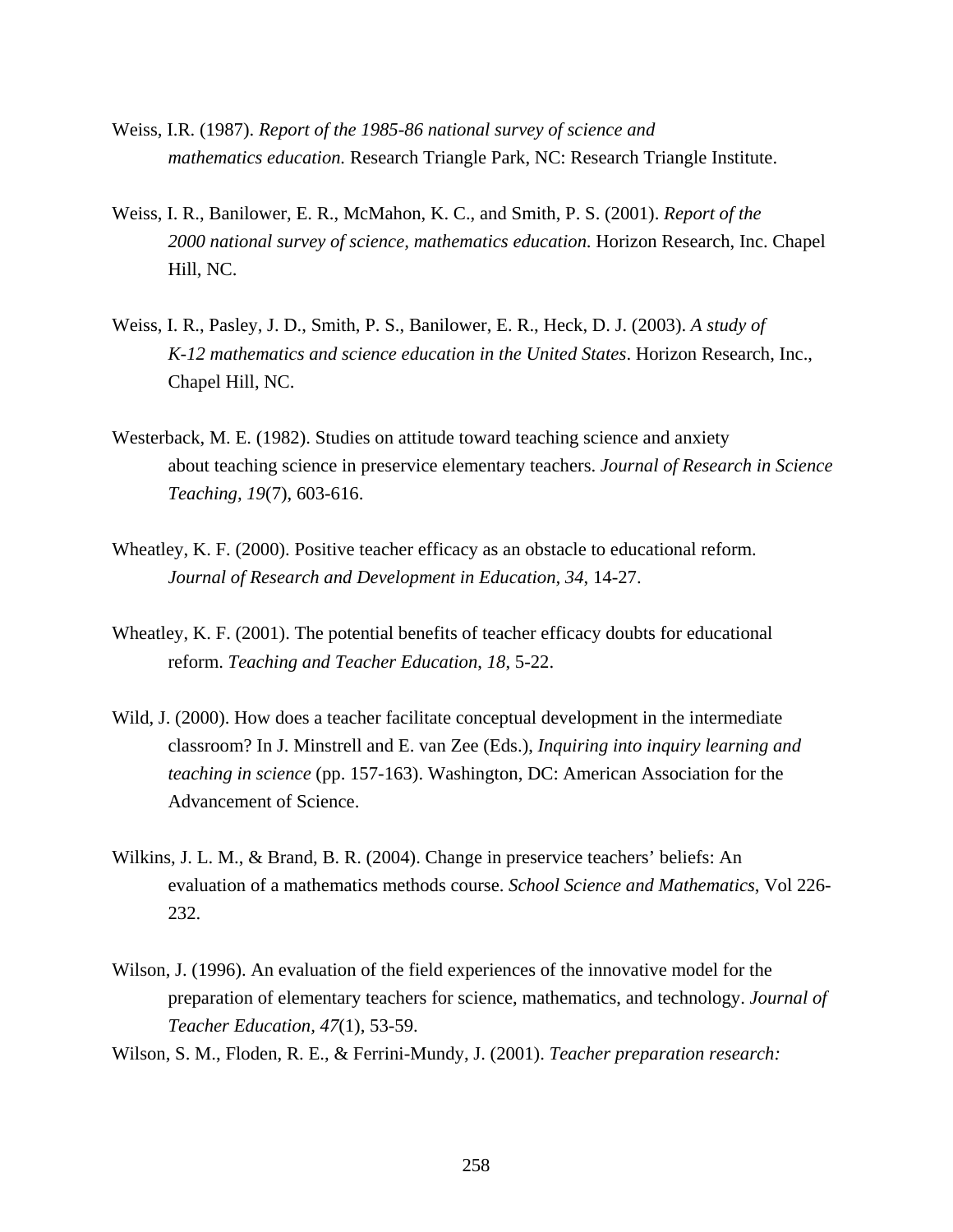*Current knowledge, gaps, and recommendations*. A research report prepared for the U.S. Department of Education and Office for Educational Research and Improvement*.* Center for the Study of Teaching and Policy, University of Washington.

- Windschitl, M. (2002). Inquiry projects in science teacher education: What can investigative experiences reveal about teacher thinking and eventual classroom practice? *Science Teacher Education, 87*, 112-143.
- Wright, S. P., Horn, S. P., & Sanders, W. L. (1997). Teacher and classroom context effects on student achievement: Implications for teacher evaluation. *Journal of Personnel Evaluation in Education, 11*, 57-67.
- Yager, R. E. (1966). Teacher effects upon the outcomes of science instruction*. Journal of Research in Science Teaching, 4, 236-242.*
- Zeichner, K. (1986). Content and contexts: Neglected elements in studies of student teaching as an occasion for learning to teach. *Journal of Education for Teaching*, *12*(1), 5-25.
- Zeichner, K. (1992). Rethinking the practicum in professional development school partnership. *Journal of Teacher Education*, *43*(4), 296-307.
- Zeichner, K. & Gore, J. (1990). Teacher socialization. In W.R. Houston (Ed.), *Handbook of research on teacher education* (pp. 329-248). New York: Mcmillan.
- Zembal-Saul, C., Blumenfeld, P. C., & Krajcik, J. S. (2000). The influence of guided cycles of planning, teaching and reflection on prospective elementary teachers' content representations. *Journal of Research in Science Teaching, 37*(4), 318-339.